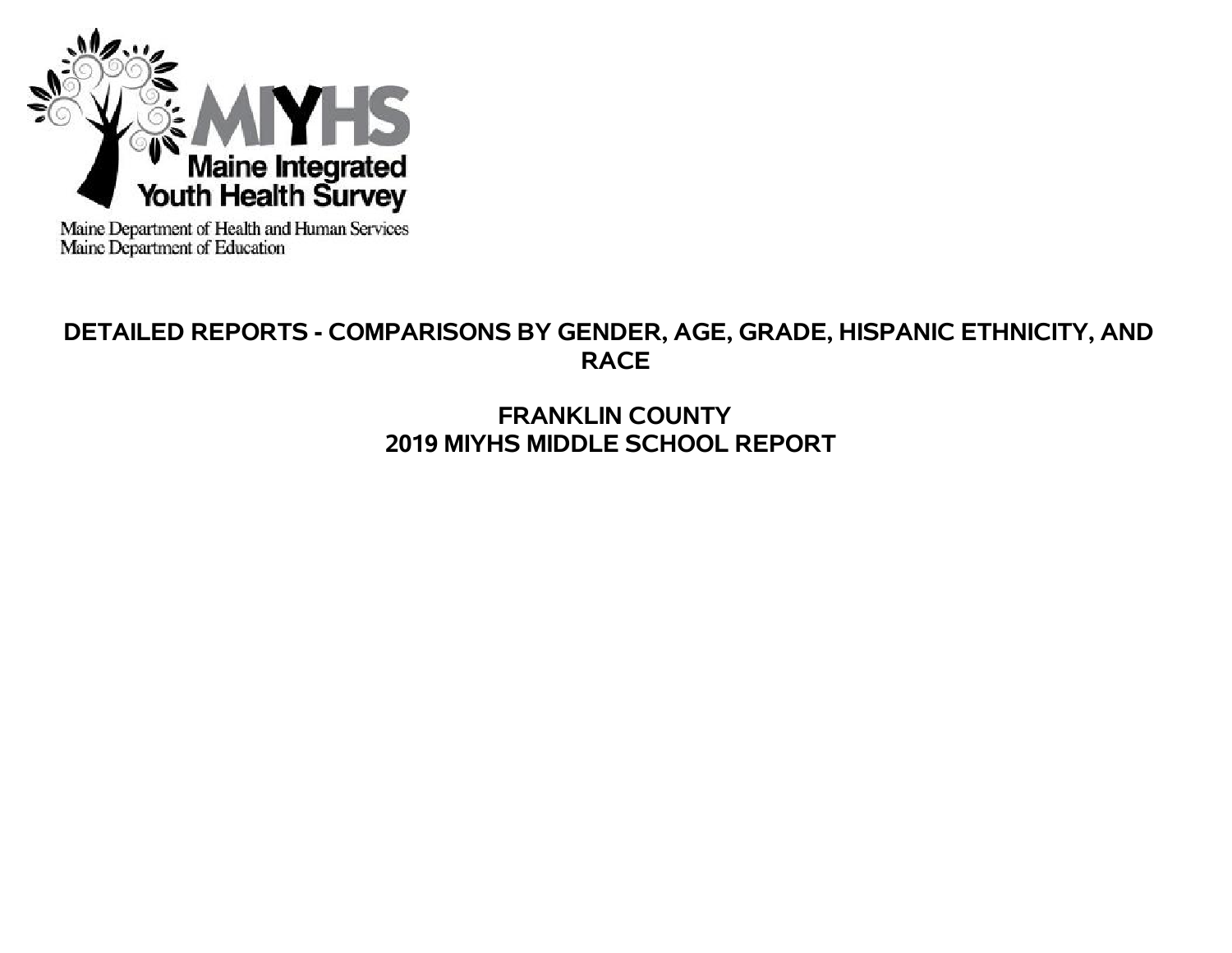|                                           | $\%$  | <b>CI</b>           | N   | n   |
|-------------------------------------------|-------|---------------------|-----|-----|
|                                           |       |                     |     |     |
| Total                                     | 2.6%  |                     | 725 | 576 |
| ----Sex----                               |       |                     |     |     |
| Female                                    | 50.7% | $(46.9\% - 54.5\%)$ | 368 | 307 |
| Male                                      | 48.9% | $(45.4\% - 52.4\%)$ | 355 | 266 |
| Missing                                   | 0.4%  | $(0.0\% - 1.1\%)$   | 3   | 3   |
| ----Grade----                             |       |                     |     |     |
| Grade 7                                   | 48.9% | $(42.4\% - 55.3\%)$ | 354 | 286 |
| Grade 8                                   | 50.5% | $(44.7\% - 56.4\%)$ | 366 | 284 |
| Missing                                   | 0.6%  | $(0.0\% - 1.3\%)$   | 4   | 6   |
| ----Age----                               |       |                     |     |     |
| 12 or younger                             | 25.2% | $(21.2\% - 29.3\%)$ | 183 | 141 |
| 13                                        | 49.7% | $(47.1\% - 52.4\%)$ | 361 | 293 |
| 14 or older                               | 25.0% | $(23.6\% - 26.4\%)$ | 181 | 141 |
| Missing                                   | 0.1%  | $(0.0\% - 0.1\%)$   | 0   | 1   |
| ----Hispanic Ethnicity----                |       |                     |     |     |
| Hispanic                                  | 1.6%  | $(1.2\% - 2.1\%)$   | 12  | 33  |
| Non-Hispanic                              | 92.5% | $(90.2\% - 94.8\%)$ | 671 | 507 |
| Missing                                   | 5.9%  | $(4.0\% - 7.8\%)$   | 43  | 36  |
| ----Race----                              |       |                     |     |     |
| American Indian or Alaskan Native         | 1.3%  | $(0.8\% - 1.9\%)$   | 10  | 22  |
| Asian                                     | 0.3%  | $(0.1\% - 0.4\%)$   | 2   | 5   |
| Black or African American                 | 0.6%  | $(0.2\% - 1.0\%)$   | 4   | 12  |
| Native Hawaiian or Other Pacific Islander | 0.1%  | $(0.0\% - 0.3\%)$   | 1   | 2   |
| White                                     | 94.6% | $(93.2\% - 96.0\%)$ | 686 | 491 |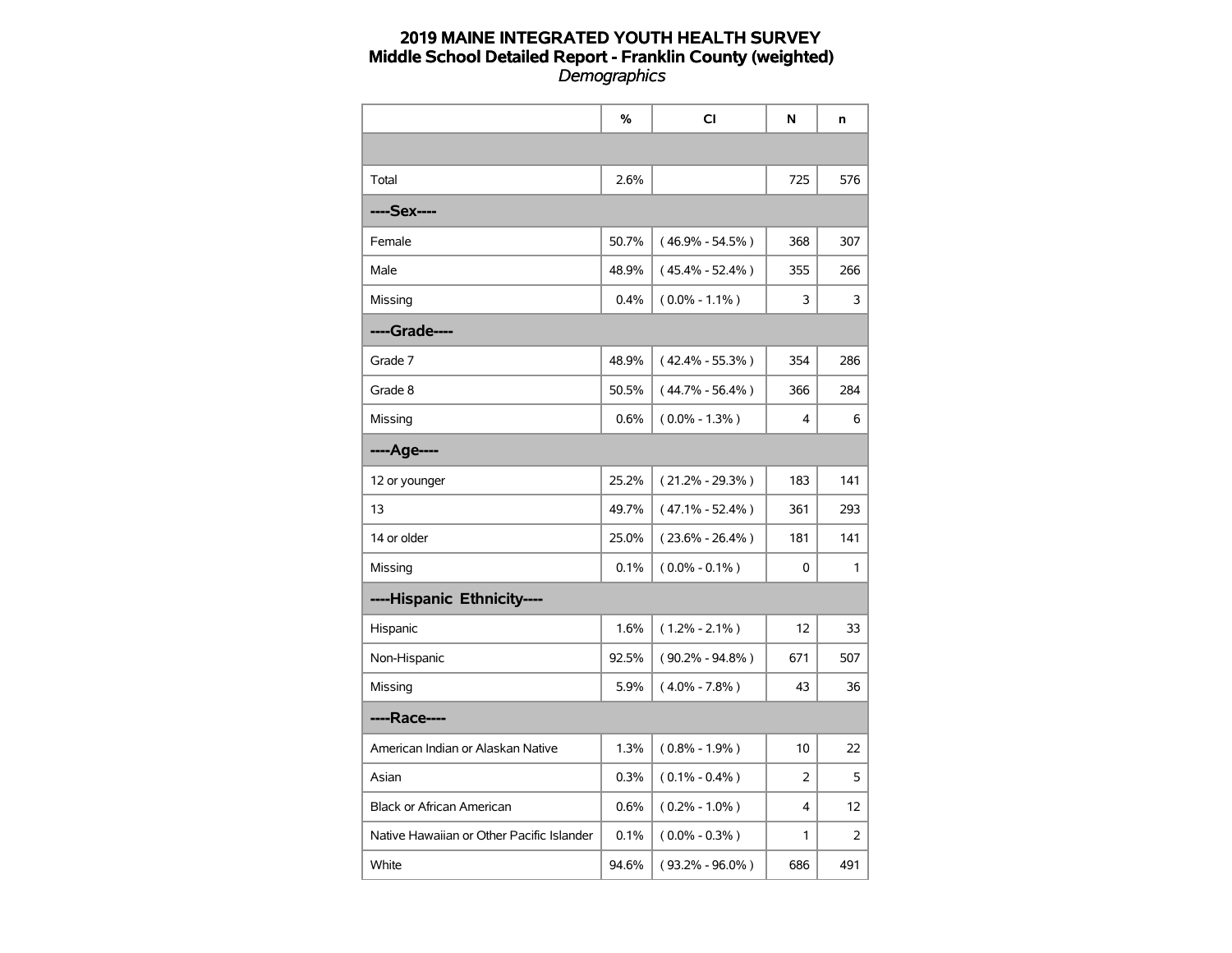|                       | %    |                   | N  | n  |
|-----------------------|------|-------------------|----|----|
| <b>Multiple Races</b> | 2.0% | $(1.4\% - 2.7\%)$ | 15 | 38 |
| Missing               | 1.1% | $(0.3\% - 1.8\%)$ | 8  | 6  |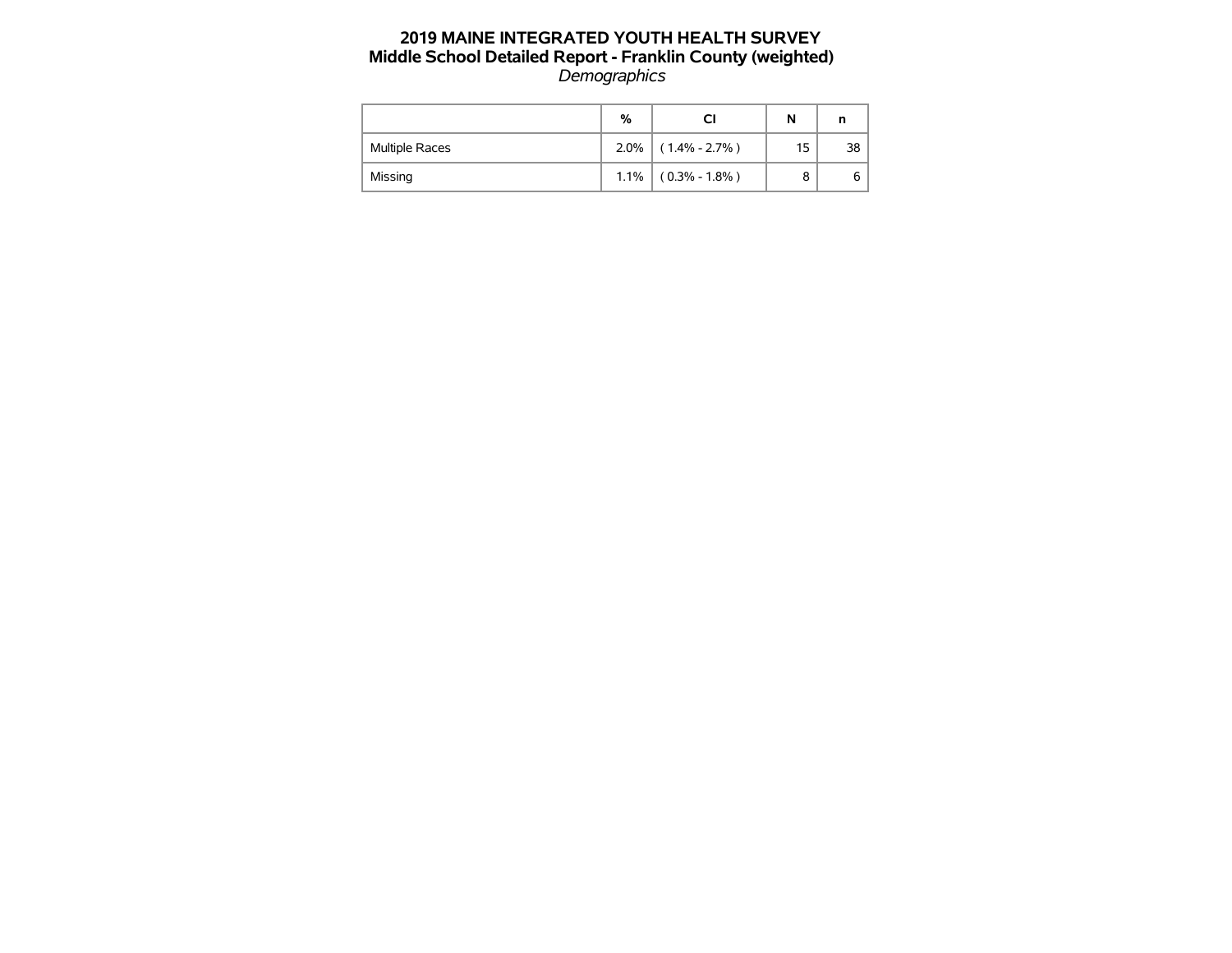*Percentage of students who were overweight (i.e., at or above the 85th percentile but below the 95th percentile for body mass index, by age and sex) -- SELF-REPORTED HEIGHT/WEIGHT (mnowt)*

|                                           |               | <b>Total</b>        |        | <b>Female</b> | <b>Male</b>             |        |               |                        |           |
|-------------------------------------------|---------------|---------------------|--------|---------------|-------------------------|--------|---------------|------------------------|-----------|
|                                           | $\frac{0}{0}$ | CI                  | N      | $\frac{0}{0}$ | <b>CI</b>               | N      | $\frac{0}{0}$ | <b>CI</b>              | ${\sf N}$ |
|                                           |               |                     |        |               |                         |        |               |                        |           |
| Total                                     |               | 17.3% (14.2%-20.4%) |        |               | 107 20.1% (17.5%-22.8%) |        | 61 14.6%      | $(7.5\% - 21.7\%)$     | 46        |
| ----Age----                               |               |                     |        |               |                         |        |               |                        |           |
| 12 or younger                             |               | 21.5% (12.6%-30.4%) | 31     | 25.1%         | $(19.0\% - 31.2\%)$     |        | 19 17.4%      | $(2.2\% - 32.6\%)$     | 12        |
| 13                                        |               | 18.0% (12.7%-23.4%) | 55     | 14.7%         | $(9.2\% - 20.3\%)$      |        |               | 23 21.6% (12.2%-31.1%) | 31        |
| 14 or older                               | 12.6%         | $(7.6\% - 17.5\%)$  | 22     | $\ast$        | $\ast$                  | $\ast$ | $\ast$        | $\ast$                 | $\ast$    |
| ----Grade----                             |               |                     |        |               |                         |        |               |                        |           |
| Grade 7                                   | 21.9%         | $(11.8\% - 32.0\%)$ | 62     | 22.5%         | $(20.0\% - 24.9\%)$     |        | 32 21.4%      | $(2.3\% - 40.4\%)$     | 30        |
| Grade 8                                   | 13.7%         | $(8.6\% - 18.9\%)$  | 46     |               | $18.5\%$ (12.0%-25.0%)  |        | 29 9.4%       | $(4.5\% - 14.3\%)$     | 16        |
| ----Hispanic Ethnicity----                |               |                     |        |               |                         |        |               |                        |           |
| Hispanic                                  | $\ast$        | $\ast$              | $\ast$ | $\ast$        | $\ast$                  | $\ast$ | $\ast$        | $\ast$                 | $\ast$    |
| Non-Hispanic                              |               | 18.0% (15.0%-21.0%) |        |               | 105 20.1% (17.4%-22.8%) |        | 59 15.9%      | $(8.9\% - 22.9\%)$     | 45        |
| ----Race----                              |               |                     |        |               |                         |        |               |                        |           |
| American Indian or Alaskan Native         | $\ast$        | $\ast$              | $\ast$ | $\ast$        | $\ast$                  | $\ast$ | $\ast$        | $\ast$                 | $\ast$    |
| Asian                                     | $\ast$        | $\ast$              | $\ast$ | $\ast$        | $\ast$                  | $\ast$ | $\ast$        | $\ast$                 | $\ast$    |
| <b>Black or African American</b>          | $\ast$        | $\ast$              | $\ast$ | $\ast$        | $\ast$                  | $\ast$ | $\ast$        | $\ast$                 | $\ast$    |
| Native Hawaiian or Other Pacific Islander | $\ast$        | $\ast$              | $\ast$ | $\ast$        | $\ast$                  | $\ast$ | $\ast$        | $\ast$                 | $\ast$    |
| White                                     | 17.2%         | $(14.5\% - 19.9\%)$ | 101    | 19.5%         | $(16.0\% - 23.0\%)$     |        | 56 15.1%      | $(7.7\% - 22.5\%)$     | 45        |
| <b>Multiple Races</b>                     | $\ast$        | $\ast$              | $\ast$ | $\ast$        | $\ast$                  | $\ast$ | $\ast$        | $\ast$                 | $\ast$    |

*\*Estimate suppressed due to small cell sizes. ^Data by sex, hispanic ethnicity, and race are not shown due to small cell sizes in several categories.*

*CI = 95% Confidence Interval*

*N = Number of students who were overweight (i.e., at or above the 85th percentile but below the 95th percentile for body mass index, by age and sex) -- SELF-REPORTED HEIGHT/WEIGHT (weighted). Note: Due to missing data, the sum of demographic categories may not equal the overall total.*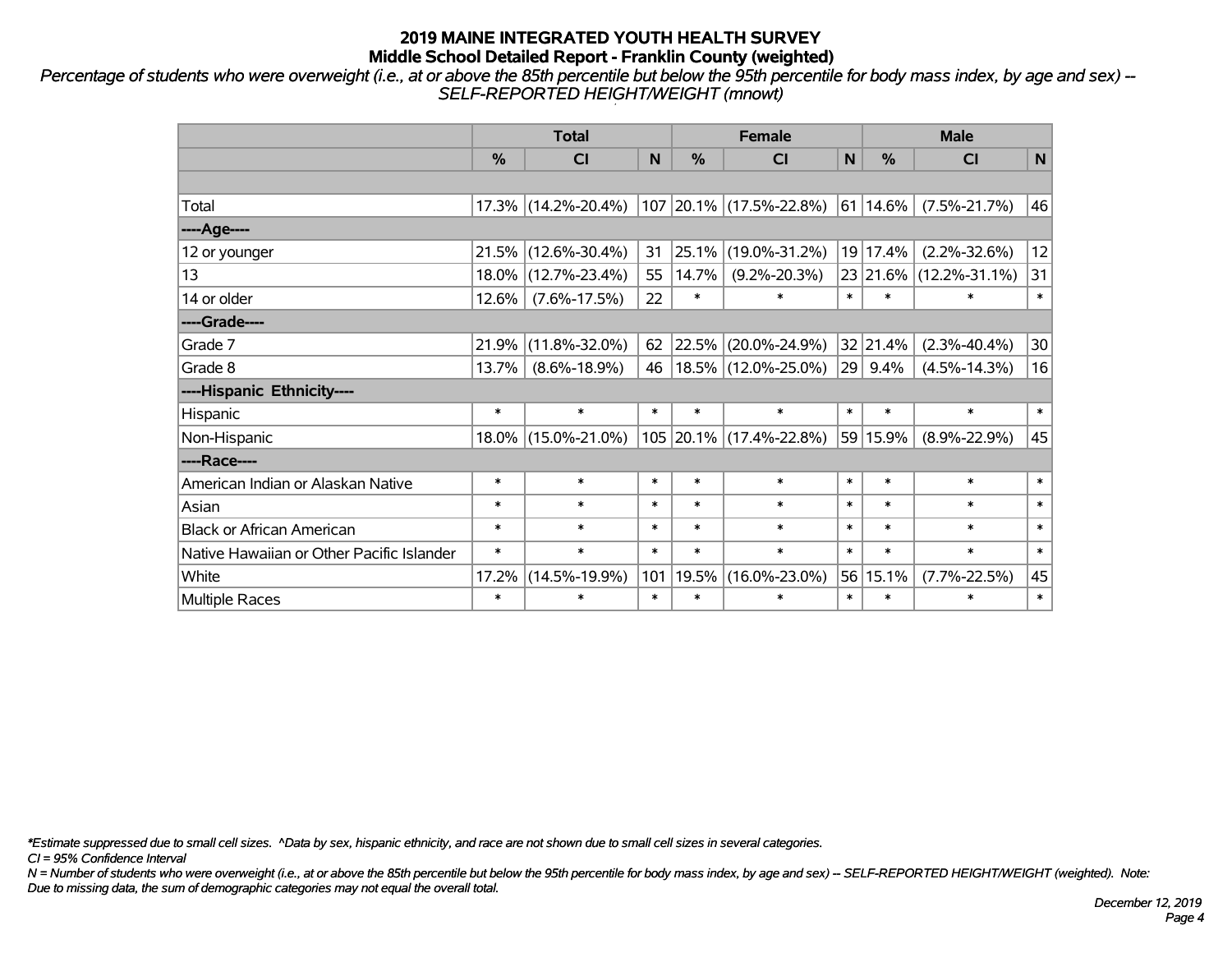*Percentage of students who were obese (i.e., at or above the 95th percentile for body mass index, by age and sex) -- SELF-REPORTED HEIGHT/WEIGHT (mnobese)*

|                                           |               | <b>Total</b>        |        | <b>Female</b> | <b>Male</b>             |              |          |                        |        |
|-------------------------------------------|---------------|---------------------|--------|---------------|-------------------------|--------------|----------|------------------------|--------|
|                                           | $\frac{0}{0}$ | CI                  | N      | $\frac{9}{6}$ | <b>CI</b>               | $\mathsf{N}$ | %        | <b>CI</b>              | N      |
|                                           |               |                     |        |               |                         |              |          |                        |        |
| Total                                     |               | 19.4% (15.0%-23.8%) |        |               | 120 13.7% (11.1%-16.3%) |              |          | 42 24.9% (18.2%-31.6%) | 79     |
| ---- Age----                              |               |                     |        |               |                         |              |          |                        |        |
| 12 or younger                             | 20.3%         | $(9.4\% - 31.3\%)$  | 29     | 13.8%         | $(5.8\% - 21.8\%)$      | 11           | 27.7%    | $(11.0\% - 44.4\%)$    | 19     |
| 13                                        | 22.9%         | $(17.6\% - 28.3\%)$ | 69     | 17.7%         | $(13.8\% - 21.5\%)$     |              |          | 28 28.7% (21.9%-35.4%) | 42     |
| 14 or older                               | 12.5%         | $(0.0\% - 27.7\%)$  | 22     | $\ast$        | $\ast$                  | $\ast$       | $\ast$   | $\ast$                 | $\ast$ |
| ----Grade----                             |               |                     |        |               |                         |              |          |                        |        |
| Grade 7                                   | 20.0%         | $(12.7\% - 27.4\%)$ | 56     | 14.1%         | $(9.0\% - 19.1\%)$      |              | 20 26.1% | $(16.0\% - 36.3\%)$    | 37     |
| Grade 8                                   | 19.2%         | $(6.5\% - 32.0\%)$  | 64     | 13.6%         | $(6.3\% - 20.9\%)$      |              | 22 24.4% | $(8.8\% - 40.0\%)$     | 42     |
| ----Hispanic Ethnicity----                |               |                     |        |               |                         |              |          |                        |        |
| Hispanic                                  | $\ast$        | $\ast$              | $\ast$ | $\ast$        | $\ast$                  | $\ast$       | $\ast$   | $\ast$                 | $\ast$ |
| Non-Hispanic                              |               | 19.4% (15.3%-23.4%) |        | $112$   13.9% | $(11.4\% - 16.4\%)$     |              |          | 41 25.0% (18.9%-31.2%) | 71     |
| ----Race----                              |               |                     |        |               |                         |              |          |                        |        |
| American Indian or Alaskan Native         | $\ast$        | $\ast$              | $\ast$ | $\ast$        | $\ast$                  | $\ast$       | $\ast$   | $\ast$                 | $\ast$ |
| Asian                                     | $\ast$        | $\ast$              | $\ast$ | $\ast$        | $\ast$                  | $\ast$       | $\ast$   | $\ast$                 | $\ast$ |
| <b>Black or African American</b>          | $\ast$        | $\ast$              | $\ast$ | $\ast$        | $\ast$                  | $\ast$       | $\ast$   | $\ast$                 | $\ast$ |
| Native Hawaiian or Other Pacific Islander | $\ast$        | $\ast$              | $\ast$ | $\ast$        | $\ast$                  | $\ast$       | $\ast$   | $\ast$                 | $\ast$ |
| White                                     | 19.8%         | $(15.6\% - 23.9\%)$ | 116    | 14.0%         | $(11.4\% - 16.5\%)$     |              | 40 25.3% | $(19.0\% - 31.6\%)$    | 76     |
| Multiple Races                            | $\ast$        | $\ast$              | $\ast$ | $\ast$        | $\ast$                  | $\ast$       | $\ast$   | $\ast$                 | $\ast$ |

*\*Estimate suppressed due to small cell sizes. ^Data by sex, hispanic ethnicity, and race are not shown due to small cell sizes in several categories.*

*CI = 95% Confidence Interval*

*N = Number of students who were obese (i.e., at or above the 95th percentile for body mass index, by age and sex) -- SELF-REPORTED HEIGHT/WEIGHT (weighted). Note: Due to missing data, the sum of demographic categories may not equal the overall total.*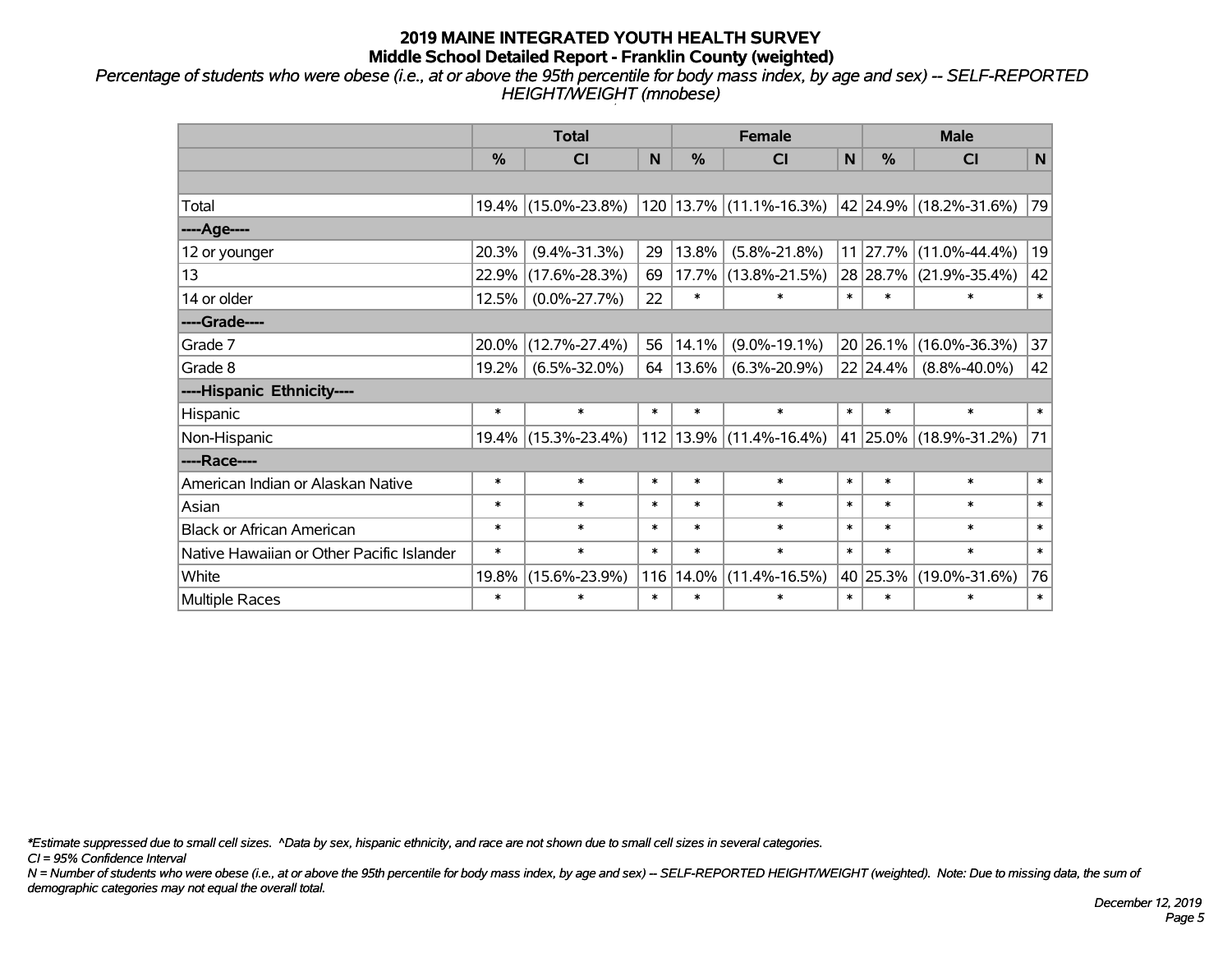*Percentage of students who were either overweight or obese (i.e. at or above the 85th percentile for body mass index, by age and sex) -- SELF-REPORTED HEIGHT/WEIGHT (mnowtob)*

|                                           |               | <b>Total</b>           |        | <b>Female</b> |                         | <b>Male</b> |           |                         |        |
|-------------------------------------------|---------------|------------------------|--------|---------------|-------------------------|-------------|-----------|-------------------------|--------|
|                                           | $\frac{0}{0}$ | <b>CI</b>              | N      | $\frac{9}{6}$ | <b>CI</b>               | N           | %         | <b>CI</b>               | N.     |
|                                           |               |                        |        |               |                         |             |           |                         |        |
| Total                                     |               | 36.7% (30.0%-43.5%)    |        |               | 227 33.8% (32.0%-35.6%) |             |           | 103 39.5% (27.0%-52.0%) | 125    |
| ----Age----                               |               |                        |        |               |                         |             |           |                         |        |
| 12 or younger                             | 41.8%         | $(38.0\% - 45.7\%)$    | 60     | 38.9%         | $(25.7\% - 52.1\%)$     | 30          | 45.2%     | $(31.1\% - 59.2\%)$     | 30     |
| 13                                        |               | 41.0% (30.4%-51.5%)    |        |               | 124 32.4% (24.9%-39.9%) | 51          | 50.3%     | $(35.8\% - 64.7\%)$     | 73     |
| 14 or older                               |               | 25.0% (14.0%-36.1%)    |        |               | 43 31.6% (26.5%-36.6%)  |             | 22 20.6%  | $(0.0\% - 42.4\%)$      | 21     |
| ----Grade----                             |               |                        |        |               |                         |             |           |                         |        |
| Grade 7                                   | $42.0\%$      | $(38.6\% - 45.3\%)$    |        |               | 118 36.5% (30.9%-42.1%) | 52          | 47.5%     | $(33.3\% - 61.7\%)$     | 66     |
| Grade 8                                   |               | $33.0\%$ (24.3%-41.6%) |        |               | 109 32.1% (27.8%-36.4%) |             |           | 51 33.8% (20.4%-47.2%)  | 58     |
| ----Hispanic Ethnicity----                |               |                        |        |               |                         |             |           |                         |        |
| Hispanic                                  | $\ast$        | $\ast$                 | $\ast$ | $\ast$        | $\ast$                  | $\ast$      | $\ast$    | $\ast$                  | $\ast$ |
| Non-Hispanic                              |               | $37.4\%$ (31.2%-43.5%) |        |               | 217 34.0% (32.0%-36.0%) |             | 100 40.9% | $(29.5\% - 52.4\%)$     | 117    |
| ----Race----                              |               |                        |        |               |                         |             |           |                         |        |
| American Indian or Alaskan Native         | $\ast$        | $\ast$                 | $\ast$ | $\ast$        | $\ast$                  | $\ast$      | $\ast$    | $\ast$                  | $\ast$ |
| Asian                                     | $\ast$        | $\ast$                 | $\ast$ | $\ast$        | $\ast$                  | $\ast$      | $\ast$    | $\ast$                  | $\ast$ |
| <b>Black or African American</b>          | $\ast$        | $\ast$                 | $\ast$ | $\ast$        | $\ast$                  | $\ast$      | $\ast$    | $\ast$                  | $\ast$ |
| Native Hawaiian or Other Pacific Islander | $\ast$        | $\ast$                 | $\ast$ | $\ast$        | $\ast$                  | $\ast$      | $\ast$    | $\ast$                  | $\ast$ |
| White                                     | 37.0%         | $(30.9\% - 43.1\%)$    |        | 218 33.5%     | $(32.1\% - 34.8\%)$     | 96          | 40.4%     | $(27.9\% - 52.9\%)$     | 122    |
| Multiple Races                            | $\ast$        | $\ast$                 | $\ast$ | $\ast$        | $\ast$                  | $\ast$      | $\ast$    | $\ast$                  | $\ast$ |

*\*Estimate suppressed due to small cell sizes. ^Data by sex, hispanic ethnicity, and race are not shown due to small cell sizes in several categories.*

*CI = 95% Confidence Interval*

*N = Number of students who were either overweight or obese (i.e. at or above the 85th percentile for body mass index, by age and sex) -- SELF-REPORTED HEIGHT/WEIGHT (weighted). Note: Due to missing data, the sum of demographic categories may not equal the overall total.*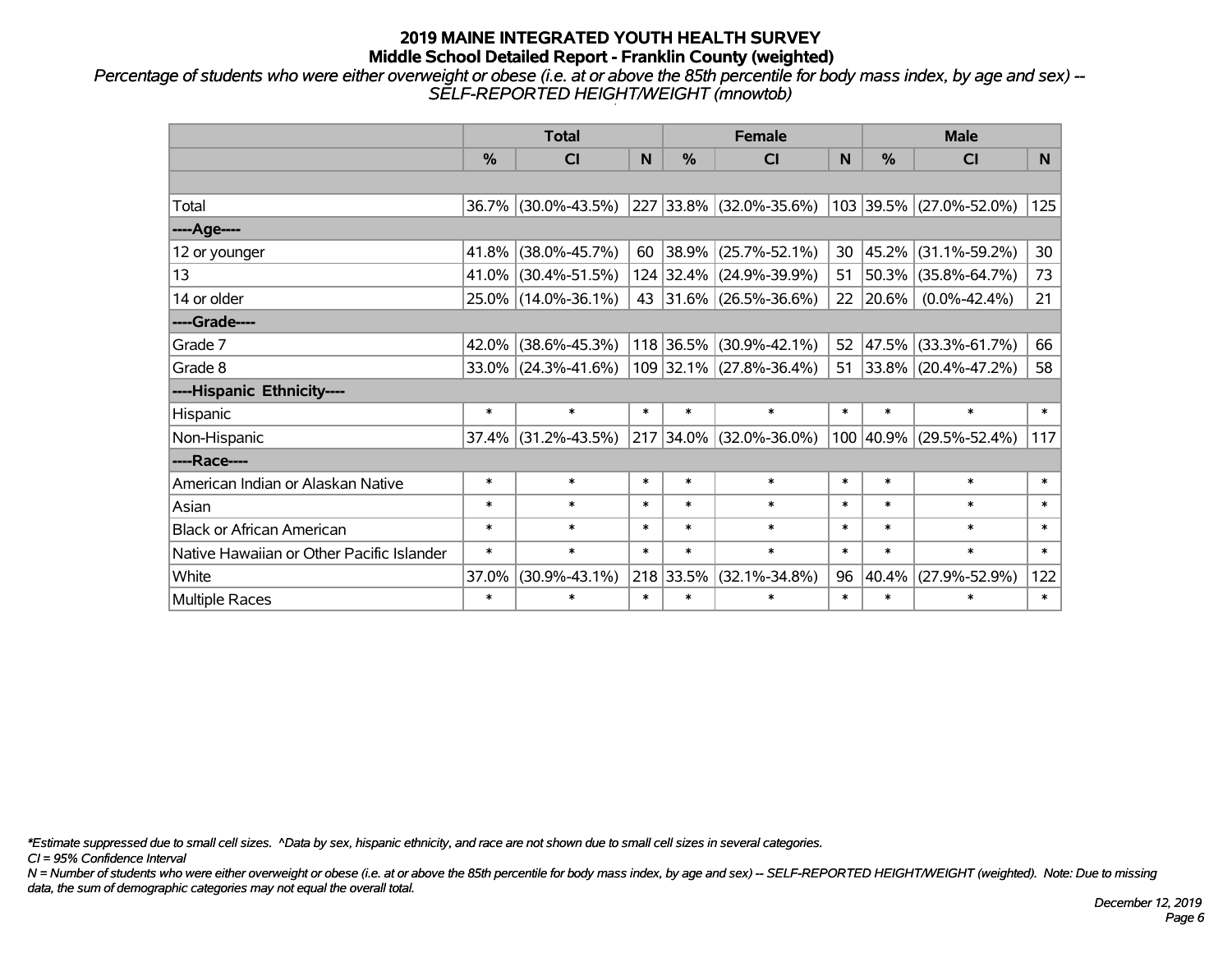*Percentage of students who were at a healthy weight (i.e., at or above the 5th percentile but below the 85th percentile for body mass index, by age and sex) -- SELF-REPORTED HEIGHT/WEIGHT (mnhlthwt)*

|                                           |               | <b>Total</b>           |        |               | <b>Female</b>                    |        | <b>Male</b>   |                         |        |  |
|-------------------------------------------|---------------|------------------------|--------|---------------|----------------------------------|--------|---------------|-------------------------|--------|--|
|                                           | $\frac{0}{0}$ | <b>CI</b>              | N      | $\frac{0}{0}$ | <b>CI</b>                        | N      | $\frac{0}{0}$ | <b>CI</b>               | N.     |  |
|                                           |               |                        |        |               |                                  |        |               |                         |        |  |
| Total                                     |               | $61.3\%$ (55.3%-67.3%) |        |               | 380 64.3% (62.3%-66.3%)          |        |               | 195 58.4% (47.7%-69.2%) | 184    |  |
| ----Age----                               |               |                        |        |               |                                  |        |               |                         |        |  |
| 12 or younger                             | 58.2%         | $(54.3\% - 62.0\%)$    |        |               | 84 61.1% (47.9%-74.3%)           | 47     | 54.8%         | $(40.8\% - 68.9\%)$     | 37     |  |
| 13                                        |               | $57.1\%$ (45.9%-68.4%) |        |               | 173 64.0% (55.6%-72.4%)          |        | 101 49.7%     | $(35.3\% - 64.2\%)$     | 72     |  |
| 14 or older                               |               | 71.2% (64.0%-78.3%)    |        |               | 123 68.4% (63.4%-73.5%)          |        |               | 48 73.1% (60.1%-86.1%)  | 75     |  |
| ----Grade----                             |               |                        |        |               |                                  |        |               |                         |        |  |
| Grade 7                                   | 57.1%         | $(52.1\% - 62.1\%)$    |        | 161 61.7%     | $(56.8\% - 66.5\%)$              | 88     | 52.5%         | $(38.3\% - 66.7\%)$     | 73     |  |
| Grade 8                                   |               | $64.1\%$ (57.9%-70.4%) |        |               | $ 212 66.0\%  (62.4\% - 69.5\%)$ |        |               | 105 62.5% (53.1%-71.8%) | 108    |  |
| ----Hispanic Ethnicity----                |               |                        |        |               |                                  |        |               |                         |        |  |
| Hispanic                                  | $\ast$        | $\ast$                 | $\ast$ | $\ast$        | $\ast$                           | $\ast$ | $\ast$        | $\ast$                  | $\ast$ |  |
| Non-Hispanic                              |               | $61.1\%$ (55.2%-67.0%) |        |               | 355 64.1% (61.9%-66.4%)          |        | 190 57.9%     | $(47.4\% - 68.4\%)$     | 165    |  |
| ----Race----                              |               |                        |        |               |                                  |        |               |                         |        |  |
| American Indian or Alaskan Native         | $\ast$        | $\ast$                 | $\ast$ | $\ast$        | $\ast$                           | $\ast$ | $\ast$        | $\ast$                  | $\ast$ |  |
| Asian                                     | $\ast$        | $\ast$                 | $\ast$ | $\ast$        | $\ast$                           | $\ast$ | $\ast$        | $\ast$                  | $\ast$ |  |
| <b>Black or African American</b>          | $\ast$        | $\ast$                 | $\ast$ | $\ast$        | $\ast$                           | $\ast$ | $\ast$        | $\ast$                  | $\ast$ |  |
| Native Hawaiian or Other Pacific Islander | $\ast$        | $\ast$                 | $\ast$ | $\ast$        | $\ast$                           | $\ast$ | $\ast$        | $\ast$                  | $\ast$ |  |
| White                                     | 60.9%         | $(55.5\% - 66.3\%)$    |        | 358 64.6%     | $(63.6\% - 65.5\%)$              | 185    | 57.5%         | $(46.8\% - 68.1\%)$     | 173    |  |
| Multiple Races                            | $\ast$        | $\ast$                 | $\ast$ | $\ast$        | $\ast$                           | $\ast$ | $\ast$        | $\ast$                  | $\ast$ |  |

*\*Estimate suppressed due to small cell sizes. ^Data by sex, hispanic ethnicity, and race are not shown due to small cell sizes in several categories.*

*CI = 95% Confidence Interval*

*N = Number of students who were at a healthy weight (i.e., at or above the 5th percentile but below the 85th percentile for body mass index, by age and sex) -- SELF-REPORTED HEIGHT/WEIGHT (weighted). Note: Due to missing data, the sum of demographic categories may not equal the overall total.*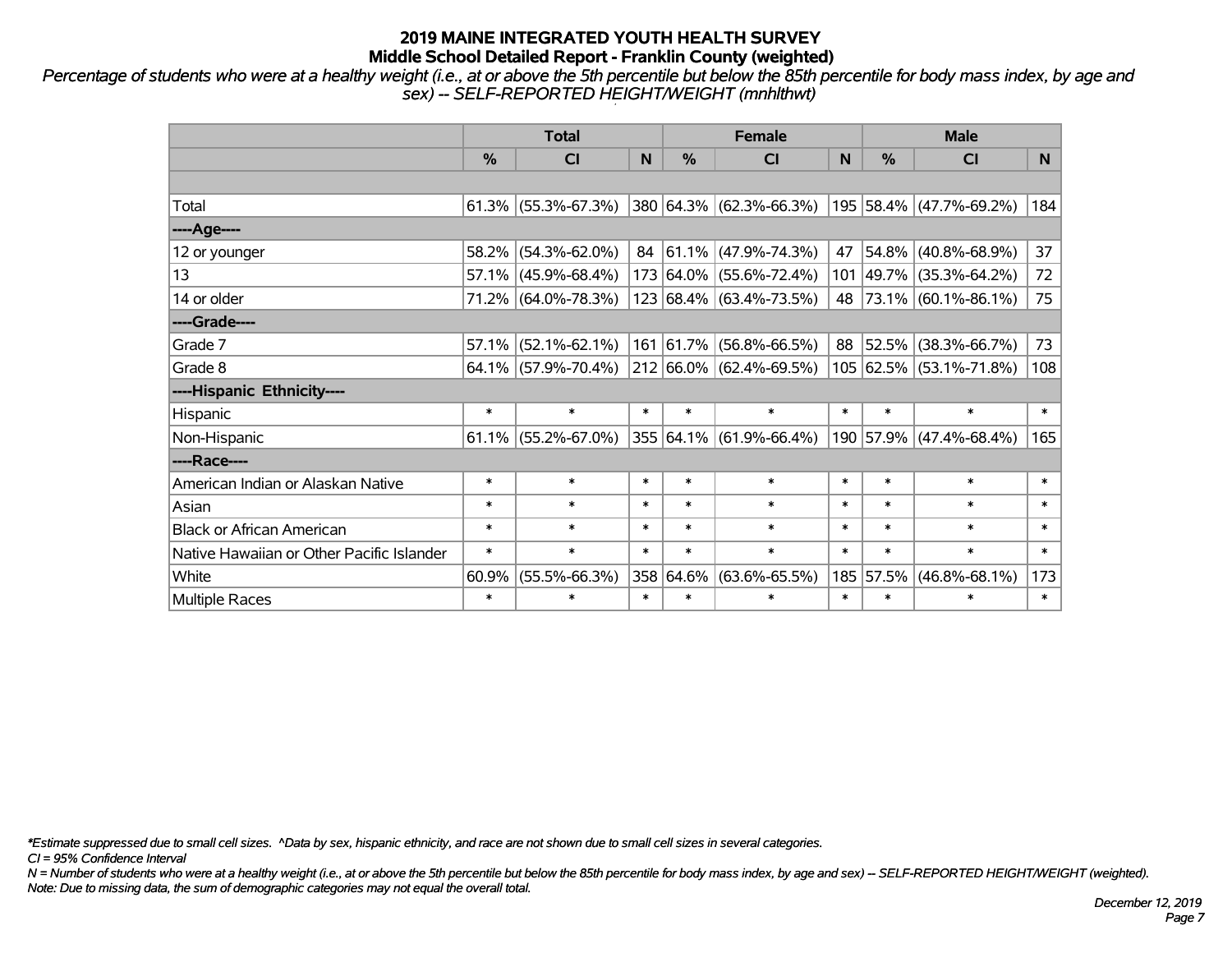#### **2019 MAINE INTEGRATED YOUTH HEALTH SURVEY Middle School Detailed Report - Franklin County (weighted)** *What language is spoken most often at home? (Select only one response.) (mn8b)*

*Percentage of students who answered something other than 'English'*

|                                           |               | <b>Total</b>      |        |        | <b>Female</b> |           |        | <b>Male</b> |        |
|-------------------------------------------|---------------|-------------------|--------|--------|---------------|-----------|--------|-------------|--------|
|                                           | $\frac{0}{0}$ | <b>CI</b>         | N      | %      | <b>CI</b>     | ${\sf N}$ | %      | CI N        |        |
|                                           |               |                   |        |        |               |           |        |             |        |
| Total                                     | 1.3%          | $(0.8\% - 1.9\%)$ | 10     | $\ast$ | $\ast$        | $\ast$    | $\ast$ | $\ast$      | $\ast$ |
| ----Age----                               |               |                   |        |        |               |           |        |             |        |
| 12 or younger                             | $\ast$        | $\ast$            | $\ast$ | $\ast$ | $\ast$        | $\ast$    | $\ast$ | $\ast$      | $\ast$ |
| 13                                        | $\ast$        | $\ast$            | $\ast$ | $\ast$ | $\ast$        | $\ast$    | $\ast$ | $\ast$      | $\ast$ |
| 14 or older                               | $\ast$        | $\ast$            | $\ast$ | $\ast$ | $\ast$        | $\ast$    | $\ast$ | $\ast$      | $\ast$ |
| ----Grade----                             |               |                   |        |        |               |           |        |             |        |
| Grade 7                                   | $\ast$        | $\ast$            | $\ast$ | $\ast$ | $\ast$        | $\ast$    | $\ast$ | $\ast$      | $\ast$ |
| Grade 8                                   | $\ast$        | $\ast$            | $\ast$ | $\ast$ | $\ast$        | $\ast$    | $\ast$ | $\ast$      | $\ast$ |
| ----Hispanic Ethnicity----                |               |                   |        |        |               |           |        |             |        |
| Hispanic                                  | $\ast$        | $\ast$            | $\ast$ | $\ast$ | $\ast$        | $\ast$    | $\ast$ | $\ast$      | $\ast$ |
| Non-Hispanic                              | 1.3%          | $(0.8\% - 1.9\%)$ | 9      | $\ast$ | $\ast$        | $\ast$    | $\ast$ | $\ast$      | *      |
| ----Race----                              |               |                   |        |        |               |           |        |             |        |
| American Indian or Alaskan Native         | $\ast$        | $\ast$            | $\ast$ | $\ast$ | $\ast$        | $\ast$    | $\ast$ | $\ast$      | $\ast$ |
| Asian                                     | $\ast$        | $\ast$            | $\ast$ | $\ast$ | $\ast$        | $\ast$    | $\ast$ | $\ast$      | $\ast$ |
| <b>Black or African American</b>          | $\ast$        | $\ast$            | $\ast$ | $\ast$ | $\ast$        | $\ast$    | $\ast$ | $\ast$      | $\ast$ |
| Native Hawaiian or Other Pacific Islander | *             | $\ast$            | $\ast$ | $\ast$ | $\ast$        | $\ast$    | $\ast$ | $\ast$      | $\ast$ |
| White                                     | 1.2%          | $(0.6\% - 1.8\%)$ | 8      | $\ast$ | $\ast$        | $\ast$    | $\ast$ | $\ast$      | $\ast$ |
| <b>Multiple Races</b>                     | $\ast$        | $\ast$            | $\ast$ | $\ast$ | $\ast$        | $\ast$    | $\ast$ | $\ast$      | $\ast$ |

*\*Estimate suppressed due to small cell sizes. ^Data by sex, hispanic ethnicity, and race are not shown due to small cell sizes in several categories.*

*CI = 95% Confidence Interval*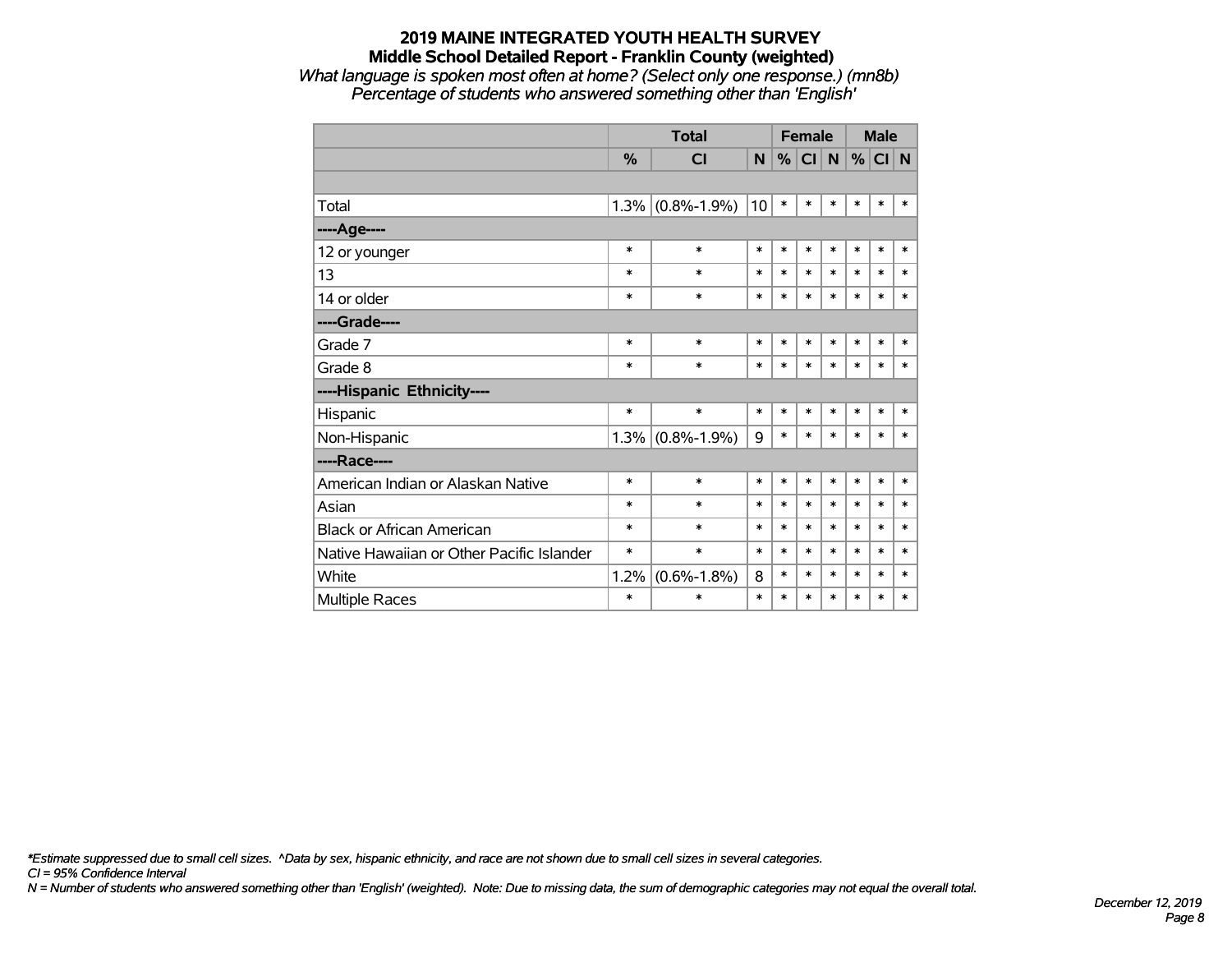*During the past 30 days, where did you usually sleep? (mn187a\_2)*

*Percentage of students who reported housing instability (anything other than 'In my parent's or guardian's home' or school housing)*

|                                           |        | <b>Total</b>      |        | <b>Female</b> |                         | <b>Male</b> |        |                     |              |
|-------------------------------------------|--------|-------------------|--------|---------------|-------------------------|-------------|--------|---------------------|--------------|
|                                           | %      | CI                | N      | %             | C <sub>1</sub>          | N           | %      | <b>CI</b>           | $\mathsf{N}$ |
|                                           |        |                   |        |               |                         |             |        |                     |              |
| Total                                     | 1.8%   | $(0.1\% - 3.6\%)$ |        |               | $13 1.9\% $ (0.0%-4.9%) | 7           |        | $1.8\%$ (1.1%-2.5%) | 6            |
| ----Age----                               |        |                   |        |               |                         |             |        |                     |              |
| 12 or younger                             | $\ast$ | $\ast$            | $\ast$ | $\ast$        | $\ast$                  | $\ast$      | $\ast$ | $\ast$              | $\ast$       |
| 13                                        | $\ast$ | $\ast$            | $\ast$ | $\ast$        | $\ast$                  | $\ast$      | $\ast$ | $\ast$              | $\ast$       |
| 14 or older                               | $\ast$ | $\ast$            | $\ast$ | $\ast$        | $\ast$                  | $\ast$      | $\ast$ | $\ast$              | $\ast$       |
| ----Grade----                             |        |                   |        |               |                         |             |        |                     |              |
| Grade 7                                   | 2.7%   | $(0.0\% - 5.5\%)$ | 9      | $\ast$        | $\ast$                  | $\ast$      | $\ast$ | $\ast$              | $\ast$       |
| Grade 8                                   | $\ast$ | $\ast$            | $\ast$ | $\ast$        | $\ast$                  | $\ast$      | $\ast$ | $\ast$              | $\ast$       |
| ----Hispanic Ethnicity----                |        |                   |        |               |                         |             |        |                     |              |
| Hispanic                                  | $\ast$ | $\ast$            | $\ast$ | $\ast$        | $\ast$                  | $\ast$      | $\ast$ | $\ast$              | $\ast$       |
| Non-Hispanic                              | 1.7%   | $(0.0\% - 3.7\%)$ | 11     | $\ast$        | $\ast$                  | $\ast$      | $\ast$ | $\ast$              | $\ast$       |
| ----Race----                              |        |                   |        |               |                         |             |        |                     |              |
| American Indian or Alaskan Native         | $\ast$ | $\ast$            | $\ast$ | $\ast$        | $\ast$                  | $\ast$      | $\ast$ | $\ast$              | $\ast$       |
| Asian                                     | $\ast$ | $\ast$            | $\ast$ | $\ast$        | $\ast$                  | $\ast$      | $\ast$ | $\ast$              | $\ast$       |
| <b>Black or African American</b>          | $\ast$ | $\ast$            | $\ast$ | $\ast$        | $\ast$                  | $\ast$      | $\ast$ | $\ast$              | $\ast$       |
| Native Hawaiian or Other Pacific Islander | $\ast$ | $\ast$            | $\ast$ | $\ast$        | $\ast$                  | $\ast$      | $\ast$ | $\ast$              | $\ast$       |
| White                                     | 1.7%   | $(0.1\% - 3.3\%)$ | 12     | 1.7%          | $(0.0\% - 4.4\%)$       | 6           | 1.8%   | $(1.0\% - 2.5\%)$   | 6            |
| <b>Multiple Races</b>                     | $\ast$ | $\ast$            | $\ast$ | $\ast$        | $\ast$                  | $\ast$      | $\ast$ | $\ast$              | $\ast$       |

*\*Estimate suppressed due to small cell sizes. ^Data by sex, hispanic ethnicity, and race are not shown due to small cell sizes in several categories.*

*CI = 95% Confidence Interval*

*N = Number of students who reported housing instability (anything other than 'In my parent's or guardian's home' or school housing) (weighted). Note: Due to missing data, the sum of demographic categories may not equal the overall total.*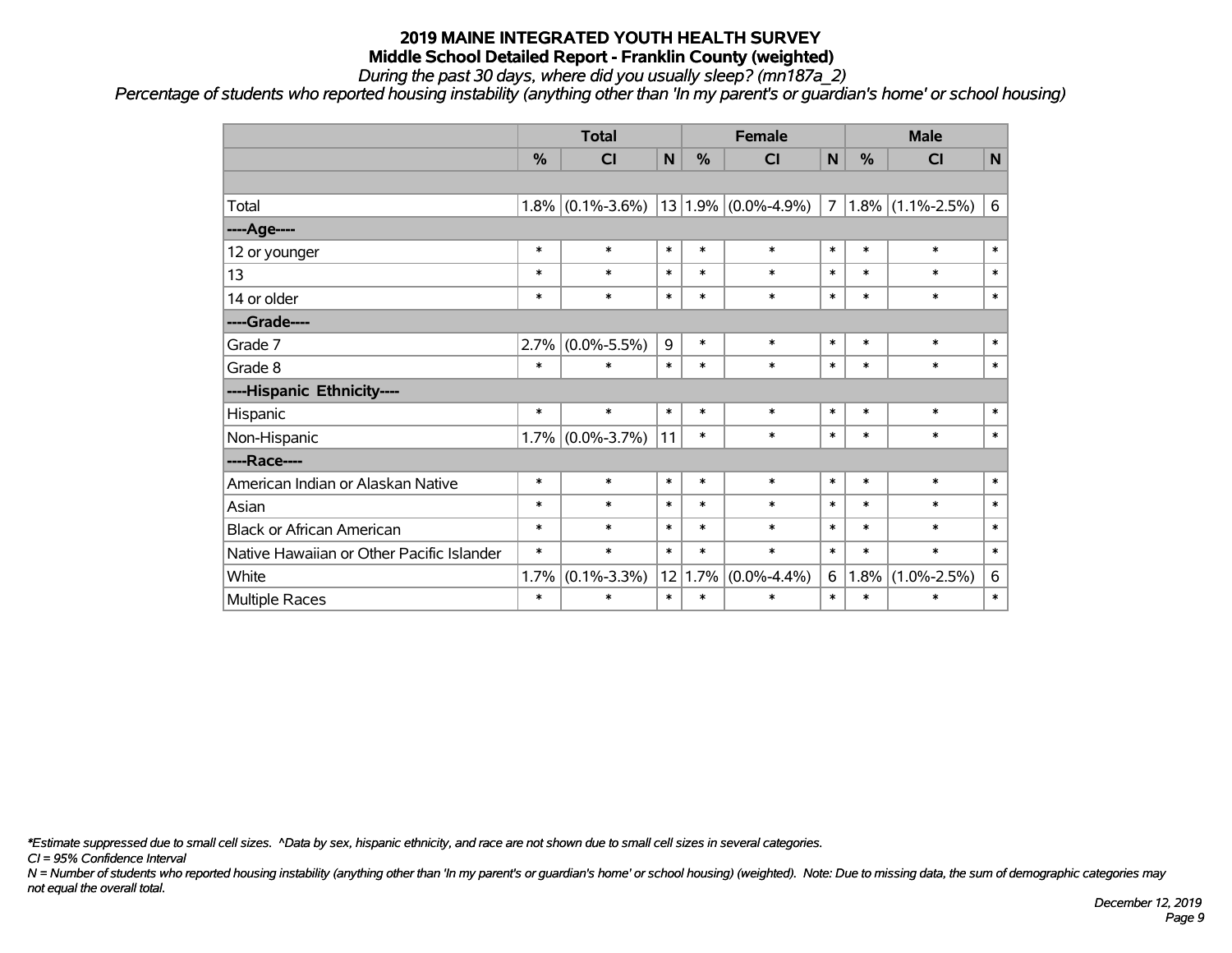#### **2019 MAINE INTEGRATED YOUTH HEALTH SURVEY Middle School Detailed Report - Franklin County (weighted)** *How often do you wear a seat belt when riding in a car? (mn10)*

*Percentage of students who answered 'Never' or 'Rarely'*

|                                           |               | <b>Total</b>        |                |        | <b>Female</b> |        |        | <b>Male</b> |        |  |
|-------------------------------------------|---------------|---------------------|----------------|--------|---------------|--------|--------|-------------|--------|--|
|                                           | $\frac{9}{6}$ | <b>CI</b>           | N.             | %      | CI            | N      | %      | CI N        |        |  |
|                                           |               |                     |                |        |               |        |        |             |        |  |
| Total                                     | 1.5%          | $(0.3\% - 2.7\%)$   | 11             | $\ast$ | $\ast$        | $\ast$ | *      | $\ast$      | $\ast$ |  |
| ---- Age----                              |               |                     |                |        |               |        |        |             |        |  |
| 12 or younger                             | *             | $\ast$              | $\ast$         | $\ast$ | $\ast$        | $\ast$ | $\ast$ | $\ast$      | $\ast$ |  |
| 13                                        | $\ast$        | $\ast$              | $\ast$         | $\ast$ | $\ast$        | $\ast$ | $\ast$ | $\ast$      | $\ast$ |  |
| 14 or older                               | *             | $\ast$              | $\ast$         | $\ast$ | $\ast$        | $\ast$ | $\ast$ | $\ast$      | $\ast$ |  |
| ----Grade----                             |               |                     |                |        |               |        |        |             |        |  |
| Grade 7                                   | 2.0%          | $(0.0\% - 4.9\%)$   | $\overline{7}$ | $\ast$ | $\ast$        | $\ast$ | $\ast$ | $\ast$      | $\ast$ |  |
| Grade 8                                   | $\ast$        | $\ast$              | $\ast$         | $\ast$ | $\ast$        | $\ast$ | $\ast$ | $\ast$      | $\ast$ |  |
| ----Hispanic Ethnicity----                |               |                     |                |        |               |        |        |             |        |  |
| Hispanic                                  | $\ast$        | $\ast$              | $\ast$         | *      | $\ast$        | $\ast$ | $\ast$ | *           | ∗      |  |
| Non-Hispanic                              |               | $1.6\%$ (0.4%-2.9%) | 11             | $\ast$ | $\ast$        | $\ast$ | *      | $\ast$      | $\ast$ |  |
| ----Race----                              |               |                     |                |        |               |        |        |             |        |  |
| American Indian or Alaskan Native         | $\ast$        | $\ast$              | $\ast$         | $\ast$ | $\ast$        | $\ast$ | $\ast$ | $\ast$      | $\ast$ |  |
| Asian                                     | *             | $\ast$              | $\ast$         | $\ast$ | $\ast$        | $\ast$ | *      | $\ast$      | $\ast$ |  |
| <b>Black or African American</b>          | *             | $\ast$              | $\ast$         | $\ast$ | $\ast$        | $\ast$ | $\ast$ | $\ast$      | $\ast$ |  |
| Native Hawaiian or Other Pacific Islander | *             | $\ast$              | $\ast$         | *      | $\ast$        | $\ast$ | *      | *           | $\ast$ |  |
| White                                     | 1.4%          | $(0.1\% - 2.8\%)$   | 10             | $\ast$ | $\ast$        | $\ast$ | *      | *           | $\ast$ |  |
| Multiple Races                            | $\ast$        | $\ast$              | $\ast$         | *      | $\ast$        | $\ast$ | *      | *           | $\ast$ |  |

*\*Estimate suppressed due to small cell sizes. ^Data by sex, hispanic ethnicity, and race are not shown due to small cell sizes in several categories.*

*CI = 95% Confidence Interval*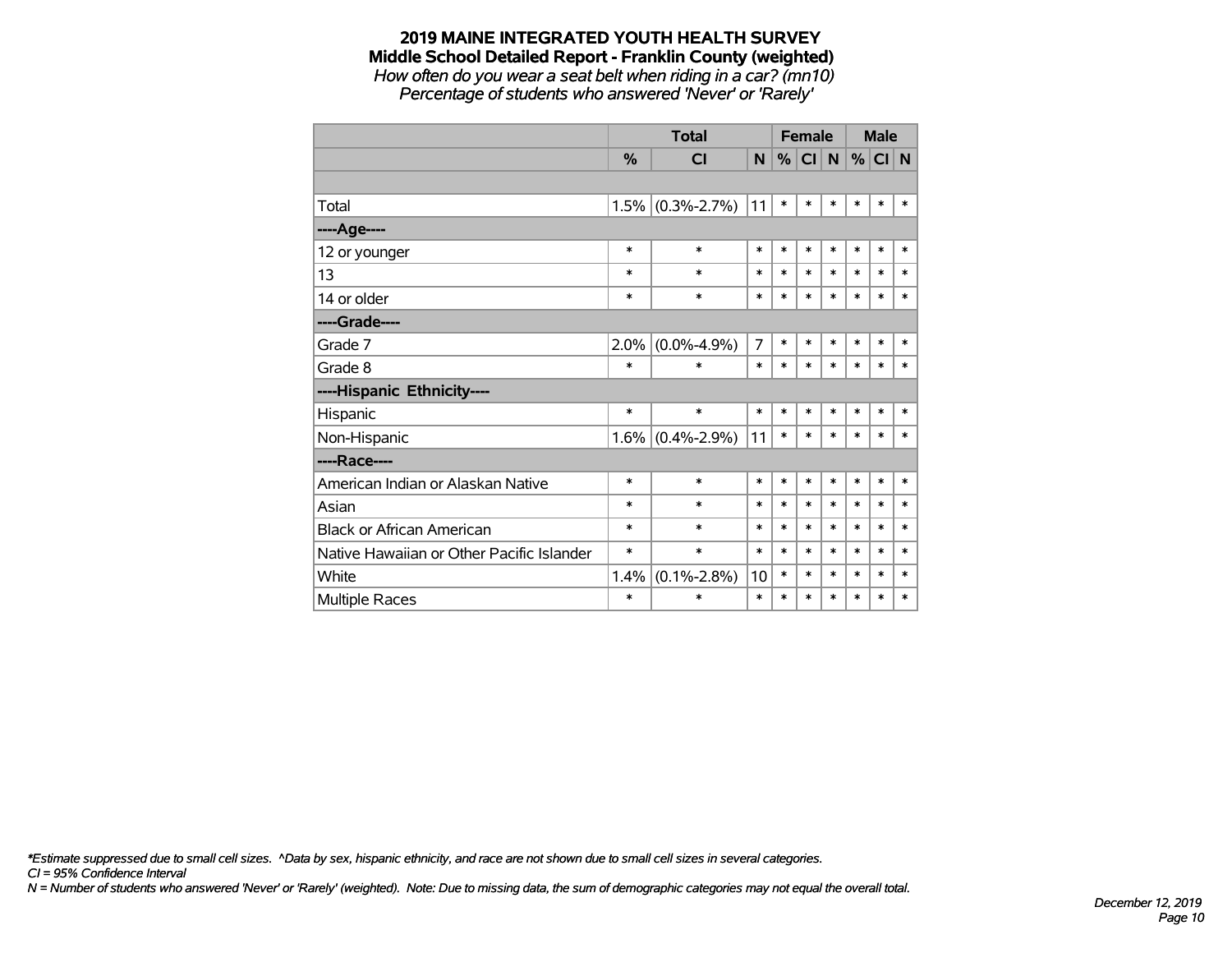#### **2019 MAINE INTEGRATED YOUTH HEALTH SURVEY Middle School Detailed Report - Franklin County (weighted)** *How often do you wear a seat belt when riding in a car? (mn10\_2) Percentage of students who answered 'Always'*

|                                           |               | <b>Total</b>        |        |           | <b>Female</b>                                   |              | <b>Male</b> |                         |        |  |
|-------------------------------------------|---------------|---------------------|--------|-----------|-------------------------------------------------|--------------|-------------|-------------------------|--------|--|
|                                           | $\frac{0}{0}$ | CI                  | N      | %         | <b>CI</b>                                       | <sub>N</sub> | %           | <b>CI</b>               | N      |  |
|                                           |               |                     |        |           |                                                 |              |             |                         |        |  |
| Total                                     |               | 73.6% (70.0%-77.1%) |        |           | 534 74.0% (63.1%-84.8%)                         |              |             | 272 72.9% (65.8%-80.1%) | 257    |  |
| ----Age----                               |               |                     |        |           |                                                 |              |             |                         |        |  |
| 12 or younger                             | 77.4%         | $(72.6\% - 82.2\%)$ |        |           | 144 74.9% (69.4%-80.4%)                         | 84           | 81.1%       | $(63.7\% - 98.5\%)$     | 60     |  |
| 13                                        | 72.9%         | $(66.8\% - 79.1\%)$ |        |           | 267 76.1% (56.9%-95.4%)                         |              |             | 138 69.2% (58.8%-79.5%) | 125    |  |
| 14 or older                               |               | 70.9% (66.1%-75.7%) |        |           | 123 67.3% (58.8%-75.9%)                         | $51 \mid$    |             | 73.7% (67.2%-80.1%)     | 72     |  |
| ----Grade----                             |               |                     |        |           |                                                 |              |             |                         |        |  |
| Grade 7                                   | 75.9%         | $(69.2\% - 82.5\%)$ |        |           | 268 77.9% (61.3%-94.4%)                         |              | 142 73.1%   | $(61.2\% - 84.9\%)$     | 122    |  |
| Grade 8                                   |               | 71.6% (69.1%-74.2%) |        |           | $\vert$ 264 $\vert$ 70.3% $\vert$ (62.1%-78.4%) |              |             | 129 73.0% (68.0%-78.0%) | 135    |  |
| ----Hispanic Ethnicity----                |               |                     |        |           |                                                 |              |             |                         |        |  |
| Hispanic                                  | $\ast$        | $\ast$              | $\ast$ | $\ast$    | $\ast$                                          | $\ast$       | $\ast$      | $\ast$                  | $\ast$ |  |
| Non-Hispanic                              |               | 73.0% (70.2%-75.8%) |        |           | 492  72.5%  (61.8%-83.1%)                       |              |             | 245 73.2% (65.1%-81.3%) | 243    |  |
| ----Race----                              |               |                     |        |           |                                                 |              |             |                         |        |  |
| American Indian or Alaskan Native         | $\ast$        | $\ast$              | $\ast$ | $\ast$    | $\ast$                                          | $\ast$       | $\ast$      | $\ast$                  | $\ast$ |  |
| Asian                                     | $\ast$        | $\ast$              | $\ast$ | $\ast$    | $\ast$                                          | $\ast$       | $\ast$      | $\ast$                  | $\ast$ |  |
| <b>Black or African American</b>          | $\ast$        | $\ast$              | $\ast$ | $\ast$    | $\ast$                                          | $\ast$       | $\ast$      | $\ast$                  | $\ast$ |  |
| Native Hawaiian or Other Pacific Islander | $\ast$        | $\ast$              | $\ast$ | $\ast$    | $\ast$                                          | $\ast$       | $\ast$      | $\ast$                  | $\ast$ |  |
| White                                     | 73.7%         | $(70.5\% - 76.9\%)$ |        | 504 74.4% | $(64.0\% - 84.8\%)$                             | 259          | 72.6%       | $(64.3\% - 80.9\%)$     | 241    |  |
| Multiple Races                            | $\ast$        | $\ast$              | $\ast$ | $\ast$    | $\ast$                                          | $\ast$       | $\ast$      | $\ast$                  | $\ast$ |  |

*\*Estimate suppressed due to small cell sizes. ^Data by sex, hispanic ethnicity, and race are not shown due to small cell sizes in several categories.*

*CI = 95% Confidence Interval*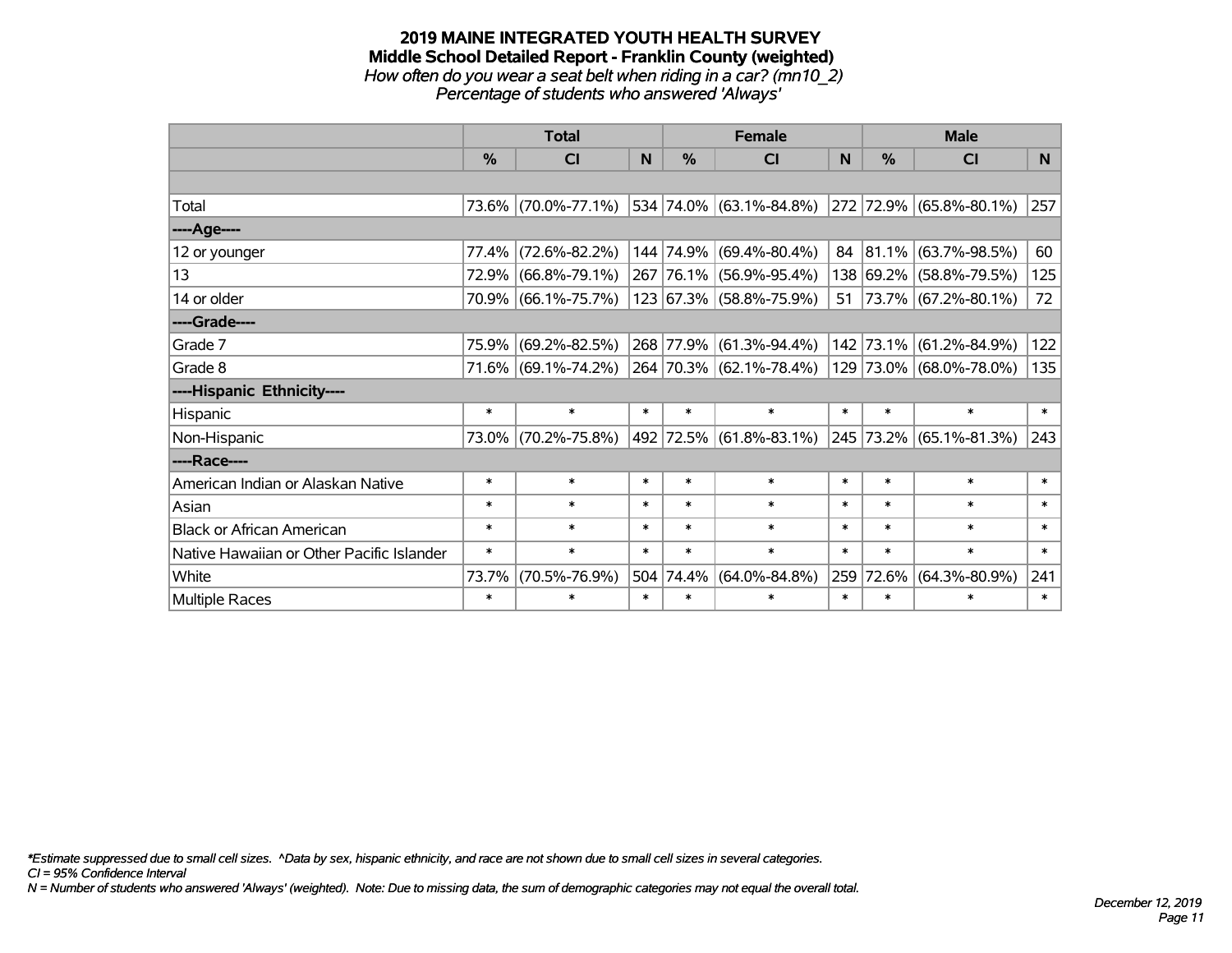*Have you ever ridden in a car or other vehicle driven by someone who had been drinking alcohol? (mn11) Percentage of students who answered 'Yes'*

|                                           |        | <b>Total</b>           |        | <b>Female</b> | <b>Male</b>               |        |              |                            |        |
|-------------------------------------------|--------|------------------------|--------|---------------|---------------------------|--------|--------------|----------------------------|--------|
|                                           | $\%$   | <b>CI</b>              | N      | $\frac{0}{0}$ | <b>CI</b>                 | N      | $\%$         | <b>CI</b>                  | N      |
|                                           |        |                        |        |               |                           |        |              |                            |        |
| Total                                     |        | 26.4% (20.6%-32.2%)    |        |               | 188 27.1% (20.3%-33.9%)   |        |              | 98 25.7% (19.6%-31.8%)     | 90     |
| ----Age----                               |        |                        |        |               |                           |        |              |                            |        |
| 12 or younger                             | 26.2%  | $(16.0\% - 36.5\%)$    | 46     | 35.8%         | $(20.7\% - 51.0\%)$       |        | 33 15.7%     | $(7.9\% - 23.5\%)$         | 13     |
| 13                                        | 22.8%  | $(16.7\% - 28.9\%)$    | 80     |               | 18.1% (14.8%-21.5%)       |        |              | 35 28.4% (19.2%-37.6%)     | 46     |
| 14 or older                               |        | 33.5% (30.2%-36.8%)    | 62     |               | 38.8% (31.8%-45.8%)       |        |              | 31 29.5% (23.9%-35.1%)     | 31     |
| ----Grade----                             |        |                        |        |               |                           |        |              |                            |        |
| Grade 7                                   | 22.3%  | $(16.2\% - 28.4\%)$    | 78     | $ 24.3\% $    | $(16.7\% - 31.8\%)$       |        | 44 20.3%     | $(8.3\% - 32.4\%)$         | 34     |
| Grade 8                                   |        | $30.0\%$ (23.4%-36.7%) |        |               | 107 28.8% (14.5%-43.1%)   |        |              | $51 31.3\% $ (21.4%-41.1%) | 56     |
| ----Hispanic Ethnicity----                |        |                        |        |               |                           |        |              |                            |        |
| Hispanic                                  | $\ast$ | $\ast$                 | $\ast$ | $\ast$        | $\ast$                    | $\ast$ | $\ast$       | $\ast$                     | $\ast$ |
| Non-Hispanic                              | 27.4%  | $(22.5\% - 32.3\%)$    |        |               | $179$ 28.1% (22.1%-34.1%) |        | $96 26.6\% $ | $(20.2\% - 32.9\%)$        | 83     |
| ----Race----                              |        |                        |        |               |                           |        |              |                            |        |
| American Indian or Alaskan Native         | $\ast$ | $\ast$                 | $\ast$ | $\ast$        | $\ast$                    | $\ast$ | $\ast$       | $\ast$                     | $\ast$ |
| Asian                                     | $\ast$ | $\ast$                 | $\ast$ | $\ast$        | $\ast$                    | $\ast$ | $\ast$       | $\ast$                     | $\ast$ |
| <b>Black or African American</b>          | $\ast$ | $\ast$                 | $\ast$ | $\ast$        | $\ast$                    | $\ast$ | $\ast$       | $\ast$                     | $\ast$ |
| Native Hawaiian or Other Pacific Islander | $\ast$ | $\ast$                 | $\ast$ | $\ast$        | $\ast$                    | $\ast$ | $\ast$       | $\ast$                     | $\ast$ |
| White                                     | 25.8%  | $(20.6\% - 31.1\%)$    |        | 175 27.1%     | $(20.3\% - 33.9\%)$       |        | 92 24.6%     | $(18.8\% - 30.5\%)$        | 83     |
| Multiple Races                            |        | 43.3% (33.0%-53.7%)    | 6      | $\ast$        | $\ast$                    | $\ast$ | $\ast$       | $\ast$                     | $\ast$ |

*\*Estimate suppressed due to small cell sizes. ^Data by sex, hispanic ethnicity, and race are not shown due to small cell sizes in several categories.*

*CI = 95% Confidence Interval*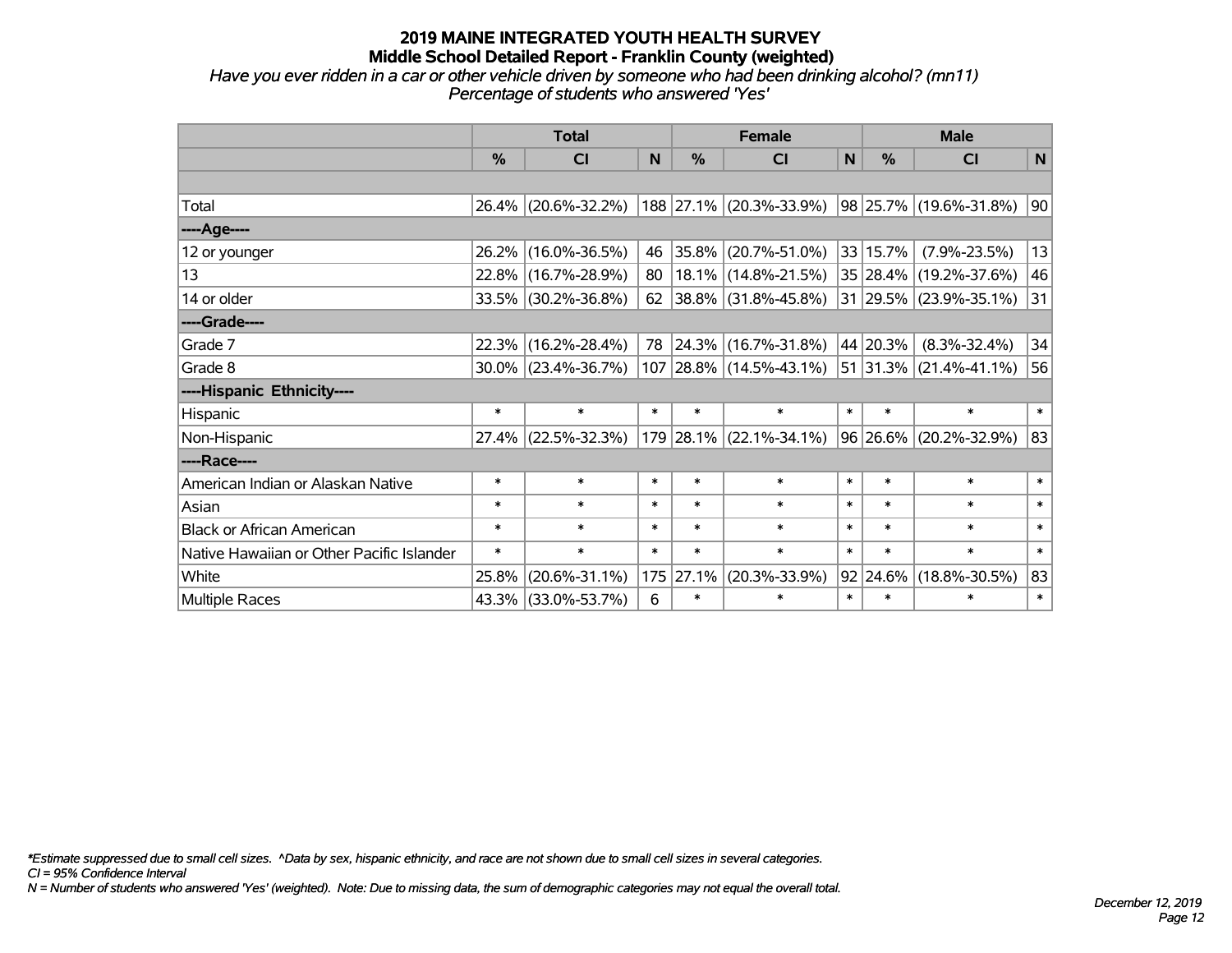*Have you ever ridden in a car or other vehicle driven by someone who had been taking illegal drugs such as marijuana, cocaine, heroin, or LSD?*

*(mn12a)*

*Percentage of students who answered 'Yes'*

|                                           | <b>Total</b>  |                     |        |                            | <b>Female</b>       |        |        | <b>Male</b>                 |                |  |  |
|-------------------------------------------|---------------|---------------------|--------|----------------------------|---------------------|--------|--------|-----------------------------|----------------|--|--|
|                                           | $\frac{0}{0}$ | <b>CI</b>           | N      | $\frac{0}{0}$<br><b>CI</b> |                     | N      | %      | <b>CI</b>                   | $\mathbf N$    |  |  |
|                                           |               |                     |        |                            |                     |        |        |                             |                |  |  |
| Total                                     | 14.5%         | $(5.6\% - 23.3\%)$  |        | 104 17.4%                  | $(6.7\% - 28.1\%)$  |        |        | $64$   11.2%   (2.7%-19.8%) | 39             |  |  |
| ----Age----                               |               |                     |        |                            |                     |        |        |                             |                |  |  |
| 12 or younger                             | 13.9%         | $(0.0\% - 28.0\%)$  | 25     | 19.5%                      | $(5.2\% - 33.8\%)$  | 18     | 7.9%   | $(0.0\% - 21.8\%)$          | $\overline{7}$ |  |  |
| 13                                        | 12.5%         | $(3.4\% - 21.6\%)$  | 44     | 10.9%                      | $(2.2\% - 19.6\%)$  | 21     | 14.4%  | $(2.3\% - 26.5\%)$          | 23             |  |  |
| 14 or older                               |               | 18.4% (13.1%-23.7%) | 35     |                            | 30.2% (14.7%-45.7%) | 25     | 9.2%   | $(5.8\% - 12.7\%)$          | 10             |  |  |
| ----Grade----                             |               |                     |        |                            |                     |        |        |                             |                |  |  |
| Grade 7                                   | 12.0%         | $(3.1\% - 20.9\%)$  | 42     | 14.4%                      | $(3.4\% - 25.4\%)$  | 26     | 9.4%   | $(2.0\% - 16.7\%)$          | 16             |  |  |
| Grade 8                                   | 16.2%         | $(6.2\% - 26.1\%)$  | 58     | 19.1%                      | $(5.3\% - 32.8\%)$  | 35     |        | $13.2\%$ (3.6%-22.8%)       | 24             |  |  |
| ----Hispanic Ethnicity----                |               |                     |        |                            |                     |        |        |                             |                |  |  |
| Hispanic                                  | $\ast$        | $\ast$              | $\ast$ | $\ast$                     | $\ast$              | $\ast$ | $\ast$ | $\ast$                      | $\ast$         |  |  |
| Non-Hispanic                              | 15.4%         | $(6.6\% - 24.2\%)$  | 102    | $ 18.0\%$                  | $(7.7\% - 28.2\%)$  |        |        | $62 12.6\% $ (3.7%-21.5%)   | 39             |  |  |
| ----Race----                              |               |                     |        |                            |                     |        |        |                             |                |  |  |
| American Indian or Alaskan Native         | $\ast$        | $\ast$              | $\ast$ | $\ast$                     | $\ast$              | $\ast$ | $\ast$ | $\ast$                      | $\ast$         |  |  |
| Asian                                     | $\ast$        | $\ast$              | $\ast$ | $\ast$                     | $\ast$              | $\ast$ | $\ast$ | $\ast$                      | $\ast$         |  |  |
| <b>Black or African American</b>          | $\ast$        | $\ast$              | $\ast$ | $\ast$                     | $\ast$              | $\ast$ | $\ast$ | $\ast$                      | $\ast$         |  |  |
| Native Hawaiian or Other Pacific Islander | $\ast$        | $\ast$              | $\ast$ | $\ast$                     | $\ast$              | $\ast$ | $\ast$ | $\ast$                      | $\ast$         |  |  |
| White                                     | 14.4%         | $(5.5\% - 23.3\%)$  | 98     | 17.8%                      | $(7.7\% - 27.9\%)$  | 62     | 10.9%  | $(1.7\% - 20.2\%)$          | 37             |  |  |
| <b>Multiple Races</b>                     | $\ast$        | $\ast$              | $\ast$ | *                          | $\ast$              | $\ast$ | $\ast$ | *                           | $\ast$         |  |  |

*\*Estimate suppressed due to small cell sizes. ^Data by sex, hispanic ethnicity, and race are not shown due to small cell sizes in several categories.*

*CI = 95% Confidence Interval*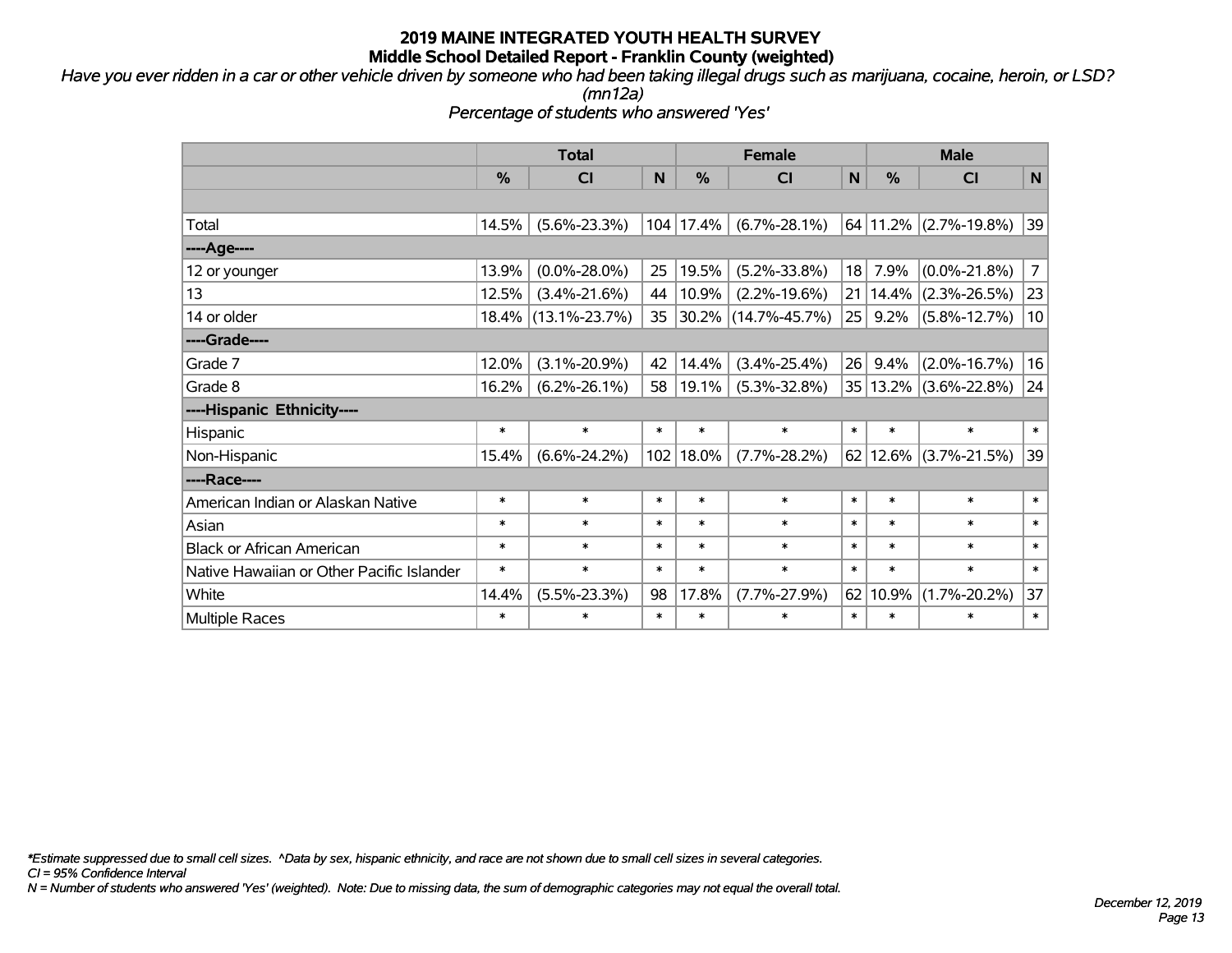*Has violence in your home, or the threat of violence, ever made you want to leave your home, even just for a short while? (mn18) Percentage of students who answered 'Yes'*

|                                           |        | <b>Total</b>        |        |           | <b>Female</b>            |        |        | <b>Male</b>                  |        |
|-------------------------------------------|--------|---------------------|--------|-----------|--------------------------|--------|--------|------------------------------|--------|
|                                           | %      | <b>CI</b>           | N      | %         | <b>CI</b>                | N      | %      | <b>CI</b>                    | N      |
|                                           |        |                     |        |           |                          |        |        |                              |        |
| Total                                     |        | 23.5% (15.1%-31.8%) |        |           | 167 31.0% (17.9%-44.0%)  |        |        | $ 110 15.0\% $ (10.3%-19.6%) | 52     |
| ----Age----                               |        |                     |        |           |                          |        |        |                              |        |
| 12 or younger                             | 22.4%  | $(4.4\% - 40.4\%)$  | 41     | 29.8%     | $(0.0\% - 59.8\%)$       | 32     | 11.4%  | $(0.0\% - 25.0\%)$           | 8      |
| 13                                        | 23.8%  | $(16.7\% - 31.0\%)$ | 84     | 27.2%     | $(17.6\% - 36.9\%)$      | 47     | 18.9%  | $(11.0\% - 26.8\%)$          | 34     |
| 14 or older                               |        | 23.8% (20.9%-26.7%) | 41     |           | 41.2% (34.6%-47.9%)      | 31     | 10.5%  | $(6.6\% - 14.4\%)$           | 10     |
| ----Grade----                             |        |                     |        |           |                          |        |        |                              |        |
| Grade 7                                   | 27.1%  | $(12.8\% - 41.3\%)$ | 92     | 33.4%     | $(5.3\% - 61.4\%)$       | 58     |        | $18.7\%$ (14.3%-23.1%)       | 31     |
| Grade 8                                   |        | 19.9% (14.6%-25.1%) | 73     |           | $ 28.5\% $ (17.7%-39.3%) | 52     | 11.3%  | $(7.8\% - 14.9\%)$           | 21     |
| ----Hispanic Ethnicity----                |        |                     |        |           |                          |        |        |                              |        |
| Hispanic                                  | $\ast$ | $\ast$              | $\ast$ | $\ast$    | $\ast$                   | $\ast$ | $\ast$ | $\ast$                       | $\ast$ |
| Non-Hispanic                              |        | 23.1% (13.9%-32.4%) |        | 152 30.0% | $(16.8\% - 43.3\%)$      | 98     | 15.3%  | $(9.1\% - 21.6\%)$           | 50     |
| ----Race----                              |        |                     |        |           |                          |        |        |                              |        |
| American Indian or Alaskan Native         | $\ast$ | $\ast$              | $\ast$ | $\ast$    | $\ast$                   | $\ast$ | $\ast$ | $\ast$                       | $\ast$ |
| Asian                                     | $\ast$ | $\ast$              | $\ast$ | $\ast$    | $\ast$                   | $\ast$ | $\ast$ | $\ast$                       | $\ast$ |
| <b>Black or African American</b>          | $\ast$ | $\ast$              | $\ast$ | $\ast$    | $\ast$                   | $\ast$ | $\ast$ | $\ast$                       | $\ast$ |
| Native Hawaiian or Other Pacific Islander | $\ast$ | $\ast$              | $\ast$ | $\ast$    | $\ast$                   | $\ast$ | $\ast$ | $\ast$                       | $\ast$ |
| White                                     | 23.5%  | $(14.5\% - 32.4\%)$ | 157    | 30.6%     | $(17.2\% - 44.0\%)$      | 103    | 15.3%  | $(9.7\% - 20.8\%)$           | 50     |
| Multiple Races                            | 41.5%  | $(8.3\% - 74.8\%)$  | 6      | $\ast$    | $\ast$                   | $\ast$ | $\ast$ | $\ast$                       | $\ast$ |

*\*Estimate suppressed due to small cell sizes. ^Data by sex, hispanic ethnicity, and race are not shown due to small cell sizes in several categories.*

*CI = 95% Confidence Interval*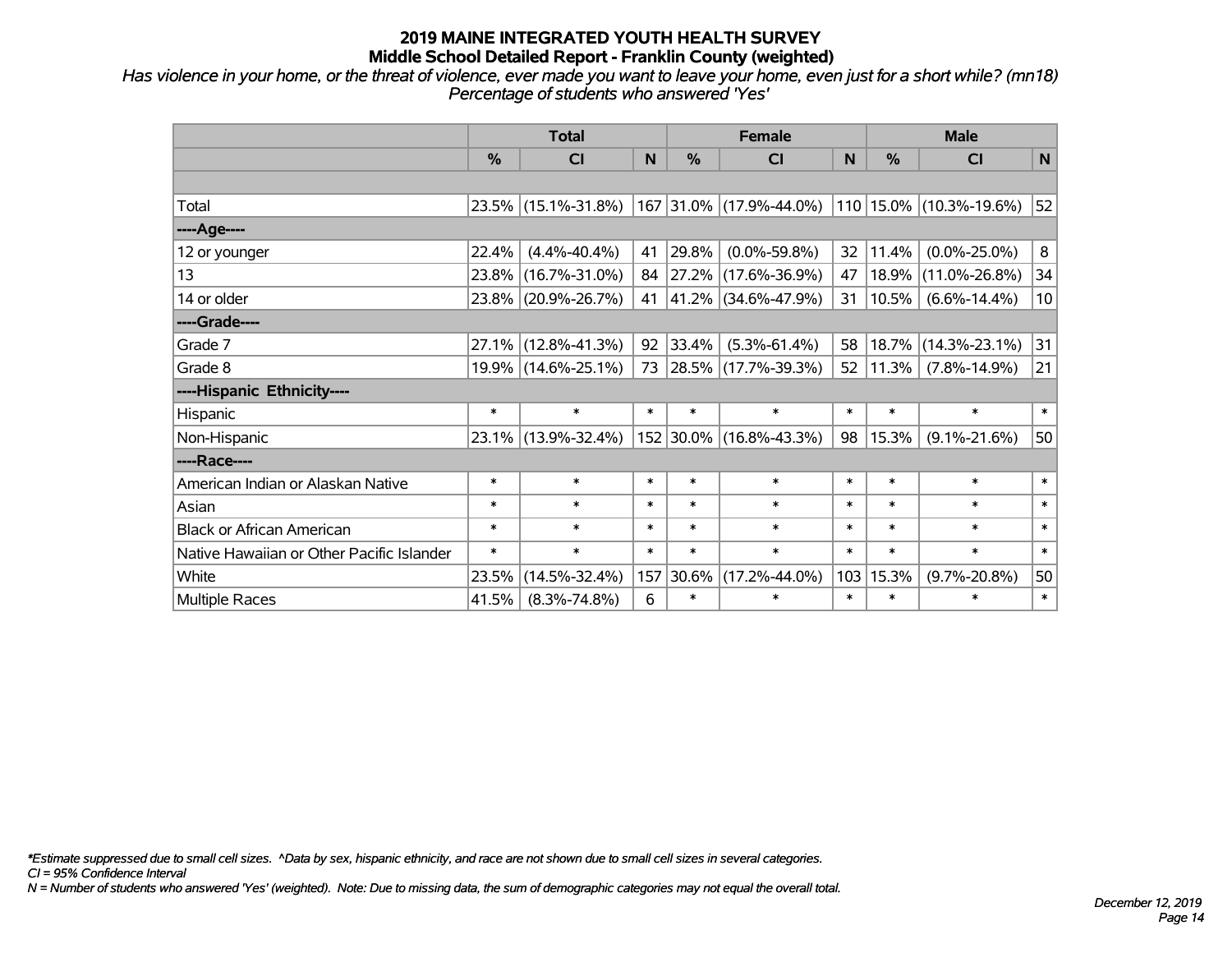#### **2019 MAINE INTEGRATED YOUTH HEALTH SURVEY Middle School Detailed Report - Franklin County (weighted)** *Do you agree or disagree with the following statement? I feel safe at my school. (mn21) Percentage of students who answered 'Strongly agree' or 'Agree'*

|                                           |               | <b>Total</b>           |        |           | <b>Female</b>             |        |           | <b>Male</b>                |        |
|-------------------------------------------|---------------|------------------------|--------|-----------|---------------------------|--------|-----------|----------------------------|--------|
|                                           | $\frac{0}{0}$ | <b>CI</b>              | N      | %         | CI                        | N      | %         | <b>CI</b>                  | N      |
|                                           |               |                        |        |           |                           |        |           |                            |        |
| Total                                     |               | $85.0\%$ (83.3%-86.8%) |        |           | $610$ 84.7% (81.7%-87.6%) |        |           | 307 85.9% (83.3%-88.5%)    | 302    |
| ---- Age----                              |               |                        |        |           |                           |        |           |                            |        |
| 12 or younger                             |               | 89.1% (84.5%-93.7%)    |        |           | 163 88.0% (81.5%-94.4%)   | 91     | 90.6%     | $(84.7\% - 96.5\%)$        | 72     |
| 13                                        |               | $86.2\%$ (84.1%-88.3%) |        |           | 306 85.0% (83.6%-86.4%)   |        | 155 88.6% | $(85.1\% - 92.1\%)$        | 150    |
| 14 or older                               |               | 78.5% (75.9%-81.2%)    |        |           | 141 79.5% (66.4%-92.6%)   |        |           | 61   77.8%   (67.6%-88.0%) | 80     |
| ----Grade----                             |               |                        |        |           |                           |        |           |                            |        |
| Grade 7                                   |               | 84.7% (79.7%-89.7%)    |        | 298 83.7% | $(78.4\% - 89.0\%)$       |        | 153 86.9% | $(80.8\% - 92.9\%)$        | 145    |
| Grade 8                                   |               | $85.7\%$ (84.1%-87.3%) |        |           | 309 85.5% (81.8%-89.2%)   |        |           | 152 85.9% (81.7%-90.1%)    | 157    |
| ----Hispanic Ethnicity----                |               |                        |        |           |                           |        |           |                            |        |
| Hispanic                                  | $\ast$        | $\ast$                 | $\ast$ | $\ast$    | $\ast$                    | $\ast$ | $\ast$    | $\ast$                     | $\ast$ |
| Non-Hispanic                              |               | $84.6\%$ (82.5%-86.7%) |        |           | 561 84.4% (81.3%-87.6%)   |        |           | 284 85.3% (82.5%-88.1%)    | 277    |
| ----Race----                              |               |                        |        |           |                           |        |           |                            |        |
| American Indian or Alaskan Native         | $\ast$        | $\ast$                 | $\ast$ | $\ast$    | $\ast$                    | $\ast$ | $\ast$    | $\ast$                     | $\ast$ |
| Asian                                     | $\ast$        | $\ast$                 | $\ast$ | $\ast$    | $\ast$                    | $\ast$ | $\ast$    | $\ast$                     | $\ast$ |
| <b>Black or African American</b>          | $\ast$        | $\ast$                 | $\ast$ | $\ast$    | $\ast$                    | $\ast$ | $\ast$    | $\ast$                     | $\ast$ |
| Native Hawaiian or Other Pacific Islander | $\ast$        | $\ast$                 | $\ast$ | $\ast$    | $\ast$                    | $\ast$ | $\ast$    | $\ast$                     | $\ast$ |
| White                                     | 84.8%         | $(83.1\% - 86.5\%)$    |        | 575 84.4% | $(81.5\% - 87.4\%)$       |        | 289 85.7% | $(82.7\% - 88.7\%)$        | 286    |
| Multiple Races                            | $\ast$        | $\ast$                 | $\ast$ | $\ast$    | $\ast$                    | $\ast$ | $\ast$    | $\ast$                     | $\ast$ |

*\*Estimate suppressed due to small cell sizes. ^Data by sex, hispanic ethnicity, and race are not shown due to small cell sizes in several categories.*

*CI = 95% Confidence Interval*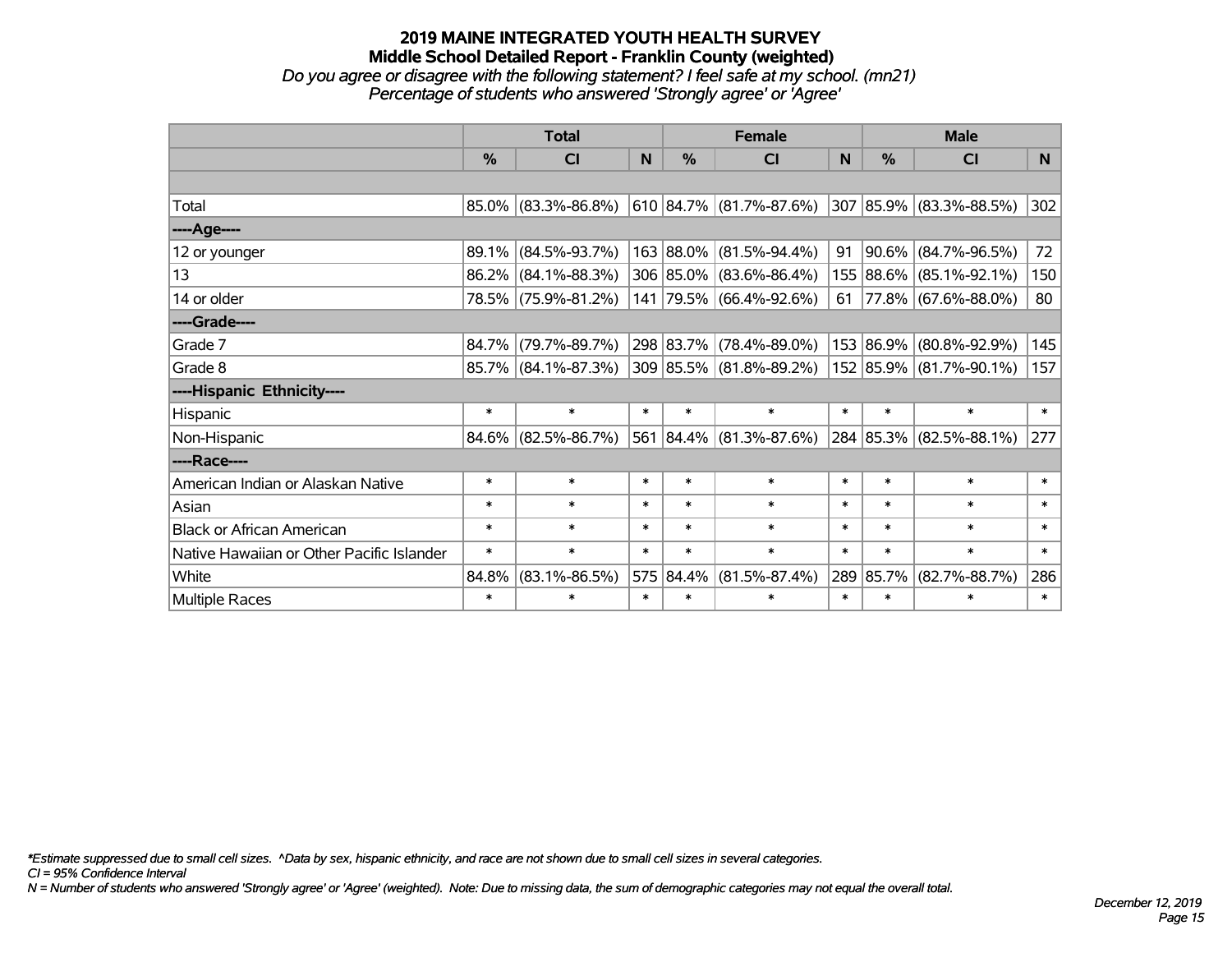#### **2019 MAINE INTEGRATED YOUTH HEALTH SURVEY Middle School Detailed Report - Franklin County (weighted)** *Have you ever been bullied on school property? (mn22) Percentage of students who answered 'Yes'*

|                                           |               | <b>Total</b>        |        |           | <b>Female</b>                                   |          |        | <b>Male</b>             |        |
|-------------------------------------------|---------------|---------------------|--------|-----------|-------------------------------------------------|----------|--------|-------------------------|--------|
|                                           | $\frac{0}{2}$ | <b>CI</b>           | N      | $\%$      | <b>CI</b>                                       | <b>N</b> | $\%$   | <b>CI</b>               | N      |
|                                           |               |                     |        |           |                                                 |          |        |                         |        |
| Total                                     |               | 53.4% (39.9%-66.9%) |        |           | 383 59.0% (45.9%-72.2%) 215 47.4% (32.6%-62.2%) |          |        |                         | 166    |
| ----Age----                               |               |                     |        |           |                                                 |          |        |                         |        |
| 12 or younger                             | 48.7%         | $(38.1\% - 59.4\%)$ | 87     |           | 58.1% (47.8%-68.3%)                             | 59       |        | 36.3% (23.2%-49.4%)     | 28     |
| 13                                        | 53.5%         | $(38.3\% - 68.6\%)$ |        |           | 191 56.3% (41.6%-70.9%)                         |          |        | 104 49.9% (32.9%-66.9%) | 85     |
| 14 or older                               |               | 58.1% (43.8%-72.4%) |        |           | 105 66.9% (46.1%-87.6%)                         |          |        | 52 51.5% (39.4%-63.6%)  | 53     |
| ----Grade----                             |               |                     |        |           |                                                 |          |        |                         |        |
| Grade 7                                   | 53.8%         | $(41.1\% - 66.5\%)$ |        | 187 59.5% | $(48.4\% - 70.6\%)$                             | 107      |        | 47.1% (30.2%-64.0%)     | 78     |
| Grade 8                                   |               | 52.7% (37.7%-67.7%) |        |           | 192 58.3% (40.8%-75.9%)                         |          |        | 106 47.1% (33.4%-60.8%) | 86     |
| ----Hispanic Ethnicity----                |               |                     |        |           |                                                 |          |        |                         |        |
| Hispanic                                  | $\ast$        | $\ast$              | $\ast$ | $\ast$    | $\ast$                                          | $\ast$   | $\ast$ | $\ast$                  | $\ast$ |
| Non-Hispanic                              | 53.9%         | $(40.2\% - 67.6\%)$ |        |           | 357 59.6% (47.0%-72.2%)                         |          |        | 201 47.6% (31.8%-63.3%) | 153    |
| ----Race----                              |               |                     |        |           |                                                 |          |        |                         |        |
| American Indian or Alaskan Native         | $\ast$        | $\ast$              | $\ast$ | $\ast$    | $\ast$                                          | $\ast$   | $\ast$ | $\ast$                  | $\ast$ |
| Asian                                     | $\ast$        | $\ast$              | $\ast$ | $\ast$    | $\ast$                                          | $\ast$   | $\ast$ | $\ast$                  | $\ast$ |
| <b>Black or African American</b>          | $\ast$        | $\ast$              | $\ast$ | $\ast$    | $\ast$                                          | $\ast$   | $\ast$ | $\ast$                  | $\ast$ |
| Native Hawaiian or Other Pacific Islander | $\ast$        | $\ast$              | $\ast$ | $\ast$    | $\ast$                                          | $\ast$   | $\ast$ | $\ast$                  | $\ast$ |
| White                                     | 53.3%         | $(40.1\% - 66.5\%)$ | 361    | 58.6%     | $(46.2\% - 71.0\%)$                             | 202      | 47.5%  | $(32.6\% - 62.4\%)$     | 157    |
| <b>Multiple Races</b>                     | $\ast$        | $\ast$              | $\ast$ | $\ast$    | $\ast$                                          | $\ast$   | $\ast$ | $\ast$                  | $\ast$ |

*\*Estimate suppressed due to small cell sizes. ^Data by sex, hispanic ethnicity, and race are not shown due to small cell sizes in several categories.*

*CI = 95% Confidence Interval*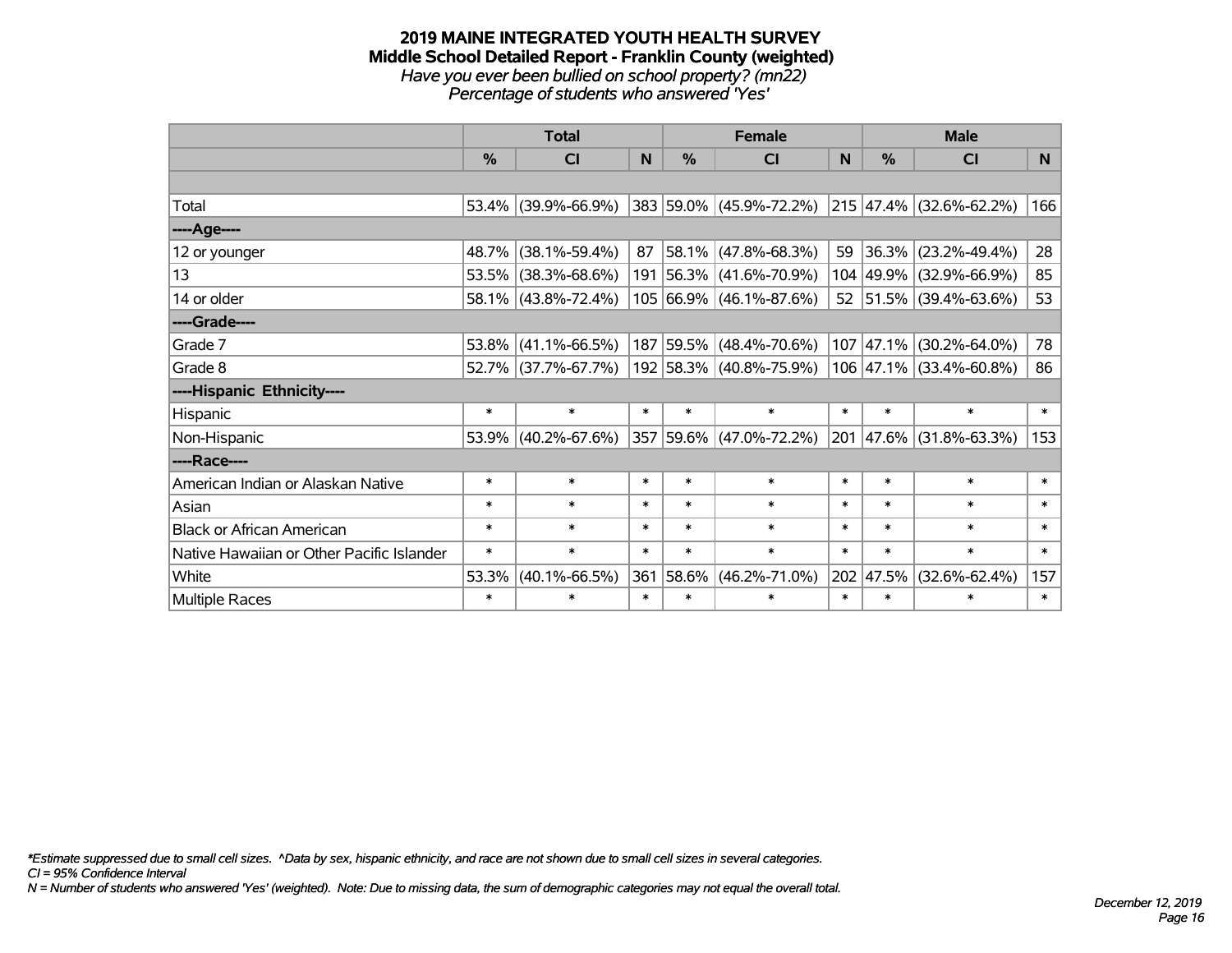*Have you ever felt so sad or hopeless almost every day for two weeks or more in a row that you stopped doing some usual activities? (mn153) Percentage of students who answered 'Yes'*

|                                           |        | <b>Total</b>        | N<br><b>CI</b><br>45<br>70<br>$\ast$<br>$\ast$<br>$\ast$<br>$\ast$<br>$\ast$<br>$\ast$<br>$\ast$<br>$\ast$<br>$\ast$<br>$\ast$<br>226 36.2%<br>6 |               | <b>Female</b>           |        |          | <b>Male</b>              |              |  |  |  |
|-------------------------------------------|--------|---------------------|--------------------------------------------------------------------------------------------------------------------------------------------------|---------------|-------------------------|--------|----------|--------------------------|--------------|--|--|--|
|                                           | %      |                     |                                                                                                                                                  | $\frac{0}{0}$ | CI                      | N      | %        | <b>CI</b>                | $\mathsf{N}$ |  |  |  |
|                                           |        |                     |                                                                                                                                                  |               |                         |        |          |                          |              |  |  |  |
| Total                                     | 33.1%  | $(28.7\% - 37.6\%)$ |                                                                                                                                                  |               | 238 37.0% (31.5%-42.5%) |        |          | 136 28.3% (21.4%-35.2%)  | 98           |  |  |  |
| ---- Age----                              |        |                     |                                                                                                                                                  |               |                         |        |          |                          |              |  |  |  |
| 12 or younger                             | 24.2%  | $(11.6\% - 36.8\%)$ |                                                                                                                                                  | 24.6%         | $(10.9\% - 38.4\%)$     | 28     | 23.5%    | $(7.4\% - 39.6\%)$       | 17           |  |  |  |
| 13                                        | 34.1%  | $(29.9\% - 38.2\%)$ |                                                                                                                                                  |               | 124 38.4% (31.9%-45.0%) |        | 70 28.1% | $(22.1\% - 34.1\%)$      | 50           |  |  |  |
| 14 or older                               |        | 40.9% (32.5%-49.4%) |                                                                                                                                                  |               | 52.0% (44.7%-59.3%)     |        |          | 39 32.2% (22.5%-42.0%)   | 31           |  |  |  |
| ----Grade----                             |        |                     |                                                                                                                                                  |               |                         |        |          |                          |              |  |  |  |
| Grade 7                                   | 30.2%  | $(24.2\% - 36.2\%)$ |                                                                                                                                                  | 106 29.8%     | $(20.0\% - 39.6\%)$     | 54     |          | 29.0% (22.3%-35.7%)      | 48           |  |  |  |
| Grade 8                                   |        | 35.8% (30.7%-40.8%) |                                                                                                                                                  |               | 131 44.1% (40.3%-47.8%) | 81     |          | $ 27.4\% $ (18.1%-36.6%) | 50           |  |  |  |
| ----Hispanic Ethnicity----                |        |                     |                                                                                                                                                  |               |                         |        |          |                          |              |  |  |  |
| Hispanic                                  | $\ast$ |                     |                                                                                                                                                  | $\ast$        | $\ast$                  | $\ast$ | $\ast$   | $\ast$                   | $\ast$       |  |  |  |
| Non-Hispanic                              |        | 32.5% (27.2%-37.8%) |                                                                                                                                                  |               | 218 35.2% (29.4%-41.0%) |        |          | 119 28.9% (20.0%-37.7%)  | 95           |  |  |  |
| ----Race----                              |        |                     |                                                                                                                                                  |               |                         |        |          |                          |              |  |  |  |
| American Indian or Alaskan Native         | $\ast$ |                     |                                                                                                                                                  | $\ast$        | $\ast$                  | $\ast$ | $\ast$   | $\ast$                   | $\ast$       |  |  |  |
| Asian                                     | $\ast$ |                     |                                                                                                                                                  | $\ast$        | $\ast$                  | $\ast$ | $\ast$   | $\ast$                   | $\ast$       |  |  |  |
| <b>Black or African American</b>          | $\ast$ |                     |                                                                                                                                                  | $\ast$        | $\ast$                  | $\ast$ | $\ast$   | $\ast$                   | $\ast$       |  |  |  |
| Native Hawaiian or Other Pacific Islander | $\ast$ |                     |                                                                                                                                                  | $\ast$        | $\ast$                  | $\ast$ | $\ast$   | $\ast$                   | $\ast$       |  |  |  |
| White                                     | 33.3%  | $(28.2\% - 38.4\%)$ |                                                                                                                                                  |               | $(30.8\% - 41.5\%)$     | 126    | 29.4%    | $(21.0\% - 37.9\%)$      | 96           |  |  |  |
| <b>Multiple Races</b>                     | 44.2%  | $(7.4\% - 80.9\%)$  |                                                                                                                                                  | $\ast$        | $\ast$                  | $\ast$ | $\ast$   | $\ast$                   | $\ast$       |  |  |  |

*\*Estimate suppressed due to small cell sizes. ^Data by sex, hispanic ethnicity, and race are not shown due to small cell sizes in several categories.*

*CI = 95% Confidence Interval*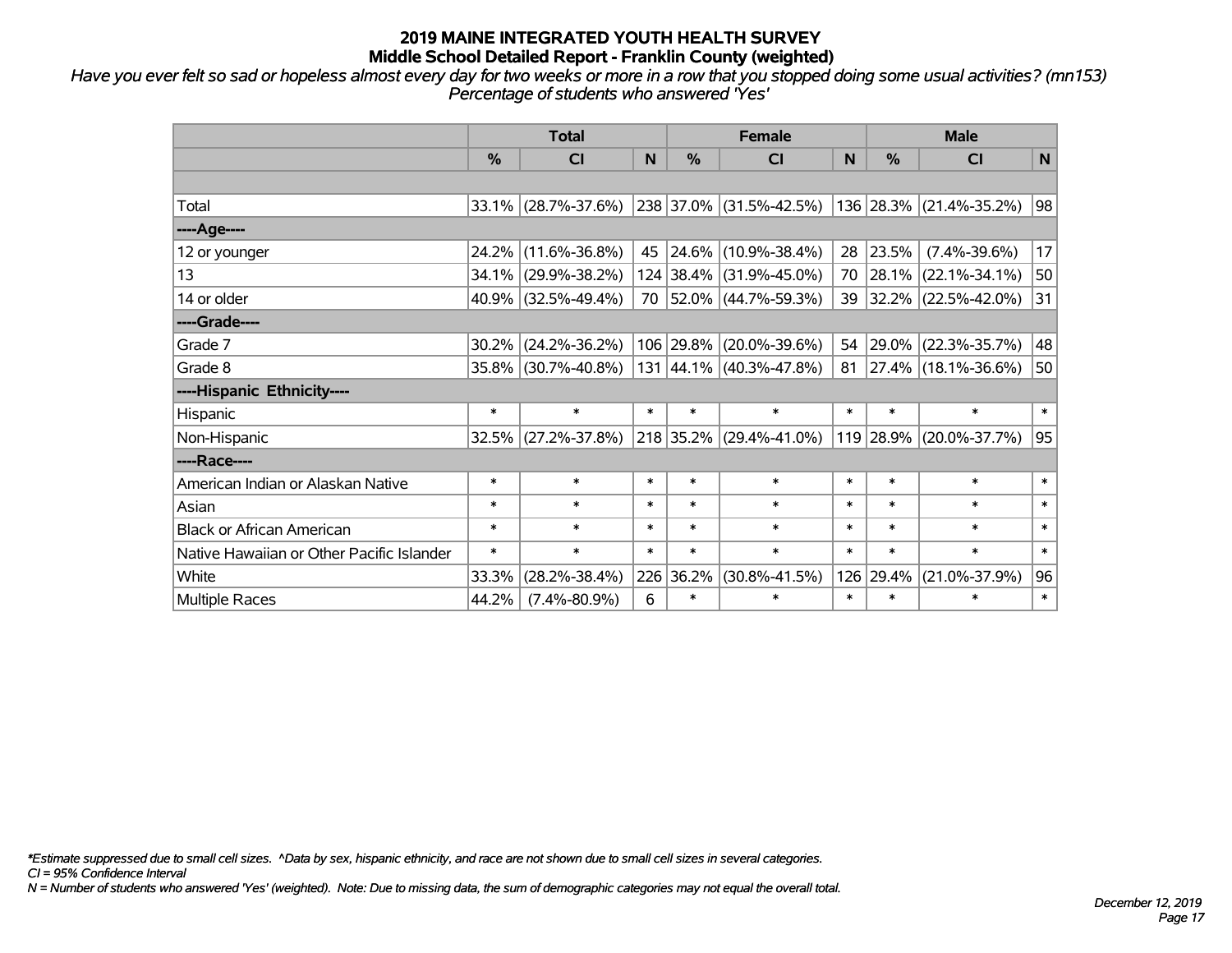*When you have felt sad or hopeless, from whom did you get help? (Select only one response.) (mn154b) Among students who have ever felt sad or hopeless, the percentage of students who answered that they got help from an adult*

|                                           |               | <b>Total</b>           |        |        | <b>Female</b>             |              |          | <b>Male</b>            |        |
|-------------------------------------------|---------------|------------------------|--------|--------|---------------------------|--------------|----------|------------------------|--------|
|                                           | $\frac{0}{0}$ | <b>CI</b>              | N      | %      | <b>CI</b>                 | $\mathsf{N}$ | %        | <b>CI</b>              | N      |
|                                           |               |                        |        |        |                           |              |          |                        |        |
| Total                                     |               | $24.1\%$ (21.0%-27.1%) |        |        | $112$ 25.7% (23.0%-28.4%) |              |          | 66 22.4% (16.9%-27.9%) | 45     |
| ----Age----                               |               |                        |        |        |                           |              |          |                        |        |
| 12 or younger                             | 21.4%         | $(13.7\% - 29.1\%)$    | 25     |        | $26.4\%$ (11.7%-41.1%)    |              | 19 13.1% | $(0.0\% - 34.0\%)$     | 6      |
| 13                                        | 26.3%         | $(22.0\% - 30.6\%)$    | 64     |        | 24.9% (18.4%-31.5%)       |              | 32 28.8% | $(24.9\% - 32.8\%)$    | 32     |
| 14 or older                               | 21.8%         | $(9.0\% - 34.6\%)$     | 23     |        | 26.6% (19.2%-33.9%)       |              | 15 16.2% | $(0.0\% - 36.6\%)$     | 8      |
| ----Grade----                             |               |                        |        |        |                           |              |          |                        |        |
| Grade 7                                   |               | 24.6% (16.6%-32.6%)    | 54     | 29.4%  | $(15.2\% - 43.5\%)$       |              | 36 19.5% | $(14.7\% - 24.3\%)$    | 19     |
| Grade 8                                   |               | 23.6% (12.4%-34.9%)    | 57     | 22.5%  | $(9.8\% - 35.2\%)$        |              |          | 30 25.0% (15.5%-34.6%) | 27     |
| ----Hispanic Ethnicity----                |               |                        |        |        |                           |              |          |                        |        |
| <b>Hispanic</b>                           | $\ast$        | $\ast$                 | $\ast$ | $\ast$ | $\ast$                    | $\ast$       | $\ast$   | $\ast$                 | $\ast$ |
| Non-Hispanic                              |               | 24.7% (20.1%-29.4%)    |        |        | 106 27.0% (22.4%-31.6%)   |              |          | 63 22.5% (17.3%-27.7%) | 44     |
| ----Race----                              |               |                        |        |        |                           |              |          |                        |        |
| American Indian or Alaskan Native         | $\ast$        | $\ast$                 | $\ast$ | $\ast$ | $\ast$                    | $\ast$       | $\ast$   | $\ast$                 | $\ast$ |
| Asian                                     | $\ast$        | $\ast$                 | $\ast$ | $\ast$ | $\ast$                    | $\ast$       | $\ast$   | $\ast$                 | $\ast$ |
| <b>Black or African American</b>          | $\ast$        | $\ast$                 | $\ast$ | $\ast$ | $\ast$                    | $\ast$       | $\ast$   | $\ast$                 | $\ast$ |
| Native Hawaiian or Other Pacific Islander | $\ast$        | $\ast$                 | $\ast$ | $\ast$ | $\ast$                    | $\ast$       | $\ast$   | $\ast$                 | $\ast$ |
| White                                     | 24.2%         | $(20.9\% - 27.5\%)$    | 107    | 27.1%  | $(24.1\% - 30.2\%)$       |              | 65 21.0% | $(15.5\% - 26.5\%)$    | 41     |
| Multiple Races                            | $\ast$        | $\ast$                 | $\ast$ | $\ast$ | $\ast$                    | $\ast$       | $\ast$   | $\ast$                 | $\ast$ |

*\*Estimate suppressed due to small cell sizes. ^Data by sex, hispanic ethnicity, and race are not shown due to small cell sizes in several categories.*

*CI = 95% Confidence Interval*

*N = Among students who have ever felt sad or hopeless, the number of students who answered that they got help from an adult (weighted). Note: Due to missing data, the sum of demographic categories may not equal the overall total.*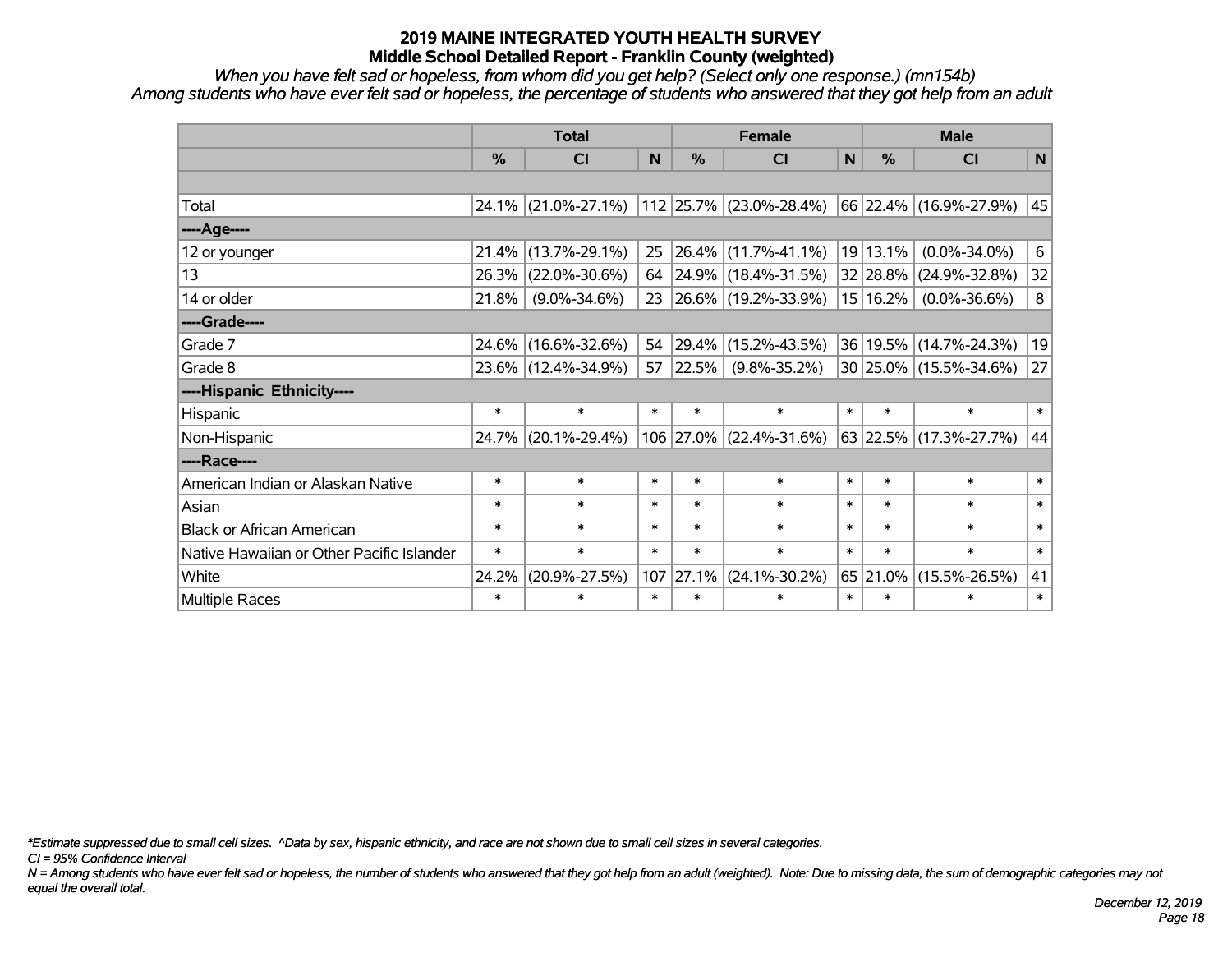*When you have felt sad or hopeless, from whom did you get help? (Select only one response.) (mn154b\_2)*

*Among students who have ever felt sad or hopeless, the percentage of students who answered that they got help from a teacher or other school staff*

|                                           |        | <b>Total</b><br>$\%$ CI<br>*<br>$\ast$ |        |        | <b>Female</b> |        |        | <b>Male</b> |          |
|-------------------------------------------|--------|----------------------------------------|--------|--------|---------------|--------|--------|-------------|----------|
|                                           |        |                                        | N      |        | $\%$ CI       | N      |        | $\%$ CI     | <b>N</b> |
|                                           |        |                                        |        |        |               |        |        |             |          |
| Total                                     |        |                                        | $\ast$ | $\ast$ | $\ast$        | *      | $\ast$ | *           | $\ast$   |
| ----Age----                               |        |                                        |        |        |               |        |        |             |          |
| 12 or younger                             | *      | $\ast$                                 | *      | $\ast$ | $\ast$        | $\ast$ | $\ast$ | *           | $\ast$   |
| 13                                        | $\ast$ | $\ast$                                 | *      | $\ast$ | $\ast$        | $\ast$ | $\ast$ | $\ast$      | $\ast$   |
| 14 or older                               | *      | $\ast$                                 | $\ast$ | $\ast$ | $\ast$        | $\ast$ | $\ast$ | *           | $\ast$   |
| ----Grade----                             |        |                                        |        |        |               |        |        |             |          |
| Grade 7                                   | *      | $\ast$                                 | $\ast$ | $\ast$ | $\ast$        | $\ast$ | $\ast$ | $\ast$      | $\ast$   |
| Grade 8                                   | $\ast$ | $\ast$                                 | *      | $\ast$ | $\ast$        | $\ast$ | $\ast$ | $\ast$      | $\ast$   |
| ----Hispanic Ethnicity----                |        |                                        |        |        |               |        |        |             |          |
| Hispanic                                  | $\ast$ | $\ast$                                 | $\ast$ | $\ast$ | $\ast$        | $\ast$ | $\ast$ | $\ast$      | $\ast$   |
| Non-Hispanic                              | *      | $\ast$                                 | $\ast$ | $\ast$ | $\ast$        | $\ast$ | $\ast$ | $\ast$      | $\ast$   |
| ----Race----                              |        |                                        |        |        |               |        |        |             |          |
| American Indian or Alaskan Native         | *      | $\ast$                                 | *      | $\ast$ | $\ast$        | $\ast$ | $\ast$ | $\ast$      | $\ast$   |
| Asian                                     | $\ast$ | $\ast$                                 | $\ast$ | $\ast$ | $\ast$        | $\ast$ | $\ast$ | $\ast$      | *        |
| <b>Black or African American</b>          | $\ast$ | $\ast$                                 | $\ast$ | $\ast$ | $\ast$        | $\ast$ | $\ast$ | $\ast$      | $\ast$   |
| Native Hawaiian or Other Pacific Islander | $\ast$ | $\ast$                                 | *      | $\ast$ | $\ast$        | $\ast$ | $\ast$ | $\ast$      | *        |
| White                                     | $\ast$ | $\ast$                                 | *      | $\ast$ | $\ast$        | $\ast$ | $\ast$ | *           | $\ast$   |
| Multiple Races                            | $\ast$ | $\ast$                                 | $\ast$ | $\ast$ | $\ast$        | $\ast$ | $\ast$ | $\ast$      | $\ast$   |

*\*Estimate suppressed due to small cell sizes. ^Data by sex, hispanic ethnicity, and race are not shown due to small cell sizes in several categories.*

*CI = 95% Confidence Interval*

*N = Among students who have ever felt sad or hopeless, the number of students who answered that they got help from a teacher or other school staff (weighted). Note: Due to missing data, the sum of demographic categories may not equal the overall total.*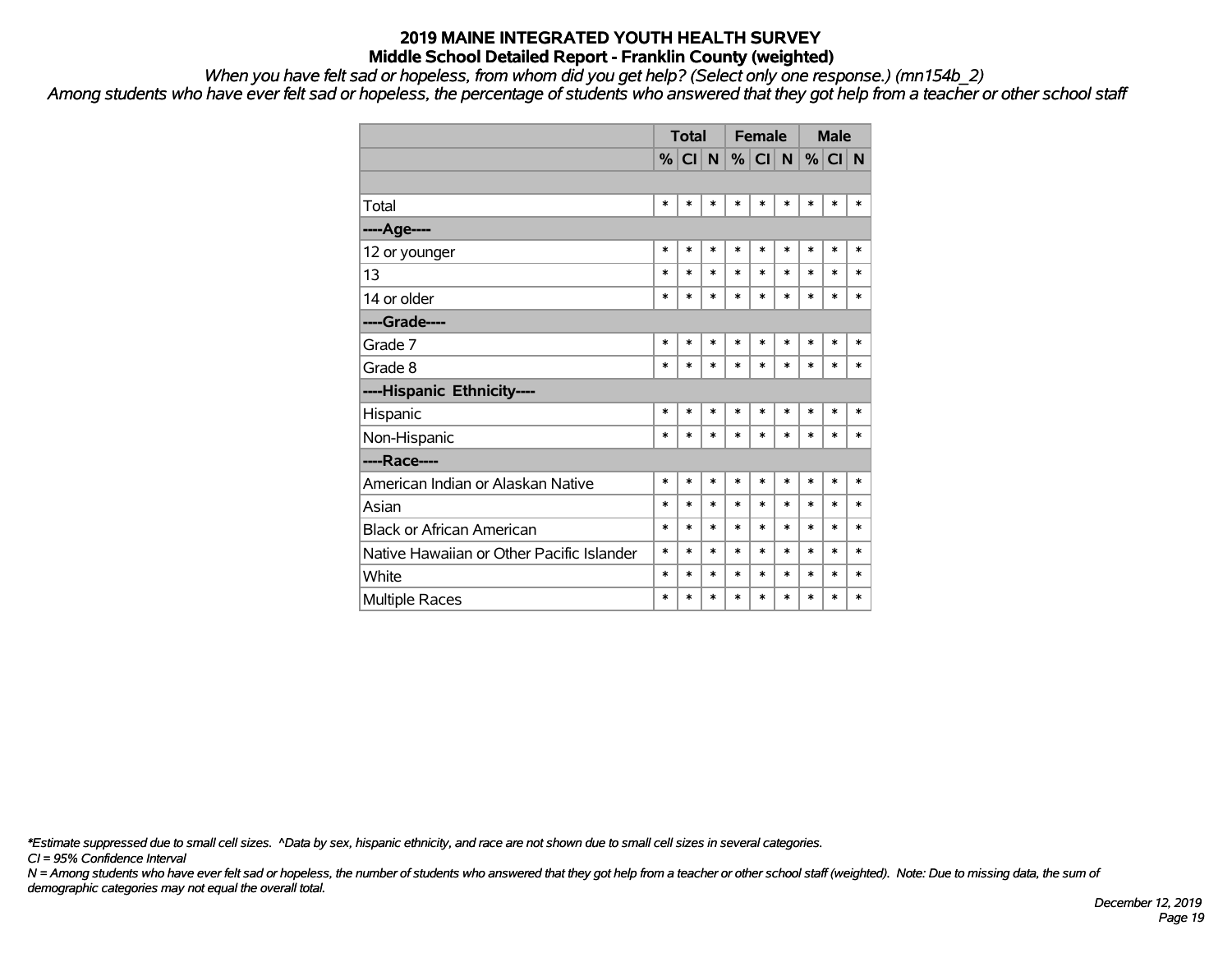#### **2019 MAINE INTEGRATED YOUTH HEALTH SURVEY Middle School Detailed Report - Franklin County (weighted)** *Have you ever seriously thought about killing yourself? (mn25) Percentage of students who answered 'Yes'*

|                                           |        | <b>Total</b>           |        |               | <b>Female</b>                                   |                  |               | <b>Male</b>              |        |
|-------------------------------------------|--------|------------------------|--------|---------------|-------------------------------------------------|------------------|---------------|--------------------------|--------|
|                                           | %      | <b>CI</b>              | N      | $\frac{9}{6}$ | <b>CI</b>                                       | N                | $\frac{0}{0}$ | <b>CI</b>                | N      |
|                                           |        |                        |        |               |                                                 |                  |               |                          |        |
| Total                                     |        | 25.9% (15.3%-36.5%)    |        |               | 184 29.8% (19.1%-40.6%) 107 21.4% (10.3%-32.4%) |                  |               |                          | 75     |
| ----Age----                               |        |                        |        |               |                                                 |                  |               |                          |        |
| 12 or younger                             | 23.9%  | $(14.8\% - 33.0\%)$    | 43     | 25.9%         | $(19.5\% - 32.3\%)$                             | 26               | 21.5%         | $(6.6\% - 36.3\%)$       | 17     |
| 13                                        | 24.1%  | $(14.3\% - 33.8\%)$    | 85     |               | $ 27.8\% $ (14.7%-41.0%)                        | 51               | 19.1%         | $(12.0\% - 26.1\%)$      | 32     |
| 14 or older                               |        | $31.5\%$ (15.4%-47.5%) |        |               | 56 40.1% (20.0%-60.2%)                          | 30               | 25.1%         | $(8.9\% - 41.3\%)$       | 26     |
| ----Grade----                             |        |                        |        |               |                                                 |                  |               |                          |        |
| Grade 7                                   | 24.4%  | $(14.6\% - 34.2\%)$    | 85     | 26.1%         | $(18.1\% - 34.2\%)$                             | 47               | 21.7%         | $(9.9\% - 33.5\%)$       | 37     |
| Grade 8                                   |        | 27.1% (14.3%-39.9%)    | 97     |               | $ 33.7\% $ (17.7%-49.6%)                        | 60               | 20.5%         | $(9.0\% - 31.9\%)$       | 37     |
| ----Hispanic Ethnicity----                |        |                        |        |               |                                                 |                  |               |                          |        |
| Hispanic                                  | $\ast$ | $\ast$                 | $\ast$ | $\ast$        | $\ast$                                          | $\ast$           | $\ast$        | $\ast$                   | $\ast$ |
| Non-Hispanic                              |        | 26.7% (16.3%-37.1%)    |        |               | 176 30.2% (20.2%-40.2%)                         | 101              |               | $ 22.6\% $ (11.2%-33.9%) | 72     |
| ----Race----                              |        |                        |        |               |                                                 |                  |               |                          |        |
| American Indian or Alaskan Native         | $\ast$ | $\ast$                 | $\ast$ | $\ast$        | $\ast$                                          | $\ast$           | $\ast$        | $\ast$                   | $\ast$ |
| Asian                                     | $\ast$ | $\ast$                 | $\ast$ | $\ast$        | $\ast$                                          | $\ast$           | $\ast$        | $\ast$                   | $\ast$ |
| <b>Black or African American</b>          | $\ast$ | $\ast$                 | $\ast$ | $\ast$        | $\ast$                                          | $\ast$           | $\ast$        | $\ast$                   | $\ast$ |
| Native Hawaiian or Other Pacific Islander | $\ast$ | $\ast$                 | $\ast$ | $\ast$        | $\ast$                                          | $\ast$           | $\ast$        | $\ast$                   | $\ast$ |
| White                                     | 26.0%  | $(15.2\% - 36.8\%)$    |        | 175 29.8%     | $(19.7\% - 39.8\%)$                             | 101              | 21.7%         | $(9.8\% - 33.5\%)$       | 72     |
| <b>Multiple Races</b>                     | $\ast$ | $\ast$                 | $\ast$ | $\ast$        | $\ast$                                          | $\ast$<br>$\ast$ |               | $\ast$                   | $\ast$ |

*\*Estimate suppressed due to small cell sizes. ^Data by sex, hispanic ethnicity, and race are not shown due to small cell sizes in several categories.*

*CI = 95% Confidence Interval*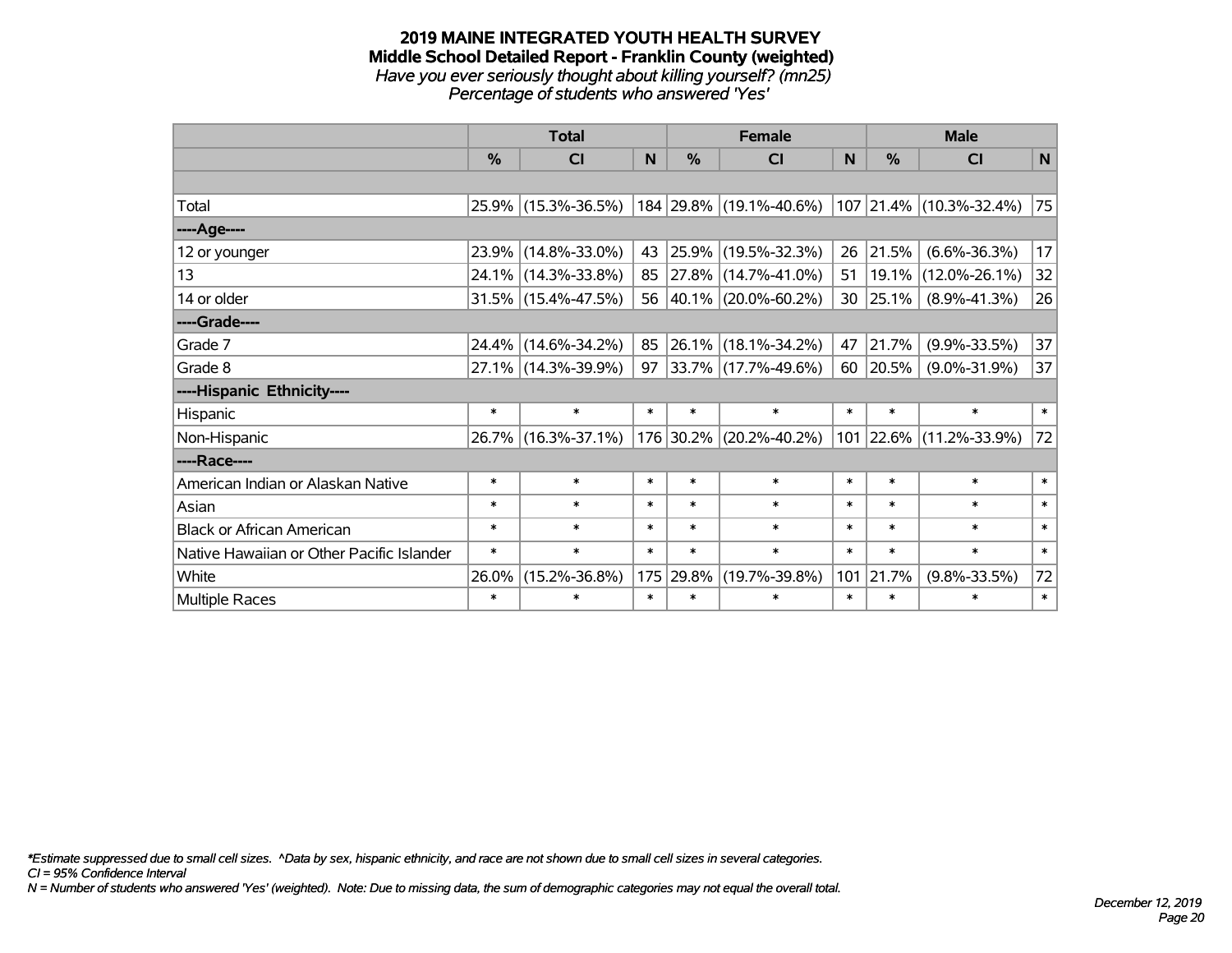*Have you ever done something to purposely hurt yourself without wanting to die, such as cutting or burning yourself on purpose? (mn28) Percentage of students who answered 'Yes'*

|                                           |               | <b>Total</b>        |        |               | <b>Female</b>       |              |          | <b>Male</b>            |        |
|-------------------------------------------|---------------|---------------------|--------|---------------|---------------------|--------------|----------|------------------------|--------|
|                                           | $\frac{0}{0}$ | <b>CI</b>           | N      | $\frac{0}{0}$ | <b>CI</b>           | $\mathsf{N}$ | %        | <b>CI</b>              | N      |
|                                           |               |                     |        |               |                     |              |          |                        |        |
| Total                                     |               | 23.8% (12.3%-35.3%) | 167    | 27.1%         | $(7.4\% - 46.9\%)$  |              |          | 96 19.5% (13.9%-25.0%) | 67     |
| ----Age----                               |               |                     |        |               |                     |              |          |                        |        |
| 12 or younger                             | 19.4%         | $(5.6\% - 33.3\%)$  | 35     | 22.5%         | $(0.0\% - 47.8\%)$  |              |          | 24 15.1% (10.4%-19.7%) | 11     |
| 13                                        | 23.9%         | $(13.9\% - 33.9\%)$ | 85     | 25.1%         | $(12.2\% - 38.0\%)$ |              |          | 45 21.0% (12.5%-29.5%) | 37     |
| 14 or older                               |               | 28.3% (13.6%-43.1%) | 47     | 39.5%         | $(6.1\% - 73.0\%)$  |              |          | 28 20.1% (14.3%-26.0%) | 19     |
| ----Grade----                             |               |                     |        |               |                     |              |          |                        |        |
| Grade 7                                   | 23.5%         | $(9.0\% - 38.0\%)$  | 81     | 25.2%         | $(0.8\% - 49.6\%)$  |              | 45 19.9% | $(13.5\% - 26.3\%)$    | 33     |
| Grade 8                                   |               | 24.2% (15.3%-33.2%) | 86     |               | 29.4% (13.5%-45.3%) |              |          | 52 19.2% (12.5%-25.8%) | 34     |
| ----Hispanic Ethnicity----                |               |                     |        |               |                     |              |          |                        |        |
| Hispanic                                  | $\ast$        | $\ast$              | $\ast$ | $\ast$        | $\ast$              | $\ast$       | $\ast$   | $\ast$                 | $\ast$ |
| Non-Hispanic                              |               | 24.5% (13.1%-35.9%) |        | 160 28.7%     | $(8.9\% - 48.5\%)$  |              | 94 19.3% | $(13.0\% - 25.6\%)$    | 62     |
| ----Race----                              |               |                     |        |               |                     |              |          |                        |        |
| American Indian or Alaskan Native         | $\ast$        | $\ast$              | $\ast$ | $\ast$        | $\ast$              | $\ast$       | $\ast$   | $\ast$                 | $\ast$ |
| Asian                                     | $\ast$        | $\ast$              | $\ast$ | $\ast$        | $\ast$              | $\ast$       | $\ast$   | $\ast$                 | $\ast$ |
| <b>Black or African American</b>          | $\ast$        | $\ast$              | $\ast$ | $\ast$        | $\ast$              | $\ast$       | $\ast$   | $\ast$                 | $\ast$ |
| Native Hawaiian or Other Pacific Islander | $\ast$        | $\ast$              | $\ast$ | $\ast$        | $\ast$              | $\ast$       | $\ast$   | $\ast$                 | $\ast$ |
| White                                     | 24.7%         | $(12.6\% - 36.9\%)$ |        | 164 27.8%     | $(8.0\% - 47.6\%)$  |              | 93 20.6% | $(14.0\% - 27.3\%)$    | 67     |
| <b>Multiple Races</b>                     | $\ast$        | $\ast$              | $\ast$ | $\ast$        | $\ast$              | $\ast$       | $\ast$   | $\ast$                 | $\ast$ |

*\*Estimate suppressed due to small cell sizes. ^Data by sex, hispanic ethnicity, and race are not shown due to small cell sizes in several categories.*

*CI = 95% Confidence Interval*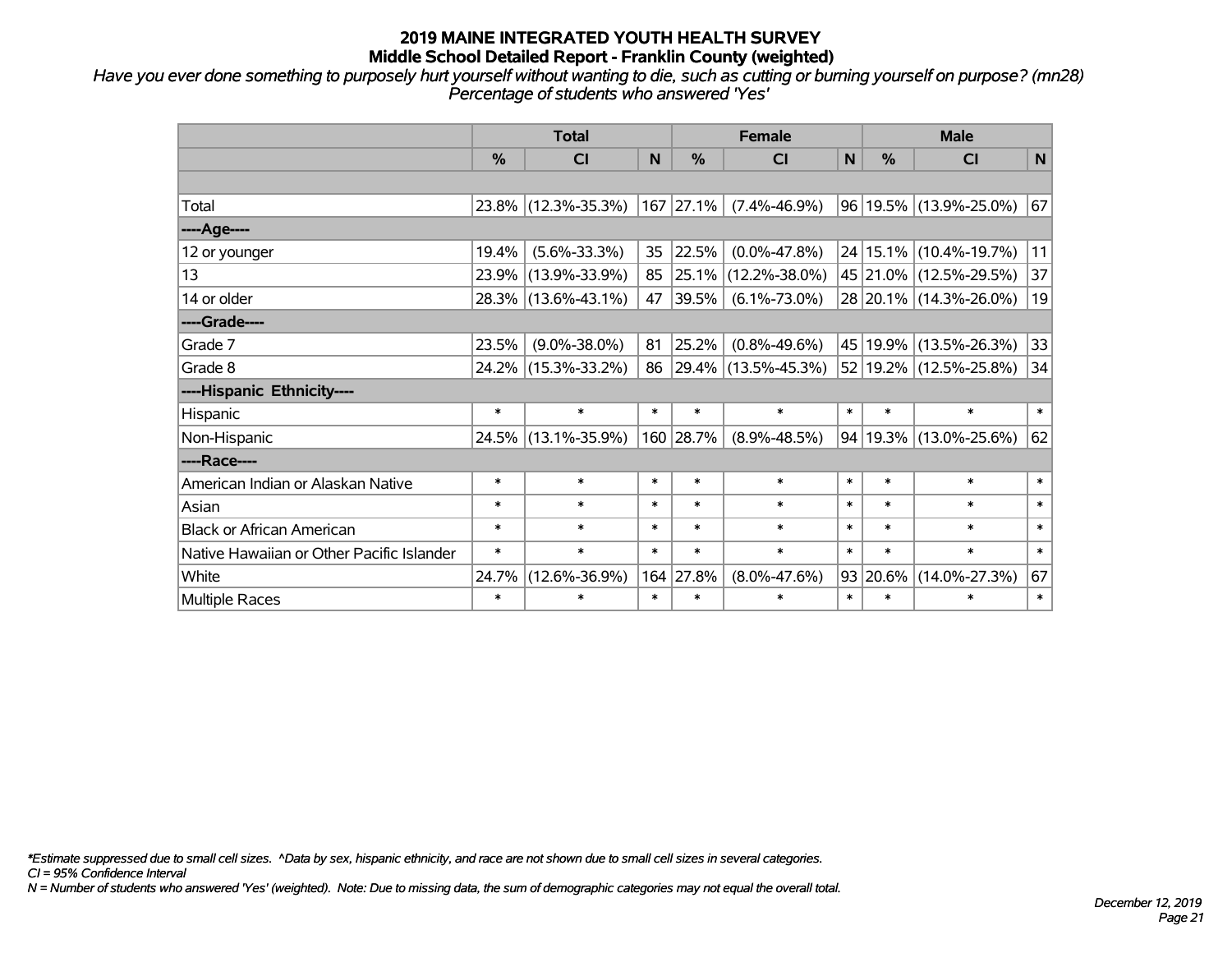#### **2019 MAINE INTEGRATED YOUTH HEALTH SURVEY Middle School Detailed Report - Franklin County (weighted)** *During the past 30 days, on how many days did you smoke cigarettes? (mn29) Percentage of students who answered at least 1 day*

|                                           |               | <b>Total</b>      |                        |                           | <b>Female</b>         |                  |        | <b>Male</b>               |              |
|-------------------------------------------|---------------|-------------------|------------------------|---------------------------|-----------------------|------------------|--------|---------------------------|--------------|
|                                           | $\frac{0}{0}$ | CI                | N                      | %                         | <b>CI</b>             | N                | $\%$   | <b>CI</b>                 | $\mathsf{N}$ |
|                                           |               |                   |                        |                           |                       |                  |        |                           |              |
| Total                                     | 2.6%          | $(1.6\% - 3.5\%)$ |                        |                           | $18$ 2.6% (1.4%-3.7%) |                  |        | $9 2.6\% (1.5\% - 3.7\%)$ | 9            |
| ----Age----                               |               |                   |                        |                           |                       |                  |        |                           |              |
| 12 or younger                             | $\ast$        | $\ast$            | $\ast$                 | $\ast$                    | $\ast$                | $\ast$           | $\ast$ | $\ast$                    | $\ast$       |
| 13                                        | 1.7%          | $(0.8\% - 2.5\%)$ | 6<br>$\ast$<br>$\ast$  |                           |                       | $\ast$           | $\ast$ | $\ast$                    | $\ast$       |
| 14 or older                               | 6.2%          | $(3.8\% - 8.5\%)$ | $\ast$<br>11<br>$\ast$ |                           |                       | $\ast$<br>$\ast$ |        | $\ast$                    | $\ast$       |
| ----Grade----                             |               |                   |                        |                           |                       |                  |        |                           |              |
| Grade 7                                   | 1.8%          | $(0.3\% - 3.2\%)$ | 6<br>$\ast$<br>$\ast$  |                           |                       | $\ast$           | $\ast$ | $\ast$                    | $\ast$       |
| Grade 8                                   | 3.4%          | $(2.3\% - 4.4\%)$ |                        | 12 3.5%                   | $(2.5\% - 4.4\%)$     | 6                |        | $3.3\%$ (2.0%-4.6%)       | 6            |
| ----Hispanic Ethnicity----                |               |                   |                        |                           |                       |                  |        |                           |              |
| Hispanic                                  | $\ast$        | $\ast$            | $\ast$                 | $\ast$                    | $\ast$                | $\ast$           | $\ast$ | $\ast$                    | $\ast$       |
| Non-Hispanic                              | 2.7%          | $(1.8\% - 3.6\%)$ |                        |                           | $18$ 2.6% (1.6%-3.7%) | 9                |        | $2.8\%$ (1.6%-4.0%)       | 9            |
| ----Race----                              |               |                   |                        |                           |                       |                  |        |                           |              |
| American Indian or Alaskan Native         | $\ast$        | $\ast$            | $\ast$                 | $\ast$                    | $\ast$                | $\ast$           | $\ast$ | $\ast$                    | $\ast$       |
| Asian                                     | $\ast$        | $\ast$            | $\ast$                 | $\ast$                    | $\ast$                | $\ast$           | $\ast$ | $\ast$                    | $\ast$       |
| <b>Black or African American</b>          | $\ast$        | $\ast$            | $\ast$                 | $\ast$                    | $\ast$                | $\ast$           | $\ast$ | $\ast$                    | $\ast$       |
| Native Hawaiian or Other Pacific Islander | $\ast$        | $\ast$            | $\ast$                 | $\ast$<br>$\ast$          |                       | $\ast$           | $\ast$ | $\ast$                    | $\ast$       |
| White                                     | 2.7%          | $(1.7\% - 3.6\%)$ | 18                     | 2.6%<br>$(1.5\% - 3.6\%)$ |                       | 9<br>2.7%        |        | $(1.5\% - 3.9\%)$         | 9            |
| Multiple Races                            | $\ast$        | $\ast$            | $\ast$                 | $\ast$                    | $\ast$                | $\ast$           | $\ast$ | $\ast$                    | $\ast$       |

*\*Estimate suppressed due to small cell sizes. ^Data by sex, hispanic ethnicity, and race are not shown due to small cell sizes in several categories.*

*CI = 95% Confidence Interval*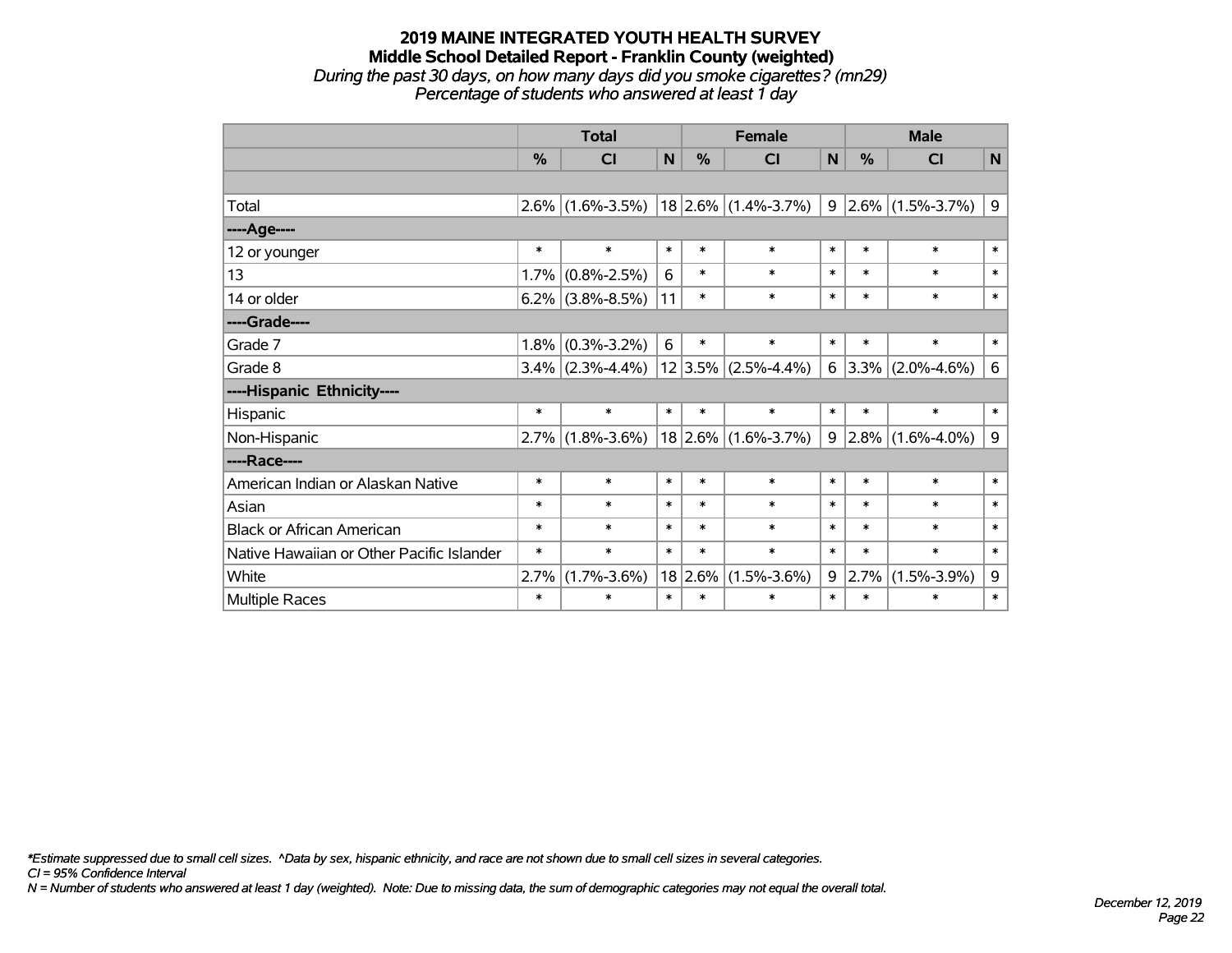#### *How old were you when you smoked a whole cigarette for the first time? (mn32)*

*Among students who have smoked a whole cigarette, the percentage of students who answered before age 11*

|                                           |          | <b>Total</b>        |        |        | <b>Female</b> |        |        | <b>Male</b> |        |
|-------------------------------------------|----------|---------------------|--------|--------|---------------|--------|--------|-------------|--------|
|                                           | %        | <b>CI</b>           | N      | %      | CI            | N      | $\%$   | CI N        |        |
|                                           |          |                     |        |        |               |        |        |             |        |
| Total                                     | $22.0\%$ | $(10.2\% - 33.7\%)$ | 10     | $\ast$ | $\ast$        | $\ast$ | $\ast$ | $\ast$      | $\ast$ |
| ----Age----                               |          |                     |        |        |               |        |        |             |        |
| 12 or younger                             | $\ast$   | $\ast$              | $\ast$ | $\ast$ | $\ast$        | $\ast$ | $\ast$ | $\ast$      | $\ast$ |
| 13                                        | $\ast$   | $\ast$              | $\ast$ | $\ast$ | $\ast$        | $\ast$ | $\ast$ | $\ast$      | $\ast$ |
| 14 or older                               | $\ast$   | $\ast$              | $\ast$ | $\ast$ | $\ast$        | $\ast$ | $\ast$ | $\ast$      | $\ast$ |
| ----Grade----                             |          |                     |        |        |               |        |        |             |        |
| Grade 7                                   | $\ast$   | $\ast$              | $\ast$ | $\ast$ | $\ast$        | $\ast$ | $\ast$ | $\ast$      | $\ast$ |
| Grade 8                                   | $\ast$   | $\ast$              | $\ast$ | $\ast$ | $\ast$        | $\ast$ | $\ast$ | $\ast$      | *      |
| ----Hispanic Ethnicity----                |          |                     |        |        |               |        |        |             |        |
| Hispanic                                  | $\ast$   | $\ast$              | $\ast$ | $\ast$ | $\ast$        | $\ast$ | $\ast$ | $\ast$      | $\ast$ |
| Non-Hispanic                              | 22.7%    | $(10.8\% - 34.6\%)$ | 10     | $\ast$ | $\ast$        | $\ast$ | $\ast$ | $\ast$      | $\ast$ |
| ----Race----                              |          |                     |        |        |               |        |        |             |        |
| American Indian or Alaskan Native         | $\ast$   | $\ast$              | $\ast$ | $\ast$ | $\ast$        | $\ast$ | $\ast$ | $\ast$      | $\ast$ |
| Asian                                     | $\ast$   | $\ast$              | $\ast$ | $\ast$ | $\ast$        | $\ast$ | $\ast$ | $\ast$      | $\ast$ |
| <b>Black or African American</b>          | $\ast$   | $\ast$              | $\ast$ | $\ast$ | $\ast$        | $\ast$ | $\ast$ | $\ast$      | $\ast$ |
| Native Hawaiian or Other Pacific Islander | $\ast$   | $\ast$              | $\ast$ | $\ast$ | $\ast$        | $\ast$ | $\ast$ | $\ast$      | $\ast$ |
| White                                     | 21.6%    | $(7.6\% - 35.6\%)$  | 10     | $\ast$ | $\ast$        | $\ast$ | $\ast$ | $\ast$      | $\ast$ |
| Multiple Races                            | $\ast$   | $\ast$              | $\ast$ | $\ast$ | $\ast$        | $\ast$ | $\ast$ | $\ast$      | $\ast$ |

*\*Estimate suppressed due to small cell sizes. ^Data by sex, hispanic ethnicity, and race are not shown due to small cell sizes in several categories.*

*CI = 95% Confidence Interval*

*N = Among students who have smoked a whole cigarette, the number of students who answered before age 11 (weighted). Note: Due to missing data, the sum of demographic categories may not equal the overall total.*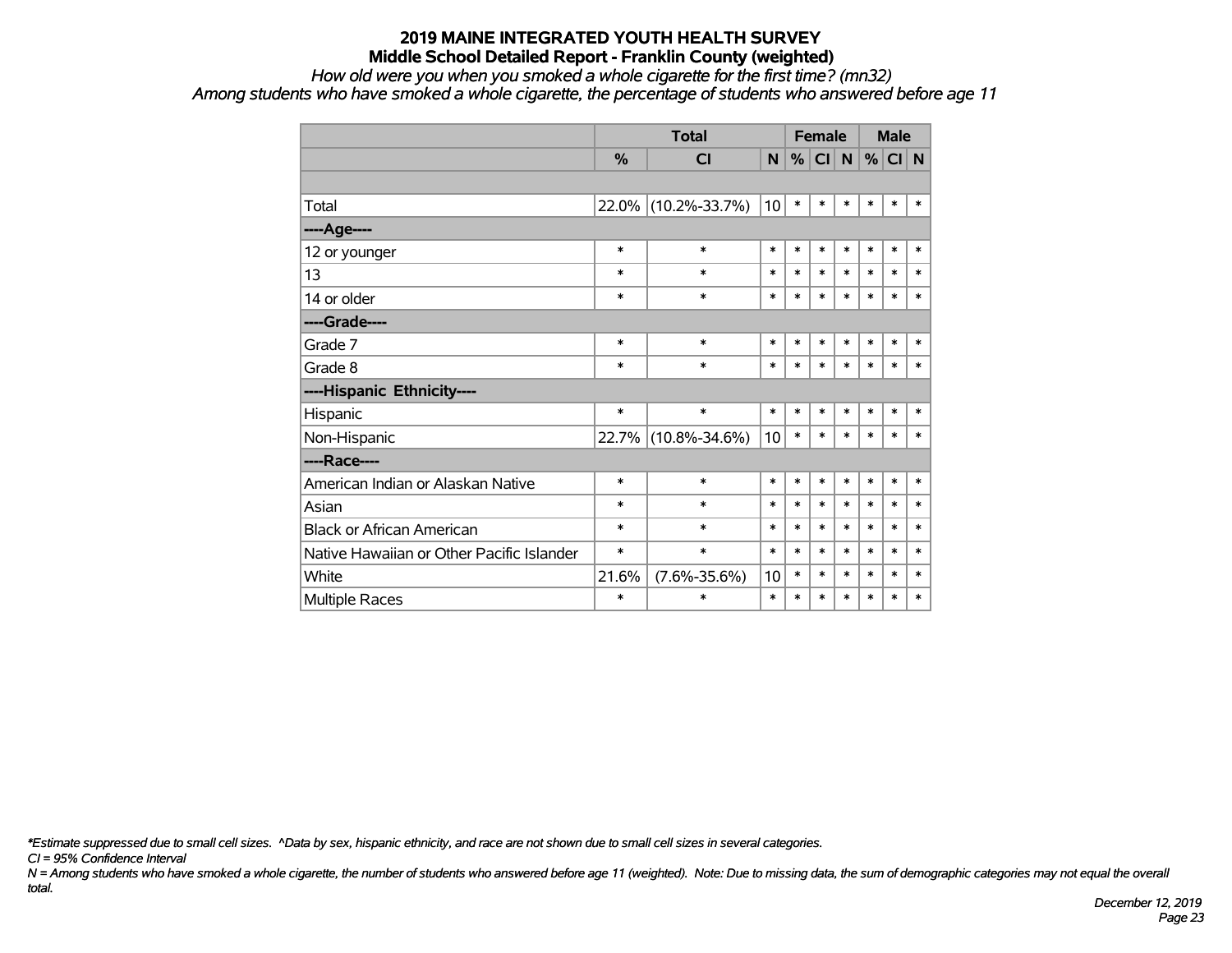# **2019 MAINE INTEGRATED YOUTH HEALTH SURVEY Middle School Detailed Report - Franklin County (weighted)** *How old were you when you smoked a whole cigarette for the first time? (mn32\_2)*

*Percentage of students who answered before age 11*

|                                           |        | <b>Total</b>        |        |        | <b>Female</b> |        |        | <b>Male</b> |        |
|-------------------------------------------|--------|---------------------|--------|--------|---------------|--------|--------|-------------|--------|
|                                           | %      | <b>CI</b>           | N      | %      | <b>CI</b>     | N      | %      | CI N        |        |
|                                           |        |                     |        |        |               |        |        |             |        |
| Total                                     | 1.5%   | $(0.2\% - 2.7\%)$   | 10     | $\ast$ | $\ast$        | $\ast$ | *      | $\ast$      | $\ast$ |
| ---- Age----                              |        |                     |        |        |               |        |        |             |        |
| 12 or younger                             | $\ast$ | $\ast$              | $\ast$ | $\ast$ | $\ast$        | $\ast$ | $\ast$ | $\ast$      | $\ast$ |
| 13                                        | $\ast$ | $\ast$              | $\ast$ | $\ast$ | $\ast$        | $\ast$ | $\ast$ | $\ast$      | $\ast$ |
| 14 or older                               | $\ast$ | $\ast$              | $\ast$ | $\ast$ | $\ast$        | $\ast$ | $\ast$ | $\ast$      | $\ast$ |
| ----Grade----                             |        |                     |        |        |               |        |        |             |        |
| Grade 7                                   | $\ast$ | $\ast$              | $\ast$ | $\ast$ | $\ast$        | $\ast$ | *      | $\ast$      | $\ast$ |
| Grade 8                                   | *      | $\ast$              | $\ast$ | $\ast$ | $\ast$        | $\ast$ | *      | $\ast$      | $\ast$ |
| ----Hispanic Ethnicity----                |        |                     |        |        |               |        |        |             |        |
| Hispanic                                  | $\ast$ | $\ast$              | $\ast$ | *      | $\ast$        | $\ast$ | $\ast$ | $\ast$      | $\ast$ |
| Non-Hispanic                              |        | $1.6\%$ (0.3%-2.9%) | 10     | $\ast$ | *             | *      | *      | $\ast$      | $\ast$ |
| ----Race----                              |        |                     |        |        |               |        |        |             |        |
| American Indian or Alaskan Native         | $\ast$ | $\ast$              | $\ast$ | $\ast$ | $\ast$        | $\ast$ | *      | $\ast$      | $\ast$ |
| Asian                                     | $\ast$ | $\ast$              | $\ast$ | $\ast$ | $\ast$        | *      | $\ast$ | *           | $\ast$ |
| <b>Black or African American</b>          | $\ast$ | $\ast$              | $\ast$ | $\ast$ | $\ast$        | *      | $\ast$ | $\ast$      | $\ast$ |
| Native Hawaiian or Other Pacific Islander | $\ast$ | $\ast$              | $\ast$ | $\ast$ | $\ast$        | $\ast$ | $\ast$ | $\ast$      | $\ast$ |
| White                                     | 1.4%   | $(0.0\% - 2.9\%)$   | 10     | $\ast$ | $\ast$        | *      | *      | $\ast$      | $\ast$ |
| Multiple Races                            | $\ast$ | *                   | $\ast$ | *      | $\ast$        | $\ast$ | *      | *           | $\ast$ |

*\*Estimate suppressed due to small cell sizes. ^Data by sex, hispanic ethnicity, and race are not shown due to small cell sizes in several categories.*

*CI = 95% Confidence Interval*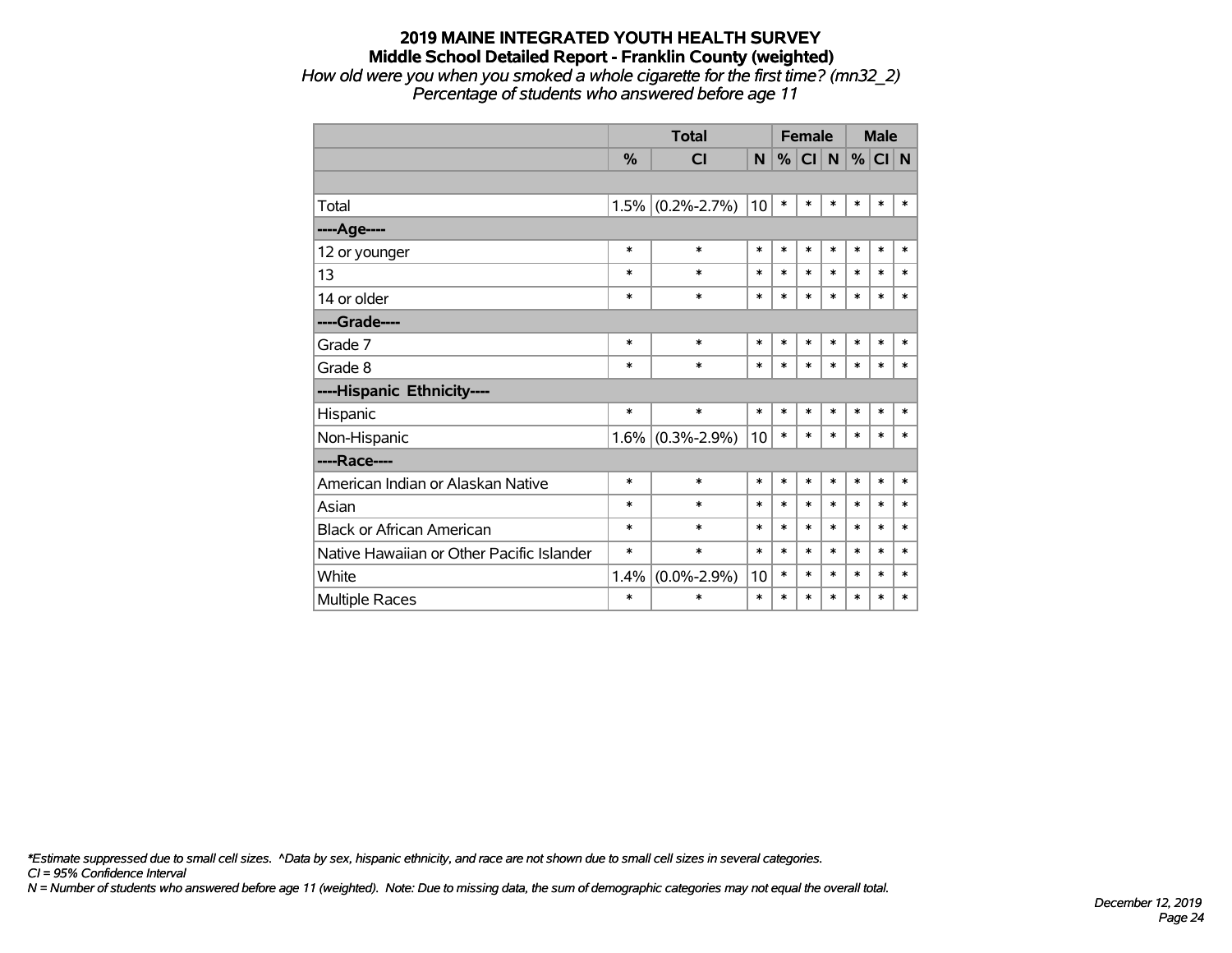*During the past 30 days, on how many days did you use chewing tobacco, snuff, dip, snus, or dissolvable tobacco products, such as Copenhagen, Grizzly, Skoal, or Camel Snus? (Do not count any electronic vapor products.) (mn181a) Percentage of students who answered at least 1 day*

|                                           |               | <b>Total</b>      |        | <b>Female</b> |        |        | <b>Male</b> |        |        |
|-------------------------------------------|---------------|-------------------|--------|---------------|--------|--------|-------------|--------|--------|
|                                           | $\frac{0}{0}$ | <b>CI</b>         | N      | %             | C      | N      | %           | CI N   |        |
|                                           |               |                   |        |               |        |        |             |        |        |
| Total                                     | 2.3%          | $(0.8\% - 3.8\%)$ | 17     | $\ast$        | $\ast$ | $\ast$ | $\ast$      | $\ast$ | $\ast$ |
| ---- Age----                              |               |                   |        |               |        |        |             |        |        |
| 12 or younger                             | $\ast$        | $\ast$            | $\ast$ | $\ast$        | $\ast$ | $\ast$ | $\ast$      | $\ast$ | $\ast$ |
| 13                                        | 2.3%          | $(0.9\% - 3.8\%)$ | 8      | $\ast$        | $\ast$ | $\ast$ | $\ast$      | $\ast$ | *      |
| 14 or older                               | $\ast$        | $\ast$            | $\ast$ | $\ast$        | $\ast$ | $\ast$ | $\ast$      | $\ast$ | $\ast$ |
| ----Grade----                             |               |                   |        |               |        |        |             |        |        |
| Grade 7                                   | 3.2%          | $(0.2\% - 6.3\%)$ | 11     | $\ast$        | $\ast$ | $\ast$ | $\ast$      | $\ast$ | $\ast$ |
| Grade 8                                   | *             | *                 | $\ast$ | $\ast$        | $\ast$ | $\ast$ | $\ast$      | $\ast$ | $\ast$ |
| ----Hispanic Ethnicity----                |               |                   |        |               |        |        |             |        |        |
| Hispanic                                  | $\ast$        | $\ast$            | $\ast$ | $\ast$        | $\ast$ | $\ast$ | $\ast$      | $\ast$ | *      |
| Non-Hispanic                              | 2.3%          | $(0.7\% - 4.0\%)$ | 16     | $\ast$        | *      | $\ast$ | $\ast$      | $\ast$ | *      |
| ----Race----                              |               |                   |        |               |        |        |             |        |        |
| American Indian or Alaskan Native         | *             | $\ast$            | $\ast$ | $\ast$        | $\ast$ | $\ast$ | $\ast$      | $\ast$ | *      |
| Asian                                     | $\ast$        | $\ast$            | $\ast$ | $\ast$        | $\ast$ | $\ast$ | $\ast$      | $\ast$ | $\ast$ |
| <b>Black or African American</b>          | $\ast$        | $\ast$            | $\ast$ | $\ast$        | $\ast$ | $\ast$ | $\ast$      | $\ast$ | $\ast$ |
| Native Hawaiian or Other Pacific Islander | $\ast$        | *                 | $\ast$ | $\ast$        | $\ast$ | $\ast$ | $\ast$      | $\ast$ | $\ast$ |
| White                                     | 2.4%          | $(0.8\% - 4.0\%)$ | 16     | *             | *      | $\ast$ | $\ast$      | *      | *      |
| Multiple Races                            | $\ast$        | *                 | $\ast$ | $\ast$        | $\ast$ | $\ast$ | $\ast$      | $\ast$ | *      |

*\*Estimate suppressed due to small cell sizes. ^Data by sex, hispanic ethnicity, and race are not shown due to small cell sizes in several categories.*

*CI = 95% Confidence Interval*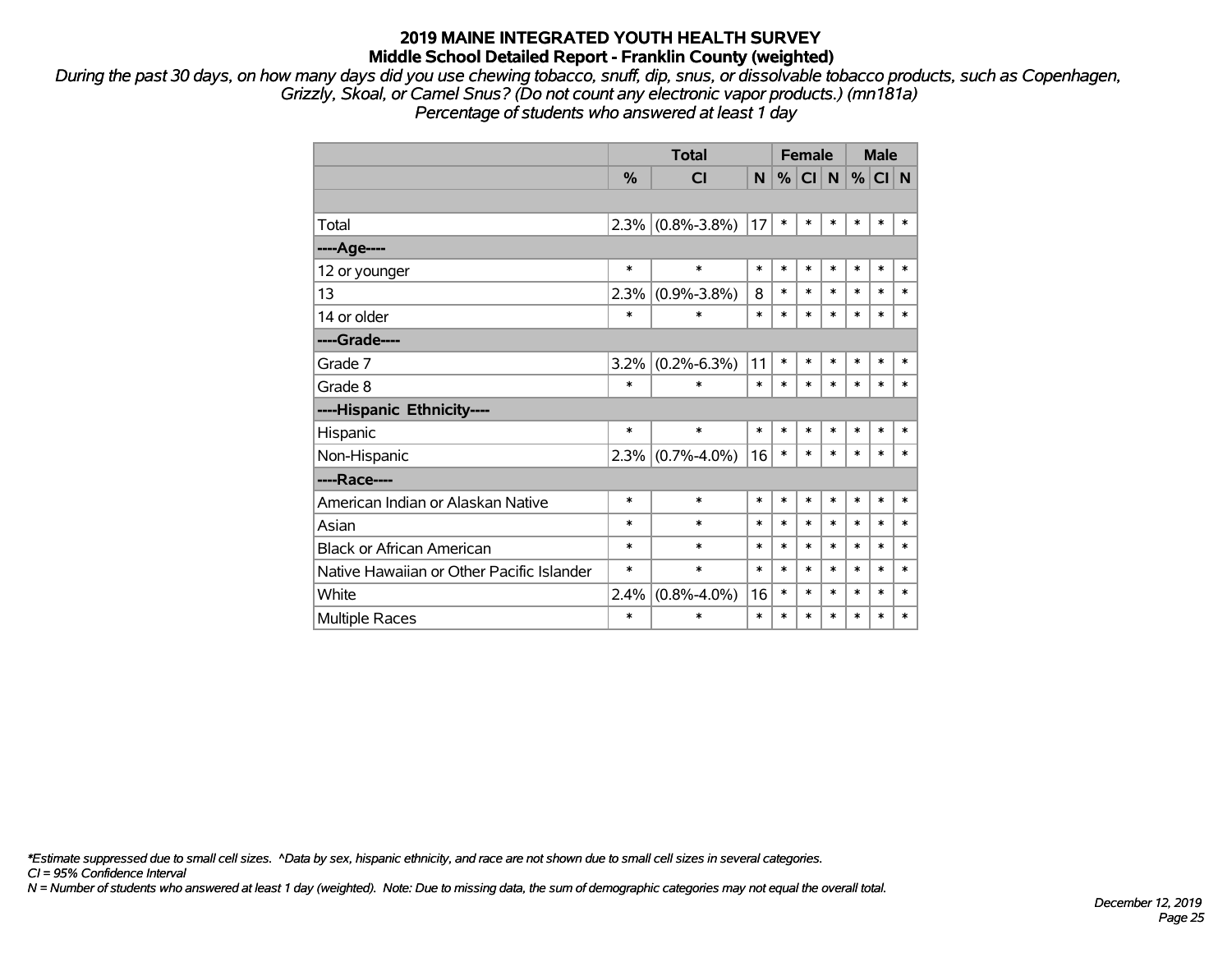*During the past 30 days, on how many days did you smoke cigars, cigarillos, or little cigars? (mn30) Percentage of students who answered at least 1 day*

|                                           |         | <b>Total</b>            |        | <b>Female</b> |                                                   | <b>Male</b> |         |                         |              |
|-------------------------------------------|---------|-------------------------|--------|---------------|---------------------------------------------------|-------------|---------|-------------------------|--------------|
|                                           | %       | $\overline{\mathsf{C}}$ | N      | %             | CI                                                | N           | %       | CI                      | $\mathsf{N}$ |
|                                           |         |                         |        |               |                                                   |             |         |                         |              |
| Total                                     | 3.0%    | $(2.4\% - 3.7\%)$       |        |               | $ 22 3.0\% $ (2.2%-3.7%) $ 11 3.1\% $ (2.1%-4.1%) |             |         |                         | 11           |
| ----Age----                               |         |                         |        |               |                                                   |             |         |                         |              |
| 12 or younger                             | $\ast$  | $\ast$                  | $\ast$ | $\ast$        | $\ast$                                            | $\ast$      | $\ast$  | $\ast$                  | $\ast$       |
| 13                                        | 2.7%    | $(1.4\% - 4.0\%)$       | 10     | $\ast$        | $\ast$                                            | $\ast$      | $\ast$  | $\ast$                  | $\ast$       |
| 14 or older                               | $5.0\%$ | $(3.3\% - 6.7\%)$       | 9      | $\ast$        | $\ast$                                            | $\ast$      | $\ast$  | $\ast$                  | $\ast$       |
| ----Grade----                             |         |                         |        |               |                                                   |             |         |                         |              |
| Grade 7                                   | 2.3%    | $(1.1\% - 3.4\%)$       | 8      | $\ast$        | $\ast$                                            | $\ast$      | $\ast$  | $\ast$                  | $\ast$       |
| Grade 8                                   |         | $3.8\%$ (2.3%-5.2%)     |        |               | $14 3.3\% $ (0.9%-5.8%)                           | $6 \mid$    |         | $4.2\%$ (2.9%-5.5%)     | 8            |
| ----Hispanic Ethnicity----                |         |                         |        |               |                                                   |             |         |                         |              |
| Hispanic                                  | $\ast$  | $\ast$                  | $\ast$ | $\ast$        | $\ast$                                            | $\ast$      | $\ast$  | $\ast$                  | $\ast$       |
| Non-Hispanic                              | 3.3%    | $(2.5\% - 4.0\%)$       |        |               | $22 3.2\% $ (2.3%-4.0%)                           |             |         | $11 3.4\% $ (2.3%-4.5%) | 11           |
| ----Race----                              |         |                         |        |               |                                                   |             |         |                         |              |
| American Indian or Alaskan Native         | $\ast$  | $\ast$                  | $\ast$ | $\ast$        | $\ast$                                            | $\ast$      | $\ast$  | $\ast$                  | $\ast$       |
| Asian                                     | $\ast$  | $\ast$                  | $\ast$ | $\ast$        | $\ast$                                            | $\ast$      | $\ast$  | $\ast$                  | $\ast$       |
| <b>Black or African American</b>          | $\ast$  | $\ast$                  | $\ast$ | $\ast$        | $\ast$                                            | $\ast$      | $\ast$  | $\ast$                  | $\ast$       |
| Native Hawaiian or Other Pacific Islander | $\ast$  | $\ast$                  | $\ast$ | $\ast$        | $\ast$                                            | $\ast$      | $\ast$  | $\ast$                  | $\ast$       |
| White                                     | 3.1%    | $(2.4\% - 3.8\%)$       | 21     | 3.0%          | $(2.2\% - 3.9\%)$                                 |             | 10 3.3% | $(2.2\% - 4.3\%)$       | 11           |
| Multiple Races                            | $\ast$  | $\ast$                  | $\ast$ | $\ast$        | $\ast$                                            | $\ast$      | $\ast$  | $\ast$                  | $\ast$       |

*\*Estimate suppressed due to small cell sizes. ^Data by sex, hispanic ethnicity, and race are not shown due to small cell sizes in several categories.*

*CI = 95% Confidence Interval*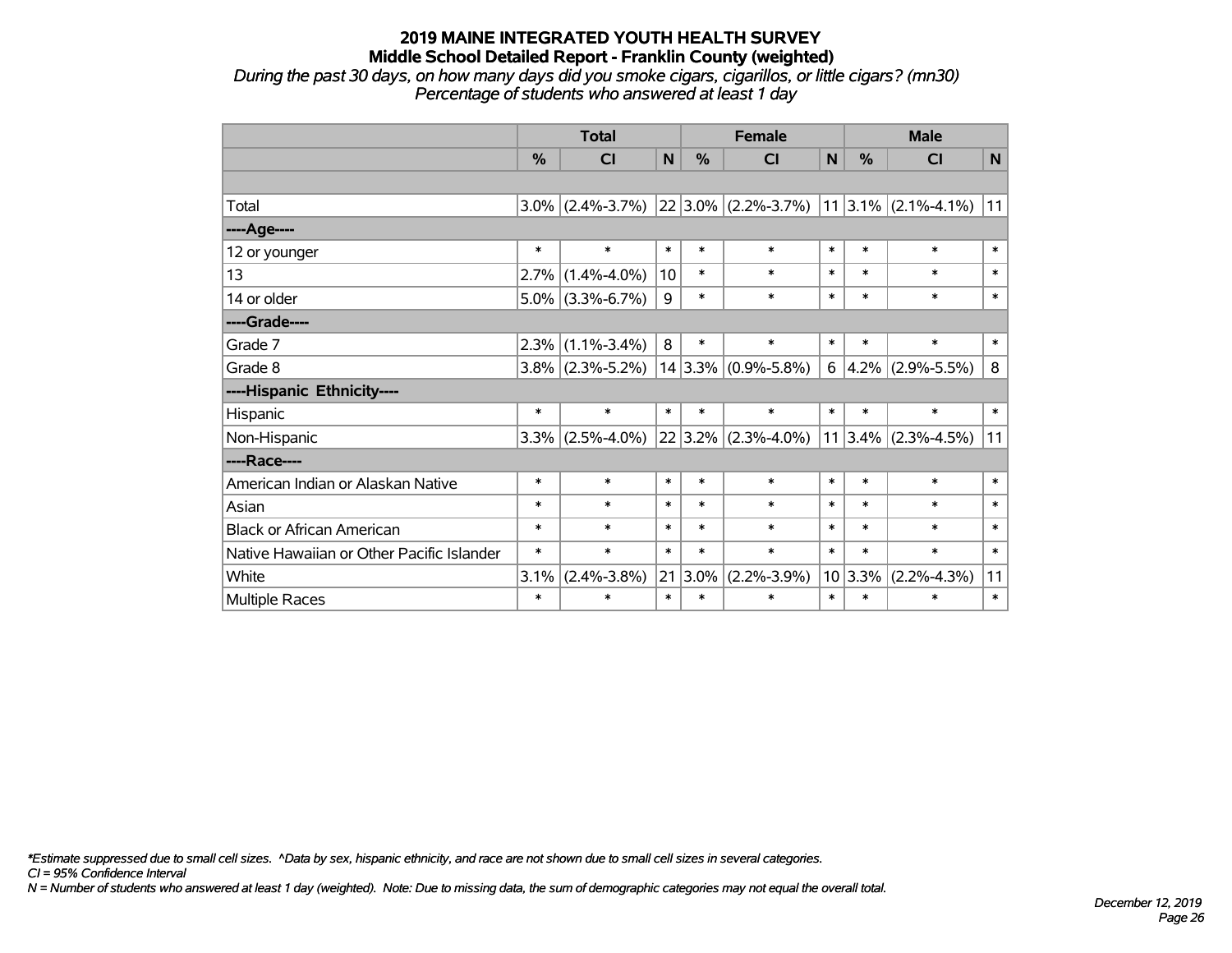*During the past 7 days, on how many days were you in the same room with someone who was smoking cigarettes? (mn33a) Percentage of students who answered at least 1 day*

|                                           | <b>Total</b> |                     |        |            | <b>Female</b>                                  |        | <b>Male</b>   |                             |                |  |
|-------------------------------------------|--------------|---------------------|--------|------------|------------------------------------------------|--------|---------------|-----------------------------|----------------|--|
|                                           | %            | <b>CI</b>           | N      | %          | <b>CI</b>                                      | N      | $\frac{0}{0}$ | <b>CI</b>                   | N <sub>1</sub> |  |
|                                           |              |                     |        |            |                                                |        |               |                             |                |  |
| Total                                     |              | 27.4% (17.7%-37.2%) |        |            | 197 25.9% (17.4%-34.3%)                        |        |               | $ 94 28.6\% $ (17.5%-39.7%) | 100            |  |
| ---- Age----                              |              |                     |        |            |                                                |        |               |                             |                |  |
| 12 or younger                             | 25.5%        | $(14.3\% - 36.8\%)$ | 46     | $ 28.5\% $ | $(22.5\% - 34.4\%)$                            |        | 29 21.6%      | $(0.4\% - 42.9\%)$          | 17             |  |
| 13                                        |              | 27.3% (18.4%-36.2%) | 98     |            | $ 22.2\% $ (11.9%-32.5%)                       |        |               | 41   31.9%   (25.3%-38.5%)  | 55             |  |
| 14 or older                               |              | 29.6% (18.8%-40.4%) |        |            | 52 31.1% (19.7%-42.5%)                         |        |               | 24 28.4% (16.4%-40.4%)      | 29             |  |
| ----Grade----                             |              |                     |        |            |                                                |        |               |                             |                |  |
| Grade 7                                   |              | 26.8% (13.1%-40.4%) | 94     | $ 23.1\% $ | $(10.6\% - 35.6\%)$                            |        | 42 29.8%      | $(14.1\% - 45.5\%)$         | 50             |  |
| Grade 8                                   |              | 27.9% (20.9%-34.8%) |        |            | 101 28.2% (21.3%-35.1%) 51 27.6% (19.0%-36.1%) |        |               |                             | 50             |  |
| ----Hispanic Ethnicity----                |              |                     |        |            |                                                |        |               |                             |                |  |
| Hispanic                                  | $\ast$       | $\ast$              | $\ast$ | $\ast$     | $\ast$                                         | $\ast$ | $\ast$        | $\ast$                      | $\ast$         |  |
| Non-Hispanic                              |              | 27.5% (19.4%-35.7%) |        |            | 183 26.8% (19.7%-34.0%)                        |        | $ 91 27.8\% $ | $(18.5\% - 37.2\%)$         | 90             |  |
| ----Race----                              |              |                     |        |            |                                                |        |               |                             |                |  |
| American Indian or Alaskan Native         | $\ast$       | $\ast$              | $\ast$ | $\ast$     | $\ast$                                         | $\ast$ | $\ast$        | $\ast$                      | $\ast$         |  |
| Asian                                     | $\ast$       | $\ast$              | $\ast$ | $\ast$     | $\ast$                                         | $\ast$ | $\ast$        | $\ast$                      | $\ast$         |  |
| <b>Black or African American</b>          | $\ast$       | $\ast$              | $\ast$ | $\ast$     | $\ast$                                         | $\ast$ | $\ast$        | $\ast$                      | $\ast$         |  |
| Native Hawaiian or Other Pacific Islander | $\ast$       | $\ast$              | $\ast$ | $\ast$     | $\ast$                                         | $\ast$ | $\ast$        | $\ast$                      | $\ast$         |  |
| White                                     | 27.6%        | $(18.4\% - 36.8\%)$ | 187    | 26.6%      | $(18.6\% - 34.7\%)$                            |        | 92 28.1%      | $(17.8\% - 38.5\%)$         | 93             |  |
| <b>Multiple Races</b>                     | $\ast$       | $\ast$              | $\ast$ | $\ast$     | $\ast$                                         | $\ast$ | $\ast$        | $\ast$                      | $\ast$         |  |

*\*Estimate suppressed due to small cell sizes. ^Data by sex, hispanic ethnicity, and race are not shown due to small cell sizes in several categories.*

*CI = 95% Confidence Interval*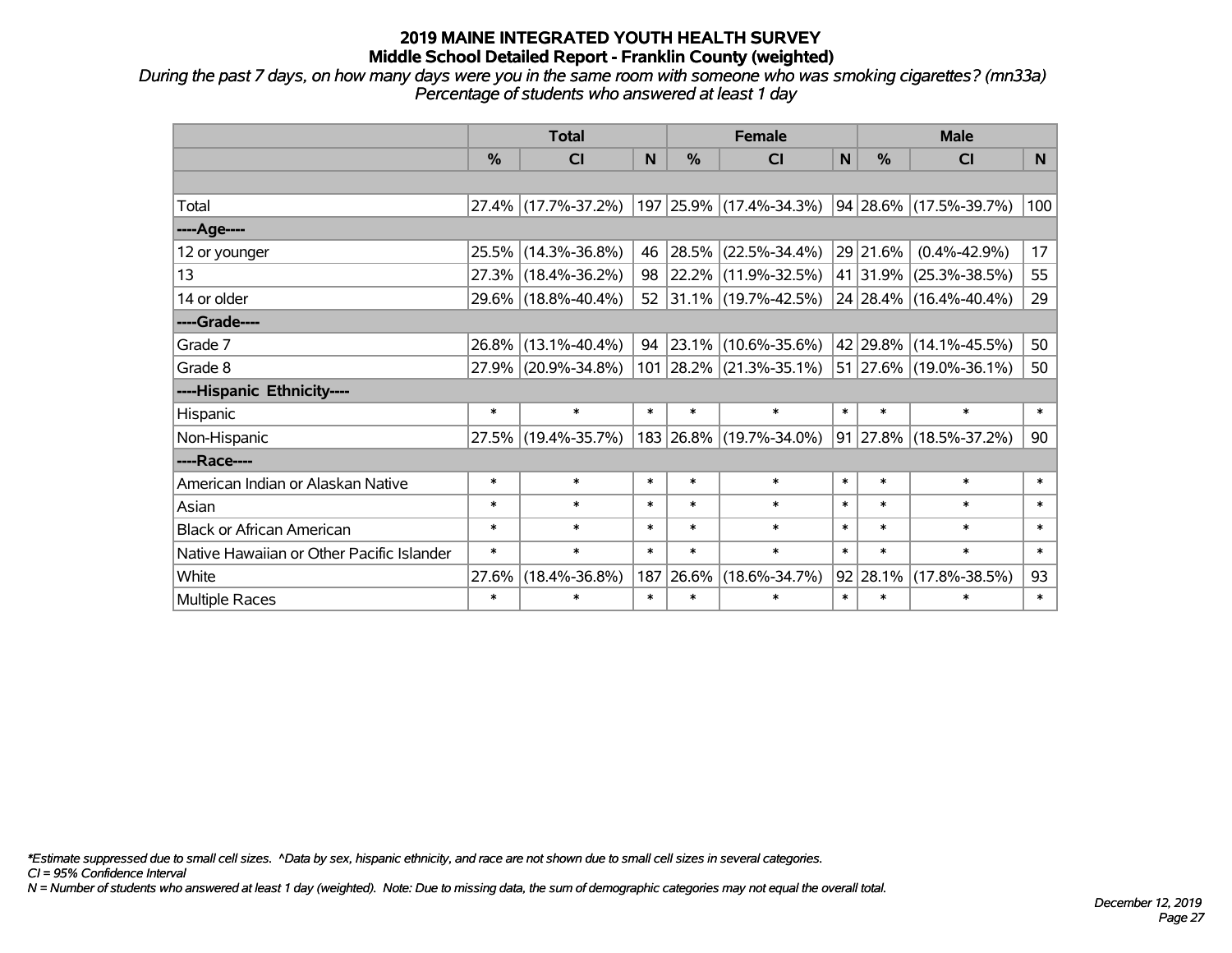*During the past 7 days, on how many days were you in the same car with someone who was smoking cigarettes? (mn56a) Percentage of students who answered at least 1 day*

|                                           | <b>Total</b> |                     |        |               | <b>Female</b>            |        |               | <b>Male</b>            |        |  |
|-------------------------------------------|--------------|---------------------|--------|---------------|--------------------------|--------|---------------|------------------------|--------|--|
|                                           | %            | <b>CI</b>           | N      | $\frac{0}{0}$ | <b>CI</b>                | N      | $\frac{0}{0}$ | <b>CI</b>              | N      |  |
|                                           |              |                     |        |               |                          |        |               |                        |        |  |
| Total                                     |              | 24.5% (15.7%-33.2%) |        |               | 176 26.5% (15.3%-37.6%)  |        |               | 96 22.3% (15.1%-29.6%) | 79     |  |
| ---- Age----                              |              |                     |        |               |                          |        |               |                        |        |  |
| 12 or younger                             | 17.0%        | $(9.2\% - 24.8\%)$  | 31     | 26.0%         | $(11.1\% - 41.0\%)$      | 25     | 7.1%          | $(0.1\% - 14.1\%)$     | 6      |  |
| 13                                        |              | 28.4% (15.9%-41.0%) | 99     |               | 27.8% (14.6%-41.0%)      |        |               | 52 29.4% (17.3%-41.5%) | 47     |  |
| 14 or older                               |              | 24.0% (19.8%-28.2%) | 45     |               | $ 23.9\% $ (16.0%-31.7%) |        |               | 19 24.0% (19.0%-29.1%) | 26     |  |
| ----Grade----                             |              |                     |        |               |                          |        |               |                        |        |  |
| Grade 7                                   | 20.6%        | $(9.7\% - 31.4\%)$  | 72     | 23.8%         | $(9.0\% - 38.7\%)$       |        |               | 43 17.3% (10.4%-24.1%) | 30     |  |
| Grade 8                                   |              | 26.8% (18.5%-35.1%) | 96     |               | $ 27.9\% $ (17.9%-37.8%) |        |               | 50 25.7% (17.8%-33.7%) | 47     |  |
| ----Hispanic Ethnicity----                |              |                     |        |               |                          |        |               |                        |        |  |
| Hispanic                                  | $\ast$       | $\ast$              | $\ast$ | $\ast$        | $\ast$                   | $\ast$ | $\ast$        | $\ast$                 | $\ast$ |  |
| Non-Hispanic                              |              | 25.6% (16.8%-34.5%) |        |               | 170 27.3% (16.8%-37.9%)  |        |               | 94 23.8% (16.0%-31.5%) | 76     |  |
| ----Race----                              |              |                     |        |               |                          |        |               |                        |        |  |
| American Indian or Alaskan Native         | $\ast$       | $\ast$              | $\ast$ | $\ast$        | $\ast$                   | $\ast$ | $\ast$        | $\ast$                 | $\ast$ |  |
| Asian                                     | $\ast$       | $\ast$              | $\ast$ | $\ast$        | $\ast$                   | $\ast$ | $\ast$        | $\ast$                 | $\ast$ |  |
| <b>Black or African American</b>          | $\ast$       | $\ast$              | $\ast$ | $\ast$        | $\ast$                   | $\ast$ | $\ast$        | $\ast$                 | $\ast$ |  |
| Native Hawaiian or Other Pacific Islander | $\ast$       | $\ast$              | $\ast$ | $\ast$        | $\ast$                   | $\ast$ | $\ast$        | $\ast$                 | $\ast$ |  |
| White                                     | 24.7%        | $(15.8\% - 33.6\%)$ |        | 169 27.0%     | $(15.7\% - 38.4\%)$      |        | 92 22.4%      | $(15.2\% - 29.5\%)$    | 76     |  |
| Multiple Races                            | $\ast$       | $\ast$              | $\ast$ | $\ast$        | $\ast$                   | $\ast$ | $\ast$        | $\ast$                 | $\ast$ |  |

*\*Estimate suppressed due to small cell sizes. ^Data by sex, hispanic ethnicity, and race are not shown due to small cell sizes in several categories.*

*CI = 95% Confidence Interval*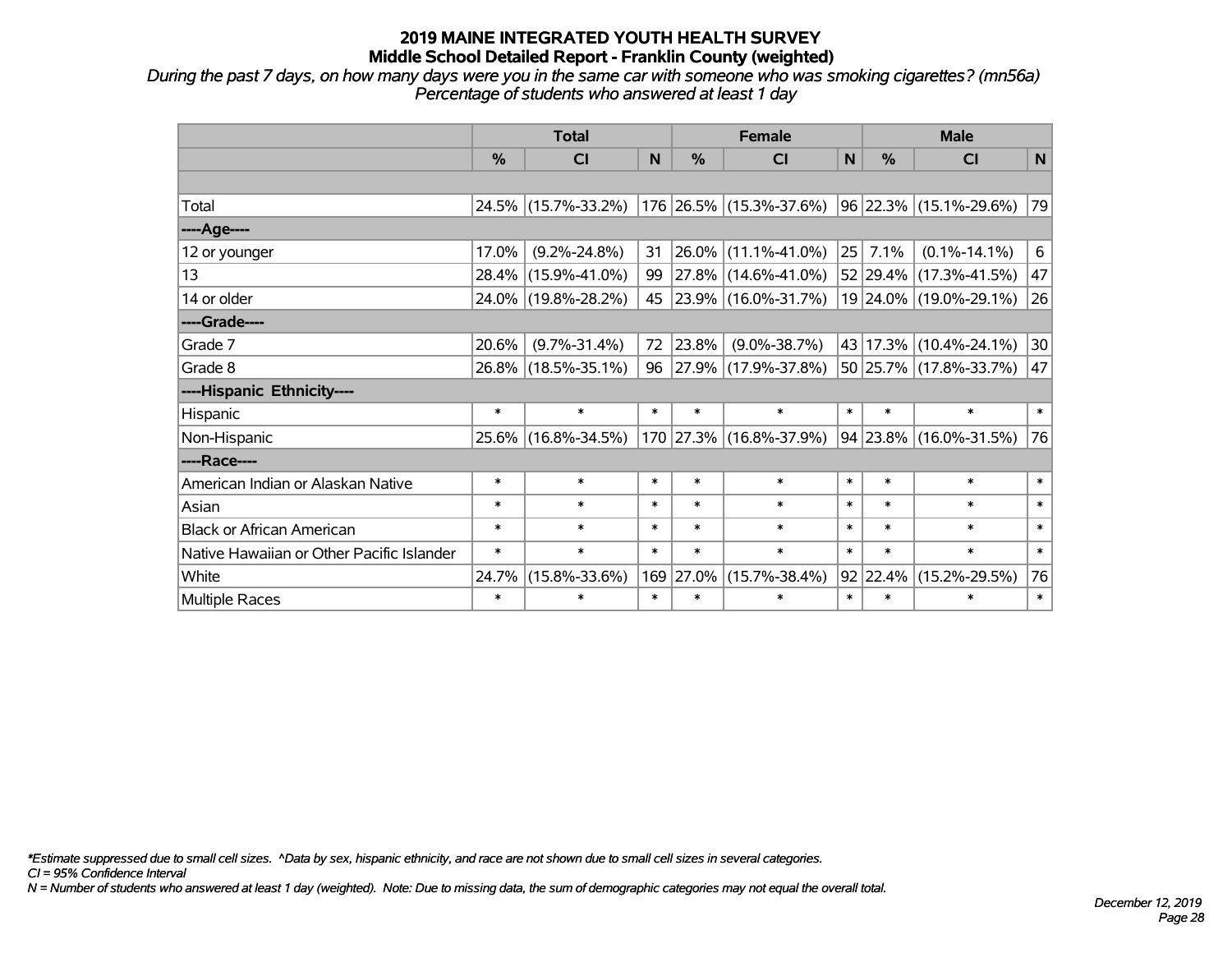#### **2019 MAINE INTEGRATED YOUTH HEALTH SURVEY Middle School Detailed Report - Franklin County (weighted)** *Besides yourself, does anyone who lives in your home smoke cigarettes now? (mn57) Percentage of students who answered 'Yes'*

|                                           | <b>Total</b>  |                     |                |           | <b>Female</b>            |              | <b>Male</b> |                             |        |  |
|-------------------------------------------|---------------|---------------------|----------------|-----------|--------------------------|--------------|-------------|-----------------------------|--------|--|
|                                           | $\frac{0}{0}$ | <b>CI</b>           | N              | $\%$      | <b>CI</b>                | <sub>N</sub> | %           | <b>CI</b>                   | N      |  |
|                                           |               |                     |                |           |                          |              |             |                             |        |  |
| Total                                     |               | 45.5% (38.1%-52.9%) |                |           | 326 49.9% (44.0%-55.9%)  |              |             | 180 40.7% (28.3%-53.1%)     | 145    |  |
| ----Age----                               |               |                     |                |           |                          |              |             |                             |        |  |
| 12 or younger                             |               | 47.7% (45.1%-50.3%) | 85             |           | $ 55.2\% $ (47.6%-62.8%) | 50           | 39.7%       | $(30.5\% - 48.9\%)$         | 34     |  |
| 13                                        |               | 46.4% (36.3%-56.6%) |                |           | 164 46.6% (37.5%-55.7%)  |              |             | 89 45.9% (21.9%-70.0%)      | 74     |  |
| 14 or older                               |               | 41.4% (31.2%-51.6%) | 77             |           | $ 51.8\% $ (28.0%-75.6%) |              |             | 41 33.7% (27.2%-40.2%)      | 36     |  |
| ----Grade----                             |               |                     |                |           |                          |              |             |                             |        |  |
| Grade 7                                   | $43.8\%$      | $(34.1\% - 53.5\%)$ |                |           | 154 47.5% (40.2%-54.8%)  | 86           | 39.6%       | $(20.3\% - 59.0\%)$         | 68     |  |
| Grade 8                                   |               | 47.0% (41.2%-52.7%) |                |           | 168 51.5% (41.1%-62.0%)  |              |             | 92 $ 42.5\% $ (36.0%-49.0%) | 77     |  |
| ----Hispanic Ethnicity----                |               |                     |                |           |                          |              |             |                             |        |  |
| Hispanic                                  | 54.2%         | $(34.8\% - 73.5\%)$ | $\overline{7}$ | $\ast$    | $\ast$                   | $\ast$       | $\ast$      | $\ast$                      | $\ast$ |  |
| Non-Hispanic                              |               | 46.0% (40.0%-52.1%) |                |           | 303 51.6% (45.4%-57.9%)  |              |             | 176 40.0% (29.0%-51.1%)     | 127    |  |
| ----Race----                              |               |                     |                |           |                          |              |             |                             |        |  |
| American Indian or Alaskan Native         | $\ast$        | $\ast$              | $\ast$         | $\ast$    | $\ast$                   | $\ast$       | $\ast$      | $\ast$                      | $\ast$ |  |
| Asian                                     | $\ast$        | $\ast$              | $\ast$         | $\ast$    | $\ast$                   | $\ast$       | $\ast$      | $\ast$                      | $\ast$ |  |
| <b>Black or African American</b>          | $\ast$        | $\ast$              | $\ast$         | $\ast$    | $\ast$                   | $\ast$       | $\ast$      | $\ast$                      | $\ast$ |  |
| Native Hawaiian or Other Pacific Islander | $\ast$        | $\ast$              | $\ast$         | $\ast$    | $\ast$                   | $\ast$       | $\ast$      | $\ast$                      | $\ast$ |  |
| White                                     | 45.8%         | $(38.2\% - 53.5\%)$ |                | 313 51.1% | $(44.4\% - 57.7\%)$      | 174          | 40.4%       | $(28.2\% - 52.6\%)$         | 138    |  |
| <b>Multiple Races</b>                     |               | 41.7% (17.5%-65.8%) | 6              | $\ast$    | $\ast$                   | $\ast$       | $\ast$      | $\ast$                      | $\ast$ |  |

*\*Estimate suppressed due to small cell sizes. ^Data by sex, hispanic ethnicity, and race are not shown due to small cell sizes in several categories.*

*CI = 95% Confidence Interval*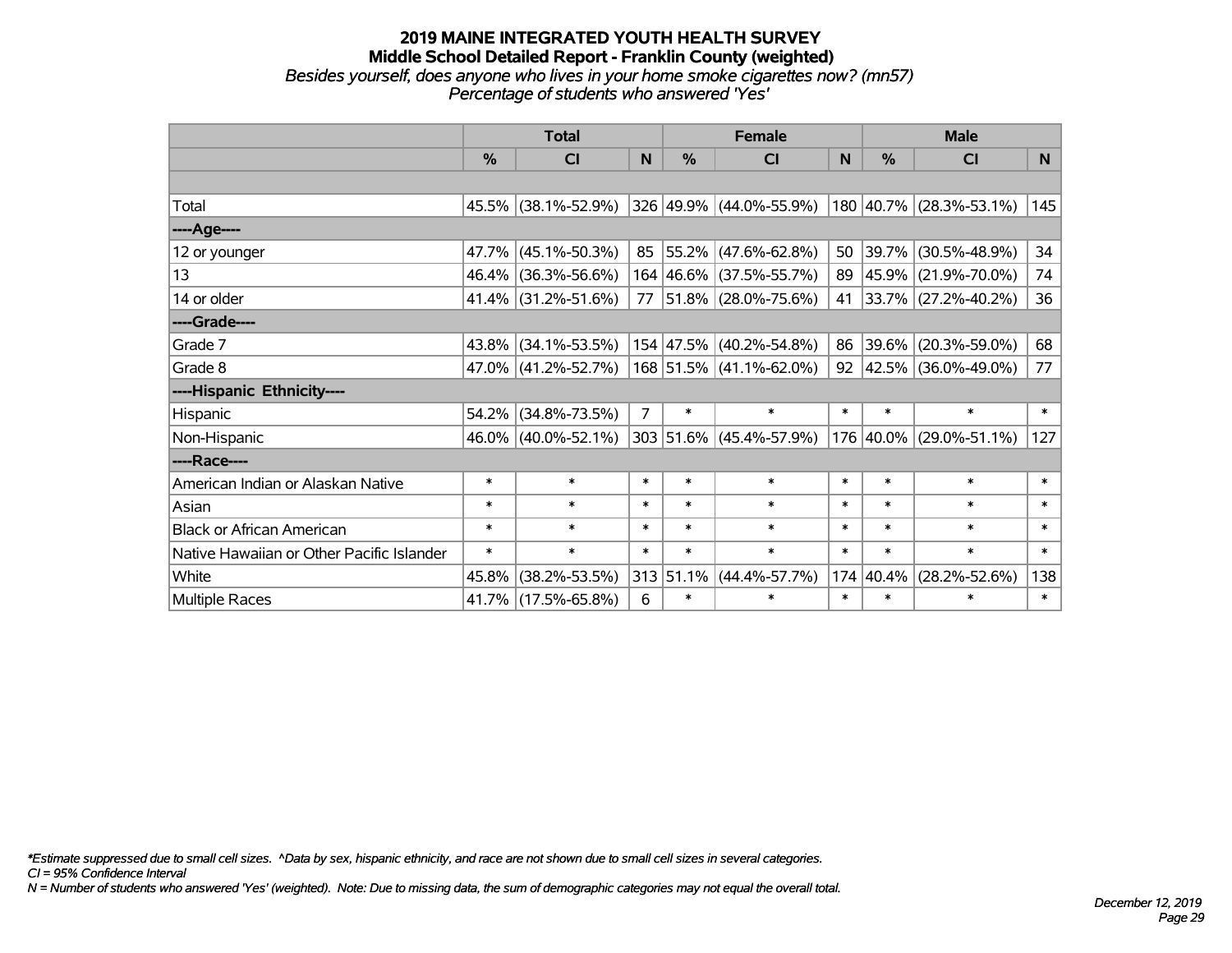#### **2019 MAINE INTEGRATED YOUTH HEALTH SURVEY Middle School Detailed Report - Franklin County (weighted)** *If you wanted to get some cigarettes, how easy would it be for you to get some? (mn37) Percentage of students who answered 'Sort of easy' or 'Very easy'*

|                                           | <b>Total</b> |                        |        |           | <b>Female</b>                                   | <b>Male</b> |           |                          |        |
|-------------------------------------------|--------------|------------------------|--------|-----------|-------------------------------------------------|-------------|-----------|--------------------------|--------|
|                                           | %            | CI                     | N      | %         | <b>CI</b>                                       | N           | $\%$      | <b>CI</b>                | N      |
|                                           |              |                        |        |           |                                                 |             |           |                          |        |
| Total                                     |              | 28.7% (22.6%-34.8%)    |        |           | 205 29.6% (20.4%-38.7%) 107 27.9% (21.6%-34.2%) |             |           |                          | 98     |
| ----Age----                               |              |                        |        |           |                                                 |             |           |                          |        |
| 12 or younger                             | 30.1%        | $(19.7\% - 40.5\%)$    | 55     | 31.4%     | $(17.9\% - 44.8\%)$                             | 32          | 28.5%     | $(9.0\% - 48.0\%)$       | 23     |
| 13                                        | 23.5%        | $(18.9\% - 28.1\%)$    | 83     |           | $ 23.2\% $ (11.9%-34.5%)                        | 42          |           | 24.2% (15.8%-32.6%)      | 41     |
| 14 or older                               |              | $37.2\%$ (29.1%-45.3%) | 67     |           | $ 42.1\% $ (33.7%-50.6%)                        | 33          |           | $ 33.5\% $ (23.4%-43.6%) | 35     |
| ----Grade----                             |              |                        |        |           |                                                 |             |           |                          |        |
| Grade 7                                   | 26.2%        | $(19.6\% - 32.8\%)$    | 91     | 25.8%     | $(13.4\% - 38.2\%)$                             | 46          | 27.0%     | $(21.1\% - 32.9\%)$      | 45     |
| Grade 8                                   |              | $30.9\%$ (24.2%-37.6%) |        |           | 113 33.6% (26.0%-41.2%)                         | 61          |           | 28.2% (19.4%-37.0%)      | 52     |
| ----Hispanic Ethnicity----                |              |                        |        |           |                                                 |             |           |                          |        |
| Hispanic                                  | $\ast$       | $\ast$                 | $\ast$ | $\ast$    | $\ast$                                          | $\ast$      | $\ast$    | $\ast$                   | $\ast$ |
| Non-Hispanic                              |              | 29.7% (23.4%-36.1%)    |        |           | 198 29.8% (20.2%-39.5%)                         |             | 101 29.8% | $(23.1\% - 36.5\%)$      | 97     |
| ----Race----                              |              |                        |        |           |                                                 |             |           |                          |        |
| American Indian or Alaskan Native         | $\ast$       | $\ast$                 | $\ast$ | $\ast$    | $\ast$                                          | $\ast$      | $\ast$    | $\ast$                   | $\ast$ |
| Asian                                     | $\ast$       | $\ast$                 | $\ast$ | $\ast$    | $\ast$                                          | $\ast$      | $\ast$    | $\ast$                   | $\ast$ |
| <b>Black or African American</b>          | $\ast$       | $\ast$                 | $\ast$ | $\ast$    | $\ast$                                          | $\ast$      | $\ast$    | $\ast$                   | $\ast$ |
| Native Hawaiian or Other Pacific Islander | $\ast$       | $\ast$                 | $\ast$ | $\ast$    | $\ast$                                          | $\ast$      | $\ast$    | $\ast$                   | $\ast$ |
| White                                     | 29.2%        | $(23.1\% - 35.3\%)$    |        | 198 30.2% | $(21.3\% - 39.1\%)$                             |             | 104 28.4% | $(21.7\% - 35.1\%)$      | 94     |
| Multiple Races                            | $\ast$       | $\ast$                 | $\ast$ | $\ast$    | $\ast$                                          | $\ast$      | $\ast$    | $\ast$                   | $\ast$ |

*\*Estimate suppressed due to small cell sizes. ^Data by sex, hispanic ethnicity, and race are not shown due to small cell sizes in several categories.*

*CI = 95% Confidence Interval*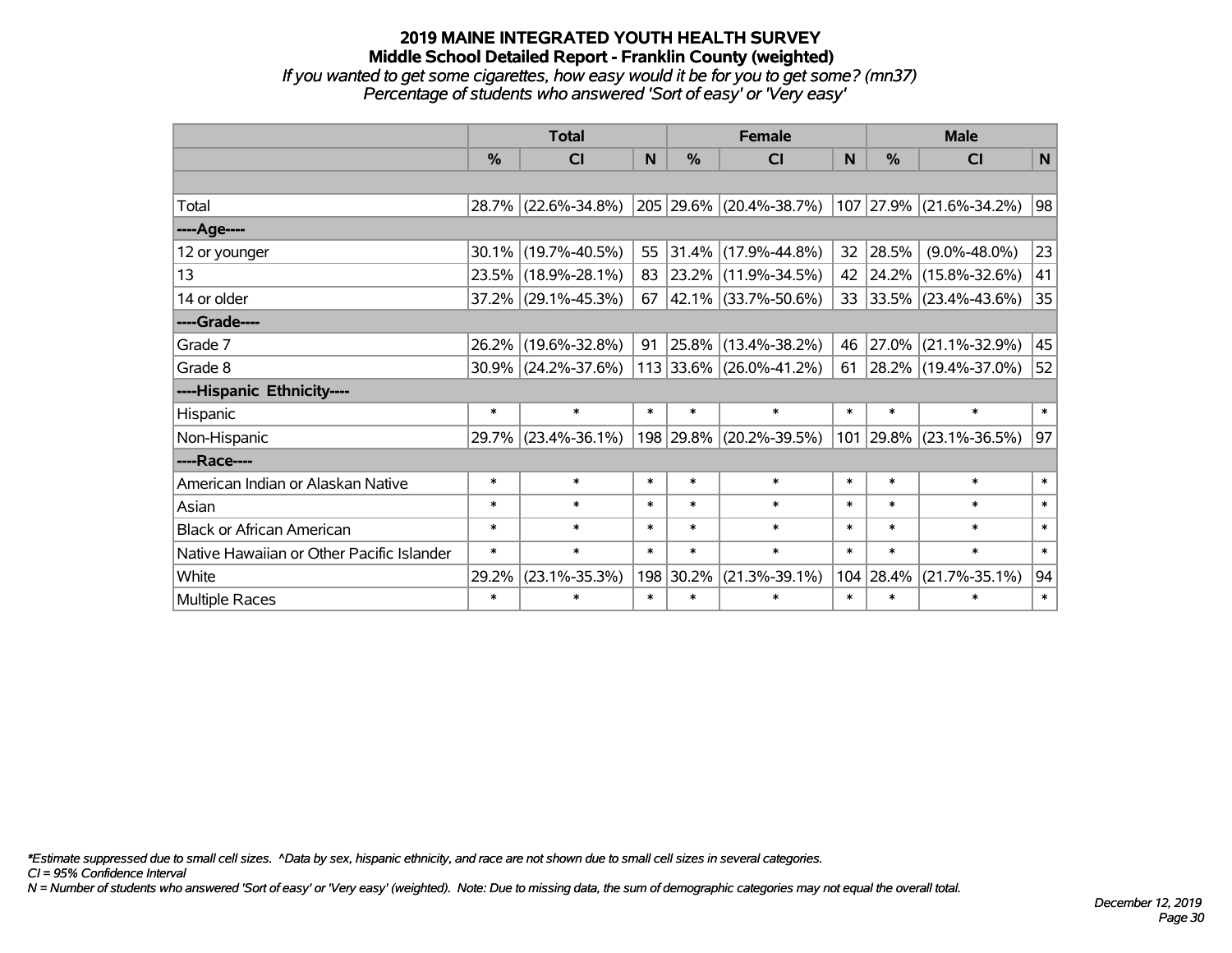*Do you think that you will try a cigarette soon? (mn47)*

*Percentage of students who answered 'I definitely will', 'I probably will' or 'I probably will not'*

|                                           | <b>Total</b>  |                        |        |               | <b>Female</b>                                   |        | <b>Male</b> |                         |        |  |
|-------------------------------------------|---------------|------------------------|--------|---------------|-------------------------------------------------|--------|-------------|-------------------------|--------|--|
|                                           | $\frac{0}{0}$ | CI                     | N      | $\frac{9}{6}$ | CI                                              | N      | %           | <b>CI</b>               | N.     |  |
|                                           |               |                        |        |               |                                                 |        |             |                         |        |  |
| Total                                     |               | 29.6% (22.0%-37.1%)    |        |               | $\vert$ 214 $\vert$ 27.8% $\vert$ (24.7%-30.8%) |        |             | 102 31.6% (16.1%-47.0%) | 112    |  |
| ----Age----                               |               |                        |        |               |                                                 |        |             |                         |        |  |
| 12 or younger                             |               | 19.0% (13.1%-24.9%)    |        |               | 34 20.1% (14.5%-25.8%)                          | 19     | 17.9%       | $(10.6\% - 25.1\%)$     | 15     |  |
| 13                                        |               | 30.4% (17.4%-43.3%)    |        |               | 107 29.0% (21.9%-36.0%)                         | 55     | 32.2%       | $(8.7\% - 55.6\%)$      | 52     |  |
| 14 or older                               |               | 38.2% (35.6%-40.7%)    |        |               | 73 33.6% (21.5%-45.7%)                          |        |             | 28 41.7% (34.5%-48.8%)  | 45     |  |
| ----Grade----                             |               |                        |        |               |                                                 |        |             |                         |        |  |
| Grade 7                                   | 24.1%         | $(19.5\% - 28.6\%)$    | 85     |               | 21.9% (17.3%-26.5%)                             | 40     | 26.5%       | $(20.6\% - 32.4\%)$     | 45     |  |
| Grade 8                                   |               | $33.8\%$ (21.1%-46.5%) |        |               | 122 32.4% (29.5%-35.4%)                         |        | 59 35.1%    | $(9.1\% - 61.2\%)$      | 63     |  |
| ----Hispanic Ethnicity----                |               |                        |        |               |                                                 |        |             |                         |        |  |
| Hispanic                                  | $\ast$        | $\ast$                 | $\ast$ | $\ast$        | $\ast$                                          | $\ast$ | $\ast$      | $\ast$                  | $\ast$ |  |
| Non-Hispanic                              | $30.0\%$      | $(23.2\% - 36.9\%)$    |        |               | 200 28.3% (25.0%-31.5%)                         | 98     |             | $32.0\%$ (17.1%-46.8%)  | 102    |  |
| ----Race----                              |               |                        |        |               |                                                 |        |             |                         |        |  |
| American Indian or Alaskan Native         | $\ast$        | $\ast$                 | $\ast$ | $\ast$        | $\ast$                                          | $\ast$ | $\ast$      | $\ast$                  | $\ast$ |  |
| Asian                                     | $\ast$        | $\ast$                 | $\ast$ | $\ast$        | $\ast$                                          | $\ast$ | $\ast$      | $\ast$                  | $\ast$ |  |
| <b>Black or African American</b>          | $\ast$        | $\ast$                 | $\ast$ | $\ast$        | $\ast$                                          | $\ast$ | $\ast$      | $\ast$                  | $\ast$ |  |
| Native Hawaiian or Other Pacific Islander | $\ast$        | $\ast$                 | $\ast$ | $\ast$        | $\ast$                                          | $\ast$ | $\ast$      | $\ast$                  | $\ast$ |  |
| White                                     | 29.4%         | $(21.3\% - 37.4\%)$    |        | 202 28.4%     | $(25.3\% - 31.5\%)$                             | 99     | 30.4%       | $(14.0\% - 46.8\%)$     | 104    |  |
| Multiple Races                            | $\ast$        | *                      | $\ast$ | $\ast$        | $\ast$                                          | $\ast$ | $\ast$      | *                       | $\ast$ |  |

*\*Estimate suppressed due to small cell sizes. ^Data by sex, hispanic ethnicity, and race are not shown due to small cell sizes in several categories.*

*CI = 95% Confidence Interval*

*N = Number of students who answered 'I definitely will', 'I probably will' or 'I probably will not' (weighted). Note: Due to missing data, the sum of demographic categories may not equal the overall total.*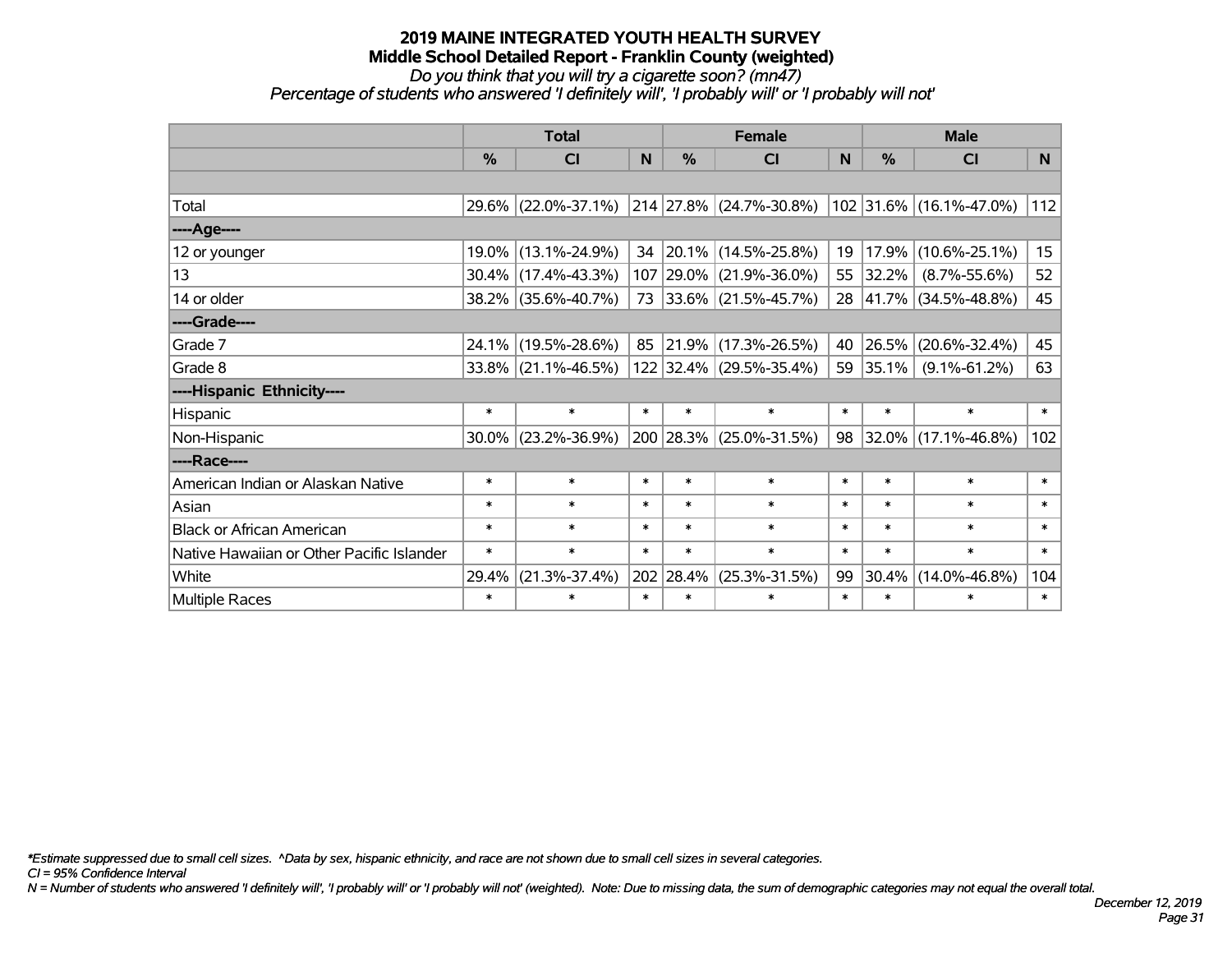#### *Do you think you will smoke a cigarette at any time during the next year? (mn48) Percentage of students who answered 'I definitely will', 'I probably will' or 'I probably will not'*

|                                           |               | <b>Total</b>           |        | <b>Female</b> |                          | <b>Male</b> |          |                        |                 |
|-------------------------------------------|---------------|------------------------|--------|---------------|--------------------------|-------------|----------|------------------------|-----------------|
|                                           | $\frac{0}{0}$ | CI                     | N      | $\frac{9}{6}$ | <b>CI</b>                | N           | %        | <b>CI</b>              | <b>N</b>        |
|                                           |               |                        |        |               |                          |             |          |                        |                 |
| Total                                     |               | 26.6% (17.3%-36.0%)    |        |               | 192 24.6% (18.7%-30.6%)  |             |          | 90 28.6% (15.3%-41.8%) | 101             |
| ----Age----                               |               |                        |        |               |                          |             |          |                        |                 |
| 12 or younger                             | 14.2%         | $(3.4\% - 25.0\%)$     | 26     | 14.1%         | $(3.2\% - 25.0\%)$       |             | 13 14.3% | $(3.6\% - 25.0\%)$     | 12 <sup>2</sup> |
| 13                                        | 28.5%         | $(14.9\% - 42.2\%)$    |        | 101 27.2%     | $(15.7\% - 38.7\%)$      |             |          | 52 29.7% (10.5%-48.9%) | 48              |
| 14 or older                               |               | 35.2% (33.4%-37.0%)    | 66     |               | $ 31.0\% $ (23.7%-38.2%) |             |          | 25 38.3% (32.8%-43.9%) | 41              |
| ----Grade----                             |               |                        |        |               |                          |             |          |                        |                 |
| Grade 7                                   | 21.0%         | $(13.6\% - 28.4\%)$    | 74     | 18.8%         | $(11.2\% - 26.4\%)$      |             |          | 34 22.9% (14.0%-31.8%) | 39              |
| Grade 8                                   |               | $31.0\%$ (17.6%-44.4%) |        |               | 111 29.3% (21.7%-37.0%)  |             |          | 52 32.7% (13.7%-51.6%) | 59              |
| ----Hispanic Ethnicity----                |               |                        |        |               |                          |             |          |                        |                 |
| Hispanic                                  | $\ast$        | $\ast$                 | $\ast$ | $\ast$        | $\ast$                   | $\ast$      | $\ast$   | $\ast$                 | $\ast$          |
| Non-Hispanic                              |               | 26.7% (17.6%-35.9%)    |        | 177 24.8%     | $(18.8\% - 30.8\%)$      |             |          | 85 28.8% (15.9%-41.7%) | 92              |
| ----Race----                              |               |                        |        |               |                          |             |          |                        |                 |
| American Indian or Alaskan Native         | $\ast$        | $\ast$                 | $\ast$ | $\ast$        | $\ast$                   | $\ast$      | $\ast$   | $\ast$                 | $\ast$          |
| Asian                                     | $\ast$        | $\ast$                 | $\ast$ | $\ast$        | $\ast$                   | $\ast$      | $\ast$   | $\ast$                 | $\ast$          |
| <b>Black or African American</b>          | $\ast$        | $\ast$                 | $\ast$ | $\ast$        | $\ast$                   | $\ast$      | $\ast$   | $\ast$                 | $\ast$          |
| Native Hawaiian or Other Pacific Islander | $\ast$        | $\ast$                 | $\ast$ | $\ast$        | $\ast$                   | $\ast$      | $\ast$   | $\ast$                 | $\ast$          |
| White                                     | 26.6%         | $(16.4\% - 36.8\%)$    |        | 183 25.3%     | $(18.6\% - 31.9\%)$      |             | 87 27.8% | $(13.4\% - 42.2\%)$    | 95              |
| <b>Multiple Races</b>                     | $\ast$        | $\ast$                 | $\ast$ | $\ast$        | $\ast$                   | $\ast$      | $\ast$   | $\ast$                 | $\ast$          |

*\*Estimate suppressed due to small cell sizes. ^Data by sex, hispanic ethnicity, and race are not shown due to small cell sizes in several categories.*

*CI = 95% Confidence Interval*

*N = Number of students who answered 'I definitely will', 'I probably will' or 'I probably will not' (weighted). Note: Due to missing data, the sum of demographic categories may not equal the overall total.*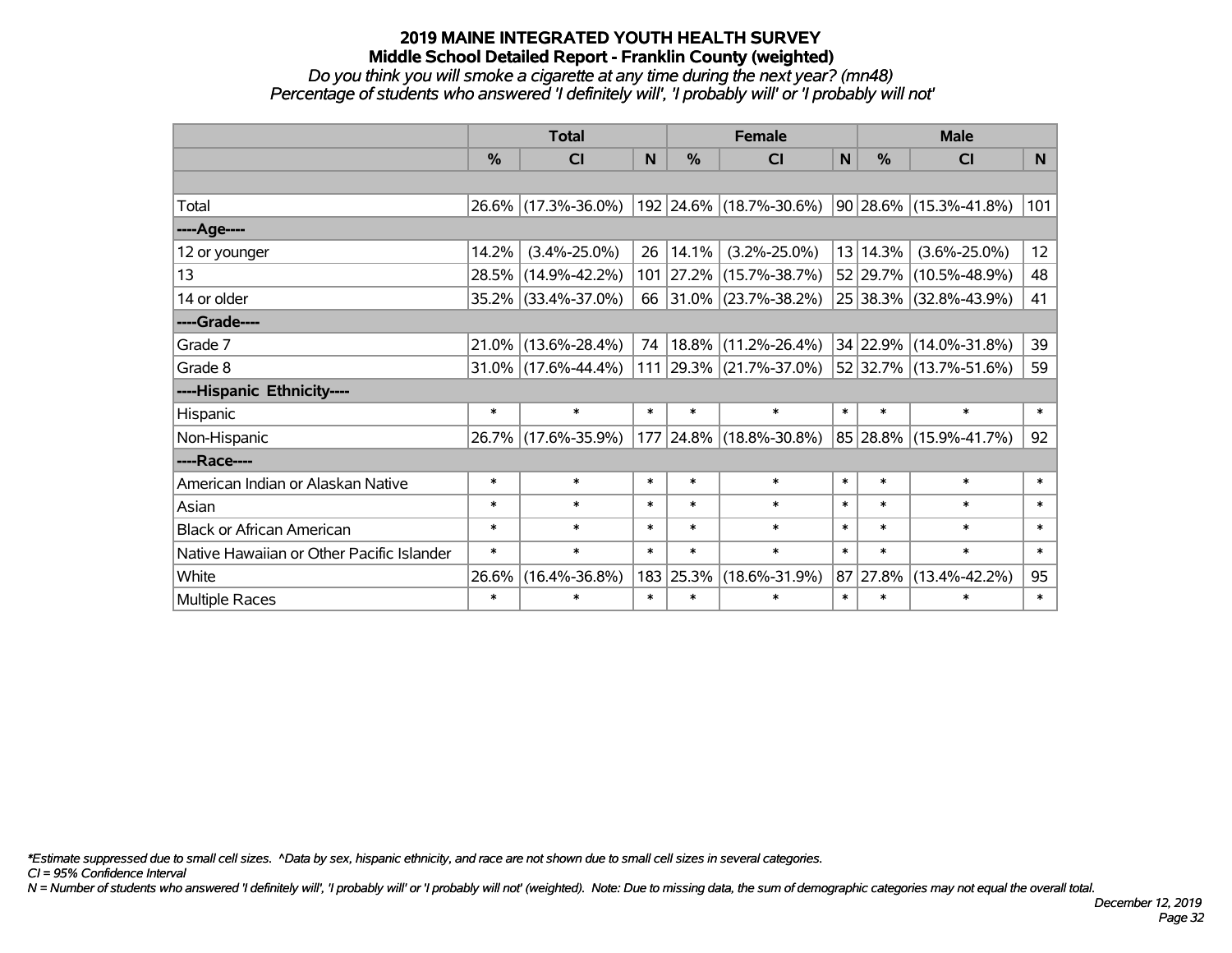# **2019 MAINE INTEGRATED YOUTH HEALTH SURVEY Middle School Detailed Report - Franklin County (weighted)** *Do you think you will smoke a cigarette at any time during the next year? (mn48\_2) Percentage of students who answered 'I definitely will not'*

|                                           | <b>Total</b>  |                        |        |           | <b>Female</b>               |        | <b>Male</b> |                         |        |  |
|-------------------------------------------|---------------|------------------------|--------|-----------|-----------------------------|--------|-------------|-------------------------|--------|--|
|                                           | $\frac{0}{0}$ | CI                     | N      | $\%$      | <b>CI</b>                   | N      | %           | СI                      | N      |  |
|                                           |               |                        |        |           |                             |        |             |                         |        |  |
| Total                                     |               | 73.4% (64.0%-82.7%)    |        |           | 529 75.4% (69.4%-81.3%)     |        |             | 275 71.4% (58.2%-84.7%) | 254    |  |
| ----Age----                               |               |                        |        |           |                             |        |             |                         |        |  |
| 12 or younger                             | $85.8\%$      | $(75.0\% - 96.6\%)$    |        |           | 155 85.9% (75.0%-96.8%)     | 81     | 85.7%       | $(75.0\% - 96.4\%)$     | 74     |  |
| 13                                        |               | 71.5% (57.8%-85.1%)    |        |           | 252 72.8% (61.3%-84.3%)     |        | 139 70.3%   | $(51.1\% - 89.5\%)$     | 113    |  |
| 14 or older                               |               | $64.8\%$ (63.0%-66.6%) |        |           | 121 69.0% (61.8%-76.3%)     |        |             | 55 61.7% (56.1%-67.2%)  | 66     |  |
| ----Grade----                             |               |                        |        |           |                             |        |             |                         |        |  |
| Grade 7                                   | 79.0%         | $(71.6\% - 86.4\%)$    |        |           | 281 81.2% (73.6%-88.8%)     | 149    | 77.1%       | $(68.2\% - 86.0\%)$     | 132    |  |
| Grade 8                                   |               | $69.0\%$ (55.6%-82.4%) |        |           | 248 70.7% (63.0%-78.3%)     |        |             | 126 67.3% (48.4%-86.3%) | 122    |  |
| ----Hispanic Ethnicity----                |               |                        |        |           |                             |        |             |                         |        |  |
| Hispanic                                  | $\ast$        | $\ast$                 | $\ast$ | $\ast$    | $\ast$                      | $\ast$ | $\ast$      | $\ast$                  | $\ast$ |  |
| Non-Hispanic                              |               | 73.3% (64.1%-82.4%)    |        |           | 485   75.2%   (69.2%-81.2%) |        | 259 71.2%   | $(58.3\% - 84.1\%)$     | 226    |  |
| ----Race----                              |               |                        |        |           |                             |        |             |                         |        |  |
| American Indian or Alaskan Native         | $\ast$        | $\ast$                 | $\ast$ | $\ast$    | $\ast$                      | $\ast$ | $\ast$      | $\ast$                  | $\ast$ |  |
| Asian                                     | $\ast$        | $\ast$                 | $\ast$ | $\ast$    | $\ast$                      | $\ast$ | $\ast$      | $\ast$                  | $\ast$ |  |
| <b>Black or African American</b>          | $\ast$        | $\ast$                 | $\ast$ | $\ast$    | $\ast$                      | $\ast$ | $\ast$      | $\ast$                  | $\ast$ |  |
| Native Hawaiian or Other Pacific Islander | $\ast$        | $\ast$                 | $\ast$ | $\ast$    | $\ast$                      | $\ast$ | $\ast$      | $\ast$                  | $\ast$ |  |
| White                                     | 73.4%         | $(63.2\% - 83.6\%)$    |        | 504 74.7% | $(68.1\% - 81.4\%)$         | 257    | 72.2%       | $(57.8\% - 86.6\%)$     | 246    |  |
| Multiple Races                            | $\ast$        | $\ast$                 | $\ast$ | $\ast$    | $\ast$                      | $\ast$ | $\ast$      | $\ast$                  | $\ast$ |  |

*\*Estimate suppressed due to small cell sizes. ^Data by sex, hispanic ethnicity, and race are not shown due to small cell sizes in several categories.*

*CI = 95% Confidence Interval*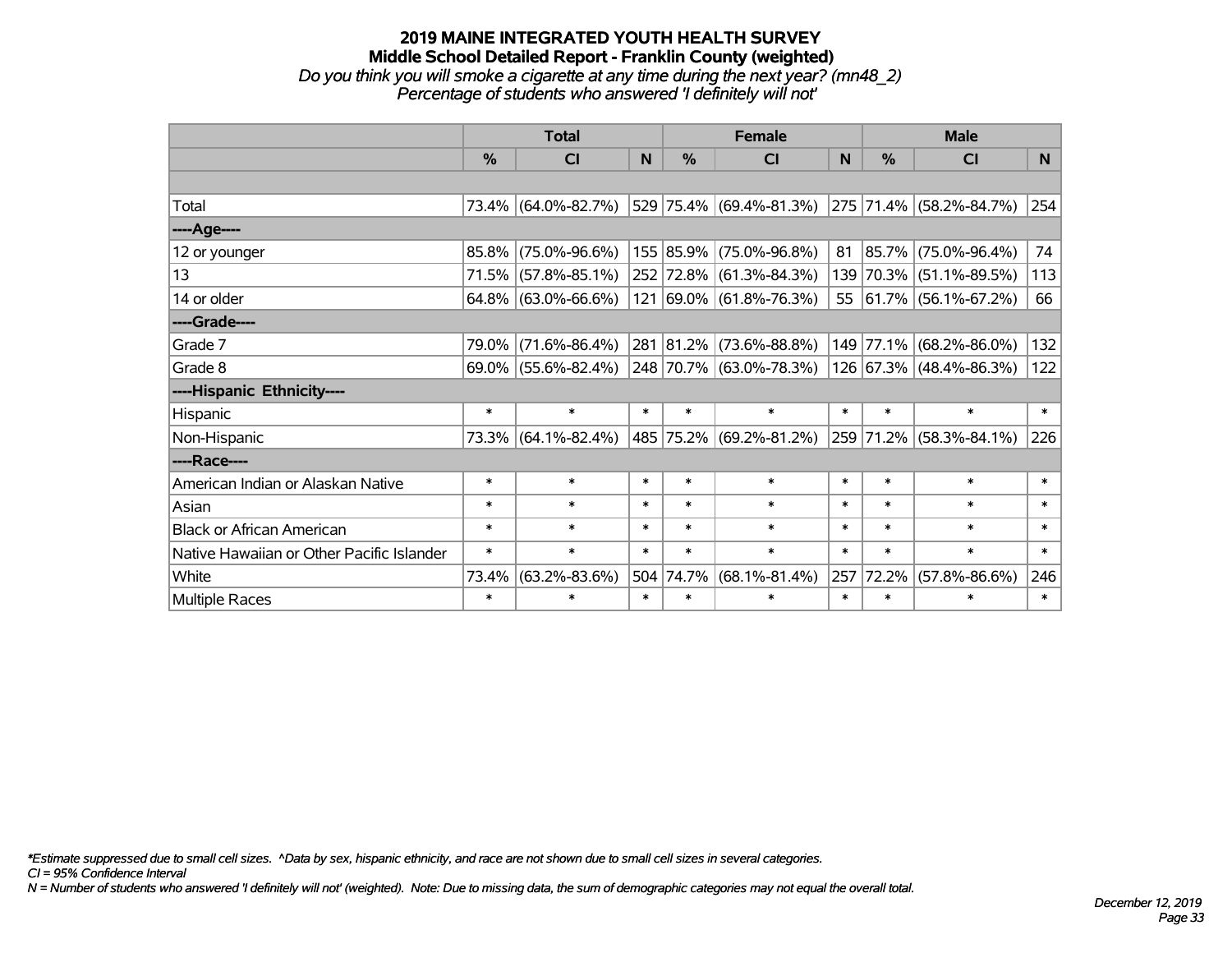#### **2019 MAINE INTEGRATED YOUTH HEALTH SURVEY Middle School Detailed Report - Franklin County (weighted)** *If one of your best friends offered you a cigarette, would you smoke it? (mn51) Percentage of students who answered 'Definitely yes', 'Probably yes' or 'Probably not'*

|                                           | <b>Total</b> |                     |        |           | <b>Female</b>            |          | <b>Male</b> |                         |                |  |
|-------------------------------------------|--------------|---------------------|--------|-----------|--------------------------|----------|-------------|-------------------------|----------------|--|
|                                           | %            | CI                  | N      | $\%$      | <b>CI</b>                | <b>N</b> | %           | <b>CI</b>               | N <sub>1</sub> |  |
|                                           |              |                     |        |           |                          |          |             |                         |                |  |
| Total                                     |              | 29.1% (18.8%-39.4%) |        |           | 208 28.1% (22.6%-33.6%)  |          |             | 102 30.1% (14.0%-46.2%) | 106            |  |
| ----Age----                               |              |                     |        |           |                          |          |             |                         |                |  |
| 12 or younger                             | 22.5%        | $(6.4\% - 38.6\%)$  | 41     |           | 26.7% (12.5%-40.9%)      | 25       | 18.0%       | $(0.1\% - 35.9\%)$      | 16             |  |
| 13                                        | 27.8%        | $(17.5\% - 38.1\%)$ | 96     |           | $ 27.3\% $ (25.1%-29.6%) | 51       | 28.5%       | $(7.3\% - 49.7\%)$      | 45             |  |
| 14 or older                               |              | 37.6% (29.9%-45.2%) | 71     |           | $ 31.4\% $ (19.7%-43.2%) |          |             | 25 42.1% (35.9%-48.3%)  | 45             |  |
| ----Grade----                             |              |                     |        |           |                          |          |             |                         |                |  |
| Grade 7                                   | $24.1\%$     | $(16.9\% - 31.2\%)$ | 85     |           | 27.7% (22.7%-32.7%)      | 51       | 20.3%       | $(11.6\% - 29.0\%)$     | 34             |  |
| Grade 8                                   |              | 32.6% (15.8%-49.5%) |        |           | 116 27.2% (17.9%-36.6%)  |          |             | 48 37.9% (15.6%-60.2%)  | 68             |  |
| ----Hispanic Ethnicity----                |              |                     |        |           |                          |          |             |                         |                |  |
| Hispanic                                  | $\ast$       | $\ast$              | $\ast$ | $\ast$    | $\ast$                   | $\ast$   | $\ast$      | $\ast$                  | $\ast$         |  |
| Non-Hispanic                              |              | 29.4% (19.5%-39.4%) |        |           | 193 28.4% (23.1%-33.7%)  | 97       |             | 30.5% (14.8%-46.3%)     | 96             |  |
| ----Race----                              |              |                     |        |           |                          |          |             |                         |                |  |
| American Indian or Alaskan Native         | $\ast$       | $\ast$              | $\ast$ | $\ast$    | $\ast$                   | $\ast$   | $\ast$      | $\ast$                  | $\ast$         |  |
| Asian                                     | $\ast$       | $\ast$              | $\ast$ | $\ast$    | $\ast$                   | $\ast$   | $\ast$      | $\ast$                  | $\ast$         |  |
| <b>Black or African American</b>          | $\ast$       | $\ast$              | $\ast$ | $\ast$    | $\ast$                   | $\ast$   | $\ast$      | $\ast$                  | $\ast$         |  |
| Native Hawaiian or Other Pacific Islander | $\ast$       | $\ast$              | $\ast$ | $\ast$    | $\ast$                   | $\ast$   | $\ast$      | $\ast$                  | $\ast$         |  |
| White                                     | 28.6%        | $(17.1\% - 40.1\%)$ |        | 195 28.2% | $(22.0\% - 34.4\%)$      | 97       | 29.1%       | $(11.6\% - 46.5\%)$     | 98             |  |
| <b>Multiple Races</b>                     | $\ast$       | $\ast$              | $\ast$ | $\ast$    | $\ast$                   | $\ast$   | $\ast$      | $\ast$                  | $\ast$         |  |

*\*Estimate suppressed due to small cell sizes. ^Data by sex, hispanic ethnicity, and race are not shown due to small cell sizes in several categories.*

*CI = 95% Confidence Interval*

*N = Number of students who answered 'Definitely yes', 'Probably yes' or 'Probably not' (weighted). Note: Due to missing data, the sum of demographic categories may not equal the overall total.*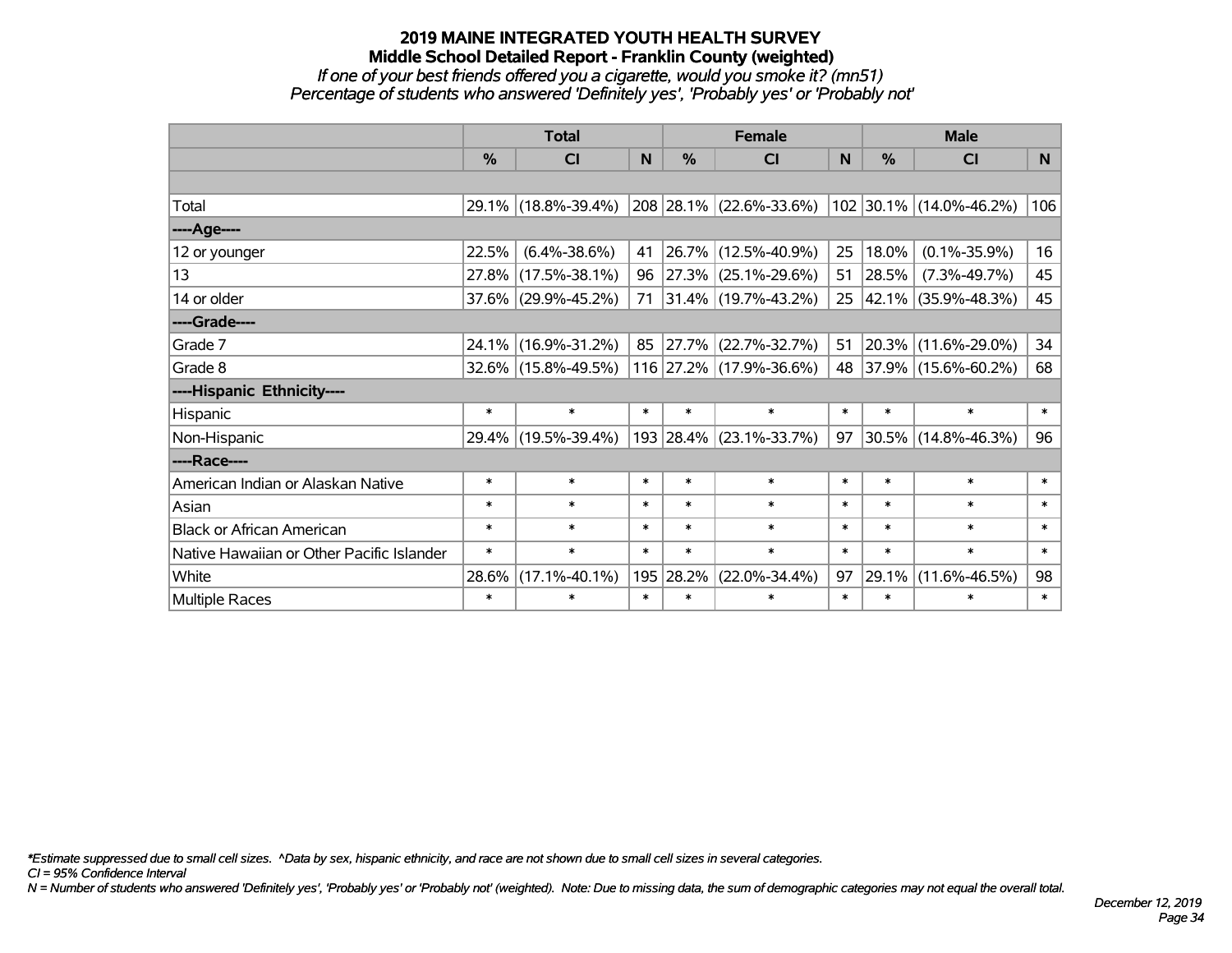*During the past 12 months, were you taught in any of your classes about the dangers of tobacco use? (mn156) Percentage of students who answered 'Yes'*

|                                           | <b>Total</b>  |                                             |        |           | <b>Female</b>               |        | <b>Male</b> |                         |        |  |
|-------------------------------------------|---------------|---------------------------------------------|--------|-----------|-----------------------------|--------|-------------|-------------------------|--------|--|
|                                           | $\frac{0}{0}$ | <b>CI</b>                                   | N      | $\%$      | <b>CI</b>                   | N      | %           | <b>CI</b>               | N.     |  |
|                                           |               |                                             |        |           |                             |        |             |                         |        |  |
| Total                                     |               | 71.9% (62.7%-81.1%)                         |        |           | 521 70.6% (55.8%-85.4%)     |        |             | 259 73.2% (68.2%-78.2%) | 260    |  |
| ----Age----                               |               |                                             |        |           |                             |        |             |                         |        |  |
| 12 or younger                             | 79.0%         | $(67.4\% - 90.6\%)$                         |        |           | 143 81.3% (67.4%-95.3%)     | 77     | 76.5%       | $(66.1\% - 86.9\%)$     | 66     |  |
| 13                                        | $68.6\%$      | $(57.0\% - 80.1\%)$                         |        |           | $242$ 67.1% (47.1%-87.1%)   |        |             | 128 70.1% (64.0%-76.2%) | 113    |  |
| 14 or older                               |               | 71.4% (58.7%-84.0%)                         |        |           | 136 66.2% (48.2%-84.3%)     |        |             | 55 75.3% (64.8%-85.8%)  | 81     |  |
| ----Grade----                             |               |                                             |        |           |                             |        |             |                         |        |  |
| Grade 7                                   | 70.1%         | $(59.4\% - 80.8\%)$                         |        |           | 249 74.9% (56.0%-93.9%)     |        | 137 64.8%   | $(61.8\% - 67.9\%)$     | 111    |  |
| Grade 8                                   |               | 73.2% (63.7%-82.6%) 265 65.6% (53.3%-78.0%) |        |           |                             |        |             | 119 80.7% (75.3%-86.1%) | 146    |  |
| ----Hispanic Ethnicity----                |               |                                             |        |           |                             |        |             |                         |        |  |
| Hispanic                                  | $\ast$        | $\ast$                                      | $\ast$ | $\ast$    | $\ast$                      | $\ast$ | $\ast$      | $\ast$                  | $\ast$ |  |
| Non-Hispanic                              |               | 71.8% (62.4%-81.3%)                         |        |           | 478   70.5%   (55.0%-86.0%) |        |             | 244 73.3% (69.4%-77.3%) | 233    |  |
| ----Race----                              |               |                                             |        |           |                             |        |             |                         |        |  |
| American Indian or Alaskan Native         | $\ast$        | $\ast$                                      | $\ast$ | $\ast$    | $\ast$                      | $\ast$ | $\ast$      | $\ast$                  | $\ast$ |  |
| Asian                                     | $\ast$        | $\ast$                                      | $\ast$ | $\ast$    | $\ast$                      | $\ast$ | $\ast$      | $\ast$                  | $\ast$ |  |
| <b>Black or African American</b>          | $\ast$        | $\ast$                                      | $\ast$ | $\ast$    | $\ast$                      | $\ast$ | $\ast$      | $\ast$                  | $\ast$ |  |
| Native Hawaiian or Other Pacific Islander | $\ast$        | $\ast$                                      | $\ast$ | $\ast$    | $\ast$                      | $\ast$ | $\ast$      | $\ast$                  | $\ast$ |  |
| White                                     | 72.0%         | $(62.8\% - 81.2\%)$                         |        | 496 70.1% | $(55.1\% - 85.1\%)$         | 243    | 73.9%       | $(69.2\% - 78.6\%)$     | 252    |  |
| Multiple Races                            | $\ast$        | $\ast$                                      | $\ast$ | $\ast$    | $\ast$                      | $\ast$ | $\ast$      | *                       | $\ast$ |  |

*\*Estimate suppressed due to small cell sizes. ^Data by sex, hispanic ethnicity, and race are not shown due to small cell sizes in several categories.*

*CI = 95% Confidence Interval*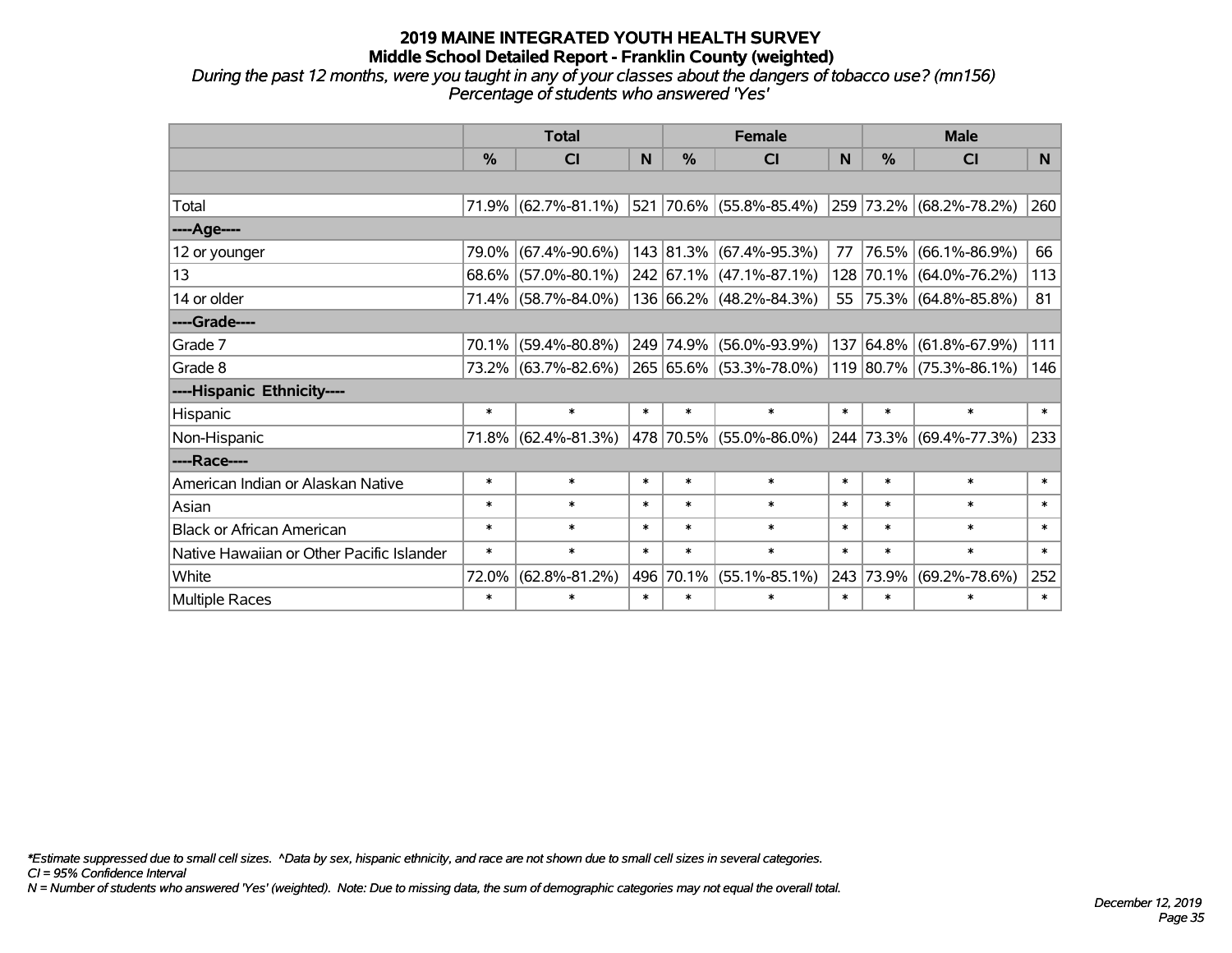*How much do you think people risk harming themselves (physically or in other ways) if they smoke one or more packs of cigarettes per day? (mn36) Percentage of students who answered 'No risk' or 'Slight risk'*

|                                           | <b>Total</b>  |                     |                 |               | <b>Female</b>       | <b>Male</b> |          |                     |        |
|-------------------------------------------|---------------|---------------------|-----------------|---------------|---------------------|-------------|----------|---------------------|--------|
|                                           | $\frac{0}{0}$ | C <sub>l</sub>      | $\mathbf N$     | $\frac{0}{0}$ | <b>CI</b>           | N           | %        | <b>CI</b>           | N      |
|                                           |               |                     |                 |               |                     |             |          |                     |        |
| Total                                     | 12.0%         | $(9.6\% - 14.5\%)$  |                 | 85 12.2%      | $(9.6\% - 14.8\%)$  |             | 44 12.0% | $(9.2\% - 14.8\%)$  | 41     |
| ----Age----                               |               |                     |                 |               |                     |             |          |                     |        |
| 12 or younger                             | 9.6%          | $(6.1\% - 13.1\%)$  | 17 <sup>1</sup> | 9.1%          | $(3.0\% - 15.1\%)$  | 9           | 10.3%    | $(4.2\% - 16.3\%)$  | 8      |
| 13                                        | 12.1%         | $(9.2\% - 15.0\%)$  |                 | 43 14.0%      | $(10.5\% - 17.5\%)$ |             | 26 10.2% | $(8.0\% - 12.3\%)$  | 17     |
| 14 or older                               |               | 14.4% (11.3%-17.4%) |                 | 25 11.9%      | $(8.1\% - 15.7\%)$  | 9           |          | 16.3% (13.2%-19.3%) | 16     |
| ----Grade----                             |               |                     |                 |               |                     |             |          |                     |        |
| Grade 7                                   | 12.6%         | $(9.5\% - 15.7\%)$  |                 | 43 12.3%      | $(8.9\% - 15.8\%)$  |             | 22 13.1% | $(8.5\% - 17.7\%)$  | 21     |
| Grade 8                                   | 11.6%         | $(9.3\% - 14.0\%)$  |                 | 42 12.2%      | $(9.0\% - 15.4\%)$  |             | 22 11.0% | $(8.7\% - 13.4\%)$  | 20     |
| ----Hispanic Ethnicity----                |               |                     |                 |               |                     |             |          |                     |        |
| Hispanic                                  | $\ast$        | $\ast$              | $\ast$          | $\ast$        | $\ast$              | $\ast$      | $\ast$   | $\ast$              | $\ast$ |
| Non-Hispanic                              | 12.1%         | $(9.5\% - 14.8\%)$  |                 | 79 12.3%      | $(9.6\% - 15.1\%)$  | 41          | 12.0%    | $(8.8\% - 15.2\%)$  | 38     |
| ----Race----                              |               |                     |                 |               |                     |             |          |                     |        |
| American Indian or Alaskan Native         | $\ast$        | $\ast$              | $\ast$          | $\ast$        | $\ast$              | $\ast$      | $\ast$   | $\ast$              | $\ast$ |
| Asian                                     | $\ast$        | $\ast$              | $\ast$          | $\ast$        | $\ast$              | $\ast$      | $\ast$   | $\ast$              | $\ast$ |
| <b>Black or African American</b>          | $\ast$        | $\ast$              | $\ast$          | $\ast$        | $\ast$              | $\ast$      | $\ast$   | $\ast$              | $\ast$ |
| Native Hawaiian or Other Pacific Islander | $\ast$        | $\ast$              | $\ast$          | $\ast$        | $\ast$              | $\ast$      | $\ast$   | $\ast$              | $\ast$ |
| White                                     | 12.2%         | $(9.6\% - 14.9\%)$  |                 | 82 12.5%      | $(9.7\% - 15.3\%)$  | 42          | 12.1%    | $(8.7\% - 15.4\%)$  | 39     |
| Multiple Races                            | $\ast$        | $\ast$              | $\ast$          | $\ast$        | $\ast$              | $\ast$      | $\ast$   | $\ast$              | $\ast$ |

*\*Estimate suppressed due to small cell sizes. ^Data by sex, hispanic ethnicity, and race are not shown due to small cell sizes in several categories.*

*CI = 95% Confidence Interval*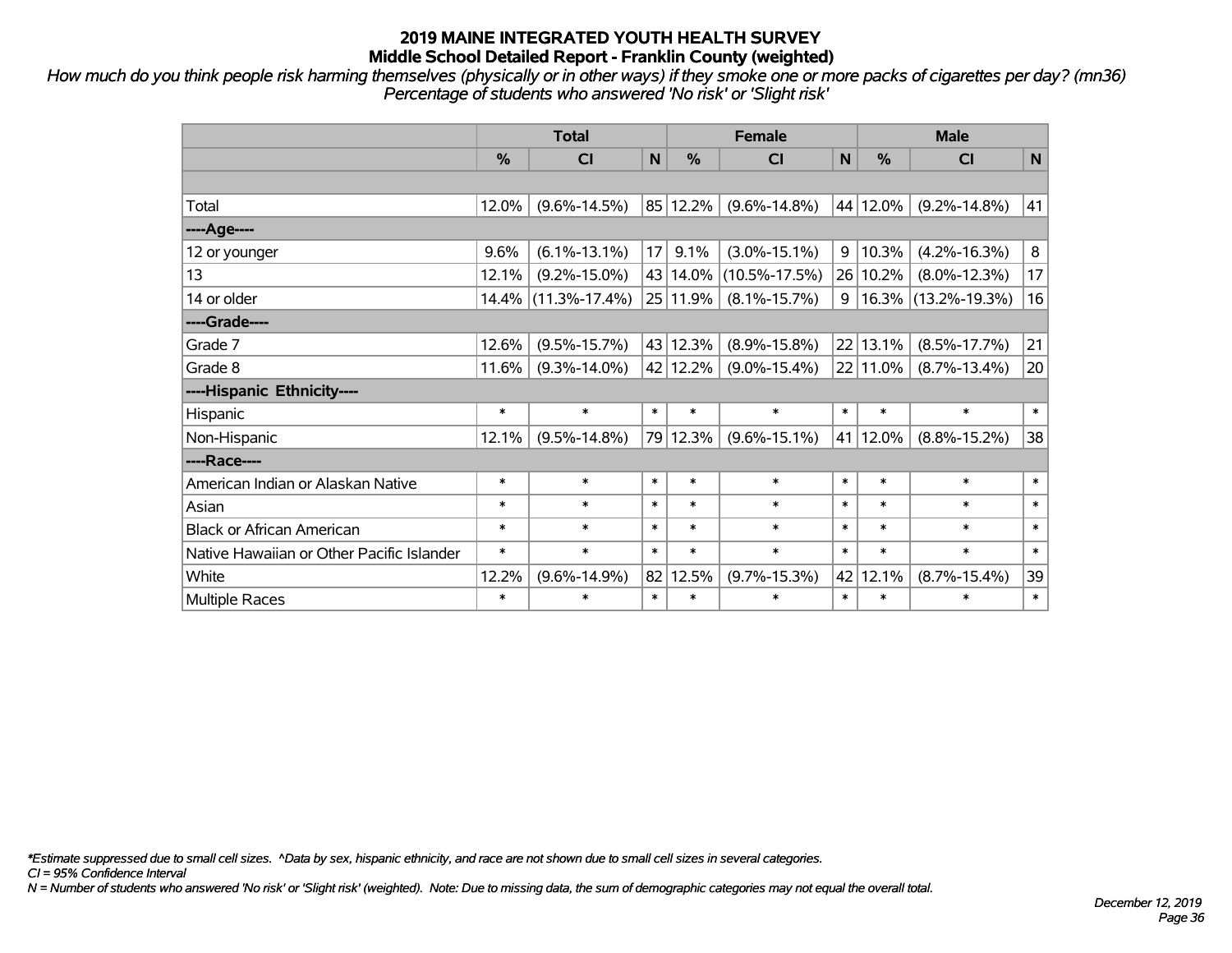## **2019 MAINE INTEGRATED YOUTH HEALTH SURVEY Middle School Detailed Report - Franklin County (weighted)** *How wrong do you think it is for someone your age to smoke cigarettes? (mn58) Percentage of students who answered 'A little bit wrong' or 'Not wrong at all'*

|                                           | <b>Total</b> |                     |        |          | <b>Female</b>                  |              | <b>Male</b> |                        |              |  |
|-------------------------------------------|--------------|---------------------|--------|----------|--------------------------------|--------------|-------------|------------------------|--------------|--|
|                                           | $\%$         | <b>CI</b>           | N      | %        | <b>CI</b>                      | N            | $\%$        | <b>CI</b>              | N            |  |
|                                           |              |                     |        |          |                                |              |             |                        |              |  |
| Total                                     | 10.3%        | $(6.2\% - 14.4\%)$  |        |          | 74 10.7% (6.7%-14.6%)          | $ 39\rangle$ | 9.9%        | $(0.0\% - 20.0\%)$     | 35           |  |
| ----Age----                               |              |                     |        |          |                                |              |             |                        |              |  |
| 12 or younger                             | 4.6%         | $(0.0\% - 9.4\%)$   | 8      | $\ast$   | $\ast$                         | $\ast$       | $\ast$      | $\ast$                 | $\ast$       |  |
| 13                                        | 8.8%         | $(5.8\% - 11.7\%)$  |        | 31 10.8% | $(6.8\% - 14.9\%)$             | 21           | 6.4%        | $(0.0\% - 16.0\%)$     | 10           |  |
| 14 or older                               |              | 18.5% (15.2%-21.8%) |        |          | 35 15.9% (8.2%-23.6%)          |              |             | 13 20.5% (13.6%-27.5%) | 22           |  |
| ----Grade----                             |              |                     |        |          |                                |              |             |                        |              |  |
| Grade 7                                   | 7.2%         | $(2.7\% - 11.7\%)$  | 26     | 9.3%     | $(5.4\% - 13.2\%)$             | 17           | 5.1%        | $(0.0\% - 10.8\%)$     | 9            |  |
| Grade 8                                   | 13.5%        | $(9.9\% - 17.0\%)$  |        |          | 49 12.3% (5.5%-19.1%) 22 14.7% |              |             | $(2.6\% - 26.8\%)$     | 27           |  |
| ----Hispanic Ethnicity----                |              |                     |        |          |                                |              |             |                        |              |  |
| Hispanic                                  | $\ast$       | $\ast$              | $\ast$ | $\ast$   | $\ast$                         | $\ast$       | $\ast$      | $\ast$                 | $\ast$       |  |
| Non-Hispanic                              | 10.0%        | $(5.1\% - 14.9\%)$  |        |          | $67 10.2\% $ (6.3%-14.0%)      | 35           | 9.8%        | $(0.0\% - 22.0\%)$     | 31           |  |
| ----Race----                              |              |                     |        |          |                                |              |             |                        |              |  |
| American Indian or Alaskan Native         | $\ast$       | $\ast$              | $\ast$ | $\ast$   | $\ast$                         | $\ast$       | $\ast$      | $\ast$                 | $\ast$       |  |
| Asian                                     | $\ast$       | $\ast$              | $\ast$ | $\ast$   | $\ast$                         | $\ast$       | $\ast$      | $\ast$                 | $\ast$       |  |
| <b>Black or African American</b>          | $\ast$       | $\ast$              | $\ast$ | $\ast$   | $\ast$                         | $\ast$       | $\ast$      | $\ast$                 | $\ast$       |  |
| Native Hawaiian or Other Pacific Islander | $\ast$       | $\ast$              | $\ast$ | $\ast$   | $\ast$                         | $\ast$       | $\ast$      | $\ast$                 | $\pmb{\ast}$ |  |
| White                                     | 10.4%        | $(6.1\% - 14.6\%)$  | 71     | 10.8%    | $(6.6\% - 15.0\%)$             | 38           | 10.0%       | $(0.0\% - 20.5\%)$     | 34           |  |
| <b>Multiple Races</b>                     | $\ast$       | $\ast$              | $\ast$ | $\ast$   | $\ast$                         | $\ast$       | $\ast$      | $\ast$                 | $\ast$       |  |

*\*Estimate suppressed due to small cell sizes. ^Data by sex, hispanic ethnicity, and race are not shown due to small cell sizes in several categories.*

*CI = 95% Confidence Interval*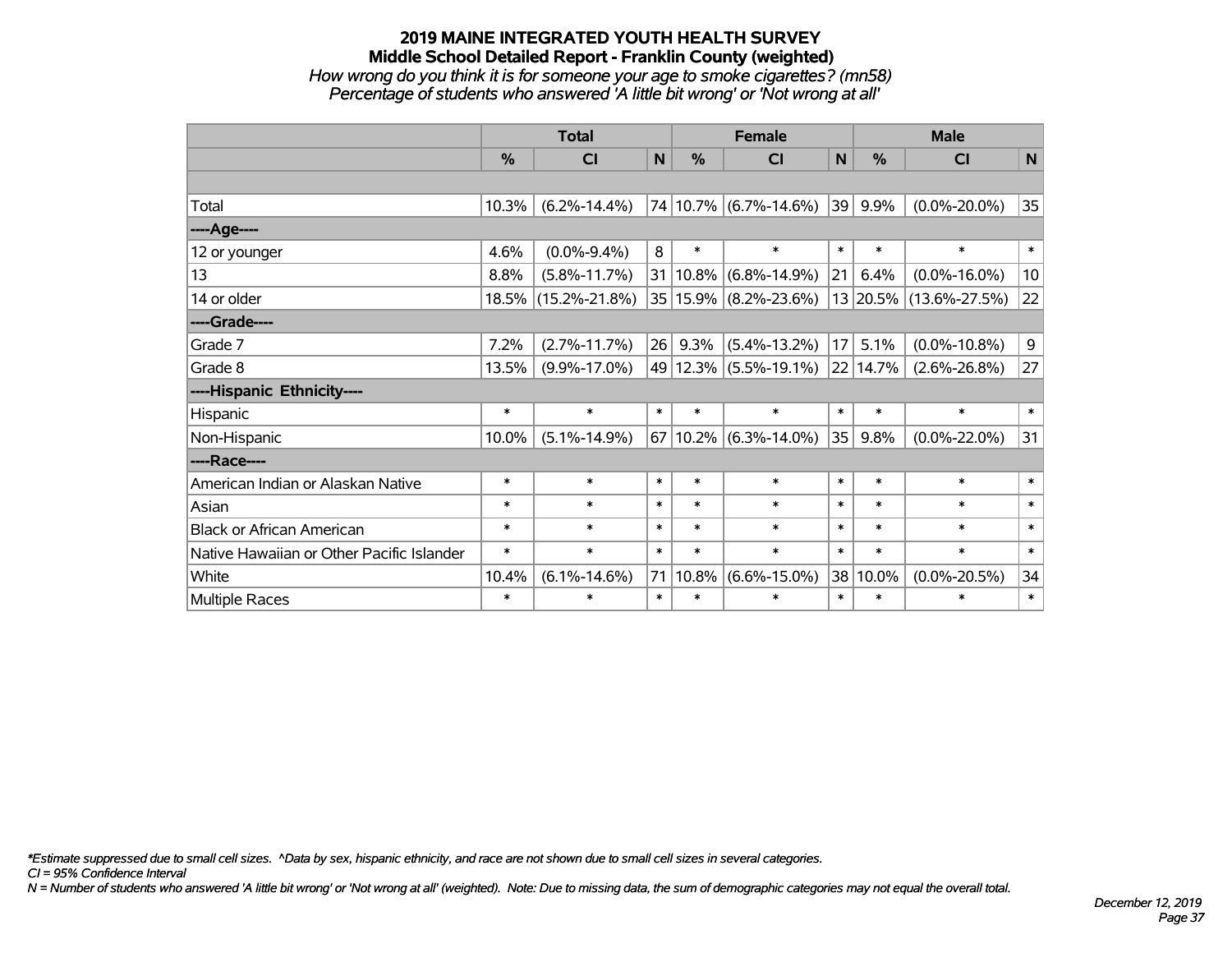### **2019 MAINE INTEGRATED YOUTH HEALTH SURVEY Middle School Detailed Report - Franklin County (weighted)** *How wrong do your parents feel it would be for you to smoke cigarettes? (mn35) Percentage of students who answered 'A little bit wrong' or 'Not wrong at all'*

|                                           | <b>Total</b>  |                     |        |               | <b>Female</b>           | <b>Male</b> |        |                           |        |
|-------------------------------------------|---------------|---------------------|--------|---------------|-------------------------|-------------|--------|---------------------------|--------|
|                                           | $\frac{0}{0}$ | CI                  | N      | $\frac{0}{0}$ | CI                      | N           | $\%$   | CI                        | N      |
|                                           |               |                     |        |               |                         |             |        |                           |        |
| Total                                     | 3.6%          | $(2.6\% - 4.6\%)$   |        |               | $25 5.3\% $ (3.3%-7.4%) |             |        | $19 1.9\% $ (1.2%-2.5%)   | 6      |
| ----Age----                               |               |                     |        |               |                         |             |        |                           |        |
| 12 or younger                             | $\ast$        | $\ast$              | $\ast$ | $\ast$        | $\ast$                  | $\ast$      | $\ast$ | $\ast$                    | $\ast$ |
| 13                                        | 3.6%          | $(2.1\% - 5.2\%)$   |        | 12 3.2%       | $(0.0\% - 6.6\%)$       | 6           |        | $4.2\%$ (2.5%-5.9%)       | 6      |
| 14 or older                               |               | $5.4\%$ (1.7%-9.2%) | 10     | $\ast$        | $\ast$                  | $\ast$      | $\ast$ | $\ast$                    | $\ast$ |
| ----Grade----                             |               |                     |        |               |                         |             |        |                           |        |
| Grade 7                                   | 3.4%          | $(1.7\% - 5.1\%)$   |        | 12 3.3%       | $(0.0\% - 7.8\%)$       |             |        | $6 3.5\% (1.2\% - 5.9\%)$ | 6      |
| Grade 8                                   | $3.9\%$       | $(2.4\% - 5.3\%)$   | 14     | $\ast$        | $\ast$                  | $\ast$      | $\ast$ | $\ast$                    | $\ast$ |
| ----Hispanic Ethnicity----                |               |                     |        |               |                         |             |        |                           |        |
| Hispanic                                  | $\ast$        | $\ast$              | $\ast$ | $\ast$        | $\ast$                  | $\ast$      | $\ast$ | $\ast$                    | $\ast$ |
| Non-Hispanic                              | 3.8%          | $(2.5\% - 5.1\%)$   | 25     |               | $5.4\%$ (2.9%-7.9%)     |             |        | $18$ 2.1% (1.4%-2.8%)     | 6      |
| ----Race----                              |               |                     |        |               |                         |             |        |                           |        |
| American Indian or Alaskan Native         | $\ast$        | $\ast$              | $\ast$ | $\ast$        | $\ast$                  | $\ast$      | $\ast$ | $\ast$                    | $\ast$ |
| Asian                                     | $\ast$        | $\ast$              | $\ast$ | $\ast$        | $\ast$                  | $\ast$      | $\ast$ | $\ast$                    | $\ast$ |
| <b>Black or African American</b>          | $\ast$        | $\ast$              | $\ast$ | $\ast$        | $\ast$                  | $\ast$      | $\ast$ | $\ast$                    | $\ast$ |
| Native Hawaiian or Other Pacific Islander | $\ast$        | $\ast$              | $\ast$ | $\ast$        | $\ast$                  | $\ast$      | $\ast$ | $\ast$                    | $\ast$ |
| White                                     | 3.5%          | $(2.4\% - 4.7\%)$   | 24     | 5.3%          | $(2.7\% - 7.9\%)$       | 18          |        | $1.8\%$ (1.0%-2.5%)       | 6      |
| Multiple Races                            | $\ast$        | $\ast$              | $\ast$ | $\ast$        | $\ast$                  | $\ast$      | $\ast$ | $\ast$                    | $\ast$ |

*\*Estimate suppressed due to small cell sizes. ^Data by sex, hispanic ethnicity, and race are not shown due to small cell sizes in several categories.*

*CI = 95% Confidence Interval*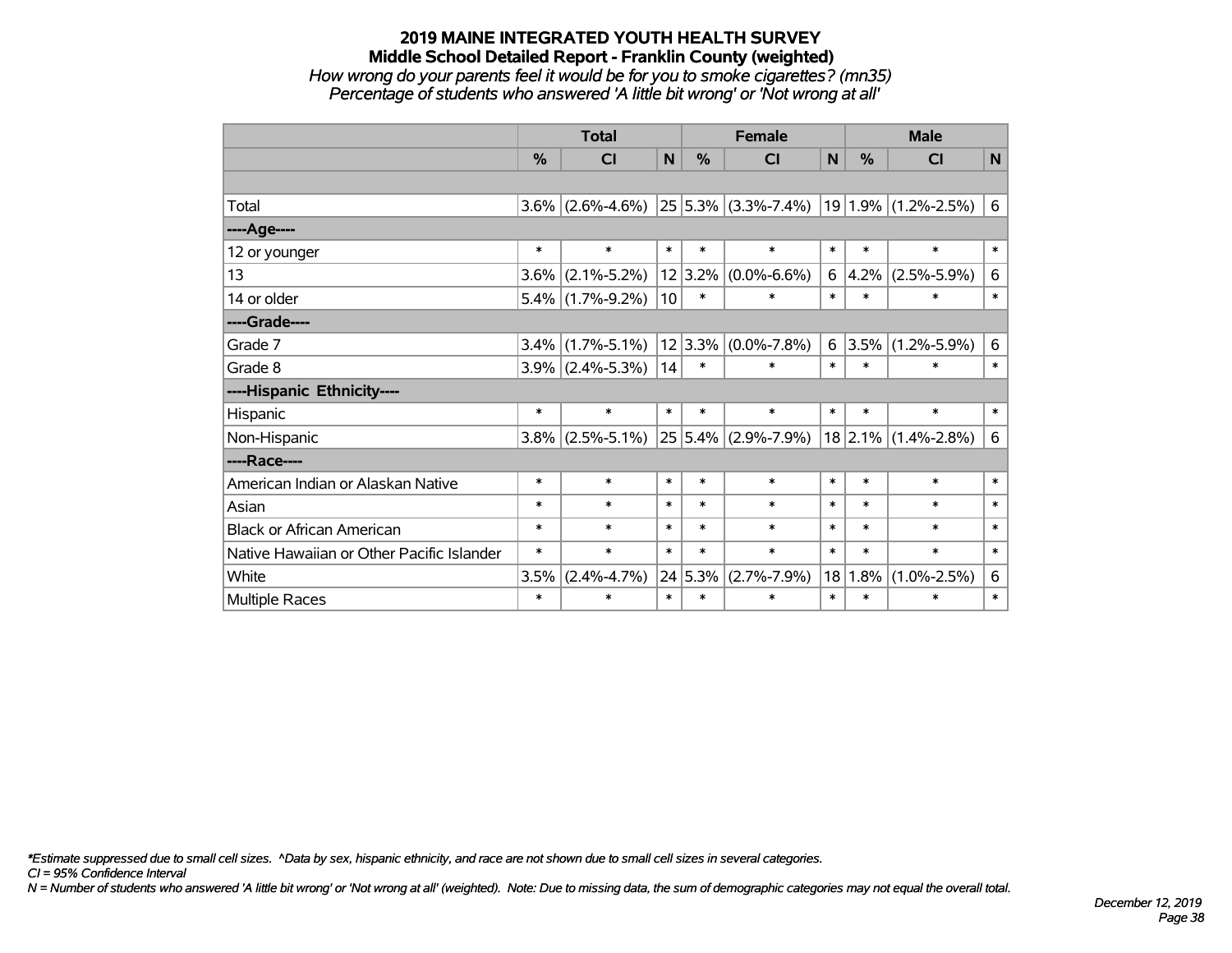### **2019 MAINE INTEGRATED YOUTH HEALTH SURVEY Middle School Detailed Report - Franklin County (weighted)** *How wrong do your friends feel it would be for you to smoke cigarettes? (mn172) Percentage of students who answered 'A little bit wrong' or 'Not wrong at all'*

|                                           | <b>Total</b> |                        |        |           | <b>Female</b>            | <b>Male</b> |          |                             |        |
|-------------------------------------------|--------------|------------------------|--------|-----------|--------------------------|-------------|----------|-----------------------------|--------|
|                                           | $\%$         | CI                     | N      | $\%$      | CI                       | N           | $\%$     | <b>CI</b>                   | N      |
|                                           |              |                        |        |           |                          |             |          |                             |        |
| Total                                     |              | $21.7\%$ (15.0%-28.4%) |        |           | 156 17.3% (12.6%-21.9%)  |             |          | 62 25.8% (15.9%-35.8%)      | 92     |
| ----Age----                               |              |                        |        |           |                          |             |          |                             |        |
| 12 or younger                             | 11.1%        | $(3.5\% - 18.7\%)$     | 20     | $\ast$    | $\ast$                   | $\ast$      | $\ast$   | $\ast$                      | $\ast$ |
| 13                                        | 18.7%        | $(12.1\% - 25.2\%)$    | 65     | 13.9%     | $(8.1\% - 19.8\%)$       |             |          | 26 23.7% (13.1%-34.4%)      | 38     |
| 14 or older                               |              | 36.8% (35.0%-38.6%)    | 70     |           | $ 37.3\% $ (29.1%-45.6%) |             |          | 31 36.4% (31.2%-41.6%)      | 39     |
| ----Grade----                             |              |                        |        |           |                          |             |          |                             |        |
| Grade 7                                   | 11.3%        | $(6.5\% - 16.2\%)$     | 40     | 8.4%      | $(4.2\% - 12.6\%)$       |             | 15 13.9% | $(4.8\% - 23.1\%)$          | 24     |
| Grade 8                                   |              | $31.1\%$ (23.0%-39.3%) |        |           | 112 26.5% (18.9%-34.2%)  |             |          | 47 35.7% (26.3%-45.1%)      | 65     |
| ----Hispanic Ethnicity----                |              |                        |        |           |                          |             |          |                             |        |
| Hispanic                                  | $\ast$       | $\ast$                 | $\ast$ | $\ast$    | $\ast$                   | $\ast$      | $\ast$   | $\ast$                      | $\ast$ |
| Non-Hispanic                              |              | $21.0\%$ (15.6%-26.4%) |        |           | 139 17.5% (13.1%-21.9%)  |             |          | $ 60 24.8\% $ (16.9%-32.6%) | 79     |
| ----Race----                              |              |                        |        |           |                          |             |          |                             |        |
| American Indian or Alaskan Native         | $\ast$       | $\ast$                 | $\ast$ | $\ast$    | $\ast$                   | $\ast$      | $\ast$   | $\ast$                      | $\ast$ |
| Asian                                     | $\ast$       | $\ast$                 | $\ast$ | $\ast$    | $\ast$                   | $\ast$      | $\ast$   | $\ast$                      | $\ast$ |
| <b>Black or African American</b>          | $\ast$       | $\ast$                 | $\ast$ | $\ast$    | $\ast$                   | $\ast$      | $\ast$   | $\ast$                      | $\ast$ |
| Native Hawaiian or Other Pacific Islander | $\ast$       | $\ast$                 | $\ast$ | $\ast$    | $\ast$                   | $\ast$      | $\ast$   | $\ast$                      | $\ast$ |
| White                                     | 21.0%        | $(14.3\% - 27.7\%)$    |        | 143 17.3% | $(12.9\% - 21.7\%)$      |             | 59 24.4% | $(14.1\% - 34.8\%)$         | 83     |
| Multiple Races                            |              | 43.8% (19.5%-68.0%)    | 6      | $\ast$    | $\ast$                   | $\ast$      | $\ast$   | $\ast$                      | $\ast$ |

*\*Estimate suppressed due to small cell sizes. ^Data by sex, hispanic ethnicity, and race are not shown due to small cell sizes in several categories.*

*CI = 95% Confidence Interval*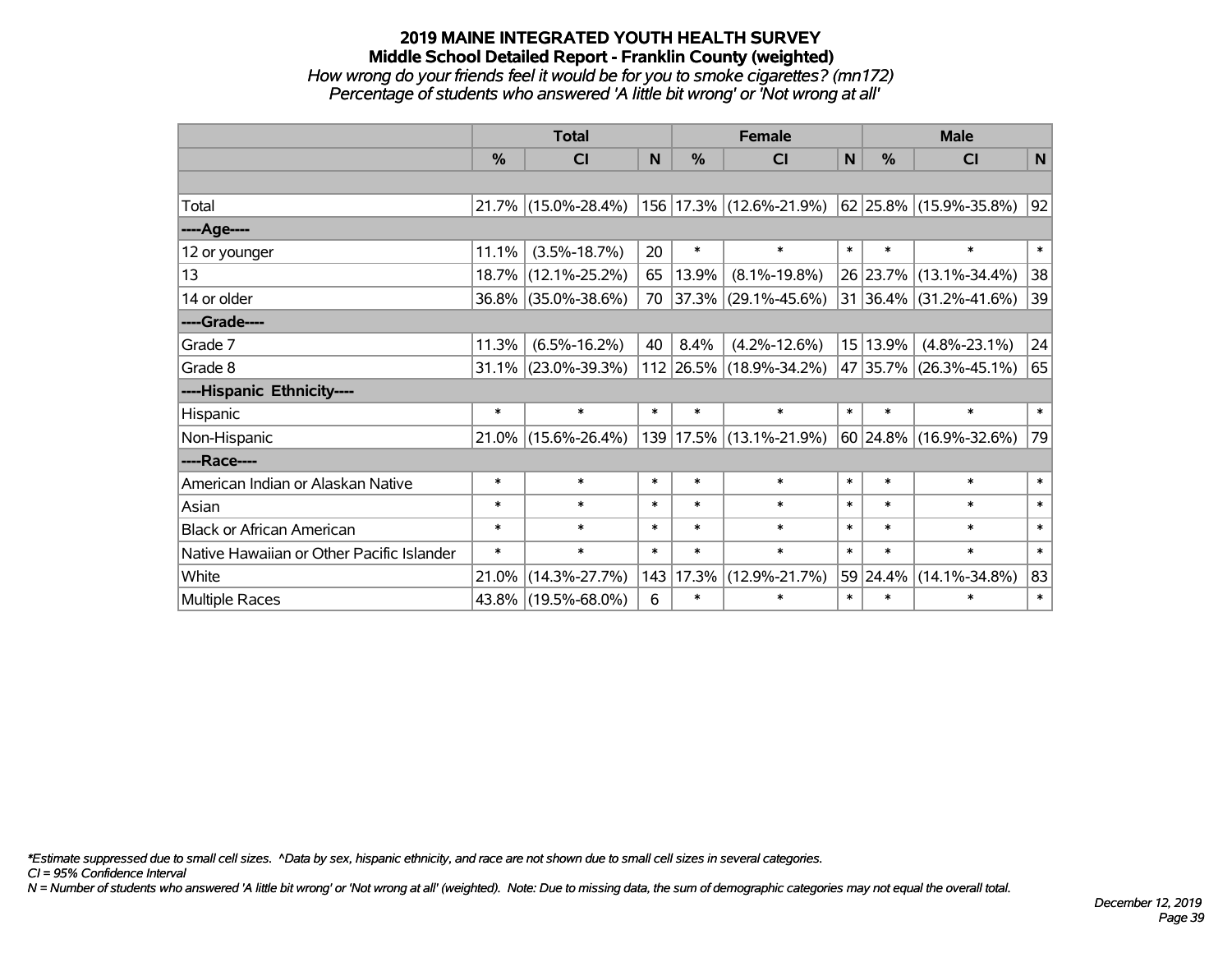#### **2019 MAINE INTEGRATED YOUTH HEALTH SURVEY Middle School Detailed Report - Franklin County (weighted)** *Have you ever used an electronic vapor product? (mn173) Percentage of students who answered 'Yes'*

|                                           | <b>Total</b> |                     |        |        | <b>Female</b>            | <b>Male</b> |               |                                |        |
|-------------------------------------------|--------------|---------------------|--------|--------|--------------------------|-------------|---------------|--------------------------------|--------|
|                                           | $\%$         | <b>CI</b>           | N      | %      | <b>CI</b>                | N           | $\frac{0}{0}$ | <b>CI</b>                      | N      |
|                                           |              |                     |        |        |                          |             |               |                                |        |
| Total                                     |              | 19.6% (13.2%-25.9%) |        |        | 140 17.1% (14.1%-20.0%)  |             |               | $ 61 22.2\% (11.8\% - 32.6\%)$ | 79     |
| ----Age----                               |              |                     |        |        |                          |             |               |                                |        |
| 12 or younger                             | 11.7%        | $(0.3\% - 23.0\%)$  | 21     | 9.2%   | $(2.7\% - 15.7\%)$       | 8           | 14.3%         | $(0.0\% - 31.4\%)$             | 12     |
| 13                                        | 19.3%        | $(8.6\% - 30.0\%)$  | 67     |        | 16.6% (12.3%-20.9%)      |             | 31 22.6%      | $(3.0\% - 42.2\%)$             | 36     |
| 14 or older                               |              | 27.5% (20.3%-34.7%) | 52     |        | 26.9% (22.4%-31.3%)      |             |               | 22 27.9% (16.0%-39.9%)         | 30     |
| ----Grade----                             |              |                     |        |        |                          |             |               |                                |        |
| Grade 7                                   | 12.4%        | $(5.2\% - 19.7\%)$  | 43     | 10.6%  | $(9.4\% - 11.8\%)$       |             | 19 14.4%      | $(0.0\% - 30.7\%)$             | 24     |
| Grade 8                                   |              | 26.0% (19.8%-32.3%) | 94     |        | $ 22.1\% $ (13.8%-30.3%) |             |               | 39 30.0% (24.0%-35.9%)         | 54     |
| ----Hispanic Ethnicity----                |              |                     |        |        |                          |             |               |                                |        |
| Hispanic                                  | $\ast$       | $\ast$              | $\ast$ | $\ast$ | $\ast$                   | $\ast$      | $\ast$        | $\ast$                         | $\ast$ |
| Non-Hispanic                              |              | 20.9% (15.0%-26.9%) |        |        | 137 17.7% (14.8%-20.6%)  |             |               | $60$ 24.3% (14.2%-34.4%)       | 77     |
| ----Race----                              |              |                     |        |        |                          |             |               |                                |        |
| American Indian or Alaskan Native         | $\ast$       | $\ast$              | $\ast$ | $\ast$ | $\ast$                   | $\ast$      | $\ast$        | $\ast$                         | $\ast$ |
| Asian                                     | $\ast$       | $\ast$              | $\ast$ | $\ast$ | $\ast$                   | $\ast$      | $\ast$        | $\ast$                         | $\ast$ |
| <b>Black or African American</b>          | $\ast$       | $\ast$              | $\ast$ | $\ast$ | $\ast$                   | $\ast$      | $\ast$        | $\ast$                         | $\ast$ |
| Native Hawaiian or Other Pacific Islander | $\ast$       | $\ast$              | $\ast$ | $\ast$ | $\ast$                   | $\ast$      | $\ast$        | $\ast$                         | $\ast$ |
| White                                     | 19.4%        | $(13.0\% - 25.8\%)$ | 132    | 16.8%  | $(13.7\% - 19.9\%)$      |             | 57 22.0%      | $(11.4\% - 32.6\%)$            | 75     |
| Multiple Races                            | $\ast$       | $\ast$              | $\ast$ | $\ast$ | $\ast$                   | $\ast$      | $\ast$        | $\ast$                         | $\ast$ |

*\*Estimate suppressed due to small cell sizes. ^Data by sex, hispanic ethnicity, and race are not shown due to small cell sizes in several categories.*

*CI = 95% Confidence Interval*

*N = Number of students who answered 'Yes' (weighted). Note: Due to missing data, the sum of demographic categories may not equal the overall total.*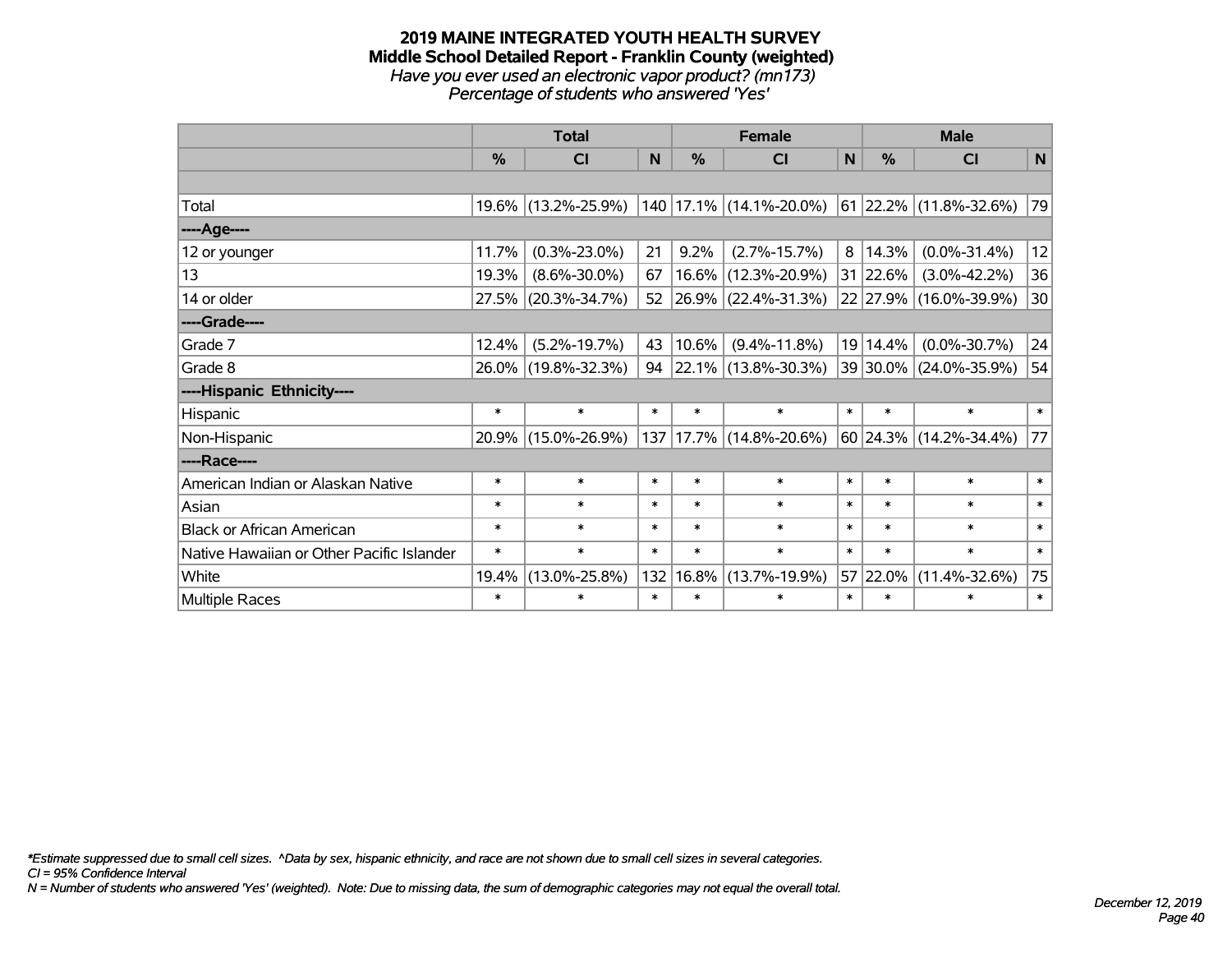*During the past 30 days, on how many days did you use an electronic vapor product? (mn174) Percentage of students who answered at least 1 day*

|                                           | <b>Total</b> |                       |        |          | <b>Female</b>              | <b>Male</b> |             |                          |        |
|-------------------------------------------|--------------|-----------------------|--------|----------|----------------------------|-------------|-------------|--------------------------|--------|
|                                           | $\%$         | <b>CI</b>             | N      | %        | <b>CI</b>                  | N           | $\%$        | <b>CI</b>                | N      |
|                                           |              |                       |        |          |                            |             |             |                          |        |
| Total                                     | 9.6%         | $(4.6\% - 14.6\%)$    |        | 69 11.3% | $(9.9\% - 12.6\%)$         |             |             | 41 7.9% (0.0%-17.3%)     | 28     |
| ---- Age----                              |              |                       |        |          |                            |             |             |                          |        |
| 12 or younger                             | 6.5%         | $(0.0\% - 17.3\%)$    | 12     | 6.1%     | $(0.0\% - 15.5\%)$         | 6           | $7.0\%$     | $(0.0\% - 19.4\%)$       | 6      |
| 13                                        | 9.9%         | $(3.1\% - 16.7\%)$    |        | 35 11.8% | $(8.2\% - 15.4\%)$         |             |             | 22 7.7% (0.0%-21.0%)     | 12     |
| 14 or older                               |              | $12.0\%$ (7.7%-16.3%) |        | 23 15.9% | $(8.2\% - 23.6\%)$         |             |             | 13 9.0% (6.0%-12.0%)     | 10     |
| ----Grade----                             |              |                       |        |          |                            |             |             |                          |        |
| Grade 7                                   | 7.4%         | $(0.2\% - 14.6\%)$    | 26     | 8.0%     | $(6.0\% - 10.0\%)$         |             | $14 6.8\% $ | $(0.0\% - 19.4\%)$       | 12     |
| Grade 8                                   |              | $11.1\%$ (7.1%-15.1%) |        |          | 40 13.1% (10.3%-15.9%)     |             |             | $23 9.2\% $ (3.1%-15.3%) | 17     |
| ----Hispanic Ethnicity----                |              |                       |        |          |                            |             |             |                          |        |
| Hispanic                                  | $\ast$       | $\ast$                | $\ast$ | $\ast$   | $\ast$                     | $\ast$      | $\ast$      | $\ast$                   | $\ast$ |
| Non-Hispanic                              | $10.2\%$     | $(5.0\% - 15.4\%)$    |        |          | $67 11.6\% $ (10.3%-12.9%) |             | 40 8.7%     | $(0.0\% - 18.9\%)$       | 28     |
| ----Race----                              |              |                       |        |          |                            |             |             |                          |        |
| American Indian or Alaskan Native         | $\ast$       | $\ast$                | $\ast$ | $\ast$   | $\ast$                     | $\ast$      | $\ast$      | $\ast$                   | $\ast$ |
| Asian                                     | $\ast$       | $\ast$                | $\ast$ | $\ast$   | $\ast$                     | $\ast$      | $\ast$      | $\ast$                   | $\ast$ |
| <b>Black or African American</b>          | $\ast$       | $\ast$                | $\ast$ | $\ast$   | $\ast$                     | $\ast$      | $\ast$      | $\ast$                   | $\ast$ |
| Native Hawaiian or Other Pacific Islander | $\ast$       | $\ast$                | $\ast$ | $\ast$   | $\ast$                     | $\ast$      | $\ast$      | $\ast$                   | $\ast$ |
| White                                     | 9.8%         | $(4.9\% - 14.6\%)$    | 67     | 11.5%    | $(10.2\% - 12.7\%)$        |             | 39 8.1%     | $(0.0\% - 17.6\%)$       | 28     |
| Multiple Races                            | $\ast$       | $\ast$                | $\ast$ | $\ast$   | $\ast$                     | $\ast$      | $\ast$      | $\ast$                   | $\ast$ |

*\*Estimate suppressed due to small cell sizes. ^Data by sex, hispanic ethnicity, and race are not shown due to small cell sizes in several categories.*

*CI = 95% Confidence Interval*

*N = Number of students who answered at least 1 day (weighted). Note: Due to missing data, the sum of demographic categories may not equal the overall total.*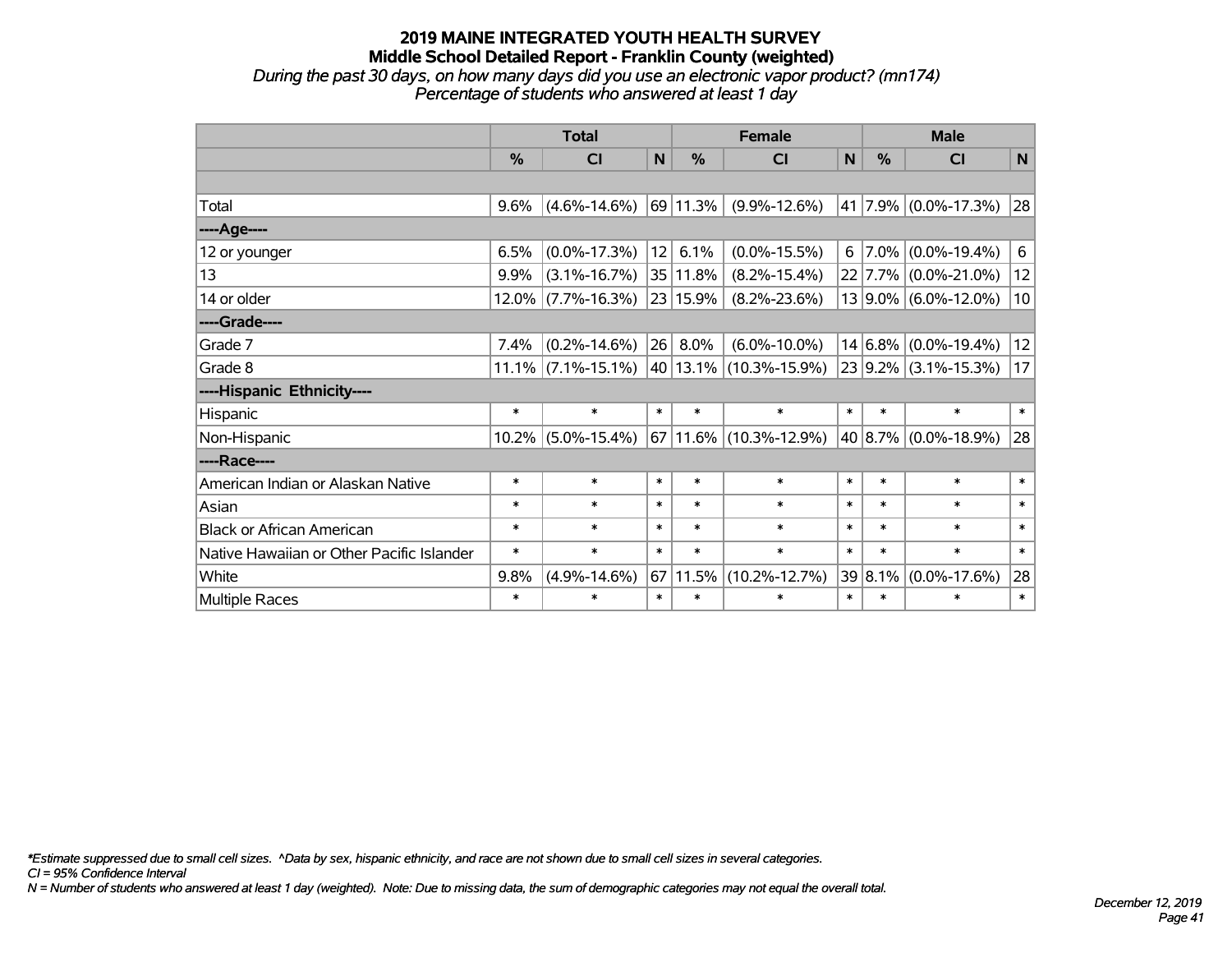#### **2019 MAINE INTEGRATED YOUTH HEALTH SURVEY Middle School Detailed Report - Franklin County (weighted)** *The last time you used an electronic vapor product, what was in the vapor you inhaled? (mn182)*

*Percentage of students who answered 'Nicotine'*

|                                           | <b>Total</b>  |                     |        |               | <b>Female</b>              | <b>Male</b> |               |                        |                |
|-------------------------------------------|---------------|---------------------|--------|---------------|----------------------------|-------------|---------------|------------------------|----------------|
|                                           | $\frac{0}{0}$ | <b>CI</b>           | N      | $\frac{9}{6}$ | C <sub>l</sub>             | N           | $\frac{0}{0}$ | CI                     | $\mathbf N$    |
|                                           |               |                     |        |               |                            |             |               |                        |                |
| Total                                     |               | 28.0% (21.8%-34.2%) |        | 35 35.6%      | $(22.6\% - 48.6\%)$        |             | 22 20.9%      | $(2.2\% - 39.7\%)$     | 14             |
| ----Age----                               |               |                     |        |               |                            |             |               |                        |                |
| 12 or younger                             | $\ast$        | $\ast$              | $\ast$ | $\ast$        | $\ast$                     | $\ast$      | $\ast$        | $\ast$                 | $\ast$         |
| 13                                        | 21.8%         | $(11.4\% - 32.2\%)$ | 14     | $\ast$        | $\ast$                     | $\ast$      | $\ast$        | $\ast$                 | $\ast$         |
| 14 or older                               |               | 40.3% (32.4%-48.2%) |        | 18 52.7%      | $(22.3\% - 83.1\%)$        |             |               | 12 28.7% (18.3%-39.2%) | $\overline{7}$ |
| ----Grade----                             |               |                     |        |               |                            |             |               |                        |                |
| Grade 7                                   | 14.5%         | $(0.0\% - 29.8\%)$  | 6      | $\ast$        | $\ast$                     | $\ast$      | $\ast$        | $\ast$                 | $\ast$         |
| Grade 8                                   |               | 35.4% (20.9%-49.9%) |        |               | $30 48.5\% $ (47.7%-49.3%) |             | 19 23.9%      | $(2.3\% - 45.4\%)$     | 11             |
| ----Hispanic Ethnicity----                |               |                     |        |               |                            |             |               |                        |                |
| Hispanic                                  | $\ast$        | $\ast$              | $\ast$ | $\ast$        | $\ast$                     | $\ast$      | $\ast$        | $\ast$                 | $\ast$         |
| Non-Hispanic                              |               | 28.1% (22.2%-34.0%) |        | 35 36.4%      | $(23.9\% - 48.8\%)$        |             | 22 20.4%      | $(2.9\% - 38.0\%)$     | 13             |
| ----Race----                              |               |                     |        |               |                            |             |               |                        |                |
| American Indian or Alaskan Native         | $\ast$        | $\ast$              | $\ast$ | $\ast$        | $\ast$                     | $\ast$      | $\ast$        | $\ast$                 | $\ast$         |
| Asian                                     | $\ast$        | $\ast$              | $\ast$ | $\ast$        | $\ast$                     | $\ast$      | $\ast$        | $\ast$                 | $\ast$         |
| <b>Black or African American</b>          | $\ast$        | $\ast$              | $\ast$ | $\ast$        | $\ast$                     | $\ast$      | $\ast$        | $\ast$                 | $\ast$         |
| Native Hawaiian or Other Pacific Islander | $\ast$        | $\ast$              | $\ast$ | $\ast$        | $\ast$                     | $\ast$      | $\ast$        | $\ast$                 | $\ast$         |
| White                                     | 28.3%         | $(20.7\% - 35.9\%)$ |        | 34 36.1%      | $(22.4\% - 49.7\%)$        |             | 20 21.2%      | $(0.0\% - 42.6\%)$     | 13             |
| Multiple Races                            | $\ast$        | $\ast$              | $\ast$ | $\ast$        | $\ast$                     | $\ast$      | $\ast$        | $\ast$                 | $\ast$         |

*\*Estimate suppressed due to small cell sizes. ^Data by sex, hispanic ethnicity, and race are not shown due to small cell sizes in several categories.*

*CI = 95% Confidence Interval*

*N = Number of students who answered 'Nicotine' (weighted). Note: Due to missing data, the sum of demographic categories may not equal the overall total.*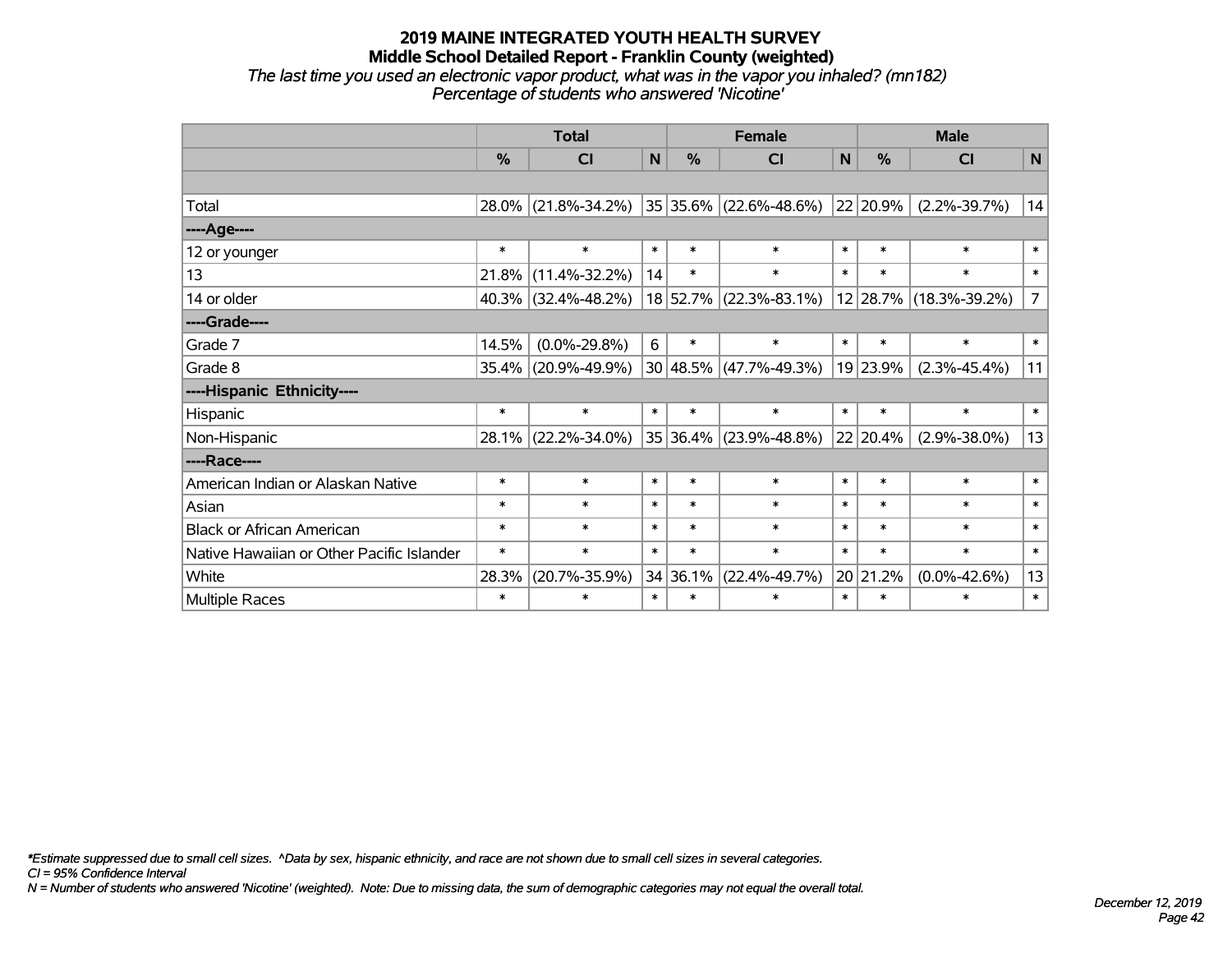*The last time you used an electronic vapor product, what was in the vapor you inhaled? (mn182\_2) Percentage of students who answered 'Marijuana or Hash Oil'*

|                                           |               | <b>Total</b>        | <b>Female</b> |        |        |        |        | <b>Male</b> |        |  |
|-------------------------------------------|---------------|---------------------|---------------|--------|--------|--------|--------|-------------|--------|--|
|                                           | $\frac{0}{0}$ | <b>CI</b>           | N             | %      | CI     | N      | %      | CI N        |        |  |
|                                           |               |                     |               |        |        |        |        |             |        |  |
| Total                                     |               | 20.0% (12.1%-28.0%) | 25            | $\ast$ | $\ast$ | $\ast$ | $\ast$ | $\ast$      | $\ast$ |  |
| ----Age----                               |               |                     |               |        |        |        |        |             |        |  |
| 12 or younger                             | $\ast$        | $\ast$              | $\ast$        | $\ast$ | $\ast$ | $\ast$ | $\ast$ | $\ast$      | $\ast$ |  |
| 13                                        | 19.8%         | $(12.0\% - 27.6\%)$ | 13            | $\ast$ | $\ast$ | $\ast$ | $\ast$ | $\ast$      | $\ast$ |  |
| 14 or older                               | 21.2%         | $(5.8\% - 36.5\%)$  | 10            | $\ast$ | $\ast$ | $\ast$ | $\ast$ | $\ast$      | $\ast$ |  |
| ----Grade----                             |               |                     |               |        |        |        |        |             |        |  |
| Grade 7                                   | 23.6%         | $(14.3\% - 32.9\%)$ | 9             | $\ast$ | $\ast$ | $\ast$ | $\ast$ | $\ast$      | $\ast$ |  |
| Grade 8                                   | 19.1%         | $(6.7\% - 31.5\%)$  | 16            | $\ast$ | $\ast$ | $\ast$ | $\ast$ | $\ast$      | $\ast$ |  |
| ----Hispanic Ethnicity----                |               |                     |               |        |        |        |        |             |        |  |
| Hispanic                                  | $\ast$        | $\ast$              | $\ast$        | $\ast$ | $\ast$ | $\ast$ | $\ast$ | $\ast$      | ∗      |  |
| Non-Hispanic                              |               | 20.5% (12.7%-28.3%) | 25            | $\ast$ | $\ast$ | $\ast$ | $\ast$ | $\ast$      | $\ast$ |  |
| ----Race----                              |               |                     |               |        |        |        |        |             |        |  |
| American Indian or Alaskan Native         | $\ast$        | $\ast$              | $\ast$        | $\ast$ | $\ast$ | $\ast$ | $\ast$ | $\ast$      | $\ast$ |  |
| Asian                                     | $\ast$        | $\ast$              | $\ast$        | $\ast$ | $\ast$ | $\ast$ | $\ast$ | $\ast$      | $\ast$ |  |
| <b>Black or African American</b>          | $\ast$        | $\ast$              | $\ast$        | $\ast$ | $\ast$ | $\ast$ | $\ast$ | $\ast$      | $\ast$ |  |
| Native Hawaiian or Other Pacific Islander | $\ast$        | $\ast$              | $\ast$        | $\ast$ | $\ast$ | $\ast$ | $\ast$ | $\ast$      | $\ast$ |  |
| White                                     | 20.4%         | $(12.2\% - 28.6\%)$ | 24            | $\ast$ | $\ast$ | $\ast$ | $\ast$ | $\ast$      | $\ast$ |  |
| <b>Multiple Races</b>                     | $\ast$        | $\ast$              | $\ast$        | $\ast$ | $\ast$ | $\ast$ | $\ast$ | $\ast$      | $\ast$ |  |

*\*Estimate suppressed due to small cell sizes. ^Data by sex, hispanic ethnicity, and race are not shown due to small cell sizes in several categories.*

*CI = 95% Confidence Interval*

*N = Number of students who answered 'Marijuana or Hash Oil' (weighted). Note: Due to missing data, the sum of demographic categories may not equal the overall total.*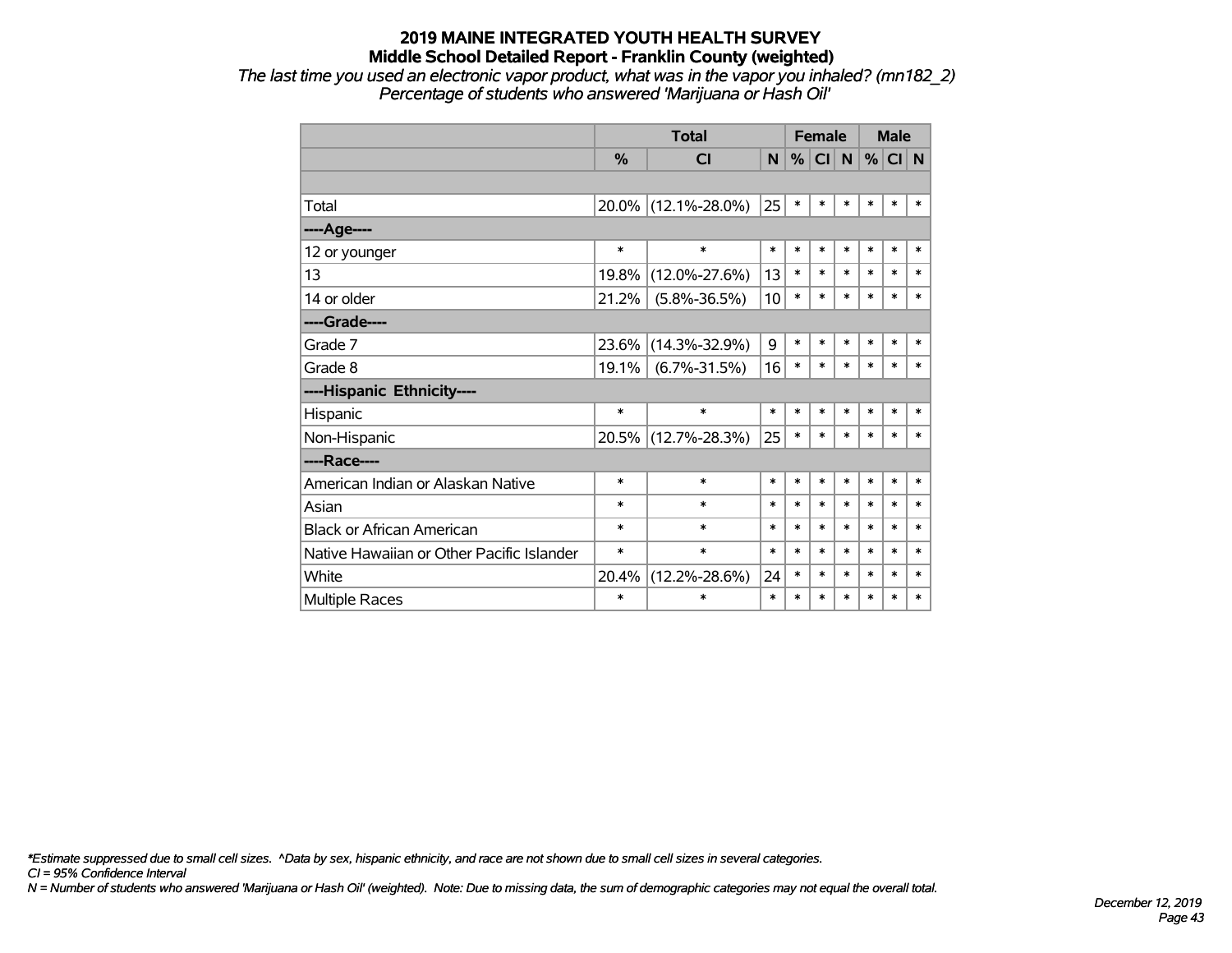*Percentage of students who are susceptible to cigarette use (among all students including those who have tried cigarettes or are current cigarette users) (mntobsus)*

|                                           | <b>Total</b>  |                        |        | <b>Female</b> | <b>Male</b>              |        |               |                          |                |
|-------------------------------------------|---------------|------------------------|--------|---------------|--------------------------|--------|---------------|--------------------------|----------------|
|                                           | $\frac{0}{0}$ | C <sub>l</sub>         | N      | %             | <b>CI</b>                | N      | $\frac{0}{0}$ | <b>CI</b>                | N <sub>1</sub> |
|                                           |               |                        |        |               |                          |        |               |                          |                |
| Total                                     |               | $37.0\%$ (27.5%-46.4%) |        |               | 264 34.9% (31.5%-38.3%)  |        |               | 125 38.8% (21.8%-55.9%)  | 137            |
| ----Age----                               |               |                        |        |               |                          |        |               |                          |                |
| 12 or younger                             |               | 25.8% (12.7%-38.9%)    | 47     |               | 29.7% (17.7%-41.7%)      | 28     | 21.6%         | $(6.8\% - 36.3\%)$       | 19             |
| 13                                        |               | 36.7% (24.5%-49.0%)    | 127    |               | $ 35.2\% $ (31.6%-38.8%) | 66     |               | $ 38.2\% $ (13.0%-63.4%) | 60             |
| 14 or older                               |               | 48.1% (42.6%-53.7%)    |        |               | 89 40.5% (32.2%-48.8%)   | 31     |               | $ 53.6\% $ (46.3%-60.9%) | 58             |
| ----Grade----                             |               |                        |        |               |                          |        |               |                          |                |
| Grade 7                                   | 31.7%         | $(25.5\% - 37.9\%)$    |        |               | 112 32.5% (29.0%-35.9%)  | 59     | 30.5%         | $(20.0\% - 41.1\%)$      | 51             |
| Grade 8                                   |               | 41.0% (25.2%-56.8%)    |        |               | 145 36.3% (29.4%-43.2%)  | 63     |               | $ 45.5\% $ (22.9%-68.0%) | 82             |
| ----Hispanic Ethnicity----                |               |                        |        |               |                          |        |               |                          |                |
| Hispanic                                  | $\ast$        | $\ast$                 | $\ast$ | $\ast$        | $\ast$                   | $\ast$ | $\ast$        | $\ast$                   | $\ast$         |
| Non-Hispanic                              |               | 37.7% (29.2%-46.3%)    |        |               | 247 35.5% (32.5%-38.6%)  |        |               | 120 40.1% (24.1%-56.1%)  | 126            |
| ----Race----                              |               |                        |        |               |                          |        |               |                          |                |
| American Indian or Alaskan Native         | $\ast$        | $\ast$                 | $\ast$ | $\ast$        | $\ast$                   | $\ast$ | $\ast$        | $\ast$                   | $\ast$         |
| Asian                                     | $\ast$        | $\ast$                 | $\ast$ | $\ast$        | $\ast$                   | $\ast$ | $\ast$        | $\ast$                   | $\ast$         |
| <b>Black or African American</b>          | $\ast$        | $\ast$                 | $\ast$ | $\ast$        | $\ast$                   | $\ast$ | $\ast$        | $\ast$                   | $\ast$         |
| Native Hawaiian or Other Pacific Islander | $\ast$        | $\ast$                 | $\ast$ | $\ast$        | $\ast$                   | $\ast$ | $\ast$        | $\ast$                   | $\pmb{\ast}$   |
| White                                     | 36.7%         | $(26.3\% - 47.1\%)$    |        | 249 35.5%     | $(31.8\% - 39.2\%)$      | 120    | 37.8%         | $(19.7\% - 55.9\%)$      | 128            |
| <b>Multiple Races</b>                     |               | 41.3% (27.0%-55.5%)    | 6      | $\ast$        | $\ast$                   | $\ast$ | $\ast$        | $\ast$                   | $\ast$         |

*\*Estimate suppressed due to small cell sizes. ^Data by sex, hispanic ethnicity, and race are not shown due to small cell sizes in several categories.*

*CI = 95% Confidence Interval*

*N = Number of students who are susceptible to cigarette use (among all students including those who have tried cigarettes or are current cigarette users) (weighted). Note: Due to missing data, the sum of demographic categories may not equal the overall total.*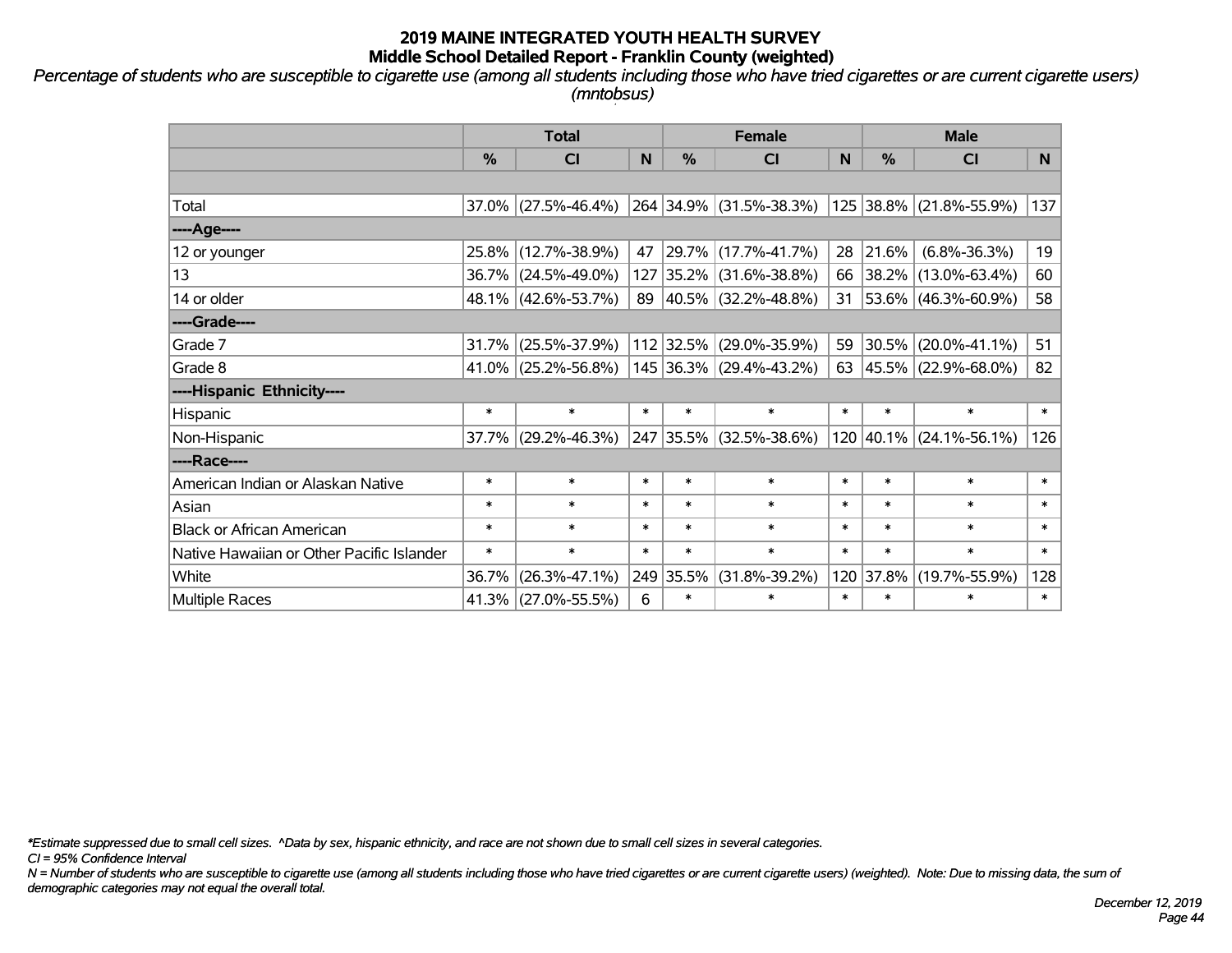*Percentage of students who are susceptible to cigarette use (among students who have never tried cigarettes) (mntobsus\_2)*

|                                           |          | <b>Total</b>           |        |           | <b>Female</b>            |        | <b>Male</b> |                         |        |  |
|-------------------------------------------|----------|------------------------|--------|-----------|--------------------------|--------|-------------|-------------------------|--------|--|
|                                           | %        | C <sub>l</sub>         | N      | %         | <b>CI</b>                | N      | %           | <b>CI</b>               | N      |  |
|                                           |          |                        |        |           |                          |        |             |                         |        |  |
| Total                                     |          | $32.6\%$ (23.6%-41.7%) |        |           | 210 31.9% (27.1%-36.8%)  |        |             | 108 33.1% (18.2%-47.9%) | 100    |  |
| ---- Age----                              |          |                        |        |           |                          |        |             |                         |        |  |
| 12 or younger                             |          | 26.7% (13.9%-39.5%)    | 47     |           | 29.7% (17.7%-41.7%)      | 28     | 23.2%       | $(8.9\% - 37.5\%)$      | 19     |  |
| 13                                        | 32.0%    | $(21.7\% - 42.2\%)$    | 99     |           | $ 33.1\% $ (30.0%-36.2%) | 59     | 30.0%       | $(6.8\% - 53.1\%)$      | 39     |  |
| 14 or older                               |          | $40.1\%$ (32.0%-48.2%) |        |           | 64 32.0% (17.2%-46.8%)   |        |             | 22 46.0% (39.5%-52.5%)  | 43     |  |
| ----Grade----                             |          |                        |        |           |                          |        |             |                         |        |  |
| Grade 7                                   | 28.4%    | $(22.4\% - 34.5\%)$    | 91     | $31.0\%$  | $(26.7\% - 35.4\%)$      | 56     | 24.6%       | $(14.4\% - 34.8\%)$     | 34     |  |
| Grade 8                                   |          | 36.0% (20.7%-51.3%)    |        |           | 116 32.9% (22.9%-42.9%)  |        |             | 53 39.0% (19.3%-58.8%)  | 63     |  |
| ----Hispanic Ethnicity----                |          |                        |        |           |                          |        |             |                         |        |  |
| Hispanic                                  | $\ast$   | $\ast$                 | $\ast$ | $\ast$    | $\ast$                   | $\ast$ | $\ast$      | $\ast$                  | $\ast$ |  |
| Non-Hispanic                              | $33.2\%$ | $ (24.9\% - 41.4\%)$   |        |           | 195 32.7% (28.3%-37.0%)  |        | 104 33.8%   | $(19.9\% - 47.6\%)$     | 90     |  |
| ----Race----                              |          |                        |        |           |                          |        |             |                         |        |  |
| American Indian or Alaskan Native         | $\ast$   | $\ast$                 | $\ast$ | $\ast$    | $\ast$                   | $\ast$ | $\ast$      | $\ast$                  | $\ast$ |  |
| Asian                                     | $\ast$   | $\ast$                 | $\ast$ | $\ast$    | $\ast$                   | $\ast$ | $\ast$      | $\ast$                  | $\ast$ |  |
| <b>Black or African American</b>          | $\ast$   | $\ast$                 | $\ast$ | $\ast$    | $\ast$                   | $\ast$ | $\ast$      | $\ast$                  | $\ast$ |  |
| Native Hawaiian or Other Pacific Islander | $\ast$   | $\ast$                 | $\ast$ | $\ast$    | $\ast$                   | $\ast$ | $\ast$      | $\ast$                  | $\ast$ |  |
| White                                     | 32.3%    | $(22.5\% - 42.1\%)$    |        | 198 32.6% | $(27.3\% - 37.9\%)$      |        | 104 31.7%   | $(16.1\% - 47.4\%)$     | 92     |  |
| <b>Multiple Races</b>                     |          | 41.3% (27.0%-55.5%)    | 6      | $\ast$    | $\ast$                   | $\ast$ | $\ast$      | $\ast$                  | $\ast$ |  |

*\*Estimate suppressed due to small cell sizes. ^Data by sex, hispanic ethnicity, and race are not shown due to small cell sizes in several categories.*

*CI = 95% Confidence Interval*

*N = Number of students who are susceptible to cigarette use (among students who have never tried cigarettes) (weighted). Note: Due to missing data, the sum of demographic categories may not equal the overall total.*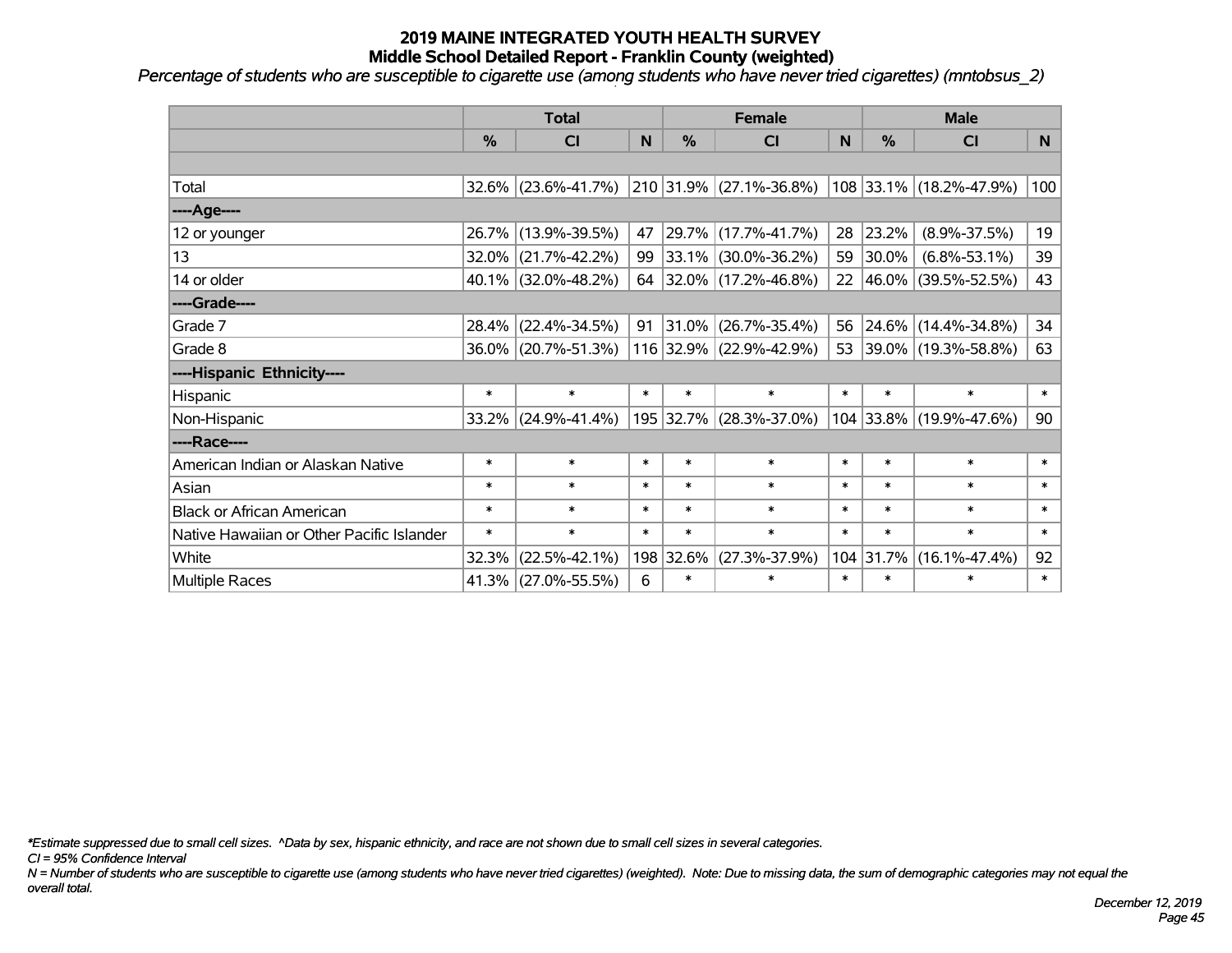*Percentage of students who smoked cigarettes or cigars or used chewing tobacco, snuff, dip, or dissolvable tobacco products on one or more of the past 30 days (mnanytoba)*

|                                           | <b>Total</b> |                      |             |        | <b>Female</b>              |              | <b>Male</b> |                          |        |  |
|-------------------------------------------|--------------|----------------------|-------------|--------|----------------------------|--------------|-------------|--------------------------|--------|--|
|                                           | %            | <b>CI</b>            | $\mathbf N$ | %      | <b>CI</b>                  | $\mathsf{N}$ | %           | <b>CI</b>                | N      |  |
|                                           |              |                      |             |        |                            |              |             |                          |        |  |
| Total                                     | 5.7%         | $(3.3\% - 8.0\%)$    |             |        | $40 4.9\% $ (3.3%-6.5%)    |              |             | $18 6.6\% $ (3.2%-10.0%) | 22     |  |
| ----Age----                               |              |                      |             |        |                            |              |             |                          |        |  |
| 12 or younger                             | 3.4%         | $(2.0\% - 4.9\%)$    | 6           | $\ast$ | $\ast$                     | $\ast$       | $\ast$      | $\ast$                   | $\ast$ |  |
| 13                                        | 5.1%         | $(1.2\% - 9.0\%)$    | 18          | 4.6%   | $(0.9\% - 8.4\%)$          | 8            | 5.7%        | $(1.7\% - 9.8\%)$        | 9      |  |
| 14 or older                               |              | $9.1\%$ (6.6%-11.5%) | 16          | $\ast$ | $\ast$                     | $\ast$       | $\ast$      | $\ast$                   | $\ast$ |  |
| ----Grade----                             |              |                      |             |        |                            |              |             |                          |        |  |
| Grade 7                                   | 5.5%         | $(3.1\% - 8.0\%)$    |             |        | $19 4.6\% $ (2.0%-7.1%)    | 8            | $6.7\%$     | $(0.1\% - 13.3\%)$       | 11     |  |
| Grade 8                                   | 5.9%         | $(3.5\% - 8.3\%)$    |             |        | $21 5.3\% (1.1\% - 9.5\%)$ |              | 10 6.5%     | $(4.4\% - 8.6\%)$        | 12     |  |
| ----Hispanic Ethnicity----                |              |                      |             |        |                            |              |             |                          |        |  |
| Hispanic                                  | $\ast$       | $\ast$               | $\ast$      | $\ast$ | $\ast$                     | $\ast$       | $\ast$      | $\ast$                   | $\ast$ |  |
| Non-Hispanic                              | 5.9%         | $(3.5\% - 8.4\%)$    |             |        | $39 5.1\% $ (3.7%-6.6%)    |              | $17 6.9\% $ | $(2.9\% - 10.8\%)$       | 22     |  |
| ----Race----                              |              |                      |             |        |                            |              |             |                          |        |  |
| American Indian or Alaskan Native         | $\ast$       | $\ast$               | $\ast$      | $\ast$ | $\ast$                     | $\ast$       | $\ast$      | $\ast$                   | $\ast$ |  |
| Asian                                     | $\ast$       | $\ast$               | $\ast$      | $\ast$ | $\ast$                     | $\ast$       | $\ast$      | $\ast$                   | $\ast$ |  |
| <b>Black or African American</b>          | $\ast$       | $\ast$               | $\ast$      | $\ast$ | $\ast$                     | $\ast$       | $\ast$      | $\ast$                   | $\ast$ |  |
| Native Hawaiian or Other Pacific Islander | $\ast$       | $\ast$               | $\ast$      | $\ast$ | $\ast$                     | $\ast$       | $\ast$      | $\ast$                   | $\ast$ |  |
| White                                     | 5.8%         | $(3.3\% - 8.3\%)$    | 39          | 4.9%   | $(3.4\% - 6.3\%)$          | 17           | 6.9%        | $(3.2\% - 10.7\%)$       | 22     |  |
| Multiple Races                            | $\ast$       | $\ast$               | $\ast$      | $\ast$ | $\ast$                     | $\ast$       | $\ast$      | $\ast$                   | $\ast$ |  |

*\*Estimate suppressed due to small cell sizes. ^Data by sex, hispanic ethnicity, and race are not shown due to small cell sizes in several categories.*

*CI = 95% Confidence Interval*

*N = Number of students who smoked cigarettes or cigars or used chewing tobacco, snuff, dip, or dissolvable tobacco products on one or more of the past 30 days (weighted). Note: Due to missing data, the sum of demographic categories may not equal the overall total.*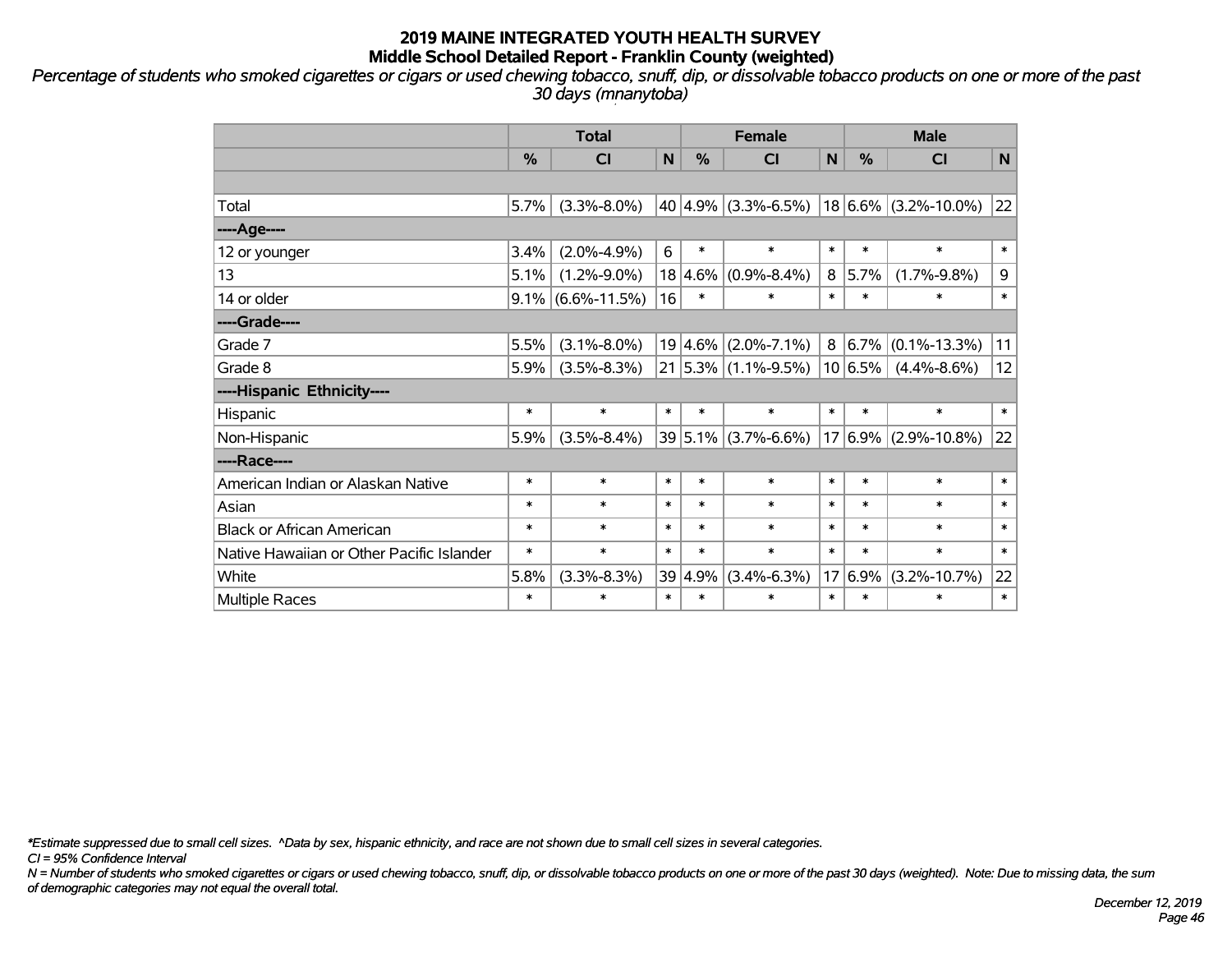*Percentage of students who smoked cigarettes or cigars; used an electronic vapor product; or used chewing tobacco, snuff, dip, or dissolvable tobacco products on one or more of the past 30 days (mnanytob\_2a)*

|                                           | <b>Total</b> |                    |        |               | <b>Female</b>          | <b>Male</b> |         |                    |        |
|-------------------------------------------|--------------|--------------------|--------|---------------|------------------------|-------------|---------|--------------------|--------|
|                                           | %            | <b>CI</b>          | N      | $\frac{0}{0}$ | <b>CI</b>              | N           | %       | <b>CI</b>          | N      |
|                                           |              |                    |        |               |                        |             |         |                    |        |
| Total                                     | $10.8\%$     | $(6.6\% - 15.0\%)$ |        |               | 75 12.3% (10.9%-13.7%) | 44          | 9.3%    | $(0.4\% - 18.2\%)$ | 31     |
| ----Age----                               |              |                    |        |               |                        |             |         |                    |        |
| 12 or younger                             | 6.7%         | $(0.0\% - 17.9\%)$ | 12     | 6.1%          | $(0.0\% - 15.5\%)$     | 6           | 7.5%    | $(0.0\% - 21.0\%)$ | 6      |
| 13                                        | 12.1%        | $(6.9\% - 17.3\%)$ |        | 41 13.8%      | $(9.4\% - 18.1\%)$     | 25          | 10.2%   | $(0.0\% - 22.0\%)$ | 16     |
| 14 or older                               | $12.2\%$     | $(7.9\% - 16.4\%)$ |        | 23 15.9%      | $(8.2\% - 23.6\%)$     | 13          | $9.3\%$ | $(5.9\% - 12.7\%)$ | 10     |
| ----Grade----                             |              |                    |        |               |                        |             |         |                    |        |
| Grade 7                                   | 9.5%         | $(3.9\% - 15.0\%)$ | 32     | 9.8%          | $(8.4\% - 11.1\%)$     | 17          | 9.2%    | $(0.0\% - 21.3\%)$ | 15     |
| Grade 8                                   | 11.4%        | $(7.4\% - 15.4\%)$ |        |               | 40 13.3% (10.6%-16.0%) | 23          | 9.5%    | $(3.2\% - 15.8\%)$ | 17     |
| ----Hispanic Ethnicity----                |              |                    |        |               |                        |             |         |                    |        |
| Hispanic                                  | $\ast$       | $\ast$             | $\ast$ | $\ast$        | $\ast$                 | $\ast$      | $\ast$  | $\ast$             | $\ast$ |
| Non-Hispanic                              | 11.5%        | $(7.1\% - 15.8\%)$ |        |               | 73 12.6% (11.1%-14.0%) | 42          | 10.2%   | $(0.5\% - 19.9\%)$ | 31     |
| ----Race----                              |              |                    |        |               |                        |             |         |                    |        |
| American Indian or Alaskan Native         | $\ast$       | $\ast$             | $\ast$ | $\ast$        | $\ast$                 | $\ast$      | $\ast$  | $\ast$             | $\ast$ |
| Asian                                     | $\ast$       | $\ast$             | $\ast$ | $\ast$        | $\ast$                 | $\ast$      | $\ast$  | $\ast$             | $\ast$ |
| <b>Black or African American</b>          | $\ast$       | $\ast$             | $\ast$ | $\ast$        | $\ast$                 | $\ast$      | $\ast$  | $\ast$             | $\ast$ |
| Native Hawaiian or Other Pacific Islander | $\ast$       | $\ast$             | $\ast$ | $\ast$        | $\ast$                 | $\ast$      | $\ast$  | $\ast$             | $\ast$ |
| White                                     | 11.0%        | $(7.0\% - 15.1\%)$ | 73     | 12.5%         | $(10.8\% - 14.3\%)$    | 42          | 9.5%    | $(0.5\% - 18.5\%)$ | 31     |
| Multiple Races                            | $\ast$       | $\ast$             | $\ast$ | $\ast$        | $\ast$                 | $\ast$      | $\ast$  | $\ast$             | $\ast$ |

*\*Estimate suppressed due to small cell sizes. ^Data by sex, hispanic ethnicity, and race are not shown due to small cell sizes in several categories.*

*CI = 95% Confidence Interval*

*N = Number of students who smoked cigarettes or cigars; used an electronic vapor product; or used chewing tobacco, snuff, dip, or dissolvable tobacco products on one or more of the past 30 days (weighted). Note: Due to missing data, the sum of demographic categories may not equal the overall total.*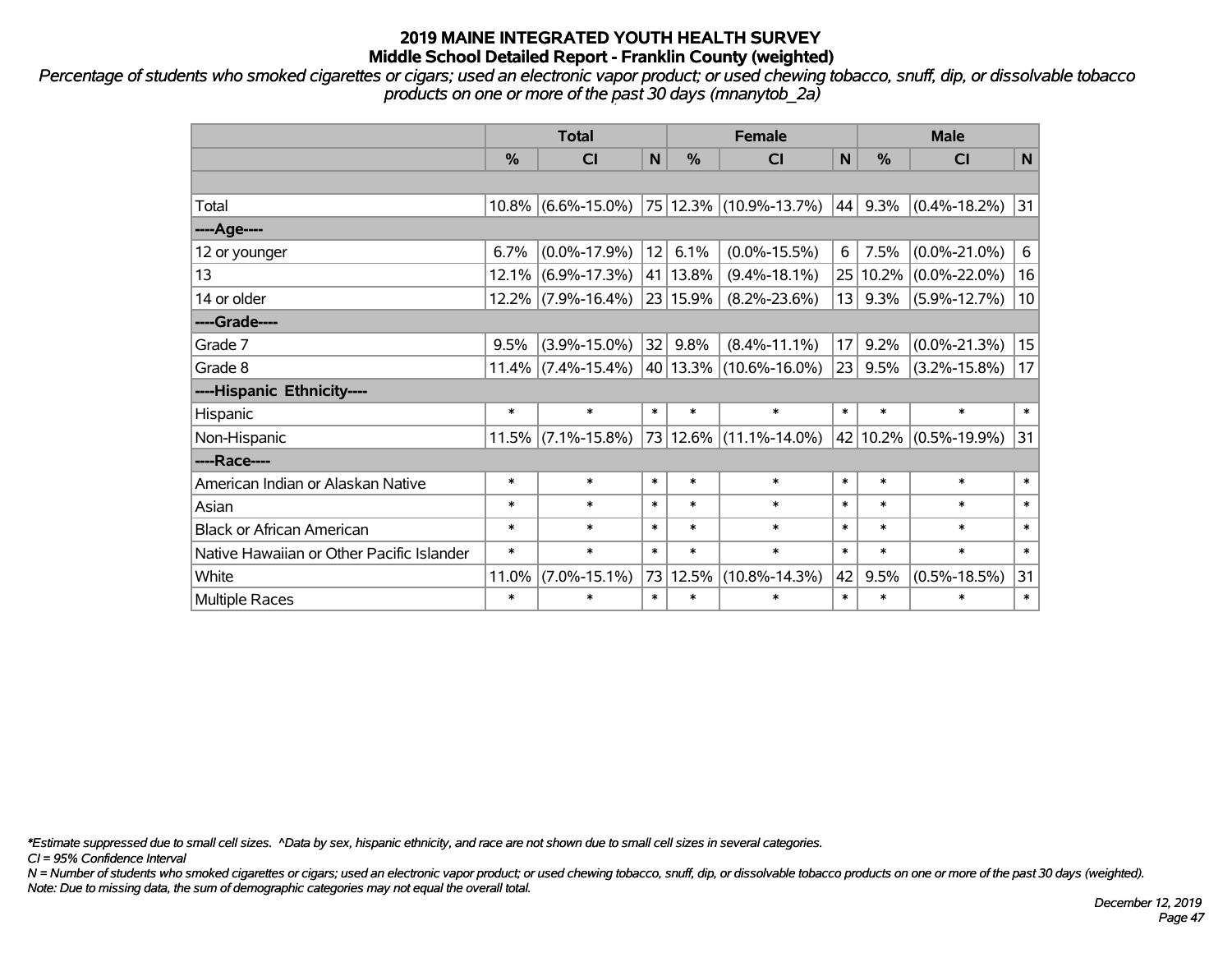*Percentage of students who smoked cigarettes or cigars; used an electronic vapor product with nicotine; or used chewing tobacco, snuff, dip, or dissolvable tobacco products on one or more of the past 30 days (mnanytob\_3)*

|                                           | <b>Total</b>  |                    |        |          | <b>Female</b>      | <b>Male</b> |               |                          |        |
|-------------------------------------------|---------------|--------------------|--------|----------|--------------------|-------------|---------------|--------------------------|--------|
|                                           | $\frac{9}{6}$ | CI                 | N      | $\%$     | <b>CI</b>          | N           | $\frac{0}{0}$ | <b>CI</b>                | N      |
|                                           |               |                    |        |          |                    |             |               |                          |        |
| Total                                     | 5.9%          | $(3.0\% - 8.9\%)$  | 41     | 5.3%     | $(3.4\% - 7.2\%)$  |             |               | $19 6.6\% $ (1.3%-12.0%) | 22     |
| ---- Age----                              |               |                    |        |          |                    |             |               |                          |        |
| 12 or younger                             | $\ast$        | $\ast$             | $\ast$ | $\ast$   | $\ast$             | $\ast$      | $\ast$        | $\ast$                   | $\ast$ |
| 13                                        | 5.8%          | $(1.3\% - 10.2\%)$ | 19     | 5.5%     | $(0.9\% - 10.0\%)$ |             | 10 6.2%       | $(0.0\% - 12.7\%)$       | 9      |
| 14 or older                               | $9.9\%$       | $(6.6\% - 13.3\%)$ |        | 19 10.8% | $(6.3\% - 15.2\%)$ | 9           |               | $ 9.3\% $ (5.9%-12.7%)   | 10     |
| ----Grade----                             |               |                    |        |          |                    |             |               |                          |        |
| Grade 7                                   | 4.5%          | $(2.5\% - 6.5\%)$  | 15     | 3.4%     | $(2.0\% - 4.8\%)$  | 6           |               | $ 5.7\% $ (0.3%-11.1%)   | 9      |
| Grade 8                                   | 7.5%          | $(3.6\% - 11.3\%)$ | 26     | 7.3%     | $(3.9\% - 10.8\%)$ |             |               | $13 7.6\% $ (1.3%-13.9%) | 13     |
| ----Hispanic Ethnicity----                |               |                    |        |          |                    |             |               |                          |        |
| Hispanic                                  | $\ast$        | $\ast$             | $\ast$ | $\ast$   | $\ast$             | $\ast$      | $\ast$        | $\ast$                   | $\ast$ |
| Non-Hispanic                              | 6.4%          | $(3.4\% - 9.4\%)$  | 40     | 5.6%     | $(3.7\% - 7.4\%)$  |             |               | $19 7.2\% $ (1.4%-13.1%) | 22     |
| ----Race----                              |               |                    |        |          |                    |             |               |                          |        |
| American Indian or Alaskan Native         | $\ast$        | $\ast$             | $\ast$ | $\ast$   | $\ast$             | $\ast$      | $\ast$        | $\ast$                   | $\ast$ |
| Asian                                     | $\ast$        | $\ast$             | $\ast$ | $\ast$   | $\ast$             | $\ast$      | $\ast$        | $\ast$                   | $\ast$ |
| <b>Black or African American</b>          | *             | $\ast$             | $\ast$ | $\ast$   | $\ast$             | $\ast$      | $\ast$        | $\ast$                   | $\ast$ |
| Native Hawaiian or Other Pacific Islander | $\ast$        | $\ast$             | $\ast$ | $\ast$   | $\ast$             | $\ast$      | $\ast$        | $\ast$                   | $\ast$ |
| White                                     | 6.0%          | $(3.1\% - 8.8\%)$  | 39     | 5.3%     | $(3.3\% - 7.2\%)$  |             | 18 6.7%       | $(1.4\% - 12.0\%)$       | 22     |
| Multiple Races                            | $\ast$        | $\ast$             | $\ast$ | $\ast$   | $\ast$             | $\ast$      | $\ast$        | $\ast$                   | $\ast$ |

*\*Estimate suppressed due to small cell sizes. ^Data by sex, hispanic ethnicity, and race are not shown due to small cell sizes in several categories.*

*CI = 95% Confidence Interval*

*N = Number of students who smoked cigarettes or cigars; used an electronic vapor product with nicotine; or used chewing tobacco, snuff, dip, or dissolvable tobacco products on one or more of the past 30 days (weighted). Note: Due to missing data, the sum of demographic categories may not equal the overall total.*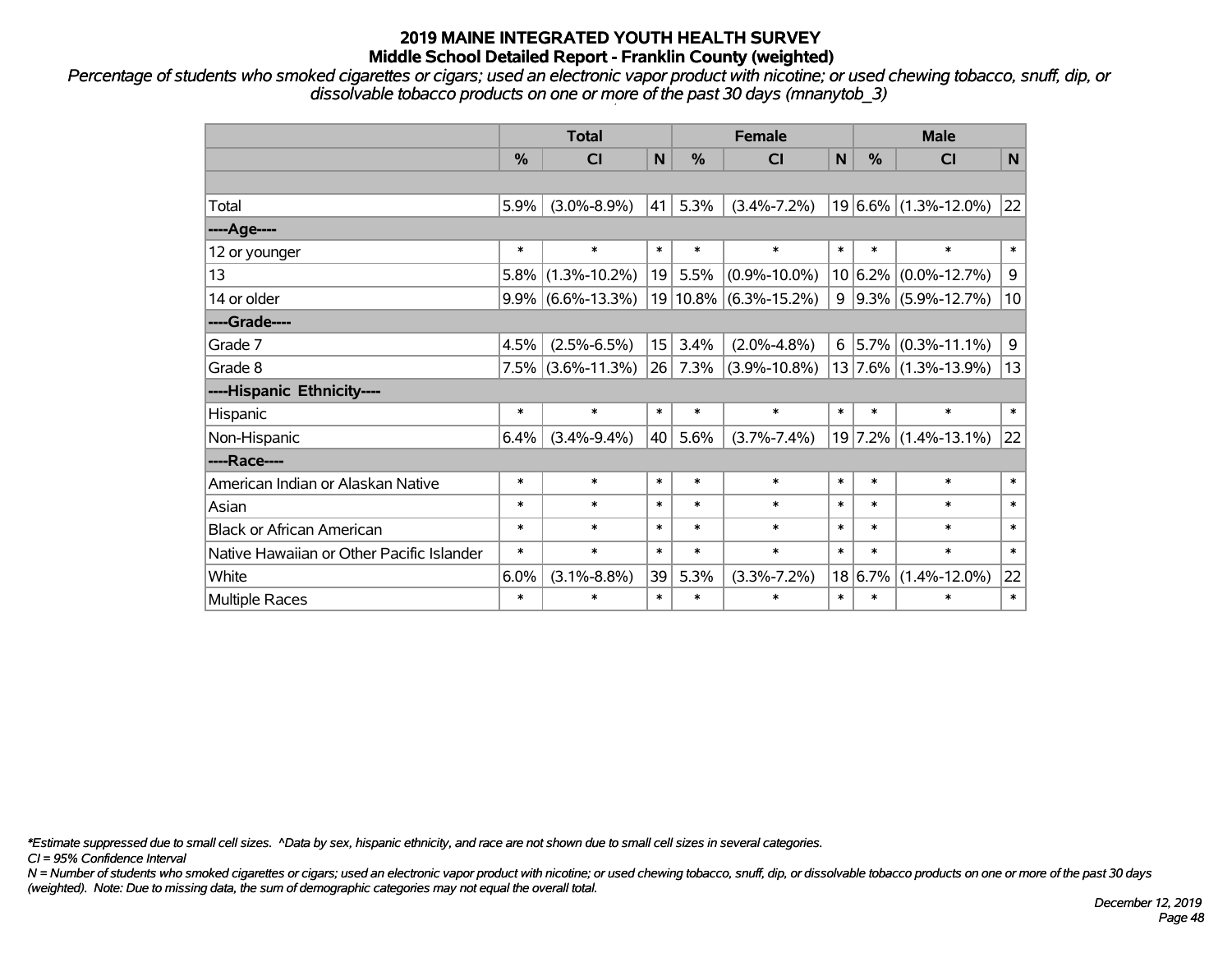#### **2019 MAINE INTEGRATED YOUTH HEALTH SURVEY Middle School Detailed Report - Franklin County (weighted)** *Have you ever had a drink of alcohol, other than a few sips? (mn59a) Percentage of students who answered 'Yes'*

|                                           | <b>Total</b>  |                     |        |           | <b>Female</b>                                    | <b>Male</b> |               |                        |        |
|-------------------------------------------|---------------|---------------------|--------|-----------|--------------------------------------------------|-------------|---------------|------------------------|--------|
|                                           | $\frac{0}{0}$ | <b>CI</b>           | N      | %         | <b>CI</b>                                        | N           | $\frac{0}{0}$ | <b>CI</b>              | N      |
|                                           |               |                     |        |           |                                                  |             |               |                        |        |
| Total                                     |               | 24.2% (17.1%-31.3%) |        |           | $161$ 22.5% (14.2%-30.8%) 75 25.5% (20.1%-30.9%) |             |               |                        | 84     |
| ----Age----                               |               |                     |        |           |                                                  |             |               |                        |        |
| 12 or younger                             | 19.3%         | $(10.3\% - 28.3\%)$ | 33     | 20.9%     | $(15.1\% - 26.7\%)$                              |             | 20 17.2%      | $(3.7\% - 30.7\%)$     | 13     |
| 13                                        | 21.1%         | $(12.0\% - 30.3\%)$ | 68     | 16.9%     | $(5.9\% - 27.8\%)$                               |             |               | 28 24.6% (18.8%-30.4%) | 38     |
| 14 or older                               |               | 35.0% (30.7%-39.3%) | 60     |           | $ 37.3\% $ (29.2%-45.4%)                         |             |               | 27 33.3% (29.5%-37.0%) | 33     |
| ----Grade----                             |               |                     |        |           |                                                  |             |               |                        |        |
| Grade 7                                   | 19.4%         | $(8.4\% - 30.5\%)$  | 63     | 16.9%     | $(6.7\% - 27.2\%)$                               |             | 28 21.1%      | $(9.7\% - 32.4\%)$     | 32     |
| Grade 8                                   |               | 28.2% (22.0%-34.3%) | 95     |           | 27.5% (18.0%-37.0%)                              |             |               | 45 28.8% (24.7%-32.9%) | 50     |
| ----Hispanic Ethnicity----                |               |                     |        |           |                                                  |             |               |                        |        |
| Hispanic                                  | $\ast$        | $\ast$              | $\ast$ | $\ast$    | $\ast$                                           | $\ast$      | $\ast$        | $\ast$                 | $\ast$ |
| Non-Hispanic                              |               | 25.0% (17.7%-32.3%) |        |           | 153 23.3% (14.7%-32.0%)                          |             |               | 72 26.2% (20.5%-31.8%) | 79     |
| ----Race----                              |               |                     |        |           |                                                  |             |               |                        |        |
| American Indian or Alaskan Native         | $\ast$        | $\ast$              | $\ast$ | $\ast$    | $\ast$                                           | $\ast$      | $\ast$        | $\ast$                 | $\ast$ |
| Asian                                     | $\ast$        | $\ast$              | $\ast$ | $\ast$    | $\ast$                                           | $\ast$      | $\ast$        | $\ast$                 | $\ast$ |
| <b>Black or African American</b>          | $\ast$        | $\ast$              | $\ast$ | $\ast$    | $\ast$                                           | $\ast$      | $\ast$        | $\ast$                 | $\ast$ |
| Native Hawaiian or Other Pacific Islander | $\ast$        | $\ast$              | $\ast$ | $\ast$    | $\ast$                                           | $\ast$      | $\ast$        | $\ast$                 | $\ast$ |
| White                                     | 24.2%         | $(17.3\% - 31.1\%)$ |        | 153 22.4% | $(14.9\% - 30.0\%)$                              |             | 71 25.6%      | $(19.7\% - 31.4\%)$    | 80     |
| Multiple Races                            | $\ast$        | $\ast$              | $\ast$ | $\ast$    | $\ast$                                           | $\ast$      | $\ast$        | $\ast$                 | $\ast$ |

*\*Estimate suppressed due to small cell sizes. ^Data by sex, hispanic ethnicity, and race are not shown due to small cell sizes in several categories.*

*CI = 95% Confidence Interval*

*N = Number of students who answered 'Yes' (weighted). Note: Due to missing data, the sum of demographic categories may not equal the overall total.*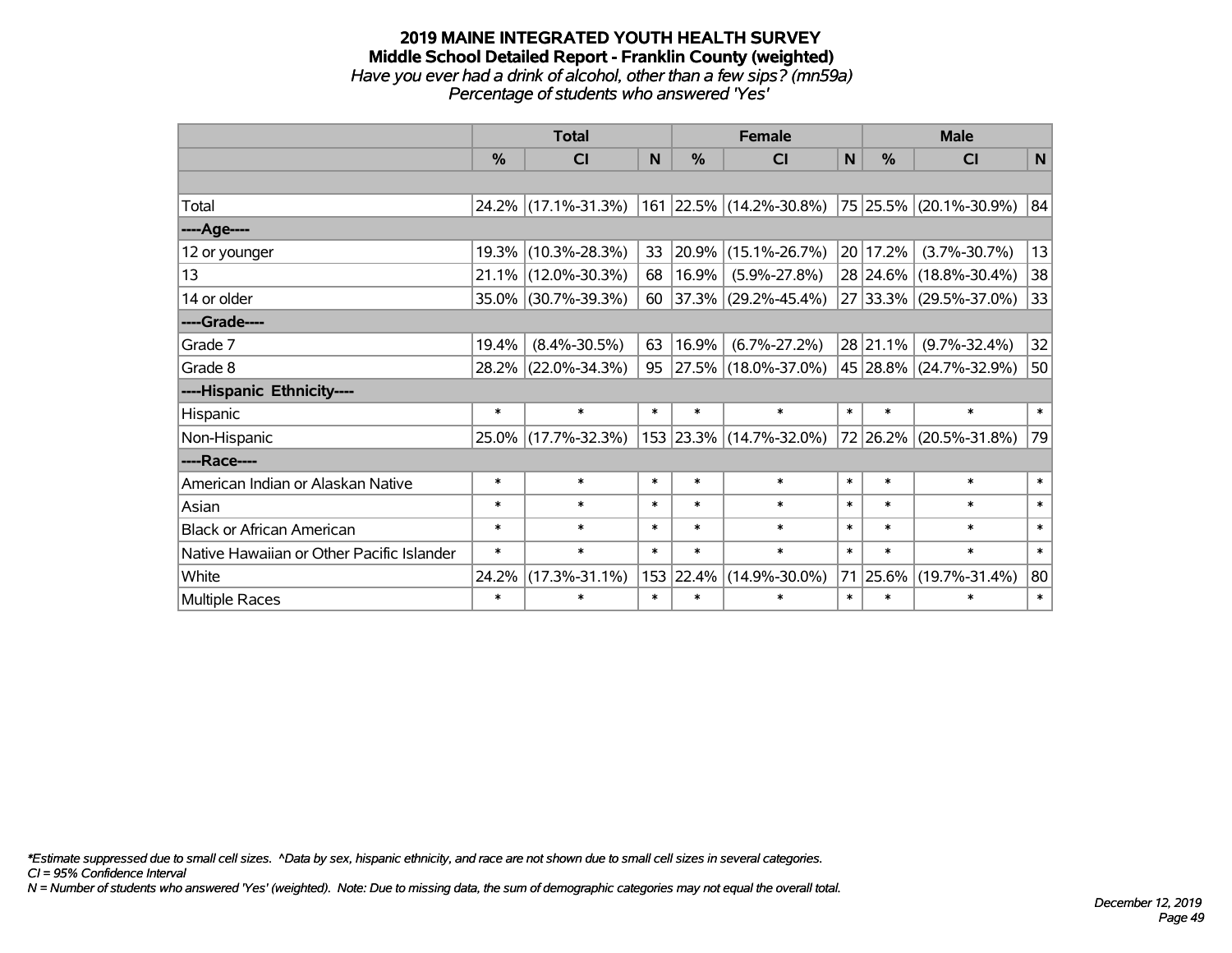*How old were you when you had your first drink of alcohol other than a few sips? (mn60)*

*Among students who have had more than a few sips of alcohol, the percentage of students who answered before age 11*

|                                           | <b>Total</b> |                     |        |               | <b>Female</b>                           | <b>Male</b>  |               |                        |                |
|-------------------------------------------|--------------|---------------------|--------|---------------|-----------------------------------------|--------------|---------------|------------------------|----------------|
|                                           | $\%$         | <b>CI</b>           | N      | $\frac{0}{0}$ | <b>CI</b>                               | $\mathsf{N}$ | $\frac{0}{0}$ | <b>CI</b>              | N              |
|                                           |              |                     |        |               |                                         |              |               |                        |                |
| Total                                     | 33.7%        | $(21.7\% - 45.7\%)$ |        |               | 53 40.2% (28.1%-52.2%)                  |              |               | 30 26.2% (15.3%-37.2%) | 22             |
| ---- Age----                              |              |                     |        |               |                                         |              |               |                        |                |
| 12 or younger                             | 58.5%        | $(38.4\% - 78.7\%)$ | 18     | $\ast$        | $\ast$                                  | $\ast$       | $\ast$        | $\ast$                 | $\ast$         |
| 13                                        | $29.7\%$     | $(16.9\% - 42.5\%)$ |        | 20 30.9%      | $(22.8\% - 39.1\%)$                     | 9            | 24.8%         | $(11.0\% - 38.6\%)$    | 10             |
| 14 or older                               |              | 25.6% (10.0%-41.2%) |        | 15 29.4%      | $(6.4\% - 52.4\%)$                      | 8            |               | 22.5% (11.2%-33.7%)    | $\overline{7}$ |
| ----Grade----                             |              |                     |        |               |                                         |              |               |                        |                |
| Grade 7                                   | 43.7%        | $(22.7\% - 64.7\%)$ |        | 26 51.3%      | (37.9%-64.7%)                           |              | 14 33.2%      | $(0.0\% - 69.0\%)$     | 10             |
| Grade 8                                   |              | 28.2% (17.7%-38.6%) |        |               | $ 27 34.3\% $ (11.2%-57.4%)             |              |               | 15 22.7% (17.9%-27.4%) | 11             |
| ----Hispanic Ethnicity----                |              |                     |        |               |                                         |              |               |                        |                |
| Hispanic                                  | $\ast$       | $\ast$              | $\ast$ | $\ast$        | $\ast$                                  | $\ast$       | $\ast$        | $\ast$                 | $\ast$         |
| Non-Hispanic                              | 33.7%        | $(20.8\% - 46.6\%)$ |        |               | $51 \,   41.2\% \,   (28.7\% - 53.6\%)$ |              |               | 30 25.0% (12.9%-37.1%) | 19             |
| ----Race----                              |              |                     |        |               |                                         |              |               |                        |                |
| American Indian or Alaskan Native         | $\ast$       | $\ast$              | $\ast$ | $\ast$        | $\ast$                                  | $\ast$       | $\ast$        | $\ast$                 | $\ast$         |
| Asian                                     | $\ast$       | $\ast$              | $\ast$ | $\ast$        | $\ast$                                  | $\ast$       | $\ast$        | $\ast$                 | $\ast$         |
| <b>Black or African American</b>          | *            | $\ast$              | $\ast$ | $\ast$        | $\ast$                                  | $\ast$       | $\ast$        | $\ast$                 | $\ast$         |
| Native Hawaiian or Other Pacific Islander | $\ast$       | $\ast$              | $\ast$ | $\ast$        | $\ast$                                  | $\ast$       | $\ast$        | $\ast$                 | $\ast$         |
| White                                     | 33.0%        | $(19.9\% - 46.2\%)$ |        | 49 39.9%      | $(26.1\% - 53.7\%)$                     |              | $28$ 25.1%    | $(13.8\% - 36.4\%)$    | 20             |
| Multiple Races                            | $\ast$       | $\ast$              | $\ast$ | $\ast$        | $\ast$                                  | $\ast$       | $\ast$        | $\ast$                 | $\ast$         |

*\*Estimate suppressed due to small cell sizes. ^Data by sex, hispanic ethnicity, and race are not shown due to small cell sizes in several categories.*

*CI = 95% Confidence Interval*

*N = Among students who have had more than a few sips of alcohol, the number of students who answered before age 11 (weighted). Note: Due to missing data, the sum of demographic categories may not equal the overall total.*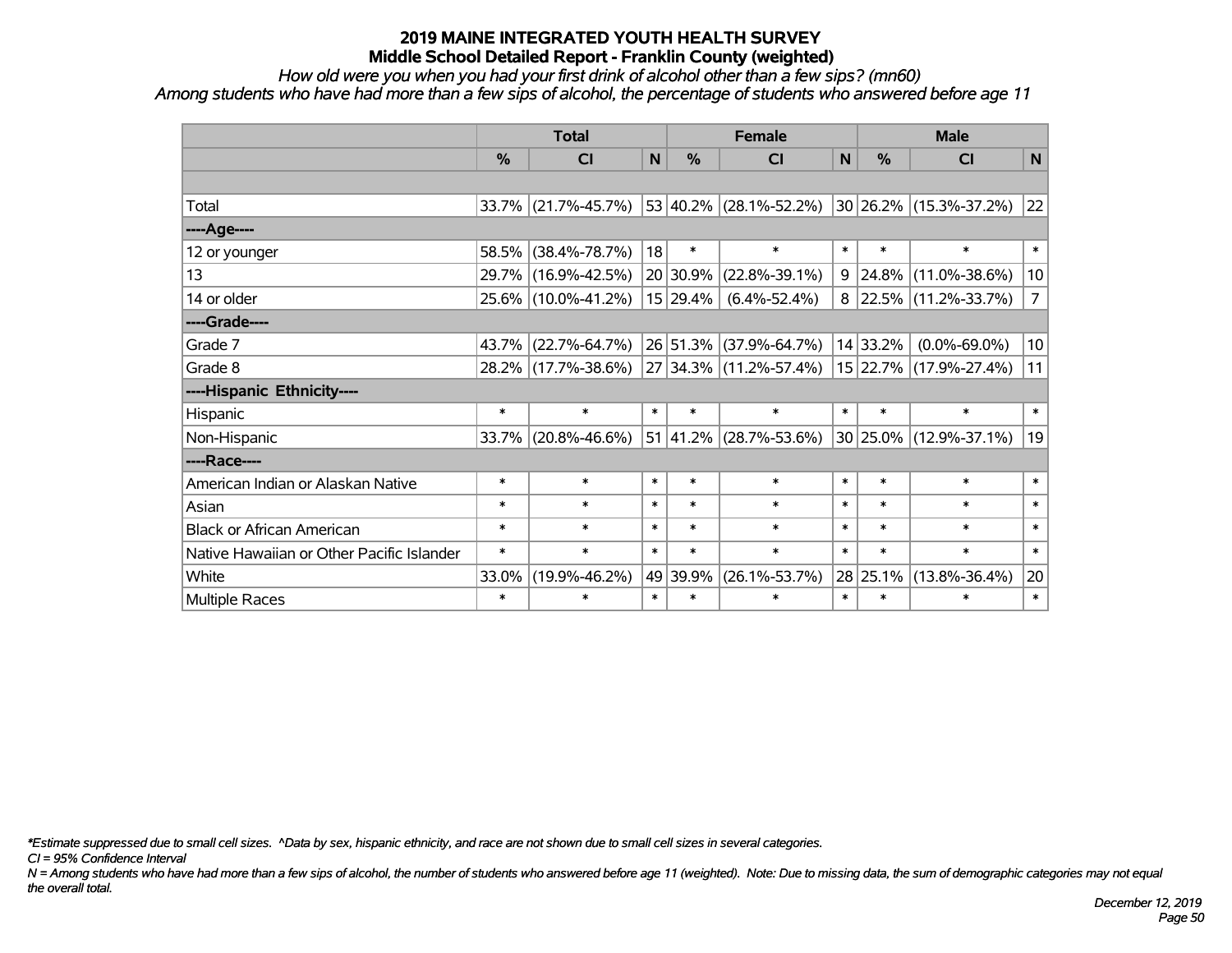#### **2019 MAINE INTEGRATED YOUTH HEALTH SURVEY Middle School Detailed Report - Franklin County (weighted)** *How old were you when you had your first drink of alcohol other than a few sips? (mn60\_2) Percentage of students who answered before age 11*

|                                           |        | <b>Total</b>       | <b>Female</b> |               |                    | <b>Male</b> |         |                             |                |
|-------------------------------------------|--------|--------------------|---------------|---------------|--------------------|-------------|---------|-----------------------------|----------------|
|                                           | %      | C <sub>1</sub>     | N             | $\frac{0}{0}$ | <b>CI</b>          | N           | %       | <b>CI</b>                   | N              |
|                                           |        |                    |               |               |                    |             |         |                             |                |
| Total                                     | 8.2%   | $(5.8\% - 10.6\%)$ | 53            | 9.2%          | $(6.4\% - 11.9\%)$ |             | 30 6.7% | $(4.8\% - 8.6\%)$           | 22             |
| ----Age----                               |        |                    |               |               |                    |             |         |                             |                |
| 12 or younger                             | 10.9%  | $(9.2\% - 12.7\%)$ | 18            | $\ast$        | $\ast$             | $\ast$      | $\ast$  | $\ast$                      | $\ast$         |
| 13                                        | 6.3%   | $(3.2\% - 9.4\%)$  | 20            | 5.3%          | $(2.2\% - 8.3\%)$  | 9           | 6.1%    | $(3.2\% - 9.0\%)$           | 10             |
| 14 or older                               | 9.2%   | $(3.4\% - 14.9\%)$ |               | 15 11.2%      | $(3.3\% - 19.1\%)$ | 8           |         | $7.6\%$ (3.3%-12.0%)        | $\overline{7}$ |
| ----Grade----                             |        |                    |               |               |                    |             |         |                             |                |
| Grade 7                                   | 8.4%   | $(4.0\% - 12.9\%)$ | 26            | 8.7%          | $(1.6\% - 15.7\%)$ |             |         | $14 6.9\% (1.7\% - 12.1\%)$ | 10             |
| Grade 8                                   | 8.0%   | $(5.9\% - 10.1\%)$ | 27            | 9.5%          | $(5.7\% - 13.4\%)$ |             | 15 6.6% | $(4.5\% - 8.7\%)$           | 11             |
| ----Hispanic Ethnicity----                |        |                    |               |               |                    |             |         |                             |                |
| Hispanic                                  | $\ast$ | $\ast$             | $\ast$        | $\ast$        | $\ast$             | $\ast$      | $\ast$  | $\ast$                      | $\ast$         |
| Non-Hispanic                              | 8.5%   | $(5.8\% - 11.2\%)$ | 51            | 9.8%          | $(6.9\% - 12.7\%)$ |             | 30 6.6% | $(4.3\% - 8.8\%)$           | 19             |
| ----Race----                              |        |                    |               |               |                    |             |         |                             |                |
| American Indian or Alaskan Native         | $\ast$ | $\ast$             | $\ast$        | $\ast$        | $\ast$             | $\ast$      | $\ast$  | $\ast$                      | $\ast$         |
| Asian                                     | $\ast$ | $\ast$             | $\ast$        | $\ast$        | $\ast$             | $\ast$      | $\ast$  | $\ast$                      | $\ast$         |
| <b>Black or African American</b>          | $\ast$ | $\ast$             | $\ast$        | $\ast$        | $\ast$             | $\ast$      | $\ast$  | $\ast$                      | $\ast$         |
| Native Hawaiian or Other Pacific Islander | $\ast$ | $\ast$             | $\ast$        | $\ast$        | $\ast$             | $\ast$      | $\ast$  | $\ast$                      | $\ast$         |
| White                                     | 8.1%   | $(5.5\% - 10.6\%)$ | 49            | 9.1%          | $(6.3\% - 11.8\%)$ |             | 28 6.4% | $(4.6\% - 8.3\%)$           | 20             |
| Multiple Races                            | $\ast$ | $\ast$             | $\ast$        | $\ast$        | $\ast$             | $\ast$      | $\ast$  | $\ast$                      | $\ast$         |

*\*Estimate suppressed due to small cell sizes. ^Data by sex, hispanic ethnicity, and race are not shown due to small cell sizes in several categories.*

*CI = 95% Confidence Interval*

*N = Number of students who answered before age 11 (weighted). Note: Due to missing data, the sum of demographic categories may not equal the overall total.*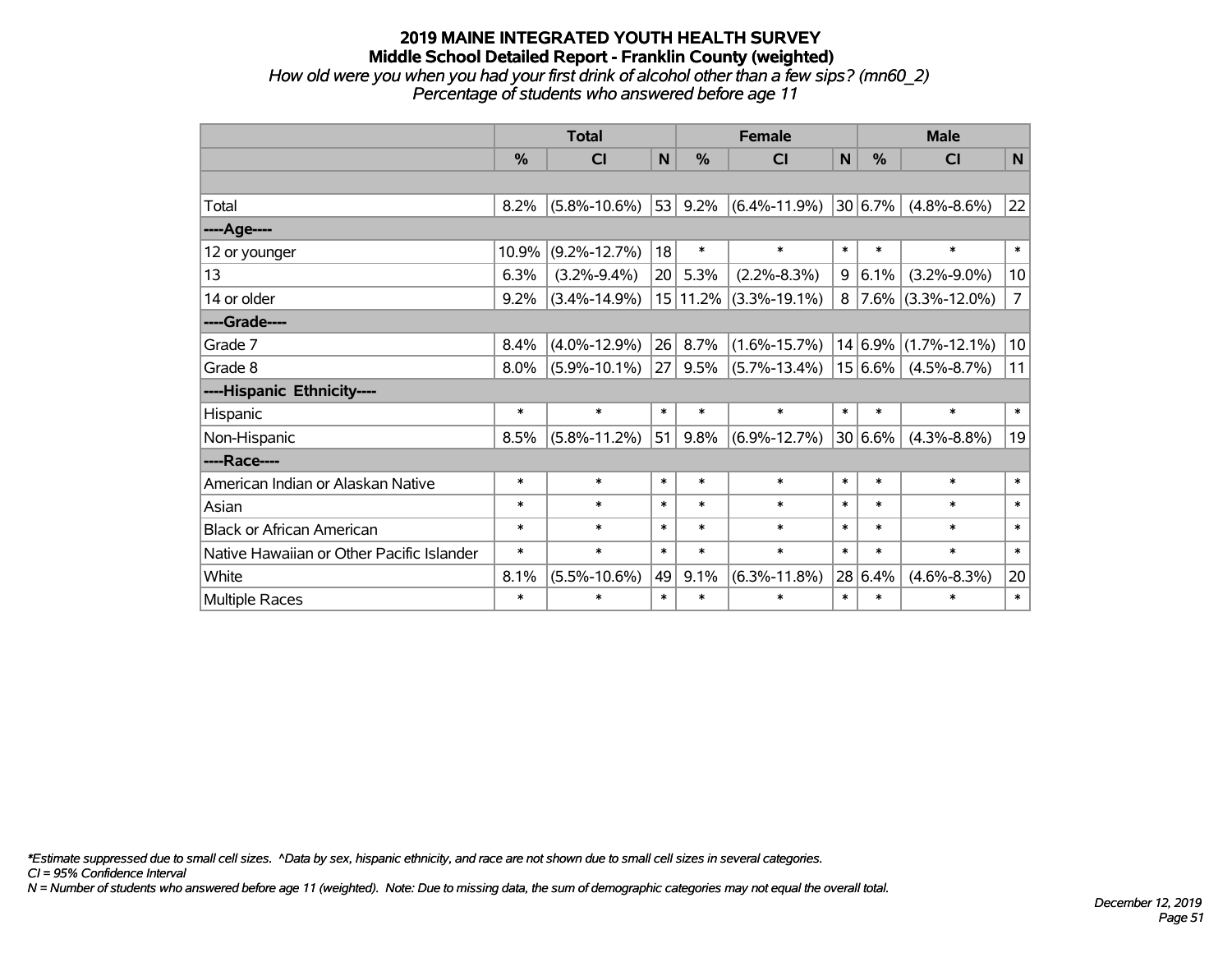## **2019 MAINE INTEGRATED YOUTH HEALTH SURVEY Middle School Detailed Report - Franklin County (weighted)** *During the past 30 days, on how many days did you have at least one drink of alcohol? (mn61)*

| aning arc past 50 days, on now many days are you have at reast one annily or alcohol: (mno) |
|---------------------------------------------------------------------------------------------|
| Percentage of students who answered at least 1 day                                          |
|                                                                                             |

|                                           | <b>Total</b> |                     |        | <b>Female</b> |                     |        | <b>Male</b>  |                    |              |  |
|-------------------------------------------|--------------|---------------------|--------|---------------|---------------------|--------|--------------|--------------------|--------------|--|
|                                           | %            | <b>CI</b>           | N      | $\frac{0}{0}$ | CI                  | N      | %            | <b>CI</b>          | $\mathsf{N}$ |  |
|                                           |              |                     |        |               |                     |        |              |                    |              |  |
| Total                                     | 8.6%         | $(3.7\% - 13.5\%)$  | 59     | 8.3%          | $(6.2\% - 10.4\%)$  | 29     | $9.0\%$      | $(0.7\% - 17.3\%)$ | 30           |  |
| ---- Age----                              |              |                     |        |               |                     |        |              |                    |              |  |
| 12 or younger                             | 6.4%         | $(0.0\% - 14.5\%)$  | 11     | 5.6%          | $(0.0\% - 11.3\%)$  | 6      | 7.5%         | $(0.0\% - 19.6\%)$ | 6            |  |
| 13                                        | 6.9%         | $(1.0\% - 12.9\%)$  | 23     | 5.4%          | $(2.9\% - 7.9\%)$   | 9      | 8.7%         | $(0.0\% - 18.4\%)$ | 14           |  |
| 14 or older                               | 14.2%        | $(11.8\% - 16.6\%)$ |        | 24 19.2%      | $(14.1\% - 24.3\%)$ |        | $14 10.6\% $ | $(6.3\% - 15.0\%)$ | 11           |  |
| ----Grade----                             |              |                     |        |               |                     |        |              |                    |              |  |
| Grade 7                                   | 7.1%         | $(0.0\% - 15.6\%)$  | 24     | 5.2%          | $(0.0\% - 11.0\%)$  | 9      | 9.3%         | $(0.0\% - 21.0\%)$ | 15           |  |
| Grade 8                                   | 10.1%        | $(7.7\% - 12.6\%)$  |        | 35 11.6%      | $(8.6\% - 14.5\%)$  | 19     | 8.8%         | $(3.0\% - 14.6\%)$ | 16           |  |
| ----Hispanic Ethnicity----                |              |                     |        |               |                     |        |              |                    |              |  |
| Hispanic                                  | $\ast$       | $\ast$              | $\ast$ | $\ast$        | $\ast$              | $\ast$ | $\ast$       | $\ast$             | $\ast$       |  |
| Non-Hispanic                              | 9.0%         | $(4.2\% - 13.8\%)$  | 57     | 8.6%          | $(6.6\% - 10.6\%)$  | 28     | 9.5%         | $(0.9\% - 18.1\%)$ | 29           |  |
| ----Race----                              |              |                     |        |               |                     |        |              |                    |              |  |
| American Indian or Alaskan Native         | $\ast$       | $\ast$              | $\ast$ | $\ast$        | $\ast$              | $\ast$ | $\ast$       | $\ast$             | $\ast$       |  |
| Asian                                     | $\ast$       | $\ast$              | $\ast$ | $\ast$        | $\ast$              | $\ast$ | $\ast$       | $\ast$             | $\ast$       |  |
| <b>Black or African American</b>          | $\ast$       | $\ast$              | $\ast$ | $\ast$        | $\ast$              | $\ast$ | $\ast$       | $\ast$             | $\ast$       |  |
| Native Hawaiian or Other Pacific Islander | $\ast$       | $\ast$              | $\ast$ | $\ast$        | $\ast$              | $\ast$ | $\ast$       | $\ast$             | $\ast$       |  |
| White                                     | 8.7%         | $(3.8\% - 13.6\%)$  | 56     | 8.3%          | $(6.4\% - 10.2\%)$  | 27     | 9.1%         | $(0.2\% - 18.0\%)$ | 29           |  |
| Multiple Races                            | $\ast$       | $\ast$              | $\ast$ | $\ast$        | $\ast$              | $\ast$ | $\ast$       | $\ast$             | $\pmb{\ast}$ |  |

*\*Estimate suppressed due to small cell sizes. ^Data by sex, hispanic ethnicity, and race are not shown due to small cell sizes in several categories.*

*CI = 95% Confidence Interval*

*N = Number of students who answered at least 1 day (weighted). Note: Due to missing data, the sum of demographic categories may not equal the overall total.*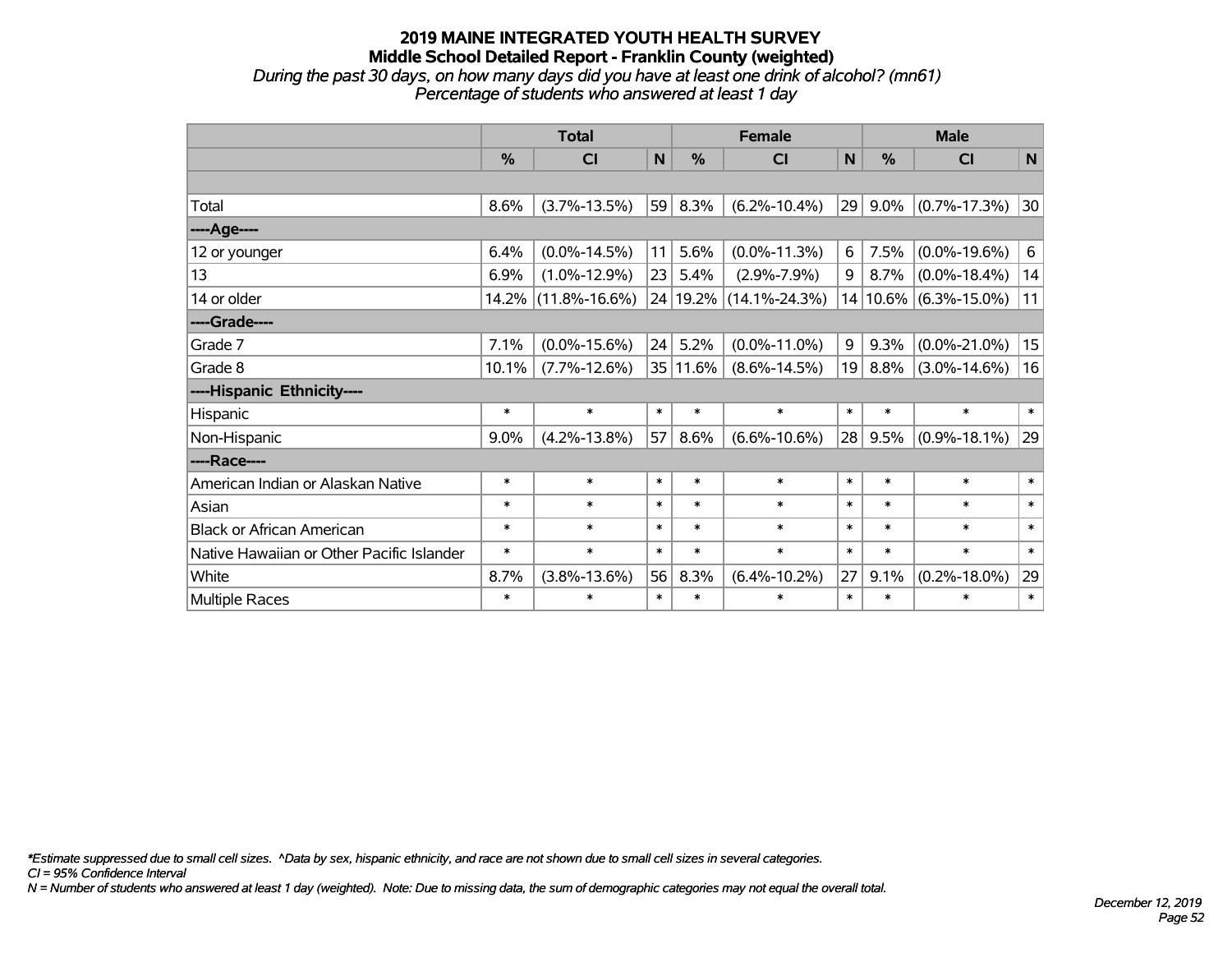*During the past 30 days, on how many days did you have 5 or more drinks of alcohol in a row, that is, within a couple of hours? (mn62a) Percentage of students who answered at least 1 day*

|                                           |               | <b>Total</b>        |                | <b>Female</b> | <b>Male</b>             |        |                 |                               |                |
|-------------------------------------------|---------------|---------------------|----------------|---------------|-------------------------|--------|-----------------|-------------------------------|----------------|
|                                           | $\frac{0}{0}$ | CI                  | N              | $\%$          | <b>CI</b>               | N      | $\%$            | <b>CI</b>                     | N              |
|                                           |               |                     |                |               |                         |        |                 |                               |                |
| Total                                     |               | $2.5\%$ (1.5%-3.5%) |                |               | $18 3.1\% $ (1.7%-4.4%) |        |                 | $11 2.0\% $ (0.0%-5.0%)       | $\overline{7}$ |
| ----Age----                               |               |                     |                |               |                         |        |                 |                               |                |
| 12 or younger                             | $\ast$        | $\ast$              | $\ast$         | $\ast$        | $\ast$                  | $\ast$ | $\ast$          | $\ast$                        | $\ast$         |
| 13                                        | 2.7%          | $(0.5\% - 4.8\%)$   | 10             | $\ast$        | $\ast$                  | $\ast$ | $\ast$          | $\ast$                        | $\ast$         |
| 14 or older                               | $4.0\%$       | $(2.8\% - 5.1\%)$   | $\overline{7}$ | $\ast$        | $\ast$                  | $\ast$ | $\ast$          | $\ast$                        | $\ast$         |
| ----Grade----                             |               |                     |                |               |                         |        |                 |                               |                |
| Grade 7                                   | 1.9%          | $(0.8\% - 3.0\%)$   | $\overline{7}$ | $\ast$        | $\ast$                  | $\ast$ | $\ast$          | $\ast$                        | $\ast$         |
| Grade 8                                   |               | $3.2\%$ (1.9%-4.4%) | 11             | $\ast$        | $\ast$                  | $\ast$ | *               | $\ast$                        | $\ast$         |
| ----Hispanic Ethnicity----                |               |                     |                |               |                         |        |                 |                               |                |
| Hispanic                                  | $\ast$        | $\ast$              | $\ast$         | $\ast$        | $\ast$                  | $\ast$ | $\ast$          | $\ast$                        | $\ast$         |
| Non-Hispanic                              | 2.7%          | $(1.7\% - 3.8\%)$   |                | 18 3.3%       | $(1.8\% - 4.8\%)$       |        |                 | $11$   2.1% $(0.0\% - 5.4\%)$ | $\overline{7}$ |
| ----Race----                              |               |                     |                |               |                         |        |                 |                               |                |
| American Indian or Alaskan Native         | $\ast$        | $\ast$              | $\ast$         | $\ast$        | $\ast$                  | $\ast$ | $\ast$          | $\ast$                        | $\ast$         |
| Asian                                     | $\ast$        | $\ast$              | $\ast$         | $\ast$        | $\ast$                  | $\ast$ | $\ast$          | $\ast$                        | $\ast$         |
| <b>Black or African American</b>          | $\ast$        | $\ast$              | $\ast$         | $\ast$        | $\ast$                  | $\ast$ | $\ast$          | $\ast$                        | $\ast$         |
| Native Hawaiian or Other Pacific Islander | $\ast$        | $\ast$              | $\ast$         | $\ast$        | $\ast$                  | $\ast$ | $\ast$          | $\ast$                        | $\ast$         |
| White                                     | 2.7%          | $(1.6\% - 3.8\%)$   | 18             | 3.2%          | $(1.8\% - 4.7\%)$       |        | $11 \,   2.1\%$ | $(0.0\% - 5.3\%)$             | 7              |
| Multiple Races                            | $\ast$        | $\ast$              | $\ast$         | $\ast$        | $\ast$                  | $\ast$ | $\ast$          | $\ast$                        | $\ast$         |

*\*Estimate suppressed due to small cell sizes. ^Data by sex, hispanic ethnicity, and race are not shown due to small cell sizes in several categories.*

*CI = 95% Confidence Interval*

*N = Number of students who answered at least 1 day (weighted). Note: Due to missing data, the sum of demographic categories may not equal the overall total.*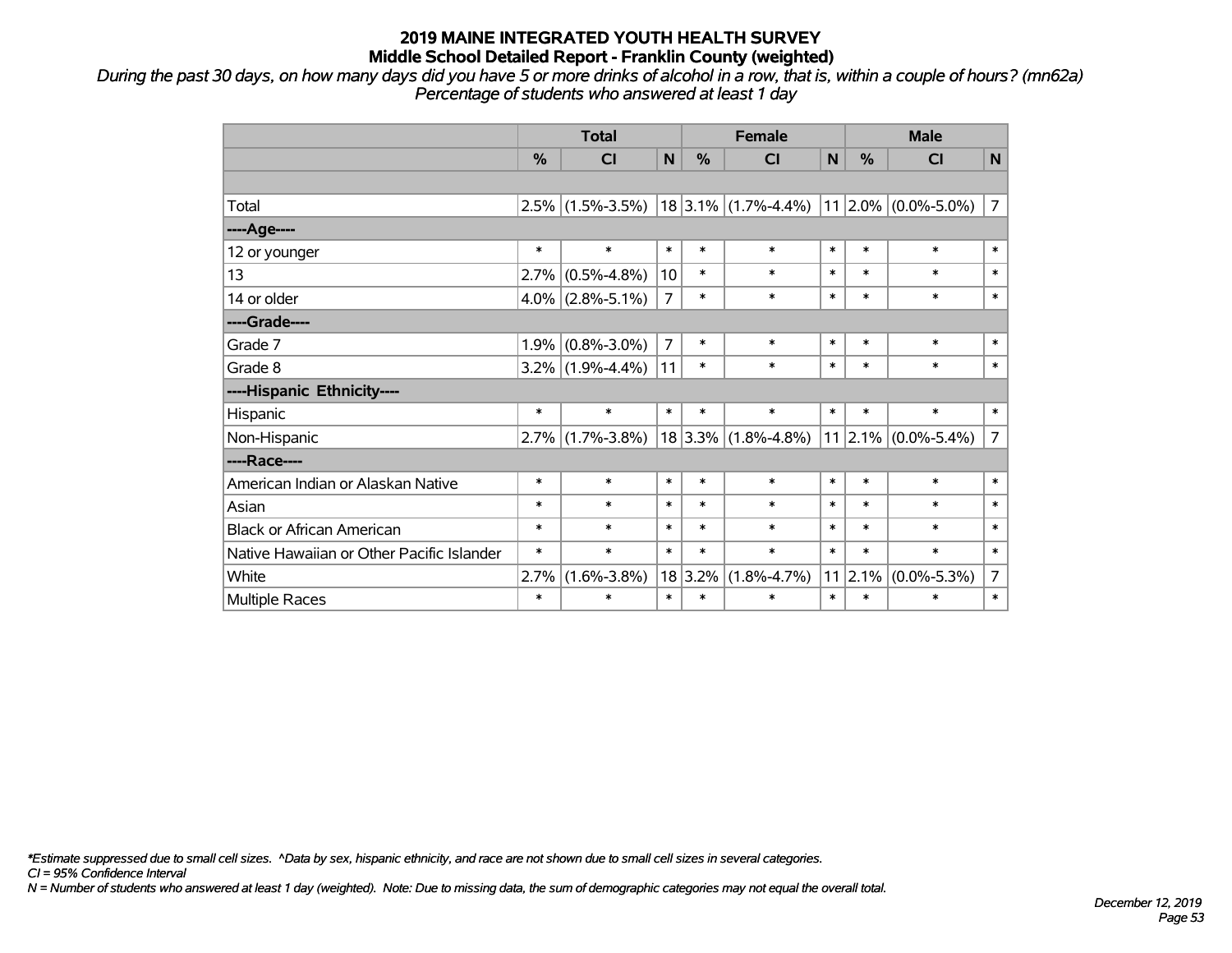*During the past 30 days, how did you usually get the alcohol you drank? (mn63b)*

*Among students who reported alcohol use during the past 30 days, the percentage of students who answered 'Someone gave it to me'*

|                                           | <b>Total</b> |                     |              |          | <b>Female</b>          | <b>Male</b>  |            |                     |           |
|-------------------------------------------|--------------|---------------------|--------------|----------|------------------------|--------------|------------|---------------------|-----------|
|                                           | %            | CI                  | $\mathsf{N}$ | %        | <b>CI</b>              | $\mathsf{N}$ | %          | <b>CI</b>           | ${\sf N}$ |
|                                           |              |                     |              |          |                        |              |            |                     |           |
| Total                                     |              | 37.0% (28.5%-45.4%) |              |          | 21 30.0% (22.5%-37.6%) | 8            |            | 43.8% (29.7%-57.9%) | 13        |
| ----Age----                               |              |                     |              |          |                        |              |            |                     |           |
| 12 or younger                             | $\ast$       | $\ast$              | $\ast$       | $\ast$   | $\ast$                 | $\ast$       | $\ast$     | $\ast$              | $\ast$    |
| 13                                        | 38.1%        | $(25.7\% - 50.4\%)$ | 9            | $\ast$   | $\ast$                 | $\ast$       | $\ast$     | $\ast$              | $\ast$    |
| 14 or older                               |              | 34.8% (26.1%-43.5%) | 8            | $\ast$   | $\ast$                 | $\ast$       | $\ast$     | $\ast$              | $\ast$    |
| ----Grade----                             |              |                     |              |          |                        |              |            |                     |           |
| Grade 7                                   | 54.1%        | $(44.8\% - 63.4\%)$ | 13           | $\ast$   | $\ast$                 | $\ast$       | $\ast$     | $\ast$              | $\ast$    |
| Grade 8                                   |              | 24.5% (12.4%-36.6%) | 8            | $\ast$   | $\ast$                 | $\ast$       | $\ast$     | $\ast$              | $\ast$    |
| ----Hispanic Ethnicity----                |              |                     |              |          |                        |              |            |                     |           |
| Hispanic                                  | $\ast$       | $\ast$              | $\ast$       | $\ast$   | $\ast$                 | $\ast$       | $\ast$     | $\ast$              | $\ast$    |
| Non-Hispanic                              |              | 36.8% (29.4%-44.2%) |              | 20 29.9% | $(21.0\% - 38.9\%)$    | 8            | $ 43.4\% $ | $(31.1\% - 55.7\%)$ | 12        |
| ----Race----                              |              |                     |              |          |                        |              |            |                     |           |
| American Indian or Alaskan Native         | $\ast$       | $\ast$              | $\ast$       | $\ast$   | $\ast$                 | $\ast$       | $\ast$     | $\ast$              | $\ast$    |
| Asian                                     | $\ast$       | $\ast$              | $\ast$       | $\ast$   | $\ast$                 | $\ast$       | $\ast$     | $\ast$              | $\ast$    |
| <b>Black or African American</b>          | $\ast$       | $\ast$              | $\ast$       | $\ast$   | $\ast$                 | $\ast$       | $\ast$     | $\ast$              | $\ast$    |
| Native Hawaiian or Other Pacific Islander | $\ast$       | $\ast$              | $\ast$       | $\ast$   | $\ast$                 | $\ast$       | $\ast$     | $\ast$              | $\ast$    |
| White                                     | 37.6%        | $(30.0\% - 45.3\%)$ |              | 21 29.9% | $(20.9\% - 38.9\%)$    | 8            | 45.2%      | $(32.8\% - 57.6\%)$ | 13        |
| Multiple Races                            | $\ast$       | $\ast$              | $\ast$       | $\ast$   | $\ast$                 | $\ast$       | $\ast$     | $\ast$              | $\ast$    |

*\*Estimate suppressed due to small cell sizes. ^Data by sex, hispanic ethnicity, and race are not shown due to small cell sizes in several categories.*

*CI = 95% Confidence Interval*

*N = Among students who reported alcohol use during the past 30 days, the number of students who answered 'Someone gave it to me' (weighted). Note: Due to missing data, the sum of demographic categories may not equal the overall total.*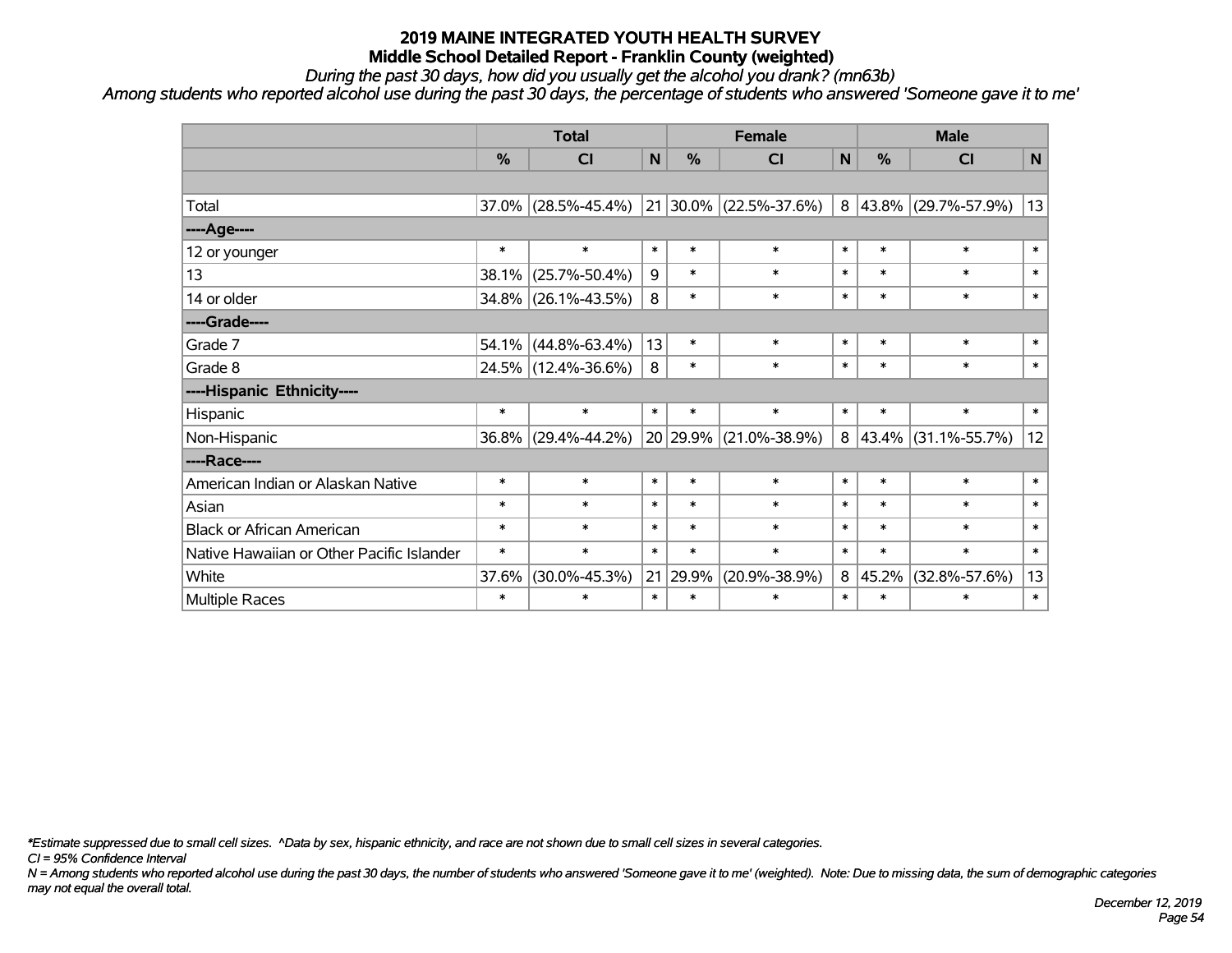#### **2019 MAINE INTEGRATED YOUTH HEALTH SURVEY Middle School Detailed Report - Franklin County (weighted)** *If you wanted to get some alcohol, how easy would it be for you to get some? (mn64) Percentage of students who answered 'Sort of easy' or 'Very easy'*

|                                           |               | <b>Total</b>           |        | <b>Female</b> | <b>Male</b>               |        |           |                          |          |
|-------------------------------------------|---------------|------------------------|--------|---------------|---------------------------|--------|-----------|--------------------------|----------|
|                                           | $\frac{0}{0}$ | CI                     | N      | $\frac{0}{0}$ | CI                        | N      | %         | <b>CI</b>                | <b>N</b> |
|                                           |               |                        |        |               |                           |        |           |                          |          |
| Total                                     |               | 37.8% (30.7%-44.8%)    |        |               | 268 40.7% (30.9%-50.6%)   |        |           | 145 35.0% (29.6%-40.3%)  | 122      |
| ----Age----                               |               |                        |        |               |                           |        |           |                          |          |
| 12 or younger                             | 36.7%         | $(27.8\% - 45.5\%)$    |        |               | 66 41.1% (27.8%-54.4%)    | 41     | 31.1%     | $(21.6\% - 40.6\%)$      | 25       |
| 13                                        | 37.7%         | $(28.6\% - 46.7\%)$    |        |               | 132 41.1% (24.4%-57.8%)   | 75     |           | 34.2% (27.6%-40.9%)      | 57       |
| 14 or older                               |               | 39.2% (34.6%-43.8%)    |        |               | 70 39.4% (34.6%-44.2%)    | 29     |           | 39.1% (33.3%-44.8%)      | 40       |
| ----Grade----                             |               |                        |        |               |                           |        |           |                          |          |
| Grade 7                                   | 34.5%         | $(27.7\% - 41.3\%)$    |        |               | $119$ 38.4% (26.4%-50.5%) | 68     | 30.6%     | $(27.7\% - 33.5\%)$      | 51       |
| Grade 8                                   |               | $40.8\%$ (32.3%-49.4%) |        |               | 147 43.5% (32.7%-54.3%)   | 78     |           | $ 38.2\% $ (29.6%-46.8%) | 69       |
| ----Hispanic Ethnicity----                |               |                        |        |               |                           |        |           |                          |          |
| Hispanic                                  | $\ast$        | $\ast$                 | $\ast$ | $\ast$        | $\ast$                    | $\ast$ | $\ast$    | $\ast$                   | $\ast$   |
| Non-Hispanic                              | 38.8%         | $(31.7\% - 46.0\%)$    |        | 255 41.0%     | $(30.8\% - 51.2\%)$       |        |           | 136 36.8% (31.5%-42.1%)  | 118      |
| ----Race----                              |               |                        |        |               |                           |        |           |                          |          |
| American Indian or Alaskan Native         | $\ast$        | $\ast$                 | $\ast$ | $\ast$        | $\ast$                    | $\ast$ | $\ast$    | $\ast$                   | $\ast$   |
| Asian                                     | $\ast$        | $\ast$                 | $\ast$ | $\ast$        | $\ast$                    | $\ast$ | $\ast$    | $\ast$                   | $\ast$   |
| <b>Black or African American</b>          | $\ast$        | $\ast$                 | $\ast$ | $\ast$        | $\ast$                    | $\ast$ | $\ast$    | $\ast$                   | $\ast$   |
| Native Hawaiian or Other Pacific Islander | $\ast$        | $\ast$                 | $\ast$ | $\ast$        | $\ast$                    | $\ast$ | $\ast$    | $\ast$                   | $\ast$   |
| White                                     | 38.2%         | $(30.6\% - 45.8\%)$    |        | 256 41.4%     | $(31.3\% - 51.4\%)$       |        | 140 35.2% | $(29.1\% - 41.3\%)$      | 116      |
| Multiple Races                            | $\ast$        | $\ast$                 | $\ast$ | $\ast$        | $\ast$                    | $\ast$ | $\ast$    | $\ast$                   | $\ast$   |

*\*Estimate suppressed due to small cell sizes. ^Data by sex, hispanic ethnicity, and race are not shown due to small cell sizes in several categories.*

*CI = 95% Confidence Interval*

*N = Number of students who answered 'Sort of easy' or 'Very easy' (weighted). Note: Due to missing data, the sum of demographic categories may not equal the overall total.*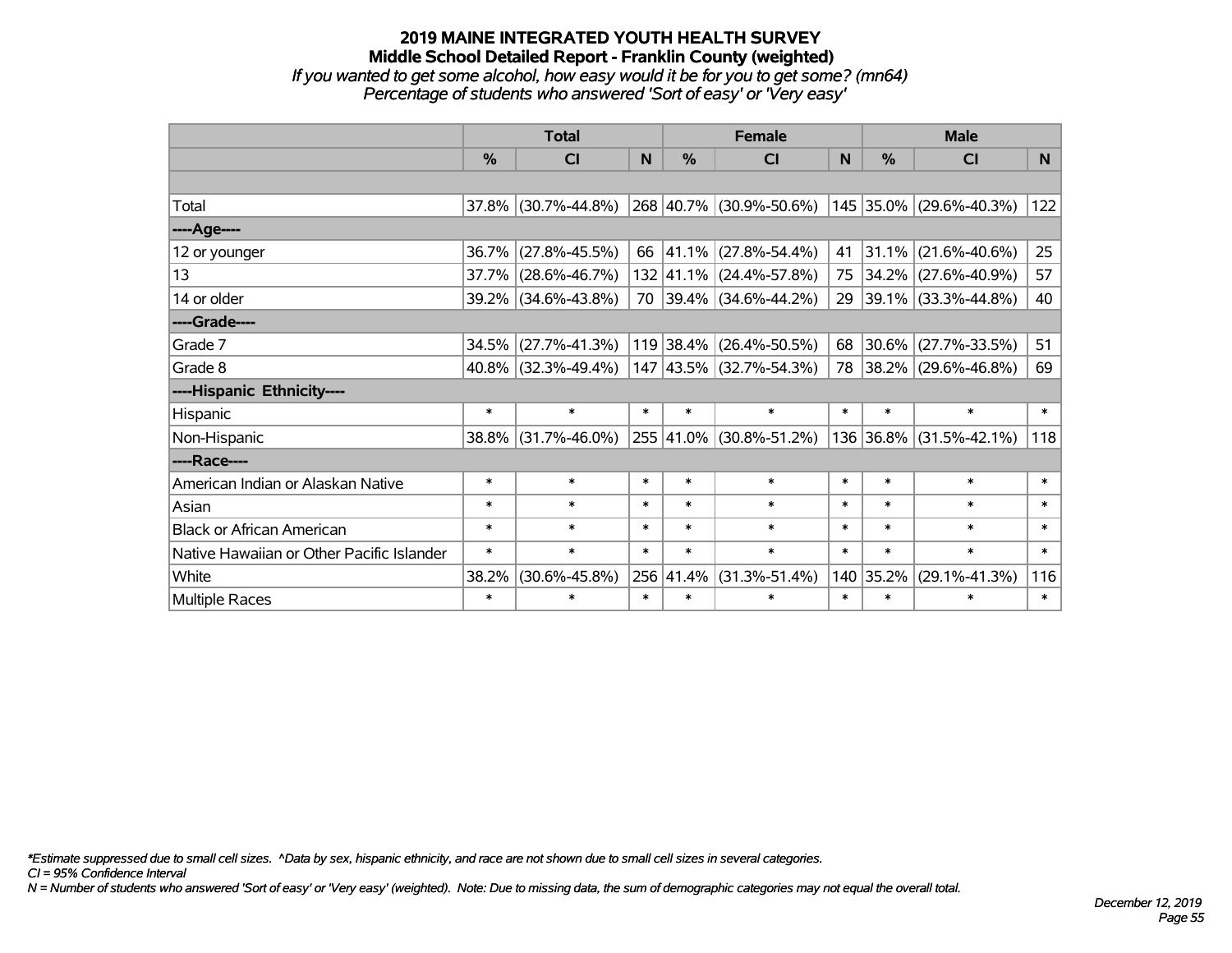*If you drank some alcohol without your parents' permission, would you be caught by your parents? (mn66) Percentage of students who answered 'Probably not' or 'Definitely not'*

|                                           | <b>Total</b>  |                        |        |               | <b>Female</b>                    |          | <b>Male</b> |                         |                 |  |
|-------------------------------------------|---------------|------------------------|--------|---------------|----------------------------------|----------|-------------|-------------------------|-----------------|--|
|                                           | $\frac{0}{0}$ | CI                     | N.     | $\frac{0}{0}$ | CI                               | <b>N</b> | %           | <b>CI</b>               | N <sub>1</sub>  |  |
|                                           |               |                        |        |               |                                  |          |             |                         |                 |  |
| Total                                     |               | $32.0\%$ (23.4%-40.7%) |        |               | 228 31.4% (23.6%-39.2%)          |          |             | 114 32.9% (22.3%-43.6%) | 115             |  |
| ----Age----                               |               |                        |        |               |                                  |          |             |                         |                 |  |
| 12 or younger                             | 23.8%         | $(11.5\% - 36.0\%)$    | 42     |               | $ 23.9\% $ (13.0%-34.8%)         | 24       | 23.6%       | $(5.6\% - 41.5\%)$      | 18 <sup>1</sup> |  |
| 13                                        |               | $32.5\%$ (24.6%-40.4%) |        |               | 116 30.0% (20.2%-39.9%)          |          | 56 35.8%    | $(28.8\% - 42.8\%)$     | 60              |  |
| 14 or older                               |               | 39.2% (29.4%-49.1%)    |        |               | 71   44.5%   $(34.6\% - 54.3\%)$ |          |             | 34 35.3% (23.6%-47.1%)  | 37              |  |
| ----Grade----                             |               |                        |        |               |                                  |          |             |                         |                 |  |
| Grade 7                                   | 25.2%         | $(17.6\% - 32.9\%)$    | 87     |               | 23.0% (16.6%-29.4%)              | 41       | 28.0%       | $(14.5\% - 41.5\%)$     | 46              |  |
| Grade 8                                   |               | 38.3% (26.0%-50.6%)    |        |               | 139 40.1% (24.2%-55.9%)          |          |             | 73 36.6% (26.1%-47.1%)  | 67              |  |
| ----Hispanic Ethnicity----                |               |                        |        |               |                                  |          |             |                         |                 |  |
| Hispanic                                  | $\ast$        | $\ast$                 | $\ast$ | $\ast$        | $\ast$                           | $\ast$   | $\ast$      | $\ast$                  | $\ast$          |  |
| Non-Hispanic                              | 33.5%         | $(25.2\% - 41.8\%)$    |        |               | 221 33.3% (25.9%-40.7%)          |          | 112 34.0%   | $(23.2\% - 44.8\%)$     | 109             |  |
| ----Race----                              |               |                        |        |               |                                  |          |             |                         |                 |  |
| American Indian or Alaskan Native         | $\ast$        | $\ast$                 | $\ast$ | $\ast$        | $\ast$                           | $\ast$   | $\ast$      | $\ast$                  | $\ast$          |  |
| Asian                                     | $\ast$        | $\ast$                 | $\ast$ | $\ast$        | $\ast$                           | $\ast$   | $\ast$      | $\ast$                  | $\ast$          |  |
| <b>Black or African American</b>          | $\ast$        | $\ast$                 | $\ast$ | $\ast$        | $\ast$                           | $\ast$   | $\ast$      | $\ast$                  | $\ast$          |  |
| Native Hawaiian or Other Pacific Islander | $\ast$        | $\ast$                 | $\ast$ | $\ast$        | $\ast$                           | $\ast$   | $\ast$      | $\ast$                  | $\ast$          |  |
| White                                     | 32.2%         | $(23.6\% - 40.7\%)$    | 217    | 31.8%         | $(24.1\% - 39.4\%)$              | 109      | 32.8%       | $(21.6\% - 43.9\%)$     | 108             |  |
| Multiple Races                            | $\ast$        | $\ast$                 | $\ast$ | $\ast$        | $\ast$                           | $\ast$   | $\ast$      | $\ast$                  | $\ast$          |  |

*\*Estimate suppressed due to small cell sizes. ^Data by sex, hispanic ethnicity, and race are not shown due to small cell sizes in several categories.*

*CI = 95% Confidence Interval*

*N = Number of students who answered 'Probably not' or 'Definitely not' (weighted). Note: Due to missing data, the sum of demographic categories may not equal the overall total.*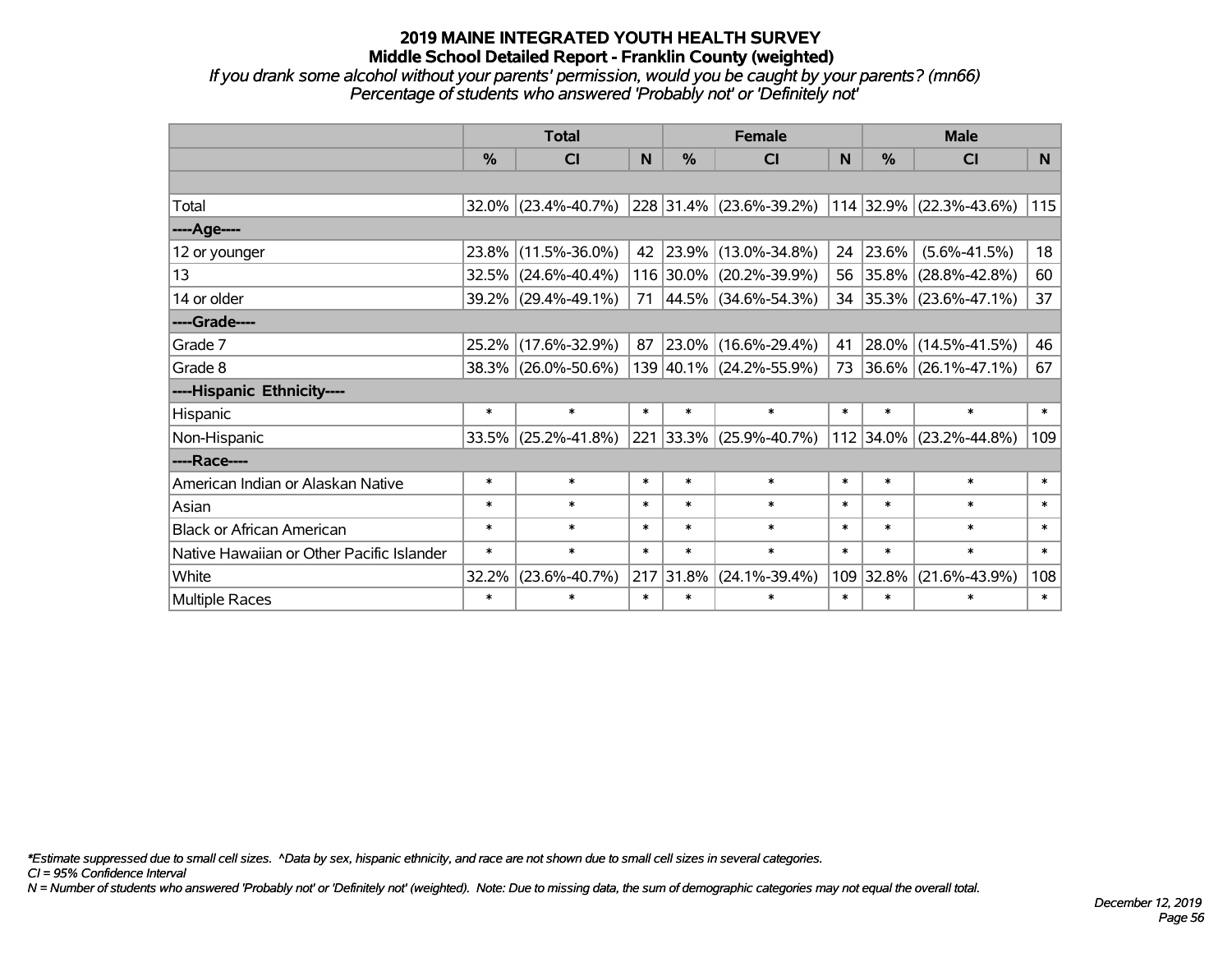*How much do you think people risk harming themselves (physically or in other ways) if they have 1 or 2 drinks of an alcoholic beverage nearly every day? (mn67b)*

*Percentage of students who answered 'No risk' or 'Slight risk'*

|                                           | <b>Total</b> |                     |        |               | <b>Female</b>           |        | <b>Male</b> |                         |        |  |
|-------------------------------------------|--------------|---------------------|--------|---------------|-------------------------|--------|-------------|-------------------------|--------|--|
|                                           | $\%$         | <b>CI</b>           | N      | $\frac{0}{0}$ | <b>CI</b>               | N      | %           | <b>CI</b>               | N      |  |
|                                           |              |                     |        |               |                         |        |             |                         |        |  |
| Total                                     |              | 45.7% (40.4%-51.0%) |        |               | 322 40.2% (33.8%-46.6%) |        |             | 144 51.3% (45.5%-57.1%) | 177    |  |
| ----Age----                               |              |                     |        |               |                         |        |             |                         |        |  |
| 12 or younger                             |              | 41.4% (37.2%-45.6%) | 74     | 32.7%         | $(25.3\% - 40.2\%)$     | 31     | 51.2%       | $(45.8\% - 56.6\%)$     | 43     |  |
| 13                                        |              | 48.3% (40.5%-56.2%) |        | 165 42.2%     | $(31.7\% - 52.6\%)$     |        |             | 77 55.2% (48.9%-61.5%)  | 87     |  |
| 14 or older                               |              | 45.1% (40.2%-50.0%) |        |               | 84 44.6% (32.4%-56.8%)  |        |             | 37 45.5% (36.9%-54.0%)  | 47     |  |
| ----Grade----                             |              |                     |        |               |                         |        |             |                         |        |  |
| Grade 7                                   |              | 43.6% (36.7%-50.5%) |        | 148 32.2%     | $(17.6\% - 46.8\%)$     | 56     | 55.3%       | $(53.3\% - 57.4\%)$     | 91     |  |
| Grade 8                                   |              | 48.6% (44.5%-52.6%) |        |               | 174 48.7% (42.1%-55.2%) |        |             | 88 48.5% (37.7%-59.2%)  | 86     |  |
| ----Hispanic Ethnicity----                |              |                     |        |               |                         |        |             |                         |        |  |
| Hispanic                                  |              | 48.9% (34.7%-63.1%) | 6      | $\ast$        | $\ast$                  | $\ast$ | $\ast$      | $\ast$                  | $\ast$ |  |
| Non-Hispanic                              |              | 45.4% (39.9%-51.0%) |        |               | 295 40.8% (34.4%-47.1%) |        |             | 139 50.5% (43.3%-57.8%) | 156    |  |
| ----Race----                              |              |                     |        |               |                         |        |             |                         |        |  |
| American Indian or Alaskan Native         | $\ast$       | $\ast$              | $\ast$ | $\ast$        | $\ast$                  | $\ast$ | $\ast$      | $\ast$                  | $\ast$ |  |
| Asian                                     | $\ast$       | $\ast$              | $\ast$ | $\ast$        | $\ast$                  | $\ast$ | $\ast$      | $\ast$                  | $\ast$ |  |
| <b>Black or African American</b>          | $\ast$       | $\ast$              | $\ast$ | $\ast$        | $\ast$                  | $\ast$ | $\ast$      | $\ast$                  | $\ast$ |  |
| Native Hawaiian or Other Pacific Islander | $\ast$       | $\ast$              | $\ast$ | $\ast$        | $\ast$                  | $\ast$ | $\ast$      | $\ast$                  | $\ast$ |  |
| White                                     | 46.1%        | $(41.1\% - 51.0\%)$ |        | 309 41.0%     | $(35.4\% - 46.7\%)$     | 139    | 51.0%       | $(44.1\% - 58.0\%)$     | 170    |  |
| Multiple Races                            |              | 42.1% (29.6%-54.5%) | 6      | $\ast$        | $\ast$                  | $\ast$ | $\ast$      | $\ast$                  | $\ast$ |  |

*\*Estimate suppressed due to small cell sizes. ^Data by sex, hispanic ethnicity, and race are not shown due to small cell sizes in several categories.*

*CI = 95% Confidence Interval*

*N = Number of students who answered 'No risk' or 'Slight risk' (weighted). Note: Due to missing data, the sum of demographic categories may not equal the overall total.*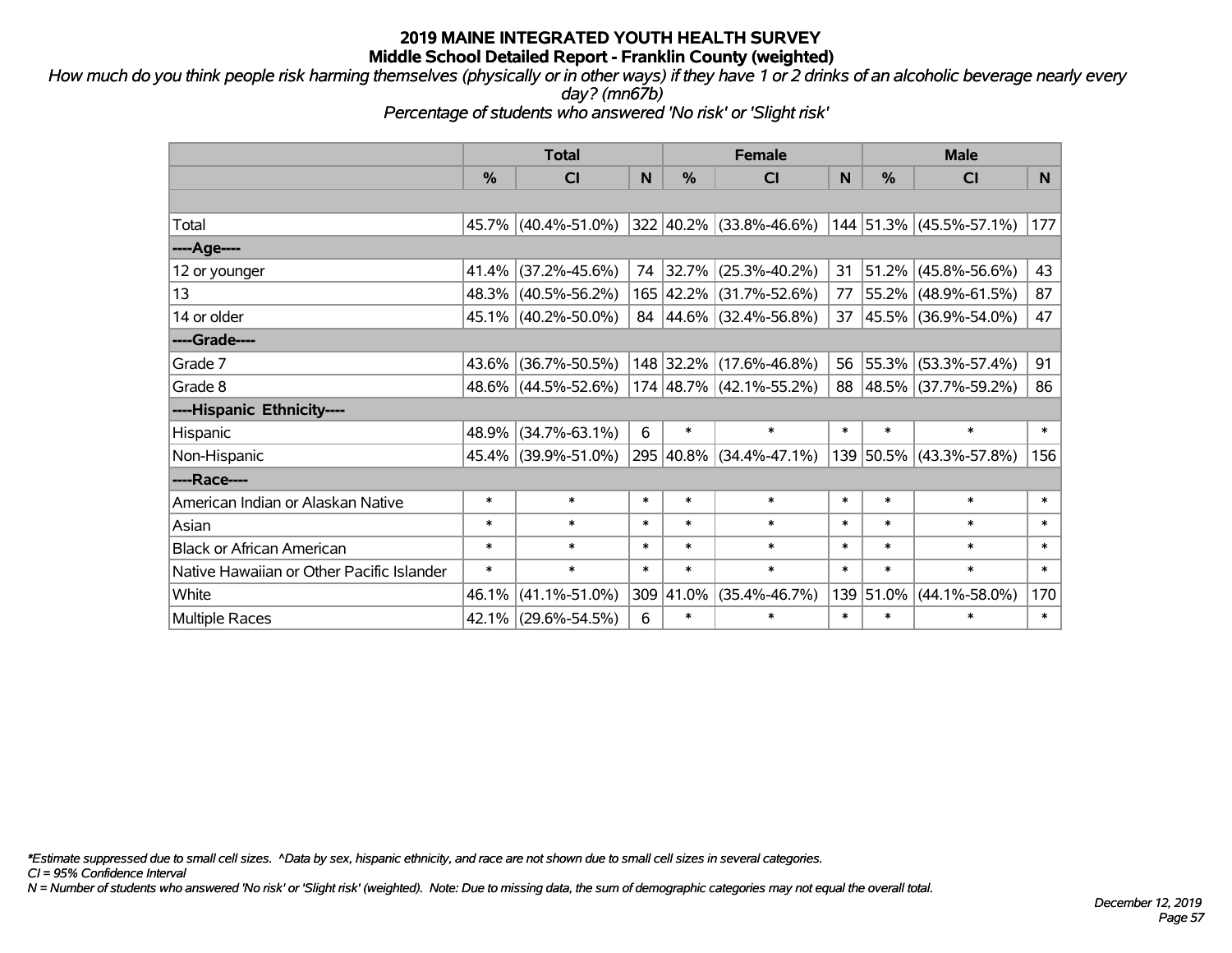*How much do you think people risk harming themselves (physically or in other ways) if they have 5 or more drinks of an alcoholic beverage in a row once or twice a week? (mn68b)*

*Percentage of students who answered 'No risk' or 'Slight risk'*

|                                           | <b>Total</b> |                     |        |            | <b>Female</b>               | <b>Male</b> |               |                            |        |
|-------------------------------------------|--------------|---------------------|--------|------------|-----------------------------|-------------|---------------|----------------------------|--------|
|                                           | %            | <b>CI</b>           | N      | %          | <b>CI</b>                   | N           | $\frac{0}{0}$ | <b>CI</b>                  | N      |
|                                           |              |                     |        |            |                             |             |               |                            |        |
| Total                                     |              | 22.0% (19.7%-24.4%) |        |            | 157 19.5% (11.5%-27.6%)     |             |               | 71 24.7% (14.8%-34.7%)     | 87     |
| ----Age----                               |              |                     |        |            |                             |             |               |                            |        |
| 12 or younger                             | 22.9%        | $(16.3\% - 29.5\%)$ | 41     | 14.7%      | $(9.4\% - 20.1\%)$          |             |               | 14 31.8% (17.9%-45.7%)     | 27     |
| 13                                        |              | 23.8% (18.7%-29.0%) | 82     | $ 22.6\% $ | $(10.1\% - 35.2\%)$         |             |               | 42 25.3% (14.5%-36.2%)     | 40     |
| 14 or older                               |              | 18.1% (15.9%-20.3%) | 34     | $ 18.1\% $ | $(8.6\% - 27.6\%)$          |             |               | 15   18.1%   (12.7%-23.6%) | 20     |
| ----Grade----                             |              |                     |        |            |                             |             |               |                            |        |
| Grade 7                                   |              | 23.3% (19.5%-27.2%) | 81     | $21.0\%$   | $(11.8\% - 30.3\%)$         |             |               | 38 25.9% (10.2%-41.7%)     | 44     |
| Grade 8                                   |              | 21.2% (16.7%-25.8%) | 76     |            | $18.4\%$ (10.2%-26.6%)      |             |               | 33 24.0% (18.0%-30.1%)     | 43     |
| ----Hispanic Ethnicity----                |              |                     |        |            |                             |             |               |                            |        |
| Hispanic                                  | $\ast$       | $\ast$              | $\ast$ | $\ast$     | $\ast$                      | $\ast$      | $\ast$        | $\ast$                     | $\ast$ |
| Non-Hispanic                              |              | 21.2% (18.3%-24.1%) |        |            | 140   19.4%   (10.7%-28.2%) |             |               | 67 23.2% (15.6%-30.9%)     | 73     |
| ----Race----                              |              |                     |        |            |                             |             |               |                            |        |
| American Indian or Alaskan Native         | $\ast$       | $\ast$              | $\ast$ | $\ast$     | $\ast$                      | $\ast$      | $\ast$        | $\ast$                     | $\ast$ |
| Asian                                     | $\ast$       | $\ast$              | $\ast$ | $\ast$     | $\ast$                      | $\ast$      | $\ast$        | $\ast$                     | $\ast$ |
| <b>Black or African American</b>          | $\ast$       | $\ast$              | $\ast$ | $\ast$     | $\ast$                      | $\ast$      | $\ast$        | $\ast$                     | $\ast$ |
| Native Hawaiian or Other Pacific Islander | $\ast$       | $\ast$              | $\ast$ | $\ast$     | $\ast$                      | $\ast$      | $\ast$        | $\ast$                     | $\ast$ |
| White                                     | 22.1%        | $(19.5\% - 24.7\%)$ | 150    | 19.3%      | $(11.4\% - 27.1\%)$         |             | 66 25.0%      | $(15.0\% - 34.9\%)$        | 84     |
| <b>Multiple Races</b>                     | $\ast$       | $\ast$              | $\ast$ | $\ast$     | $\ast$                      | $\ast$      | $\ast$        | $\ast$                     | $\ast$ |

*\*Estimate suppressed due to small cell sizes. ^Data by sex, hispanic ethnicity, and race are not shown due to small cell sizes in several categories.*

*CI = 95% Confidence Interval*

*N = Number of students who answered 'No risk' or 'Slight risk' (weighted). Note: Due to missing data, the sum of demographic categories may not equal the overall total.*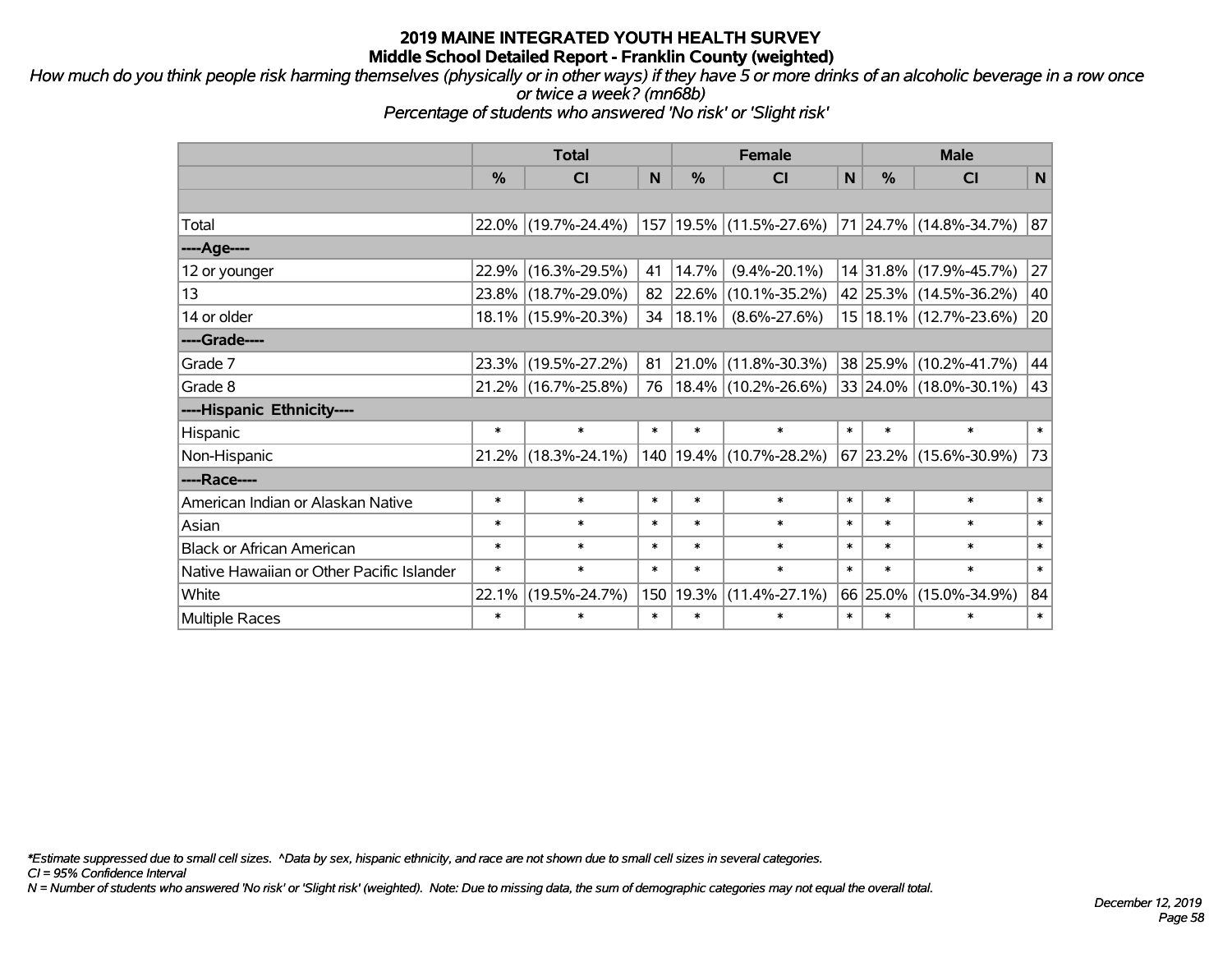*If a kid drank some alcohol in your neighborhood, would he or she be caught by the police? (mn69) Percentage of students who answered 'Probably not' or 'Definitely not'*

|                                           | <b>Total</b>  |                                                |        |               | <b>Female</b>                                        |        | <b>Male</b>   |                             |                |  |
|-------------------------------------------|---------------|------------------------------------------------|--------|---------------|------------------------------------------------------|--------|---------------|-----------------------------|----------------|--|
|                                           | $\frac{0}{0}$ | <b>CI</b>                                      | N      | $\frac{0}{0}$ | <b>CI</b>                                            | N      | $\frac{0}{0}$ | <b>CI</b>                   | N <sub>1</sub> |  |
|                                           |               |                                                |        |               |                                                      |        |               |                             |                |  |
| Total                                     |               | $61.2\%$ (55.5%-66.8%)                         |        |               | $ 434 58.9\% $ (55.9%-61.8%) 213 63.7% (53.5%-73.9%) |        |               |                             | 220            |  |
| ----Age----                               |               |                                                |        |               |                                                      |        |               |                             |                |  |
| 12 or younger                             | 55.8%         | $(51.4\% - 60.1\%)$                            |        | 98 42.3%      | $(29.3\% - 55.2\%)$                                  | 39     | 70.6%         | $(59.9\% - 81.2\%)$         | 59             |  |
| 13                                        |               | $60.1\%$ (49.5%-70.8%)                         |        |               | 210 59.3% (57.1%-61.4%)                              |        |               | 113 61.6% (38.0%-85.1%)     | 97             |  |
| 14 or older                               |               | 68.2% (60.6%-75.7%)                            |        |               | 126 77.0% (63.7%-90.4%)                              |        |               | 61 $ 61.4\% $ (50.5%-72.3%) | 64             |  |
| ----Grade----                             |               |                                                |        |               |                                                      |        |               |                             |                |  |
| Grade 7                                   | 53.6%         | $(51.1\% - 56.1\%)$                            |        |               | 186 47.1% (41.5%-52.8%)                              | 85     | 60.9%         | $(55.4\% - 66.5\%)$         | 101            |  |
| Grade 8                                   |               | $67.8\%$ (58.3%-77.4%) 241 70.0% (59.6%-80.5%) |        |               |                                                      |        |               | 125 65.6% (50.2%-81.0%)     | 116            |  |
| ----Hispanic Ethnicity----                |               |                                                |        |               |                                                      |        |               |                             |                |  |
| Hispanic                                  | $\ast$        | $\ast$                                         | $\ast$ | $\ast$        | $\ast$                                               | $\ast$ | $\ast$        | $\ast$                      | $\ast$         |  |
| Non-Hispanic                              | 62.8%         | $(59.7\% - 65.8\%)$                            |        |               | 408 60.8% (57.6%-63.9%)                              |        | 207 65.0%     | $(57.2\% - 72.7\%)$         | 201            |  |
| ----Race----                              |               |                                                |        |               |                                                      |        |               |                             |                |  |
| American Indian or Alaskan Native         | $\ast$        | $\ast$                                         | $\ast$ | $\ast$        | $\ast$                                               | $\ast$ | $\ast$        | $\ast$                      | $\ast$         |  |
| Asian                                     | $\ast$        | $\ast$                                         | $\ast$ | $\ast$        | $\ast$                                               | $\ast$ | $\ast$        | $\ast$                      | $\ast$         |  |
| <b>Black or African American</b>          | $\ast$        | $\ast$                                         | $\ast$ | $\ast$        | $\ast$                                               | $\ast$ | $\ast$        | $\ast$                      | $\ast$         |  |
| Native Hawaiian or Other Pacific Islander | $\ast$        | $\ast$                                         | $\ast$ | $\ast$        | $\ast$                                               | $\ast$ | $\ast$        | $\ast$                      | $\ast$         |  |
| White                                     | 60.5%         | $(55.2\% - 65.9\%)$                            |        | 408 58.3%     | $(55.6\% - 61.1\%)$                                  | 199    | 63.0%         | $(52.7\% - 73.4\%)$         | 209            |  |
| <b>Multiple Races</b>                     | $\ast$        | $\ast$                                         | $\ast$ | $\ast$        | $\ast$                                               | $\ast$ | $\ast$        | $\ast$                      | $\ast$         |  |

*\*Estimate suppressed due to small cell sizes. ^Data by sex, hispanic ethnicity, and race are not shown due to small cell sizes in several categories.*

*CI = 95% Confidence Interval*

*N = Number of students who answered 'Probably not' or 'Definitely not' (weighted). Note: Due to missing data, the sum of demographic categories may not equal the overall total.*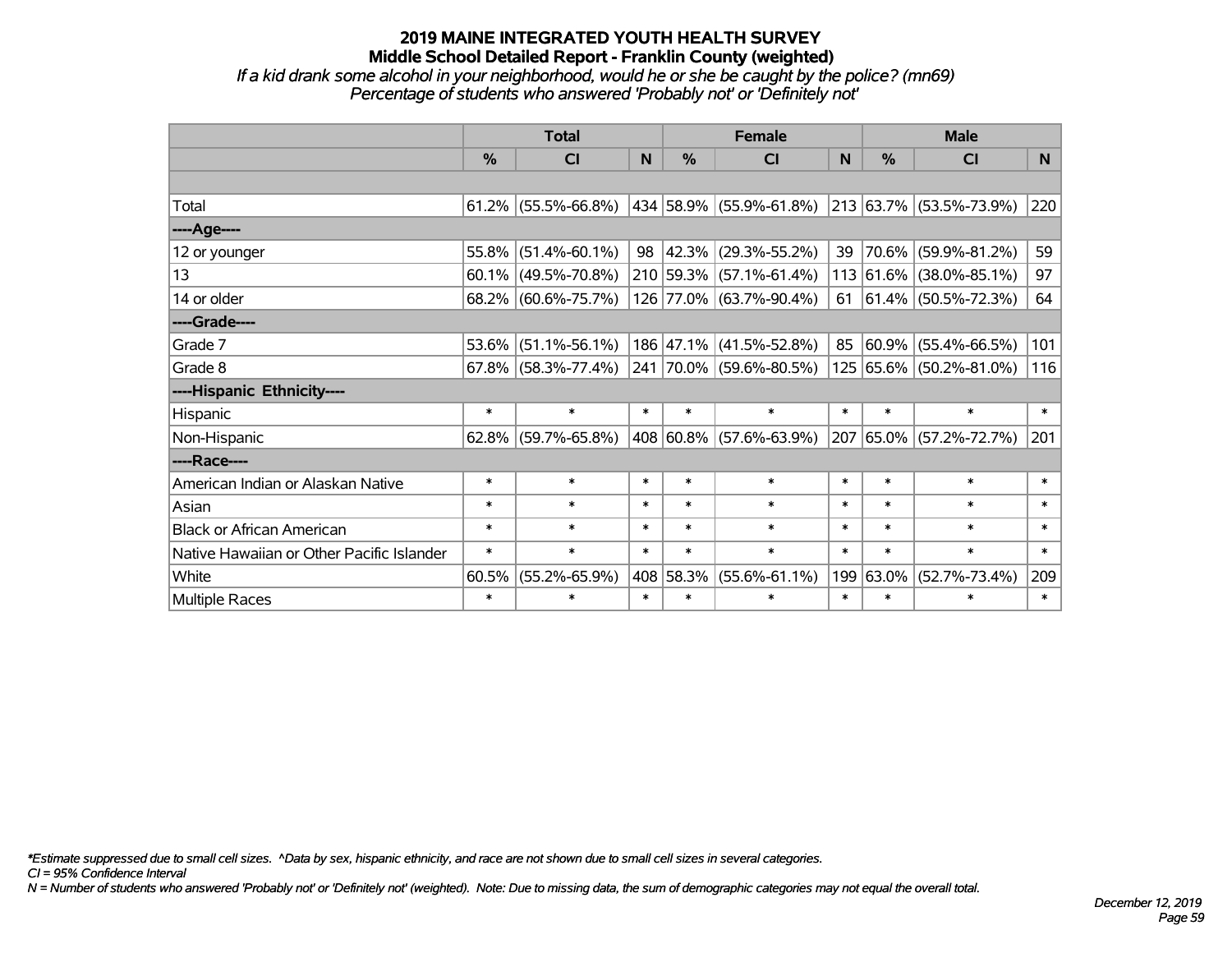*How wrong would most adults over 21 in your neighborhood think it is for kids your age to drink alcohol? (mn71a) Percentage of students who answered 'A little bit wrong' or 'Not wrong at all'*

|                                           | <b>Total</b> |                     |        |        | <b>Female</b>                  |        | <b>Male</b> |                     |        |  |
|-------------------------------------------|--------------|---------------------|--------|--------|--------------------------------|--------|-------------|---------------------|--------|--|
|                                           | $\%$         | <b>CI</b>           | N      | $\%$   | <b>CI</b>                      | N      | $\%$        | <b>CI</b>           | N      |  |
|                                           |              |                     |        |        |                                |        |             |                     |        |  |
| Total                                     | 11.2%        | $(8.1\% - 14.3\%)$  | 79     | 9.7%   | $(4.1\% - 15.3\%)$             |        | 34 12.9%    | $(9.0\% - 16.7\%)$  | 45     |  |
| ----Age----                               |              |                     |        |        |                                |        |             |                     |        |  |
| 12 or younger                             | 5.9%         | $(0.0\% - 12.1\%)$  | 11     | $\ast$ | $\ast$                         | $\ast$ | $\ast$      | $\ast$              | $\ast$ |  |
| 13                                        | 12.5%        | $(7.6\% - 17.3\%)$  | 45     | 7.7%   | $(2.7\% - 12.6\%)$             |        | 14 17.5%    | $(11.5\% - 23.6\%)$ | 31     |  |
| 14 or older                               | 14.1%        | $(10.3\% - 18.0\%)$ |        |        | 24   18.0%   (2.7%-33.2%)      |        | 13 11.3%    | $(0.0\% - 25.1\%)$  | 11     |  |
| ----Grade----                             |              |                     |        |        |                                |        |             |                     |        |  |
| Grade 7                                   | 10.0%        | $(2.8\% - 17.1\%)$  | 34     | 6.6%   | $(0.0\% - 17.9\%)$             |        | 12 13.8%    | $(10.0\% - 17.6\%)$ | 23     |  |
| Grade 8                                   | 12.1%        | $(8.3\% - 15.8\%)$  |        |        | 43 12.4% (5.5%-19.3%) 22 11.7% |        |             | $(6.6\% - 16.8\%)$  | 21     |  |
| ----Hispanic Ethnicity----                |              |                     |        |        |                                |        |             |                     |        |  |
| Hispanic                                  | $\ast$       | $\ast$              | $\ast$ | $\ast$ | $\ast$                         | $\ast$ | $\ast$      | $\ast$              | $\ast$ |  |
| Non-Hispanic                              | 11.2%        | $(8.2\% - 14.1\%)$  |        |        | 73 10.2% (3.7%-16.7%)          | 34     | 12.3%       | $(8.1\% - 16.4\%)$  | 40     |  |
| ----Race----                              |              |                     |        |        |                                |        |             |                     |        |  |
| American Indian or Alaskan Native         | $\ast$       | $\ast$              | $\ast$ | $\ast$ | $\ast$                         | $\ast$ | $\ast$      | $\ast$              | $\ast$ |  |
| Asian                                     | $\ast$       | $\ast$              | $\ast$ | $\ast$ | $\ast$                         | $\ast$ | $\ast$      | $\ast$              | $\ast$ |  |
| <b>Black or African American</b>          | $\ast$       | $\ast$              | $\ast$ | $\ast$ | $\ast$                         | $\ast$ | $\ast$      | $\ast$              | $\ast$ |  |
| Native Hawaiian or Other Pacific Islander | $\ast$       | $\ast$              | $\ast$ | $\ast$ | $\ast$                         | $\ast$ | $\ast$      | $\ast$              | $\ast$ |  |
| White                                     | 11.0%        | $(7.9\% - 14.0\%)$  | 73     | 8.9%   | $(3.4\% - 14.4\%)$             | 30     | 13.2%       | $(9.1\% - 17.4\%)$  | 43     |  |
| Multiple Races                            | $\ast$       | $\ast$              | $\ast$ | $\ast$ | $\ast$                         | $\ast$ | $\ast$      | $\ast$              | $\ast$ |  |

*\*Estimate suppressed due to small cell sizes. ^Data by sex, hispanic ethnicity, and race are not shown due to small cell sizes in several categories.*

*CI = 95% Confidence Interval*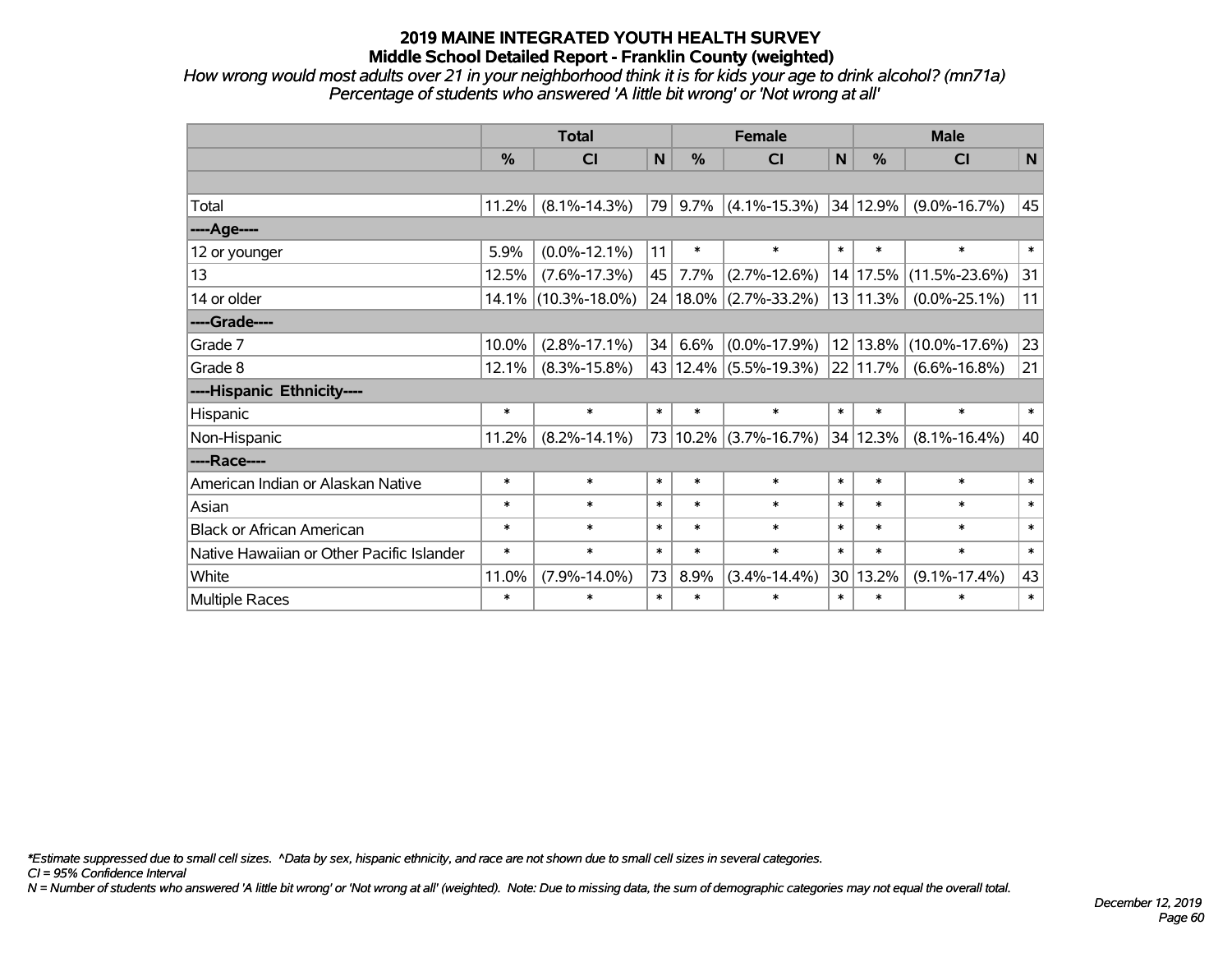*How do you feel about someone your age having 1 or 2 drinks of an alcoholic beverage nearly every day? (mn164) Percentage of students who answered 'Strongly approve' or 'Approve'*

|                                           | <b>Total</b> |                    |                 |               | <b>Female</b>           |        |           | <b>Male</b>          |        |  |  |
|-------------------------------------------|--------------|--------------------|-----------------|---------------|-------------------------|--------|-----------|----------------------|--------|--|--|
|                                           | %            | CI                 | $\mathbf N$     | $\frac{0}{0}$ | CI                      | N      | %         | <b>CI</b>            | N      |  |  |
|                                           |              |                    |                 |               |                         |        |           |                      |        |  |  |
| Total                                     | 5.3%         | $(2.7\% - 8.0\%)$  |                 |               | $38 3.7\% $ (0.4%-7.1%) |        | 13 7.0%   | $(4.4\% - 9.6\%)$    | 25     |  |  |
| ----Age----                               |              |                    |                 |               |                         |        |           |                      |        |  |  |
| 12 or younger                             | 5.6%         | $(0.0\% - 12.1\%)$ | 10 <sup>1</sup> | $\ast$        | $\ast$                  | $\ast$ | $\ast$    | $\ast$               | $\ast$ |  |  |
| 13                                        | 5.2%         | $(2.8\% - 7.5\%)$  | 18              | $\ast$        | $\ast$                  | $\ast$ | $\ast$    | $\ast$               | $\ast$ |  |  |
| 14 or older                               | 5.4%         | $(3.5\% - 7.3\%)$  | 10 <sup>1</sup> | $\ast$        | $\ast$                  | $\ast$ | $\ast$    | $\ast$               | $\ast$ |  |  |
| ----Grade----                             |              |                    |                 |               |                         |        |           |                      |        |  |  |
| Grade 7                                   | 6.1%         | $(1.2\% - 11.0\%)$ | 21              | $ 3.5\% $     | $(0.0\% - 8.3\%)$       | 6      |           | $9.0\%$ (4.8%-13.2%) | 15     |  |  |
| Grade 8                                   | 4.7%         | $(3.2\% - 6.1\%)$  |                 |               | $17 4.1\% $ (2.0%-6.2%) | 7      | $ 5.3\% $ | $(1.8\% - 8.7\%)$    | 10     |  |  |
| ----Hispanic Ethnicity----                |              |                    |                 |               |                         |        |           |                      |        |  |  |
| Hispanic                                  | $\ast$       | $\ast$             | $\ast$          | $\ast$        | $\ast$                  | $\ast$ | $\ast$    | $\ast$               | $\ast$ |  |  |
| Non-Hispanic                              | 5.1%         | $(2.5\% - 7.8\%)$  |                 |               | 34 3.6% (0.0%-7.4%)     |        | 12 6.8%   | $(4.5\% - 9.2\%)$    | 22     |  |  |
| ----Race----                              |              |                    |                 |               |                         |        |           |                      |        |  |  |
| American Indian or Alaskan Native         | $\ast$       | $\ast$             | $\ast$          | $\ast$        | $\ast$                  | $\ast$ | $\ast$    | $\ast$               | $\ast$ |  |  |
| Asian                                     | $\ast$       | $\ast$             | $\ast$          | $\ast$        | $\ast$                  | $\ast$ | $\ast$    | $\ast$               | $\ast$ |  |  |
| <b>Black or African American</b>          | $\ast$       | $\ast$             | $\ast$          | $\ast$        | $\ast$                  | $\ast$ | $\ast$    | $\ast$               | $\ast$ |  |  |
| Native Hawaiian or Other Pacific Islander | $\ast$       | $\ast$             | $\ast$          | $\ast$        | $\ast$                  | $\ast$ | $\ast$    | $\ast$               | $\ast$ |  |  |
| White                                     | 4.9%         | $(2.4\% - 7.4\%)$  | 34              | 2.6%          | $(0.0\% - 5.7\%)$       | 9      | 7.3%      | $(4.7\% - 9.9\%)$    | 25     |  |  |
| Multiple Races                            | $\ast$       | $\ast$             | $\ast$          | $\ast$        | $\ast$                  | $\ast$ | $\ast$    | $\ast$               | $\ast$ |  |  |

*\*Estimate suppressed due to small cell sizes. ^Data by sex, hispanic ethnicity, and race are not shown due to small cell sizes in several categories.*

*CI = 95% Confidence Interval*

*N = Number of students who answered 'Strongly approve' or 'Approve' (weighted). Note: Due to missing data, the sum of demographic categories may not equal the overall total.*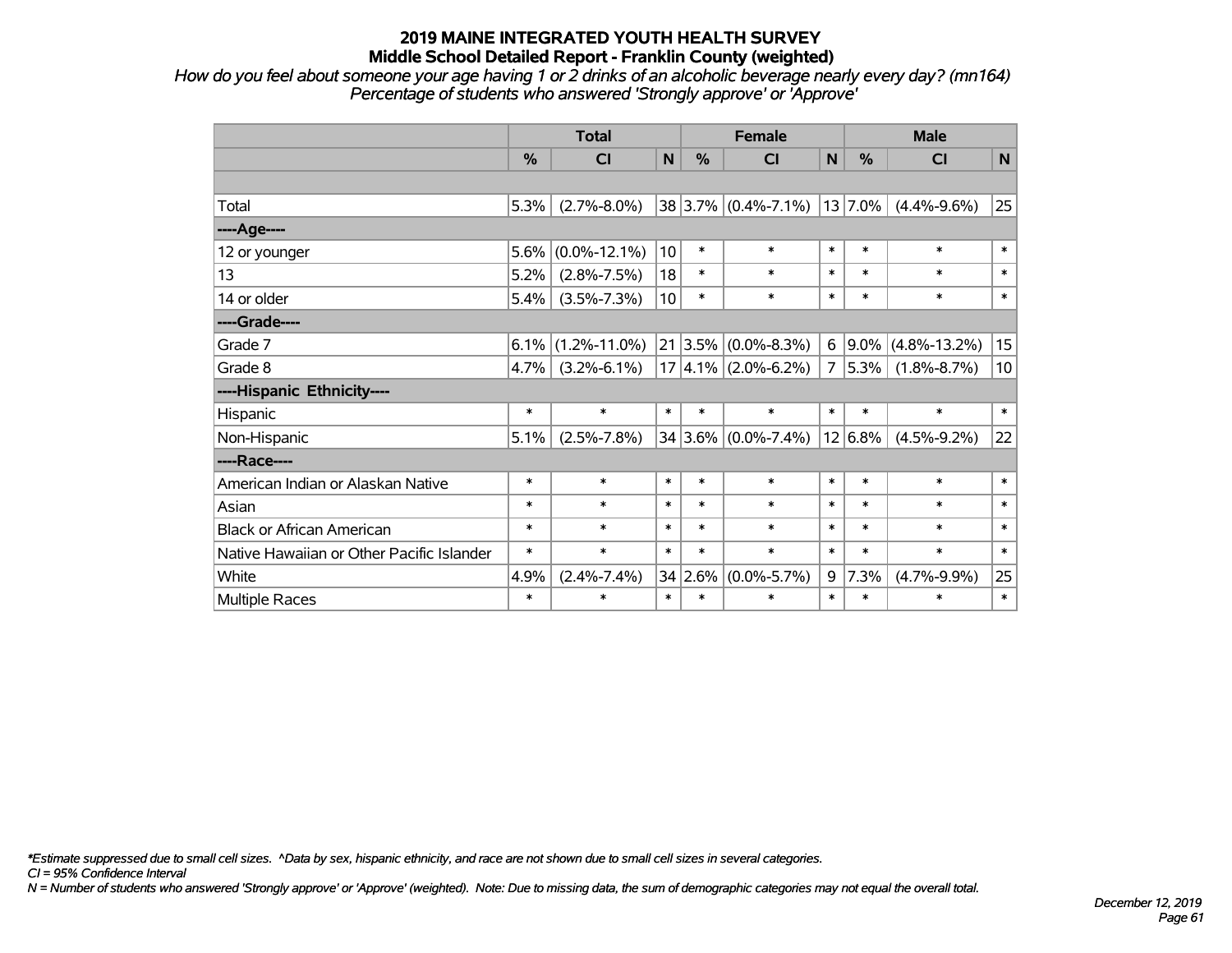*How wrong do your parents feel it would be for you to have 1 or 2 drinks of an alcoholic beverage nearly every day? (mn165) Percentage of students who answered 'A little bit wrong' or 'Not wrong at all'*

|                                           | <b>Total</b> |                    |                |         | <b>Female</b>           | <b>Male</b>    |         |                         |        |
|-------------------------------------------|--------------|--------------------|----------------|---------|-------------------------|----------------|---------|-------------------------|--------|
|                                           | %            | CI                 | N              | %       | <b>CI</b>               | N              | %       | <b>CI</b>               | N      |
|                                           |              |                    |                |         |                         |                |         |                         |        |
| Total                                     | 4.2%         | $(2.5\% - 5.9\%)$  |                |         | $30 4.3\% $ (2.3%-6.4%) |                |         | $16 4.1\% $ (1.8%-6.3%) | 14     |
| ----Age----                               |              |                    |                |         |                         |                |         |                         |        |
| 12 or younger                             | 6.9%         | $(2.1\% - 11.7\%)$ | 12             | $\ast$  | $\ast$                  | $\ast$         | $\ast$  | $\ast$                  | $\ast$ |
| 13                                        | 3.0%         | $(1.6\% - 4.4\%)$  | 11             | $\ast$  | $\ast$                  | $\ast$         | $\ast$  | $\ast$                  | $\ast$ |
| 14 or older                               | 3.9%         | $(2.0\% - 5.9\%)$  | $\overline{7}$ | $\ast$  | $\ast$                  | $\ast$         | $\ast$  | $\ast$                  | $\ast$ |
| ----Grade----                             |              |                    |                |         |                         |                |         |                         |        |
| Grade 7                                   | 4.3%         | $(0.0\% - 8.5\%)$  |                |         | $15 4.9\% $ (0.9%-8.8%) | 9              | 3.7%    | $(0.0\% - 9.0\%)$       | 6      |
| Grade 8                                   | 4.2%         | $(3.0\% - 5.4\%)$  |                |         | $15 3.9\% $ (1.7%-6.0%) | $\overline{7}$ |         | $4.5\%$ (1.7%-7.3%)     | 8      |
| ----Hispanic Ethnicity----                |              |                    |                |         |                         |                |         |                         |        |
| Hispanic                                  | $\ast$       | $\ast$             | $\ast$         | $\ast$  | $\ast$                  | $\ast$         | $\ast$  | $\ast$                  | $\ast$ |
| Non-Hispanic                              | 4.1%         | $(2.4\% - 5.8\%)$  |                |         | $27 3.8\% $ (2.0%-5.7%) |                | 13 4.3% | $(1.8\% - 6.8\%)$       | 14     |
| ----Race----                              |              |                    |                |         |                         |                |         |                         |        |
| American Indian or Alaskan Native         | $\ast$       | $\ast$             | $\ast$         | $\ast$  | $\ast$                  | $\ast$         | $\ast$  | $\ast$                  | $\ast$ |
| Asian                                     | $\ast$       | $\ast$             | $\ast$         | $\ast$  | $\ast$                  | $\ast$         | $\ast$  | $\ast$                  | $\ast$ |
| <b>Black or African American</b>          | $\ast$       | $\ast$             | $\ast$         | $\ast$  | $\ast$                  | $\ast$         | $\ast$  | $\ast$                  | $\ast$ |
| Native Hawaiian or Other Pacific Islander | $\ast$       | $\ast$             | $\ast$         | $\ast$  | $\ast$                  | $\ast$         | $\ast$  | $\ast$                  | $\ast$ |
| White                                     | 3.9%         | $(2.3\% - 5.6\%)$  | 26             | $3.6\%$ | $(1.6\% - 5.6\%)$       | 12             | 4.3%    | $(1.9\% - 6.8\%)$       | 14     |
| <b>Multiple Races</b>                     | $\ast$       | $\ast$             | $\ast$         | $\ast$  | $\ast$                  | $\ast$         | $\ast$  | $\ast$                  | $\ast$ |

*\*Estimate suppressed due to small cell sizes. ^Data by sex, hispanic ethnicity, and race are not shown due to small cell sizes in several categories.*

*CI = 95% Confidence Interval*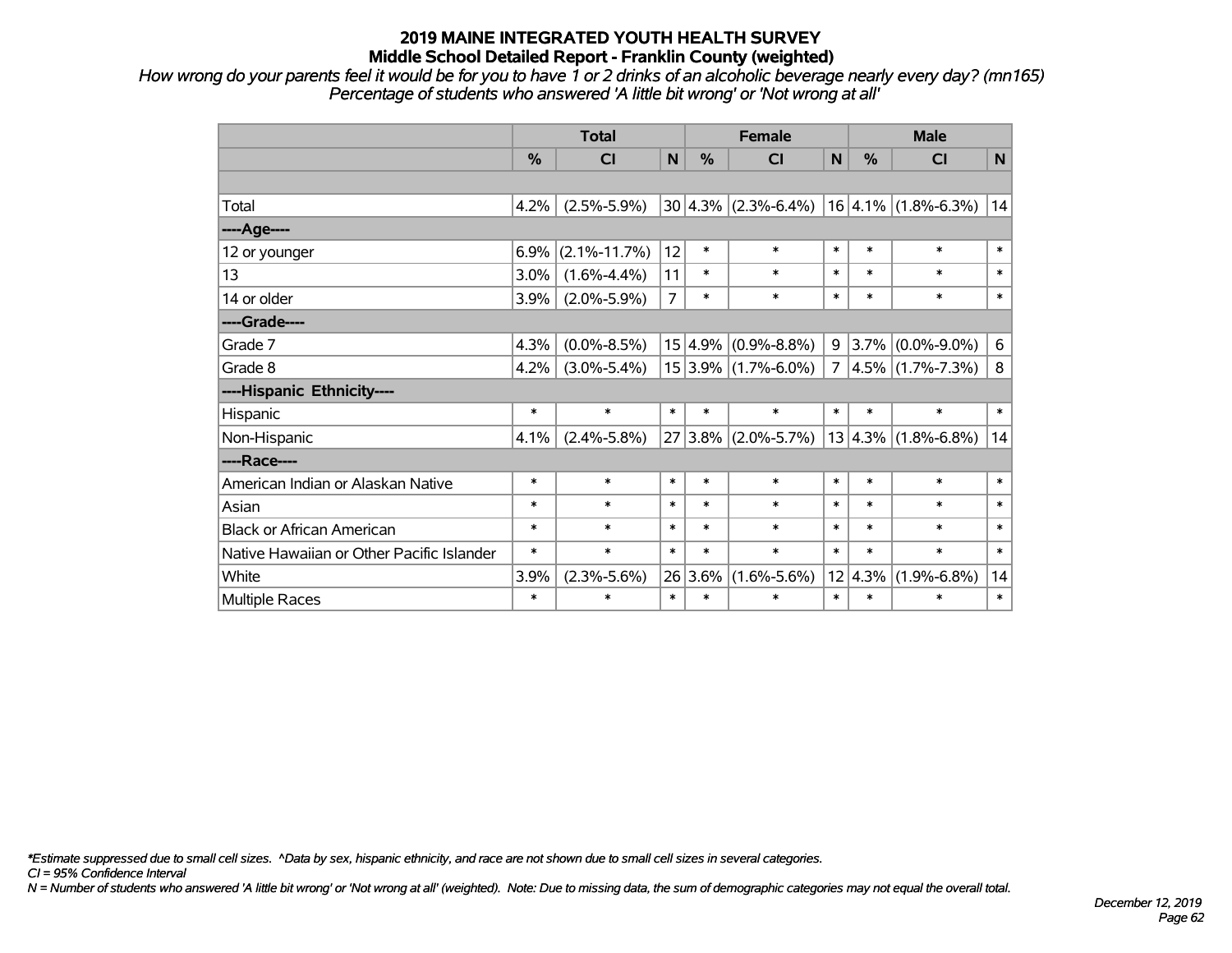*How wrong do your friends feel it would be for you to have 1 or 2 drinks of an alcoholic beverage nearly every day? (mn175) Percentage of students who answered 'A little bit wrong' or 'Not wrong at all'*

|                                           | <b>Total</b>  |                     |        | <b>Female</b> | <b>Male</b>              |              |          |                             |        |
|-------------------------------------------|---------------|---------------------|--------|---------------|--------------------------|--------------|----------|-----------------------------|--------|
|                                           | $\frac{0}{0}$ | CI                  | N      | $\frac{9}{6}$ | CI                       | $\mathsf{N}$ | %        | <b>CI</b>                   | N      |
|                                           |               |                     |        |               |                          |              |          |                             |        |
| Total                                     |               | 16.9% (12.1%-21.7%) |        | 119 16.6%     | $(5.7\% - 27.5\%)$       |              |          | $ 60 17.3\% $ (12.5%-22.1%) | 59     |
| ---- Age----                              |               |                     |        |               |                          |              |          |                             |        |
| 12 or younger                             | 14.0%         | $(0.8\% - 27.1\%)$  | 24     | 14.3%         | $(5.4\% - 23.2\%)$       |              | 14 13.5% | $(0.0\% - 36.7\%)$          | 11     |
| 13                                        | 10.7%         | $(1.4\% - 20.0\%)$  | 37     | 11.5%         | $(0.0\% - 29.1\%)$       | 21           | 9.9%     | $(0.2\% - 19.6\%)$          | 15     |
| 14 or older                               |               | 31.0% (14.8%-47.2%) | 58     |               | $ 31.4\% $ (17.4%-45.4%) |              | 25 30.7% | $(8.9\% - 52.4\%)$          | 33     |
| ----Grade----                             |               |                     |        |               |                          |              |          |                             |        |
| Grade 7                                   | 10.7%         | $(0.5\% - 20.8\%)$  | 37     | 12.1%         | $(0.0\% - 24.7\%)$       | 22           | 9.1%     | $(0.0\% - 20.4\%)$          | 15     |
| Grade 8                                   |               | 22.3% (20.7%-24.0%) | 79     |               | $ 21.4\% $ (10.1%-32.7%) |              |          | 38 23.3% (12.9%-33.6%)      | 41     |
| ----Hispanic Ethnicity----                |               |                     |        |               |                          |              |          |                             |        |
| Hispanic                                  | $\ast$        | $\ast$              | $\ast$ | $\ast$        | $\ast$                   | $\ast$       | $\ast$   | $\ast$                      | $\ast$ |
| Non-Hispanic                              |               | 17.3% (12.6%-22.0%) |        | 113 17.1%     | $(6.2\% - 27.9\%)$       | 58           |          | 17.5% (12.0%-23.0%)         | 54     |
| ----Race----                              |               |                     |        |               |                          |              |          |                             |        |
| American Indian or Alaskan Native         | $\ast$        | $\ast$              | $\ast$ | $\ast$        | $\ast$                   | $\ast$       | $\ast$   | $\ast$                      | $\ast$ |
| Asian                                     | $\ast$        | $\ast$              | $\ast$ | $\ast$        | $\ast$                   | $\ast$       | $\ast$   | $\ast$                      | $\ast$ |
| <b>Black or African American</b>          | $\ast$        | $\ast$              | $\ast$ | $\ast$        | $\ast$                   | $\ast$       | $\ast$   | $\ast$                      | $\ast$ |
| Native Hawaiian or Other Pacific Islander | $\ast$        | $\ast$              | $\ast$ | $\ast$        | $\ast$                   | $\ast$       | $\ast$   | $\ast$                      | $\ast$ |
| White                                     | 16.7%         | $(12.4\% - 21.0\%)$ | 112    | 16.9%         | $(6.6\% - 27.2\%)$       | 58           | 16.6%    | $(11.2\% - 21.9\%)$         | 54     |
| Multiple Races                            | $\ast$        | $\ast$              | $\ast$ | $\ast$        | $\ast$                   | $\ast$       | $\ast$   | $\ast$                      | $\ast$ |

*\*Estimate suppressed due to small cell sizes. ^Data by sex, hispanic ethnicity, and race are not shown due to small cell sizes in several categories.*

*CI = 95% Confidence Interval*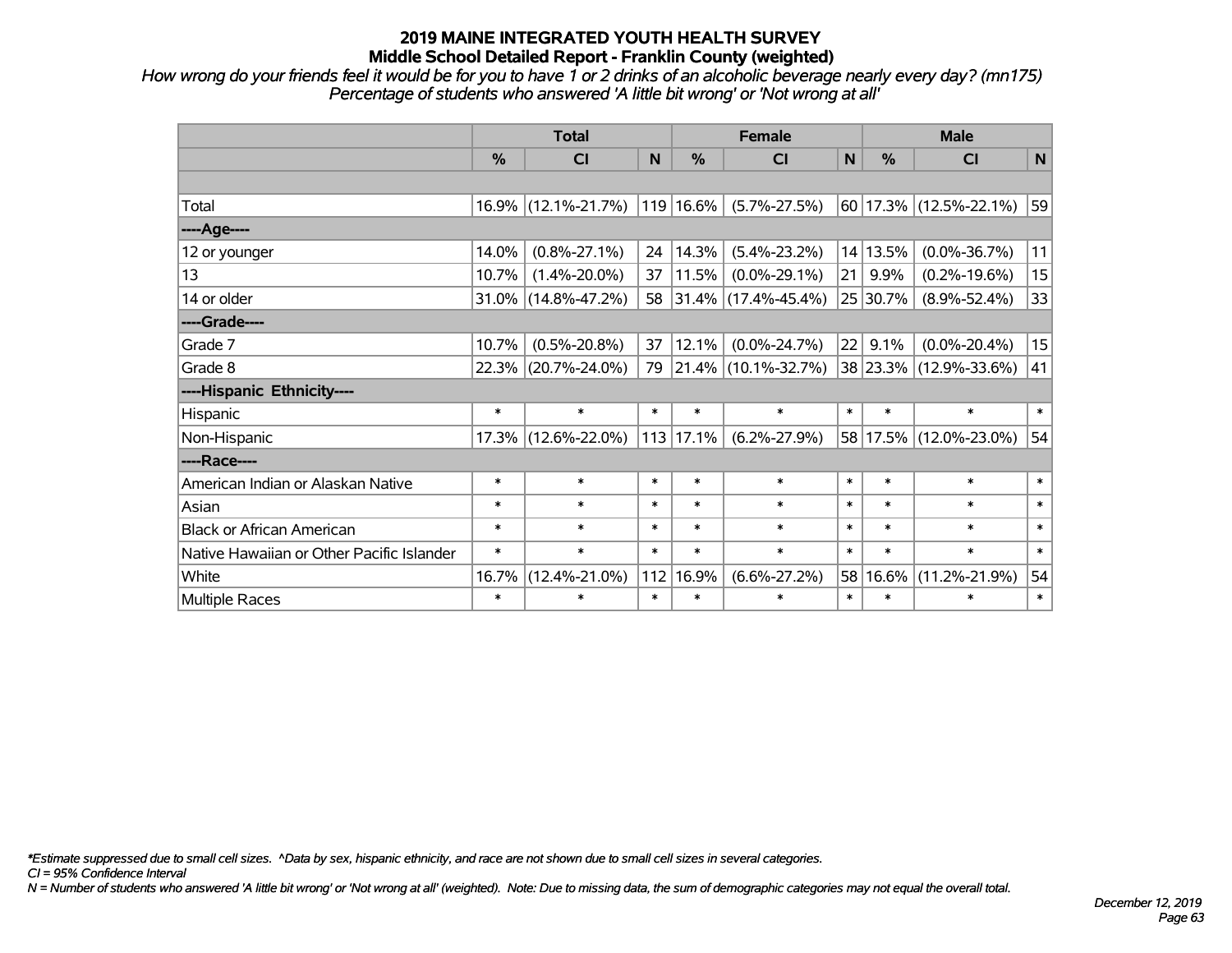#### **2019 MAINE INTEGRATED YOUTH HEALTH SURVEY Middle School Detailed Report - Franklin County (weighted)** *Have you ever used marijuana? (mn74) Percentage of students who answered 'Yes'*

|                                           | <b>Total</b>  |                     |        | <b>Female</b> | <b>Male</b>              |                |               |                        |              |
|-------------------------------------------|---------------|---------------------|--------|---------------|--------------------------|----------------|---------------|------------------------|--------------|
|                                           | $\frac{0}{0}$ | CI                  | N      | $\frac{0}{0}$ | <b>CI</b>                | $\mathsf{N}$   | $\frac{0}{0}$ | <b>CI</b>              | $\mathsf{N}$ |
|                                           |               |                     |        |               |                          |                |               |                        |              |
| Total                                     | 16.2%         | $(9.1\% - 23.2\%)$  | 111    | 13.8%         | $(7.6\% - 19.9\%)$       |                |               | 48 18.8% (10.6%-27.0%) | 63           |
| ----Age----                               |               |                     |        |               |                          |                |               |                        |              |
| 12 or younger                             | 8.2%          | $(0.0\% - 18.7\%)$  | 14     | 6.3%          | $(0.0\% - 15.0\%)$       | 6 <sup>1</sup> | 11.0%         | $(0.0\% - 27.9\%)$     | 8            |
| 13                                        | 17.1%         | $(8.3\% - 25.8\%)$  | 57     | 13.6%         | $(5.6\% - 21.6\%)$       |                |               | 23 21.0% (12.1%-29.9%) | 34           |
| 14 or older                               |               | 22.3% (18.8%-25.7%) | 39     |               | $ 24.2\% $ (18.7%-29.6%) |                |               | 18 20.9% (17.3%-24.5%) | 21           |
| ----Grade----                             |               |                     |        |               |                          |                |               |                        |              |
| Grade 7                                   | 11.2%         | $(1.6\% - 20.7\%)$  | 37     | 7.5%          | $(0.0\% - 15.4\%)$       |                | 13 15.4%      | $(2.3\% - 28.5\%)$     | 24           |
| Grade 8                                   |               | 20.9% (14.6%-27.2%) | 72     |               | $19.6\%$ (11.4%-27.8%)   |                |               | 33 22.1% (17.3%-27.0%) | 38           |
| ----Hispanic Ethnicity----                |               |                     |        |               |                          |                |               |                        |              |
| Hispanic                                  | $\ast$        | $\ast$              | $\ast$ | $\ast$        | $\ast$                   | $\ast$         | $\ast$        | $\ast$                 | $\ast$       |
| Non-Hispanic                              | 16.2%         | $(9.9\% - 22.6\%)$  |        | 103 13.8%     | $(8.5\% - 19.1\%)$       | 45             |               | 18.8% (11.0%-26.6%)    | 58           |
| ----Race----                              |               |                     |        |               |                          |                |               |                        |              |
| American Indian or Alaskan Native         | $\ast$        | $\ast$              | $\ast$ | $\ast$        | $\ast$                   | $\ast$         | $\ast$        | $\ast$                 | $\ast$       |
| Asian                                     | $\ast$        | $\ast$              | $\ast$ | $\ast$        | $\ast$                   | $\ast$         | $\ast$        | $\ast$                 | $\ast$       |
| <b>Black or African American</b>          | $\ast$        | $\ast$              | $\ast$ | $\ast$        | $\ast$                   | $\ast$         | $\ast$        | $\ast$                 | $\ast$       |
| Native Hawaiian or Other Pacific Islander | $\ast$        | $\ast$              | $\ast$ | $\ast$        | $\ast$                   | $\ast$         | $\ast$        | $\ast$                 | $\ast$       |
| White                                     | 16.0%         | $(9.1\% - 22.9\%)$  | 103    | 14.0%         | $(7.9\% - 20.2\%)$       | 46             | 18.1%         | $(10.1\% - 26.1\%)$    | 57           |
| Multiple Races                            | $\ast$        | $\ast$              | $\ast$ | $\ast$        | $\ast$                   | $\ast$         | $\ast$        | $\ast$                 | $\ast$       |

*\*Estimate suppressed due to small cell sizes. ^Data by sex, hispanic ethnicity, and race are not shown due to small cell sizes in several categories.*

*CI = 95% Confidence Interval*

*N = Number of students who answered 'Yes' (weighted). Note: Due to missing data, the sum of demographic categories may not equal the overall total.*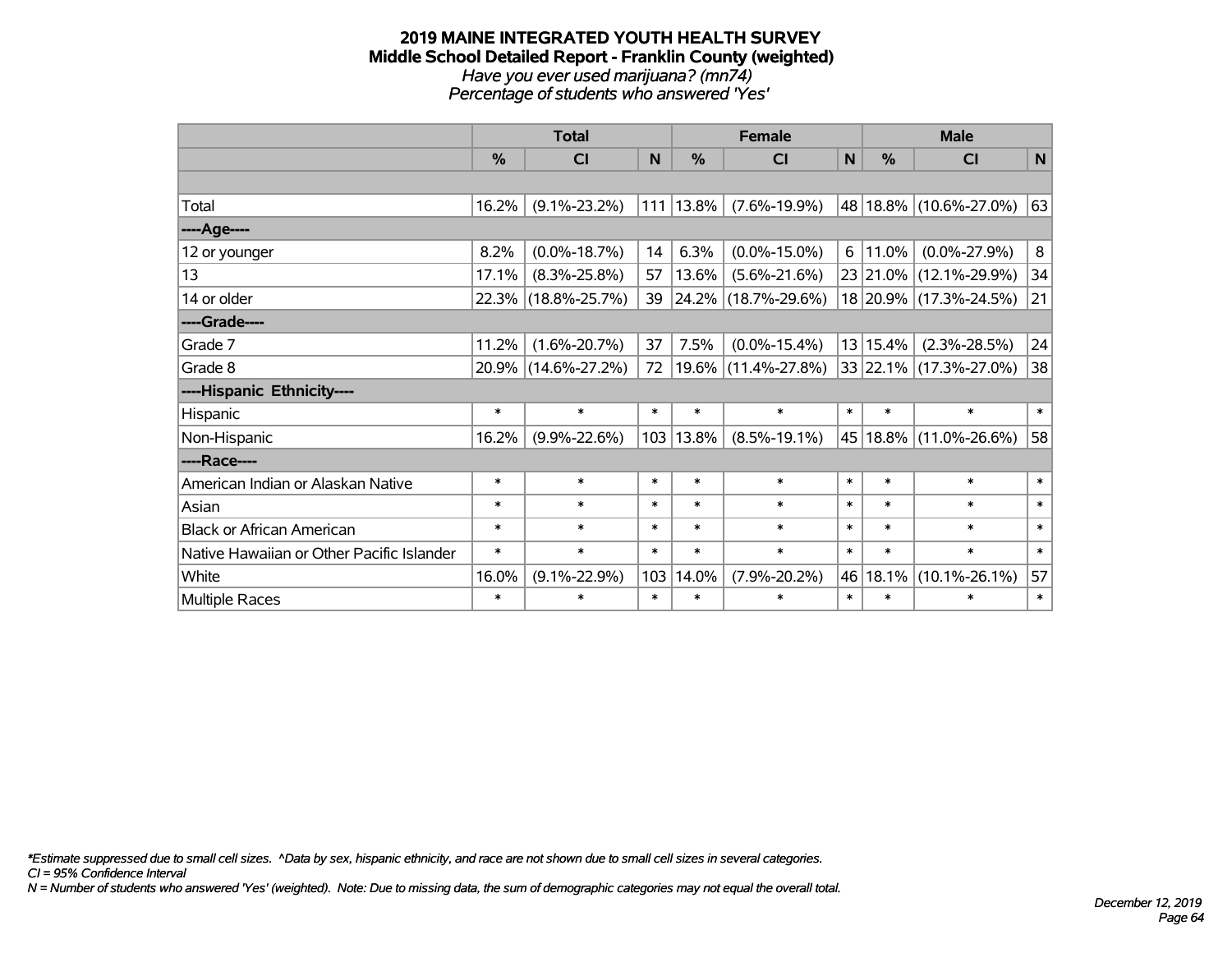*How old were you when you tried marijuana for the first time? (mn75)*

*Among students who have tried marijuana, the percentage of students who answered before age 11*

|                                           | <b>Total</b> |                     |                | <b>Female</b> |                        |              | <b>Male</b>   |                       |                |
|-------------------------------------------|--------------|---------------------|----------------|---------------|------------------------|--------------|---------------|-----------------------|----------------|
|                                           | %            | <b>CI</b>           | N              | %             | CI                     | $\mathsf{N}$ | $\frac{0}{0}$ | <b>CI</b>             | N              |
|                                           |              |                     |                |               |                        |              |               |                       |                |
| Total                                     | 14.7%        | $(6.2\% - 23.2\%)$  |                |               | 17 19.0% (14.6%-23.4%) | 9            |               | $11.4\%$ (0.0%-22.8%) | $\overline{7}$ |
| ----Age----                               |              |                     |                |               |                        |              |               |                       |                |
| 12 or younger                             | $\ast$       | $\ast$              | $\ast$         | $\ast$        | $\ast$                 | $\ast$       | $\ast$        | $\ast$                | $\ast$         |
| 13                                        | 14.1%        | $(2.7\% - 25.4\%)$  | 8              | $\ast$        | $\ast$                 | $\ast$       | $\ast$        | $\ast$                | $\ast$         |
| 14 or older                               | 17.1%        | $(8.8\% - 25.4\%)$  | $\overline{7}$ | $\ast$        | $\ast$                 | $\ast$       | $\ast$        | $\ast$                | $\ast$         |
| ----Grade----                             |              |                     |                |               |                        |              |               |                       |                |
| Grade 7                                   | $\ast$       | $\ast$              | $\ast$         | $\ast$        | $\ast$                 | $\ast$       | $\ast$        | $\ast$                | $\ast$         |
| Grade 8                                   | 15.9%        | $(11.0\% - 20.8\%)$ | 12             | $\ast$        | $\ast$                 | $\ast$       | $\ast$        | $\ast$                | $\ast$         |
| ----Hispanic Ethnicity----                |              |                     |                |               |                        |              |               |                       |                |
| Hispanic                                  | $\ast$       | $\ast$              | $\ast$         | $\ast$        | $\ast$                 | $\ast$       | $\ast$        | $\ast$                | $\ast$         |
| Non-Hispanic                              | 15.4%        | $(7.2\% - 23.5\%)$  |                |               | 16 20.3% (15.8%-24.9%) | 9            |               | $11.5\%$ (0.8%-22.2%) | $\overline{7}$ |
| ----Race----                              |              |                     |                |               |                        |              |               |                       |                |
| American Indian or Alaskan Native         | $\ast$       | $\ast$              | $\ast$         | $\ast$        | $\ast$                 | $\ast$       | $\ast$        | $\ast$                | $\ast$         |
| Asian                                     | $\ast$       | $\ast$              | $\ast$         | $\ast$        | $\ast$                 | $\ast$       | $\ast$        | $\ast$                | $\ast$         |
| <b>Black or African American</b>          | $\ast$       | $\ast$              | $\ast$         | $\ast$        | $\ast$                 | $\ast$       | $\ast$        | $\ast$                | $\ast$         |
| Native Hawaiian or Other Pacific Islander | $\ast$       | $\ast$              | $\ast$         | $\ast$        | $\ast$                 | $\ast$       | $\ast$        | $\ast$                | $\ast$         |
| White                                     | 14.6%        | $(6.3\% - 23.0\%)$  | 16             | 19.0%         | $(15.4\% - 22.5\%)$    | 9            | 11.1%         | $(0.0\% - 23.1\%)$    | 6              |
| Multiple Races                            | $\ast$       | $\ast$              | $\ast$         | $\ast$        | $\ast$                 | $\ast$       | $\ast$        | $\ast$                | $\ast$         |

*\*Estimate suppressed due to small cell sizes. ^Data by sex, hispanic ethnicity, and race are not shown due to small cell sizes in several categories.*

*CI = 95% Confidence Interval*

*N = Among students who have tried marijuana, the number of students who answered before age 11 (weighted). Note: Due to missing data, the sum of demographic categories may not equal the overall total.*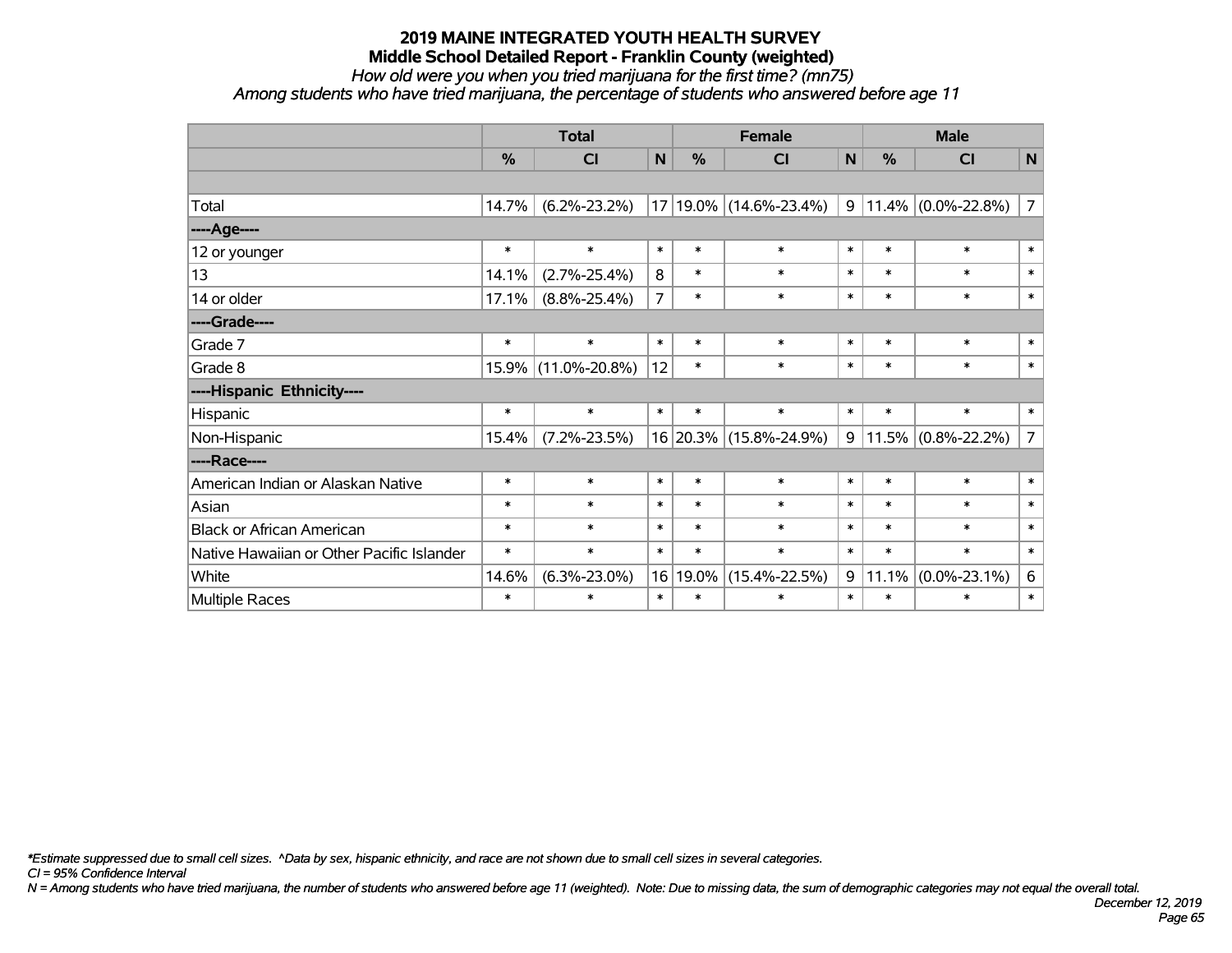#### **2019 MAINE INTEGRATED YOUTH HEALTH SURVEY Middle School Detailed Report - Franklin County (weighted)** *How old were you when you tried marijuana for the first time? (mn75\_2) Percentage of students who answered before age 11*

|                                           | <b>Total</b>  |                   |                |               | <b>Female</b>                           | <b>Male</b> |               |                     |                |
|-------------------------------------------|---------------|-------------------|----------------|---------------|-----------------------------------------|-------------|---------------|---------------------|----------------|
|                                           | $\frac{0}{0}$ | <b>CI</b>         | N              | $\frac{0}{0}$ | <b>CI</b>                               | N           | $\frac{0}{2}$ | <b>CI</b>           | N              |
|                                           |               |                   |                |               |                                         |             |               |                     |                |
| Total                                     |               |                   |                |               | $2.4\%$ (1.8%-3.0%) 17 2.7% (1.7%-3.6%) | 9           |               | $2.2\%$ (0.9%-3.5%) | $\overline{7}$ |
| ----Age----                               |               |                   |                |               |                                         |             |               |                     |                |
| 12 or younger                             | $\ast$        | $\ast$            | $\ast$         | $\ast$        | $\ast$                                  | $\ast$      | $\ast$        | $\ast$              | $\ast$         |
| 13                                        | 2.4%          | $(1.4\% - 3.5\%)$ | 8              | $\ast$        | $\ast$                                  | $\ast$      | $\ast$        | $\ast$              | $\ast$         |
| 14 or older                               | $3.8\%$       | $(2.2\% - 5.4\%)$ | $\overline{7}$ | $\ast$        | $\ast$                                  | $\ast$      | $\ast$        | $\ast$              | $\ast$         |
| ----Grade----                             |               |                   |                |               |                                         |             |               |                     |                |
| Grade 7                                   | $\ast$        | $\ast$            | $\ast$         | $\ast$        | $\ast$                                  | $\ast$      | $\ast$        | $\ast$              | $\ast$         |
| Grade 8                                   | 3.4%          | $(2.6\% - 4.2\%)$ | 12             | $\ast$        | $\ast$                                  | $\ast$      | $\ast$        | $\ast$              | $\ast$         |
| ----Hispanic Ethnicity----                |               |                   |                |               |                                         |             |               |                     |                |
| Hispanic                                  | $\ast$        | $\ast$            | $\ast$         | $\ast$        | $\ast$                                  | $\ast$      | $\ast$        | $\ast$              | $\ast$         |
| Non-Hispanic                              | 2.5%          | $(1.9\% - 3.2\%)$ |                | $16$ 2.9%     | $(1.9\% - 3.8\%)$                       | 9           | $2.2\%$       | $(0.9\% - 3.5\%)$   | $\overline{7}$ |
| ----Race----                              |               |                   |                |               |                                         |             |               |                     |                |
| American Indian or Alaskan Native         | $\ast$        | $\ast$            | $\ast$         | $\ast$        | $\ast$                                  | $\ast$      | $\ast$        | $\ast$              | $\ast$         |
| Asian                                     | $\ast$        | $\ast$            | $\ast$         | $\ast$        | $\ast$                                  | $\ast$      | $\ast$        | $\ast$              | $\ast$         |
| <b>Black or African American</b>          | $\ast$        | $\ast$            | $\ast$         | $\ast$        | $\ast$                                  | $\ast$      | $\ast$        | $\ast$              | $\ast$         |
| Native Hawaiian or Other Pacific Islander | $\ast$        | $\ast$            | $\ast$         | $\ast$        | $\ast$                                  | $\ast$      | $\ast$        | $\ast$              | $\pmb{\ast}$   |
| White                                     | 2.4%          | $(1.8\% - 3.0\%)$ |                | 16 2.7%       | $(1.7\% - 3.8\%)$                       | 9           | 2.0%          | $(0.7\% - 3.4\%)$   | 6              |
| Multiple Races                            | $\ast$        | $\ast$            | $\ast$         | $\ast$        | $\ast$                                  | $\ast$      | $\ast$        | $\ast$              | $\ast$         |

*\*Estimate suppressed due to small cell sizes. ^Data by sex, hispanic ethnicity, and race are not shown due to small cell sizes in several categories.*

*CI = 95% Confidence Interval*

*N = Number of students who answered before age 11 (weighted). Note: Due to missing data, the sum of demographic categories may not equal the overall total.*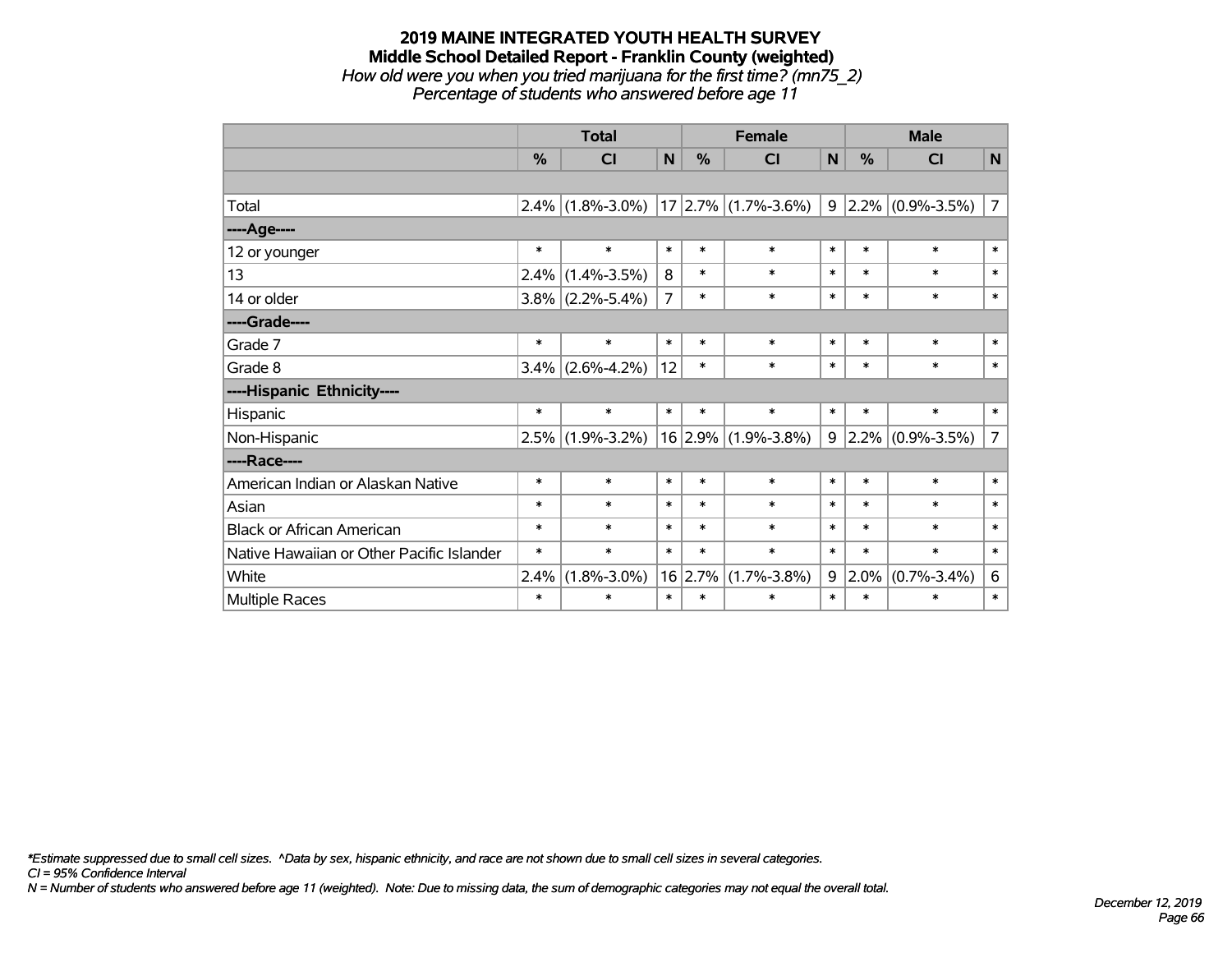#### **2019 MAINE INTEGRATED YOUTH HEALTH SURVEY Middle School Detailed Report - Franklin County (weighted)** *During the past 30 days, how many times did you use marijuana? (mn76) Percentage of students who answered at least 1 time*

|                                           | <b>Total</b>  |                    |        |               | <b>Female</b>          | <b>Male</b> |          |                           |        |
|-------------------------------------------|---------------|--------------------|--------|---------------|------------------------|-------------|----------|---------------------------|--------|
|                                           | $\frac{9}{6}$ | <b>CI</b>          | N      | $\frac{0}{0}$ | <b>CI</b>              | N           | %        | <b>CI</b>                 | N      |
|                                           |               |                    |        |               |                        |             |          |                           |        |
| Total                                     | 8.6%          | $(3.2\% - 14.0\%)$ | 61     | 6.3%          | $(2.6\% - 10.1\%)$     |             |          | $23 11.1\% $ (4.1%-18.1%) | 38     |
| ----Age----                               |               |                    |        |               |                        |             |          |                           |        |
| 12 or younger                             | 3.6%          | $(0.0\% - 9.2\%)$  | 6      | $\ast$        | $\ast$                 | $\ast$      | $\ast$   | $\ast$                    | $\ast$ |
| 13                                        | 9.3%          | $(2.0\% - 16.7\%)$ | 33     | 5.0%          | $(0.0\% - 10.1\%)$     | 9           | 14.4%    | $(5.4\% - 23.4\%)$        | 23     |
| 14 or older                               | 12.1%         | $(9.7\% - 14.6\%)$ |        |               | 22 15.7% (10.2%-21.2%) | 12          | 9.5%     | $(7.1\% - 11.9\%)$        | 10     |
| ----Grade----                             |               |                    |        |               |                        |             |          |                           |        |
| Grade 7                                   | 5.7%          | $(0.0\% - 13.4\%)$ | 20     | $\ast$        | $\ast$                 | $\ast$      | $\ast$   | $\ast$                    | $\ast$ |
| Grade 8                                   | 11.6%         | $(7.4\% - 15.7\%)$ |        | 42 10.0%      | $(5.5\% - 14.5\%)$     |             | 18 13.1% | $(9.0\% - 17.2\%)$        | 23     |
| ----Hispanic Ethnicity----                |               |                    |        |               |                        |             |          |                           |        |
| Hispanic                                  | $\ast$        | $\ast$             | $\ast$ | $\ast$        | $\ast$                 | $\ast$      | $\ast$   | $\ast$                    | $\ast$ |
| Non-Hispanic                              | 8.8%          | $(3.9\% - 13.6\%)$ | 58     | 6.5%          | $(2.9\% - 10.0\%)$     |             | 22 11.3% | $(5.1\% - 17.5\%)$        | 36     |
| ----Race----                              |               |                    |        |               |                        |             |          |                           |        |
| American Indian or Alaskan Native         | $\ast$        | $\ast$             | $\ast$ | $\ast$        | $\ast$                 | $\ast$      | $\ast$   | $\ast$                    | $\ast$ |
| Asian                                     | $\ast$        | $\ast$             | $\ast$ | $\ast$        | $\ast$                 | $\ast$      | $\ast$   | $\ast$                    | $\ast$ |
| <b>Black or African American</b>          | $\ast$        | $\ast$             | $\ast$ | $\ast$        | $\ast$                 | $\ast$      | $\ast$   | $\ast$                    | $\ast$ |
| Native Hawaiian or Other Pacific Islander | $\ast$        | $\ast$             | $\ast$ | $\ast$        | $\ast$                 | $\ast$      | $\ast$   | $\ast$                    | $\ast$ |
| White                                     | 8.4%          | $(3.5\% - 13.4\%)$ | 56     | 6.4%          | $(2.7\% - 10.1\%)$     | 22          | 10.6%    | $(4.3\% - 16.9\%)$        | 34     |
| <b>Multiple Races</b>                     | $\ast$        | $\ast$             | $\ast$ | $\ast$        | $\ast$                 | $\ast$      | $\ast$   | $\ast$                    | $\ast$ |

*\*Estimate suppressed due to small cell sizes. ^Data by sex, hispanic ethnicity, and race are not shown due to small cell sizes in several categories.*

*CI = 95% Confidence Interval*

*N = Number of students who answered at least 1 time (weighted). Note: Due to missing data, the sum of demographic categories may not equal the overall total.*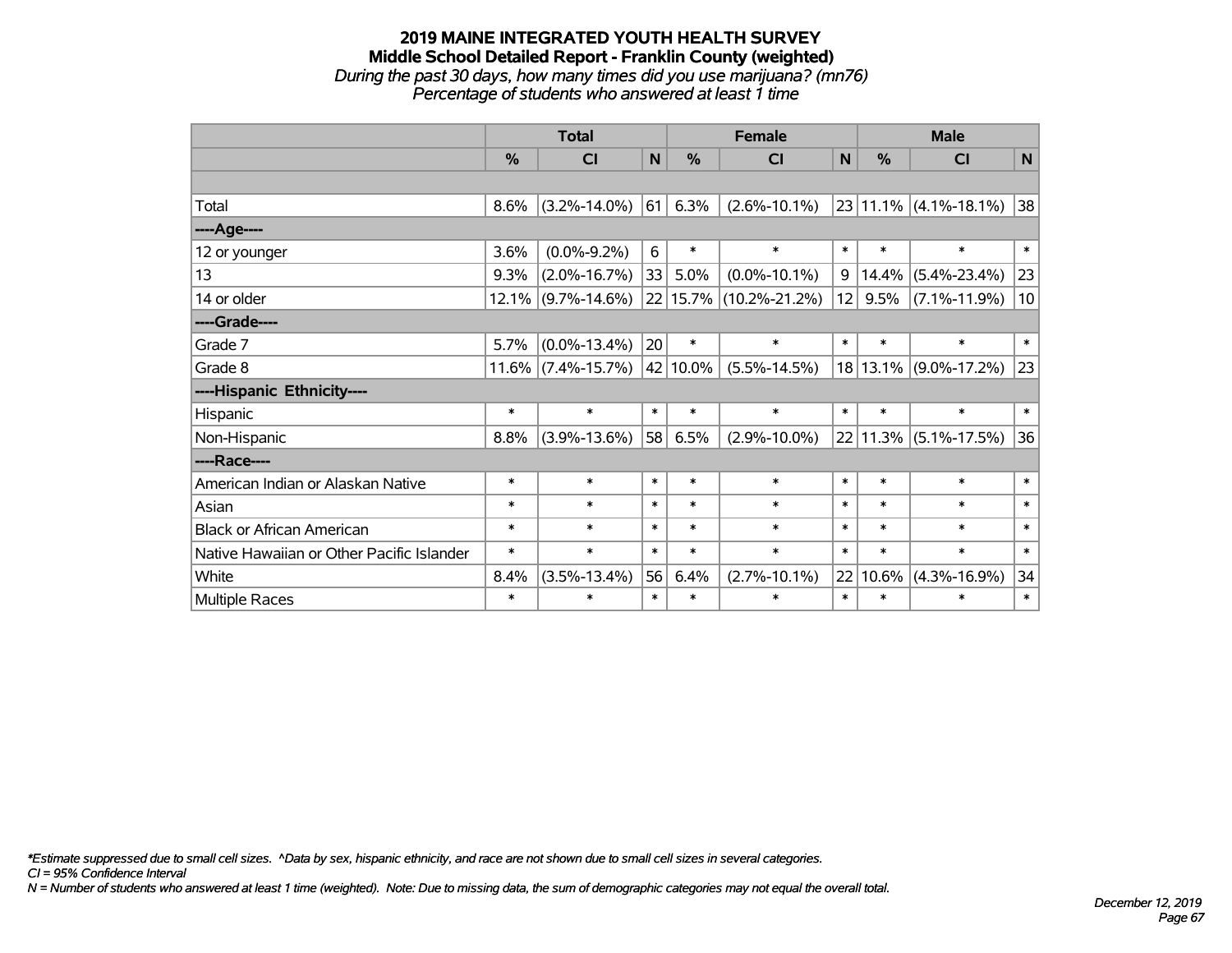*If you wanted to get some marijuana, how easy would it be for you to get some? (mn77) Percentage of students who answered 'Sort of easy' or 'Very easy'*

|                                           | <b>Total</b> |                        |        |           | <b>Female</b>            | <b>Male</b> |        |                          |              |
|-------------------------------------------|--------------|------------------------|--------|-----------|--------------------------|-------------|--------|--------------------------|--------------|
|                                           | %            | <b>CI</b>              | N      | %         | <b>CI</b>                | N           | $\%$   | <b>CI</b>                | $\mathsf{N}$ |
|                                           |              |                        |        |           |                          |             |        |                          |              |
| Total                                     |              | 27.9% (18.2%-37.7%)    |        |           | 198 29.3% (21.9%-36.7%)  |             |        | 106 26.6% (13.6%-39.6%)  | 92           |
| ----Age----                               |              |                        |        |           |                          |             |        |                          |              |
| 12 or younger                             | 23.8%        | $(10.3\% - 37.4\%)$    | 42     | 27.2%     | $(17.7\% - 36.6\%)$      | 27          | 19.5%  | $(0.0\% - 39.1\%)$       | 15           |
| 13                                        | 27.0%        | $(17.0\% - 37.0\%)$    | 95     |           | $ 25.7\% $ (16.6%-34.8%) | 48          |        | 28.9% (17.7%-40.1%)      | 47           |
| 14 or older                               | 33.6%        | $(26.6\% - 40.6\%)$    | 61     |           | $ 40.7\% $ (35.9%-45.4%) | 31          |        | $ 28.3\% $ (16.7%-39.9%) | 29           |
| ----Grade----                             |              |                        |        |           |                          |             |        |                          |              |
| Grade 7                                   | 22.9%        | $(11.6\% - 34.1\%)$    | 79     | 23.8%     | $(15.2\% - 32.3\%)$      | 42          | 22.2%  | $(6.4\% - 38.0\%)$       | 36           |
| Grade 8                                   |              | $32.1\%$ (21.7%-42.5%) |        |           | 116 34.3% (25.2%-43.4%)  | 62          |        | $ 29.8\% $ (16.6%-43.1%) | 53           |
| ----Hispanic Ethnicity----                |              |                        |        |           |                          |             |        |                          |              |
| Hispanic                                  | $\ast$       | $\ast$                 | $\ast$ | $\ast$    | $\ast$                   | $\ast$      | $\ast$ | $\ast$                   | $*1$         |
| Non-Hispanic                              |              | 28.4% (18.9%-37.9%)    |        | 188 29.3% | $(21.7\% - 36.8\%)$      | 99          |        | 27.7% (15.5%-39.9%)      | 89           |
| ----Race----                              |              |                        |        |           |                          |             |        |                          |              |
| American Indian or Alaskan Native         | $\ast$       | $\ast$                 | $\ast$ | $\ast$    | $\ast$                   | $\ast$      | $\ast$ | $\ast$                   | $\ast$       |
| Asian                                     | $\ast$       | $\ast$                 | $\ast$ | $\ast$    | $\ast$                   | $\ast$      | $\ast$ | $\ast$                   | $\ast$       |
| <b>Black or African American</b>          | $\ast$       | $\ast$                 | $\ast$ | $\ast$    | $\ast$                   | $\ast$      | $\ast$ | $\ast$                   | $\ast$       |
| Native Hawaiian or Other Pacific Islander | $\ast$       | $\ast$                 | $\ast$ | $\ast$    | $\ast$                   | $\ast$      | $\ast$ | $\ast$                   | $\ast$       |
| White                                     | 27.5%        | $(17.7\% - 37.4\%)$    |        | 185 29.2% | $(21.9\% - 36.5\%)$      | 100         | 26.0%  | $(12.8\% - 39.2\%)$      | 85           |
| Multiple Races                            |              | 42.5% (28.7%-56.3%)    | 6      | $\ast$    | $\ast$                   | $\ast$      | $\ast$ | $\ast$                   | $\ast$       |

*\*Estimate suppressed due to small cell sizes. ^Data by sex, hispanic ethnicity, and race are not shown due to small cell sizes in several categories.*

*CI = 95% Confidence Interval*

*N = Number of students who answered 'Sort of easy' or 'Very easy' (weighted). Note: Due to missing data, the sum of demographic categories may not equal the overall total.*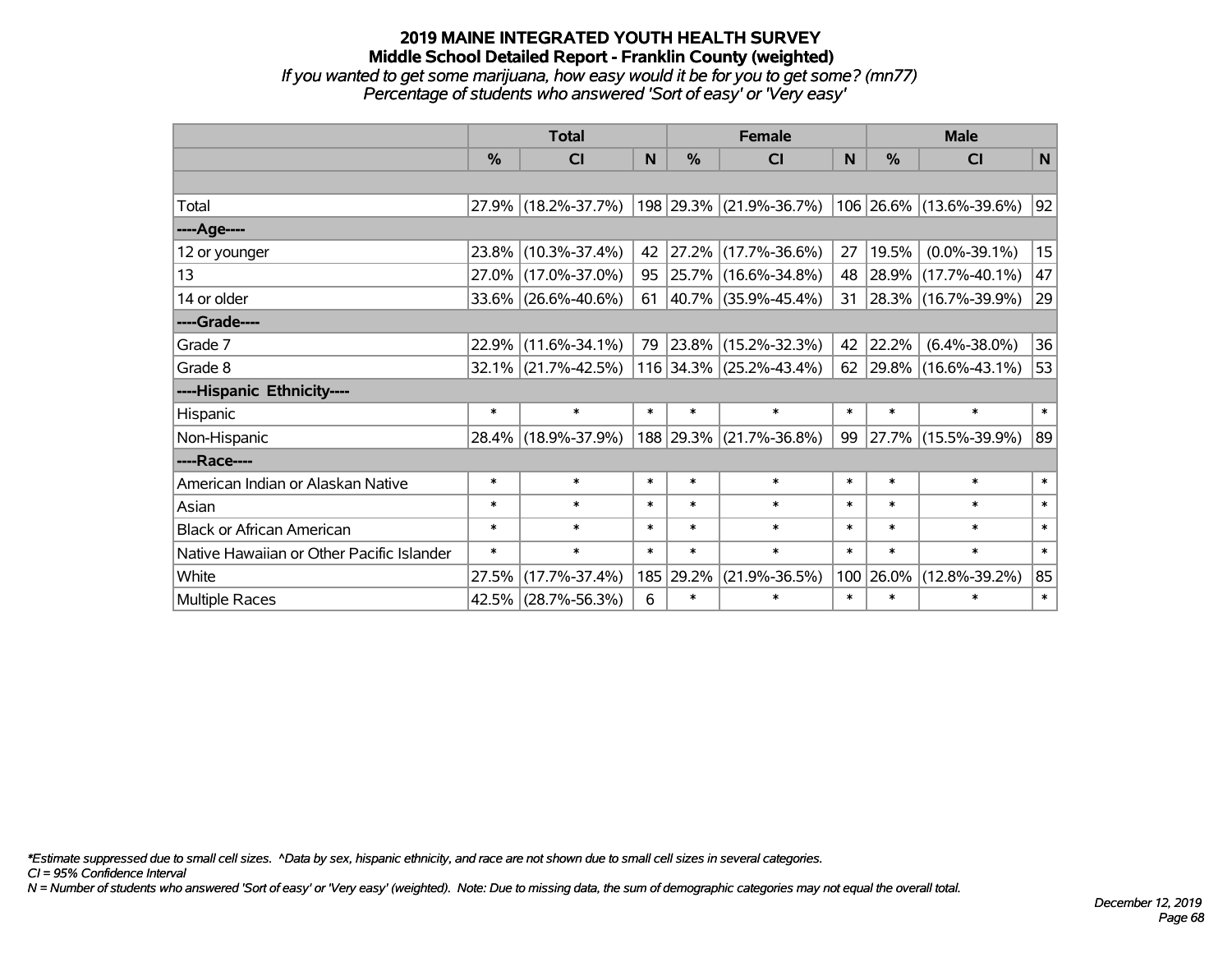#### **2019 MAINE INTEGRATED YOUTH HEALTH SURVEY Middle School Detailed Report - Franklin County (weighted)** *How wrong do your parents feel it would be for you to use marijuana? (mn193) Percentage of students who answered 'A little bit wrong' or 'Not wrong at all'*

|                                           | <b>Total</b>  |                     |                 |               | <b>Female</b>          |                 |           | <b>Male</b>               |                 |  |  |
|-------------------------------------------|---------------|---------------------|-----------------|---------------|------------------------|-----------------|-----------|---------------------------|-----------------|--|--|
|                                           | $\frac{0}{0}$ | <b>CI</b>           | $\mathsf{N}$    | $\frac{0}{0}$ | CI                     | $\mathsf{N}$    | %         | CI                        | ${\sf N}$       |  |  |
|                                           |               |                     |                 |               |                        |                 |           |                           |                 |  |  |
| Total                                     | 10.7%         | $(9.0\% - 12.5\%)$  |                 |               | 76 12.5% (10.7%-14.3%) | 45              | $9.0\%$   | $(6.8\% - 11.2\%)$        | 31              |  |  |
| ----Age----                               |               |                     |                 |               |                        |                 |           |                           |                 |  |  |
| 12 or younger                             | 5.7%          | $(3.8\% - 7.6\%)$   | 10 <sup>1</sup> | $\ast$        | $\ast$                 | $\ast$          | $\ast$    | $\ast$                    | $\ast$          |  |  |
| 13                                        | 11.4%         | $(7.2\% - 15.6\%)$  |                 | 40 11.9%      | $(9.7\% - 14.1\%)$     |                 |           | 22   11.0%   (4.5%-17.5%) | 18              |  |  |
| 14 or older                               |               | 14.5% (10.9%-18.2%) |                 |               | 26 20.8% (15.9%-25.7%) |                 | $16$ 9.7% | $(4.2\% - 15.2\%)$        | 10 <sup>1</sup> |  |  |
| ----Grade----                             |               |                     |                 |               |                        |                 |           |                           |                 |  |  |
| Grade 7                                   | 8.9%          | $(6.2\% - 11.6\%)$  | 31 <sup>1</sup> | 8.4%          | $(4.2\% - 12.5\%)$     | 15 <sup>1</sup> | 9.6%      | $(6.2\% - 13.0\%)$        | 16              |  |  |
| Grade 8                                   |               | 12.7% (10.6%-14.7%) |                 |               | 45 16.8% (14.1%-19.5%) | 30              | 8.5%      | $(6.5\% - 10.4\%)$        | 15              |  |  |
| ----Hispanic Ethnicity----                |               |                     |                 |               |                        |                 |           |                           |                 |  |  |
| Hispanic                                  | $\ast$        | $\ast$              | $\ast$          | $\ast$        | $\ast$                 | $\ast$          | $\ast$    | $\ast$                    | $\ast$          |  |  |
| Non-Hispanic                              | 11.3%         | $(9.4\% - 13.2\%)$  |                 |               | 74 13.0% (11.3%-14.8%) | 44              | 9.6%      | $(7.2\% - 11.9\%)$        | 31              |  |  |
| ----Race----                              |               |                     |                 |               |                        |                 |           |                           |                 |  |  |
| American Indian or Alaskan Native         | $\ast$        | $\ast$              | $\ast$          | $\ast$        | $\ast$                 | $\ast$          | $\ast$    | $\ast$                    | $\ast$          |  |  |
| Asian                                     | $\ast$        | $\ast$              | $\ast$          | $\ast$        | $\ast$                 | $\ast$          | $\ast$    | $\ast$                    | $\ast$          |  |  |
| <b>Black or African American</b>          | $\ast$        | $\ast$              | $\ast$          | $\ast$        | $\ast$                 | $\ast$          | $\ast$    | $\ast$                    | $\ast$          |  |  |
| Native Hawaiian or Other Pacific Islander | $\ast$        | $\ast$              | $\ast$          | $\ast$        | $\ast$                 | $\ast$          | $\ast$    | $\ast$                    | $\ast$          |  |  |
| White                                     | 10.8%         | $(9.1\% - 12.6\%)$  |                 | 72 12.5%      | $(10.9\% - 14.0\%)$    | 43              | 9.1%      | $(6.8\% - 11.4\%)$        | 30              |  |  |
| <b>Multiple Races</b>                     | $\ast$        | $\ast$              | $\ast$          | $\ast$        | $\ast$                 | $\ast$          | $\ast$    | $\ast$                    | $\ast$          |  |  |

*\*Estimate suppressed due to small cell sizes. ^Data by sex, hispanic ethnicity, and race are not shown due to small cell sizes in several categories.*

*CI = 95% Confidence Interval*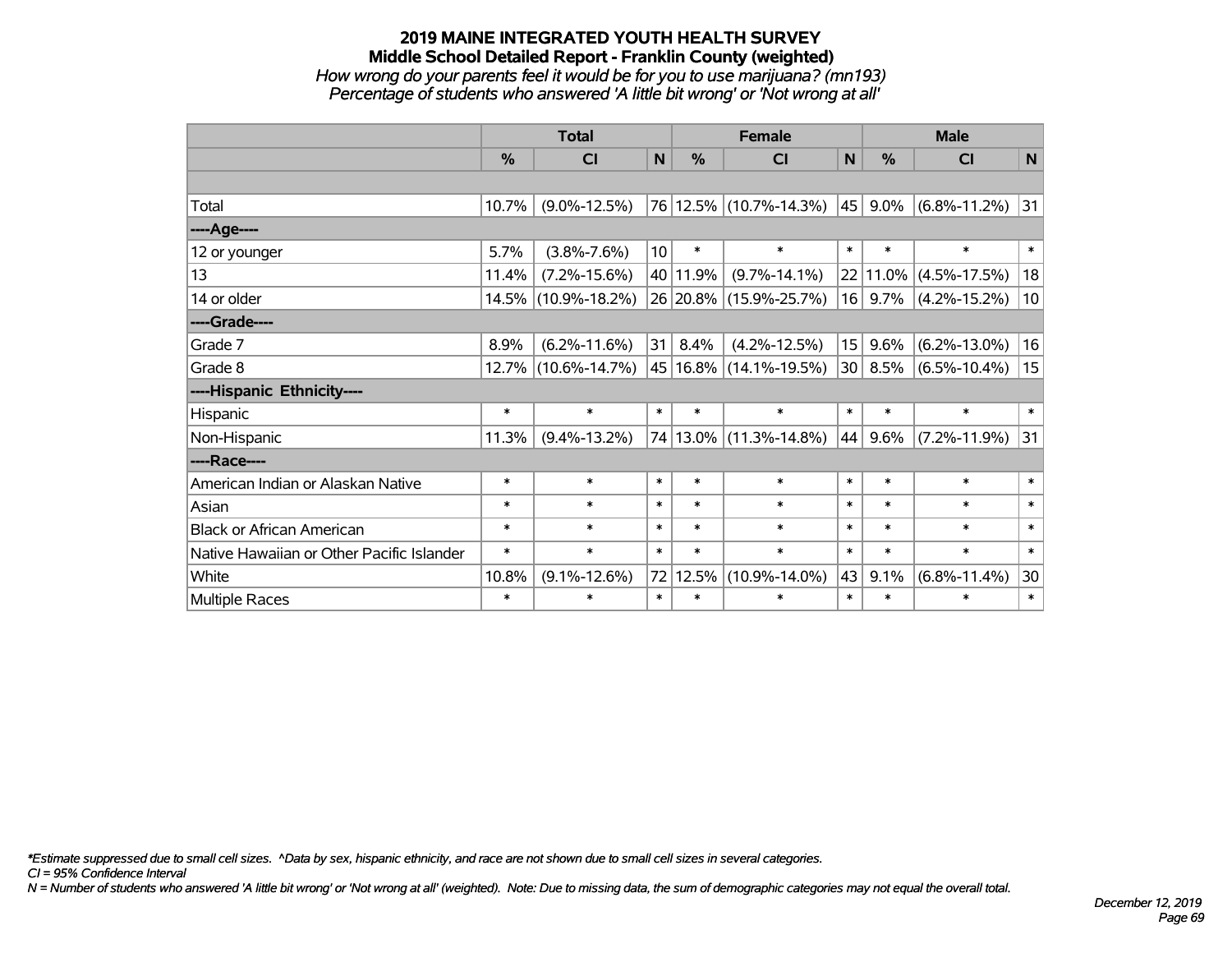*How much do you think people risk harming themselves (physically or in other ways) if they use marijuana once or twice a week? (mn194) Percentage of students who answered 'No risk' or 'Slight risk'*

|                                           | <b>Total</b>  |                        |                |               | <b>Female</b>            |        | <b>Male</b> |                          |                |  |
|-------------------------------------------|---------------|------------------------|----------------|---------------|--------------------------|--------|-------------|--------------------------|----------------|--|
|                                           | $\frac{0}{0}$ | <b>CI</b>              | N              | $\frac{9}{6}$ | <b>CI</b>                | N      | %           | <b>CI</b>                | N <sub>1</sub> |  |
|                                           |               |                        |                |               |                          |        |             |                          |                |  |
| Total                                     |               | 49.8% (36.5%-63.2%)    |                |               | 348 49.4% (37.8%-61.0%)  |        |             | 178 50.3% (34.7%-65.9%)  | 169            |  |
| ----Age----                               |               |                        |                |               |                          |        |             |                          |                |  |
| 12 or younger                             | 41.8%         | $(29.9\% - 53.7\%)$    | 73             |               | 40.1% (28.4%-51.8%)      | 40     | $ 44.0\% $  | $(27.1\% - 60.9\%)$      | 33             |  |
| 13                                        |               | $51.2\%$ (35.7%-66.7%) |                |               | 175 48.7% (31.5%-65.8%)  | 89     |             | $ 54.1\% $ (40.5%-67.6%) | 86             |  |
| 14 or older                               |               | 55.1% (40.7%-69.4%)    | 99             |               | $ 63.2\% $ (50.6%-75.7%) |        |             | 49 49.0% (31.0%-67.0%)   | 51             |  |
| ----Grade----                             |               |                        |                |               |                          |        |             |                          |                |  |
| Grade 7                                   |               | 43.4% (32.8%-54.0%)    |                |               | 145 39.0% (28.2%-49.7%)  | 69     | 48.4%       | $(35.7\% - 61.0\%)$      | 76             |  |
| Grade 8                                   |               | 55.8% (38.1%-73.5%)    |                |               | 200 59.3% (41.5%-77.2%)  |        |             | 107 52.2% (34.0%-70.5%)  | 93             |  |
| ----Hispanic Ethnicity----                |               |                        |                |               |                          |        |             |                          |                |  |
| Hispanic                                  | $\ast$        | $\ast$                 | $\ast$         | $\ast$        | $\ast$                   | $\ast$ | $\ast$      | $\ast$                   | $\ast$         |  |
| Non-Hispanic                              |               | $50.8\%$ (37.4%-64.3%) |                |               | 332 51.2% (39.7%-62.7%)  |        | 173 50.4%   | $(34.5\% - 66.4\%)$      | 159            |  |
| ----Race----                              |               |                        |                |               |                          |        |             |                          |                |  |
| American Indian or Alaskan Native         | $\ast$        | $\ast$                 | $\ast$         | $\ast$        | $\ast$                   | $\ast$ | $\ast$      | $\ast$                   | $\ast$         |  |
| Asian                                     | $\ast$        | $\ast$                 | $\ast$         | $\ast$        | $\ast$                   | $\ast$ | $\ast$      | $\ast$                   | $\ast$         |  |
| <b>Black or African American</b>          | $\ast$        | $\ast$                 | $\ast$         | $\ast$        | $\ast$                   | $\ast$ | $\ast$      | $\ast$                   | $\ast$         |  |
| Native Hawaiian or Other Pacific Islander | $\ast$        | $\ast$                 | $\ast$         | $\ast$        | $\ast$                   | $\ast$ | $\ast$      | $\ast$                   | $\ast$         |  |
| White                                     | 50.1%         | $(36.1\% - 64.1\%)$    |                | 332 49.7%     | $(37.0\% - 62.3\%)$      |        | 170 50.4%   | $(34.5\% - 66.4\%)$      | 162            |  |
| <b>Multiple Races</b>                     |               | $54.1\%$ (43.5%-64.8%) | $\overline{7}$ | $\ast$        | $\ast$                   | $\ast$ | $\ast$      | $\ast$                   | $\ast$         |  |

*\*Estimate suppressed due to small cell sizes. ^Data by sex, hispanic ethnicity, and race are not shown due to small cell sizes in several categories.*

*CI = 95% Confidence Interval*

*N = Number of students who answered 'No risk' or 'Slight risk' (weighted). Note: Due to missing data, the sum of demographic categories may not equal the overall total.*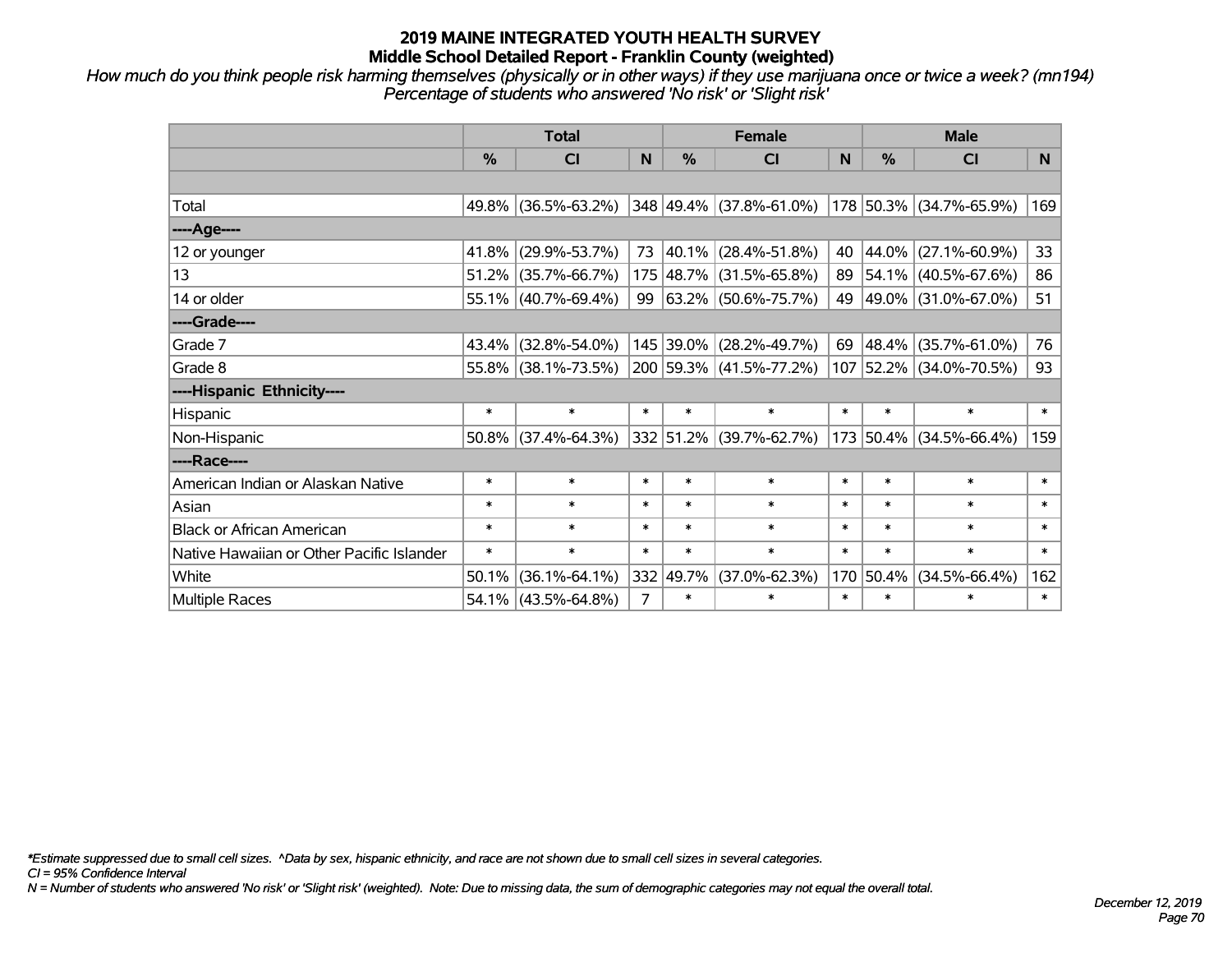## **2019 MAINE INTEGRATED YOUTH HEALTH SURVEY Middle School Detailed Report - Franklin County (weighted)** *How wrong do your friends feel it would be for you to use marijuana? (mn195) Percentage of students who answered 'A little bit wrong' or 'Not wrong at all'*

|                                           | <b>Total</b> |                        |        |            | <b>Female</b>                   |              | <b>Male</b> |                                 |        |  |
|-------------------------------------------|--------------|------------------------|--------|------------|---------------------------------|--------------|-------------|---------------------------------|--------|--|
|                                           | %            | <b>CI</b>              | N      | %          | <b>CI</b>                       | $\mathsf{N}$ | %           | <b>CI</b>                       | N.     |  |
|                                           |              |                        |        |            |                                 |              |             |                                 |        |  |
| Total                                     |              | $30.4\%$ (15.2%-45.6%) |        |            | $ 214 26.2\% (15.3\% - 37.0\%)$ |              |             | $ 95 34.9\%  (14.5\% - 55.2\%)$ | 119    |  |
| ----Age----                               |              |                        |        |            |                                 |              |             |                                 |        |  |
| 12 or younger                             | 20.6%        | $(13.7\% - 27.5\%)$    | 36     | 18.0%      | $(12.5\% - 23.5\%)$             |              | 17 23.4%    | $(7.9\% - 38.8\%)$              | 19     |  |
| 13                                        | 27.4%        | $(11.7\% - 43.2\%)$    | 93     | $ 23.8\% $ | $(18.6\% - 29.0\%)$             |              | 45 32.3%    | $(2.9\% - 61.7\%)$              | 48     |  |
| 14 or older                               |              | 44.5% (25.8%-63.2%)    | 85     | $ 40.8\%$  | $(4.9\% - 76.6\%)$              |              |             | 34 47.3% (37.8%-56.9%)          | 51     |  |
| ----Grade----                             |              |                        |        |            |                                 |              |             |                                 |        |  |
| Grade 7                                   | 21.0%        | $(8.9\% - 33.1\%)$     | 73     | 17.9%      | $(11.7\% - 24.1\%)$             |              | 32 24.5%    | $(3.9\% - 45.0\%)$              | 40     |  |
| Grade 8                                   |              | 38.3% (18.3%-58.2%)    |        |            | 135 33.2% (13.5%-52.9%)         |              |             | $ 60 43.6\% $ (23.5%-63.8%)     | 75     |  |
| ----Hispanic Ethnicity----                |              |                        |        |            |                                 |              |             |                                 |        |  |
| Hispanic                                  | $\ast$       | $\ast$                 | $\ast$ | $\ast$     | $\ast$                          | $\ast$       | $\ast$      | $\ast$                          | $\ast$ |  |
| Non-Hispanic                              |              | $31.1\%$ (16.4%-45.9%) |        | 204 26.9%  | $(16.8\% - 37.1\%)$             |              |             | $ 93 35.7\%  (15.5\% - 55.9\%)$ | 111    |  |
| ----Race----                              |              |                        |        |            |                                 |              |             |                                 |        |  |
| American Indian or Alaskan Native         | $\ast$       | $\ast$                 | $\ast$ | $\ast$     | $\ast$                          | $\ast$       | $\ast$      | $\ast$                          | $\ast$ |  |
| Asian                                     | $\ast$       | $\ast$                 | $\ast$ | $\ast$     | $\ast$                          | $\ast$       | $\ast$      | $\ast$                          | $\ast$ |  |
| <b>Black or African American</b>          | $\ast$       | $\ast$                 | $\ast$ | $\ast$     | $\ast$                          | $\ast$       | $\ast$      | $\ast$                          | $\ast$ |  |
| Native Hawaiian or Other Pacific Islander | $\ast$       | $\ast$                 | $\ast$ | $\ast$     | $\ast$                          | $\ast$       | $\ast$      | $\ast$                          | $\ast$ |  |
| White                                     | 29.9%        | $(14.3\% - 45.6\%)$    | 201    | 26.2%      | $(15.7\% - 36.7\%)$             | 90           | 34.0%       | $(12.5\% - 55.4\%)$             | 111    |  |
| Multiple Races                            | $\ast$       | $\ast$                 | $\ast$ | $\ast$     | *                               | $\ast$       | $\ast$      | $\ast$                          | $\ast$ |  |

*\*Estimate suppressed due to small cell sizes. ^Data by sex, hispanic ethnicity, and race are not shown due to small cell sizes in several categories.*

*CI = 95% Confidence Interval*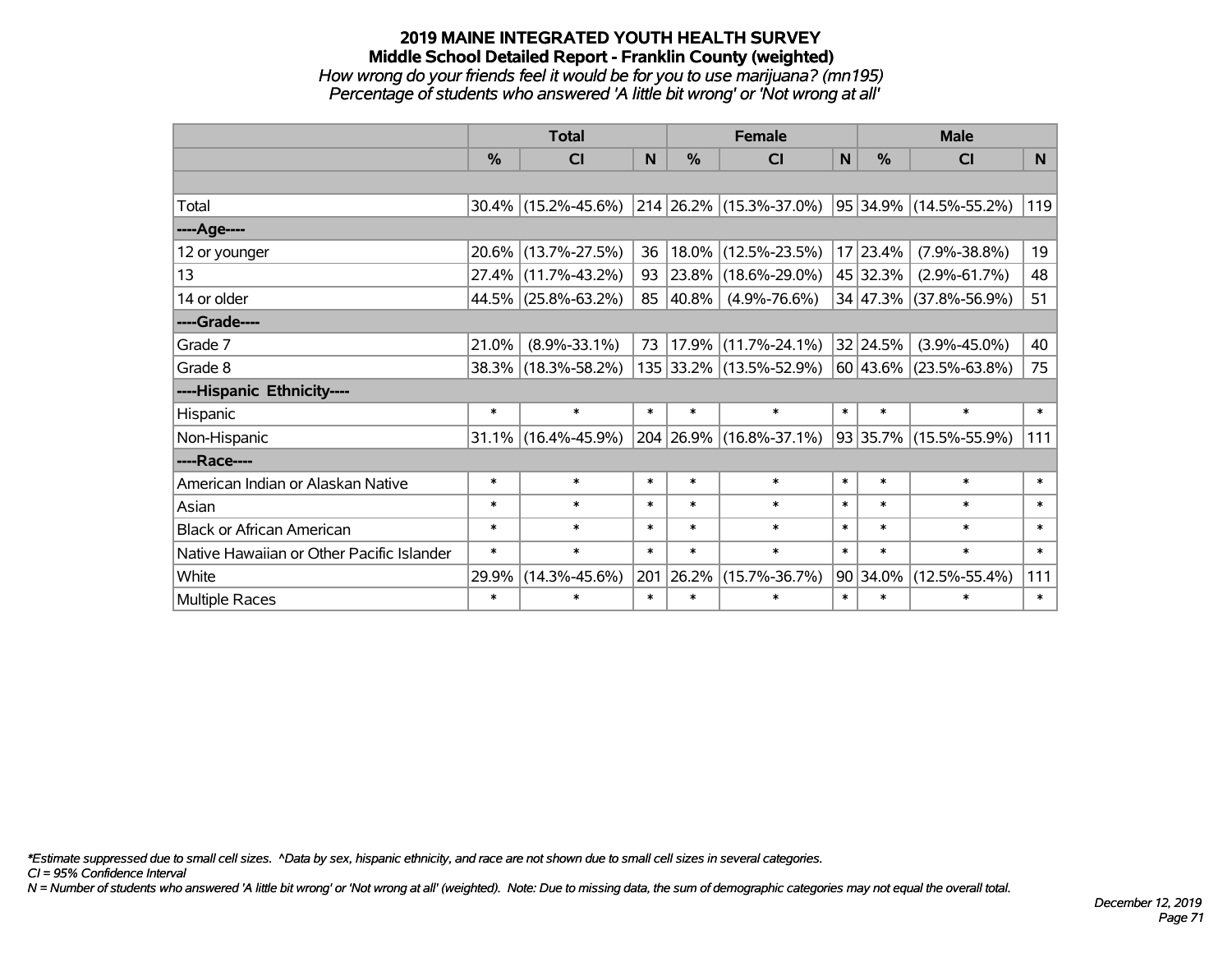#### **2019 MAINE INTEGRATED YOUTH HEALTH SURVEY Middle School Detailed Report - Franklin County (weighted)** *If a kid used marijuana in your neighborhood, would he or she be caught by the police? (mn196) Percentage of students who answered 'Probably not' or 'Definitely not'*

|                 | <b>Total</b> |                        |   | <b>Female</b> |                                                 |   | <b>Male</b>   |                                                                         |    |
|-----------------|--------------|------------------------|---|---------------|-------------------------------------------------|---|---------------|-------------------------------------------------------------------------|----|
|                 | %            | <b>CI</b>              | N | $\frac{9}{6}$ | CI                                              | N | $\frac{9}{6}$ | <b>CI</b>                                                               | N  |
|                 |              |                        |   |               |                                                 |   |               |                                                                         |    |
| Total           |              |                        |   |               |                                                 |   |               | 55.0% (46.9%-63.0%) 386 56.2% (51.6%-60.7%) 205 53.8% (41.3%-66.3%) 181 |    |
| ----Age----     |              |                        |   |               |                                                 |   |               |                                                                         |    |
| 12 or younger   |              | 47.3% (41.9%-52.7%)    |   |               | $81 \vert 45.3\% \vert (32.8\% - 57.8\%)$       |   |               | 42 49.5% (44.3%-54.8%)                                                  | 40 |
| 13 <sup>2</sup> |              | $52.7\%$ (42.9%-62.4%) |   |               | $ 179 56.7\%  (51.3\% - 62.2\%)$                |   |               | 108 47.8% (29.8%-65.8%)                                                 | 71 |
| 14 or older     |              | $65.9\%$ (59.6%-72.2%) |   |               | $\vert$ 126 $\vert$ 67.0% $\vert$ (56.7%-77.3%) |   |               | 55 65.1% (53.7%-76.5%)                                                  | 70 |
| ----Grade----   |              |                        |   |               |                                                 |   |               |                                                                         |    |
|                 |              |                        |   |               |                                                 |   |               |                                                                         |    |

Grade 7 45.6% (38.7%-52.5%) 157 46.3% (41.5%-51.1%) 84 45.1% (36.2%-54.0%) 73 Grade 8 63.2% (53.4%-73.1%) 223 65.2% (56.9%-73.6%) 118 61.1% (46.4%-75.9%) 105 **----Hispanic Ethnicity----** Hispanic \* \* \* \* \* \* \* \* \* Non-Hispanic 57.0% (51.4%-62.6%) 372 56.9% (53.3%-60.4%) 195 57.1% (48.4%-65.7%) 177 **----Race----** American Indian or Alaskan Native \* \* \* \* \* \* \* \* \* Asian \* \* \* \* \* \* \* \* \* \* \* \* \* \* \* \* Black or African American \* \* \* \* \* \* \* \* \* Native Hawaiian or Other Pacific Islander \* \* \* \* \* \* \* \* \* White 54.6% (46.8%-62.4%) 365 56.3% (52.5%-60.1%) 194 52.9% (40.2%-65.6%) 171 Multiple Races  $56.6\%$  (47.5%-65.6%)  $7$  \* \* \* \* \* \* \*

*\*Estimate suppressed due to small cell sizes. ^Data by sex, hispanic ethnicity, and race are not shown due to small cell sizes in several categories.*

*CI = 95% Confidence Interval*

*N = Number of students who answered 'Probably not' or 'Definitely not' (weighted). Note: Due to missing data, the sum of demographic categories may not equal the overall total.*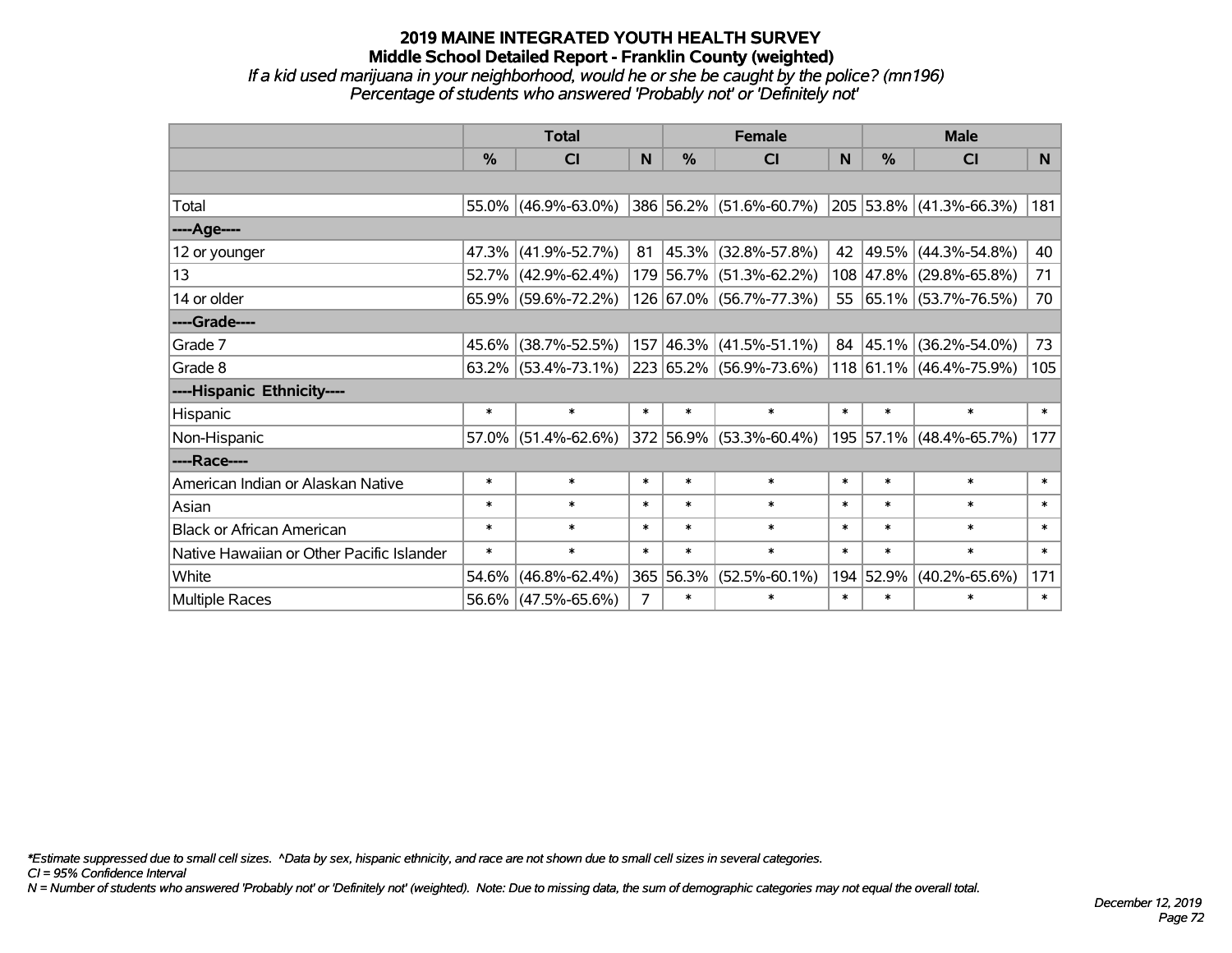#### **2019 MAINE INTEGRATED YOUTH HEALTH SURVEY Middle School Detailed Report - Franklin County (weighted)** *How wrong do you think it is for someone your age to use marijuana? (mn197) Percentage of students who answered 'A little bit wrong' or 'Not wrong at all'*

|                                           | <b>Total</b>  |                     |        |            | <b>Female</b>            | <b>Male</b> |          |                        |        |
|-------------------------------------------|---------------|---------------------|--------|------------|--------------------------|-------------|----------|------------------------|--------|
|                                           | $\frac{0}{0}$ | <b>CI</b>           | N      | %          | <b>CI</b>                | N           | %        | <b>CI</b>              | N      |
|                                           |               |                     |        |            |                          |             |          |                        |        |
| Total                                     |               | 22.2% (12.8%-31.6%) |        |            | 157 22.9% (16.9%-28.9%)  |             | 84 21.6% | $(6.4\% - 36.8\%)$     | 73     |
| ----Age----                               |               |                     |        |            |                          |             |          |                        |        |
| 12 or younger                             | 17.4%         | $(0.3\% - 34.5\%)$  | 31     | 16.8%      | $(2.3\% - 31.4\%)$       | 16          | 18.0%    | $(0.0\% - 39.4\%)$     | 15     |
| 13                                        |               | 23.5% (10.6%-36.4%) | 80     | $ 25.7\% $ | $(21.3\% - 30.0\%)$      |             | 49 20.9% | $(0.0\% - 48.9\%)$     | 31     |
| 14 or older                               |               | 24.5% (21.5%-27.5%) | 47     |            | 23.4% (13.9%-33.0%)      |             |          | 19 25.4% (14.3%-36.4%) | 27     |
| ----Grade----                             |               |                     |        |            |                          |             |          |                        |        |
| Grade 7                                   | 19.4%         | $(6.9\% - 32.0\%)$  | 68     |            | 21.6% (11.3%-31.9%)      |             | 40 17.1% | $(2.5\% - 31.8\%)$     | 28     |
| Grade 8                                   |               | 25.4% (18.8%-32.0%) | 90     |            | $ 24.6\% $ (19.0%-30.2%) |             | 44 26.3% | $(9.7\% - 42.8\%)$     | 45     |
| ----Hispanic Ethnicity----                |               |                     |        |            |                          |             |          |                        |        |
| Hispanic                                  | $\ast$        | $\ast$              | $\ast$ | $\ast$     | $\ast$                   | $\ast$      | $\ast$   | $\ast$                 | $\ast$ |
| Non-Hispanic                              |               | 22.7% (13.6%-31.8%) |        |            | 149 22.8% (16.6%-28.9%)  |             | 79 22.6% | $(7.7\% - 37.6\%)$     | 71     |
| ----Race----                              |               |                     |        |            |                          |             |          |                        |        |
| American Indian or Alaskan Native         | $\ast$        | $\ast$              | $\ast$ | $\ast$     | $\ast$                   | $\ast$      | $\ast$   | $\ast$                 | $\ast$ |
| Asian                                     | $\ast$        | $\ast$              | $\ast$ | $\ast$     | $\ast$                   | $\ast$      | $\ast$   | $\ast$                 | $\ast$ |
| <b>Black or African American</b>          | $\ast$        | $\ast$              | $\ast$ | $\ast$     | $\ast$                   | $\ast$      | $\ast$   | $\ast$                 | $\ast$ |
| Native Hawaiian or Other Pacific Islander | $\ast$        | $\ast$              | $\ast$ | $\ast$     | $\ast$                   | $\ast$      | $\ast$   | $\ast$                 | $\ast$ |
| White                                     | 22.2%         | $(12.3\% - 32.1\%)$ |        | 150 23.0%  | $(16.5\% - 29.5\%)$      | 80          | 21.4%    | $(5.5\% - 37.3\%)$     | 70     |
| <b>Multiple Races</b>                     | $\ast$        | $\ast$              | $\ast$ | $\ast$     | $\ast$                   | $\ast$      | $\ast$   | *                      | $\ast$ |

*\*Estimate suppressed due to small cell sizes. ^Data by sex, hispanic ethnicity, and race are not shown due to small cell sizes in several categories.*

*CI = 95% Confidence Interval*

*N = Number of students who answered 'A little bit wrong' or 'Not wrong at all' (weighted). Note: Due to missing data, the sum of demographic categories may not equal the overall total.*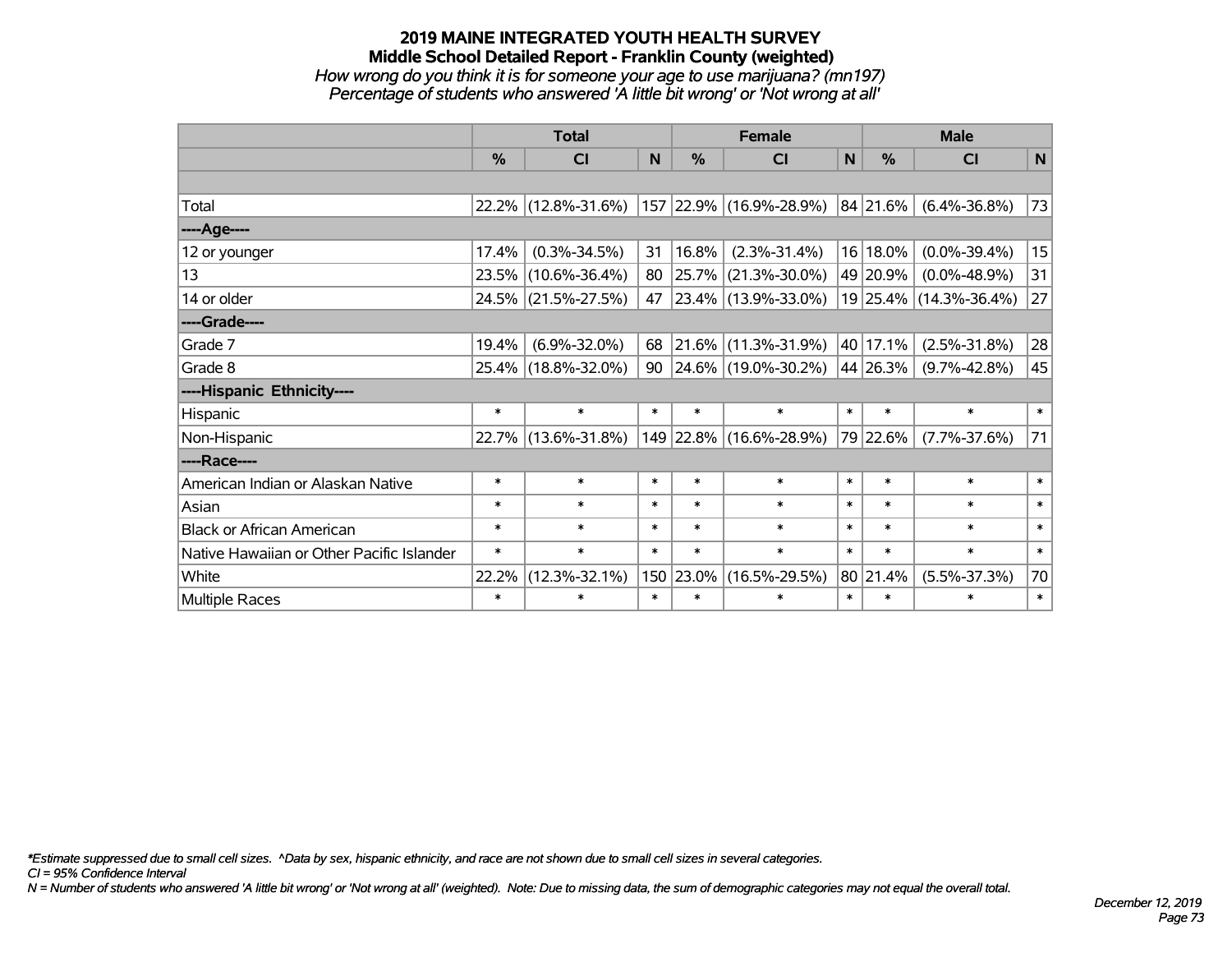*Have you ever sniffed glue, breathed the contents of spray cans, or inhaled any paints or sprays to get high? (mn86a) Percentage of students who answered 'Yes'*

|                                           | <b>Total</b>  |                    |        | <b>Female</b> |                    |              | <b>Male</b> |                    |                |  |
|-------------------------------------------|---------------|--------------------|--------|---------------|--------------------|--------------|-------------|--------------------|----------------|--|
|                                           | $\frac{0}{0}$ | <b>CI</b>          | N      | %             | <b>CI</b>          | $\mathsf{N}$ | %           | <b>CI</b>          | $\mathbf N$    |  |
|                                           |               |                    |        |               |                    |              |             |                    |                |  |
| Total                                     | 7.6%          | $(5.6\% - 9.7\%)$  | 54     | 7.3%          | $(4.8\% - 9.9\%)$  | 27           | 7.9%        | $(4.8\% - 11.1\%)$ | 27             |  |
| ----Age----                               |               |                    |        |               |                    |              |             |                    |                |  |
| 12 or younger                             | 10.9%         | $(6.5\% - 15.4\%)$ | 20     | 12.2%         | $(4.0\% - 20.3\%)$ | 13           | 9.3%        | $(5.6\% - 12.9\%)$ | $\overline{7}$ |  |
| 13                                        | 5.9%          | $(2.9\% - 8.9\%)$  | 20     | 4.4%          | $(3.3\% - 5.5\%)$  | 8            | 7.6%        | $(1.4\% - 13.8\%)$ | 12             |  |
| 14 or older                               | 7.6%          | $(4.6\% - 10.6\%)$ | 14     | 7.8%          | $(4.6\% - 10.9\%)$ | 6            | 7.5%        | $(3.6\% - 11.3\%)$ | 8              |  |
| ----Grade----                             |               |                    |        |               |                    |              |             |                    |                |  |
| Grade 7                                   | 10.4%         | $(7.7\% - 13.2\%)$ | 36     | 10.0%         | $(5.9\% - 14.1\%)$ | 18           | 11.1%       | $(6.3\% - 15.8\%)$ | 18             |  |
| Grade 8                                   | 4.9%          | $(3.1\% - 6.7\%)$  | 18     | 4.6%          | $(2.7\% - 6.5\%)$  | 8            | 5.2%        | $(1.2\% - 9.2\%)$  | 9              |  |
| ----Hispanic Ethnicity----                |               |                    |        |               |                    |              |             |                    |                |  |
| Hispanic                                  | $\ast$        | $\ast$             | $\ast$ | $\ast$        | $\ast$             | $\ast$       | $\ast$      | $\ast$             | $\ast$         |  |
| Non-Hispanic                              | 7.7%          | $(5.4\% - 10.0\%)$ | 51     | 7.0%          | $(4.1\% - 10.0\%)$ | 24           | 8.5%        | $(5.2\% - 11.7\%)$ | 27             |  |
| ----Race----                              |               |                    |        |               |                    |              |             |                    |                |  |
| American Indian or Alaskan Native         | $\ast$        | $\ast$             | $\ast$ | $\ast$        | $\ast$             | $\ast$       | $\ast$      | $\ast$             | $\ast$         |  |
| Asian                                     | $\ast$        | $\ast$             | $\ast$ | $\ast$        | $\ast$             | $\ast$       | $\ast$      | $\ast$             | $\ast$         |  |
| <b>Black or African American</b>          | $\ast$        | $\ast$             | $\ast$ | $\ast$        | $\ast$             | $\ast$       | $\ast$      | $\ast$             | $\ast$         |  |
| Native Hawaiian or Other Pacific Islander | $\ast$        | $\ast$             | $\ast$ | $\ast$        | $\ast$             | $\ast$       | $\ast$      | $\ast$             | $\ast$         |  |
| White                                     | 7.6%          | $(5.1\% - 10.1\%)$ | 51     | 7.1%          | $(4.2\% - 10.0\%)$ | 24           | 8.1%        | $(4.7\% - 11.6\%)$ | 26             |  |
| <b>Multiple Races</b>                     | $\ast$        | $\ast$             | $\ast$ | $\ast$        | $\ast$             | $\ast$       | $\ast$      | $\ast$             | $\ast$         |  |

*\*Estimate suppressed due to small cell sizes. ^Data by sex, hispanic ethnicity, and race are not shown due to small cell sizes in several categories.*

*CI = 95% Confidence Interval*

*N = Number of students who answered 'Yes' (weighted). Note: Due to missing data, the sum of demographic categories may not equal the overall total.*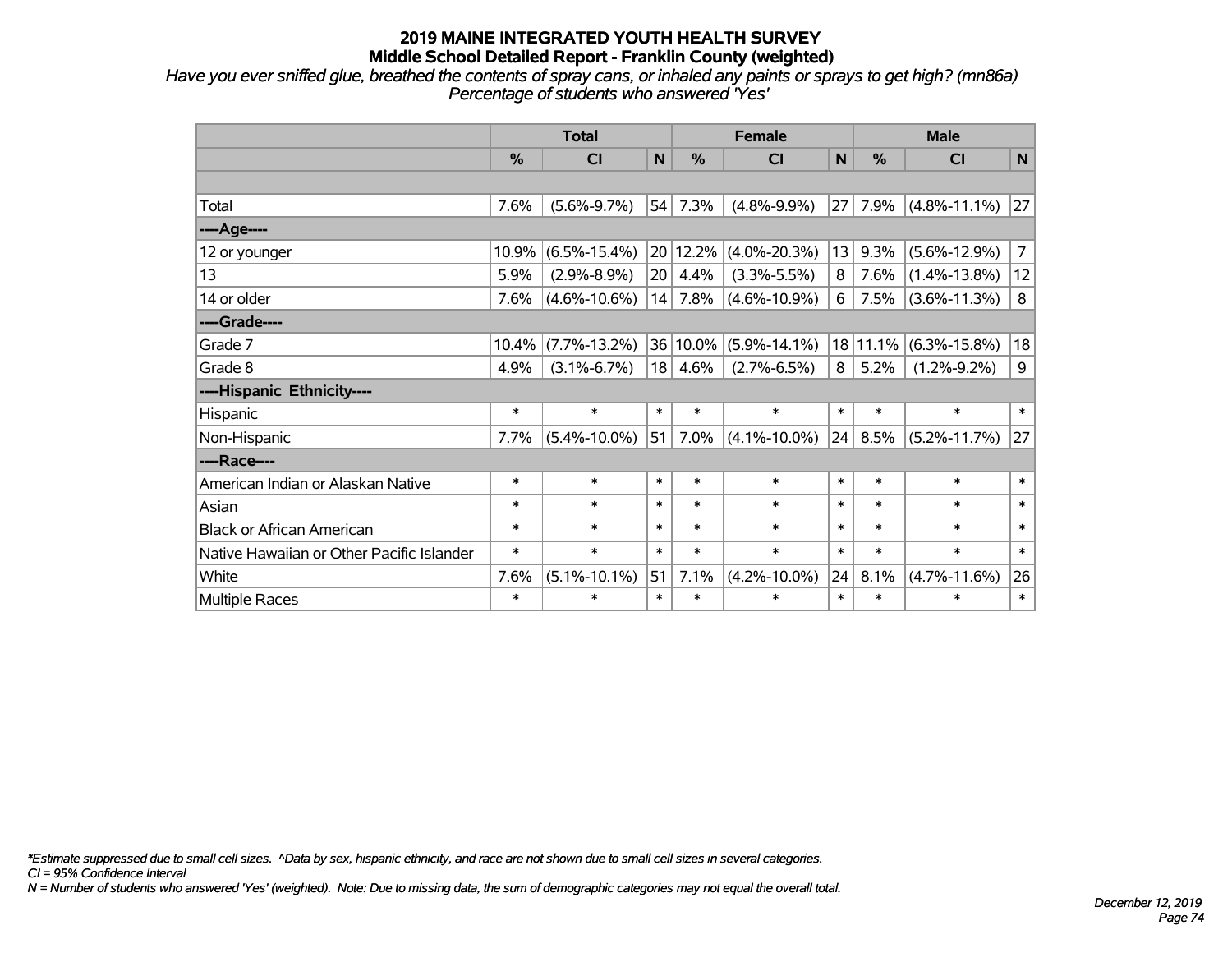*During the past 30 days, how many times did you sniff glue, breathe the contents of spray cans, or inhale any paints or sprays to get high? (mn91a) Percentage of students who answered at least 1 time*

|                                           | <b>Total</b> |                     |        | <b>Female</b> |                         |        | <b>Male</b> |                         |        |  |
|-------------------------------------------|--------------|---------------------|--------|---------------|-------------------------|--------|-------------|-------------------------|--------|--|
|                                           | $\%$         | C <sub>l</sub>      | N      | $\frac{0}{0}$ | <b>CI</b>               | N      | $\%$        | <b>CI</b>               | N      |  |
|                                           |              |                     |        |               |                         |        |             |                         |        |  |
| Total                                     | 3.8%         | $(2.8\% - 4.8\%)$   |        |               | $26 4.1\% $ (3.2%-5.0%) |        |             | $15$ 3.5% (2.0%-5.0%)   | 12     |  |
| ----Age----                               |              |                     |        |               |                         |        |             |                         |        |  |
| 12 or younger                             | 5.5%         | $(2.4\% - 8.5\%)$   | 10     | $\ast$        | $\ast$                  | $\ast$ | $\ast$      | $\ast$                  | $\ast$ |  |
| 13                                        |              | $3.0\%$ (2.2%-3.9%) | 11     | $\ast$        | $\ast$                  | $\ast$ | $\ast$      | $\ast$                  | $\ast$ |  |
| 14 or older                               |              | $3.5\%$ (1.5%-5.5%) | 6      | *             | $\ast$                  | $\ast$ | $\ast$      | $\ast$                  | $\ast$ |  |
| ----Grade----                             |              |                     |        |               |                         |        |             |                         |        |  |
| Grade 7                                   | 6.0%         | $(3.4\% - 8.6\%)$   |        | 21 5.7%       | $(2.5\% - 8.9\%)$       |        | $10 6.4\% $ | $(3.9\% - 8.8\%)$       | 10     |  |
| Grade 8                                   |              | $1.7\%$ (0.2%-3.1%) | 6      | $\ast$        | $\ast$                  | $\ast$ | $\ast$      | $\ast$                  | $\ast$ |  |
| ----Hispanic Ethnicity----                |              |                     |        |               |                         |        |             |                         |        |  |
| Hispanic                                  | $\ast$       | $\ast$              | $\ast$ | $\ast$        | $\ast$                  | $\ast$ | $\ast$      | $\ast$                  | $\ast$ |  |
| Non-Hispanic                              | 3.8%         | $(2.6\% - 5.1\%)$   |        |               | 25 3.9% (2.7%-5.2%)     |        |             | $13 3.8\% $ (2.2%-5.3%) | 12     |  |
| ----Race----                              |              |                     |        |               |                         |        |             |                         |        |  |
| American Indian or Alaskan Native         | $\ast$       | $\ast$              | $\ast$ | $\ast$        | $\ast$                  | $\ast$ | $\ast$      | $\ast$                  | $\ast$ |  |
| Asian                                     | $\ast$       | $\ast$              | $\ast$ | $\ast$        | $\ast$                  | $\ast$ | $\ast$      | $\ast$                  | $\ast$ |  |
| <b>Black or African American</b>          | $\ast$       | $\ast$              | $\ast$ | $\ast$        | $\ast$                  | $\ast$ | $\ast$      | $\ast$                  | $\ast$ |  |
| Native Hawaiian or Other Pacific Islander | $\ast$       | $\ast$              | $\ast$ | $\ast$        | $\ast$                  | $\ast$ | $\ast$      | $\ast$                  | $\ast$ |  |
| White                                     | 3.7%         | $(2.5\% - 5.0\%)$   | 25     | $3.9\%$       | $(2.5\% - 5.2\%)$       |        | 13 3.6%     | $(2.1\% - 5.2\%)$       | 12     |  |
| <b>Multiple Races</b>                     | $\ast$       | $\ast$              | $\ast$ | $\ast$        | $\ast$                  | $\ast$ | $\ast$      | $\ast$                  | $\ast$ |  |

*\*Estimate suppressed due to small cell sizes. ^Data by sex, hispanic ethnicity, and race are not shown due to small cell sizes in several categories.*

*CI = 95% Confidence Interval*

*N = Number of students who answered at least 1 time (weighted). Note: Due to missing data, the sum of demographic categories may not equal the overall total.*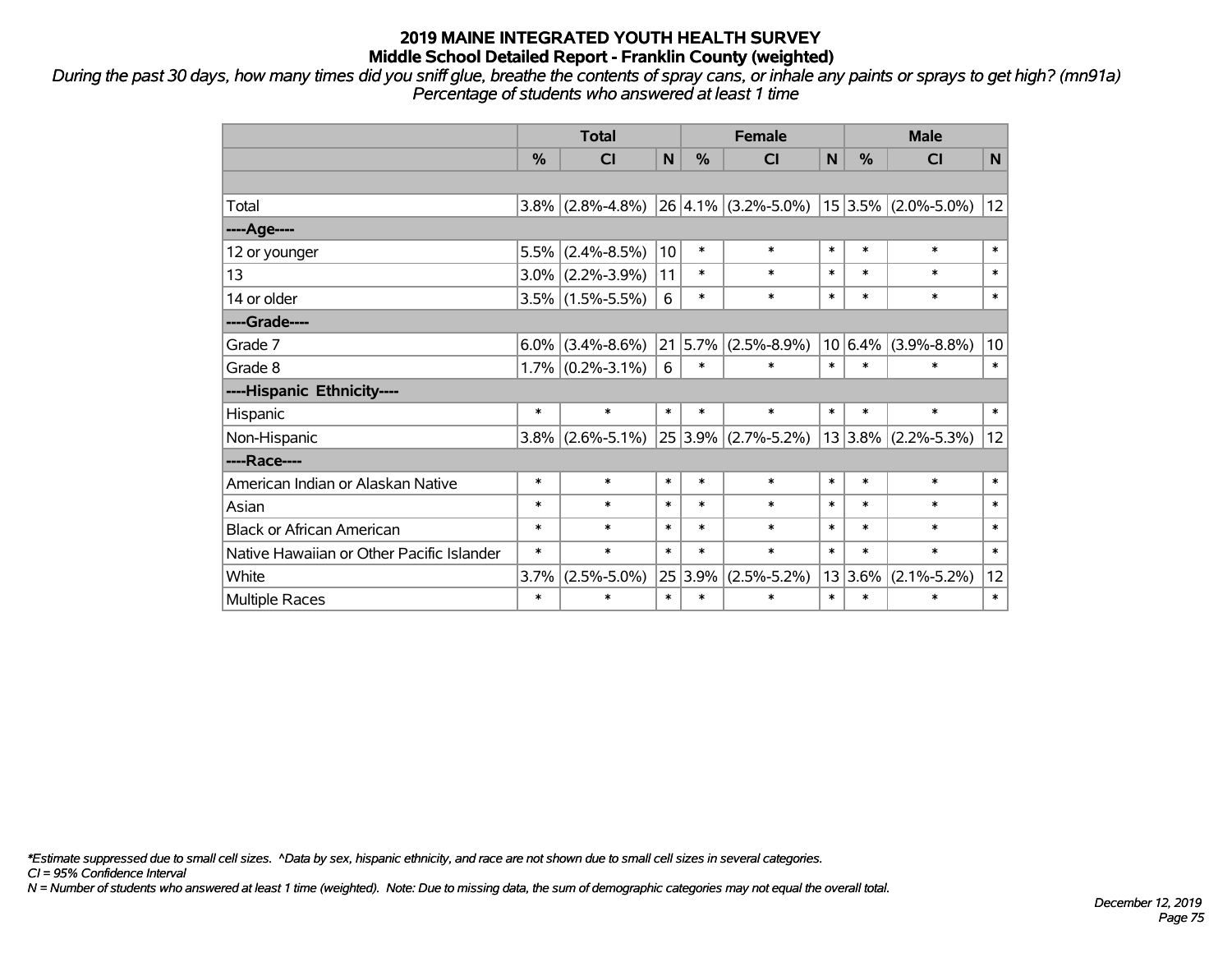*Have you ever taken prescription pain medicine without a doctor's prescription or differently than how a doctor told you to use it? (mn183) Percentage of students who answered 'Yes'*

|                                           | <b>Total</b>  |                      |                 | <b>Female</b> |                    |              | <b>Male</b>   |                           |                |  |
|-------------------------------------------|---------------|----------------------|-----------------|---------------|--------------------|--------------|---------------|---------------------------|----------------|--|
|                                           | $\frac{0}{0}$ | <b>CI</b>            | N               | %             | <b>CI</b>          | $\mathsf{N}$ | $\frac{0}{0}$ | CI                        | N              |  |
|                                           |               |                      |                 |               |                    |              |               |                           |                |  |
| Total                                     | 7.3%          | $(6.2\% - 8.5\%)$    | 52              | 7.0%          | $(4.0\% - 10.0\%)$ |              |               | $ 25 7.6\% $ (4.8%-10.5%) | 26             |  |
| ----Age----                               |               |                      |                 |               |                    |              |               |                           |                |  |
| 12 or younger                             | 5.7%          | $(1.6\% - 9.9\%)$    | 10 <sup>1</sup> | $\ast$        | $\ast$             | $\ast$       | $\ast$        | $\ast$                    | $\ast$         |  |
| 13                                        | 6.9%          | $(4.4\% - 9.3\%)$    | 24              | 4.5%          | $(2.8\% - 6.3\%)$  | 8            | $ 9.6\% $     | $(2.5\% - 16.7\%)$        | 16             |  |
| 14 or older                               |               | $9.6\%$ (7.5%-11.7%) |                 | $17 13.0\%$   | $(9.0\% - 17.1\%)$ |              |               | $10$ 7.1% (3.6%-10.6%)    | $\overline{7}$ |  |
| ----Grade----                             |               |                      |                 |               |                    |              |               |                           |                |  |
| Grade 7                                   | 5.4%          | $(3.4\% - 7.4\%)$    | 18              | 5.9%          | $(0.1\% - 11.8\%)$ |              | 11 4.9%       | $(2.1\% - 7.7\%)$         | 8              |  |
| Grade 8                                   |               | $8.7\%$ (6.8%-10.6%) | 31              | 8.1%          | $(6.3\% - 10.0\%)$ |              |               | $15 9.3\% $ (7.1%-11.5%)  | 17             |  |
| ----Hispanic Ethnicity----                |               |                      |                 |               |                    |              |               |                           |                |  |
| Hispanic                                  | $\ast$        | $\ast$               | $\ast$          | $\ast$        | $\ast$             | $\ast$       | $\ast$        | $\ast$                    | $\ast$         |  |
| Non-Hispanic                              | 7.5%          | $(6.3\% - 8.8\%)$    | 49              | 7.1%          | $(4.3\% - 9.9\%)$  |              | $24 8.0\% $   | $(4.9\% - 11.2\%)$        | 25             |  |
| ----Race----                              |               |                      |                 |               |                    |              |               |                           |                |  |
| American Indian or Alaskan Native         | $\ast$        | $\ast$               | $\ast$          | $\ast$        | $\ast$             | $\ast$       | $\ast$        | $\ast$                    | $\ast$         |  |
| Asian                                     | $\ast$        | $\ast$               | $\ast$          | $\ast$        | $\ast$             | $\ast$       | $\ast$        | $\ast$                    | $\ast$         |  |
| <b>Black or African American</b>          | $\ast$        | $\ast$               | $\ast$          | $\ast$        | $\ast$             | $\ast$       | $\ast$        | $\ast$                    | $\ast$         |  |
| Native Hawaiian or Other Pacific Islander | $\ast$        | $\ast$               | $\ast$          | $\ast$        | $\ast$             | $\ast$       | $\ast$        | $\ast$                    | $\ast$         |  |
| White                                     | 7.3%          | $(6.1\% - 8.6\%)$    | 49              | 6.8%          | $(3.8\% - 9.8\%)$  |              | 23 7.9%       | $(5.1\% - 10.7\%)$        | 25             |  |
| Multiple Races                            | $\ast$        | $\ast$               | $\ast$          | $\ast$        | $\ast$             | $\ast$       | $\ast$        | $\ast$                    | $\ast$         |  |

*\*Estimate suppressed due to small cell sizes. ^Data by sex, hispanic ethnicity, and race are not shown due to small cell sizes in several categories.*

*CI = 95% Confidence Interval*

*N = Number of students who answered 'Yes' (weighted). Note: Due to missing data, the sum of demographic categories may not equal the overall total.*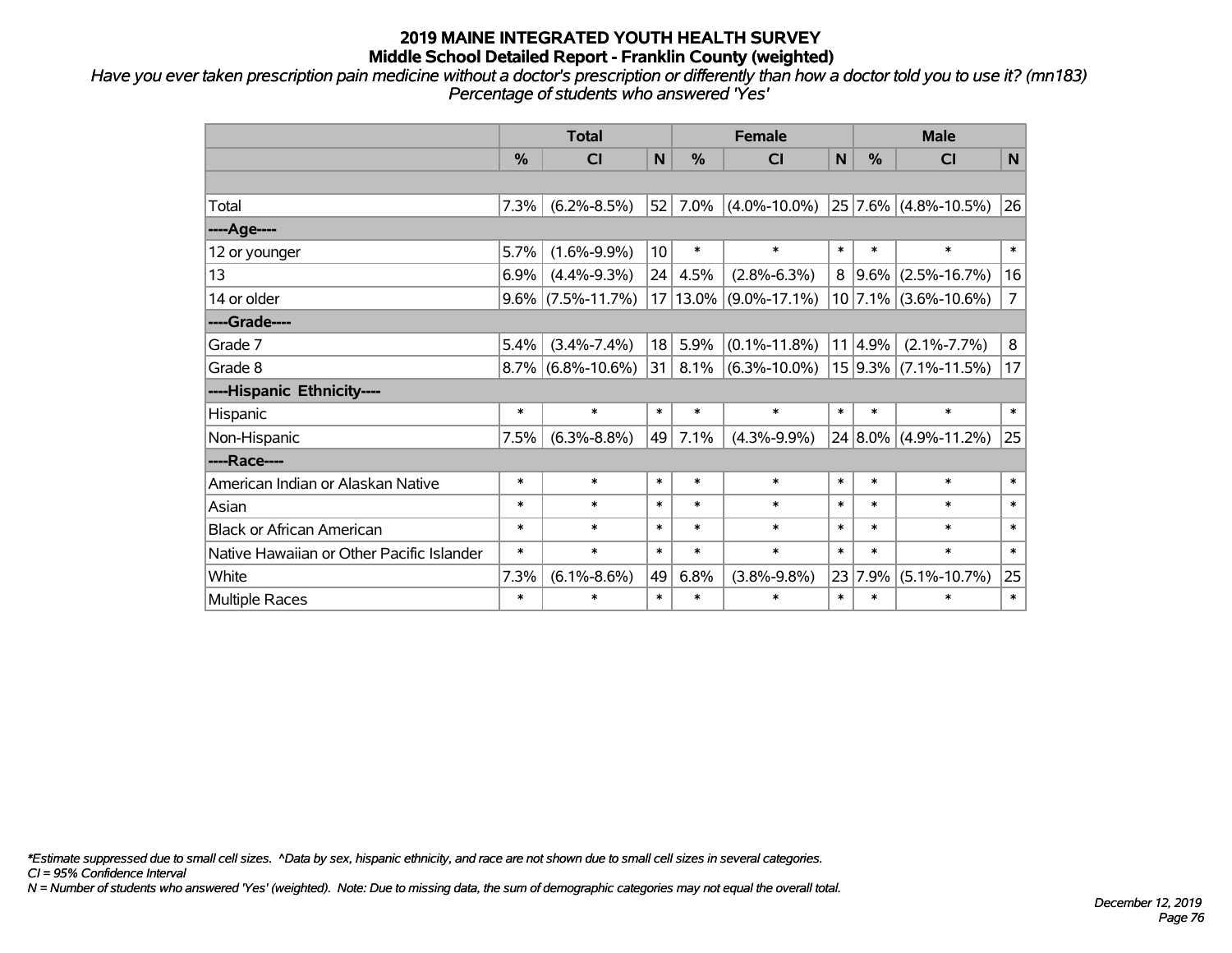*During the past 30 days, how many times did you take a prescription drug (such as OxyContin, Percocet, Vicodin, codeine, Adderall, Ritalin, or Xanax) without a doctor's prescription? (mn88a)*

*Percentage of students who answered at least 1 time*

|                                           | <b>Total</b> |                   |        | <b>Female</b> |                         |        | <b>Male</b>   |                                  |        |  |
|-------------------------------------------|--------------|-------------------|--------|---------------|-------------------------|--------|---------------|----------------------------------|--------|--|
|                                           | %            | CI                | N      | %             | CI                      | N      | $\frac{0}{0}$ | <b>CI</b>                        | N      |  |
|                                           |              |                   |        |               |                         |        |               |                                  |        |  |
| Total                                     | 3.9%         | $(2.9\% - 4.8\%)$ |        |               | $27 3.7\% $ (1.3%-6.0%) |        |               | $13 \, 4.1\% \, (3.2\% - 5.0\%)$ | 14     |  |
| ---- Age----                              |              |                   |        |               |                         |        |               |                                  |        |  |
| 12 or younger                             | 4.9%         | $(0.0\% - 9.9\%)$ | 9      | $\ast$        | $\ast$                  | $\ast$ | $\ast$        | $\ast$                           | $\ast$ |  |
| 13                                        | 2.8%         | $(0.7\% - 5.0\%)$ | 10     | $\ast$        | $\ast$                  | $\ast$ | $\ast$        | $\ast$                           | $\ast$ |  |
| 14 or older                               | 4.8%         | $(3.5\% - 6.1\%)$ | 9      | $\ast$        | $\ast$                  | $\ast$ | $\ast$        | $\ast$                           | $\ast$ |  |
| ----Grade----                             |              |                   |        |               |                         |        |               |                                  |        |  |
| Grade 7                                   | 3.1%         | $(1.1\% - 5.0\%)$ | 11     | $\ast$        | $\ast$                  | $\ast$ | $\ast$        | $\ast$                           | $\ast$ |  |
| Grade 8                                   | 4.2%         | $(3.3\% - 5.2\%)$ |        |               | $15 4.2\% $ (2.3%-6.2%) | 8      |               | $ 4.3\% $ (2.2%-6.3%)            | 8      |  |
| ----Hispanic Ethnicity----                |              |                   |        |               |                         |        |               |                                  |        |  |
| Hispanic                                  | $\ast$       | $\ast$            | $\ast$ | $\ast$        | $\ast$                  | $\ast$ | $\ast$        | $\ast$                           | $\ast$ |  |
| Non-Hispanic                              | 4.0%         | $(3.1\% - 4.9\%)$ |        |               | $27 3.8\% $ (1.6%-5.9%) |        |               | $13 4.3\% $ (3.3%-5.3%)          | 14     |  |
| ----Race----                              |              |                   |        |               |                         |        |               |                                  |        |  |
| American Indian or Alaskan Native         | $\ast$       | $\ast$            | $\ast$ | $\ast$        | $\ast$                  | $\ast$ | $\ast$        | $\ast$                           | $\ast$ |  |
| Asian                                     | $\ast$       | $\ast$            | $\ast$ | $\ast$        | *                       | $\ast$ | $\ast$        | $\ast$                           | $\ast$ |  |
| <b>Black or African American</b>          | $\ast$       | $\ast$            | $\ast$ | $\ast$        | $\ast$                  | $\ast$ | $\ast$        | $\ast$                           | $\ast$ |  |
| Native Hawaiian or Other Pacific Islander | $\ast$       | $\ast$            | $\ast$ | $\ast$        | $\ast$                  | $\ast$ | $\ast$        | $\ast$                           | $\ast$ |  |
| White                                     | 3.9%         | $(3.0\% - 4.7\%)$ |        | 26 3.4%       | $(1.4\% - 5.5\%)$       |        | $12 4.3\% $   | $(3.4\% - 5.3\%)$                | 14     |  |
| <b>Multiple Races</b>                     | $\ast$       | $\ast$            | $\ast$ | $\ast$        | $\ast$                  | $\ast$ | $\ast$        | $\ast$                           | $\ast$ |  |

*\*Estimate suppressed due to small cell sizes. ^Data by sex, hispanic ethnicity, and race are not shown due to small cell sizes in several categories.*

*CI = 95% Confidence Interval*

*N = Number of students who answered at least 1 time (weighted). Note: Due to missing data, the sum of demographic categories may not equal the overall total.*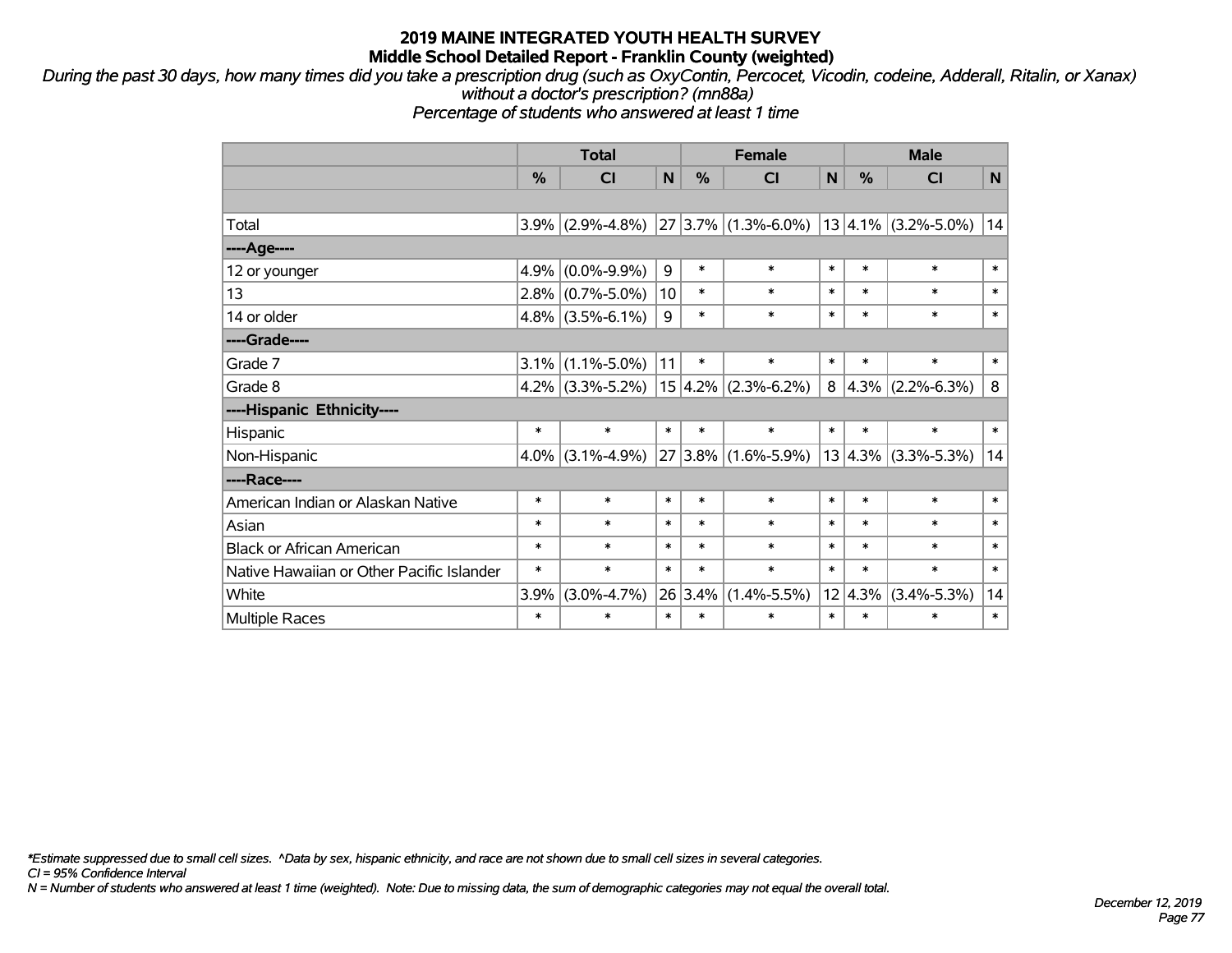*How wrong do your parents feel it would be for you to take prescription drugs not prescribed to you? (mn176) Percentage of students who answered 'A little bit wrong' or 'Not wrong at all'*

|                                           | <b>Total</b>  |                                         |                | <b>Female</b> |                         |        | <b>Male</b> |                           |                |  |
|-------------------------------------------|---------------|-----------------------------------------|----------------|---------------|-------------------------|--------|-------------|---------------------------|----------------|--|
|                                           | $\frac{9}{6}$ | CI                                      | $\mathbf N$    | $\frac{0}{0}$ | <b>CI</b>               | N      | $\%$        | <b>CI</b>                 | $\mathsf{N}$   |  |
|                                           |               |                                         |                |               |                         |        |             |                           |                |  |
| Total                                     |               | $3.1\%$ (1.1%-5.1%) 22 2.6% (1.8%-3.4%) |                |               |                         |        |             | $9 3.6\% (0.0\% - 7.4\%)$ | 12             |  |
| ----Age----                               |               |                                         |                |               |                         |        |             |                           |                |  |
| 12 or younger                             | $\ast$        | $\ast$                                  | $\ast$         | $\ast$        | $\ast$                  | $\ast$ | $\ast$      | $\ast$                    | $\ast$         |  |
| 13                                        | 3.6%          | $(1.4\% - 5.8\%)$                       | 12             | $\ast$        | $\ast$                  | $\ast$ | $\ast$      | $\ast$                    | $\ast$         |  |
| 14 or older                               |               | $3.4\%$ (0.0%-8.4%)                     | $\overline{7}$ | $\ast$        | $\ast$                  | $\ast$ | $\ast$      | $\ast$                    | $\ast$         |  |
| ----Grade----                             |               |                                         |                |               |                         |        |             |                           |                |  |
| Grade 7                                   | 1.7%          | $(0.8\% - 2.5\%)$                       | 6              | $\ast$        | $\ast$                  | $\ast$ | $\ast$      | $\ast$                    | $\ast$         |  |
| Grade 8                                   |               | $4.5\%$ (1.3%-7.7%)                     |                |               | $16 5.3\% $ (3.5%-7.1%) |        | 9 3.7%      | $(0.0\% - 9.1\%)$         | $\overline{7}$ |  |
| ----Hispanic Ethnicity----                |               |                                         |                |               |                         |        |             |                           |                |  |
| Hispanic                                  | $\ast$        | $\ast$                                  | $\ast$         | $\ast$        | $\ast$                  | $\ast$ | $\ast$      | $\ast$                    | $\ast$         |  |
| Non-Hispanic                              | $3.3\%$       | $(1.3\% - 5.3\%)$                       |                |               | 22 2.7% (1.9%-3.6%)     |        | $9 3.9\% $  | $(0.0\% - 7.8\%)$         | 12             |  |
| ----Race----                              |               |                                         |                |               |                         |        |             |                           |                |  |
| American Indian or Alaskan Native         | $\ast$        | $\ast$                                  | $\ast$         | $\ast$        | $\ast$                  | $\ast$ | $\ast$      | $\ast$                    | $\ast$         |  |
| Asian                                     | $\ast$        | $\ast$                                  | $\ast$         | $\ast$        | $\ast$                  | $\ast$ | $\ast$      | $\ast$                    | $\ast$         |  |
| <b>Black or African American</b>          | $\ast$        | $\ast$                                  | $\ast$         | $\ast$        | $\ast$                  | $\ast$ | $\ast$      | $\ast$                    | $\ast$         |  |
| Native Hawaiian or Other Pacific Islander | $\ast$        | $\ast$                                  | $\ast$         | $\ast$        | $\ast$                  | $\ast$ | $\ast$      | $\ast$                    | $\ast$         |  |
| White                                     | 3.1%          | $(1.0\% - 5.1\%)$                       | 21             | 2.6%          | $(1.7\% - 3.5\%)$       | 9      | $3.6\%$     | $(0.0\% - 7.8\%)$         | 12             |  |
| Multiple Races                            | $\ast$        | $\ast$                                  | $\ast$         | $\ast$        | $\ast$                  | $\ast$ | $\ast$      | $\ast$                    | $\ast$         |  |

*\*Estimate suppressed due to small cell sizes. ^Data by sex, hispanic ethnicity, and race are not shown due to small cell sizes in several categories.*

*CI = 95% Confidence Interval*

*N = Number of students who answered 'A little bit wrong' or 'Not wrong at all' (weighted). Note: Due to missing data, the sum of demographic categories may not equal the overall total.*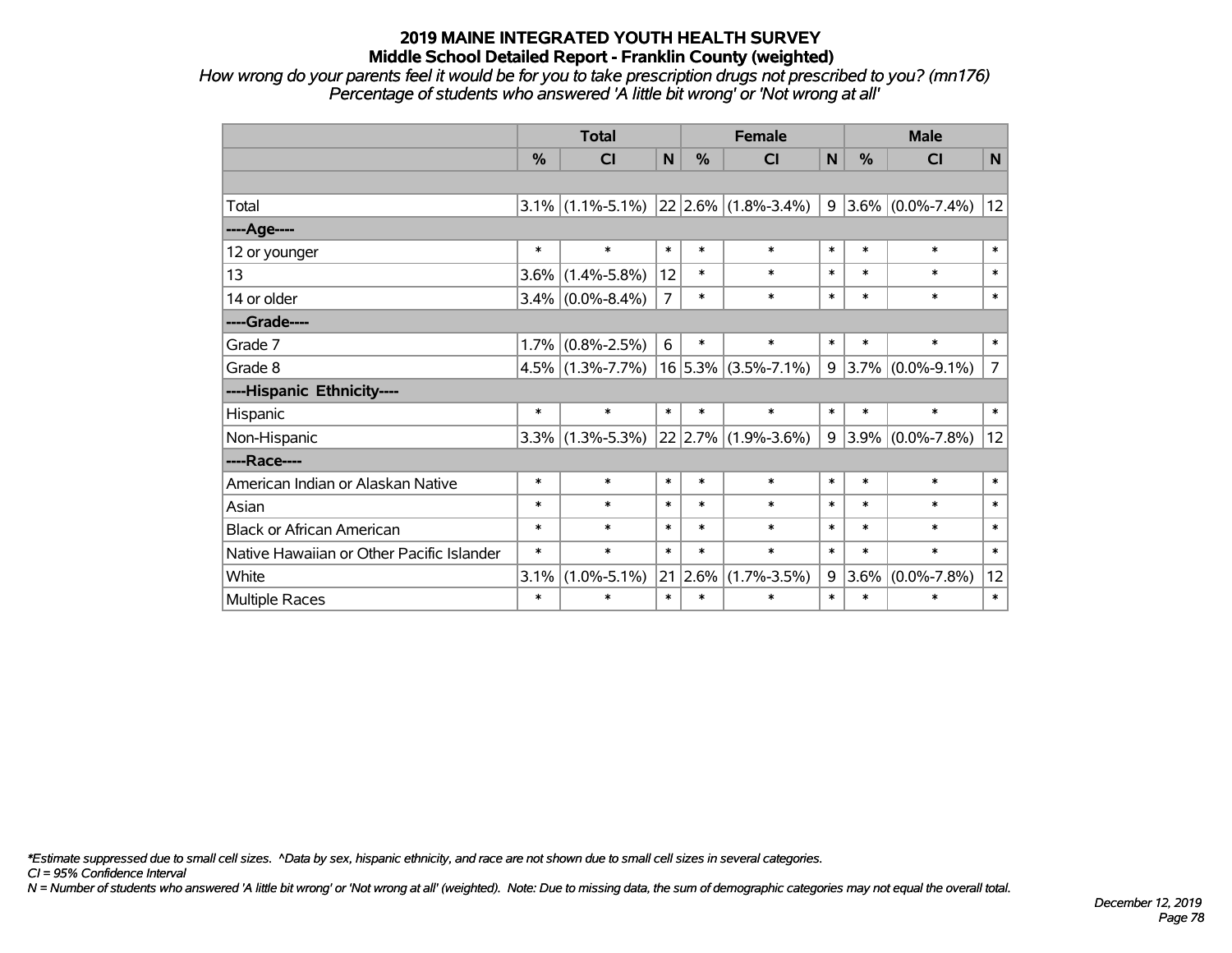*How wrong do your friends feel it would be for you to take prescription drugs not prescribed to you? (mn177) Percentage of students who answered 'A little bit wrong' or 'Not wrong at all'*

|                                           | <b>Total</b> |                       |        |        | <b>Female</b>         |        |        | <b>Male</b>               |        |  |
|-------------------------------------------|--------------|-----------------------|--------|--------|-----------------------|--------|--------|---------------------------|--------|--|
|                                           | $\%$         | <b>CI</b>             | N      | $\%$   | <b>CI</b>             | N      | $\%$   | <b>CI</b>                 | N      |  |
|                                           |              |                       |        |        |                       |        |        |                           |        |  |
| Total                                     | 8.3%         | $(4.1\% - 12.5\%)$    | 59     | 8.3%   | $(6.4\% - 10.2\%)$    | 30     | 8.3%   | $(0.0\% - 17.3\%)$        | 28     |  |
| ---- Age----                              |              |                       |        |        |                       |        |        |                           |        |  |
| 12 or younger                             | 6.5%         | $(2.7\% - 10.3\%)$    | 11     | $\ast$ | $\ast$                | $\ast$ | $\ast$ | $\ast$                    | $\ast$ |  |
| 13                                        | 7.0%         | $(2.7\% - 11.2\%)$    | 24     | 6.9%   | $(2.9\% - 10.9\%)$    | 13     | 7.1%   | $(0.7\% - 13.6\%)$        | 11     |  |
| 14 or older                               |              | $12.4\%$ (7.1%-17.6%) |        |        | 23 14.0% (2.2%-25.8%) |        |        | $12 11.1\% $ (0.0%-28.1%) | 12     |  |
| ----Grade----                             |              |                       |        |        |                       |        |        |                           |        |  |
| Grade 7                                   | 6.3%         | $(2.2\% - 10.4\%)$    | 22     | 4.8%   | $(1.5\% - 8.1\%)$     | 9      | 8.0%   | $(2.6\% - 13.5\%)$        | 13     |  |
| Grade 8                                   |              | $10.4\%$ (6.0%-14.8%) |        |        | 37 11.9% (8.2%-15.6%) | 22     | 8.8%   | $(0.0\% - 21.3\%)$        | 15     |  |
| ----Hispanic Ethnicity----                |              |                       |        |        |                       |        |        |                           |        |  |
| Hispanic                                  | $\ast$       | $\ast$                | $\ast$ | $\ast$ | $\ast$                | $\ast$ | $\ast$ | $\ast$                    | $\ast$ |  |
| Non-Hispanic                              | 8.7%         | $(4.9\% - 12.4\%)$    | 57     | 8.7%   | $(6.5\% - 10.9\%)$    | 30     | 8.6%   | $(0.0\% - 17.2\%)$        | 27     |  |
| ----Race----                              |              |                       |        |        |                       |        |        |                           |        |  |
| American Indian or Alaskan Native         | $\ast$       | $\ast$                | $\ast$ | $\ast$ | $\ast$                | $\ast$ | $\ast$ | $\ast$                    | $\ast$ |  |
| Asian                                     | $\ast$       | $\ast$                | $\ast$ | $\ast$ | $\ast$                | $\ast$ | $\ast$ | $\ast$                    | $\ast$ |  |
| <b>Black or African American</b>          | $\ast$       | $\ast$                | $\ast$ | $\ast$ | $\ast$                | $\ast$ | $\ast$ | $\ast$                    | $\ast$ |  |
| Native Hawaiian or Other Pacific Islander | $\ast$       | $\ast$                | $\ast$ | $\ast$ | $\ast$                | $\ast$ | $\ast$ | $\ast$                    | $\ast$ |  |
| White                                     | 8.4%         | $(4.2\% - 12.6\%)$    | 56     | 8.3%   | $(6.1\% - 10.5\%)$    | 29     | 8.5%   | $(0.0\% - 17.9\%)$        | 28     |  |
| Multiple Races                            | $\ast$       | $\ast$                | $\ast$ | $\ast$ | $\ast$                | $\ast$ | $\ast$ | $\ast$                    | $\ast$ |  |

*\*Estimate suppressed due to small cell sizes. ^Data by sex, hispanic ethnicity, and race are not shown due to small cell sizes in several categories.*

*CI = 95% Confidence Interval*

*N = Number of students who answered 'A little bit wrong' or 'Not wrong at all' (weighted). Note: Due to missing data, the sum of demographic categories may not equal the overall total.*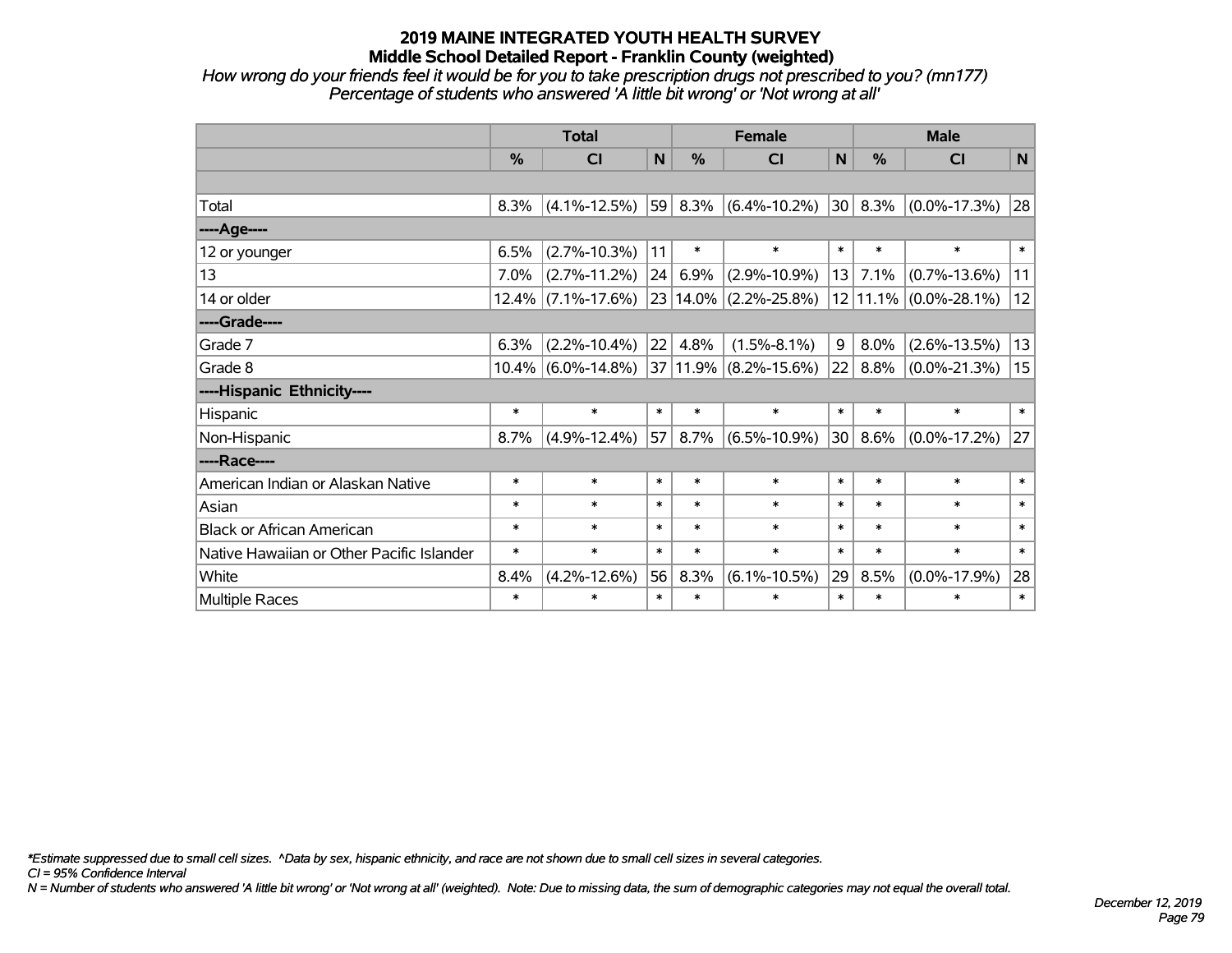*Do you agree or disagree with the following statement? My family has clear rules about alcohol and drug use. (mn90) Percentage of students who answered 'Strongly agree' or 'Agree'*

|                                           | <b>Total</b>  |                        |        | <b>Female</b> |                         | <b>Male</b>  |           |                         |        |
|-------------------------------------------|---------------|------------------------|--------|---------------|-------------------------|--------------|-----------|-------------------------|--------|
|                                           | $\frac{0}{0}$ | <b>CI</b>              | N      | %             | <b>CI</b>               | <sub>N</sub> | %         | <b>CI</b>               | N      |
|                                           |               |                        |        |               |                         |              |           |                         |        |
| Total                                     |               | $90.3\%$ (88.3%-92.2%) |        |               | 638 89.8% (85.8%-93.9%) |              |           | 325 90.9% (88.2%-93.5%) | 312    |
| ----Age----                               |               |                        |        |               |                         |              |           |                         |        |
| 12 or younger                             | 88.5%         | $(82.8\% - 94.1\%)$    |        | 157 87.9%     | $(82.6\% - 93.2\%)$     | 83           | 89.1%     | $(80.1\% - 98.1\%)$     | 74     |
| 13                                        |               | 90.7% (87.0%-94.3%)    |        |               | 308 91.7% (87.9%-95.5%) |              |           | 172 89.4% (83.2%-95.5%) | 135    |
| 14 or older                               |               | 91.6% (85.1%-98.0%)    |        |               | 173 87.8% (76.6%-98.9%) |              |           | 70 94.3% (92.5%-96.1%)  | 103    |
| ----Grade----                             |               |                        |        |               |                         |              |           |                         |        |
| Grade 7                                   | 90.4%         | $(88.6\% - 92.2\%)$    |        |               | 315 90.5% (86.4%-94.7%) |              | 166 90.3% | $(87.1\% - 93.4\%)$     | 149    |
| Grade 8                                   |               | $91.0\%$ (86.6%-95.3%) |        |               | 319 90.6% (83.5%-97.8%) |              |           | 159 91.3% (86.8%-95.7%) | 160    |
| ----Hispanic Ethnicity----                |               |                        |        |               |                         |              |           |                         |        |
| Hispanic                                  | $\ast$        | $\ast$                 | $\ast$ | $\ast$        | $\ast$                  | $\ast$       | $\ast$    | $\ast$                  | $\ast$ |
| Non-Hispanic                              |               | 89.8% (86.8%-92.9%)    |        |               | 590 89.4% (84.4%-94.3%) |              | 305 90.3% | $(86.9\% - 93.8\%)$     | 285    |
| ----Race----                              |               |                        |        |               |                         |              |           |                         |        |
| American Indian or Alaskan Native         | $\ast$        | $\ast$                 | $\ast$ | $\ast$        | $\ast$                  | $\ast$       | $\ast$    | $\ast$                  | $\ast$ |
| Asian                                     | $\ast$        | $\ast$                 | $\ast$ | $\ast$        | $\ast$                  | $\ast$       | $\ast$    | $\ast$                  | $\ast$ |
| <b>Black or African American</b>          | $\ast$        | $\ast$                 | $\ast$ | $\ast$        | $\ast$                  | $\ast$       | $\ast$    | $\ast$                  | $\ast$ |
| Native Hawaiian or Other Pacific Islander | $\ast$        | $\ast$                 | $\ast$ | $\ast$        | $\ast$                  | $\ast$       | $\ast$    | $\ast$                  | $\ast$ |
| White                                     | 90.2%         | $(87.7\% - 92.6\%)$    |        | 605 89.8%     | $(84.6\% - 95.0\%)$     | 307          | 90.5%     | $(87.7\% - 93.3\%)$     | 298    |
| Multiple Races                            | $\ast$        | $\ast$                 | $\ast$ | $\ast$        | $\ast$                  | $\ast$       | $\ast$    | $\ast$                  | $\ast$ |

*\*Estimate suppressed due to small cell sizes. ^Data by sex, hispanic ethnicity, and race are not shown due to small cell sizes in several categories.*

*CI = 95% Confidence Interval*

*N = Number of students who answered 'Strongly agree' or 'Agree' (weighted). Note: Due to missing data, the sum of demographic categories may not equal the overall total.*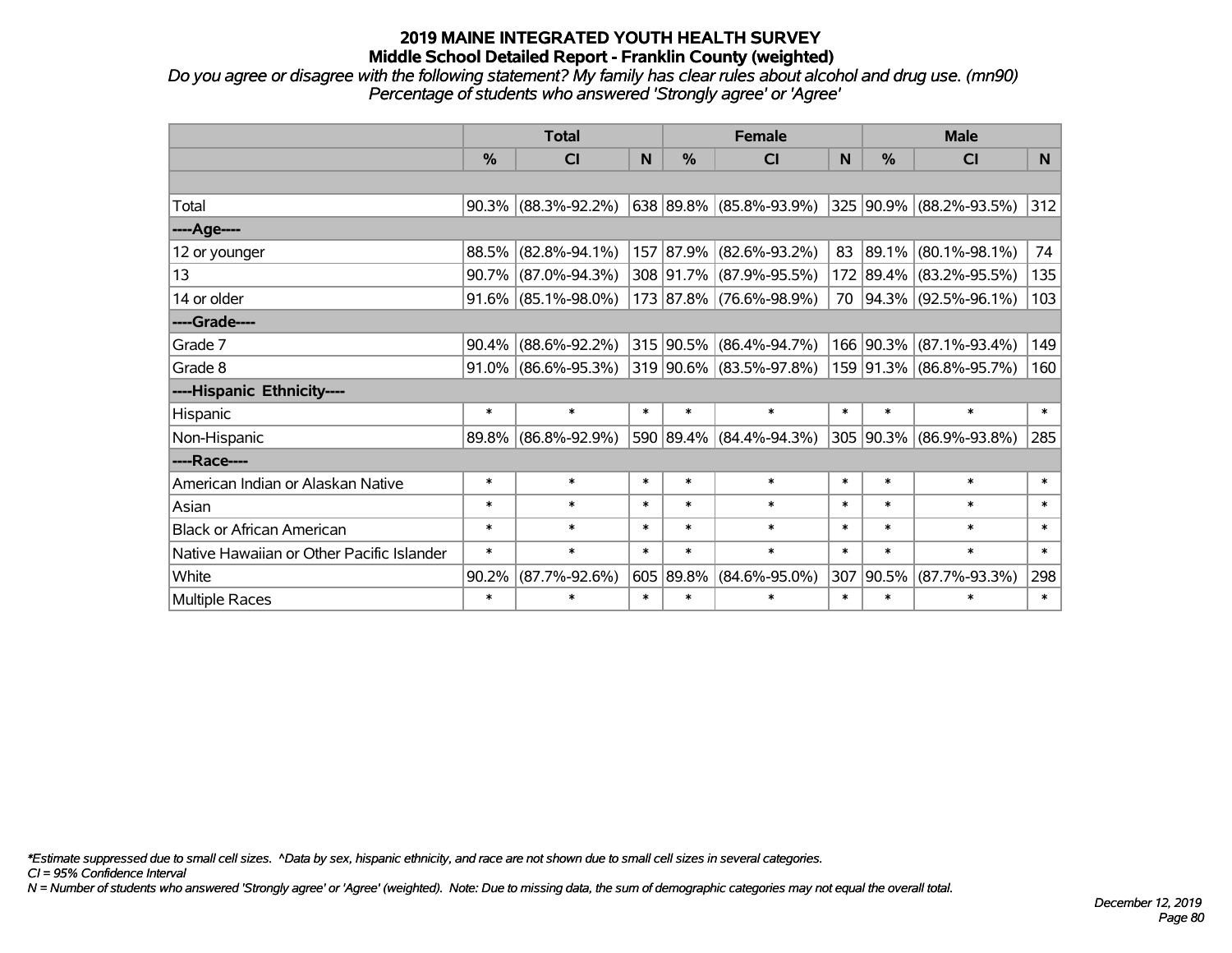*If you wanted to get prescription drugs (such as OxyContin, Percocet, Vicodin, codeine, Adderall, Ritalin, or Xanax) that were not prescribed to you, how easy would it be to get some? (mn184)*

*Percentage of students who answered 'Sort of easy' or 'Very easy'*

|                                           | <b>Total</b> |                     |              |          | <b>Female</b>       |             |          | <b>Male</b>               |        |  |  |
|-------------------------------------------|--------------|---------------------|--------------|----------|---------------------|-------------|----------|---------------------------|--------|--|--|
|                                           | $\%$         | CI                  | $\mathsf{N}$ | %        | <b>CI</b>           | $\mathbf N$ | %        | <b>CI</b>                 | N      |  |  |
|                                           |              |                     |              |          |                     |             |          |                           |        |  |  |
| Total                                     | 11.2%        | $(8.7\% - 13.7\%)$  |              | 78 12.8% | $(8.9\% - 16.8\%)$  | 45          | 9.6%     | $(6.9\% - 12.3\%)$        | 33     |  |  |
| ----Age----                               |              |                     |              |          |                     |             |          |                           |        |  |  |
| 12 or younger                             | 12.1%        | $(6.4\% - 17.7\%)$  |              | 20 13.4% | $(8.4\% - 18.4\%)$  |             | 11 10.7% | $(4.7\% - 16.7\%)$        | 9      |  |  |
| 13                                        | 13.3%        | $(11.2\% - 15.5\%)$ |              | 45 16.0% | $(11.2\% - 20.9\%)$ |             | 30 10.1% | $(7.5\% - 12.7\%)$        | 15     |  |  |
| 14 or older                               | 6.6%         | $(0.0\% - 13.8\%)$  | 12           | $\ast$   | $\ast$              | $\ast$      | $\ast$   | $\ast$                    | $\ast$ |  |  |
| ----Grade----                             |              |                     |              |          |                     |             |          |                           |        |  |  |
| Grade 7                                   | 11.5%        | $(7.5\% - 15.5\%)$  |              | 39 12.0% | $(6.1\% - 17.8\%)$  |             | 21 11.0% | $(4.8\% - 17.2\%)$        | 18     |  |  |
| Grade 8                                   | 10.3%        | $(3.8\% - 16.8\%)$  |              | 36 12.1% | $(5.3\% - 19.0\%)$  | 21          | 8.4%     | $(0.0\% - 19.1\%)$        | 15     |  |  |
| ----Hispanic Ethnicity----                |              |                     |              |          |                     |             |          |                           |        |  |  |
| Hispanic                                  | $\ast$       | $\ast$              | $\ast$       | $\ast$   | $\ast$              | $\ast$      | $\ast$   | $\ast$                    | $\ast$ |  |  |
| Non-Hispanic                              | 11.8%        | $(9.5\% - 14.0\%)$  |              | 76 13.2% | $(9.2\% - 17.3\%)$  |             |          | 44   10.3%   (7.5%-13.1%) | 32     |  |  |
| ----Race----                              |              |                     |              |          |                     |             |          |                           |        |  |  |
| American Indian or Alaskan Native         | $\ast$       | $\ast$              | $\ast$       | $\ast$   | $\ast$              | $\ast$      | $\ast$   | $\ast$                    | $\ast$ |  |  |
| Asian                                     | $\ast$       | $\ast$              | $\ast$       | $\ast$   | $\ast$              | $\ast$      | $\ast$   | $\ast$                    | $\ast$ |  |  |
| <b>Black or African American</b>          | $\ast$       | $\ast$              | $\ast$       | $\ast$   | $\ast$              | $\ast$      | $\ast$   | $\ast$                    | $\ast$ |  |  |
| Native Hawaiian or Other Pacific Islander | $\ast$       | $\ast$              | $\ast$       | $\ast$   | $\ast$              | $\ast$      | $\ast$   | $\ast$                    | $\ast$ |  |  |
| White                                     | 11.2%        | $(8.7\% - 13.7\%)$  | 74           | 12.6%    | $(8.4\% - 16.7\%)$  | 42          | 9.8%     | $(6.7\% - 13.0\%)$        | 32     |  |  |
| <b>Multiple Races</b>                     | $\ast$       | $\ast$              | $\ast$       | $\ast$   | $\ast$              | $\ast$      | $\ast$   | *                         | $\ast$ |  |  |

*\*Estimate suppressed due to small cell sizes. ^Data by sex, hispanic ethnicity, and race are not shown due to small cell sizes in several categories.*

*CI = 95% Confidence Interval*

*N = Number of students who answered 'Sort of easy' or 'Very easy' (weighted). Note: Due to missing data, the sum of demographic categories may not equal the overall total.*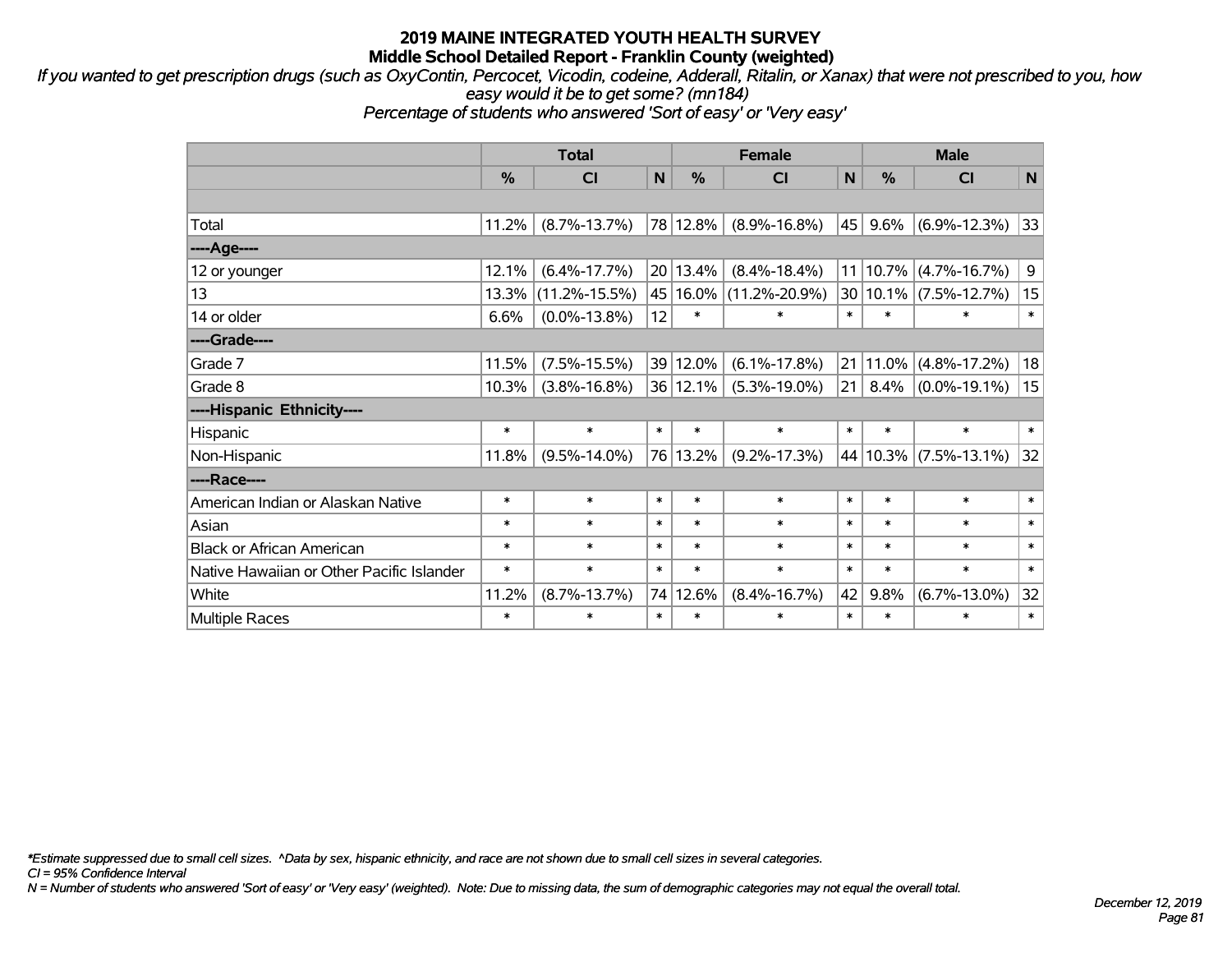*During the past 12 months, do you recall hearing, reading or watching an advertisement about the prevention of substance use? (mn93) Percentage of students who answered 'Yes'*

|                                           | <b>Total</b>  |                           |        |               | <b>Female</b>                |        | <b>Male</b> |                         |        |  |
|-------------------------------------------|---------------|---------------------------|--------|---------------|------------------------------|--------|-------------|-------------------------|--------|--|
|                                           | $\frac{0}{0}$ | <b>CI</b>                 | N      | $\frac{9}{6}$ | <b>CI</b>                    | N      | %           | <b>CI</b>               | N.     |  |
|                                           |               |                           |        |               |                              |        |             |                         |        |  |
| Total                                     |               | 52.1% (43.2%-61.0%)       |        |               | $ 365 48.8\% $ (42.8%-54.8%) |        |             | 173 55.3% (42.5%-68.1%) | 190    |  |
| ----Age----                               |               |                           |        |               |                              |        |             |                         |        |  |
| 12 or younger                             | 47.4%         | $(43.2\% - 51.6\%)$       |        |               | 84 50.7% (44.9%-56.4%)       |        | 48 43.7%    | $(35.2\% - 52.1\%)$     | 36     |  |
| 13                                        |               | 47.5% (33.6%-61.4%)       |        |               | 159 45.8% (34.3%-57.3%)      |        |             | 83 49.3% (31.5%-67.1%)  | 75     |  |
| 14 or older                               |               | 64.4% $(63.1\% - 65.8\%)$ |        |               | 121 53.4% (44.9%-61.9%)      |        |             | 43 72.5% (66.3%-78.7%)  | 79     |  |
| ----Grade----                             |               |                           |        |               |                              |        |             |                         |        |  |
| Grade 7                                   | $46.6\%$      | $(39.3\% - 53.9\%)$       |        |               | 160 47.7% (35.3%-60.2%)      | 85     | 45.1%       | $(39.9\% - 50.3\%)$     | 74     |  |
| Grade 8                                   |               | 56.5% (44.7%-68.2%)       |        |               | 198 48.9% (46.5%-51.3%)      |        |             | 86 64.0% (45.6%-82.4%)  | 112    |  |
| ----Hispanic Ethnicity----                |               |                           |        |               |                              |        |             |                         |        |  |
| Hispanic                                  | $\ast$        | $\ast$                    | $\ast$ | $\ast$        | $\ast$                       | $\ast$ | $\ast$      | $\ast$                  | $\ast$ |  |
| Non-Hispanic                              |               | $53.3\%$ (45.4%-61.2%)    |        |               | 347 50.1% (45.4%-54.8%)      |        |             | 168 56.7% (44.7%-68.6%) | 179    |  |
| ----Race----                              |               |                           |        |               |                              |        |             |                         |        |  |
| American Indian or Alaskan Native         | $\ast$        | $\ast$                    | $\ast$ | $\ast$        | $\ast$                       | $\ast$ | $\ast$      | $\ast$                  | $\ast$ |  |
| Asian                                     | $\ast$        | $\ast$                    | $\ast$ | $\ast$        | $\ast$                       | $\ast$ | $\ast$      | $\ast$                  | $\ast$ |  |
| <b>Black or African American</b>          | $\ast$        | $\ast$                    | $\ast$ | $\ast$        | $\ast$                       | $\ast$ | $\ast$      | $\ast$                  | $\ast$ |  |
| Native Hawaiian or Other Pacific Islander | $\ast$        | $\ast$                    | $\ast$ | $\ast$        | $\ast$                       | $\ast$ | $\ast$      | $\ast$                  | $\ast$ |  |
| White                                     | 52.2%         | $(42.9\% - 61.5\%)$       |        | 348 48.8%     | $(42.1\% - 55.6\%)$          |        | 164 55.4%   | $(42.6\% - 68.3\%)$     | 182    |  |
| Multiple Races                            |               | 44.5% (35.7%-53.3%)       | 6      | $\ast$        | $\ast$                       | $\ast$ | $\ast$      | *                       | $\ast$ |  |

*\*Estimate suppressed due to small cell sizes. ^Data by sex, hispanic ethnicity, and race are not shown due to small cell sizes in several categories.*

*CI = 95% Confidence Interval*

*N = Number of students who answered 'Yes' (weighted). Note: Due to missing data, the sum of demographic categories may not equal the overall total.*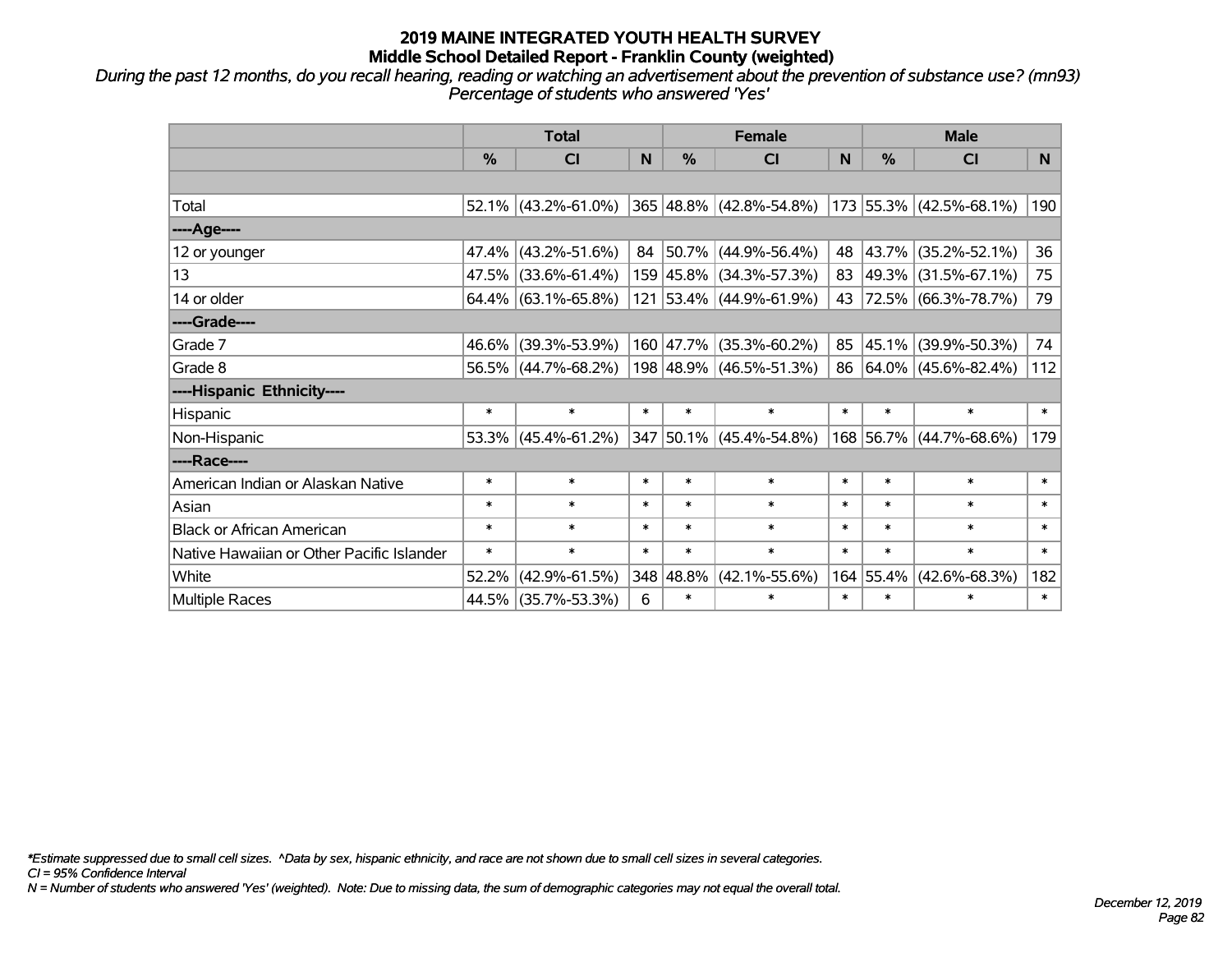*How much do you think people risk harming themselves (physically or in other ways) if they take prescription drugs that are not prescribed to them? (mn95)*

*Percentage of students who answered 'No risk' or 'Slight risk'*

|                                           | <b>Total</b>  |                     |        | <b>Female</b> |                           |        | <b>Male</b>   |                           |             |  |
|-------------------------------------------|---------------|---------------------|--------|---------------|---------------------------|--------|---------------|---------------------------|-------------|--|
|                                           | $\frac{9}{6}$ | CI                  | N      | %             | CI                        | N      | $\frac{0}{0}$ | CI                        | N           |  |
|                                           |               |                     |        |               |                           |        |               |                           |             |  |
| Total                                     | 11.8%         | $(9.1\% - 14.5\%)$  |        |               | $82 11.6\% $ (9.4%-13.7%) |        |               | 41   12.1%   (5.5%-18.7%) | 41          |  |
| ----Age----                               |               |                     |        |               |                           |        |               |                           |             |  |
| 12 or younger                             | 10.3%         | $(3.4\% - 17.3\%)$  | 18     | 9.4%          | $(3.2\% - 15.7\%)$        | 9      | 11.3%         | $(0.0\% - 26.8\%)$        | $\mathsf 9$ |  |
| 13                                        | 10.9%         | $(8.0\% - 13.8\%)$  | 36     | 9.6%          | $(7.0\% - 12.2\%)$        |        | 17 12.5%      | $(8.5\% - 16.4\%)$        | 19          |  |
| 14 or older                               | 14.9%         | $(10.8\% - 19.0\%)$ |        | 27 18.5%      | $(7.7\% - 29.3\%)$        |        |               | 15 12.1% (0.0%-27.0%)     | 12          |  |
| ----Grade----                             |               |                     |        |               |                           |        |               |                           |             |  |
| Grade 7                                   | 13.0%         | $(8.5\% - 17.5\%)$  |        | 44 11.1%      | $(4.2\% - 18.0\%)$        |        | 19 15.2%      | $(7.4\% - 23.0\%)$        | 25          |  |
| Grade 8                                   | 10.7%         | $(9.8\% - 11.6\%)$  |        | 37 12.2%      | $(5.8\% - 18.7\%)$        | 21     | 9.1%          | $(0.1\% - 18.1\%)$        | 16          |  |
| ----Hispanic Ethnicity----                |               |                     |        |               |                           |        |               |                           |             |  |
| Hispanic                                  | $\ast$        | $\ast$              | $\ast$ | $\ast$        | $\ast$                    | $\ast$ | $\ast$        | $\ast$                    | $\ast$      |  |
| Non-Hispanic                              | 11.8%         | $(9.2\% - 14.3\%)$  |        | 76 11.8%      | $(9.5\% - 14.2\%)$        |        |               | 40   11.7%   (4.6%-18.8%) | 36          |  |
| ----Race----                              |               |                     |        |               |                           |        |               |                           |             |  |
| American Indian or Alaskan Native         | $\ast$        | $\ast$              | $\ast$ | $\ast$        | $\ast$                    | $\ast$ | $\ast$        | $\ast$                    | $\ast$      |  |
| Asian                                     | $\ast$        | $\ast$              | $\ast$ | $\ast$        | $\ast$                    | $\ast$ | $\ast$        | $\ast$                    | $\ast$      |  |
| <b>Black or African American</b>          | $\ast$        | $\ast$              | $\ast$ | $\ast$        | $\ast$                    | $\ast$ | $\ast$        | $\ast$                    | $\ast$      |  |
| Native Hawaiian or Other Pacific Islander | $\ast$        | $\ast$              | $\ast$ | $\ast$        | $\ast$                    | $\ast$ | $\ast$        | $\ast$                    | $\ast$      |  |
| White                                     | 12.0%         | $(8.8\% - 15.2\%)$  |        | 79 11.4%      | $(9.2\% - 13.7\%)$        |        | 38 12.6%      | $(5.8\% - 19.5\%)$        | 41          |  |
| <b>Multiple Races</b>                     | $\ast$        | $\ast$              | $\ast$ | $\ast$        | $\ast$                    | $\ast$ | $\ast$        | *                         | $\ast$      |  |

*\*Estimate suppressed due to small cell sizes. ^Data by sex, hispanic ethnicity, and race are not shown due to small cell sizes in several categories.*

*CI = 95% Confidence Interval*

*N = Number of students who answered 'No risk' or 'Slight risk' (weighted). Note: Due to missing data, the sum of demographic categories may not equal the overall total.*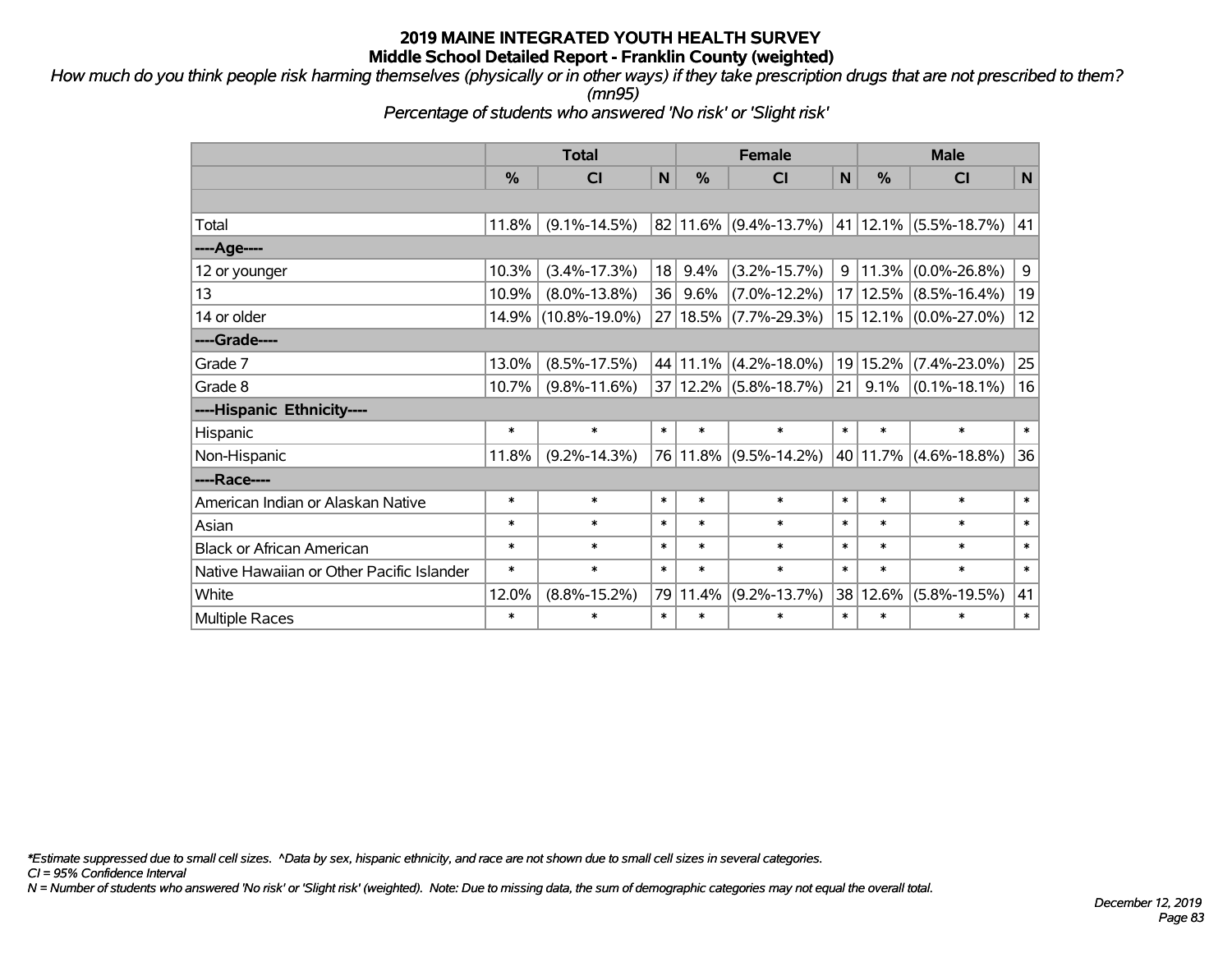#### **2019 MAINE INTEGRATED YOUTH HEALTH SURVEY Middle School Detailed Report - Franklin County (weighted)** *How many times in the past year (12 months) have you been drunk or high at school? (mn96) Percentage of students who answered at least 1 time*

|                                           | <b>Total</b> |                     |              |               | <b>Female</b>         |                | <b>Male</b>   |                        |                |  |
|-------------------------------------------|--------------|---------------------|--------------|---------------|-----------------------|----------------|---------------|------------------------|----------------|--|
|                                           | $\%$         | C <sub>l</sub>      | $\mathsf{N}$ | $\frac{9}{6}$ | CI                    | N              | $\frac{0}{0}$ | CI                     | N              |  |
|                                           |              |                     |              |               |                       |                |               |                        |                |  |
| Total                                     | 7.6%         | $(5.3\% - 9.9\%)$   | 54           | 6.0%          | $(3.5\% - 8.6\%)$     | 22             | 9.2%          | $(4.5\% - 14.0\%)$     | 32             |  |
| ---- Age----                              |              |                     |              |               |                       |                |               |                        |                |  |
| 12 or younger                             | 6.5%         | $(2.9\% - 10.1\%)$  | 12           | 6.1%          | $(0.0\% - 14.1\%)$    | 6              | 7.0%          | $(1.2\% - 12.9\%)$     | 6              |  |
| 13                                        | 4.0%         | $(0.1\% - 7.9\%)$   | 14           | 3.7%          | $(2.0\% - 5.3\%)$     | 7              | 4.4%          | $(0.0\% - 12.2\%)$     | $\overline{7}$ |  |
| 14 or older                               | 15.0%        | $(13.3\% - 16.8\%)$ |              |               | 28 11.5% (0.7%-22.4%) | 9              |               | $17.6\%$ (11.6%-23.7%) | 19             |  |
| ----Grade----                             |              |                     |              |               |                       |                |               |                        |                |  |
| Grade 7                                   | 4.4%         | $(3.0\% - 5.8\%)$   | 15           | 3.7%          | $(0.0\% - 8.3\%)$     | $\overline{7}$ | 5.2%          | $(0.0\% - 11.1\%)$     | 9              |  |
| Grade 8                                   | 9.1%         | $(3.3\% - 14.8\%)$  | 32           | 6.8%          | $(0.0\% - 13.9\%)$    | 12             | 11.3%         | $(6.8\% - 15.8\%)$     | 20             |  |
| ----Hispanic Ethnicity----                |              |                     |              |               |                       |                |               |                        |                |  |
| Hispanic                                  | $\ast$       | $\ast$              | $\ast$       | $\ast$        | $\ast$                | $\ast$         | $\ast$        | $\ast$                 | $\ast$         |  |
| Non-Hispanic                              | 8.1%         | $(6.1\% - 10.1\%)$  | 53           | 6.2%          | $(3.2\% - 9.2\%)$     | 21             | 10.1%         | $(5.6\% - 14.5\%)$     | 32             |  |
| ----Race----                              |              |                     |              |               |                       |                |               |                        |                |  |
| American Indian or Alaskan Native         | $\ast$       | $\ast$              | $\ast$       | $\ast$        | $\ast$                | $\ast$         | $\ast$        | $\ast$                 | $\ast$         |  |
| Asian                                     | $\ast$       | $\ast$              | $\ast$       | $\ast$        | $\ast$                | $\ast$         | $\ast$        | $\ast$                 | $\ast$         |  |
| <b>Black or African American</b>          | $\ast$       | $\ast$              | $\ast$       | $\ast$        | $\ast$                | $\ast$         | $\ast$        | $\ast$                 | $\ast$         |  |
| Native Hawaiian or Other Pacific Islander | $\ast$       | $\ast$              | $\ast$       | $\ast$        | $\ast$                | $\ast$         | $\ast$        | $\ast$                 | $\ast$         |  |
| White                                     | 7.6%         | $(5.3\% - 9.8\%)$   | 51           | 5.9%          | $(3.3\% - 8.5\%)$     | 20             | 9.3%          | $(4.5\% - 14.1\%)$     | 31             |  |
| Multiple Races                            | $\ast$       | $\ast$              | $\ast$       | $\ast$        | $\ast$                | $\ast$         | $\ast$        | $\ast$                 | $\ast$         |  |

*\*Estimate suppressed due to small cell sizes. ^Data by sex, hispanic ethnicity, and race are not shown due to small cell sizes in several categories.*

*CI = 95% Confidence Interval*

*N = Number of students who answered at least 1 time (weighted). Note: Due to missing data, the sum of demographic categories may not equal the overall total.*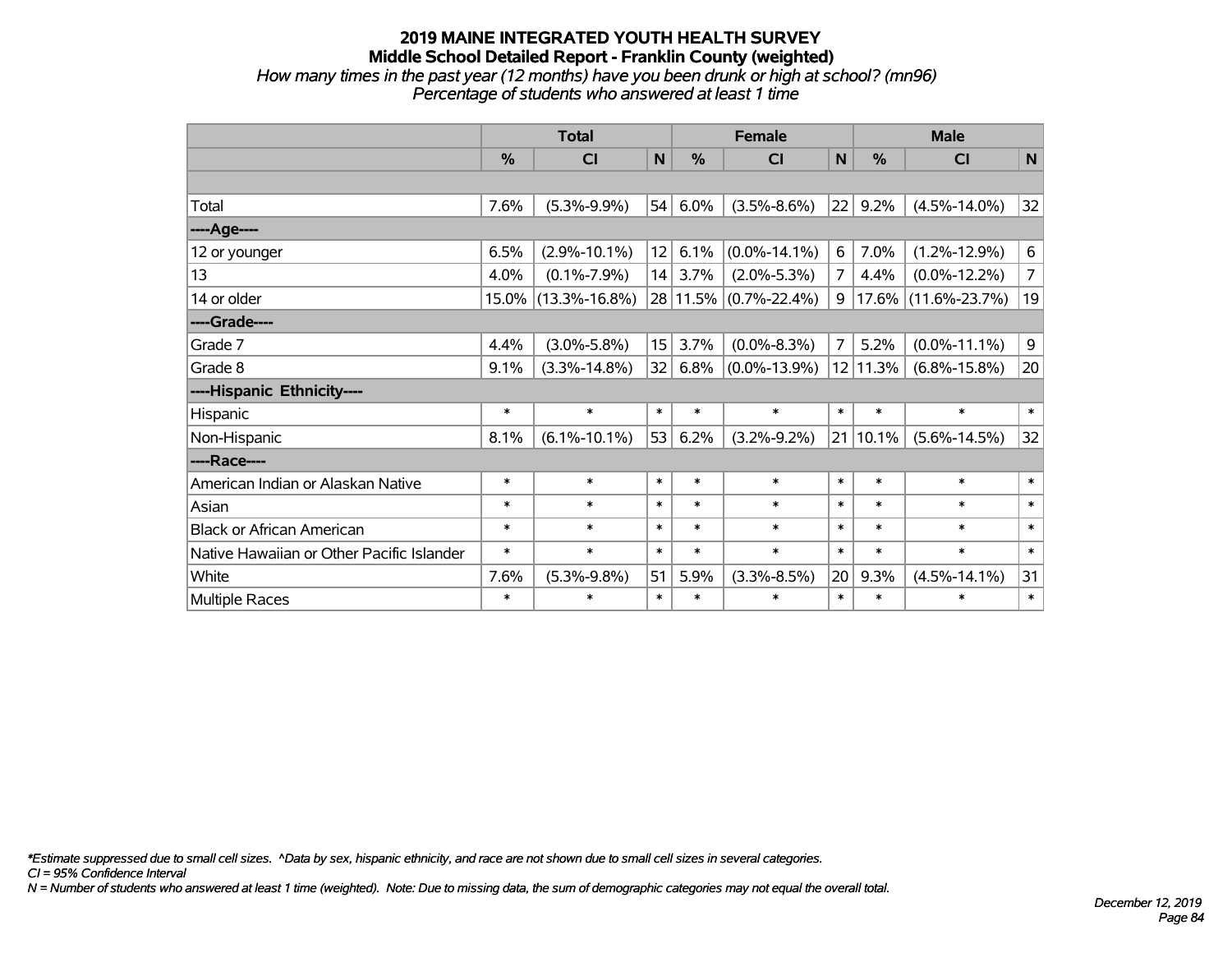#### **2019 MAINE INTEGRATED YOUTH HEALTH SURVEY Middle School Detailed Report - Franklin County (weighted)** *Has anyone offered, sold, or given you an illegal drug on school property? (mn97) Percentage of students who answered 'Yes'*

|                                           | <b>Total</b> |                    |        | <b>Female</b> |                               |             | <b>Male</b>   |                     |        |  |
|-------------------------------------------|--------------|--------------------|--------|---------------|-------------------------------|-------------|---------------|---------------------|--------|--|
|                                           | %            | CI                 | N      | %             | <b>CI</b>                     | $\mathbf N$ | $\frac{0}{0}$ | <b>CI</b>           | N      |  |
|                                           |              |                    |        |               |                               |             |               |                     |        |  |
| Total                                     | 9.2%         | $(7.7\% - 10.7\%)$ |        |               | $66 6.7\% $ (3.2%-10.2%)      |             | 24 12.0%      | $(8.3\% - 15.8\%)$  | 42     |  |
| ---- Age----                              |              |                    |        |               |                               |             |               |                     |        |  |
| 12 or younger                             | 9.2%         | $(2.8\% - 15.5\%)$ |        | 16 9.7%       | $(0.0\% - 20.9\%)$            | 11          | 8.3%          | $(3.0\% - 13.7\%)$  | 6      |  |
| 13                                        | 10.1%        | $(7.2\% - 13.0\%)$ |        | 36 6.1%       | $(0.0\% - 12.6\%)$            |             | 11 14.3%      | $(12.1\% - 16.6\%)$ | 26     |  |
| 14 or older                               | 7.5%         | $(3.5\% - 11.4\%)$ | 13     | $\ast$        | $\ast$                        | $\ast$      | $\ast$        | $\ast$              | $\ast$ |  |
| ----Grade----                             |              |                    |        |               |                               |             |               |                     |        |  |
| Grade 7                                   | 8.4%         | $(5.3\% - 11.4\%)$ |        |               | 29 7.6% (1.0%-14.1%)          | 14          | 9.5%          | $(4.5\% - 14.5\%)$  | 15     |  |
| Grade 8                                   | 9.9%         | $(8.2\% - 11.6\%)$ |        |               | $ 36 5.8\% $ (0.0%-11.8%) $ $ |             | 11 13.9%      | $(8.3\% - 19.5\%)$  | 26     |  |
| ----Hispanic Ethnicity----                |              |                    |        |               |                               |             |               |                     |        |  |
| Hispanic                                  | $\ast$       | $\ast$             | $\ast$ | $\ast$        | $\ast$                        | $\ast$      | $\ast$        | $\ast$              | $\ast$ |  |
| Non-Hispanic                              | 9.9%         | $(8.3\% - 11.5\%)$ |        | 66 7.2%       | $(3.3\% - 11.1\%)$            |             | 24 12.8%      | $(8.6\% - 17.0\%)$  | 42     |  |
| ----Race----                              |              |                    |        |               |                               |             |               |                     |        |  |
| American Indian or Alaskan Native         | $\ast$       | $\ast$             | $\ast$ | $\ast$        | $\ast$                        | $\ast$      | $\ast$        | $\ast$              | $\ast$ |  |
| Asian                                     | $\ast$       | $\ast$             | $\ast$ | $\ast$        | $\ast$                        | $\ast$      | $\ast$        | $\ast$              | $\ast$ |  |
| <b>Black or African American</b>          | $\ast$       | $\ast$             | $\ast$ | $\ast$        | $\ast$                        | $\ast$      | $\ast$        | $\ast$              | $\ast$ |  |
| Native Hawaiian or Other Pacific Islander | $\ast$       | $\ast$             | $\ast$ | $\ast$        | $\ast$                        | $\ast$      | $\ast$        | $\ast$              | $\ast$ |  |
| White                                     | 9.6%         | $(8.2\% - 11.0\%)$ |        | 64 7.0%       | $(3.3\% - 10.7\%)$            |             | 24 12.4%      | $(8.4\% - 16.5\%)$  | 40     |  |
| <b>Multiple Races</b>                     | $\ast$       | $\ast$             | $\ast$ | $\ast$        | $\ast$                        | $\ast$      | $\ast$        | $\ast$              | $\ast$ |  |

*\*Estimate suppressed due to small cell sizes. ^Data by sex, hispanic ethnicity, and race are not shown due to small cell sizes in several categories.*

*CI = 95% Confidence Interval*

*N = Number of students who answered 'Yes' (weighted). Note: Due to missing data, the sum of demographic categories may not equal the overall total.*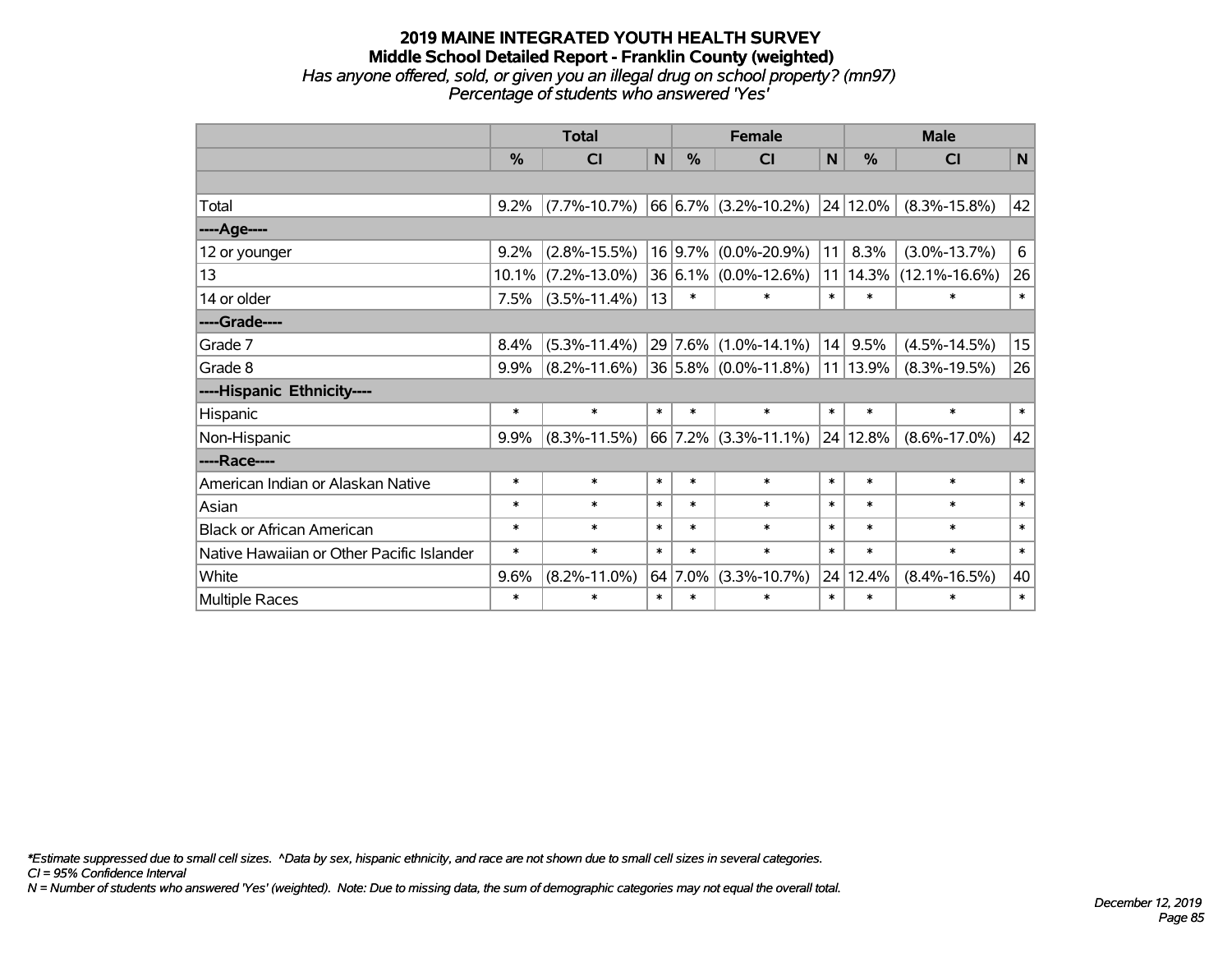#### **2019 MAINE INTEGRATED YOUTH HEALTH SURVEY Middle School Detailed Report - Franklin County (weighted)** *Have you ever had sexual intercourse? (mn100) Percentage of students who answered 'Yes'*

|                                           | <b>Total</b> |                     |        |        | <b>Female</b>         |                 | <b>Male</b>   |                     |        |  |
|-------------------------------------------|--------------|---------------------|--------|--------|-----------------------|-----------------|---------------|---------------------|--------|--|
|                                           | %            | <b>CI</b>           | N      | %      | <b>CI</b>             | $\mathsf{N}$    | $\frac{0}{0}$ | <b>CI</b>           | N      |  |
|                                           |              |                     |        |        |                       |                 |               |                     |        |  |
| Total                                     | 8.3%         | $(5.3\% - 11.2\%)$  | 57     | 5.9%   | $(3.5\% - 8.2\%)$     | 21              | $ 11.0\%$     | $(7.0\% - 15.0\%)$  | 37     |  |
| ----Age----                               |              |                     |        |        |                       |                 |               |                     |        |  |
| 12 or younger                             | 3.2%         | $(1.4\% - 5.1\%)$   | 6      | $\ast$ | $\ast$                | $\ast$          | $\ast$        | $\ast$              | $\ast$ |  |
| 13                                        | 7.6%         | $(2.1\% - 13.0\%)$  | 26     | 5.8%   | $(1.9\% - 9.7\%)$     | 10 <sup>1</sup> | 9.7%          | $(2.6\% - 16.8\%)$  | 15     |  |
| 14 or older                               | 14.9%        | $(11.5\% - 18.4\%)$ |        |        | 26 10.6% (5.5%-15.7%) | 8               |               | 18.0% (14.5%-21.6%) | 18     |  |
| ----Grade----                             |              |                     |        |        |                       |                 |               |                     |        |  |
| Grade 7                                   | 6.2%         | $(2.8\% - 9.6\%)$   | 21     | 4.0%   | $(2.4\% - 5.7\%)$     | $\overline{7}$  | 8.8%          | $(2.5\% - 15.0\%)$  | 14     |  |
| Grade 8                                   | 9.6%         | $(5.3\% - 13.9\%)$  | 33     | 7.0%   | $(3.7\% - 10.4\%)$    |                 | 12 12.2%      | $(6.9\% - 17.5\%)$  | 21     |  |
| ----Hispanic Ethnicity----                |              |                     |        |        |                       |                 |               |                     |        |  |
| Hispanic                                  | $\ast$       | $\ast$              | $\ast$ | $\ast$ | $\ast$                | $\ast$          | $\ast$        | $\ast$              | $\ast$ |  |
| Non-Hispanic                              | 8.7%         | $(6.0\% - 11.4\%)$  | 56     | 6.2%   | $(3.6\% - 8.9\%)$     |                 | 21 11.3%      | $(7.8\% - 14.9\%)$  | 35     |  |
| ----Race----                              |              |                     |        |        |                       |                 |               |                     |        |  |
| American Indian or Alaskan Native         | $\ast$       | $\ast$              | $\ast$ | $\ast$ | $\ast$                | $\ast$          | $\ast$        | $\ast$              | $\ast$ |  |
| Asian                                     | $\ast$       | $\ast$              | $\ast$ | $\ast$ | $\ast$                | $\ast$          | $\ast$        | $\ast$              | $\ast$ |  |
| <b>Black or African American</b>          | $\ast$       | $\ast$              | $\ast$ | $\ast$ | $\ast$                | $\ast$          | $\ast$        | $\ast$              | $\ast$ |  |
| Native Hawaiian or Other Pacific Islander | $\ast$       | $\ast$              | $\ast$ | $\ast$ | $\ast$                | $\ast$          | $\ast$        | $\ast$              | $\ast$ |  |
| White                                     | 8.5%         | $(5.3\% - 11.6\%)$  | 55     | 6.0%   | $(3.5\% - 8.5\%)$     |                 | 20 11.1%      | $(6.7\% - 15.6\%)$  | 35     |  |
| <b>Multiple Races</b>                     | $\ast$       | $\ast$              | $\ast$ | $\ast$ | $\ast$                | $\ast$          | $\ast$        | $\ast$              | $\ast$ |  |

*\*Estimate suppressed due to small cell sizes. ^Data by sex, hispanic ethnicity, and race are not shown due to small cell sizes in several categories.*

*CI = 95% Confidence Interval*

*N = Number of students who answered 'Yes' (weighted). Note: Due to missing data, the sum of demographic categories may not equal the overall total.*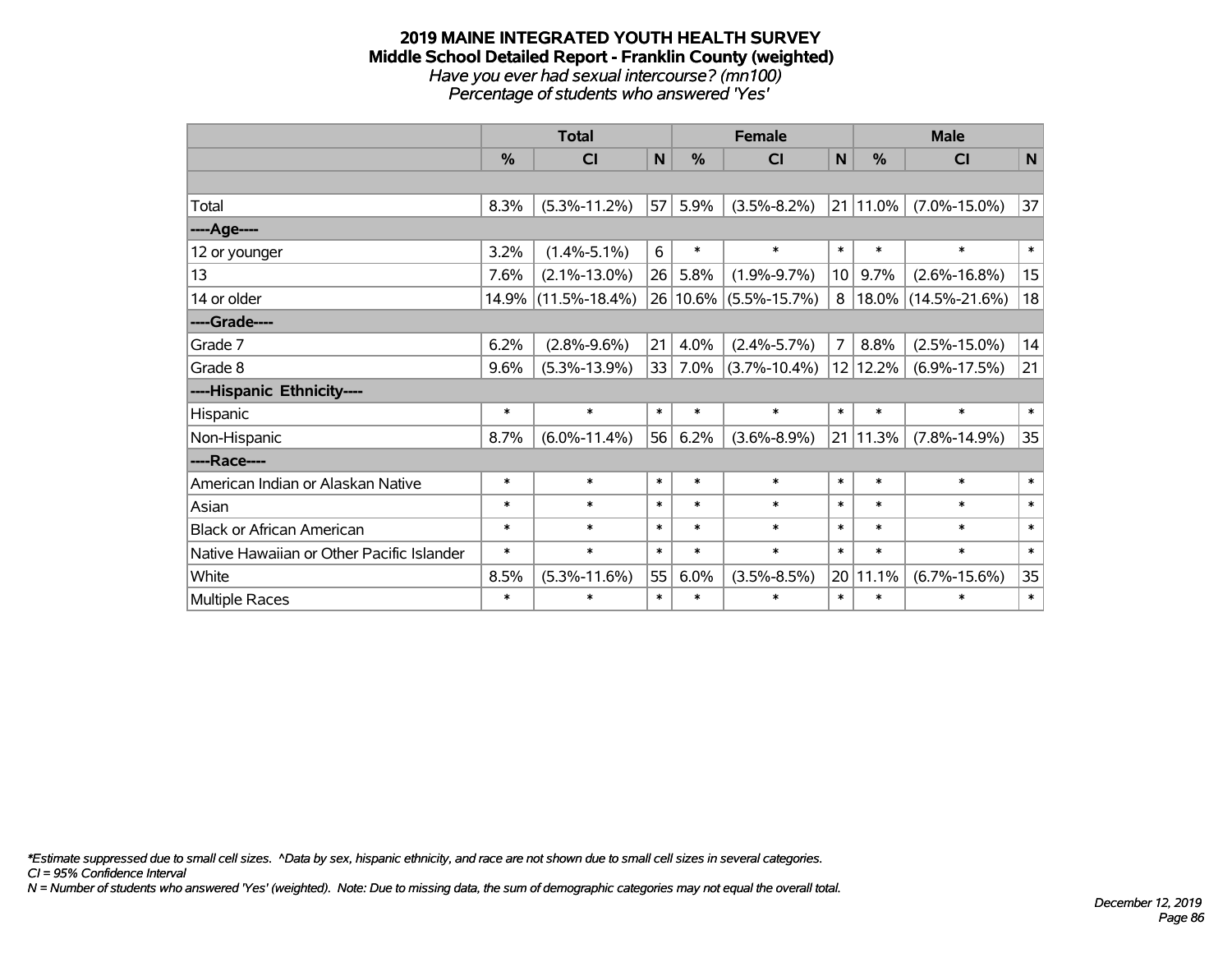*The last time you had sexual intercourse, did you or your partner use a condom? (mn101) Among students who ever had sexual intercourse, the percentage of students who answered 'Yes'*

|                                           | <b>Total</b> |                      |        |               | <b>Female</b>          | <b>Male</b> |          |                         |        |
|-------------------------------------------|--------------|----------------------|--------|---------------|------------------------|-------------|----------|-------------------------|--------|
|                                           | %            | C <sub>l</sub>       | N      | $\frac{0}{0}$ | CI                     | N           | %        | CI                      | N      |
|                                           |              |                      |        |               |                        |             |          |                         |        |
| Total                                     |              | 70.8% (40.9%-100.0%) |        |               | 36 66.6% (33.5%-99.6%) |             |          | 11 72.9% (43.4%-100.0%) | 25     |
| ----Age----                               |              |                      |        |               |                        |             |          |                         |        |
| 12 or younger                             | $\ast$       | $\ast$               | $\ast$ | $\ast$        | $\ast$                 | $\ast$      | $\ast$   | $\ast$                  | $\ast$ |
| 13                                        | $\ast$       | $\ast$               | $\ast$ | $\ast$        | $\ast$                 | $\ast$      | $\ast$   | $\ast$                  | $\ast$ |
| 14 or older                               | 60.1%        | $(38.0\% - 82.1\%)$  | 13     | $\ast$        | $\ast$                 | $\ast$      | $\ast$   | $\ast$                  | $\ast$ |
| ----Grade----                             |              |                      |        |               |                        |             |          |                         |        |
| Grade 7                                   | 74.1%        | $(31.0\% - 100.0\%)$ | 18     | $\ast$        | $\ast$                 | $\ast$      | $\ast$   | $\ast$                  | $\ast$ |
| Grade 8                                   | $68.0\%$     | $(45.3\% - 90.7\%)$  | 19     | $\ast$        | $\ast$                 | $\ast$      | $\ast$   | $\ast$                  | $\ast$ |
| ----Hispanic Ethnicity----                |              |                      |        |               |                        |             |          |                         |        |
| Hispanic                                  | $\ast$       | $\ast$               | $\ast$ | $\ast$        | $\ast$                 | $\ast$      | $\ast$   | $\ast$                  | $\ast$ |
| Non-Hispanic                              |              | 69.3% (37.6%-100.0%) |        |               | 33 66.6% (33.5%-99.6%) |             | 11 70.7% | $(38.1\% - 100.0\%)$    | 22     |
| ----Race----                              |              |                      |        |               |                        |             |          |                         |        |
| American Indian or Alaskan Native         | $\ast$       | $\ast$               | $\ast$ | $\ast$        | $\ast$                 | $\ast$      | $\ast$   | $\ast$                  | $\ast$ |
| Asian                                     | $\ast$       | $\ast$               | $\ast$ | $\ast$        | $\ast$                 | $\ast$      | $\ast$   | $\ast$                  | $\ast$ |
| <b>Black or African American</b>          | $\ast$       | $\ast$               | $\ast$ | $\ast$        | $\ast$                 | $\ast$      | $\ast$   | $\ast$                  | $\ast$ |
| Native Hawaiian or Other Pacific Islander | $\ast$       | $\ast$               | $\ast$ | $\ast$        | $\ast$                 | $\ast$      | $\ast$   | $\ast$                  | $\ast$ |
| White                                     | 70.1%        | $(38.5\% - 100.0\%)$ |        | 35 66.6%      | $(33.5\% - 99.6\%)$    |             | 11 71.9% | $(40.1\% - 100.0\%)$    | 24     |
| <b>Multiple Races</b>                     | $\ast$       | $\ast$               | $\ast$ | $\ast$        | $\ast$                 | $\ast$      | $\ast$   | $\ast$                  | $\ast$ |

*\*Estimate suppressed due to small cell sizes. ^Data by sex, hispanic ethnicity, and race are not shown due to small cell sizes in several categories.*

*CI = 95% Confidence Interval*

*N = Among students who ever had sexual intercourse, the number of students who answered 'Yes' (weighted). Note: Due to missing data, the sum of demographic categories may not equal the overall total.*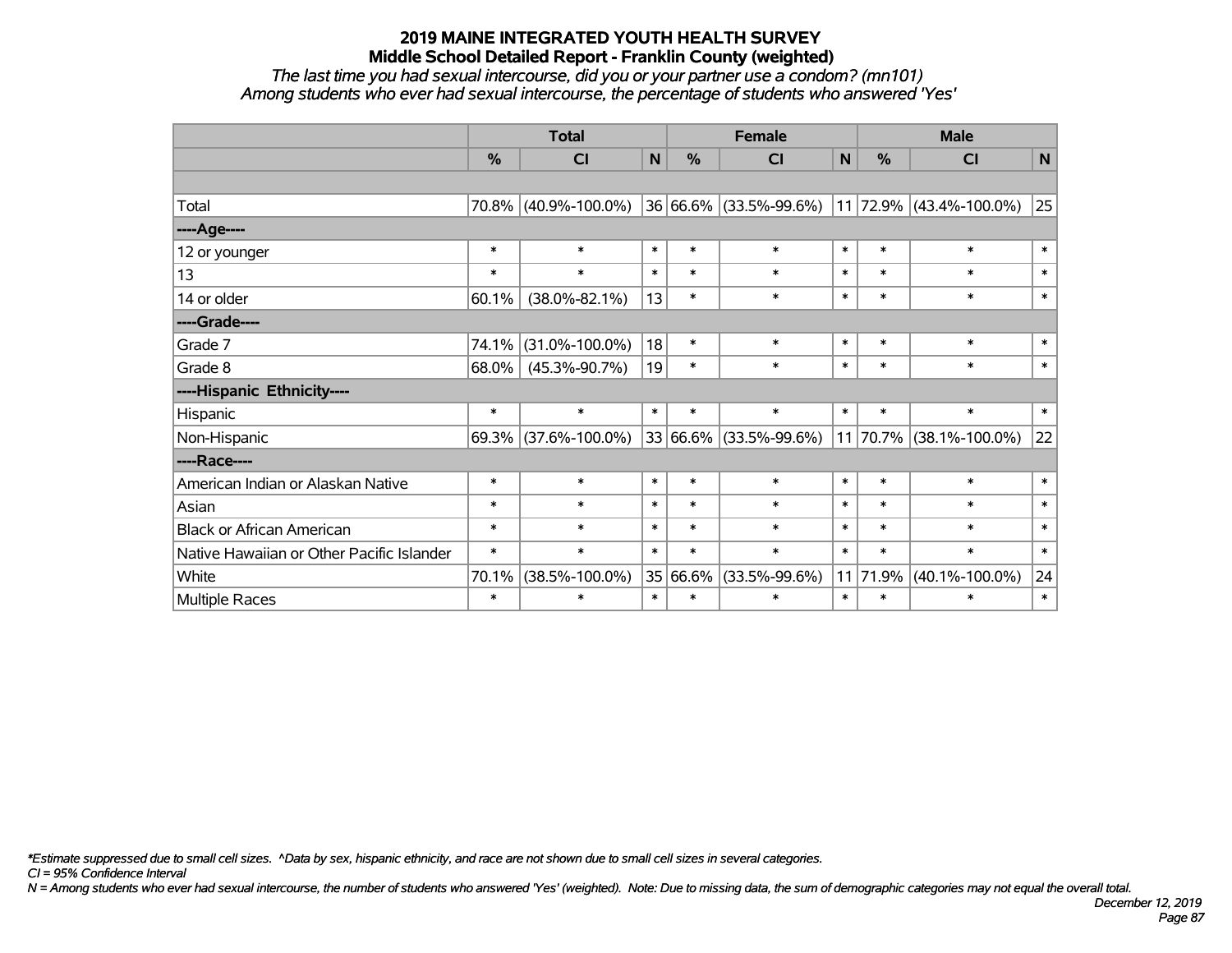*Percentage of students who drank 100% fruit juice and/or ate fruit two or more times per day during the past seven days (mnfruit)*

|                                           | <b>Total</b>  |                     |        |           | <b>Female</b>             | <b>Male</b> |           |                         |              |
|-------------------------------------------|---------------|---------------------|--------|-----------|---------------------------|-------------|-----------|-------------------------|--------------|
|                                           | $\frac{0}{0}$ | <b>CI</b>           | N      | $\%$      | <b>CI</b>                 | N           | %         | <b>CI</b>               | N.           |
|                                           |               |                     |        |           |                           |             |           |                         |              |
| Total                                     |               | 33.7% (29.8%-37.7%) |        |           | 237 34.5% (28.0%-40.9%)   |             |           | 124 33.2% (27.5%-38.8%) | 113          |
| ----Age----                               |               |                     |        |           |                           |             |           |                         |              |
| 12 or younger                             | 36.5%         | $(25.7\% - 47.3\%)$ |        |           | 66 40.4% (32.4%-48.3%)    | 42          | 31.3%     | $(15.7\% - 46.9\%)$     | 24           |
| 13                                        | 32.5%         | $(27.0\% - 37.9\%)$ |        |           | 112 32.8% (23.6%-42.1%)   | 59          |           | 32.3% (29.0%-35.7%)     | 53           |
| 14 or older                               |               | 33.5% (27.6%-39.5%) |        |           | 60 30.3% (16.3%-44.3%)    |             |           | 23 35.9% (27.5%-44.3%)  | 37           |
| ----Grade----                             |               |                     |        |           |                           |             |           |                         |              |
| Grade 7                                   | 32.4%         | $(28.1\% - 36.8\%)$ |        |           | $111$ 34.4% (28.5%-40.3%) | 61          | 30.6%     | $(26.8\% - 34.3\%)$     | 49           |
| Grade 8                                   |               | 35.3% (28.7%-41.9%) |        |           | 126 34.7% (20.4%-49.0%)   |             |           | 62 35.9% (27.9%-43.9%)  | 64           |
| ----Hispanic Ethnicity----                |               |                     |        |           |                           |             |           |                         |              |
| Hispanic                                  | $\ast$        | $\ast$              | $\ast$ | $\ast$    | $\ast$                    | $\ast$      | $\ast$    | $\ast$                  | $\ast$       |
| Non-Hispanic                              | 34.2%         | $(30.5\% - 37.9\%)$ |        |           | 223 34.2% (27.8%-40.5%)   |             | 114 34.4% | $(28.3\% - 40.4\%)$     | 109          |
| ----Race----                              |               |                     |        |           |                           |             |           |                         |              |
| American Indian or Alaskan Native         | $\ast$        | $\ast$              | $\ast$ | $\ast$    | $\ast$                    | $\ast$      | $\ast$    | $\ast$                  | $\ast$       |
| Asian                                     | $\ast$        | $\ast$              | $\ast$ | $\ast$    | $\ast$                    | $\ast$      | $\ast$    | $\ast$                  | $\ast$       |
| <b>Black or African American</b>          | $\ast$        | $\ast$              | $\ast$ | $\ast$    | $\ast$                    | $\ast$      | $\ast$    | $\ast$                  | $\ast$       |
| Native Hawaiian or Other Pacific Islander | $\ast$        | $\ast$              | $\ast$ | $\ast$    | $\ast$                    | $\ast$      | $\ast$    | $\ast$                  | $\pmb{\ast}$ |
| White                                     | 34.0%         | $(30.2\% - 37.7\%)$ |        | 226 34.2% | $(27.8\% - 40.5\%)$       | 116         | 34.0%     | $(27.5\% - 40.4\%)$     | 110          |
| Multiple Races                            | $\ast$        | $\ast$              | $\ast$ | $\ast$    | $\ast$                    | $\ast$      | $\ast$    | *                       | $\ast$       |

*\*Estimate suppressed due to small cell sizes. ^Data by sex, hispanic ethnicity, and race are not shown due to small cell sizes in several categories.*

*CI = 95% Confidence Interval*

*N = Number of students who drank 100% fruit juice and/or ate fruit two or more times per day during the past seven days (weighted). Note: Due to missing data, the sum of demographic categories may not equal the overall total.*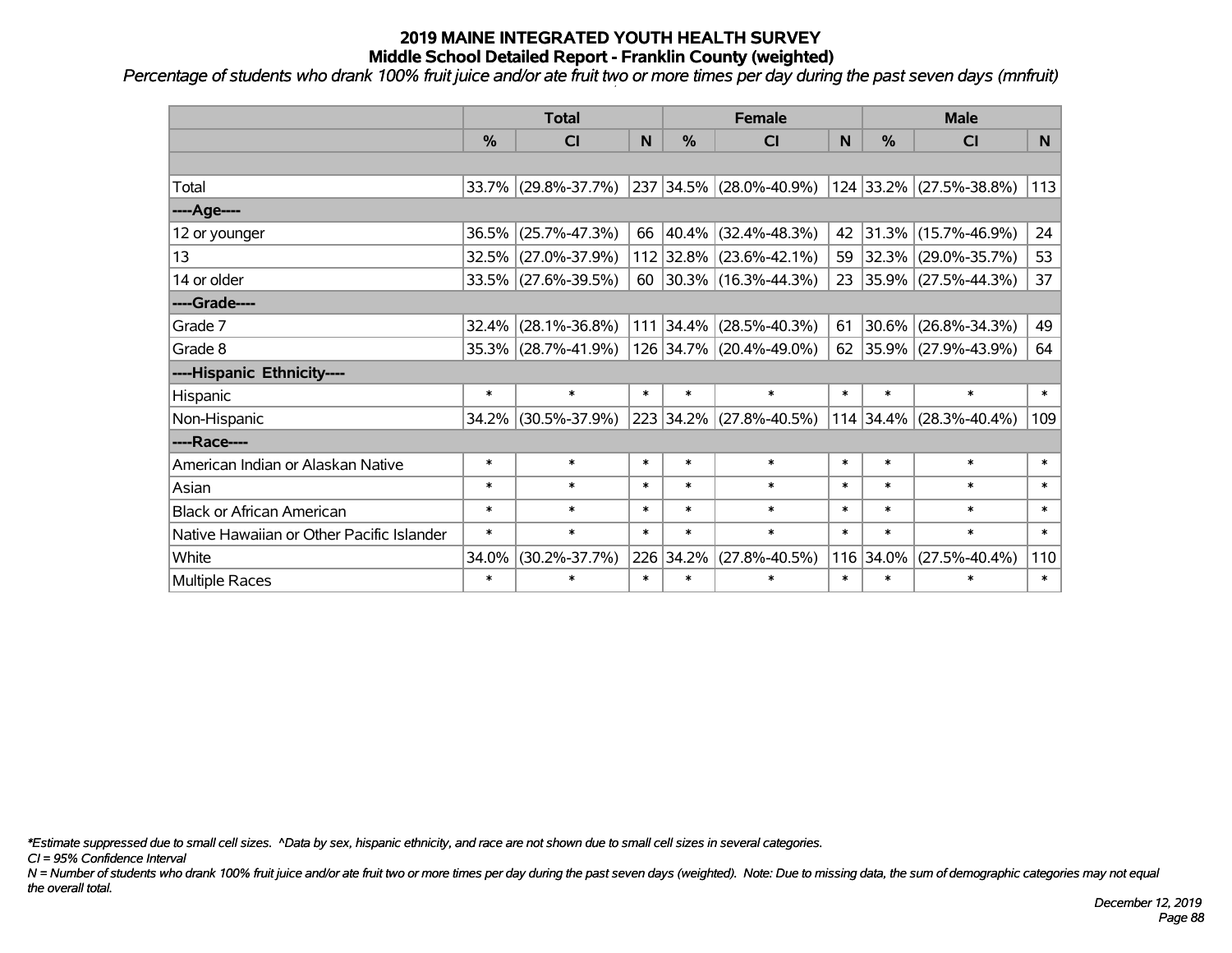*Percentage of students who drank 100% fruit juice and/or ate fruit less then 1 time per day during the past seven days (mnonefrt)*

|                                           | <b>Total</b>  |                        |                |        | <b>Female</b>                | <b>Male</b>  |           |                         |        |
|-------------------------------------------|---------------|------------------------|----------------|--------|------------------------------|--------------|-----------|-------------------------|--------|
|                                           | $\frac{0}{0}$ | CI                     | N <sub>1</sub> | $\%$   | <b>CI</b>                    | <sub>N</sub> | %         | <b>CI</b>               | N.     |
|                                           |               |                        |                |        |                              |              |           |                         |        |
| Total                                     |               | 39.6% (35.9%-43.3%)    |                |        | 278 41.4% (38.8%-44.0%)      |              |           | 148 37.5% (32.1%-42.8%) | 128    |
| ----Age----                               |               |                        |                |        |                              |              |           |                         |        |
| 12 or younger                             | $42.8\%$      | $(31.3\% - 54.3\%)$    | 77             | 41.3%  | $(32.5\% - 50.1\%)$          | 43           | 44.8%     | $(29.8\% - 59.7\%)$     | 34     |
| 13                                        |               | 35.3% (30.5%-40.1%)    |                |        | 122 36.9% (33.0%-40.8%)      |              | 66 32.8%  | $(23.3\% - 42.3\%)$     | 54     |
| 14 or older                               |               | 44.8% (40.2%-49.5%)    |                |        | $80$   52.0%   (34.6%-69.4%) |              |           | 39 39.5% (29.5%-49.5%)  | 40     |
| ----Grade----                             |               |                        |                |        |                              |              |           |                         |        |
| Grade 7                                   |               | 42.7% (34.4%-51.0%)    |                |        | 146 42.0% (31.0%-53.0%)      | 75           | 42.8%     | $(36.4\% - 49.2\%)$     | 69     |
| Grade 8                                   |               | 36.6% (30.3%-42.9%)    |                |        | 130 41.0% (30.0%-52.1%)      |              |           | 73 32.2% (26.5%-37.8%)  | 57     |
| ----Hispanic Ethnicity----                |               |                        |                |        |                              |              |           |                         |        |
| Hispanic                                  | $\ast$        | $\ast$                 | $\ast$         | $\ast$ | $\ast$                       | $\ast$       | $\ast$    | $\ast$                  | $\ast$ |
| Non-Hispanic                              |               | 39.4% (35.9%-42.9%)    |                |        | 258 41.6% (38.7%-44.4%)      |              | 138 36.8% | $(31.4\% - 42.2\%)$     | 117    |
| ----Race----                              |               |                        |                |        |                              |              |           |                         |        |
| American Indian or Alaskan Native         | $\ast$        | $\ast$                 | $\ast$         | $\ast$ | $\ast$                       | $\ast$       | $\ast$    | $\ast$                  | $\ast$ |
| Asian                                     | $\ast$        | $\ast$                 | $\ast$         | $\ast$ | $\ast$                       | $\ast$       | $\ast$    | $\ast$                  | $\ast$ |
| <b>Black or African American</b>          | $\ast$        | $\ast$                 | $\ast$         | $\ast$ | $\ast$                       | $\ast$       | $\ast$    | $\ast$                  | $\ast$ |
| Native Hawaiian or Other Pacific Islander | $\ast$        | $\ast$                 | $\ast$         | $\ast$ | $\ast$                       | $\ast$       | $\ast$    | $\ast$                  | $\ast$ |
| White                                     | 39.4%         | $(35.6\% - 43.2\%)$    | 262            | 41.9%  | $(38.9\% - 44.9\%)$          |              | 142 36.4% | $(30.9\% - 42.0\%)$     | 118    |
| Multiple Races                            |               | $42.4\%$ (22.1%-62.8%) | 6              | $\ast$ | $\ast$                       | $\ast$       | $\ast$    | $\ast$                  | $\ast$ |

*\*Estimate suppressed due to small cell sizes. ^Data by sex, hispanic ethnicity, and race are not shown due to small cell sizes in several categories.*

*CI = 95% Confidence Interval*

*N = Number of students who drank 100% fruit juice and/or ate fruit less then 1 time per day during the past seven days (weighted). Note: Due to missing data, the sum of demographic categories may not equal the overall total.*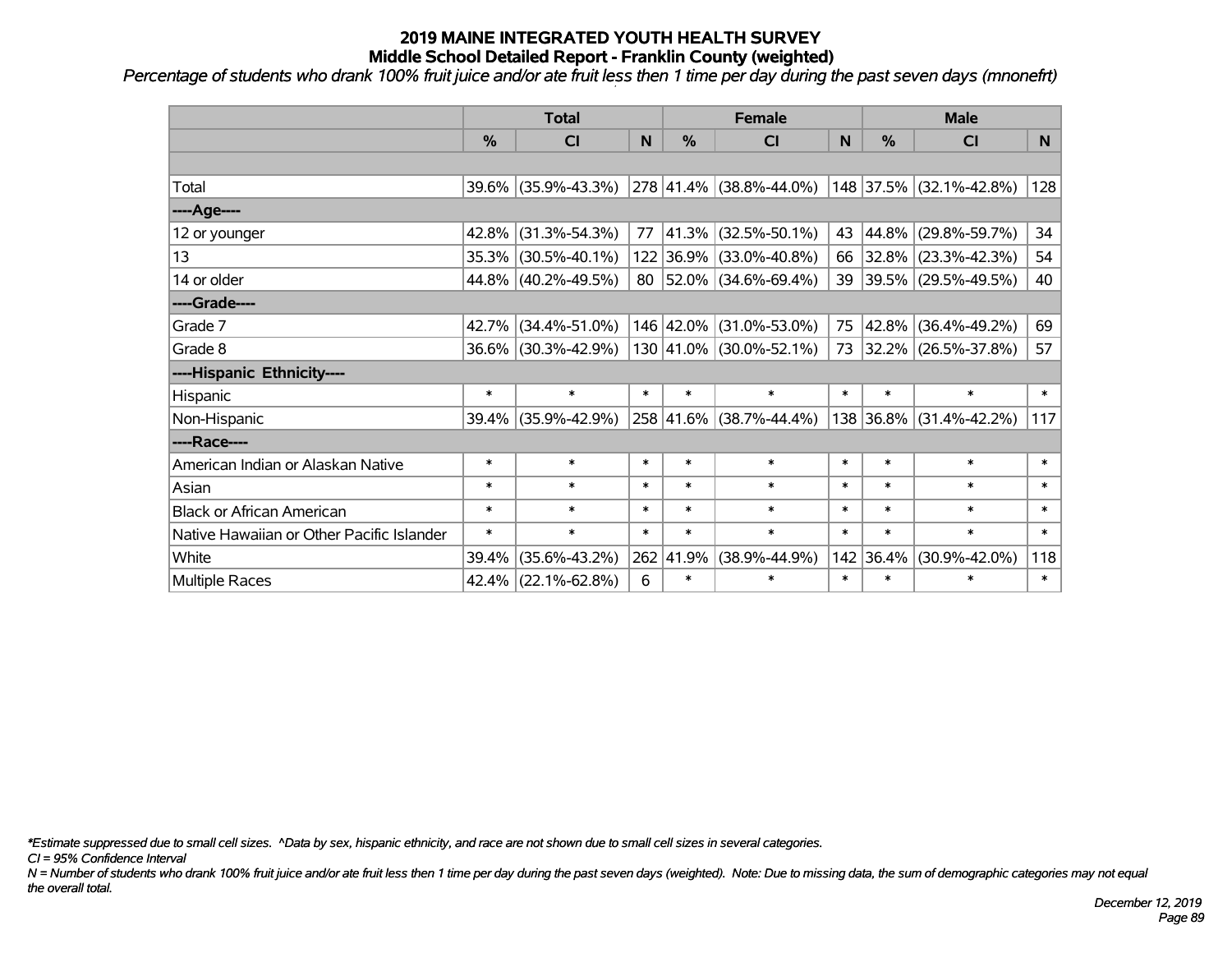*Percentage of students who ate vegetables three or more times per day during the past seven days (mnveg)*

|                                           | <b>Total</b>  |                        |        | <b>Female</b> |                             |        | <b>Male</b>  |                            |        |
|-------------------------------------------|---------------|------------------------|--------|---------------|-----------------------------|--------|--------------|----------------------------|--------|
|                                           | $\frac{0}{0}$ | <b>CI</b>              | N      | $\frac{0}{0}$ | CI                          | N      | %            | <b>CI</b>                  | N      |
|                                           |               |                        |        |               |                             |        |              |                            |        |
| Total                                     |               | 14.9% (13.6%-16.2%)    |        |               | 106   16.4%   (14.7%-18.0%) |        |              | 59 13.5% (11.7%-15.3%)     | 47     |
| ----Age----                               |               |                        |        |               |                             |        |              |                            |        |
| 12 or younger                             | 15.0%         | $(8.4\% - 21.7\%)$     | 27     | 16.2%         | $(8.5\% - 23.9\%)$          |        | 16 13.5%     | $(3.9\% - 23.1\%)$         | 10     |
| 13                                        |               | 13.9% (10.7%-17.2%)    | 49     |               | $13.7\%$ (10.8%-16.6%)      |        | $25 14.4\% $ | $(10.7\% - 18.0\%)$        | 24     |
| 14 or older                               |               | 16.8% (11.7%-21.8%)    | 30     |               | 23.1% (16.3%-29.8%)         |        | 17 12.1%     | $(3.9\% - 20.3\%)$         | 13     |
| ----Grade----                             |               |                        |        |               |                             |        |              |                            |        |
| Grade 7                                   |               | $14.4\%$ (11.1%-17.8%) | 50     | 15.1%         | $(8.3\% - 21.9\%)$          |        |              | 27 13.9% (10.6%-17.2%)     | 23     |
| Grade 8                                   |               | 15.6% (13.2%-18.0%)    | 56     |               | $17.9\%$ (12.2%-23.5%)      |        |              | $32 13.3\% $ (11.4%-15.2%) | 24     |
| ----Hispanic Ethnicity----                |               |                        |        |               |                             |        |              |                            |        |
| Hispanic                                  | $\ast$        | $\ast$                 | $\ast$ | $\ast$        | $\ast$                      | $\ast$ | $\ast$       | $\ast$                     | $\ast$ |
| Non-Hispanic                              |               | 15.8% (14.4%-17.2%)    |        |               | 104   17.1%   (15.3%-19.0%) |        |              | 57 14.5% (12.6%-16.4%)     | 47     |
| ----Race----                              |               |                        |        |               |                             |        |              |                            |        |
| American Indian or Alaskan Native         | $\ast$        | $\ast$                 | $\ast$ | $\ast$        | $\ast$                      | $\ast$ | $\ast$       | $\ast$                     | $\ast$ |
| Asian                                     | $\ast$        | $\ast$                 | $\ast$ | $\ast$        | $\ast$                      | $\ast$ | $\ast$       | $\ast$                     | $\ast$ |
| <b>Black or African American</b>          | $\ast$        | $\ast$                 | $\ast$ | $\ast$        | $\ast$                      | $\ast$ | $\ast$       | $\ast$                     | $\ast$ |
| Native Hawaiian or Other Pacific Islander | $\ast$        | $\ast$                 | $\ast$ | $\ast$        | $\ast$                      | $\ast$ | $\ast$       | $\ast$                     | $\ast$ |
| White                                     | 15.0%         | $(13.3\% - 16.7\%)$    | 101    | 16.2%         | $(14.2\% - 18.3\%)$         | 55     | 13.8%        | $(11.5\% - 16.1\%)$        | 45     |
| Multiple Races                            | $\ast$        | $\ast$                 | $\ast$ | $\ast$        | $\ast$                      | $\ast$ | $\ast$       | $\ast$                     | $\ast$ |

*\*Estimate suppressed due to small cell sizes. ^Data by sex, hispanic ethnicity, and race are not shown due to small cell sizes in several categories.*

*CI = 95% Confidence Interval*

*N = Number of students who ate vegetables three or more times per day during the past seven days (weighted). Note: Due to missing data, the sum of demographic categories may not equal the overall total.*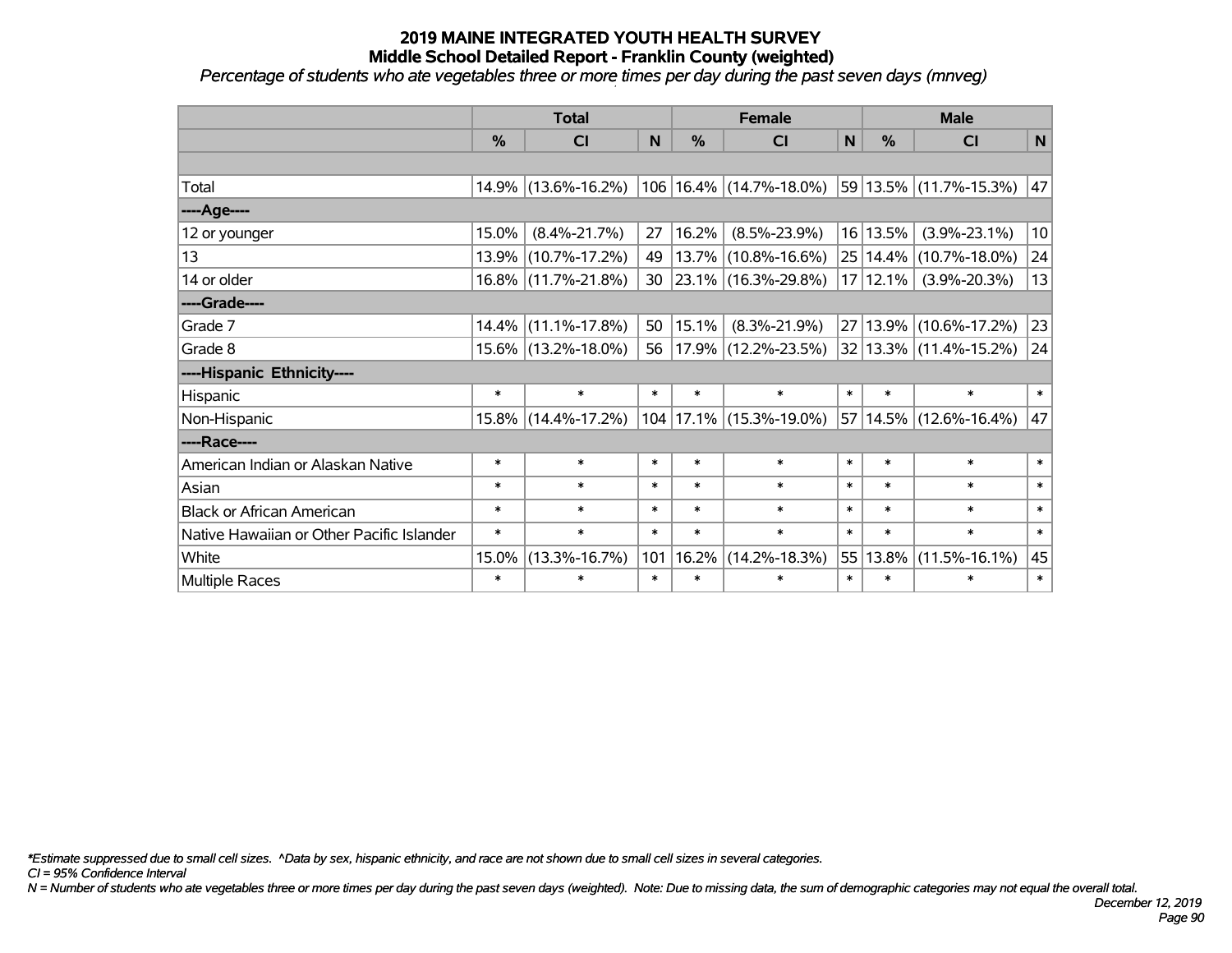*Percentage of students who ate vegetables less than 1 time per day during the past seven days (mnoneveg)*

|                                           | <b>Total</b> |                        |        | <b>Female</b> | <b>Male</b>                     |        |           |                         |                |
|-------------------------------------------|--------------|------------------------|--------|---------------|---------------------------------|--------|-----------|-------------------------|----------------|
|                                           | %            | <b>CI</b>              | N      | %             | <b>CI</b>                       | N      | %         | <b>CI</b>               | N <sub>1</sub> |
|                                           |              |                        |        |               |                                 |        |           |                         |                |
| Total                                     |              | $59.6\%$ (57.5%-61.6%) |        |               | 423 58.6% (55.3%-61.9%)         |        |           | 211 60.2% (56.6%-63.9%) | 210            |
| ----Age----                               |              |                        |        |               |                                 |        |           |                         |                |
| 12 or younger                             | 61.1%        | $(53.0\% - 69.2\%)$    |        |               | 109 59.1% (52.4%-65.9%)         | 60     | 63.7%     | $(48.6\% - 78.8\%)$     | 50             |
| 13                                        | 59.8%        | $(56.9\% - 62.6\%)$    |        |               | $211 61.1\%  (58.4\% - 63.9\%)$ |        |           | 112 57.7% (52.5%-62.8%) | 96             |
| 14 or older                               |              | 57.6% (53.8%-61.4%)    |        |               | $103$ 51.9% (40.1%-63.7%)       |        |           | 39 61.8% (52.4%-71.1%)  | 64             |
| ----Grade----                             |              |                        |        |               |                                 |        |           |                         |                |
| Grade 7                                   | 61.0%        | $(54.6\% - 67.4\%)$    |        |               | 212 60.6% (53.5%-67.7%)         |        | 108 60.9% | $(55.1\% - 66.6\%)$     | 101            |
| Grade 8                                   |              | 58.3% (51.5%-65.2%)    |        |               | $ 210 57.2\% $ (45.9%-68.5%)    |        |           | 103 59.4% (54.9%-64.0%) | 107            |
| ----Hispanic Ethnicity----                |              |                        |        |               |                                 |        |           |                         |                |
| Hispanic                                  | $\ast$       | $\ast$                 | $\ast$ | $\ast$        | $\ast$                          | $\ast$ | $\ast$    | $\ast$                  | $\ast$         |
| Non-Hispanic                              | 59.1%        | $(56.6\% - 61.5\%)$    |        |               | 390 59.2% (55.7%-62.7%)         |        | 198 58.7% | $(55.2\% - 62.1\%)$     | 190            |
| ----Race----                              |              |                        |        |               |                                 |        |           |                         |                |
| American Indian or Alaskan Native         | $\ast$       | $\ast$                 | $\ast$ | $\ast$        | $\ast$                          | $\ast$ | $\ast$    | $\ast$                  | $\ast$         |
| Asian                                     | $\ast$       | $\ast$                 | $\ast$ | $\ast$        | $\ast$                          | $\ast$ | $\ast$    | $\ast$                  | $\ast$         |
| <b>Black or African American</b>          | $\ast$       | $\ast$                 | $\ast$ | $\ast$        | $\ast$                          | $\ast$ | $\ast$    | $\ast$                  | $\ast$         |
| Native Hawaiian or Other Pacific Islander | $\ast$       | $\ast$                 | $\ast$ | $\ast$        | $\ast$                          | $\ast$ | $\ast$    | $\ast$                  | $\ast$         |
| White                                     | 59.6%        | $(57.6\% - 61.5\%)$    | 401    | 58.8%         | $(55.7\% - 61.9\%)$             | 201    | 60.1%     | $(56.4\% - 63.7\%)$     | 198            |
| Multiple Races                            |              | $55.7\%$ (42.1%-69.4%) | 8      | $\ast$        | $\ast$                          | $\ast$ | $\ast$    | *                       | $\ast$         |

*\*Estimate suppressed due to small cell sizes. ^Data by sex, hispanic ethnicity, and race are not shown due to small cell sizes in several categories.*

*CI = 95% Confidence Interval*

*N = Number of students who ate vegetables less than 1 time per day during the past seven days (weighted). Note: Due to missing data, the sum of demographic categories may not equal the overall total.*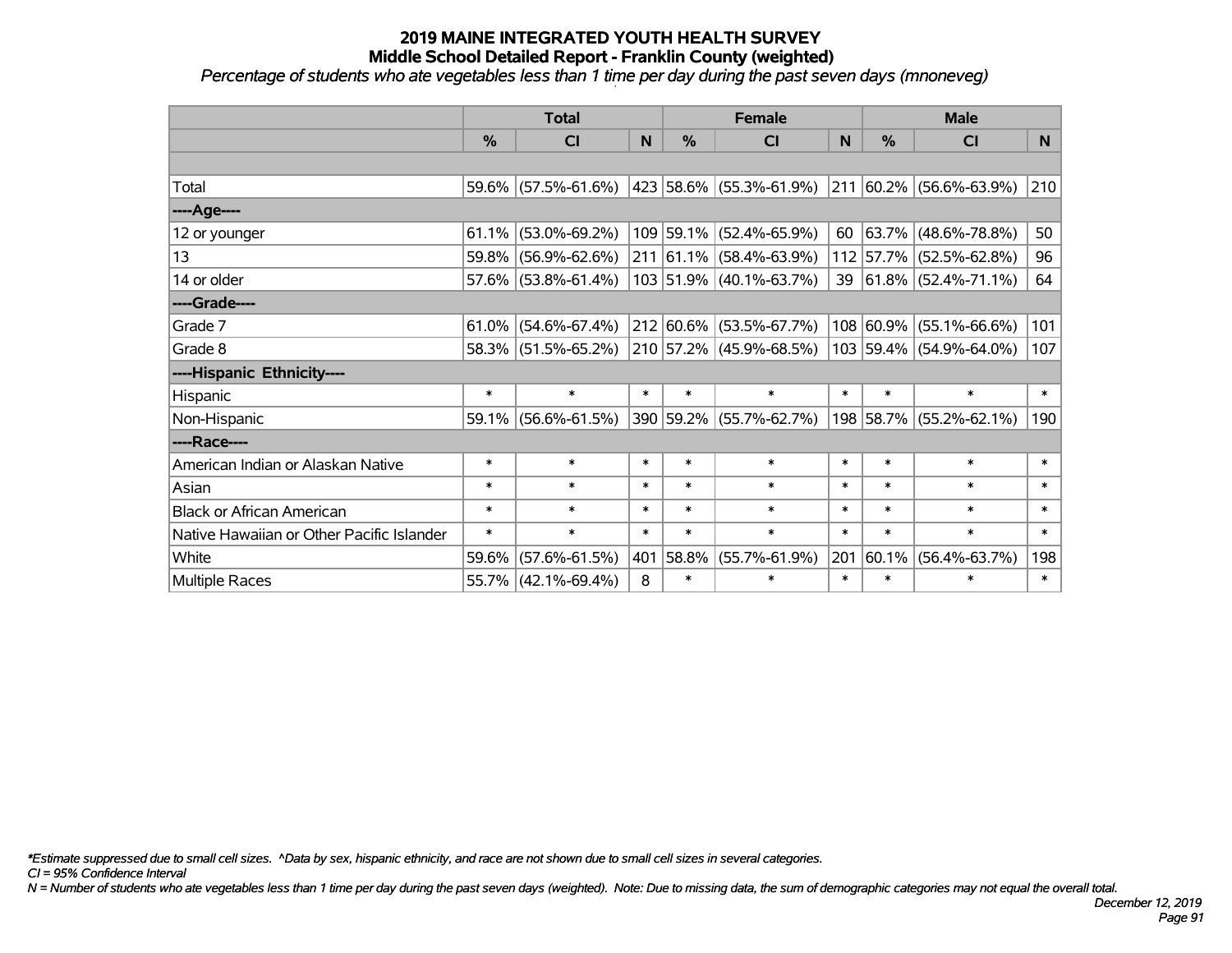*Percentage of students who drank 100% fruit juice, ate fruit and/or ate vegetables five or more times per day during the past seven days (mnfrvg)*

|                                           | <b>Total</b> |                     |        |               | <b>Female</b>            | <b>Male</b>  |               |                            |             |
|-------------------------------------------|--------------|---------------------|--------|---------------|--------------------------|--------------|---------------|----------------------------|-------------|
|                                           | $\%$         | <b>CI</b>           | N      | $\frac{0}{0}$ | <b>CI</b>                | $\mathsf{N}$ | %             | <b>CI</b>                  | $\mathbf N$ |
|                                           |              |                     |        |               |                          |              |               |                            |             |
| Total                                     |              | 19.8% (17.1%-22.4%) |        |               | 138 21.3% (16.9%-25.7%)  |              |               | 75 18.4% (12.0%-24.8%)     | 63          |
| ----Age----                               |              |                     |        |               |                          |              |               |                            |             |
| 12 or younger                             | 20.6%        | $(12.9\% - 28.2\%)$ | 36     |               | 23.0% (16.4%-29.6%)      |              | 23 17.3%      | $(6.2\% - 28.5\%)$         | 13          |
| 13                                        |              | 18.6% (15.6%-21.6%) | 64     |               | $18.6\%$ (11.3%-25.9%)   |              |               | 33   18.9%   (14.7%-23.1%) | 31          |
| 14 or older                               |              | 21.4% (15.8%-27.0%) | 38     |               | $ 25.4\% $ (17.9%-32.8%) |              | $19 18.4\% $  | $(7.1\% - 29.8\%)$         | 19          |
| ----Grade----                             |              |                     |        |               |                          |              |               |                            |             |
| Grade 7                                   |              | 20.7% (17.6%-23.7%) | 70     |               | 21.2% (18.7%-23.6%)      |              | 37 20.5%      | $(14.3\% - 26.6\%)$        | 33          |
| Grade 8                                   |              | 19.1% (14.4%-23.8%) | 68     |               | $ 21.4\% $ (13.4%-29.4%) |              | $ 38 16.7\% $ | $(8.7\% - 24.8\%)$         | 30          |
| ----Hispanic Ethnicity----                |              |                     |        |               |                          |              |               |                            |             |
| Hispanic                                  | $\ast$       | $\ast$              | $\ast$ | $\ast$        | $\ast$                   | $\ast$       | $\ast$        | $\ast$                     | $\ast$      |
| Non-Hispanic                              |              | 20.2% (17.3%-23.1%) |        |               | 131 21.4% (17.0%-25.7%)  |              |               | 70 19.2% (12.3%-26.0%)     | 61          |
| ----Race----                              |              |                     |        |               |                          |              |               |                            |             |
| American Indian or Alaskan Native         | $\ast$       | $\ast$              | $\ast$ | $\ast$        | $\ast$                   | $\ast$       | $\ast$        | $\ast$                     | $\ast$      |
| Asian                                     | $\ast$       | $\ast$              | $\ast$ | $\ast$        | $\ast$                   | $\ast$       | $\ast$        | $\ast$                     | $\ast$      |
| <b>Black or African American</b>          | $\ast$       | $\ast$              | $\ast$ | $\ast$        | $\ast$                   | $\ast$       | $\ast$        | $\ast$                     | $\ast$      |
| Native Hawaiian or Other Pacific Islander | $\ast$       | $\ast$              | $\ast$ | $\ast$        | $\ast$                   | $\ast$       | $\ast$        | $\ast$                     | $\ast$      |
| White                                     | 19.9%        | $(17.2\% - 22.6\%)$ | 131    | 20.9%         | $(16.8\% - 25.0\%)$      |              | 70 19.0%      | $(12.1\% - 25.9\%)$        | 61          |
| <b>Multiple Races</b>                     | $\ast$       | $\ast$              | $\ast$ | $\ast$        | $\ast$                   | $\ast$       | $\ast$        | $\ast$                     | $\ast$      |

*\*Estimate suppressed due to small cell sizes. ^Data by sex, hispanic ethnicity, and race are not shown due to small cell sizes in several categories.*

*CI = 95% Confidence Interval*

*N = Number of students who drank 100% fruit juice, ate fruit and/or ate vegetables five or more times per day during the past seven days (weighted). Note: Due to missing data, the sum of demographic categories may not equal the overall total.*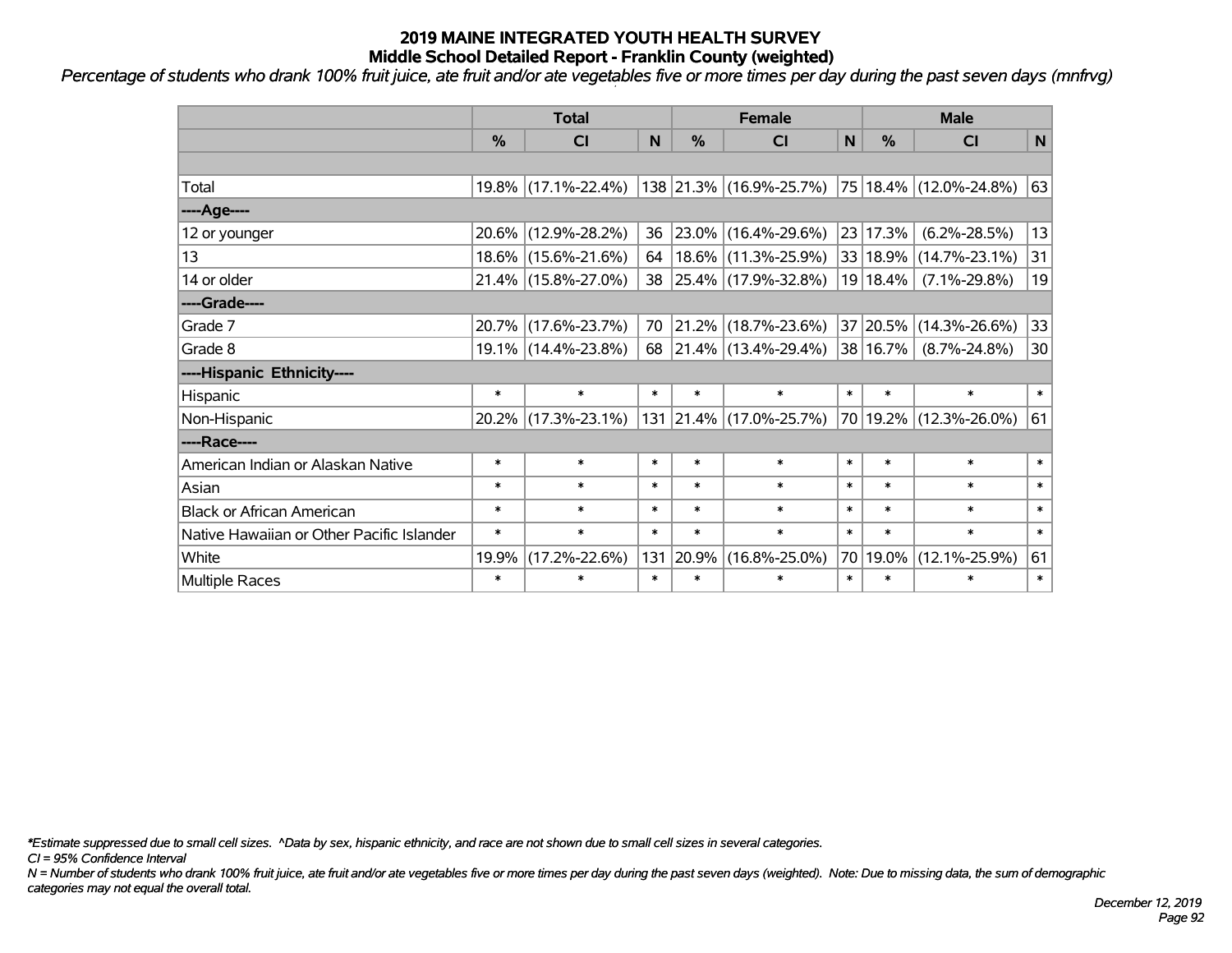*During the past 7 days, how many times did you drink a can, bottle, or glass of soda, sports drink, energy drink, or other sugar-sweetened beverage such as Gatorade, Red Bull, lemonade, sweetened tea or coffee drinks, flavored milk, Snapple, or Sunny D? (Do not count diet soda, other diet drinks, or 100% fruit juice.) (mn159a)*

*Percentage of students who answered at least one time per day in the past week*

|                                           | <b>Total</b>  |                        |        |        | <b>Female</b>                                  | <b>Male</b>  |               |                        |        |
|-------------------------------------------|---------------|------------------------|--------|--------|------------------------------------------------|--------------|---------------|------------------------|--------|
|                                           | $\frac{0}{0}$ | <b>CI</b>              | N      | %      | <b>CI</b>                                      | $\mathsf{N}$ | $\frac{0}{0}$ | <b>CI</b>              | N      |
|                                           |               |                        |        |        |                                                |              |               |                        |        |
| Total                                     |               | $21.2\%$ (13.3%-29.0%) |        |        | 150 18.1% (15.2%-21.1%) 65 24.5% (11.0%-37.9%) |              |               |                        | 84     |
| ----Age----                               |               |                        |        |        |                                                |              |               |                        |        |
| 12 or younger                             |               | 17.5% (12.3%-22.6%)    | 31     | 19.0%  | $(11.7\% - 26.4\%)$                            |              | 19 15.4%      | $(7.1\% - 23.8\%)$     | 12     |
| 13                                        | 21.5%         | $(15.3\% - 27.6\%)$    | 76     | 15.8%  | $(13.9\% - 17.7\%)$                            |              |               | 29 28.1% (17.1%-39.2%) | 47     |
| 14 or older                               | 24.2%         | $(4.7\% - 43.8\%)$     | 42     | 22.7%  | $(6.3\% - 39.2\%)$                             |              | 17 25.4%      | $(3.8\% - 46.9\%)$     | 25     |
| ----Grade----                             |               |                        |        |        |                                                |              |               |                        |        |
| Grade 7                                   |               | 18.0% (12.2%-23.7%)    | 62     | 17.2%  | $(13.6\% - 20.7\%)$                            |              | 31 19.1%      | $(8.8\% - 29.3\%)$     | 31     |
| Grade 8                                   |               | 24.1% (12.5%-35.7%)    | 86     |        | $ 19.3\% $ (15.2%-23.4%)                       |              | 34 28.9%      | $(9.9\% - 47.8\%)$     | 51     |
| ----Hispanic Ethnicity----                |               |                        |        |        |                                                |              |               |                        |        |
| Hispanic                                  | $\ast$        | $\ast$                 | $\ast$ | $\ast$ | $\ast$                                         | $\ast$       | $\ast$        | $\ast$                 | $\ast$ |
| Non-Hispanic                              |               | 21.5% (13.4%-29.5%)    |        |        | 141   18.1%   (14.7%-21.5%)                    |              |               | 61 25.2% (11.8%-38.5%) | 81     |
| ----Race----                              |               |                        |        |        |                                                |              |               |                        |        |
| American Indian or Alaskan Native         | $\ast$        | $\ast$                 | $\ast$ | $\ast$ | $\ast$                                         | $\ast$       | $\ast$        | $\ast$                 | $\ast$ |
| Asian                                     | $\ast$        | $\ast$                 | $\ast$ | $\ast$ | $\ast$                                         | $\ast$       | $\ast$        | $\ast$                 | $\ast$ |
| <b>Black or African American</b>          | $\ast$        | $\ast$                 | $\ast$ | $\ast$ | $\ast$                                         | $\ast$       | $\ast$        | $\ast$                 | $\ast$ |
| Native Hawaiian or Other Pacific Islander | $\ast$        | $\ast$                 | $\ast$ | $\ast$ | $\ast$                                         | $\ast$       | $\ast$        | $\ast$                 | $\ast$ |
| White                                     | 20.8%         | $(12.8\% - 28.9\%)$    | 139    | 17.7%  | $(14.5\% - 21.0\%)$                            | 61           | 24.2%         | $(10.8\% - 37.6\%)$    | 79     |
| Multiple Races                            | $\ast$        | $\ast$                 | $\ast$ | $\ast$ | $\ast$                                         | $\ast$       | $\ast$        | $\ast$                 | $\ast$ |

*\*Estimate suppressed due to small cell sizes. ^Data by sex, hispanic ethnicity, and race are not shown due to small cell sizes in several categories.*

*CI = 95% Confidence Interval*

*N = Number of students who answered at least one time per day in the past week (weighted). Note: Due to missing data, the sum of demographic categories may not equal the overall total.*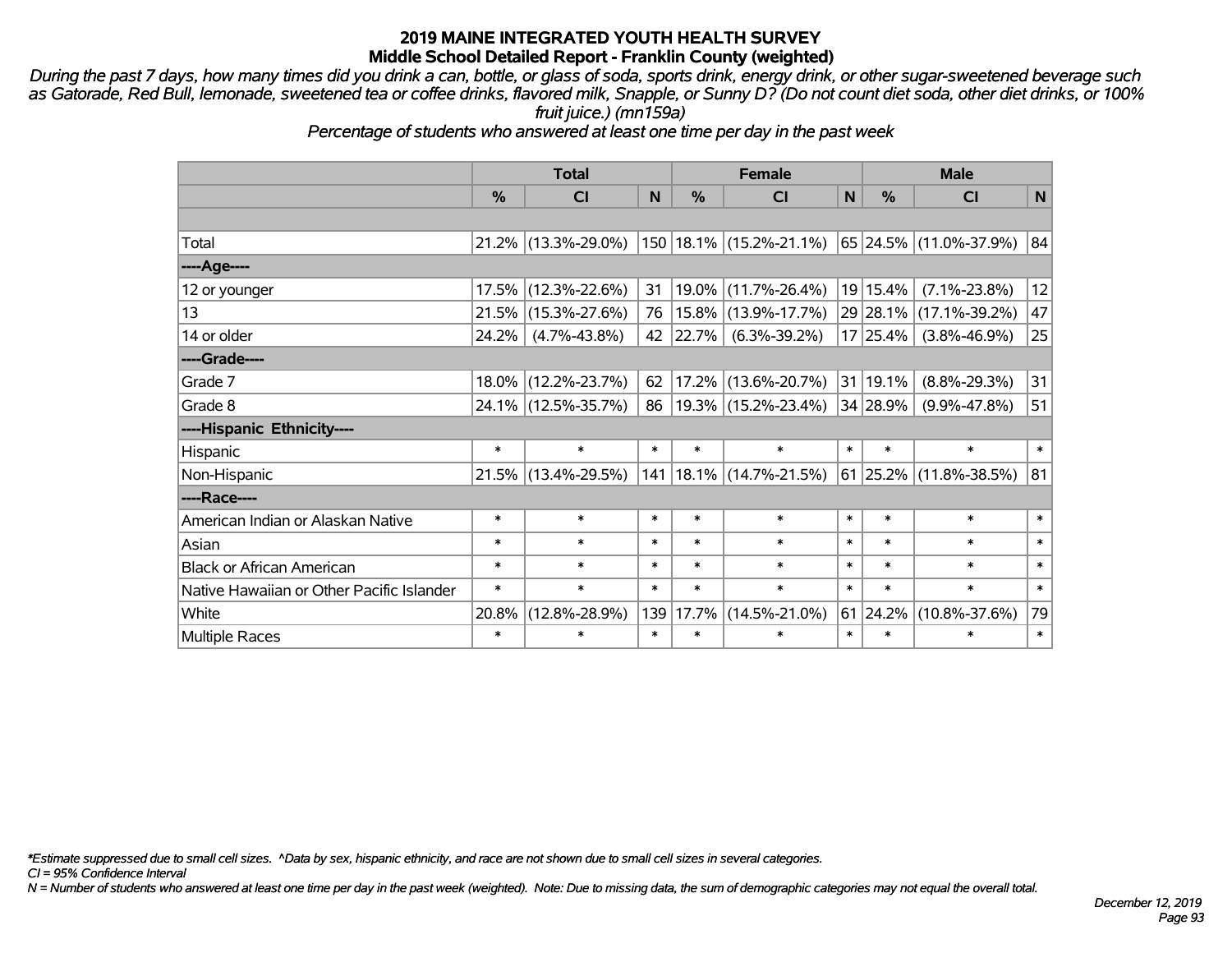*During the past 7 days, on how many days did you eat dinner at home with at least one of your parents or guardians? (mn185b) Percentage of students who answered at least 5 days*

|                                           | <b>Total</b> |                        |        |        | <b>Female</b>                                                     | <b>Male</b> |           |                         |                |
|-------------------------------------------|--------------|------------------------|--------|--------|-------------------------------------------------------------------|-------------|-----------|-------------------------|----------------|
|                                           | $\%$         | <b>CI</b>              | N      | $\%$   | CI                                                                | N           | %         | <b>CI</b>               | N <sub>1</sub> |
|                                           |              |                        |        |        |                                                                   |             |           |                         |                |
| Total                                     |              | 78.9% (72.1%-85.7%)    |        |        | $ 569 75.0\%  (66.1\% - 83.8\%)  273  83.8\%   (77.8\% - 89.8\%)$ |             |           |                         | 295            |
| ----Age----                               |              |                        |        |        |                                                                   |             |           |                         |                |
| 12 or younger                             | 87.4%        | $(82.5\% - 92.4\%)$    | 162    | $\ast$ | $\ast$                                                            | $\ast$      | $\ast$    | $\ast$                  | $\ast$         |
| 13                                        | 80.6%        | $(69.5\% - 91.8\%)$    |        |        | 295 77.5% (62.1%-92.8%)                                           |             | 140 85.6% | $(77.5\% - 93.6\%)$     | 155            |
| 14 or older                               |              | $65.8\%$ (56.3%-75.3%) |        |        | 112 58.2% (51.3%-65.0%)                                           | 41          |           | 71.3% (52.6%-90.0%)     | 70             |
| ----Grade----                             |              |                        |        |        |                                                                   |             |           |                         |                |
| Grade 7                                   | 80.4%        | $(72.1\% - 88.7\%)$    |        |        | 284 78.3% (64.6%-92.0%)                                           |             | 143 84.6% | $(79.7\% - 89.4\%)$     | 141            |
| Grade 8                                   |              | 77.5% (70.9%-84.1%)    |        |        | $ 283 71.8\%  (66.1\% -77.5\%)$                                   |             |           | 129 83.1% (74.0%-92.1%) | 154            |
| ----Hispanic Ethnicity----                |              |                        |        |        |                                                                   |             |           |                         |                |
| Hispanic                                  | $\ast$       | $\ast$                 | $\ast$ | $\ast$ | $\ast$                                                            | $\ast$      | $\ast$    | $\ast$                  | $\ast$         |
| Non-Hispanic                              | 77.9%        | $(70.2\% - 85.6\%)$    |        |        | 522 73.9% (64.2%-83.6%)                                           |             |           | 247 82.8% (75.9%-89.7%) | 274            |
| ----Race----                              |              |                        |        |        |                                                                   |             |           |                         |                |
| American Indian or Alaskan Native         | $\ast$       | $\ast$                 | $\ast$ | $\ast$ | $\ast$                                                            | $\ast$      | $\ast$    | $\ast$                  | $\ast$         |
| Asian                                     | $\ast$       | $\ast$                 | $\ast$ | $\ast$ | $\ast$                                                            | $\ast$      | $\ast$    | $\ast$                  | $\ast$         |
| <b>Black or African American</b>          | $\ast$       | $\ast$                 | $\ast$ | $\ast$ | $\ast$                                                            | $\ast$      | $\ast$    | $\ast$                  | $\ast$         |
| Native Hawaiian or Other Pacific Islander | $\ast$       | $\ast$                 | $\ast$ | $\ast$ | $\ast$                                                            | $\ast$      | $\ast$    | $\ast$                  | $\ast$         |
| White                                     | 78.6%        | $(71.1\% - 86.2\%)$    | 535    | 74.7%  | $(65.9\% - 83.6\%)$                                               |             | 258 83.7% | $(76.3\% - 91.1\%)$     | 277            |
| <b>Multiple Races</b>                     | $\ast$       | $\ast$                 | $\ast$ | $\ast$ | $\ast$                                                            | $\ast$      | $\ast$    | $\ast$                  | $\ast$         |

*\*Estimate suppressed due to small cell sizes. ^Data by sex, hispanic ethnicity, and race are not shown due to small cell sizes in several categories.*

*CI = 95% Confidence Interval*

*N = Number of students who answered at least 5 days (weighted). Note: Due to missing data, the sum of demographic categories may not equal the overall total.*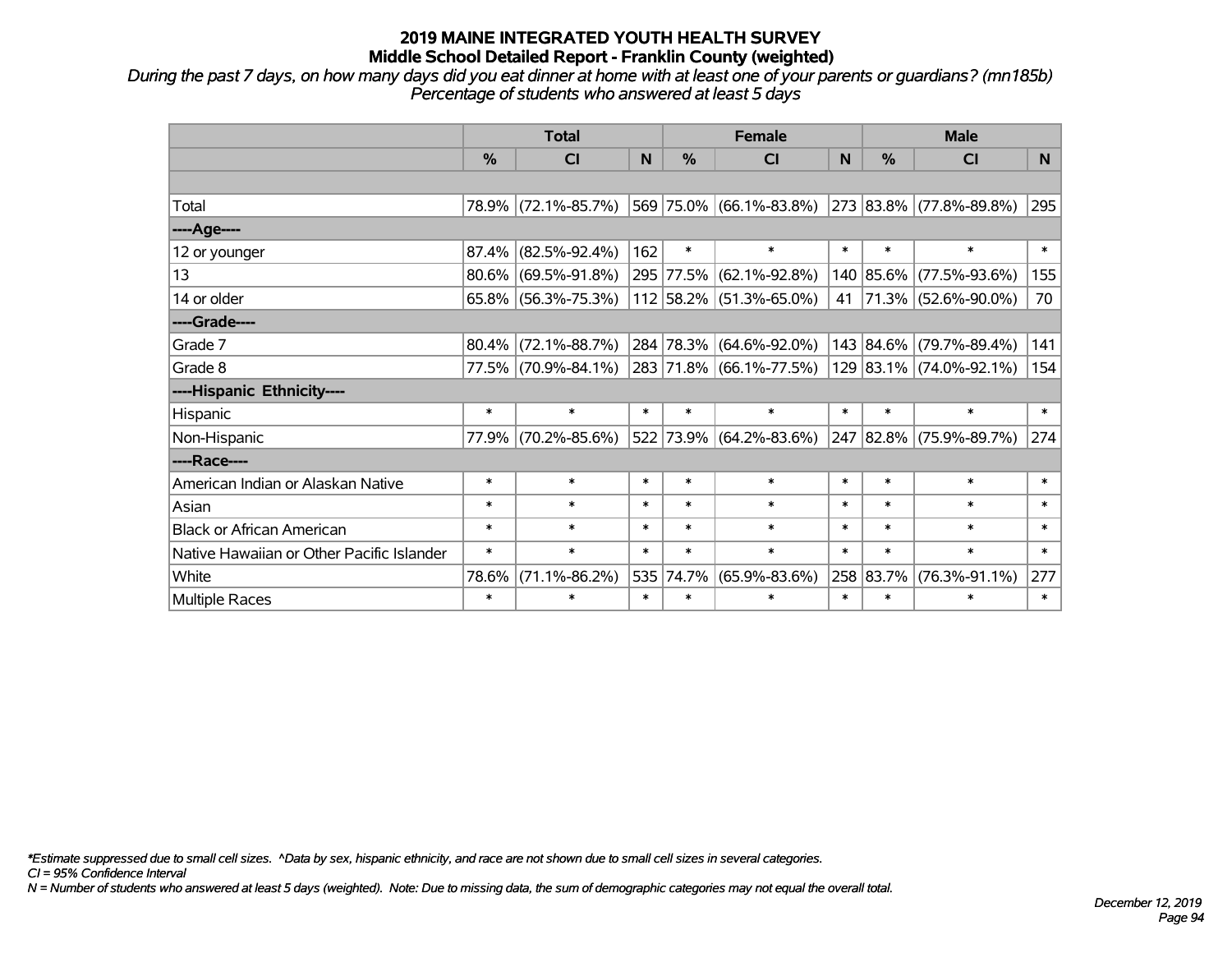*During the past 7 days, on how many days were you physically active for a total of at least 60 minutes per day? (Add up all the time you spent in any kind of physical activity that increased your heart rate and made you breathe hard some of the time.) (mn161) Percentage of students who answered at least 5 days*

|                                           | <b>Total</b>  |                        |        |               | <b>Female</b>            | <b>Male</b> |               |                          |        |
|-------------------------------------------|---------------|------------------------|--------|---------------|--------------------------|-------------|---------------|--------------------------|--------|
|                                           | $\frac{0}{0}$ | <b>CI</b>              | N      | $\frac{0}{0}$ | <b>CI</b>                | N           | $\frac{0}{0}$ | <b>CI</b>                | N.     |
|                                           |               |                        |        |               |                          |             |               |                          |        |
| Total                                     |               | $50.6\%$ (40.7%-60.4%) |        |               | 359 44.7% (33.8%-55.6%)  |             |               | 162 57.1% (47.3%-67.0%)  | 197    |
| $---Age---$                               |               |                        |        |               |                          |             |               |                          |        |
| 12 or younger                             | 51.7%         | $(36.8\% - 66.7\%)$    | 92     |               | 45.5%  (29.6%-61.3%)     | 47          | 60.4%         | $(47.9\% - 72.9\%)$      | 45     |
| 13                                        |               | 49.9% (46.5%-53.3%)    |        |               | 176 42.4% (39.1%-45.7%)  |             | 78 58.9%      | $(53.4\% - 64.4\%)$      | 98     |
| 14 or older                               |               | $50.8\%$ (32.3%-69.3%) | 91     |               | $ 49.3\% $ (23.5%-75.1%) | 37          |               | $ 51.9\% $ (36.7%-67.0%) | 54     |
| ----Grade----                             |               |                        |        |               |                          |             |               |                          |        |
| Grade 7                                   | 51.6%         | $(39.6\% - 63.6\%)$    |        | 179 45.5%     | $(30.4\% - 60.5\%)$      | 83          | 59.2%         | $(49.9\% - 68.6\%)$      | 96     |
| Grade 8                                   |               | $50.0\%$ (40.1%-59.8%) |        |               | 179 44.2% (35.2%-53.2%)  |             |               | 79 55.6% (43.9%-67.4%)   | 100    |
| ----Hispanic Ethnicity----                |               |                        |        |               |                          |             |               |                          |        |
| Hispanic                                  |               | $51.4\%$ (41.2%-61.6%) | 6      | $\ast$        | $\ast$                   | $\ast$      | $\ast$        | $\ast$                   | $\ast$ |
| Non-Hispanic                              |               | $50.4\%$ (40.4%-60.4%) |        |               | 333 44.3% (34.2%-54.5%)  |             | 150 57.0%     | $(46.2\% - 67.9\%)$      | 183    |
| ----Race----                              |               |                        |        |               |                          |             |               |                          |        |
| American Indian or Alaskan Native         | $\ast$        | $\ast$                 | $\ast$ | $\ast$        | $\ast$                   | $\ast$      | $\ast$        | $\ast$                   | $\ast$ |
| Asian                                     | $\ast$        | $\ast$                 | $\ast$ | $\ast$        | $\ast$                   | $\ast$      | $\ast$        | $\ast$                   | $\ast$ |
| <b>Black or African American</b>          | $\ast$        | $\ast$                 | $\ast$ | $\ast$        | $\ast$                   | $\ast$      | $\ast$        | $\ast$                   | $\ast$ |
| Native Hawaiian or Other Pacific Islander | $\ast$        | $\ast$                 | $\ast$ | $\ast$        | $\ast$                   | $\ast$      | $\ast$        | $\ast$                   | $\ast$ |
| White                                     | 50.3%         | $(40.0\% - 60.6\%)$    |        | 339 44.2%     | (32.8%-55.6%)            | 152         | 57.1%         | $(46.8\% - 67.4\%)$      | 187    |
| Multiple Races                            |               | 44.5% (27.8%-61.1%)    | 6      | $\ast$        | $\ast$                   | $\ast$      | $\ast$        | *                        | $\ast$ |

*\*Estimate suppressed due to small cell sizes. ^Data by sex, hispanic ethnicity, and race are not shown due to small cell sizes in several categories.*

*CI = 95% Confidence Interval*

*N = Number of students who answered at least 5 days (weighted). Note: Due to missing data, the sum of demographic categories may not equal the overall total.*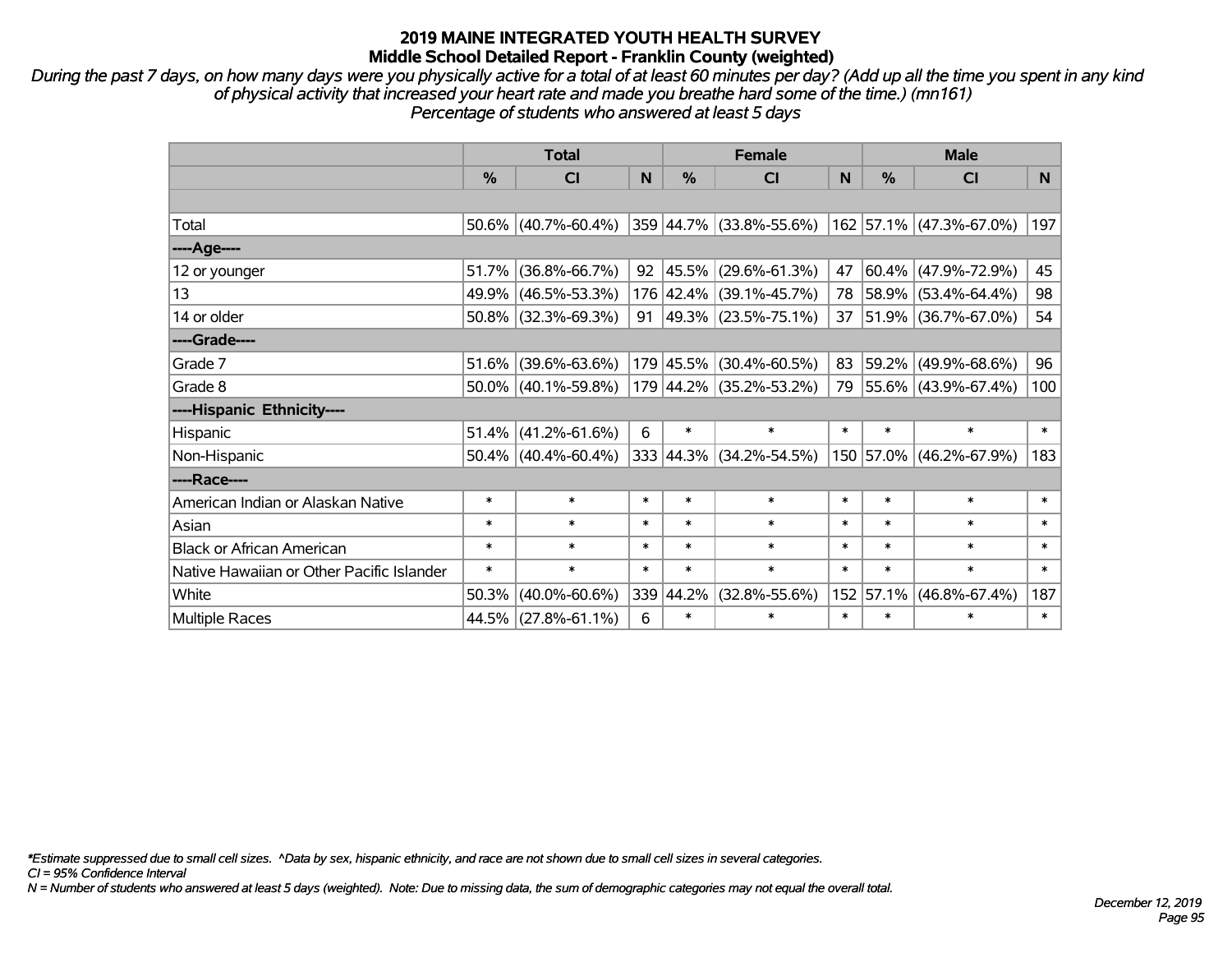*Percentage of students who were physically active for a total of at least 60 minutes per day on all of the past seven days (mnpa7day)*

|                                           | <b>Total</b> |                     |        |           | <b>Female</b>               | <b>Male</b>  |               |                        |        |
|-------------------------------------------|--------------|---------------------|--------|-----------|-----------------------------|--------------|---------------|------------------------|--------|
|                                           | %            | <b>CI</b>           | N      | %         | <b>CI</b>                   | $\mathsf{N}$ | $\frac{0}{0}$ | <b>CI</b>              | N.     |
|                                           |              |                     |        |           |                             |              |               |                        |        |
| Total                                     | 26.0%        | $(20.1\% - 32.0\%)$ |        |           | 185   19.3%   (14.8%-23.8%) |              |               | 70 33.4% (25.1%-41.7%) | 115    |
| ----Age----                               |              |                     |        |           |                             |              |               |                        |        |
| 12 or younger                             | 26.2%        | $(12.4\% - 39.9\%)$ | 47     | 22.6%     | $(9.1\% - 36.1\%)$          |              | 23 31.1%      | $(17.4\% - 44.9\%)$    | 23     |
| 13                                        | 27.2%        | $(23.9\% - 30.5\%)$ | 96     | 17.2%     | $(11.6\% - 22.8\%)$         |              |               | 32 38.6% (34.2%-43.0%) | 64     |
| 14 or older                               |              | 23.7% (11.8%-35.6%) | 43     | 19.8%     | $(4.1\% - 35.5\%)$          |              |               | 15 26.6% (12.7%-40.4%) | 28     |
| ----Grade----                             |              |                     |        |           |                             |              |               |                        |        |
| Grade 7                                   | 28.2%        | $(24.3\% - 32.0\%)$ | 98     | 20.9%     | $(17.4\% - 24.4\%)$         |              | 38 36.8%      | $(31.5\% - 42.1\%)$    | 60     |
| Grade 8                                   |              | 24.2% (15.3%-33.0%) | 87     |           | $17.6\%$ (10.8%-24.5%)      |              |               | 31 30.6% (18.6%-42.7%) | 55     |
| ----Hispanic Ethnicity----                |              |                     |        |           |                             |              |               |                        |        |
| Hispanic                                  | $\ast$       | $\ast$              | $\ast$ | $\ast$    | $\ast$                      | $\ast$       | $\ast$        | $\ast$                 | $\ast$ |
| Non-Hispanic                              | 26.4%        | $(20.0\% - 32.8\%)$ |        | 174 19.3% | $(14.8\% - 23.9\%)$         |              | 65 33.9%      | $(24.9\% - 43.0\%)$    | 109    |
| ----Race----                              |              |                     |        |           |                             |              |               |                        |        |
| American Indian or Alaskan Native         | $\ast$       | $\ast$              | $\ast$ | $\ast$    | $\ast$                      | $\ast$       | $\ast$        | $\ast$                 | $\ast$ |
| Asian                                     | $\ast$       | $\ast$              | $\ast$ | $\ast$    | $\ast$                      | $\ast$       | $\ast$        | $\ast$                 | $\ast$ |
| <b>Black or African American</b>          | $\ast$       | $\ast$              | $\ast$ | $\ast$    | $\ast$                      | $\ast$       | $\ast$        | $\ast$                 | $\ast$ |
| Native Hawaiian or Other Pacific Islander | $\ast$       | $\ast$              | $\ast$ | $\ast$    | $\ast$                      | $\ast$       | $\ast$        | $\ast$                 | $\ast$ |
| White                                     | 25.5%        | $(19.2\% - 31.8\%)$ | 172    | 18.1%     | $(13.3\% - 22.9\%)$         |              | 62 33.4%      | $(24.8\% - 42.0\%)$    | 110    |
| Multiple Races                            | $\ast$       | $\ast$              | $\ast$ | $\ast$    | $\ast$                      | $\ast$       | $\ast$        | $\ast$                 | $\ast$ |

*\*Estimate suppressed due to small cell sizes. ^Data by sex, hispanic ethnicity, and race are not shown due to small cell sizes in several categories.*

*CI = 95% Confidence Interval*

*N = Number of students who were physically active for a total of at least 60 minutes per day on all of the past seven days (weighted). Note: Due to missing data, the sum of demographic categories may not equal the overall total.*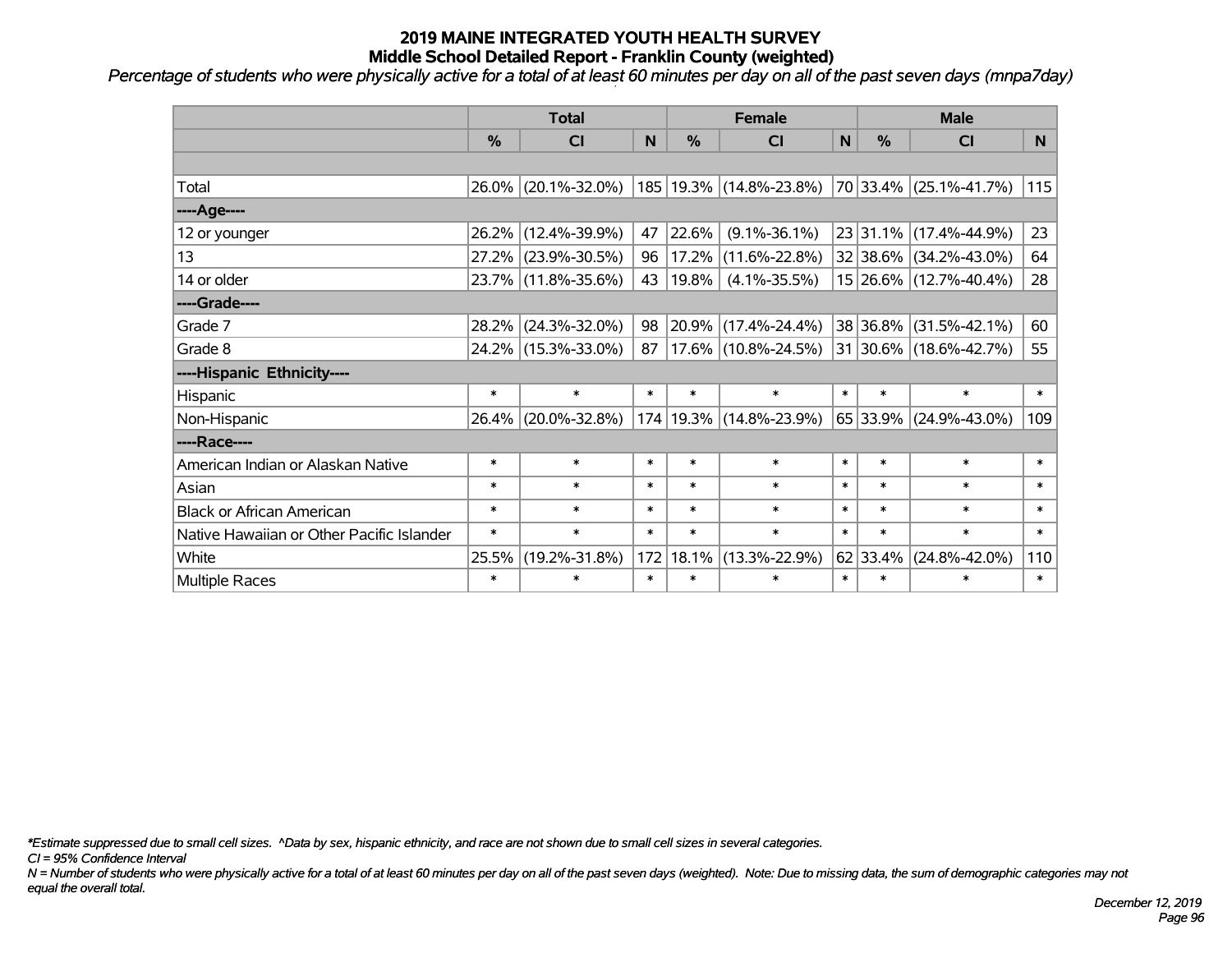#### **2019 MAINE INTEGRATED YOUTH HEALTH SURVEY Middle School Detailed Report - Franklin County (weighted)** *On an average school day, how many hours do you watch TV? (mn125) Percentage of students who answered at least 3 hours*

|                                           | <b>Total</b> |                     |                |               | <b>Female</b>            | <b>Male</b> |            |                          |        |
|-------------------------------------------|--------------|---------------------|----------------|---------------|--------------------------|-------------|------------|--------------------------|--------|
|                                           | %            | CI                  | N              | $\frac{0}{0}$ | <b>CI</b>                | N           | %          | <b>CI</b>                | N      |
|                                           |              |                     |                |               |                          |             |            |                          |        |
| Total                                     |              | 26.6% (18.0%-35.2%) |                |               | 189 28.7% (19.3%-38.1%)  |             |            | 105 24.6% (15.9%-33.4%)  | 84     |
| ----Age----                               |              |                     |                |               |                          |             |            |                          |        |
| 12 or younger                             | 23.3%        | $(9.7\% - 36.9\%)$  | 43             |               | 25.0% (12.4%-37.7%)      | 28          | 20.6%      | $(2.4\% - 38.7\%)$       | 15     |
| 13                                        | 27.3%        | $(21.2\% - 33.4\%)$ | 98             |               | 29.5% (19.1%-39.8%)      | 53          | $ 25.6\% $ | $(22.7\% - 28.5\%)$      | 45     |
| 14 or older                               |              | 28.7% (18.5%-38.8%) | 48             |               | $ 32.4\% $ (21.8%-43.0%) | 24          |            | $ 25.8\% $ (11.9%-39.7%) | 25     |
| ----Grade----                             |              |                     |                |               |                          |             |            |                          |        |
| Grade 7                                   | 25.2%        | $(18.0\% - 32.3\%)$ | 87             | 29.3%         | $(18.8\% - 39.9\%)$      | 53          | $ 21.0\% $ | $(14.6\% - 27.3\%)$      | 33     |
| Grade 8                                   |              | 27.9% (16.3%-39.5%) |                |               | 102 27.9% (18.0%-37.9%)  | 51          |            | $ 27.9\% $ (14.0%-41.7%) | 51     |
| ----Hispanic Ethnicity----                |              |                     |                |               |                          |             |            |                          |        |
| Hispanic                                  | $\ast$       | $\ast$              | $\ast$         | $\ast$        | $\ast$                   | $\ast$      | $\ast$     | $\ast$                   | $\ast$ |
| Non-Hispanic                              |              | 27.0% (17.2%-36.8%) |                |               | 178 29.5% (18.1%-40.8%)  | 99          |            | 24.7% (15.5%-33.8%)      | 79     |
| ----Race----                              |              |                     |                |               |                          |             |            |                          |        |
| American Indian or Alaskan Native         | 49.4%        | $(6.1\% - 92.7\%)$  | 6              | $\ast$        | $\ast$                   | $\ast$      | $\ast$     | $\ast$                   | $\ast$ |
| Asian                                     | $\ast$       | $\ast$              | $\ast$         | $\ast$        | $\ast$                   | $\ast$      | $\ast$     | $\ast$                   | $\ast$ |
| <b>Black or African American</b>          | $\ast$       | $\ast$              | $\ast$         | $\ast$        | $\ast$                   | $\ast$      | $\ast$     | $\ast$                   | $\ast$ |
| Native Hawaiian or Other Pacific Islander | $\ast$       | $\ast$              | $\ast$         | $\ast$        | $\ast$                   | $\ast$      | $\ast$     | $\ast$                   | $\ast$ |
| White                                     | 26.2%        | $(17.6\% - 34.8\%)$ |                | 176 27.7%     | $(18.5\% - 36.9\%)$      | 97          | 24.8%      | $(15.9\% - 33.7\%)$      | 80     |
| <b>Multiple Races</b>                     |              | 47.6% (31.7%-63.4%) | $\overline{7}$ | $\ast$        | $\ast$                   | $\ast$      | $\ast$     | $\ast$                   | $\ast$ |

*\*Estimate suppressed due to small cell sizes. ^Data by sex, hispanic ethnicity, and race are not shown due to small cell sizes in several categories.*

*CI = 95% Confidence Interval*

*N = Number of students who answered at least 3 hours (weighted). Note: Due to missing data, the sum of demographic categories may not equal the overall total.*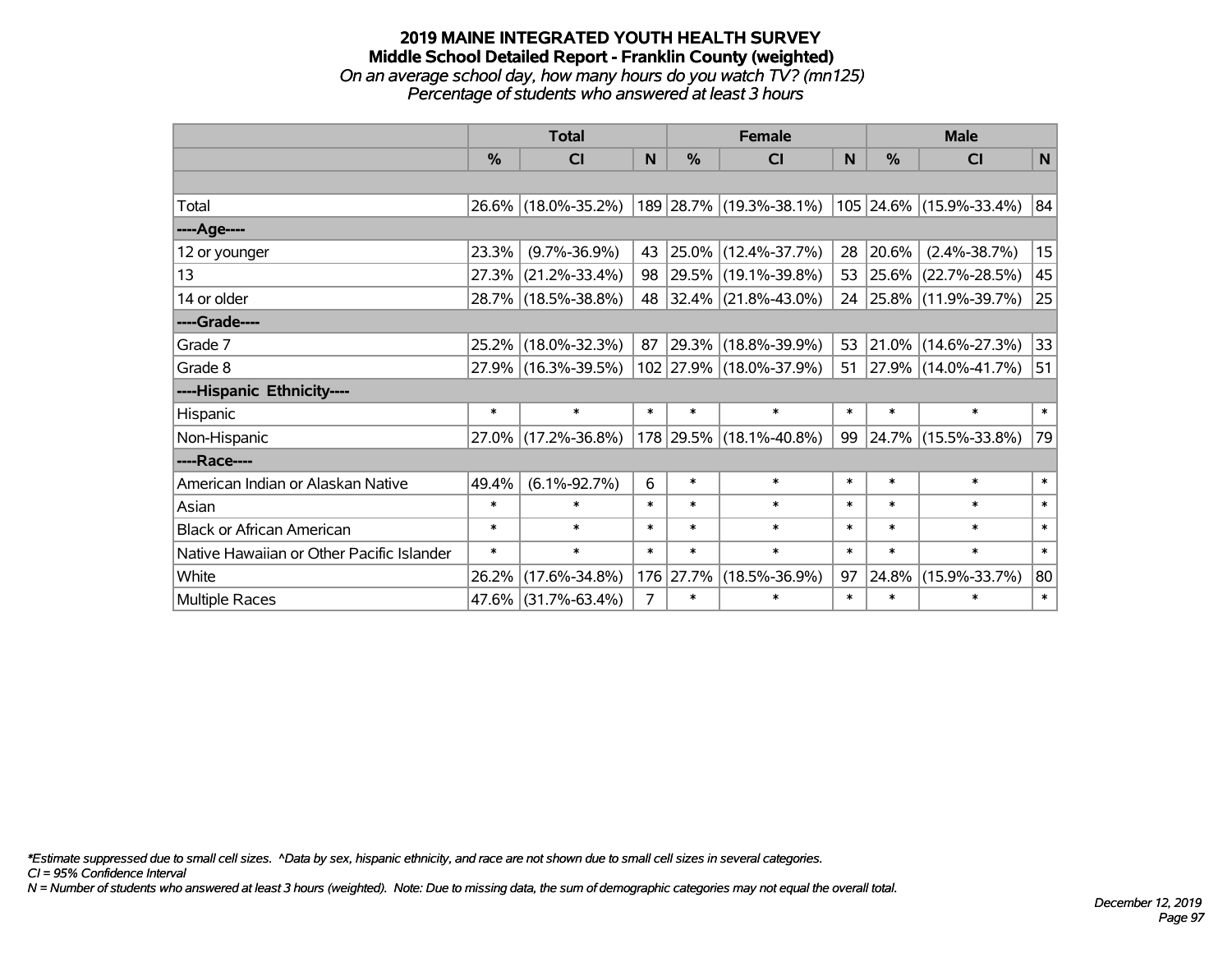### **2019 MAINE INTEGRATED YOUTH HEALTH SURVEY Middle School Detailed Report - Franklin County (weighted)** *On an average school day, how many hours do you watch TV? (mn125\_2) Percentage of students who answered 2 or fewer hours*

|                                           | <b>Total</b>  |                     |                |           | <b>Female</b>           | <b>Male</b> |        |                         |                |
|-------------------------------------------|---------------|---------------------|----------------|-----------|-------------------------|-------------|--------|-------------------------|----------------|
|                                           | $\frac{0}{0}$ | <b>CI</b>           | N.             | $\%$      | <b>CI</b>               | <b>N</b>    | %      | <b>CI</b>               | N <sub>1</sub> |
|                                           |               |                     |                |           |                         |             |        |                         |                |
| Total                                     |               | 73.4% (64.8%-82.0%) |                |           | 522 71.3% (61.9%-80.7%) |             |        | 262 75.4% (66.6%-84.1%) | 257            |
| ----Age----                               |               |                     |                |           |                         |             |        |                         |                |
| 12 or younger                             | 76.7%         | $(63.1\% - 90.3\%)$ |                |           | 140 75.0% (62.3%-87.6%) | 84          | 79.4%  | $(61.3\% - 97.6\%)$     | 56             |
| 13                                        |               | 72.7% (66.6%-78.8%) |                |           | 262 70.5% (60.2%-80.9%) |             |        | 128 74.4% (71.5%-77.3%) | 130            |
| 14 or older                               |               | 71.3% (61.2%-81.5%) |                |           | 121 67.6% (57.0%-78.2%) |             |        | 50 74.2% (60.3%-88.1%)  | 71             |
| ----Grade----                             |               |                     |                |           |                         |             |        |                         |                |
| Grade 7                                   | 74.8%         | $(67.7\% - 82.0\%)$ |                |           | 258 70.7% (60.1%-81.2%) | 129         | 79.0%  | $(72.7\% - 85.4\%)$     | 125            |
| Grade 8                                   |               | 72.1% (60.5%-83.7%) |                |           | 263 72.1% (62.1%-82.0%) |             |        | 132 72.1% (58.3%-86.0%) | 131            |
| ----Hispanic Ethnicity----                |               |                     |                |           |                         |             |        |                         |                |
| Hispanic                                  | $\ast$        | $\ast$              | $\ast$         | $\ast$    | $\ast$                  | $\ast$      | $\ast$ | $\ast$                  | $\ast$         |
| Non-Hispanic                              |               | 73.0% (63.2%-82.8%) |                |           | 483 70.5% (59.2%-81.9%) |             |        | 238 75.3% (66.2%-84.5%) | 241            |
| ----Race----                              |               |                     |                |           |                         |             |        |                         |                |
| American Indian or Alaskan Native         | 50.6%         | $(7.3\% - 93.9\%)$  | 6              | $\ast$    | $\ast$                  | $\ast$      | $\ast$ | $\ast$                  | $\ast$         |
| Asian                                     | $\ast$        | $\ast$              | $\ast$         | $\ast$    | $\ast$                  | $\ast$      | $\ast$ | $\ast$                  | $\ast$         |
| <b>Black or African American</b>          | $\ast$        | $\ast$              | $\ast$         | $\ast$    | $\ast$                  | $\ast$      | $\ast$ | $\ast$                  | $\ast$         |
| Native Hawaiian or Other Pacific Islander | $\ast$        | $\ast$              | $\ast$         | $\ast$    | $\ast$                  | $\ast$      | $\ast$ | $\ast$                  | $\ast$         |
| White                                     | 73.8%         | $(65.2\% - 82.4\%)$ |                | 498 72.3% | $(63.1\% - 81.5\%)$     | 252         | 75.2%  | $(66.3\% - 84.1\%)$     | 242            |
| <b>Multiple Races</b>                     |               | 52.4% (36.6%-68.3%) | $\overline{7}$ | $\ast$    | $\ast$                  | $\ast$      | $\ast$ | $\ast$                  | $\ast$         |

*\*Estimate suppressed due to small cell sizes. ^Data by sex, hispanic ethnicity, and race are not shown due to small cell sizes in several categories.*

*CI = 95% Confidence Interval*

*N = Number of students who answered 2 or fewer hours (weighted). Note: Due to missing data, the sum of demographic categories may not equal the overall total.*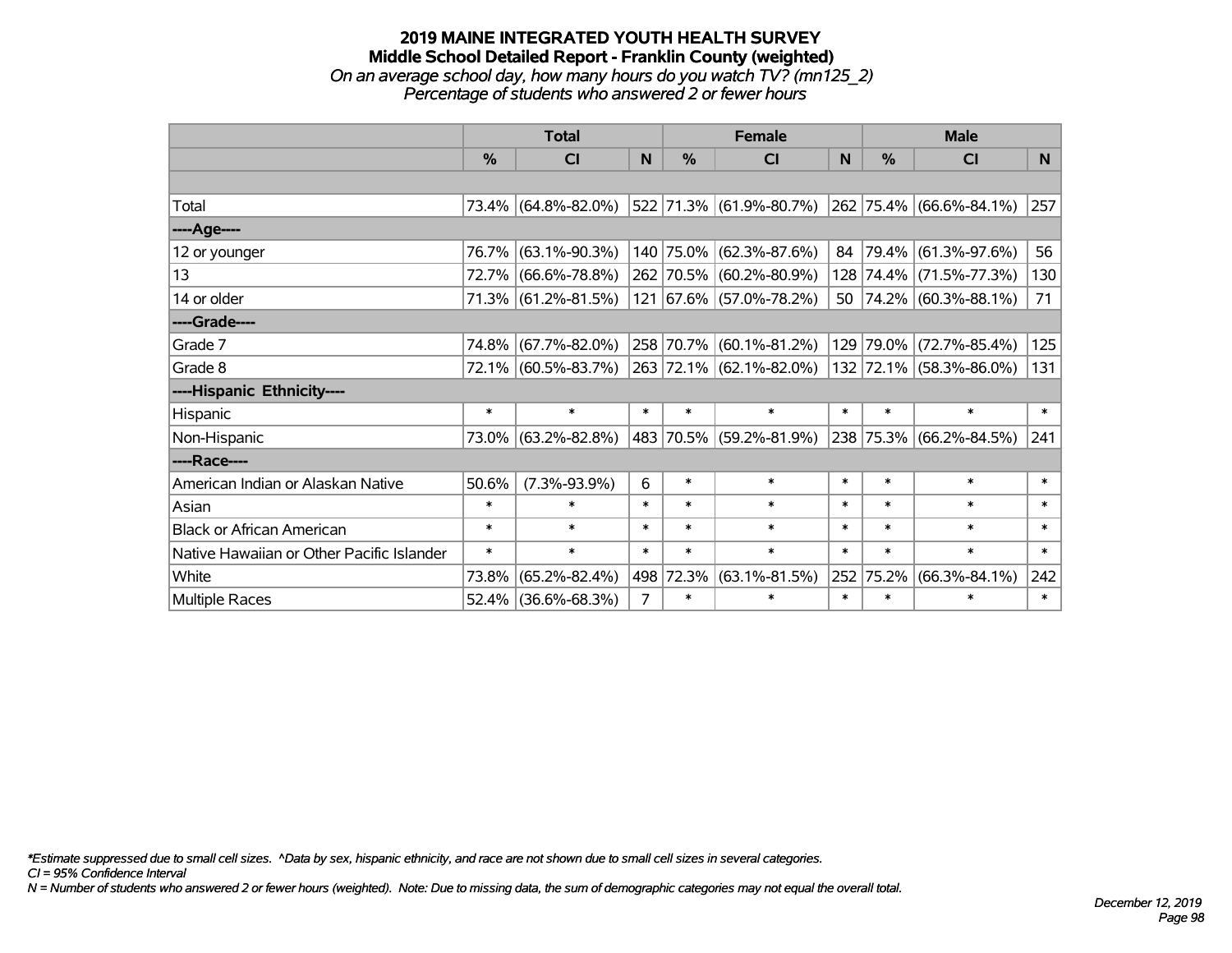*On an average school day, how many hours do you play video or computer games or use a computer for something that is not school work? (Count time spent playing games, watching videos, texting, or using social media on your smartphone, computer, Xbox, PlayStation, iPad, or other tablet.) (mn126c) Percentage of students who answered at least 3 hours*

|                                           | <b>Total</b>  |                        |        |               | <b>Female</b>             |        | <b>Male</b> |                                  |        |  |
|-------------------------------------------|---------------|------------------------|--------|---------------|---------------------------|--------|-------------|----------------------------------|--------|--|
|                                           | $\frac{0}{2}$ | <b>CI</b>              | N      | $\frac{9}{6}$ | CI                        | N      | %           | <b>CI</b>                        | N      |  |
|                                           |               |                        |        |               |                           |        |             |                                  |        |  |
| Total                                     |               | 46.3% (40.1%-52.4%)    |        |               | 327 40.5% (31.8%-49.3%)   |        |             | 146 52.8% (48.5%-57.1%)          | 182    |  |
| $---Age---$                               |               |                        |        |               |                           |        |             |                                  |        |  |
| 12 or younger                             |               | $53.3\%$ (42.5%-64.2%) | 94     |               | 52.9% (40.0%-65.9%)       | 56     | 54.0%       | $(40.2\% - 67.7\%)$              | 38     |  |
| 13                                        |               | 42.8% (36.9%-48.7%)    |        |               | 155 33.0% (25.5%-40.5%)   |        |             | 60   53.6%   $(47.1\% - 60.2\%)$ | 95     |  |
| 14 or older                               |               | 46.4% (38.9%-53.9%)    |        |               | 78 41.2% (18.2%-64.1%)    |        |             | 30 50.4% (44.7%-56.2%)           | 48     |  |
| ----Grade----                             |               |                        |        |               |                           |        |             |                                  |        |  |
| Grade 7                                   |               | $47.0\%$ (45.2%-48.8%) |        |               | 159 43.5% (33.3%-53.6%)   | 76     | 51.9%       | $(44.2\% - 59.6\%)$              | 84     |  |
| Grade 8                                   |               | 45.8% (35.5%-56.0%)    |        |               | $167$ 38.1% (30.1%-46.1%) |        |             | 70 53.5% (40.5%-66.5%)           | 97     |  |
| ----Hispanic Ethnicity----                |               |                        |        |               |                           |        |             |                                  |        |  |
| Hispanic                                  | $\ast$        | $\ast$                 | $\ast$ | $\ast$        | $\ast$                    | $\ast$ | $\ast$      | $\ast$                           | $\ast$ |  |
| Non-Hispanic                              |               | 45.8% (39.5%-52.1%)    |        |               | 300 38.8% (29.1%-48.4%)   |        | 128 53.5%   | $(48.6\% - 58.4\%)$              | 173    |  |
| ----Race----                              |               |                        |        |               |                           |        |             |                                  |        |  |
| American Indian or Alaskan Native         | $\ast$        | $\ast$                 | $\ast$ | $\ast$        | $\ast$                    | $\ast$ | $\ast$      | $\ast$                           | $\ast$ |  |
| Asian                                     | $\ast$        | $\ast$                 | $\ast$ | $\ast$        | $\ast$                    | $\ast$ | $\ast$      | $\ast$                           | $\ast$ |  |
| <b>Black or African American</b>          | $\ast$        | $\ast$                 | $\ast$ | $\ast$        | $\ast$                    | $\ast$ | $\ast$      | $\ast$                           | $\ast$ |  |
| Native Hawaiian or Other Pacific Islander | $\ast$        | $\ast$                 | $\ast$ | $\ast$        | $\ast$                    | $\ast$ | $\ast$      | $\ast$                           | $\ast$ |  |
| White                                     | 46.2%         | $(39.7\% - 52.7\%)$    |        | 310 39.9%     | $(32.0\% - 47.9\%)$       | 136    | 53.3%       | $(47.4\% - 59.3\%)$              | 173    |  |
| Multiple Races                            | $\ast$        | $\ast$                 | $\ast$ | $\ast$        | $\ast$                    | $\ast$ | $\ast$      | $\ast$                           | $\ast$ |  |

*\*Estimate suppressed due to small cell sizes. ^Data by sex, hispanic ethnicity, and race are not shown due to small cell sizes in several categories.*

*CI = 95% Confidence Interval*

*N = Number of students who answered at least 3 hours (weighted). Note: Due to missing data, the sum of demographic categories may not equal the overall total.*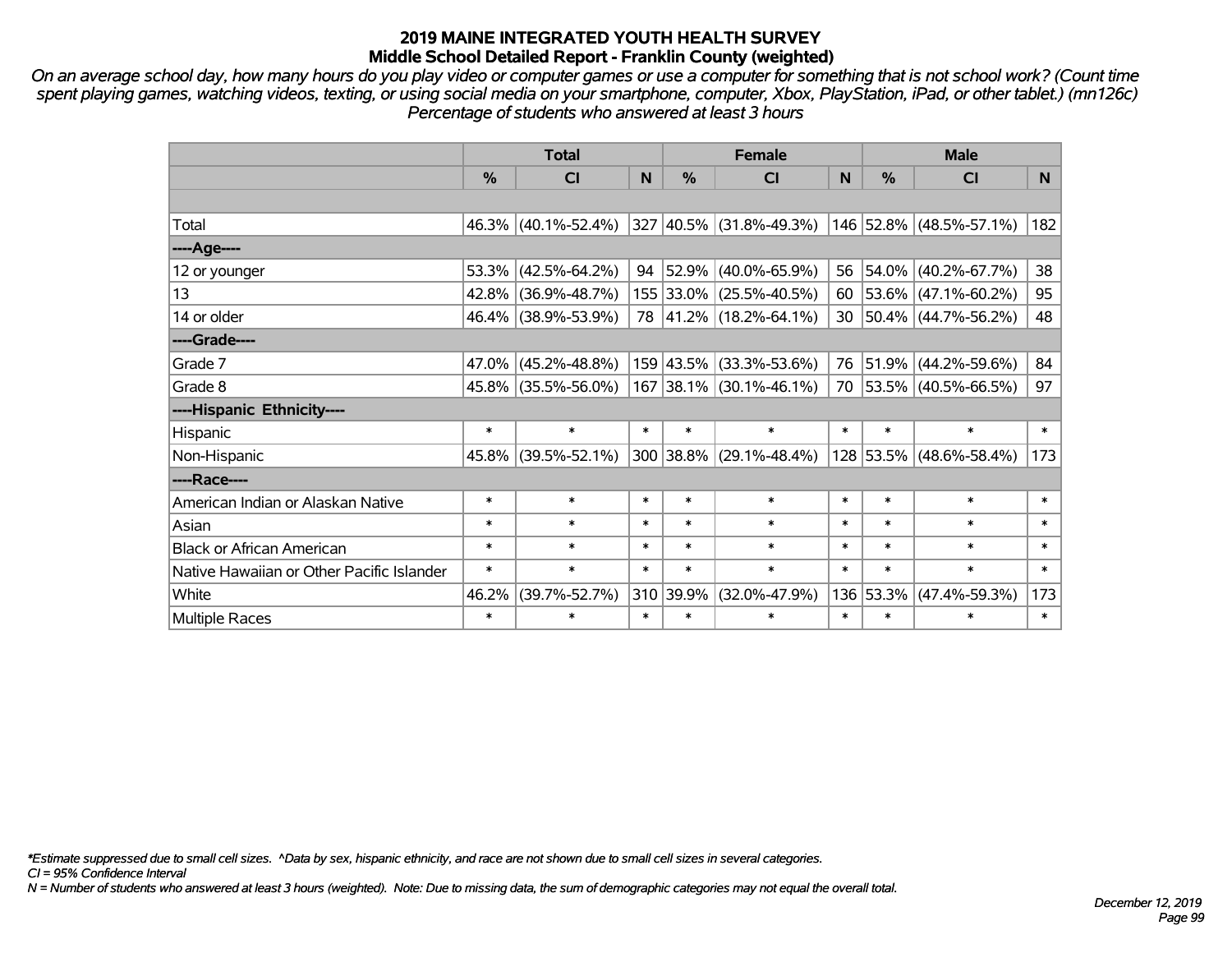*On an average school day, how many hours do you play video or computer games or use a computer for something that is not school work? (Count time spent playing games, watching videos, texting, or using social media on your smartphone, computer, Xbox, PlayStation, iPad, or other tablet.) (mn126c\_2) Percentage of students who answered 2 or fewer hours*

|                                           | <b>Total</b>  |                        |        |        | <b>Female</b>           |        | <b>Male</b> |                              |                 |  |
|-------------------------------------------|---------------|------------------------|--------|--------|-------------------------|--------|-------------|------------------------------|-----------------|--|
|                                           | $\frac{0}{0}$ | <b>CI</b>              | N      | $\%$   | <b>CI</b>               | N      | %           | <b>CI</b>                    | N.              |  |
|                                           |               |                        |        |        |                         |        |             |                              |                 |  |
| Total                                     |               | 53.7% (47.6%-59.9%)    |        |        | 380 59.5% (50.7%-68.2%) |        |             | $ 214 47.2\% $ (42.9%-51.5%) | 162             |  |
| $---Age---$                               |               |                        |        |        |                         |        |             |                              |                 |  |
| 12 or younger                             |               | 46.7% (35.8%-57.5%)    | 82     | 47.1%  | $(34.1\% - 60.0\%)$     | 50     | 46.0%       | $(32.3\% - 59.8\%)$          | 32 <sub>2</sub> |  |
| 13                                        |               | $57.2\%$ (51.3%-63.1%) |        |        | 207 67.0% (59.5%-74.5%) |        |             | 121 46.4% (39.8%-52.9%)      | 82              |  |
| 14 or older                               |               | $53.6\%$ (46.1%-61.1%) | 91     |        | 58.8% (35.9%-81.8%)     |        |             | 43 49.6% (43.8%-55.3%)       | 47              |  |
| ----Grade----                             |               |                        |        |        |                         |        |             |                              |                 |  |
| Grade 7                                   |               | $53.0\%$ (51.2%-54.8%) |        |        | 180 56.5% (46.4%-66.7%) | 99     | $ 48.1\% $  | $(40.4\% - 55.8\%)$          | 77              |  |
| Grade 8                                   |               | $54.2\%$ (44.0%-64.5%) |        |        | 198 61.9% (53.9%-69.9%) |        |             | 113 46.5% (33.5%-59.5%)      | 85              |  |
| ----Hispanic Ethnicity----                |               |                        |        |        |                         |        |             |                              |                 |  |
| Hispanic                                  | $\ast$        | $\ast$                 | $\ast$ | $\ast$ | $\ast$                  | $\ast$ | $\ast$      | $\ast$                       | $\ast$          |  |
| Non-Hispanic                              |               | 54.2% (47.9%-60.5%)    |        |        | 356 61.2% (51.6%-70.9%) |        | 202 46.5%   | $(41.6\% - 51.4\%)$          | 150             |  |
| ----Race----                              |               |                        |        |        |                         |        |             |                              |                 |  |
| American Indian or Alaskan Native         | $\ast$        | $\ast$                 | $\ast$ | $\ast$ | $\ast$                  | $\ast$ | $\ast$      | $\ast$                       | $\ast$          |  |
| Asian                                     | $\ast$        | $\ast$                 | $\ast$ | $\ast$ | $\ast$                  | $\ast$ | $\ast$      | $\ast$                       | $\ast$          |  |
| <b>Black or African American</b>          | $\ast$        | $\ast$                 | $\ast$ | $\ast$ | $\ast$                  | $\ast$ | $\ast$      | $\ast$                       | $\ast$          |  |
| Native Hawaiian or Other Pacific Islander | $\ast$        | $\ast$                 | $\ast$ | $\ast$ | $\ast$                  | $\ast$ | $\ast$      | $\ast$                       | $\ast$          |  |
| White                                     | 53.8%         | $(47.3\% - 60.3\%)$    | 361    | 60.1%  | $(52.1\% - 68.0\%)$     | 205    | 46.7%       | $(40.7\% - 52.6\%)$          | 152             |  |
| Multiple Races                            | $\ast$        | $\ast$                 | $\ast$ | $\ast$ | $\ast$                  | $\ast$ | $\ast$      | $\ast$                       | $\ast$          |  |

*\*Estimate suppressed due to small cell sizes. ^Data by sex, hispanic ethnicity, and race are not shown due to small cell sizes in several categories.*

*CI = 95% Confidence Interval*

*N = Number of students who answered 2 or fewer hours (weighted). Note: Due to missing data, the sum of demographic categories may not equal the overall total.*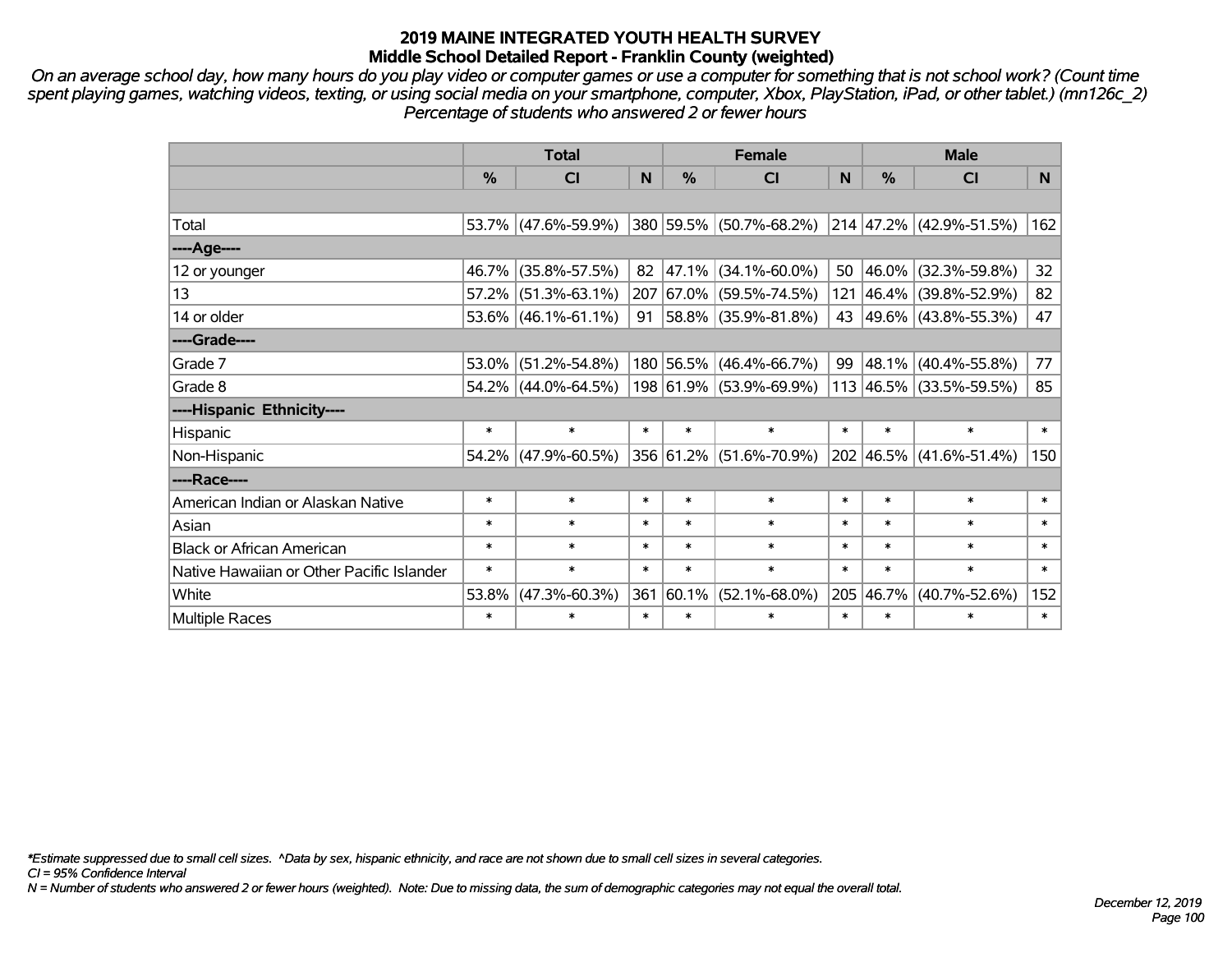*Percentage of students watching 2 or fewer hours of combined screen time (tv, video games, computer) per day on an average school day (mnscreen)*

|                                           | <b>Total</b> |                     |        |               | <b>Female</b>            | <b>Male</b> |        |                         |              |
|-------------------------------------------|--------------|---------------------|--------|---------------|--------------------------|-------------|--------|-------------------------|--------------|
|                                           | %            | <b>CI</b>           | N      | $\frac{0}{0}$ | <b>CI</b>                | N           | %      | <b>CI</b>               | $\mathsf{N}$ |
|                                           |              |                     |        |               |                          |             |        |                         |              |
| Total                                     | 27.7%        | $(21.9\% - 33.5\%)$ |        |               | 195 30.7% (19.6%-41.9%)  |             |        | 110 23.7% (19.8%-27.5%) | 81           |
| ----Age----                               |              |                     |        |               |                          |             |        |                         |              |
| 12 or younger                             | 26.1%        | $(16.0\% - 36.1\%)$ | 46     |               | 30.5% (19.5%-41.5%)      | 32          | 19.5%  | $(9.4\% - 29.6\%)$      | 14           |
| 13                                        | 26.7%        | $(19.9\% - 33.4\%)$ | 96     |               | 28.9% (14.4%-43.4%)      |             |        | 52 22.6% (15.6%-29.7%)  | 40           |
| 14 or older                               |              | 31.6% (23.0%-40.2%) | 53     |               | $ 35.3\% $ (17.7%-52.9%) |             |        | 26 28.7% (25.1%-32.3%)  | 27           |
| ----Grade----                             |              |                     |        |               |                          |             |        |                         |              |
| Grade 7                                   | 28.7%        | $(23.7\% - 33.8\%)$ | 97     |               | 30.7% (19.7%-41.7%)      | 54          |        | 24.8% (17.9%-31.8%)     | 39           |
| Grade 8                                   |              | 26.7% (18.9%-34.4%) | 97     |               | 30.5% (17.1%-43.9%)      |             |        | 56 22.8% (19.9%-25.6%)  | 41           |
| ----Hispanic Ethnicity----                |              |                     |        |               |                          |             |        |                         |              |
| Hispanic                                  | $\ast$       | $\ast$              | $\ast$ | $\ast$        | $\ast$                   | $\ast$      | $\ast$ | $\ast$                  | $\ast$       |
| Non-Hispanic                              | 28.2%        | $(20.8\% - 35.5\%)$ |        | 184 32.2%     | $(20.1\% - 44.2\%)$      |             |        | 106 23.2% (19.0%-27.3%) | 74           |
| ----Race----                              |              |                     |        |               |                          |             |        |                         |              |
| American Indian or Alaskan Native         | $\ast$       | $\ast$              | $\ast$ | $\ast$        | $\ast$                   | $\ast$      | $\ast$ | $\ast$                  | $\ast$       |
| Asian                                     | $\ast$       | $\ast$              | $\ast$ | $\ast$        | $\ast$                   | $\ast$      | $\ast$ | $\ast$                  | $\ast$       |
| <b>Black or African American</b>          | $\ast$       | $\ast$              | $\ast$ | $\ast$        | $\ast$                   | $\ast$      | $\ast$ | $\ast$                  | $\ast$       |
| Native Hawaiian or Other Pacific Islander | $\ast$       | $\ast$              | $\ast$ | $\ast$        | $\ast$                   | $\ast$      | $\ast$ | $\ast$                  | $\ast$       |
| White                                     | 27.2%        | $(20.3\% - 34.1\%)$ |        | 182 30.8%     | $(20.4\% - 41.2\%)$      | 105         | 22.5%  | $(18.3\% - 26.6\%)$     | 72           |
| <b>Multiple Races</b>                     | $\ast$       | $\ast$              | $\ast$ | $\ast$        | $\ast$                   | $\ast$      | $\ast$ | $\ast$                  | $\ast$       |

*\*Estimate suppressed due to small cell sizes. ^Data by sex, hispanic ethnicity, and race are not shown due to small cell sizes in several categories.*

*CI = 95% Confidence Interval*

*N = Number of students watching 2 or fewer hours of combined screen time (tv, video games, computer) per day on an average school day (weighted). Note: Due to missing data, the sum of demographic categories may not equal the overall total.*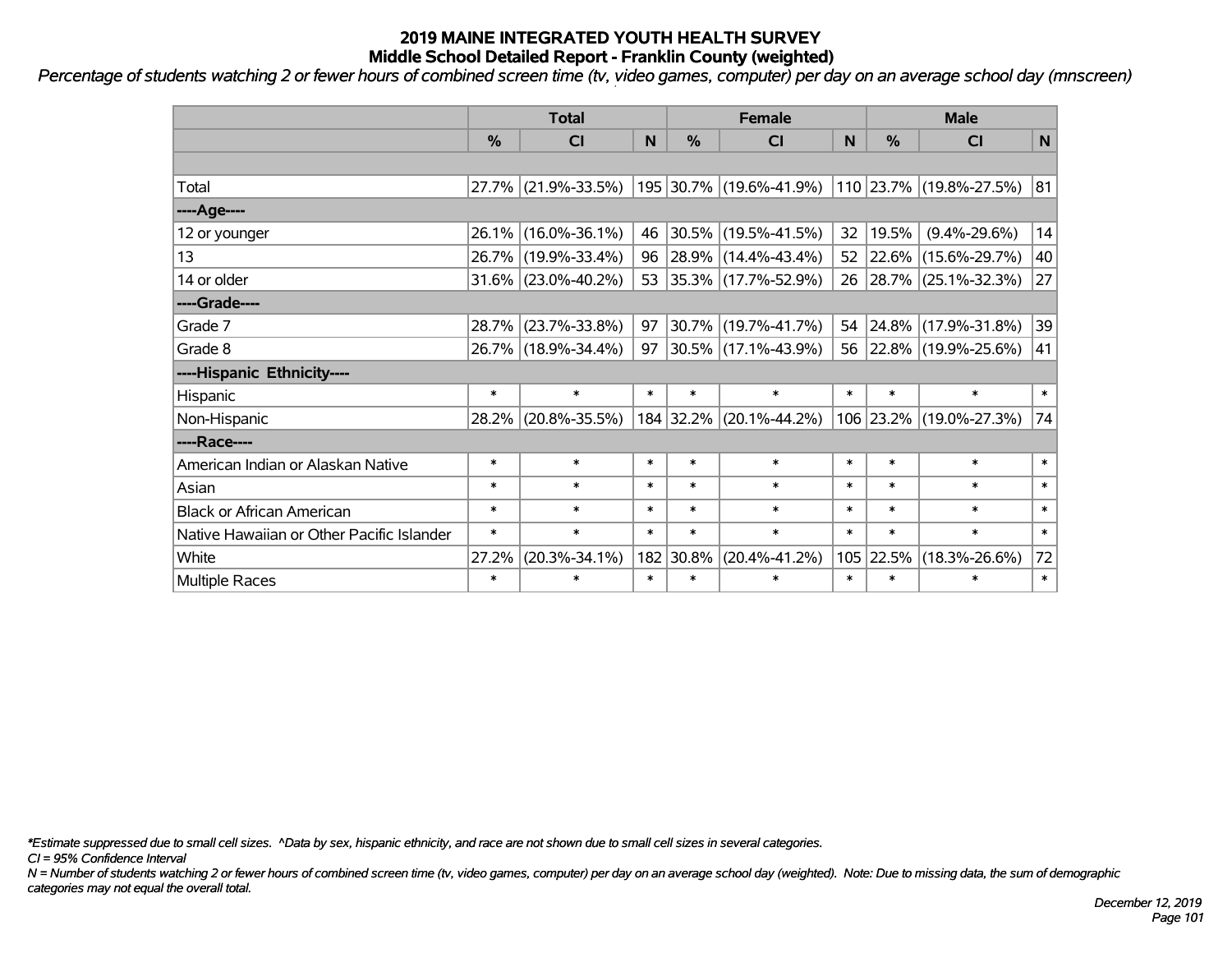*In an average week when you are in school, on how many days do you go to physical education (PE) classes? (mn127) Percentage of students who answered at least 1 day*

|                                           | <b>Total</b> |                        |        |           | <b>Female</b>           |        | <b>Male</b>   |                      |        |  |
|-------------------------------------------|--------------|------------------------|--------|-----------|-------------------------|--------|---------------|----------------------|--------|--|
|                                           | %            | <b>CI</b>              | N.     | %         | <b>CI</b>               | N      | $\frac{0}{0}$ | <b>CI</b>            | N.     |  |
|                                           |              |                        |        |           |                         |        |               |                      |        |  |
| Total                                     |              | 84.1% (73.8%-94.5%)    |        |           | 586 84.1% (76.2%-91.9%) |        | 298 84.2%     | $(71.0\% - 97.5\%)$  | 286    |  |
| ----Age----                               |              |                        |        |           |                         |        |               |                      |        |  |
| 12 or younger                             | 86.7%        | $(74.4\% - 99.0\%)$    |        | 152 87.6% | $(76.6\% - 98.7\%)$     | 87     | 85.5%         | $(71.0\% - 100.0\%)$ | 65     |  |
| 13                                        | $86.0\%$     | $(75.7\% - 96.4\%)$    |        | 299 84.9% | $(73.7\% - 96.1\%)$     |        | 156 87.1%     | $(76.6\% - 97.5\%)$  | 141    |  |
| 14 or older                               |              | 77.9% (64.6%-91.2%)    |        |           | 135 76.8% (69.7%-83.9%) |        | 55 78.7%      | $(58.2\% - 99.3\%)$  | 80     |  |
| ----Grade----                             |              |                        |        |           |                         |        |               |                      |        |  |
| Grade 7                                   | 88.3%        | $(79.8\% - 96.7\%)$    |        | 300 89.5% | $(82.7\% - 96.2\%)$     |        | 159 86.7%     | $(75.3\% - 98.2\%)$  | 139    |  |
| Grade 8                                   |              | $80.5\%$ (68.1%-92.8%) |        |           | 283 79.1% (69.5%-88.7%) |        | 138 81.8%     | $(66.6\% - 96.9\%)$  | 146    |  |
| ----Hispanic Ethnicity----                |              |                        |        |           |                         |        |               |                      |        |  |
| Hispanic                                  | $\ast$       | $\ast$                 | $\ast$ | $\ast$    | $\ast$                  | $\ast$ | $\ast$        | $\ast$               | $\ast$ |  |
| Non-Hispanic                              |              | $85.0\%$ (74.8%-95.2%) |        |           | 553 84.3% (75.7%-93.0%) |        | 277 85.6%     | $(73.5\% - 97.6\%)$  | 274    |  |
| ----Race----                              |              |                        |        |           |                         |        |               |                      |        |  |
| American Indian or Alaskan Native         | $\ast$       | $\ast$                 | $\ast$ | $\ast$    | $\ast$                  | $\ast$ | $\ast$        | $\ast$               | $\ast$ |  |
| Asian                                     | $\ast$       | $\ast$                 | $\ast$ | $\ast$    | $\ast$                  | $\ast$ | $\ast$        | $\ast$               | $\ast$ |  |
| <b>Black or African American</b>          | $\ast$       | $\ast$                 | $\ast$ | $\ast$    | $\ast$                  | $\ast$ | $\ast$        | $\ast$               | $\ast$ |  |
| Native Hawaiian or Other Pacific Islander | $\ast$       | $\ast$                 | $\ast$ | $\ast$    | $\ast$                  | $\ast$ | $\ast$        | $\ast$               | $\ast$ |  |
| White                                     | 84.1%        | $(73.8\% - 94.4\%)$    |        | 558 83.9% | $(76.1\% - 91.7\%)$     |        | 282 84.2%     | $(71.1\% - 97.3\%)$  | 273    |  |
| <b>Multiple Races</b>                     | $\ast$       | $\ast$                 | $\ast$ | $\ast$    | $\ast$                  | $\ast$ | $\ast$        | $\ast$               | $\ast$ |  |

*\*Estimate suppressed due to small cell sizes. ^Data by sex, hispanic ethnicity, and race are not shown due to small cell sizes in several categories.*

*CI = 95% Confidence Interval*

*N = Number of students who answered at least 1 day (weighted). Note: Due to missing data, the sum of demographic categories may not equal the overall total.*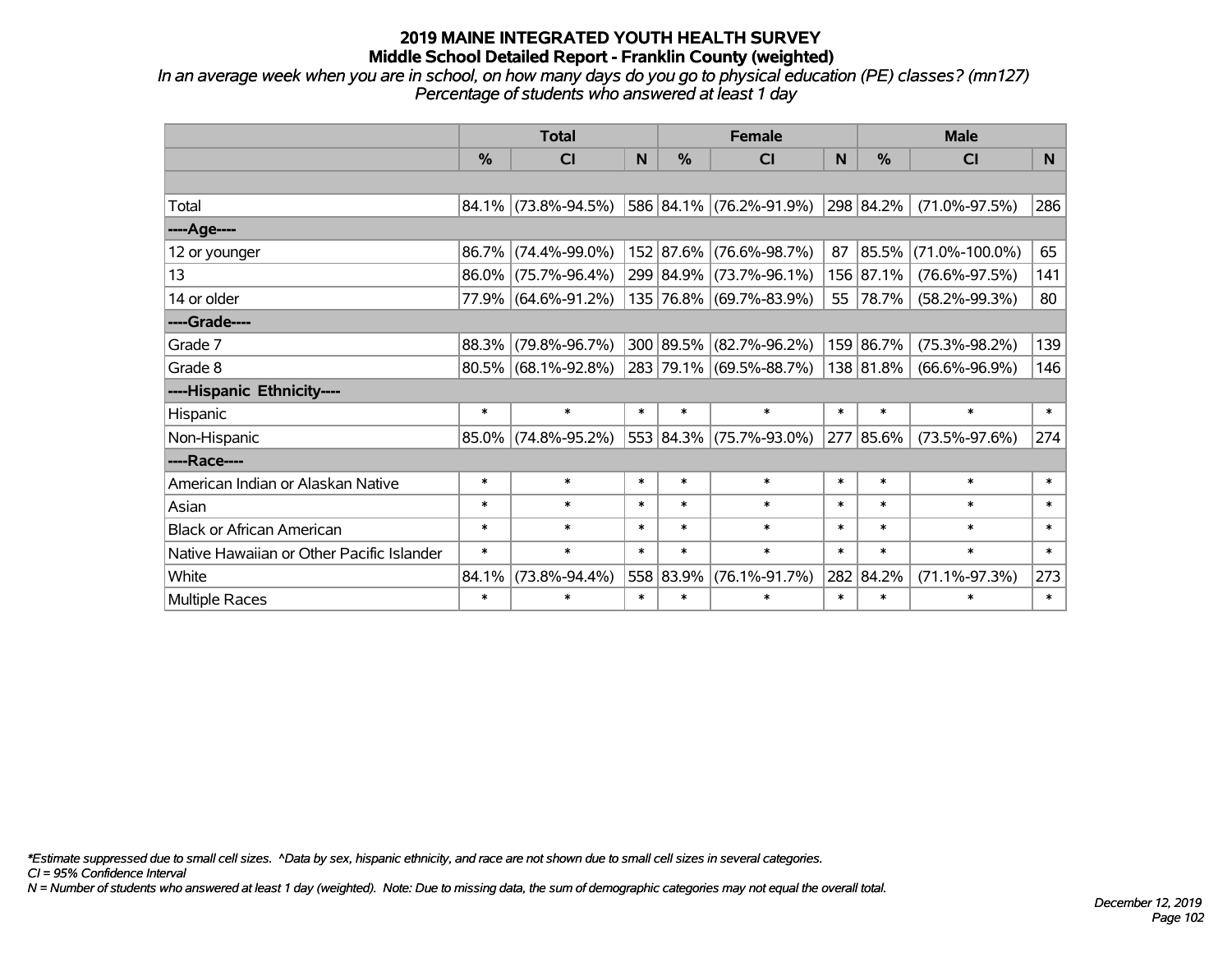*Percentage of students who attended physical education (PE) classes daily in an average week when they were in school (mndlype)*

|                                           |               | <b>Total</b>      |                | <b>Female</b> |           |        | <b>Male</b> |        |        |
|-------------------------------------------|---------------|-------------------|----------------|---------------|-----------|--------|-------------|--------|--------|
|                                           | $\frac{0}{0}$ | <b>CI</b>         | N.             | %             | <b>CI</b> | N.     | %           | $CI$ N |        |
|                                           |               |                   |                |               |           |        |             |        |        |
| Total                                     | 1.6%          | $(0.0\% - 3.3\%)$ | 11             | $\ast$        | $\ast$    | $\ast$ | $\ast$      | $\ast$ | $\ast$ |
| ---- Age----                              |               |                   |                |               |           |        |             |        |        |
| 12 or younger                             | $\ast$        | $\ast$            | $\ast$         | $\ast$        | $\ast$    | $\ast$ | $\ast$      | $\ast$ | $\ast$ |
| 13                                        | $\ast$        | $\ast$            | $\ast$         | $\ast$        | $\ast$    | $\ast$ | $\ast$      | $\ast$ | $\ast$ |
| 14 or older                               | $\ast$        | $\ast$            | $\ast$         | $\ast$        | $\ast$    | $\ast$ | $\ast$      | $\ast$ | $\ast$ |
| ----Grade----                             |               |                   |                |               |           |        |             |        |        |
| Grade 7                                   | 2.1%          | $(0.0\% - 4.9\%)$ | $\overline{7}$ | $\ast$        | $\ast$    | $\ast$ | $\ast$      | $\ast$ | $\ast$ |
| Grade 8                                   | $\ast$        | $\ast$            | $\ast$         | $\ast$        | $\ast$    | $\ast$ | $\ast$      | $\ast$ | $\ast$ |
| ----Hispanic Ethnicity----                |               |                   |                |               |           |        |             |        |        |
| Hispanic                                  | $\ast$        | $\ast$            | *              | $\ast$        | $\ast$    | $\ast$ | *           | $\ast$ | $\ast$ |
| Non-Hispanic                              | 1.6%          | $(0.0\% - 3.3\%)$ | 10             | $\ast$        | $\ast$    | $\ast$ | $\ast$      | $\ast$ | $\ast$ |
| ----Race----                              |               |                   |                |               |           |        |             |        |        |
| American Indian or Alaskan Native         | $\ast$        | $\ast$            | $\ast$         | $\ast$        | $\ast$    | $\ast$ | $\ast$      | $\ast$ | $\ast$ |
| Asian                                     | $\ast$        | $\ast$            | $\ast$         | $\ast$        | $\ast$    | $\ast$ | $\ast$      | $\ast$ | $\ast$ |
| <b>Black or African American</b>          | $\ast$        | $\ast$            | $\ast$         | $\ast$        | $\ast$    | $\ast$ | $\ast$      | $\ast$ | $\ast$ |
| Native Hawaiian or Other Pacific Islander | $\ast$        | $\ast$            | $\ast$         | $\ast$        | $\ast$    | $\ast$ | $\ast$      | $\ast$ | $\ast$ |
| White                                     | 1.4%          | $(0.0\% - 3.1\%)$ | 9              | $\ast$        | $\ast$    | $\ast$ | $\ast$      | $\ast$ | $\ast$ |
| <b>Multiple Races</b>                     | $\ast$        | $\ast$            | $\ast$         | $\ast$        | $\ast$    | $\ast$ | $\ast$      | $\ast$ | $\ast$ |

*\*Estimate suppressed due to small cell sizes. ^Data by sex, hispanic ethnicity, and race are not shown due to small cell sizes in several categories.*

*CI = 95% Confidence Interval*

*N = Number of students who attended physical education (PE) classes daily in an average week when they were in school (weighted). Note: Due to missing data, the sum of demographic categories may not equal the overall total.*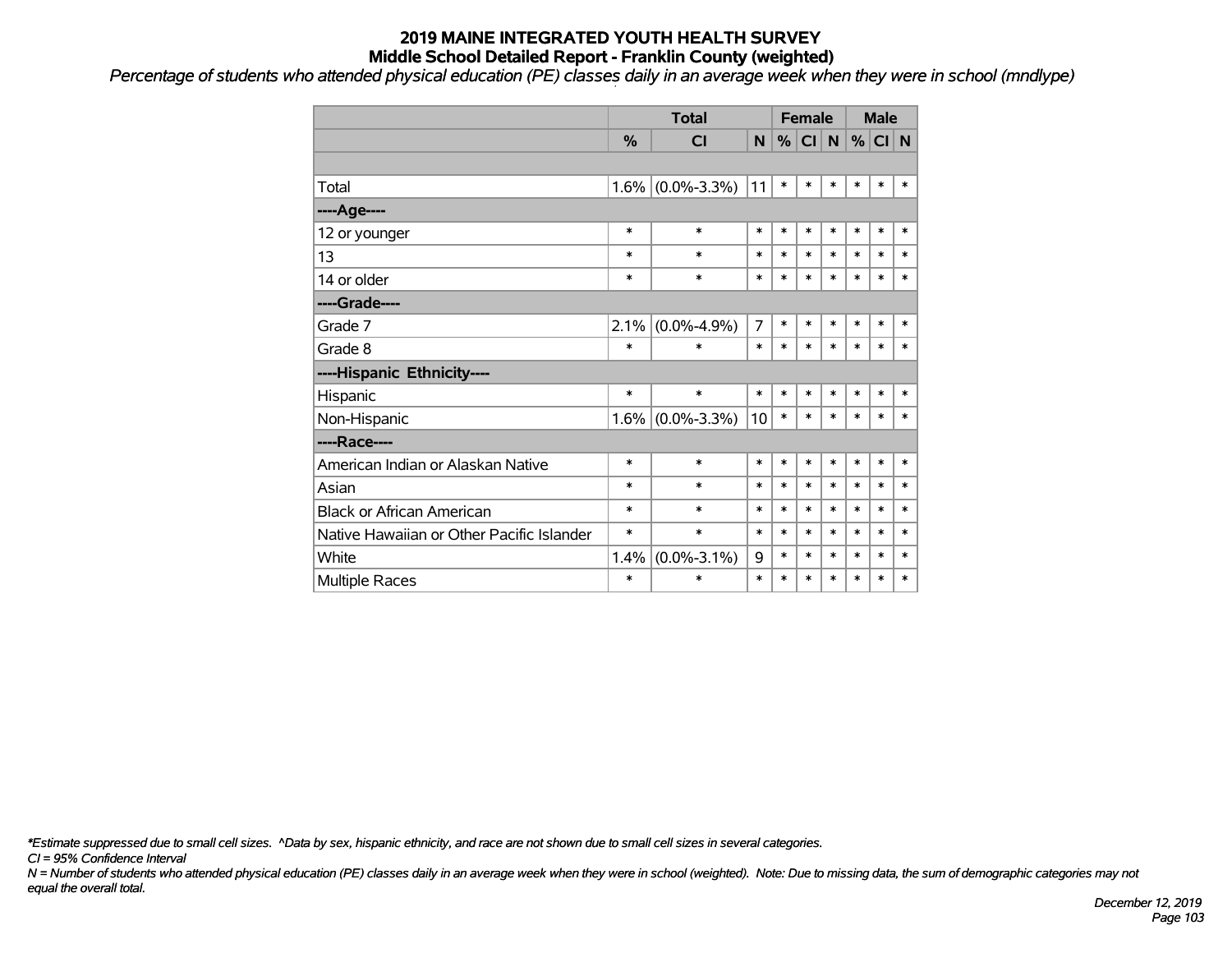*Do any of your classroom teachers provide short physical activity breaks during regular class time? (Do not count your physical education teacher.) (mn180)*

*Percentage of students who answered 'Yes'*

|                                           | <b>Total</b>  |                     | <b>Female</b> |          |                          | <b>Male</b> |        |                        |              |
|-------------------------------------------|---------------|---------------------|---------------|----------|--------------------------|-------------|--------|------------------------|--------------|
|                                           | $\frac{0}{0}$ | <b>CI</b>           | <b>N</b>      | %        | <b>CI</b>                | N           | %      | <b>CI</b>              | $\mathsf{N}$ |
|                                           |               |                     |               |          |                          |             |        |                        |              |
| Total                                     |               | 26.1% (14.4%-37.8%) |               |          | 183 28.4% (19.0%-37.8%)  |             |        | 101 22.8% (7.7%-37.9%) | 78           |
| ----Age----                               |               |                     |               |          |                          |             |        |                        |              |
| 12 or younger                             | 24.9%         | $(8.9\% - 40.8\%)$  | 44            | 18.1%    | $(6.2\% - 30.0\%)$       | 19          | 35.0%  | $(8.9\% - 61.1\%)$     | 25           |
| 13                                        | 27.6%         | $(16.0\% - 39.2\%)$ | 99            | $34.0\%$ | $(28.8\% - 39.1\%)$      | 60          |        | $19.6\%$ (3.4%-35.8%)  | 35           |
| 14 or older                               |               | 24.1% (10.6%-37.7%) | 41            |          | $ 29.8\% $ (14.3%-45.2%) | 22          |        | 19.8% (7.0%-32.5%)     | 19           |
| ----Grade----                             |               |                     |               |          |                          |             |        |                        |              |
| Grade 7                                   | 27.8%         | $(13.8\% - 41.8\%)$ | 94            | 29.2%    | $(20.3\% - 38.0\%)$      | 50          | 24.6%  | $(3.4\% - 45.9\%)$     | 40           |
| Grade 8                                   |               | 24.5% (11.3%-37.6%) | 88            |          | $ 27.9\% $ (14.0%-41.8%) | 51          |        | 20.9% (7.3%-34.6%)     | 37           |
| ----Hispanic Ethnicity----                |               |                     |               |          |                          |             |        |                        |              |
| Hispanic                                  | $\ast$        | $\ast$              | $\ast$        | $\ast$   | $\ast$                   | $\ast$      | $\ast$ | $\ast$                 | $\ast$       |
| Non-Hispanic                              |               | 25.8% (13.6%-38.0%) |               |          | 169 27.4% (18.6%-36.2%)  | 90          |        | 23.2% (6.6%-39.8%)     | 75           |
| ----Race----                              |               |                     |               |          |                          |             |        |                        |              |
| American Indian or Alaskan Native         | $\ast$        | $\ast$              | $\ast$        | $\ast$   | $\ast$                   | $\ast$      | $\ast$ | $\ast$                 | $\ast$       |
| Asian                                     | $\ast$        | $\ast$              | $\ast$        | $\ast$   | $\ast$                   | $\ast$      | $\ast$ | $\ast$                 | $\ast$       |
| <b>Black or African American</b>          | $\ast$        | $\ast$              | $\ast$        | $\ast$   | $\ast$                   | $\ast$      | $\ast$ | $\ast$                 | $\ast$       |
| Native Hawaiian or Other Pacific Islander | $\ast$        | $\ast$              | $\ast$        | $\ast$   | $\ast$                   | $\ast$      | $\ast$ | $\ast$                 | $\ast$       |
| White                                     | 26.2%         | $(13.6\% - 38.7\%)$ | 175           | 28.5%    | $(17.9\% - 39.1\%)$      | 97          | 22.9%  | $(6.8\% - 38.9\%)$     | 74           |
| <b>Multiple Races</b>                     | $\ast$        | $\ast$              | $\ast$        | $\ast$   | $\ast$                   | $\ast$      | $\ast$ | *                      | $\ast$       |

*\*Estimate suppressed due to small cell sizes. ^Data by sex, hispanic ethnicity, and race are not shown due to small cell sizes in several categories.*

*CI = 95% Confidence Interval*

*N = Number of students who answered 'Yes' (weighted). Note: Due to missing data, the sum of demographic categories may not equal the overall total.*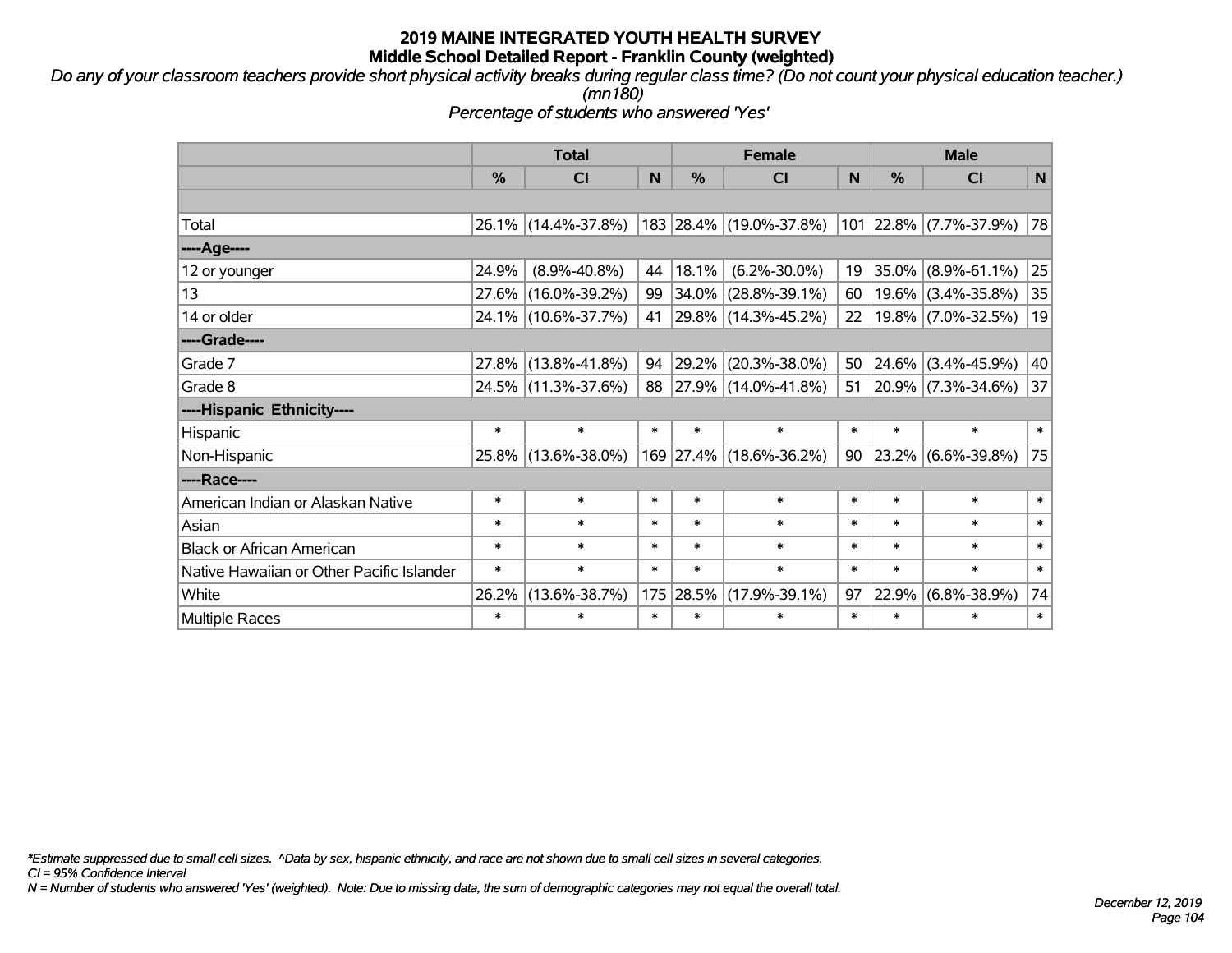*During the past 12 months, on how many sports teams did you play? (Count any teams run by your school or community groups.) (mn179) Percentage of students who answered at least one team*

|                                           | <b>Total</b>  |                                                |        |           | <b>Female</b>               | <b>Male</b> |               |                         |        |
|-------------------------------------------|---------------|------------------------------------------------|--------|-----------|-----------------------------|-------------|---------------|-------------------------|--------|
|                                           | $\frac{0}{0}$ | <b>CI</b>                                      | N      | %         | <b>CI</b>                   | N           | $\frac{0}{0}$ | <b>CI</b>               | N.     |
|                                           |               |                                                |        |           |                             |             |               |                         |        |
| Total                                     |               | $65.5\%$ (61.3%-69.8%)                         |        |           | 465   66.3%   (61.6%-71.0%) |             |               | 240 65.5% (60.0%-70.9%) | 225    |
| ----Age----                               |               |                                                |        |           |                             |             |               |                         |        |
| 12 or younger                             | 69.7%         | $(62.0\% - 77.5\%)$                            |        |           | 125 71.3% (64.9%-77.7%)     | 78          | $ 67.3\% $    | $(56.4\% - 78.2\%)$     | 48     |
| 13                                        | $66.0\%$      | $(61.7\% - 70.3\%)$                            |        |           | 238 68.1% (59.4%-76.8%)     |             |               | 122 65.3% (59.7%-71.0%) | 116    |
| 14 or older                               |               | $60.1\%$ (52.3%-68.0%)                         |        |           | 101 54.7% (42.1%-67.2%)     |             |               | 40 64.4% (52.4%-76.3%)  | 61     |
| ----Grade----                             |               |                                                |        |           |                             |             |               |                         |        |
| Grade 7                                   | $65.8\%$      | $(62.0\% - 69.5\%)$                            |        |           | 225 69.4% (63.7%-75.2%)     |             | 123 63.3%     | $(55.8\% - 70.8\%)$     | 102    |
| Grade 8                                   |               | $65.3\%$ (58.1%-72.5%) 238 63.4% (54.6%-72.2%) |        |           |                             |             |               | 116 67.2% (61.0%-73.4%) | 122    |
| ----Hispanic Ethnicity----                |               |                                                |        |           |                             |             |               |                         |        |
| Hispanic                                  | $\ast$        | $\ast$                                         | $\ast$ | $\ast$    | $\ast$                      | $\ast$      | $\ast$        | $\ast$                  | $\ast$ |
| Non-Hispanic                              |               | 65.8% (60.7%-70.9%)                            |        |           | 436 66.9% (60.6%-73.2%)     |             |               | 223 65.4% (59.7%-71.2%) | 213    |
| ----Race----                              |               |                                                |        |           |                             |             |               |                         |        |
| American Indian or Alaskan Native         | $\ast$        | $\ast$                                         | $\ast$ | $\ast$    | $\ast$                      | $\ast$      | $\ast$        | $\ast$                  | $\ast$ |
| Asian                                     | $\ast$        | $\ast$                                         | $\ast$ | $\ast$    | $\ast$                      | $\ast$      | $\ast$        | $\ast$                  | $\ast$ |
| <b>Black or African American</b>          | $\ast$        | $\ast$                                         | $\ast$ | $\ast$    | $\ast$                      | $\ast$      | $\ast$        | $\ast$                  | $\ast$ |
| Native Hawaiian or Other Pacific Islander | $\ast$        | $\ast$                                         | $\ast$ | $\ast$    | $\ast$                      | $\ast$      | $\ast$        | $\ast$                  | $\ast$ |
| White                                     | 66.3%         | $(62.0\% - 70.6\%)$                            |        | 449 66.8% | $(61.8\% - 71.9\%)$         | 230         | 66.6%         | $(61.4\% - 71.8\%)$     | 218    |
| Multiple Races                            |               | 54.2% (42.8%-65.6%)                            | 8      | $\ast$    | $\ast$                      | $\ast$      | $\ast$        | $\ast$                  | $\ast$ |

*\*Estimate suppressed due to small cell sizes. ^Data by sex, hispanic ethnicity, and race are not shown due to small cell sizes in several categories.*

*CI = 95% Confidence Interval*

*N = Number of students who answered at least one team (weighted). Note: Due to missing data, the sum of demographic categories may not equal the overall total.*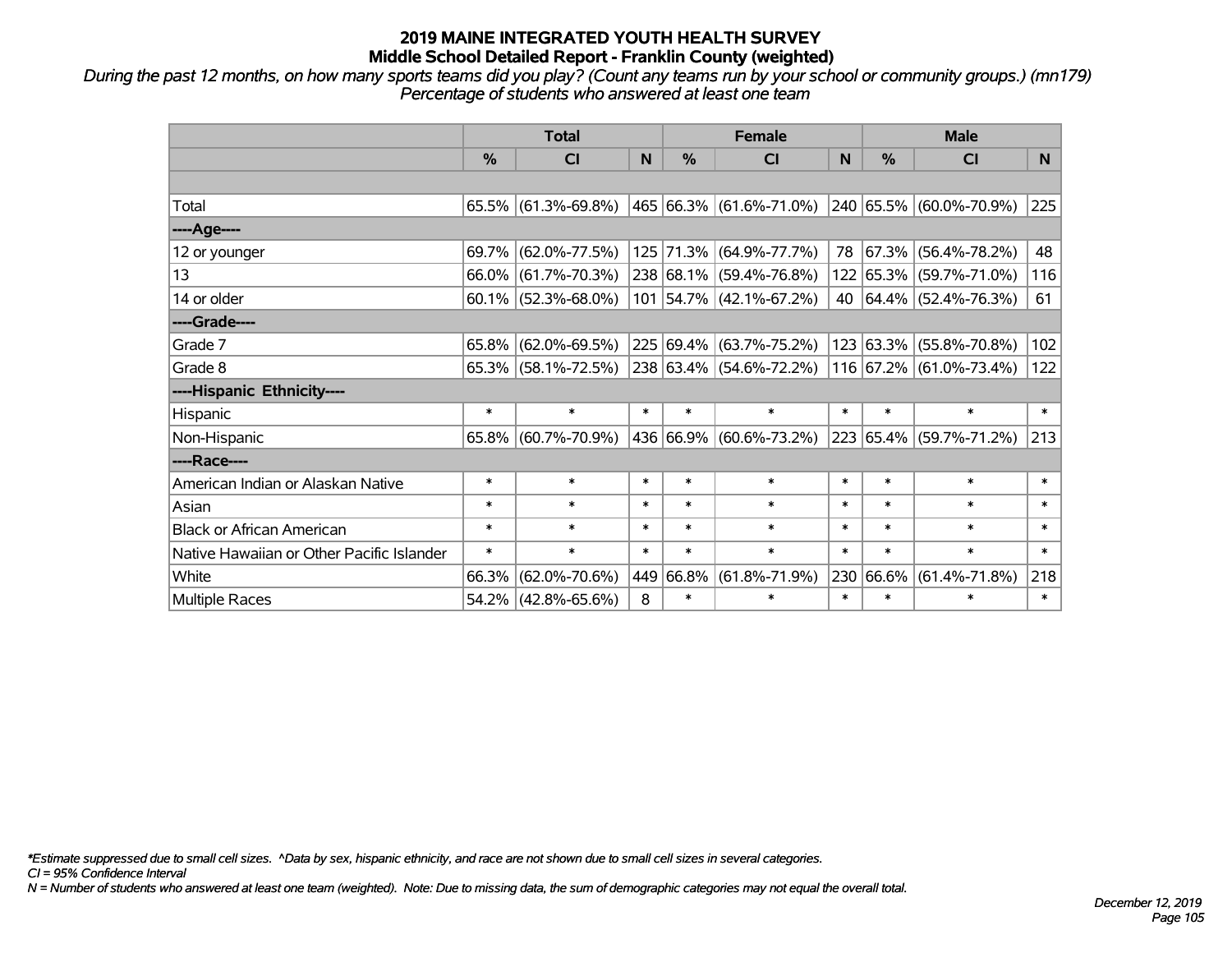### **2019 MAINE INTEGRATED YOUTH HEALTH SURVEY Middle School Detailed Report - Franklin County (weighted)** *On an average school night, how many hours of sleep do you get? (mn178) Percentage of students who answered at least 8 hours*

|                                           | <b>Total</b> |                        |        |               | <b>Female</b>                                                | <b>Male</b> |        |                         |        |
|-------------------------------------------|--------------|------------------------|--------|---------------|--------------------------------------------------------------|-------------|--------|-------------------------|--------|
|                                           | %            | <b>CI</b>              | N      | $\frac{0}{0}$ | <b>CI</b>                                                    | <b>N</b>    | %      | <b>CI</b>               | N      |
|                                           |              |                        |        |               |                                                              |             |        |                         |        |
| Total                                     |              | $43.4\%$ (40.1%-46.8%) |        |               | $ 301 $ 43.7% $ (42.3\% - 45.1\%) 153 43.7\% $ (36.1%-51.3%) |             |        |                         | 149    |
| ----Age----                               |              |                        |        |               |                                                              |             |        |                         |        |
| 12 or younger                             | 44.8%        | $(39.2\% - 50.4\%)$    |        |               | 80 $ 43.4\% $ (37.5%-49.2%)                                  | 46          |        | 46.8% (32.0%-61.7%)     | 34     |
| 13                                        | 42.4%        | $(38.0\% - 46.8\%)$    |        |               | 149 46.3% (40.4%-52.2%)                                      | 79          |        | 39.5% (24.3%-54.8%)     | 70     |
| 14 or older                               |              | 44.3% (39.2%-49.3%)    |        |               | 72 38.1% (34.8%-41.4%)                                       | 28          |        | 49.3%   (39.7%-59.0%)   | 44     |
| ----Grade----                             |              |                        |        |               |                                                              |             |        |                         |        |
| Grade 7                                   | 46.3%        | $(43.0\% - 49.5\%)$    |        |               | 155 48.6% (43.8%-53.3%)                                      | 80          |        | 45.1% (35.7%-54.5%)     | 75     |
| Grade 8                                   |              | $40.8\%$ (37.8%-43.8%) |        |               | $145$ 39.2% (37.1%-41.3%)                                    |             |        | 72 42.5% (37.1%-48.0%)  | 74     |
| ----Hispanic Ethnicity----                |              |                        |        |               |                                                              |             |        |                         |        |
| Hispanic                                  | $\ast$       | $\ast$                 | $\ast$ | $\ast$        | $\ast$                                                       | $\ast$      | $\ast$ | $\ast$                  | $\ast$ |
| Non-Hispanic                              | 43.5%        | $(38.6\% - 48.3\%)$    |        |               | 280 44.7% (43.3%-46.2%)                                      |             |        | 143 42.7% (33.8%-51.6%) | 137    |
| ----Race----                              |              |                        |        |               |                                                              |             |        |                         |        |
| American Indian or Alaskan Native         | $\ast$       | $\ast$                 | $\ast$ | $\ast$        | $\ast$                                                       | $\ast$      | $\ast$ | $\ast$                  | $\ast$ |
| Asian                                     | $\ast$       | $\ast$                 | $\ast$ | $\ast$        | $\ast$                                                       | $\ast$      | $\ast$ | $\ast$                  | $\ast$ |
| <b>Black or African American</b>          | $\ast$       | $\ast$                 | $\ast$ | $\ast$        | $\ast$                                                       | $\ast$      | $\ast$ | $\ast$                  | $\ast$ |
| Native Hawaiian or Other Pacific Islander | $\ast$       | $\ast$                 | $\ast$ | $\ast$        | $\ast$                                                       | $\ast$      | $\ast$ | $\ast$                  | $\ast$ |
| White                                     | 43.5%        | $(40.5\% - 46.5\%)$    |        | 285 44.2%     | $(42.2\% - 46.2\%)$                                          | 147         | 43.3%  | $(35.5\% - 51.2\%)$     | 138    |
| <b>Multiple Races</b>                     | $\ast$       | $\ast$                 | $\ast$ | $\ast$        | $\ast$                                                       | $\ast$      | $\ast$ | $\ast$                  | $\ast$ |

*\*Estimate suppressed due to small cell sizes. ^Data by sex, hispanic ethnicity, and race are not shown due to small cell sizes in several categories.*

*CI = 95% Confidence Interval*

*N = Number of students who answered at least 8 hours (weighted). Note: Due to missing data, the sum of demographic categories may not equal the overall total.*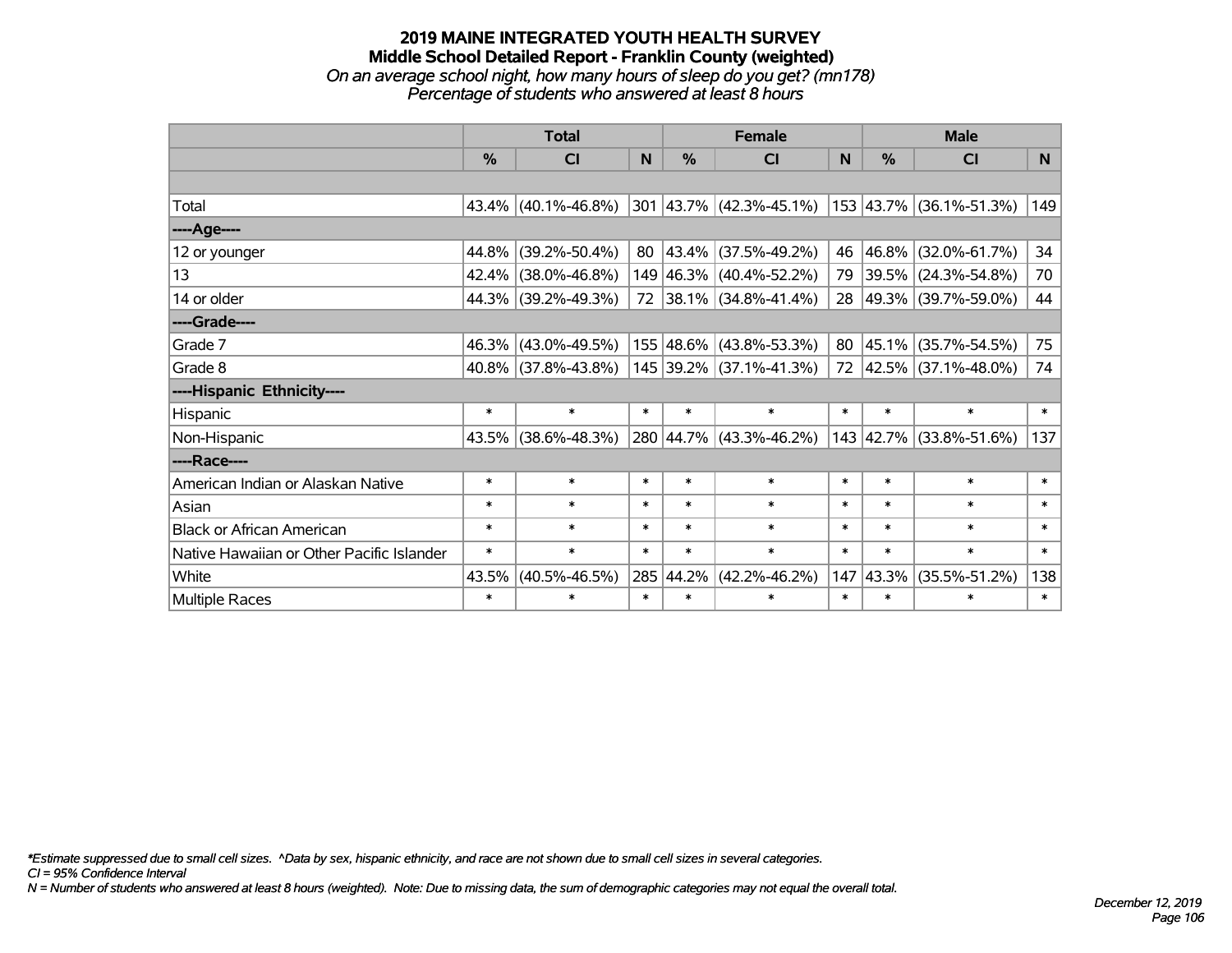### **2019 MAINE INTEGRATED YOUTH HEALTH SURVEY Middle School Detailed Report - Franklin County (weighted)** *During the past 12 months, how would you describe your grades in school? (mn171) Percentage of students who answered 'Mostly A's' or 'Mostly B's'*

|                                           | <b>Total</b>  |                        |        |               | <b>Female</b>           | <b>Male</b> |           |                          |                |
|-------------------------------------------|---------------|------------------------|--------|---------------|-------------------------|-------------|-----------|--------------------------|----------------|
|                                           | $\frac{0}{0}$ | CI                     | N.     | $\frac{0}{0}$ | CI                      | <b>N</b>    | %         | <b>CI</b>                | N <sub>1</sub> |
|                                           |               |                        |        |               |                         |             |           |                          |                |
| Total                                     |               | 76.8% (72.2%-81.5%)    |        |               | 526 80.6% (73.3%-88.0%) |             |           | 278 73.9% (60.9%-86.8%)  | 249            |
| ----Age----                               |               |                        |        |               |                         |             |           |                          |                |
| 12 or younger                             | 77.2%         | $(71.8\% - 82.6\%)$    |        |               | 133 81.8% (71.9%-91.6%) | 81          | 71.1%     | $(60.0\% - 82.1\%)$      | 52             |
| 13                                        |               | $81.8\%$ (74.8%-88.8%) |        |               | 285 85.4% (73.4%-97.4%) |             |           | 147 80.1% (65.8%-94.3%)  | 138            |
| 14 or older                               |               | 65.9% (49.9%-81.9%)    |        |               | 108 67.8% (60.8%-74.7%) | 49          |           | $ 64.4\% $ (40.4%-88.4%) | 59             |
| ----Grade----                             |               |                        |        |               |                         |             |           |                          |                |
| Grade 7                                   | 75.0%         | $(71.8\% - 78.3\%)$    |        |               | 244 81.1% (73.4%-88.7%) | 130         | 70.9%     | $(64.0\% - 77.7\%)$      | 114            |
| Grade 8                                   |               | 78.3% (71.5%-85.1%)    |        |               | 279 80.1% (70.3%-89.8%) |             |           | 146 76.5% (59.1%-93.9%)  | 134            |
| ----Hispanic Ethnicity----                |               |                        |        |               |                         |             |           |                          |                |
| Hispanic                                  | $\ast$        | $\ast$                 | $\ast$ | $\ast$        | $\ast$                  | $\ast$      | $\ast$    | $\ast$                   | $\ast$         |
| Non-Hispanic                              |               | 76.9% (72.0%-81.8%)    |        |               | 489 80.2% (72.9%-87.5%) |             | 253 74.5% | $(62.6\% - 86.5\%)$      | 235            |
| ----Race----                              |               |                        |        |               |                         |             |           |                          |                |
| American Indian or Alaskan Native         | $\ast$        | $\ast$                 | $\ast$ | $\ast$        | $\ast$                  | $\ast$      | $\ast$    | $\ast$                   | $\ast$         |
| Asian                                     | $\ast$        | $\ast$                 | $\ast$ | $\ast$        | $\ast$                  | $\ast$      | $\ast$    | $\ast$                   | $\ast$         |
| <b>Black or African American</b>          | $\ast$        | $\ast$                 | $\ast$ | $\ast$        | $\ast$                  | $\ast$      | $\ast$    | $\ast$                   | $\ast$         |
| Native Hawaiian or Other Pacific Islander | $\ast$        | $\ast$                 | $\ast$ | $\ast$        | $\ast$                  | $\ast$      | $\ast$    | $\ast$                   | $\ast$         |
| White                                     | 77.7%         | $(73.4\% - 82.0\%)$    | 503    | 81.2%         | $(74.0\% - 88.5\%)$     | 267         | 75.0%     | $(64.6\% - 85.5\%)$      | 237            |
| Multiple Races                            | $\ast$        | $\ast$                 | $\ast$ | $\ast$        | $\ast$                  | $\ast$      | $\ast$    | $\ast$                   | $\ast$         |

*\*Estimate suppressed due to small cell sizes. ^Data by sex, hispanic ethnicity, and race are not shown due to small cell sizes in several categories.*

*CI = 95% Confidence Interval*

*N = Number of students who answered 'Mostly A's' or 'Mostly B's' (weighted). Note: Due to missing data, the sum of demographic categories may not equal the overall total.*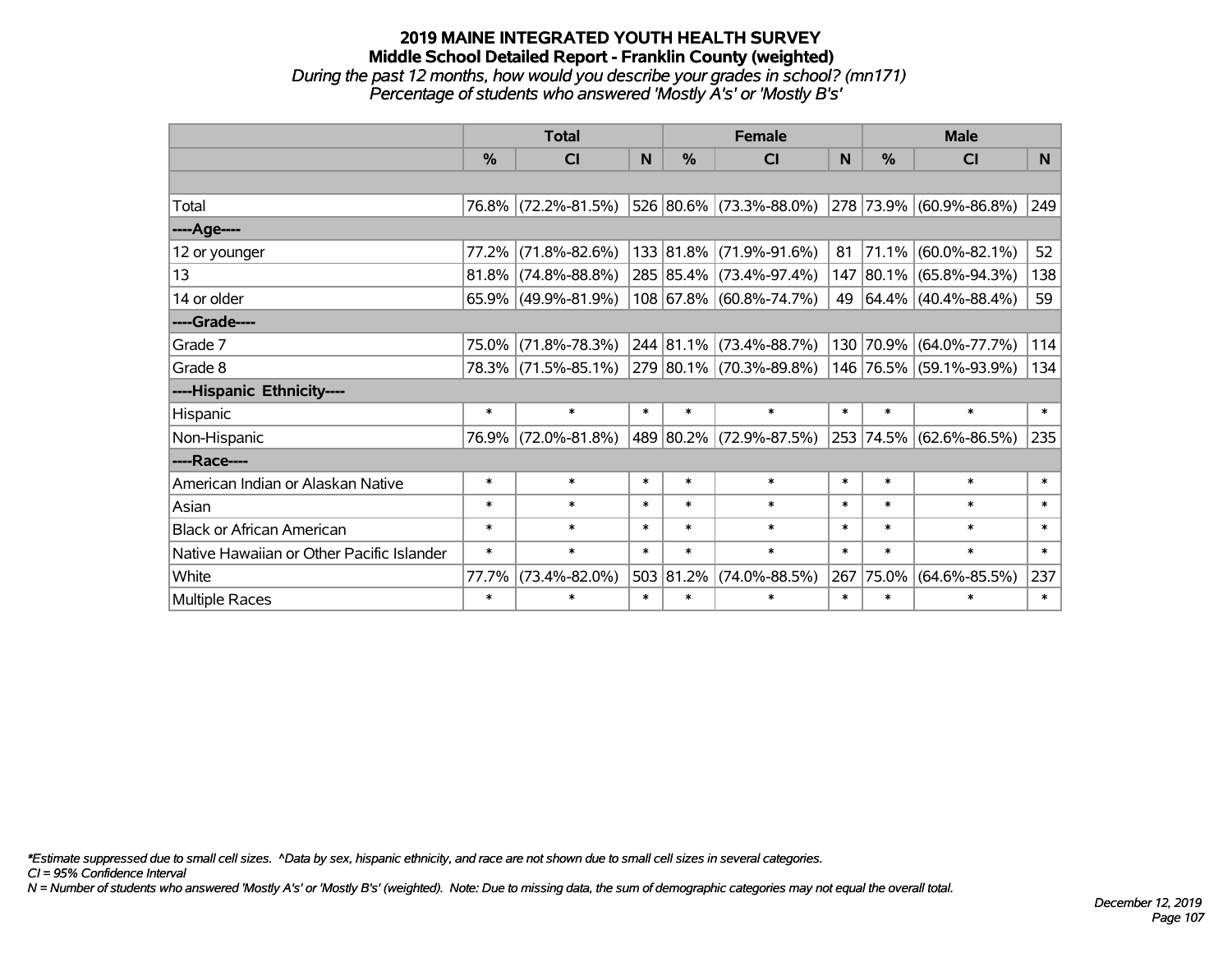*During an average week, how many hours do you spend in clubs or organizations (other than sports) outside of regular school hours? (mn146) Percentage of students who answered at least 1 hour*

|                                           | <b>Total</b>  |                        |        |               | <b>Female</b>                      | <b>Male</b> |           |                         |                  |
|-------------------------------------------|---------------|------------------------|--------|---------------|------------------------------------|-------------|-----------|-------------------------|------------------|
|                                           | $\frac{0}{0}$ | <b>CI</b>              | N      | $\frac{0}{0}$ | <b>CI</b>                          | N           | %         | <b>CI</b>               | N.               |
|                                           |               |                        |        |               |                                    |             |           |                         |                  |
| Total                                     |               | $33.4\%$ (27.2%-39.6%) |        |               | $232$ 34.4% (26.8%-42.1%)          |             |           | 120 31.6% (24.5%-38.6%) | 108              |
| ----Age----                               |               |                        |        |               |                                    |             |           |                         |                  |
| 12 or younger                             | $30.2\%$      | $(24.9\% - 35.6\%)$    | 52     | 28.2%         | $(20.1\% - 36.2\%)$                | 29          | 33.3%     | $(26.4\% - 40.1\%)$     | 23               |
| 13                                        | $40.1\%$      | $(30.7\% - 49.6\%)$    |        |               | 144 40.5% (26.4%-54.7%)            | 70          |           | 38.4% (30.6%-46.2%)     | 70               |
| 14 or older                               |               | 22.1% (16.5%-27.7%)    |        |               | 36 28.9% (21.4%-36.4%)             | 21          |           | 16.6% (12.4%-20.8%)     | 15 <sub>15</sub> |
| ----Grade----                             |               |                        |        |               |                                    |             |           |                         |                  |
| Grade 7                                   | $32.6\%$      | $(20.8\% - 44.5\%)$    |        |               | 109 27.4% (14.5%-40.4%)            | 45          | 36.3%     | $(25.5\% - 47.1\%)$     | 60               |
| Grade 8                                   |               | 34.0% (29.6%-38.5%)    |        |               | $123   40.6\%   (32.0\% - 49.2\%)$ |             |           | 74 27.3% (26.7%-27.9%)  | 49               |
| ----Hispanic Ethnicity----                |               |                        |        |               |                                    |             |           |                         |                  |
| Hispanic                                  | $\ast$        | $\ast$                 | $\ast$ | $\ast$        | $\ast$                             | $\ast$      | $\ast$    | $\ast$                  | $\ast$           |
| Non-Hispanic                              | 33.6%         | $(28.6\% - 38.6\%)$    |        |               | $217$ 34.2% (27.4%-40.9%)          |             | 110 32.2% | $(24.4\% - 40.0\%)$     | 104              |
| ----Race----                              |               |                        |        |               |                                    |             |           |                         |                  |
| American Indian or Alaskan Native         | $\ast$        | $\ast$                 | $\ast$ | $\ast$        | $\ast$                             | $\ast$      | $\ast$    | $\ast$                  | $\ast$           |
| Asian                                     | $\ast$        | $\ast$                 | $\ast$ | $\ast$        | $\ast$                             | $\ast$      | $\ast$    | $\ast$                  | $\ast$           |
| <b>Black or African American</b>          | $\ast$        | $\ast$                 | $\ast$ | $\ast$        | $\ast$                             | $\ast$      | $\ast$    | $\ast$                  | $\ast$           |
| Native Hawaiian or Other Pacific Islander | $\ast$        | $\ast$                 | $\ast$ | $\ast$        | $\ast$                             | $\ast$      | $\ast$    | $\ast$                  | $\ast$           |
| White                                     | 33.7%         | $(26.7\% - 40.6\%)$    | 222    | 34.8%         | $(25.9\% - 43.7\%)$                | 116         | 31.7%     | $(24.1\% - 39.3\%)$     | 103              |
| <b>Multiple Races</b>                     | $\ast$        | $\ast$                 | $\ast$ | $\ast$        | $\ast$                             | $\ast$      | $\ast$    | $\ast$                  | $\ast$           |

*\*Estimate suppressed due to small cell sizes. ^Data by sex, hispanic ethnicity, and race are not shown due to small cell sizes in several categories.*

*CI = 95% Confidence Interval*

*N = Number of students who answered at least 1 hour (weighted). Note: Due to missing data, the sum of demographic categories may not equal the overall total.*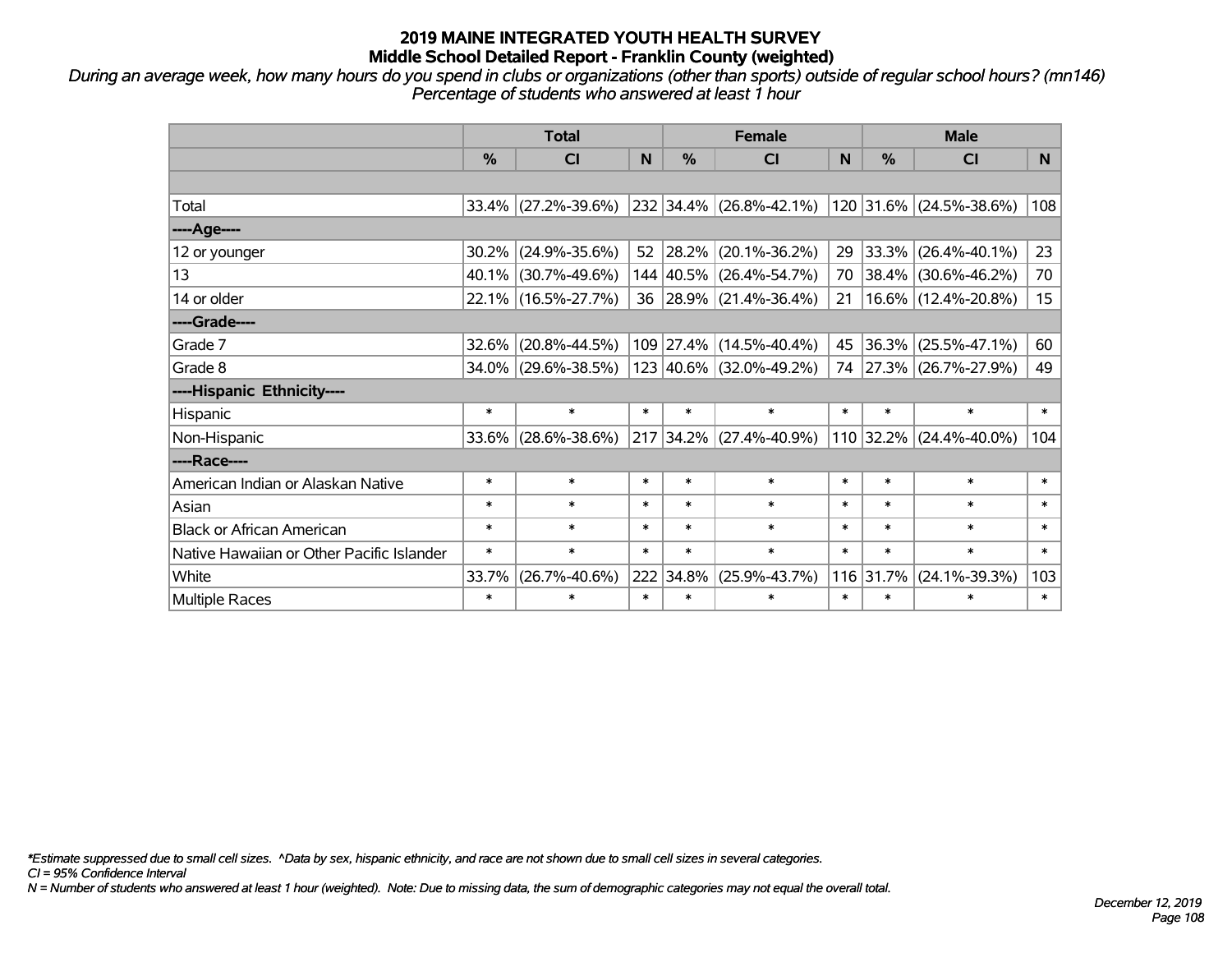## **2019 MAINE INTEGRATED YOUTH HEALTH SURVEY Middle School Detailed Report - Franklin County (weighted)**

*Do you agree or disagree that at least one of your teachers really cares and gives you help and support when you need it? (mn143) Percentage of students who answered 'Strongly agree' or 'Agree'*

|                                           | <b>Total</b>  |                     |        | <b>Female</b> |                         |           | <b>Male</b> |                         |        |
|-------------------------------------------|---------------|---------------------|--------|---------------|-------------------------|-----------|-------------|-------------------------|--------|
|                                           | $\frac{0}{0}$ | CI                  | N      | $\frac{9}{6}$ | <b>CI</b>               | N         | %           | <b>CI</b>               | N.     |
|                                           |               |                     |        |               |                         |           |             |                         |        |
| Total                                     |               | 72.1% (69.7%-74.5%) |        |               | 498 70.9% (68.2%-73.6%) |           |             | 251 73.7% (70.0%-77.5%) | 247    |
| ----Age----                               |               |                     |        |               |                         |           |             |                         |        |
| 12 or younger                             | 74.0%         | $(66.2\% - 81.9\%)$ |        |               | 128 73.8% (63.9%-83.6%) | 72        | 74.3%       | $(66.0\% - 82.6\%)$     | 57     |
| 13                                        | 70.8%         | $(64.0\% - 77.6\%)$ |        |               | 244 67.5% (56.8%-78.3%) |           |             | 122 75.3% (72.4%-78.3%) | 122    |
| 14 or older                               |               | 72.6% (60.7%-84.6%) |        |               | 125 75.3% (59.0%-91.6%) | $57 \mid$ |             | 70.6% (62.0%-79.2%)     | 68     |
| ----Grade----                             |               |                     |        |               |                         |           |             |                         |        |
| Grade 7                                   | 72.9%         | $(68.9\% - 76.9\%)$ |        |               | 246 73.9% (65.6%-82.1%) | 128       | 72.8%       | $(68.8\% - 76.8\%)$     | 118    |
| Grade 8                                   |               | 71.9% (68.1%-75.7%) |        |               | 252 68.5% (63.7%-73.2%) |           |             | 122 75.5% (71.2%-79.8%) | 129    |
| ----Hispanic Ethnicity----                |               |                     |        |               |                         |           |             |                         |        |
| Hispanic                                  | $\ast$        | $\ast$              | $\ast$ | $\ast$        | $\ast$                  | $\ast$    | $\ast$      | $\ast$                  | $\ast$ |
| Non-Hispanic                              |               | 71.5% (69.2%-73.9%) |        |               | 459 70.5% (68.3%-72.7%) | 231       |             | 73.0% (68.7%-77.4%)     | 228    |
| ----Race----                              |               |                     |        |               |                         |           |             |                         |        |
| American Indian or Alaskan Native         | $\ast$        | $\ast$              | $\ast$ | $\ast$        | $\ast$                  | $\ast$    | $\ast$      | $\ast$                  | $\ast$ |
| Asian                                     | $\ast$        | $\ast$              | $\ast$ | $\ast$        | $\ast$                  | $\ast$    | $\ast$      | $\ast$                  | $\ast$ |
| <b>Black or African American</b>          | $\ast$        | $\ast$              | $\ast$ | $\ast$        | $\ast$                  | $\ast$    | $\ast$      | $\ast$                  | $\ast$ |
| Native Hawaiian or Other Pacific Islander | $\ast$        | $\ast$              | $\ast$ | $\ast$        | $\ast$                  | $\ast$    | $\ast$      | $\ast$                  | $\ast$ |
| White                                     | 71.8%         | $(69.0\% - 74.6\%)$ | 471    | 70.8%         | $(68.1\% - 73.6\%)$     | 237       | 73.3%       | $(69.2\% - 77.4\%)$     | 233    |
| Multiple Races                            | $\ast$        | $\ast$              | $\ast$ | $\ast$        | $\ast$                  | $\ast$    | $\ast$      | *                       | $\ast$ |

*\*Estimate suppressed due to small cell sizes. ^Data by sex, hispanic ethnicity, and race are not shown due to small cell sizes in several categories.*

*CI = 95% Confidence Interval*

*N = Number of students who answered 'Strongly agree' or 'Agree' (weighted). Note: Due to missing data, the sum of demographic categories may not equal the overall total.*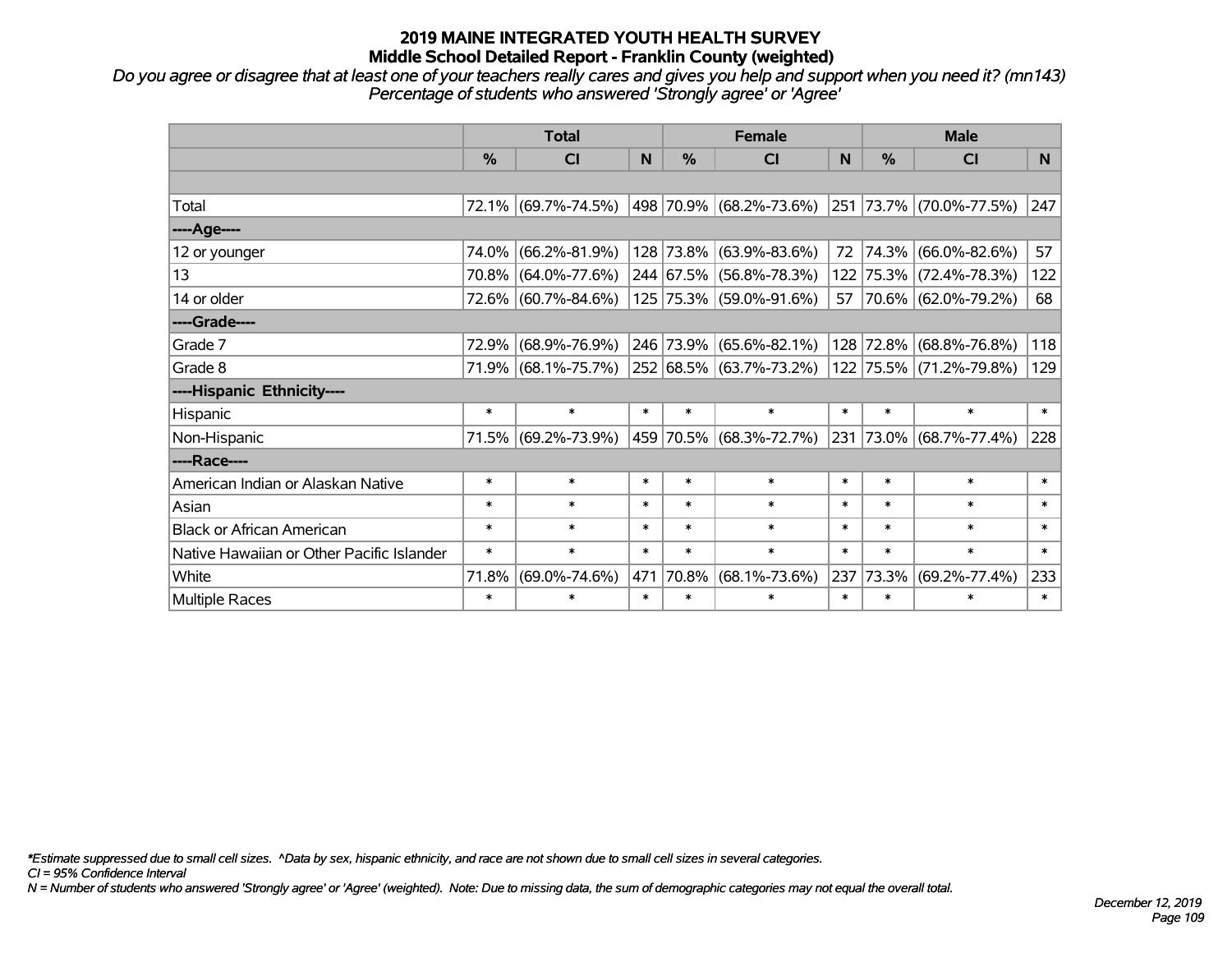## **2019 MAINE INTEGRATED YOUTH HEALTH SURVEY Middle School Detailed Report - Franklin County (weighted)**

### *How often does one of your parents talk with you about what you are doing in school? (mn144) Percentage of students who answered 'About every day' or 'About once or twice a week'*

|                                           | <b>Total</b> |                        |        | <b>Female</b> |                         |        | <b>Male</b> |                            |        |
|-------------------------------------------|--------------|------------------------|--------|---------------|-------------------------|--------|-------------|----------------------------|--------|
|                                           | $\%$         | <b>CI</b>              | N      | $\frac{0}{0}$ | CI                      | N      | %           | <b>CI</b>                  | N.     |
|                                           |              |                        |        |               |                         |        |             |                            |        |
| Total                                     |              | $81.2\%$ (77.7%-84.7%) |        |               | 565 83.8% (79.3%-88.4%) |        |             | 297 78.3% (70.2%-86.4%)    | 265    |
| ----Age----                               |              |                        |        |               |                         |        |             |                            |        |
| 12 or younger                             | 81.4%        | $(77.7\% - 85.0\%)$    |        | 142 78.9%     | $(72.3\% - 85.6\%)$     |        | 78 84.5%    | $(78.7\% - 90.4\%)$        | 64     |
| 13                                        |              | $81.2\%$ (79.2%-83.2%) |        |               | 282 87.9% (79.7%-96.2%) |        |             | 158 73.6% (64.3%-82.9%)    | 122    |
| 14 or older                               |              | $81.1\%$ (71.3%-90.9%) |        |               | 140 80.5% (68.9%-92.2%) |        |             | 61   81.5%   (70.9%-92.1%) | 79     |
| ----Grade----                             |              |                        |        |               |                         |        |             |                            |        |
| Grade 7                                   | 79.4%        | $(74.9\% - 83.9\%)$    |        | 268 82.9%     | $(77.1\% - 88.6\%)$     | 143    | 75.5%       | $(68.3\% - 82.6\%)$        | 123    |
| Grade 8                                   |              | 83.2% (80.5%-85.9%)    |        |               | 294 85.4% (81.2%-89.5%) |        |             | 153 81.0% (72.3%-89.7%)    | 141    |
| ----Hispanic Ethnicity----                |              |                        |        |               |                         |        |             |                            |        |
| Hispanic                                  | $\ast$       | $\ast$                 | $\ast$ | $\ast$        | $\ast$                  | $\ast$ | $\ast$      | $\ast$                     | $\ast$ |
| Non-Hispanic                              | 81.4%        | $(78.7\% - 84.2\%)$    |        |               | 526 84.4% (79.0%-89.8%) |        | 278 78.2%   | $(70.0\% - 86.4\%)$        | 247    |
| ----Race----                              |              |                        |        |               |                         |        |             |                            |        |
| American Indian or Alaskan Native         | $\ast$       | $\ast$                 | $\ast$ | $\ast$        | $\ast$                  | $\ast$ | $\ast$      | $\ast$                     | $\ast$ |
| Asian                                     | $\ast$       | $\ast$                 | $\ast$ | $\ast$        | $\ast$                  | $\ast$ | $\ast$      | $\ast$                     | $\ast$ |
| <b>Black or African American</b>          | $\ast$       | $\ast$                 | $\ast$ | $\ast$        | $\ast$                  | $\ast$ | $\ast$      | $\ast$                     | $\ast$ |
| Native Hawaiian or Other Pacific Islander | $\ast$       | $\ast$                 | $\ast$ | $\ast$        | $\ast$                  | $\ast$ | $\ast$      | $\ast$                     | $\ast$ |
| White                                     | 80.9%        | $(77.7\% - 84.2\%)$    |        | 534 83.5%     | $(78.5\% - 88.5\%)$     | 280    | 78.1%       | $(70.2\% - 86.0\%)$        | 251    |
| Multiple Races                            | $\ast$       | $\ast$                 | $\ast$ | $\ast$        | $\ast$                  | $\ast$ | $\ast$      | $\ast$                     | $\ast$ |

*\*Estimate suppressed due to small cell sizes. ^Data by sex, hispanic ethnicity, and race are not shown due to small cell sizes in several categories.*

*CI = 95% Confidence Interval*

*N = Number of students who answered 'About every day' or 'About once or twice a week' (weighted). Note: Due to missing data, the sum of demographic categories may not equal the overall total.*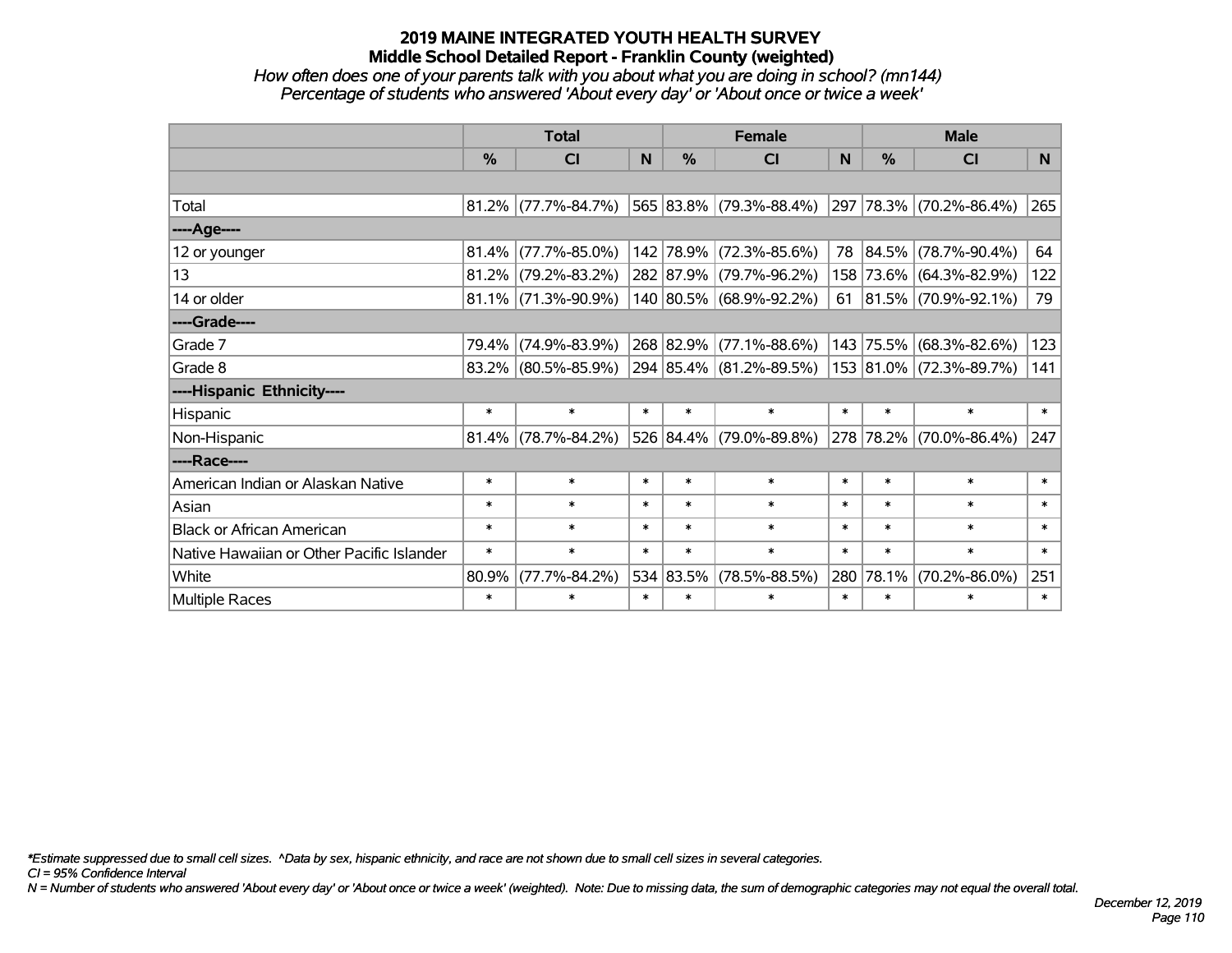#### **2019 MAINE INTEGRATED YOUTH HEALTH SURVEY Middle School Detailed Report - Franklin County (weighted)** *How often does your family give you love and support? (mn188) Percentage of students who answered 'Most of the time' or 'Always'*

|                                           | <b>Total</b> |                        |        |           | <b>Female</b>           |        | <b>Male</b> |                      |        |  |
|-------------------------------------------|--------------|------------------------|--------|-----------|-------------------------|--------|-------------|----------------------|--------|--|
|                                           | %            | CI                     | N      | %         | CI                      | N      | %           | CI                   | N      |  |
|                                           |              |                        |        |           |                         |        |             |                      |        |  |
| Total                                     |              | $82.0\%$ (76.9%-87.2%) |        |           | 567 78.2% (75.9%-80.5%) |        | 275 86.7%   | $(76.0\% - 97.3\%)$  | 291    |  |
| ----Age----                               |              |                        |        |           |                         |        |             |                      |        |  |
| 12 or younger                             | 84.0%        | $(74.8\% - 93.2\%)$    |        | 146 82.3% | $(75.0\% - 89.5\%)$     | 81     | 86.2%       | $(74.2\% - 98.2\%)$  | 66     |  |
| 13                                        | 82.6%        | $(81.0\% - 84.2\%)$    |        | 285 80.2% | $(74.7\% - 85.7\%)$     |        | 143 86.2%   | $(79.4\% - 93.0\%)$  | 142    |  |
| 14 or older                               |              | 79.1% (67.7%-90.5%)    |        |           | 135 68.3% (60.3%-76.3%) |        | 52 87.8%    | $(70.7\% - 100.0\%)$ | 83     |  |
| ----Grade----                             |              |                        |        |           |                         |        |             |                      |        |  |
| Grade 7                                   | 83.8%        | $(75.1\% - 92.6\%)$    |        | 283 82.3% | $(76.0\% - 88.6\%)$     |        | 141 86.5%   | $(73.9\% - 99.2\%)$  | 141    |  |
| Grade 8                                   |              | $80.7\%$ (78.2%-83.2%) |        |           | 282 74.8% (71.2%-78.4%) |        | 133 86.9%   | $(78.1\% - 95.7\%)$  | 149    |  |
| ----Hispanic Ethnicity----                |              |                        |        |           |                         |        |             |                      |        |  |
| Hispanic                                  | $\ast$       | $\ast$                 | $\ast$ | $\ast$    | $\ast$                  | $\ast$ | $\ast$      | $\ast$               | $\ast$ |  |
| Non-Hispanic                              |              | $81.7\%$ (77.4%-86.1%) |        |           | 524 78.0% (75.2%-80.9%) |        | 255 86.2%   | $(75.9\% - 96.4\%)$  | 269    |  |
| ----Race----                              |              |                        |        |           |                         |        |             |                      |        |  |
| American Indian or Alaskan Native         | $\ast$       | $\ast$                 | $\ast$ | $\ast$    | $\ast$                  | $\ast$ | $\ast$      | $\ast$               | $\ast$ |  |
| Asian                                     | $\ast$       | $\ast$                 | $\ast$ | $\ast$    | $\ast$                  | $\ast$ | $\ast$      | $\ast$               | $\ast$ |  |
| <b>Black or African American</b>          | $\ast$       | $\ast$                 | $\ast$ | $\ast$    | $\ast$                  | $\ast$ | $\ast$      | $\ast$               | $\ast$ |  |
| Native Hawaiian or Other Pacific Islander | $\ast$       | $\ast$                 | $\ast$ | $\ast$    | $\ast$                  | $\ast$ | $\ast$      | $\ast$               | $\ast$ |  |
| White                                     | 82.1%        | $(77.3\% - 86.9\%)$    | 538    | 77.8%     | $(75.3\% - 80.4\%)$     | 260    | 87.1%       | $(76.7\% - 97.5\%)$  | 278    |  |
| Multiple Races                            | $\ast$       | $\ast$                 | $\ast$ | $\ast$    | $\ast$                  | $\ast$ | $\ast$      | $\ast$               | $\ast$ |  |

*\*Estimate suppressed due to small cell sizes. ^Data by sex, hispanic ethnicity, and race are not shown due to small cell sizes in several categories.*

*CI = 95% Confidence Interval*

*N = Number of students who answered 'Most of the time' or 'Always' (weighted). Note: Due to missing data, the sum of demographic categories may not equal the overall total.*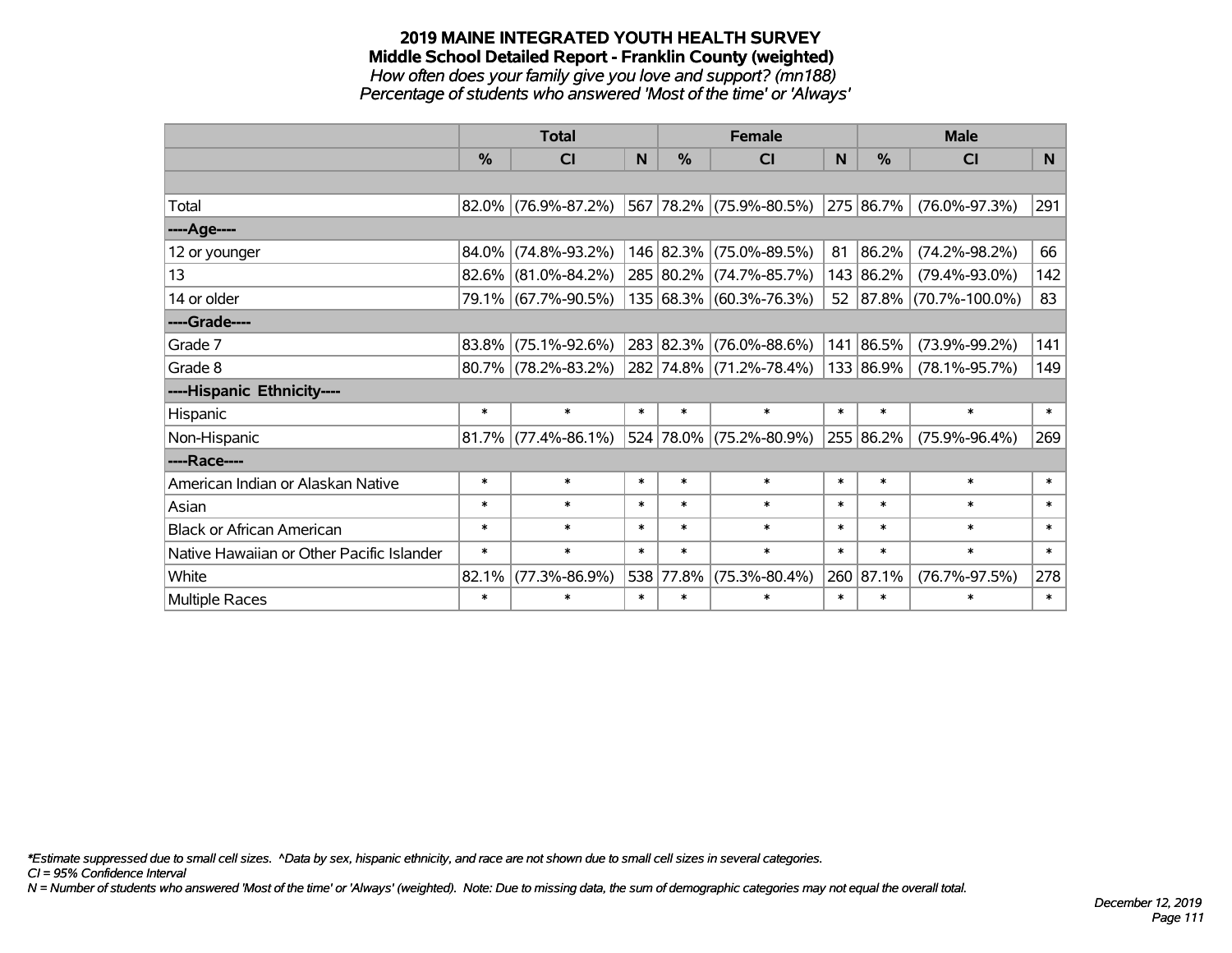#### **2019 MAINE INTEGRATED YOUTH HEALTH SURVEY Middle School Detailed Report - Franklin County (weighted)** *Do you agree or disagree that in your community you feel like you matter to people? (mn148)*

*Percentage of students who answered 'Strongly agree' or 'Agree'*

|                                           | <b>Total</b>  |                     |        | <b>Female</b> |                              |              | <b>Male</b> |                         |        |
|-------------------------------------------|---------------|---------------------|--------|---------------|------------------------------|--------------|-------------|-------------------------|--------|
|                                           | $\frac{0}{0}$ | <b>CI</b>           | N      | $\%$          | <b>CI</b>                    | <sub>N</sub> | %           | CI                      | N      |
|                                           |               |                     |        |               |                              |              |             |                         |        |
| Total                                     |               | 55.5% (50.6%-60.4%) |        |               | 383 53.2% (45.2%-61.2%)      |              |             | 187 58.3% (52.2%-64.3%) | 196    |
| ----Age----                               |               |                     |        |               |                              |              |             |                         |        |
| 12 or younger                             |               | 53.8% (46.5%-61.1%) | 93     |               | 51.6% (45.4%-57.8%)          | 51           | 56.8%       | $(40.9\% - 72.7\%)$     | 43     |
| 13                                        |               | 57.3% (53.5%-61.0%) |        |               | 197 55.8% (51.3%-60.4%)      |              |             | 99 59.5% (55.0%-63.9%)  | 98     |
| 14 or older                               |               | 53.7% (47.2%-60.2%) |        |               | 92 49.1% $(27.4\% - 70.9\%)$ |              |             | 37 57.3% (48.9%-65.7%)  | 55     |
| ----Grade----                             |               |                     |        |               |                              |              |             |                         |        |
| Grade 7                                   | 54.3% l       | $(48.4\% - 60.1\%)$ |        |               | 182 53.4% (48.1%-58.7%)      | 91           | 55.8%       | $(46.5\% - 65.2\%)$     | 90     |
| Grade 8                                   |               | 57.2% (52.5%-61.8%) |        |               | 200 53.2% (41.8%-64.6%)      |              |             | 95 61.2% (55.9%-66.5%)  | 106    |
| ----Hispanic Ethnicity----                |               |                     |        |               |                              |              |             |                         |        |
| Hispanic                                  | $\ast$        | $\ast$              | $\ast$ | $\ast$        | $\ast$                       | $\ast$       | $\ast$      | $\ast$                  | $\ast$ |
| Non-Hispanic                              |               | 55.6% (50.7%-60.5%) |        |               | 357 53.2% (45.4%-61.0%)      |              | 174 58.5%   | $(51.7\% - 65.3\%)$     | 183    |
| ----Race----                              |               |                     |        |               |                              |              |             |                         |        |
| American Indian or Alaskan Native         | $\ast$        | $\ast$              | $\ast$ | $\ast$        | $\ast$                       | $\ast$       | $\ast$      | $\ast$                  | $\ast$ |
| Asian                                     | $\ast$        | $\ast$              | $\ast$ | $\ast$        | $\ast$                       | $\ast$       | $\ast$      | $\ast$                  | $\ast$ |
| <b>Black or African American</b>          | $\ast$        | $\ast$              | $\ast$ | $\ast$        | $\ast$                       | $\ast$       | $\ast$      | $\ast$                  | $\ast$ |
| Native Hawaiian or Other Pacific Islander | $\ast$        | $\ast$              | $\ast$ | $\ast$        | $\ast$                       | $\ast$       | $\ast$      | $\ast$                  | $\ast$ |
| White                                     | 55.5%         | $(50.3\% - 60.7\%)$ |        | 363 53.3%     | $(44.9\% - 61.7\%)$          | 178          | 58.1%       | $(51.4\% - 64.8\%)$     | 185    |
| <b>Multiple Races</b>                     |               | 43.8% (34.0%-53.5%) | 6      | $\ast$        | $\ast$                       | $\ast$       | $\ast$      | $\ast$                  | $\ast$ |

*\*Estimate suppressed due to small cell sizes. ^Data by sex, hispanic ethnicity, and race are not shown due to small cell sizes in several categories.*

*CI = 95% Confidence Interval*

*N = Number of students who answered 'Strongly agree' or 'Agree' (weighted). Note: Due to missing data, the sum of demographic categories may not equal the overall total.*